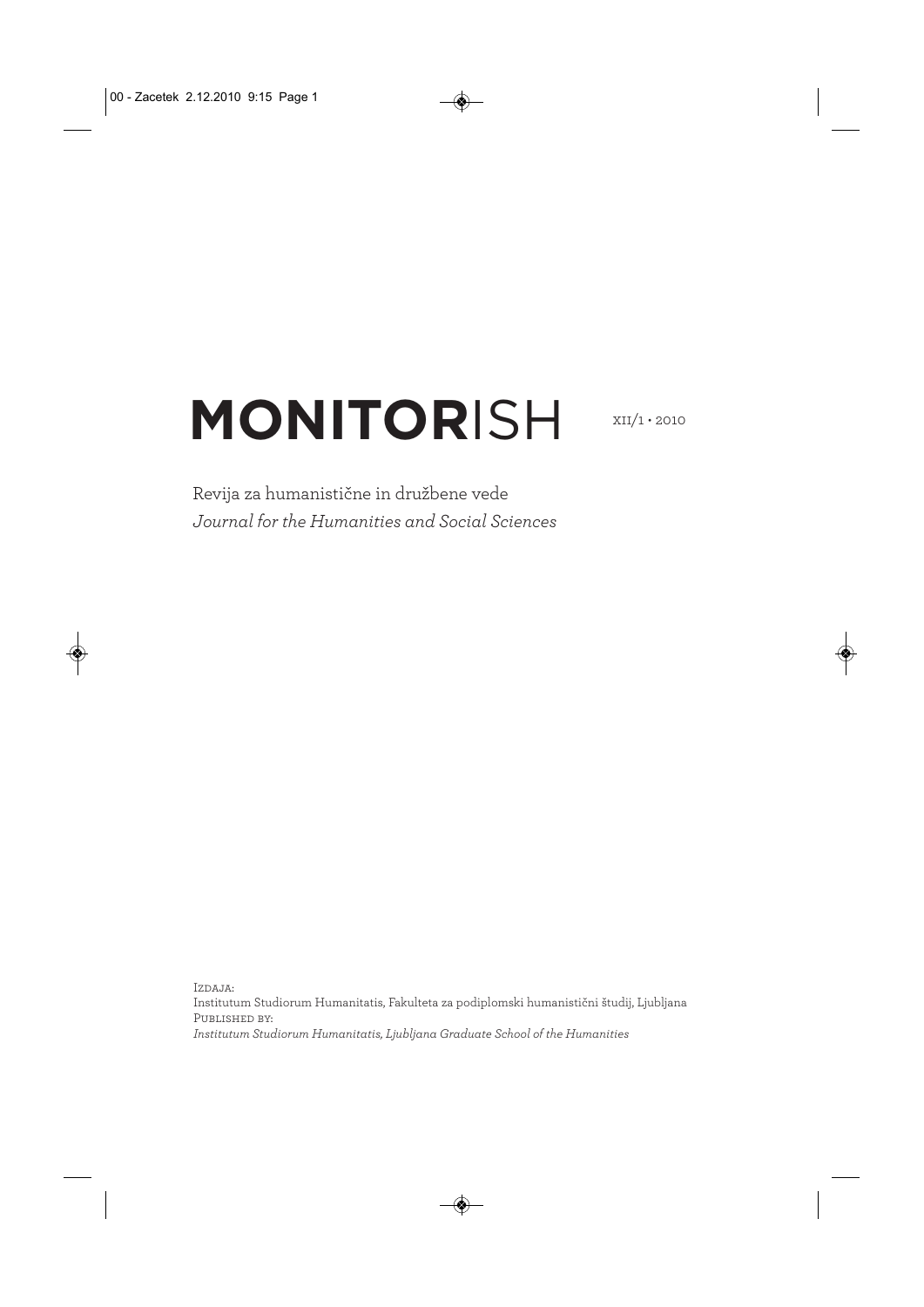#### Monitor ISH

Revija za humanistične in družbene vede / *Journal for the Humanities and Social Sciences*  ISSN 1580-688X, številka vpisa v razvid medijev: 272 Revija je vključena v bazo dLib.si – Digitalna knjižnica Slovenije.

#### Uredniški odbor / *Editorial Board*

Nada Grošelj (jezikoslovje), Matej Hriberšek (antični študiji), Janez Justin (lingvistika), Karmen Medica (socialna antropologija), Jure Mikuž (zgodovinska antropologija), Svetlana Slapšak (antropologija spolov), Tone Smolej (imagologija), Jože Vogrinc (medijski študiji)

Mednarodni uredniški svet */ International Advisory Board* Rosi Braidotti (University Utrecht), Maria-Cecilia D'Ercole (Université de Paris I – Sorbonne, Pariz), Marie-Élizabeth Ducroux (EHESS, Pariz), Daša Duhaček (Centar za ženske studije, FPN, Beograd), François Lissarrague (EHESS, Centre Louis Gernet, Pariz), Lisa Parks (UC Santa Barbara)

Glavna urednica / *Editor-in-Chief* Maja Sunčič

Lektor za slovenščino / *Reader for Slovene* Milan Žiof Lektorja za angleščino / *Readers for English* Marko Ipavec, Nada Grošelj

Oblikovanje in stavek / *Design and Typeset* Marjan Božič

Naslov uredništva / *Editorial Office Address* MONITOR ISH, Knafljev prehod 11, 1000 Ljubljana Tel.: + 386 1 425 18 45

Založnik / *Publisher* Institutum Studiorum Humanitatis, Fakulteta za podiplomski humanistični študij, Ljubljana / *Institutum Studiorum Humanitatis, Ljubljana Graduate School of the Humanities* Direktorica / *Director* Alja Brglez

Korespondenco, rokopise in recenzentske izvode knjig pošiljajte na naslov uredništva. / *Editorial correspondence, enquiries and books for review should be addressed to Editorial Office.* Revija izhaja dvakrat letno. / *The journal is published twice annually.*

Naročanje / *Ordering* ISH, Knafljev prehod 11, SI-1000 Ljubljana, Slovenija Tel.: (01) 425 18 45 E-naslov / *E-mail*: maja.suncic@gmail.com

Cena posamezne številke / *Single issue price*: 6,30 EUR Letna naročnina / *Annual Subscription*: 12,50 EUR Naklada: 400

http://www.ish.si/publikacije-ish/monitor-ish/

© *Institutum Studiorum Humanitatis*, Fakulteta za podiplomski humanistični študij, Ljubljana Revija je izšla s podporo Javne agencije za knjigo RS in Študentske organizacije Univerze v Ljubljani.

Tisk / *Printed by* Littera picta d. o. o., Ljubljana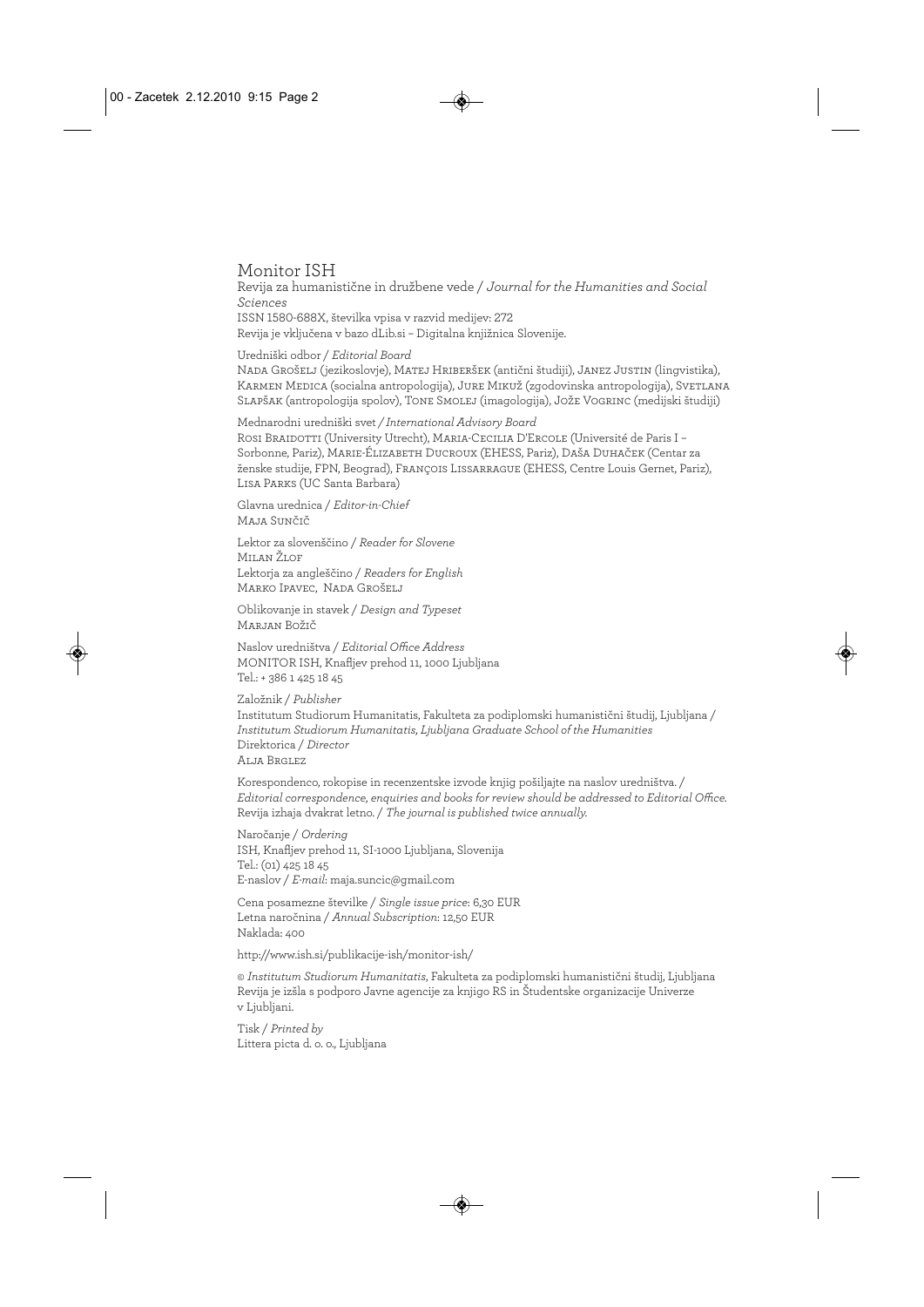Kazalo / Contents

#### **FESTIVAL RDEČE ZORE / THE RED DAWNS FESTIVAL**

Tea Hvala 7–107 The Red Dawns Festival as a Feminist-Queer Counterpublic / *Festival Rdeče zore kot feministično-kvirovska kontrajavnost*

#### **TEHNODISPOZITIV / TECHNODISPOSITIVE**

Bojan Anđelković 111–139 Subjekt v dispozitivu tehnologije / *The Subject in the Dispositive of Technology*

Bojan Anđelković 141–169 Kako spremeniti subjekt? Remiksiraj ga. / *How to Change the Subject? Remix it.*

#### **FOTOBANKE / STOCK PHOTOGRAPHY**

Maja Gutman 173–190 Fotobanke – arhitekti medijskih reprezentacij realnosti / *Stock Photography – Building Media Representations of "Reality"*

### **DIALOG Z ANTIKO / DIALOGUE WITH ANTIQUITY**

Nada Grošelj 193–206 Mark Tulij Ciceron, *O dolžnostih (izbor)*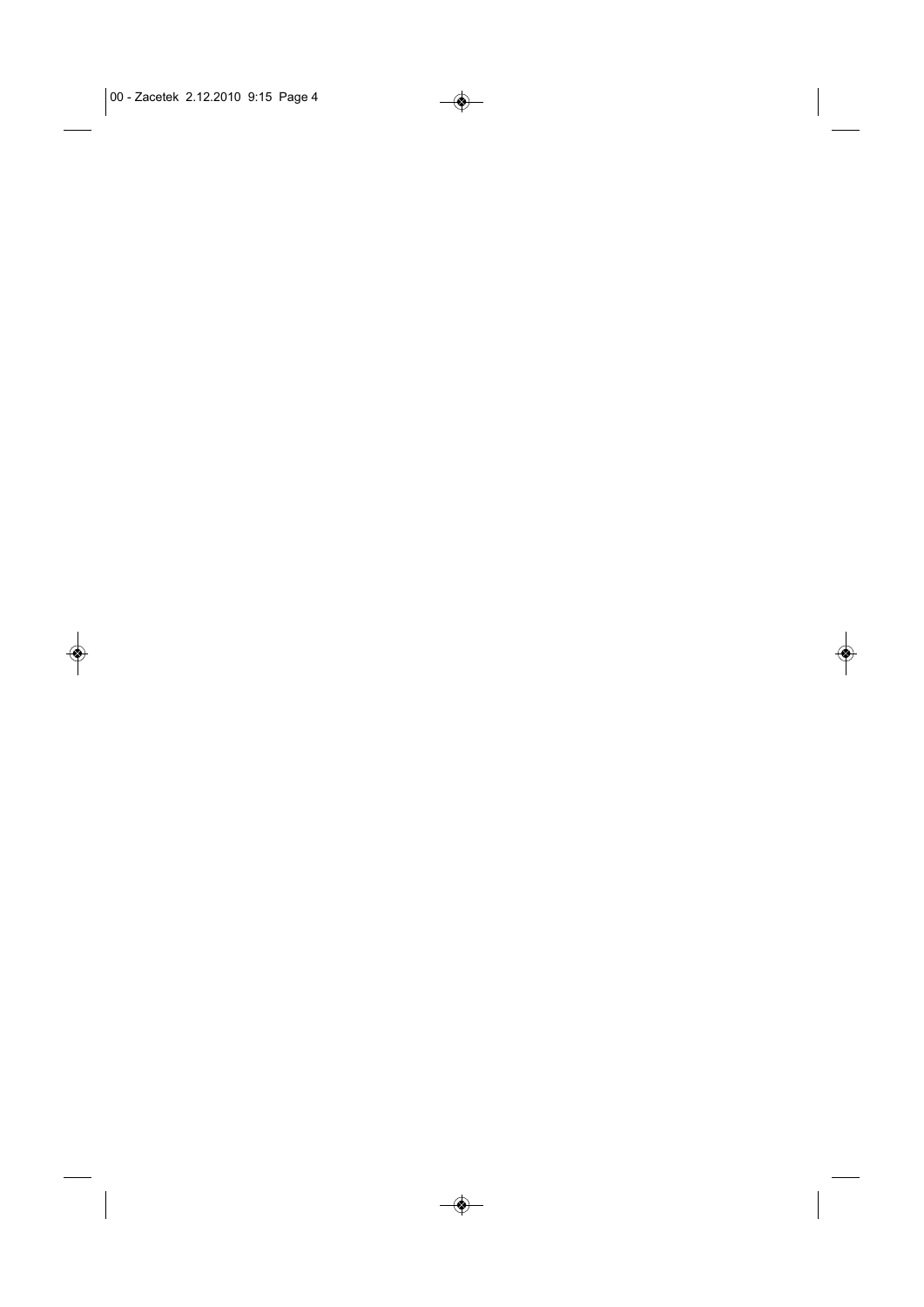# FESTIVAL RDEČE ZORE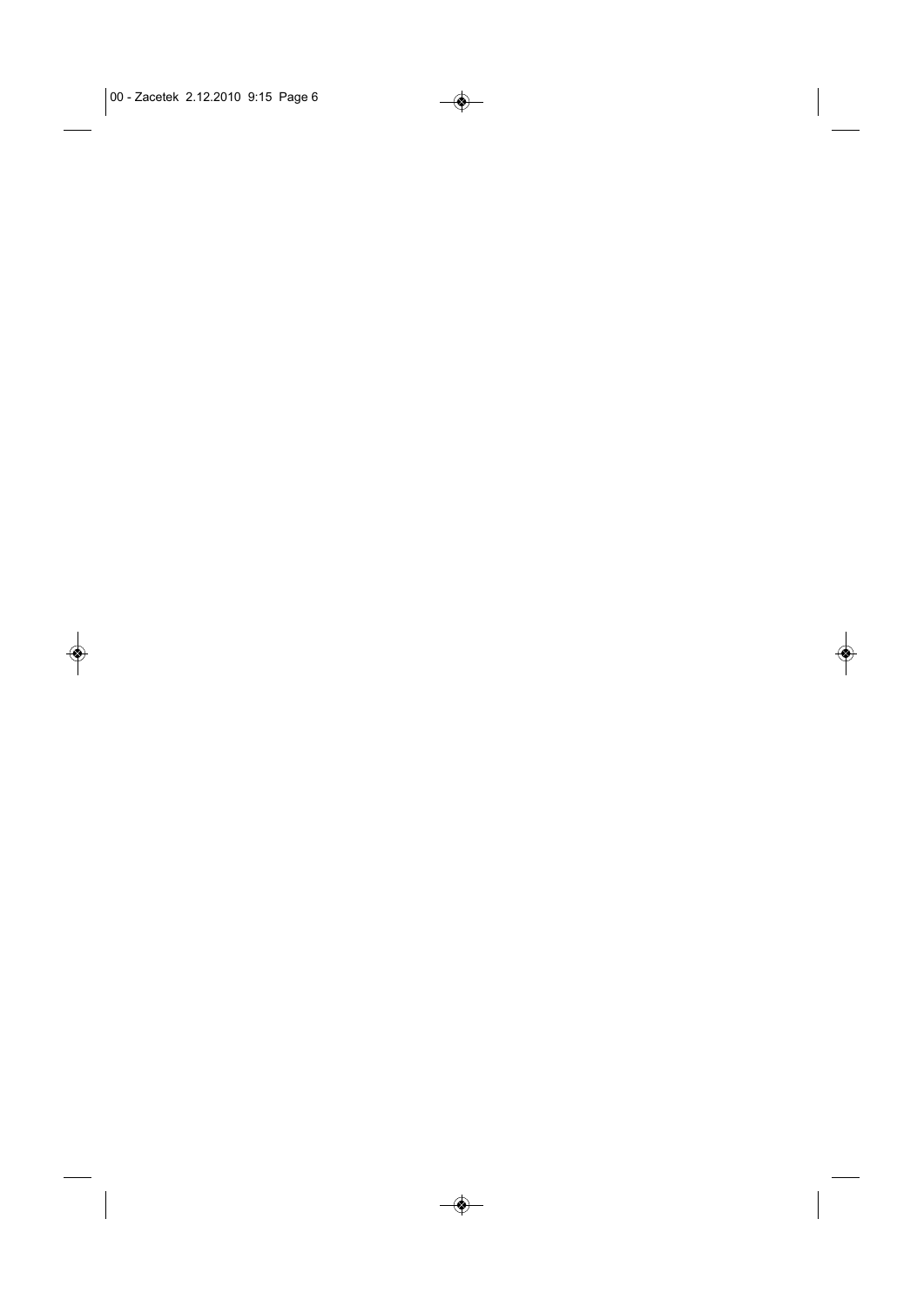**Monitor ISH (2010)**, XII/1, 7-107

Izvirni znanstveni članek

prejeto: 11. 10. 2010, sprejeto: 29. 10. 2010

## Tea Hvala<sup>1</sup>

## **The Red Dawns Festival as a Feminist-Queer Counterpublic**

**Abstract:** The article discusses the feminist political theory of the internal and external functions of counterpublics, juxtaposing theoretic insights with an analysis of seventeen interviews carried out with the co-organisers of the International Feminist and Queer Red Dawns Festival (*Rdeče zore* in Slovene). The theme is framed in the recent history of feminist, lesbian and queer organising in Ljubljana, as well as the contemporary current of transnational DIY grassroots feminism. Geopolitically, the discussion is set in the postsocialist frame.

**Key words:** counterpublic, feminism, queer theory, Red Dawns, postsocialism

UDK: 305:32

#### **Festival Rdeče zore kot feministično-kvirovska kontrajavnost**

**Izvleček:** Prispevek obravnava feministično politično teorijo o notranji in zunanji funkciji kontrajavnosti. Teorijo sooči z analizo sedemnajstih intervjujev z organizatorkami Mednarodnega feminističnega in kvirovskega festivala Rdeče zore. Temo postavi v kontekst nedavne zgodovine feminističnega, lezbičnega in kvirovskega organiziranja v Ljubljani, v sodobni kontekst nadnacionalnega in neodvisnega naredi-sama feminizma in v geopolitični kontekst postsocializma.

 $\overline{1}$  Tea Hvala is an independent writer and translator. She holds BA degrees in Comparative Literature and Sociology of Culture and a MA degree in Gender Studies. E-mail: tea.hvala@gmail.com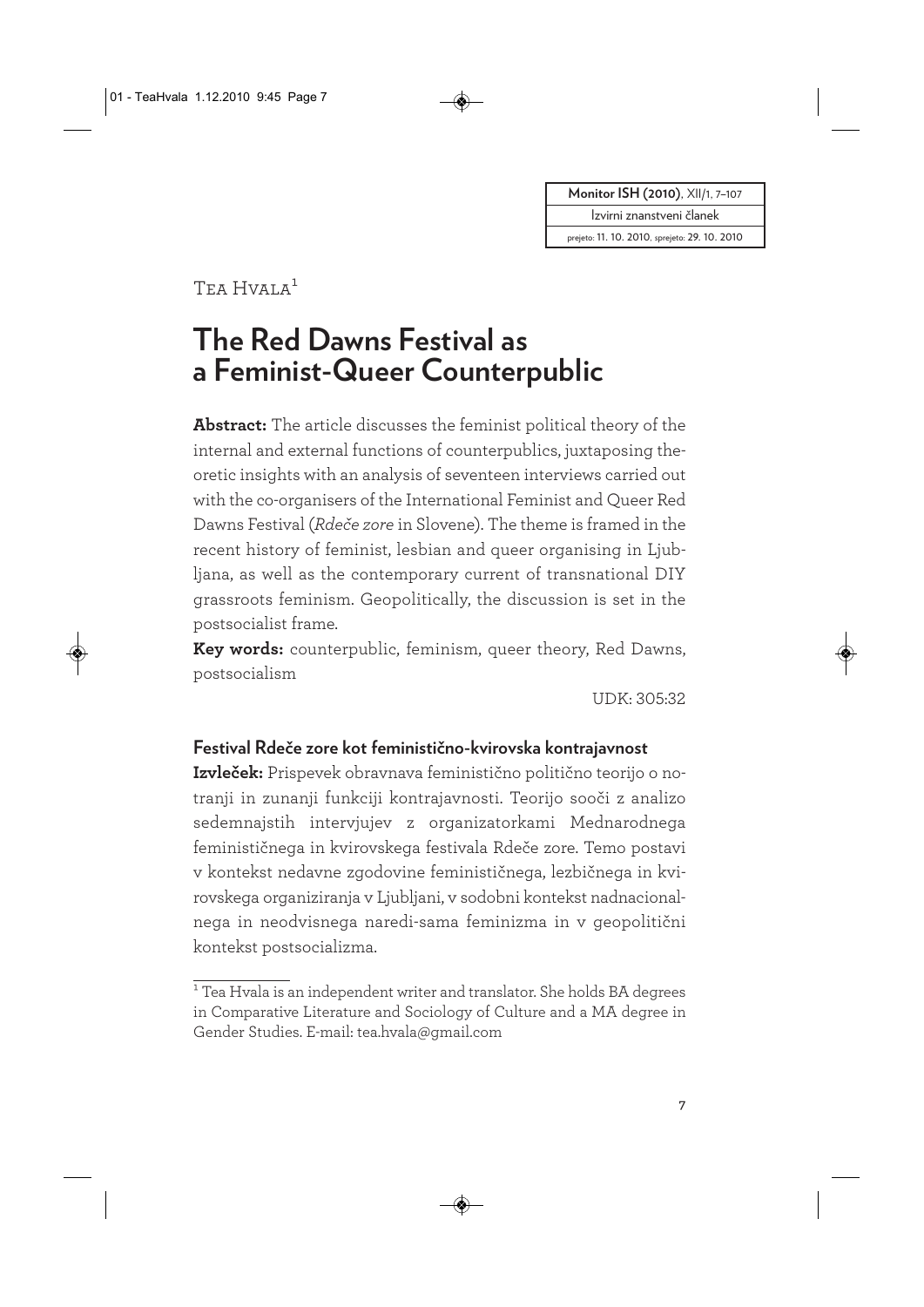**Ključne besede:** kontrajavnost, feminizem, queer teorija, Rdeče zore, postsocializem

\* \* \*

#### **Introduction**

In the geopolitical region of former Yugoslavia, several women's, feminist and queer festivals have been organized in the last decade. Most of them were non-professional, based on the Principle of "do it yourself" (DIY), and similar to Ladyfests which have taken place predominately in Western European and North American cities since 2000. While volunteer-run, horizontally organized and non-profit festivals such as Queer Belgrade (Serbia), PitchWise (Sarajevo, Bosnia and Herzegovina), Vox Feminae (Zagreb, Croatia) and Red Dawns (Ljubljana, Slovenia) managed to survive throughout the years, the majority of other non-professional festivals ceased to exist after their first edition. Some of them took place two or three times (Girlz are Weird in Kutina, Croatia) while others, like FemFest (Skopje, Macedonia), Girl Power Fest (Koprivnica, Croatia), and Zagreb-based festivals AnarchoFemFest and FemFest took place only once. In addition, there are three professionally organized festivals in the region which present contemporary art made by women (City of Women, Ljubljana), queers (Queer Zagreb) or lesbians, gays and other sexual minorities (Gay and Lesbian Film Festival, Ljubljana).

All of these festivals differ in terms of their political views, artistic visions, program items and target audiences. In spite of those differences, the majority of the then active festivals were very supportive of Red Dawns' 2006 call for cooperation between "women's,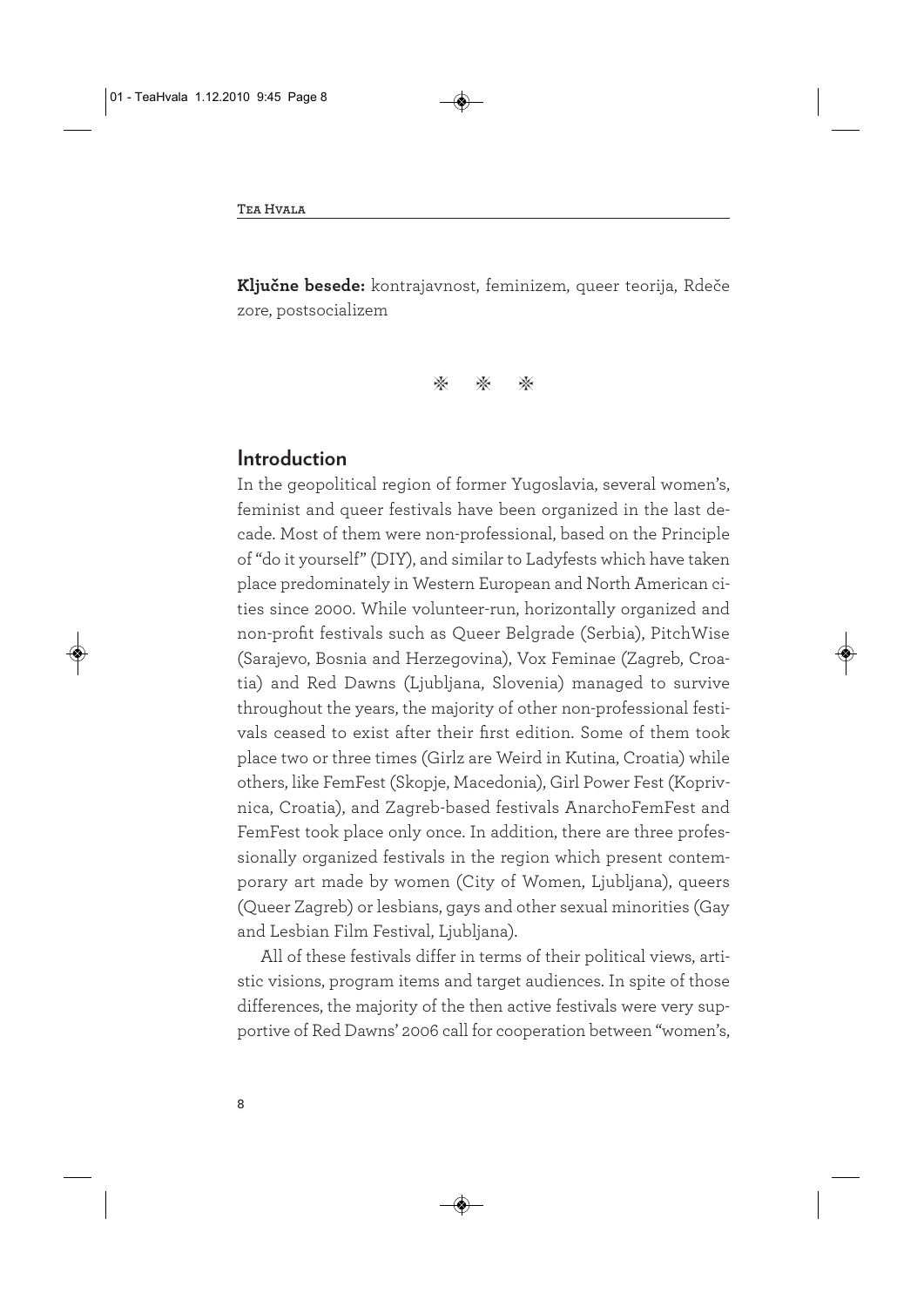feminist and queer festivals in the Balkans"<sup>2</sup> In March 2007, organizers of eight DIY and professional festivals came to Ljubljana where they finally met each other in person, shared their experience, and discussed each other's organizing strategies as well as the obstacles they face in their work. The participants stipulated that they did not wish to unite and unify their agendas, but instead wanted to make communication and collaboration between themselves easier and more effective. Whilst the meeting did result in collaborations, program exchanges, staff sharing, and some joint funding applications, the network also brought to light another important difference between the festivals, which proved to be difficult to bridge despite the organizers' desire to do so: that of professionalization. DIY and professional festivals have different conditions as well as methods of work, and one should be careful when comparing the two. In my essay, I chose not to compare these different branches of festivals, but instead framed my research within the space occupied by DIY festivals only. In fact, due to several limitations, I decided to focus on the DIY festival with the longest tradition in the region, the festival I know best because I have been co-organizing it since 2002: International Feminist and Queer Festival Red Dawns, based in the Autonomous Cultural Centre Metelkova mesto in Ljubljana, Slovenia. However, I did stipulate the international dimension of the festival by paying attention to its co-operation with Ladyfests from Western Europe and the women's, feminist and queer festivals of the last decade that took place in the region of the former Yugoslavia.

The latter (spatial and temporal) frame of reference remains relevant for several reasons. Firstly, these festivals exist in a geopolitical space whose political and cultural imagined community had been almost completely destroyed fifteen years ago. Secondly, there  $\overline{\text{2}_{\text{Red}$  Dawns, 2007a.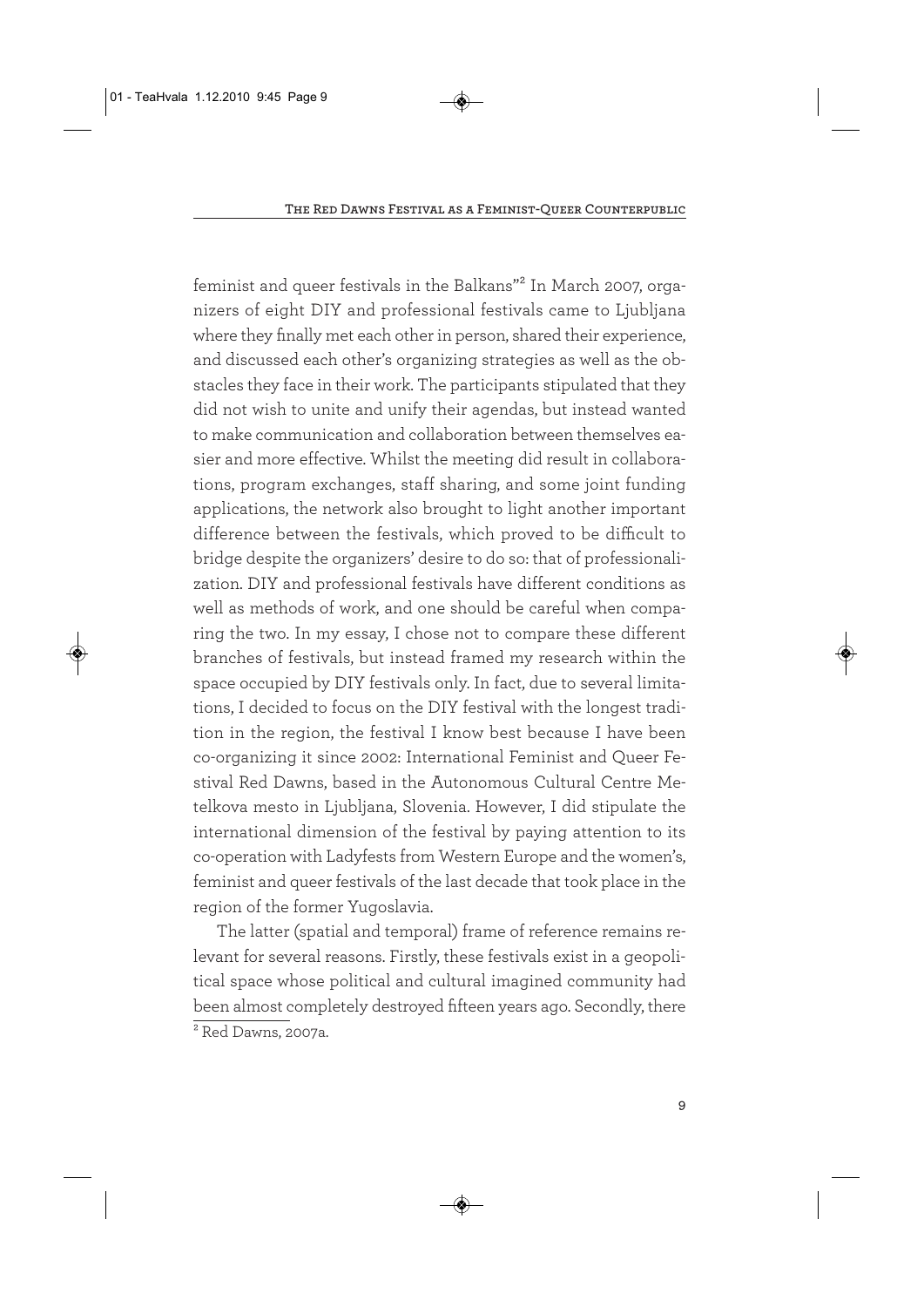have been very deliberate efforts made by the festivals to learn more about forgotten local women's and feminist histories – cultural, political, social, intellectual, artistic – in an attempt to see the possibility of drawing a women's, feminist or even queer transgenerational genealogy. Thirdly, due to the impact of "nation-statebuilding" discourses that encouraged historical amnesia and supported negative media representations of feminisms after 1991, contemporary DIY festivals from the region define their politics primarily in relation (and opposition) to contemporary local academic and "NGO-ized" feminisms, rather than their local activist (and often forgotten) precedents. It would be highly interesting to study the similarities and differences between the festivals from the region to see which feminist and queer agendas are advocated as forms of "new", "third wave" or simply "their own", contemporary feminism. Even though I was forced to narrow my focus to Red Dawns festival only, I do hope that some of the originally planned comparative aspects, essential for a more distant, but no less subjective insight into "what it is we're doing", remains visible to the extent that the reader can draw some of her or his own conclusions about this transnational yet geopolitically-bounded feminist-queer scene.

#### **Situating Myself, Defining the Theme**

My research theme was inspired by Gayatri Spivak's claim that every resistance is bound to fail if there is no infrastructure, no community in which the act can be understood as such.<sup>3</sup> It was also inspired by Orchid, a hardcore band from the U. S., whose members self-ironically proclaimed "When we move, it's a movement!"<sup>4</sup> and

<sup>3</sup> Spivak, 1988.

<sup>4</sup> Orchid, 1999. The slogan was quoted in the introductory text to the sixth Red Dawns festival in 2005 and taken from Orchid's song *Snow Delay at the Frankfurt School.* The whole lyric (supposedly) quotes a Situationist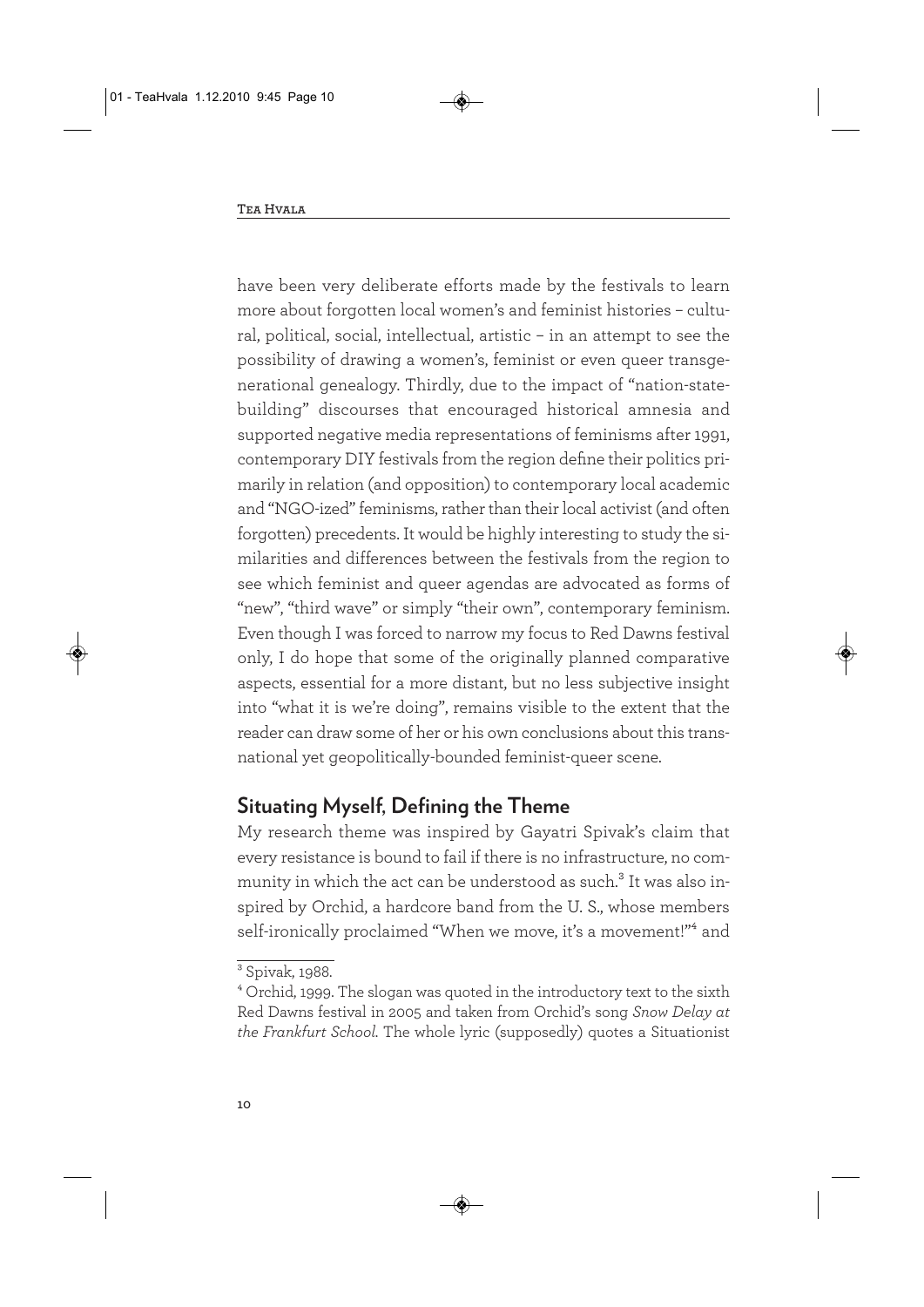disbanded soon afterwards. I wondered whether the organizers of Red Dawns festival managed to create a new public space or did they believe that the impact of their work was too limited, even selfreferential, to the extent that the festival can be viewed as a literally "imagined community"?<sup>5</sup> To what extent did their work touch, cross paths with, and conflict with other publics as well as the mainstream media and the "official public sphere"<sup>6</sup> it frames? How did the organizers deal with the fact that any feminist-queer initiative is inevitably embedded in a patriarchal and heteronormative context? And what did it mean to have the privilege of organizing a festival in a "liberated", "temporarily occupied" or "alternative" social space like ACC Metelkova mesto?

Could Red Dawns, other DIY women's, feminist and queer festivals from the region, as well as their European and North American allies be seen as "oppositional imagined communities"?7 In Chandra T. Mohanty's reinterpretation of Benedict Anderson's concept, the proliferation of such communities coincides with the expansion of the so-called anti-globalist protests and the popularization of queer theory. In her view, these communities were originally limited to a certain town or country, and then started to connect to other independent cultural and activist groups on both national and transnational level. Red Dawns festival can indeed be seen as an imagined local community, which has been trying to create a feminist-queer space "from below" and thus create the conditions in which opposi-

poster or graffiti seen in the streets of Paris in May 1968: "'Like anywhere else, there are no coincidences, probability makes for accomplices and change creates meaning.' When we move, it's a movement!" Orchid replaced the last sentence ("That's when happiness and misery take shape.") with a self-ironic conclusion.

<sup>5</sup> Anderson, 1995.

<sup>6</sup> Habermas, 1991.

<sup>7</sup> Mohanty, 2002.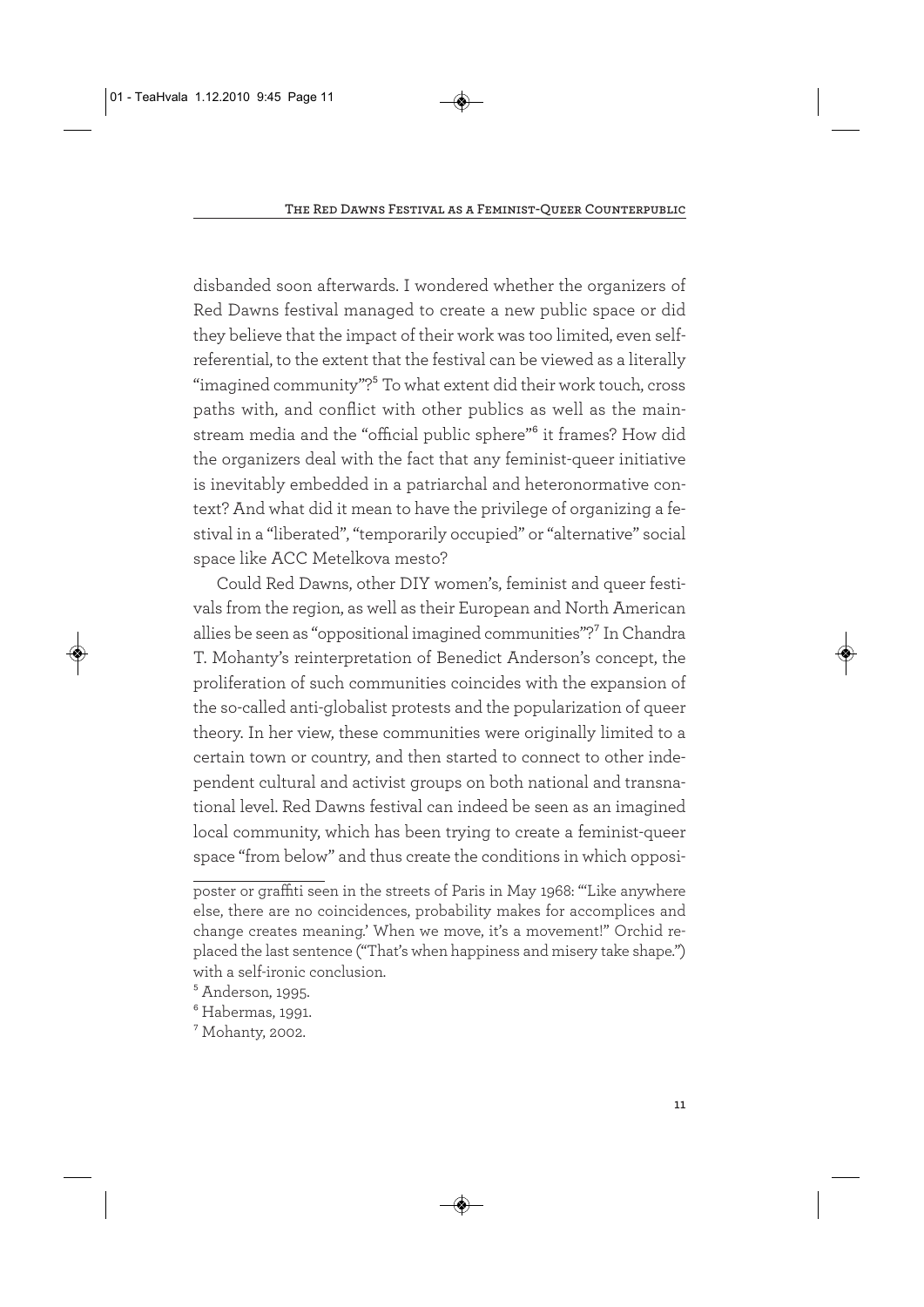tion is possible. Yet, I wanted to test Mohanty's theory against the lived experience of Red Dawns (co)organizers and volunteers.

I have been co-organizing Red Dawns since 2002. Because I am so immersed in the subject of my study, I decided to situate myself in accordance with the principles of the feminist standpoint theory. Initially, I wanted to write from several points of view, including that of the relatively detached theorist. The latter promised to provide me with a means of *dis*identification, with the epistemic privilege of the "outsider within".<sup>8</sup> My idea was based on the premise that grammatical distinctions could help me separate the different subjectivities at play. At the same time, I felt this approach might falsely suggest that the voices in use - 'she' the theorist, 'we' the organizing collective, and 'I' the participant or witness – can "solve" the paradoxes arising from the juxtaposition of these different yet intertwined subjectivities. I eventually decided to use first person singular throughout my essay although I did let myself slip into first person plural when the sense of belonging to Red Dawns seemed to validate, rather than disavow my claims. I thought my paradoxical position should be visible and dealt with in constructive ways. Feminist historian Luisa Passerini, for example, managed to do so in her studies by observing "the multiplicity of positions" or "the pluralisation of one's own image" as "a metaphor for non-singular subjectivity".<sup>9</sup> This view allowed her to be self-reflective, self-ironic, conflicting and paradoxical: it was also a way to avoid essentialist views on experience as *the* authentic and reliable source.

For my research, I interviewed seventeen women who have coorganized the tenth Red Dawns festival in 2009. The interviews were oral and qualitative; they were conducted in either Slovene or English and consisted of thirteen basic questions that were modi-

<sup>8</sup> Harding, 1991; Haraway, 1997.

<sup>9</sup> Passerini, 2008, 266.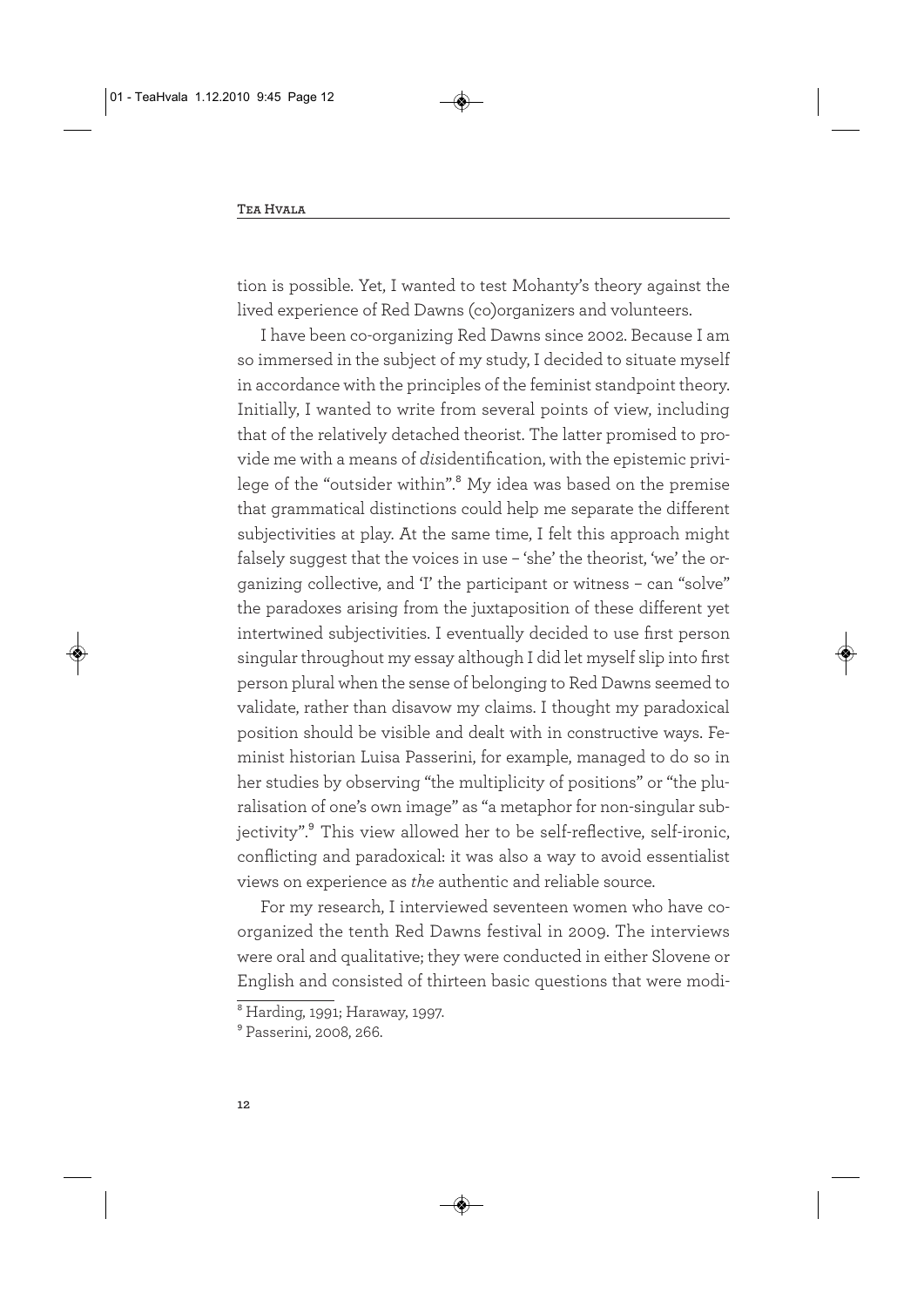fied according to each interviewee's interests and level of involvement with the festival. Since my target group of interviewees consisted only of festival organizers and volunteers, it may seem like I have excluded festival audiences from the conceptualization of Red Dawns as a public. However, my narrowed focus is justified by the specificity of grassroots events such as Red Dawns. In contrast to professionally organized festivals, DIY festivals stipulate participation and, in addition, often cannot afford to distinguish between these roles even if they wanted to due to their financial limitations. In effect, the same people often play several different roles simultaneously – including the role of the audience. The second reason for my narrowed focus is that festivals such as Red Dawns came into being exactly because the women who organize them today acted on their own need for local feminist spaces. In other words, they did it for themselves first and, in the course of years, the new public sphere was able to develop primarily because of that motivation.

I was interested in addressing two aspects of the festival. The "internal" view addressed the organizers' experience of the festival as a temporary and public feminist-queer space where art, theory, politics and life in general can be discussed in a stimulating, emotionally and intellectually affirmative environment. The second, "external" view, addressed those aspects that made the festival intellectually, artistically and politically visible to people who were not part of the "scene". I wondered what – if anything – made the festival's policy and events visible to the "general public". I asked my interviewees how they (or rather we, since the answers were often built up from our joint effort to articulate what we have been doing together for the last eleven years) understand the idea of a feminist-queer public space, whether or not the festival fits that idea, and how the festival intertwines with other initiatives within what is locally known as the "alternative scene" in Ljubljana. Moreover,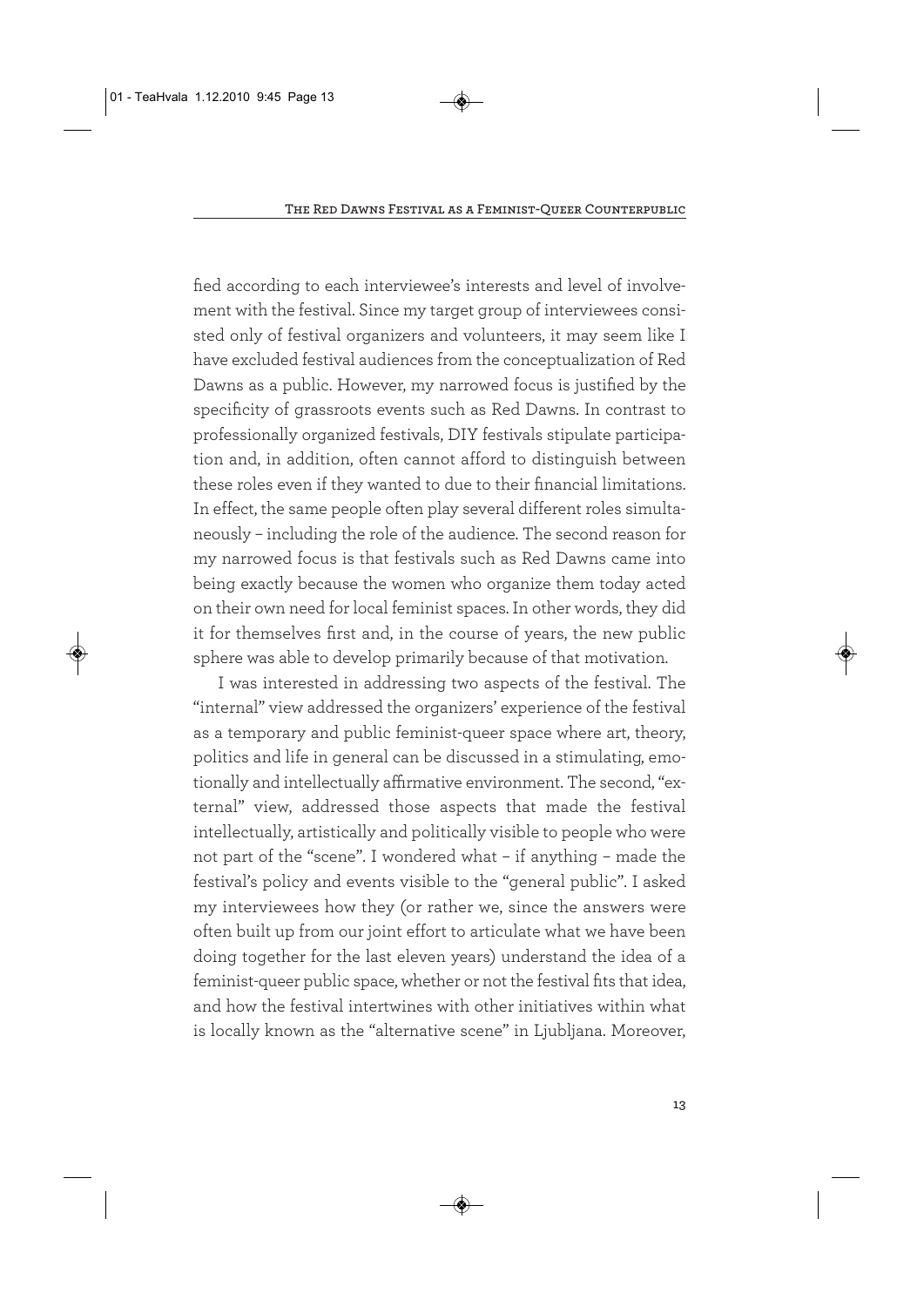how does Red Dawns fit in with the "jigsaw puzzle of today's multifaceted, transnational DIY grassroots feminism"10 which is often, especially in the Western Europe and in the U.S., perceived as a specific current within today's "third wave feminism"?<sup>11</sup>

I rethought my theme through Rita Felski's and Nancy Fraser's theorizations of feminist counterpublics. In Felski's theory, the "internal function" is defined as "generating a gender-specific identity grounded in a consciousness of community and solidarity among women".12 In Fraser's terms, women-only and feminist counterpublics function as "spaces of withdrawal or regroupment".13 Felski claimed that their second and equally important function is in "seeking to convince society as a whole of the validity of feminist claims, challenging existing structures of authority through political activity and theoretical critique".<sup>14</sup> Nancy Fraser spoke of counterpublics as "bases and training grounds for agitational activities directed towards wider publics" and added that it is "precisely in the dialectic between these two functions that their emancipatory potential resides".15 I was especially intrigued by Nancy Fraser's recognition of both dimensions' importance and their dialectic relationship since it legitimised my own presupposition that the "internal" and "external" function of the festival can be juxtaposed and discussed relationally. In relation to a specific identity developed in spaces of withdrawal or regroupment, I examined the following questions: Did the festival's declared politics of space (re)claiming succeed – or perhaps fail – in creating a safe space where the audience and partici-

 $\overline{^{10}}$  Halberstam, 2005, 170.

<sup>11</sup> Pilcher & Whelehan, 2004; Chidgey, Reitsamer & Zobl, 2009.

<sup>12</sup> Felski, 1989, 168.

<sup>&</sup>lt;sup>13</sup> Fraser, 1990, 68. <sup>14</sup> Felski, 1989, 168.

<sup>&</sup>lt;sup>15</sup> Fraser, 1990, 68.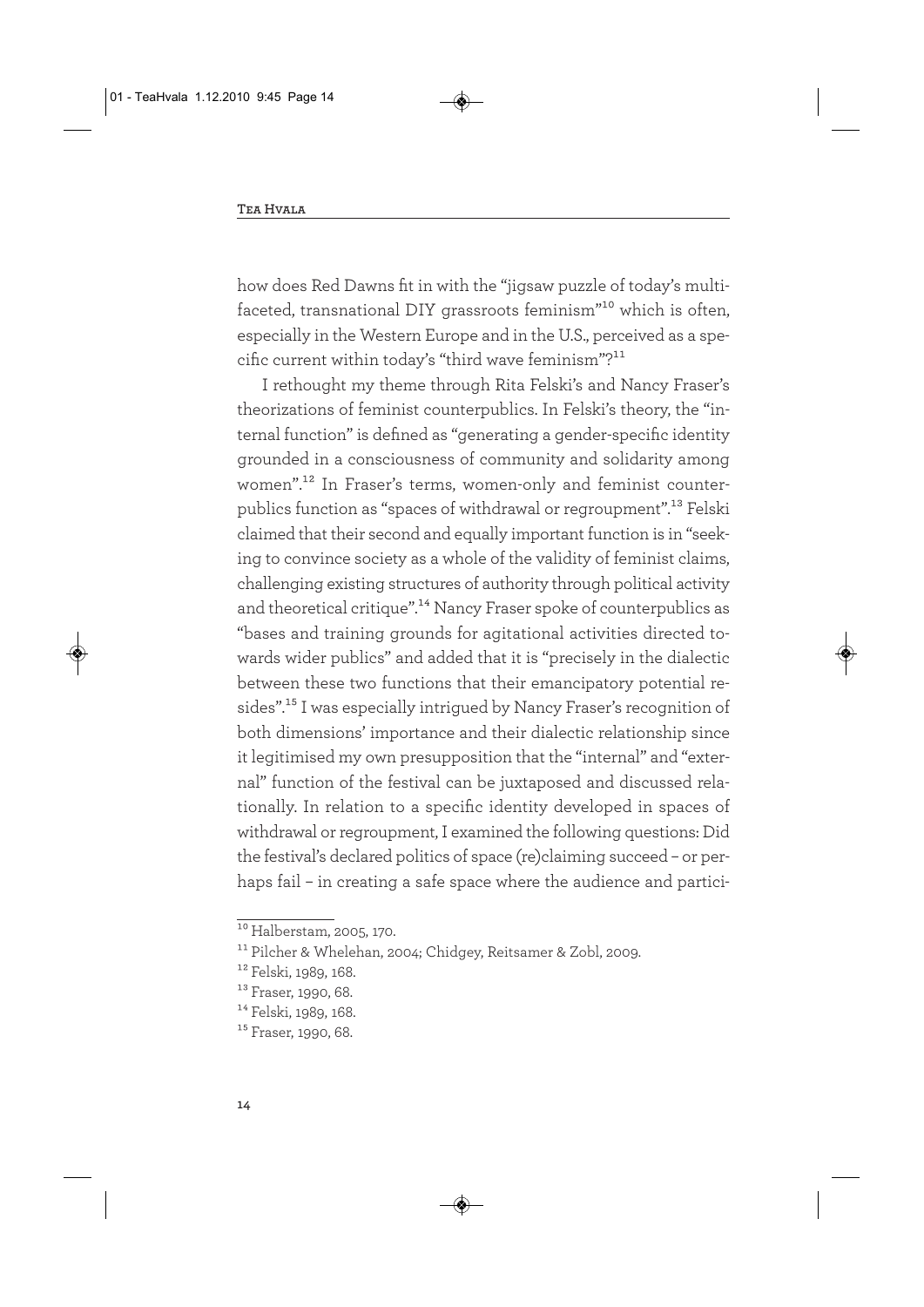pants could discuss feminist and queer ideas, and put them to practice through cultural forms of activism? Was that space supportive of their political preferences and their (feminist, queer, lesbian, or/and other) identities? Did the organizers develop a sense of solidarity and community in the process? In relation to wider publics, I wondered, which tactics were used by the festival to gain media attention and legitimate their claims. Which issues and tactics were eventually most visible in the official public sphere? And last but not least: Is there a sense of continuity or discontinuity with feminists who were active in the past? After all, Red Dawns festival takes place annually around March 8<sup>th</sup>, and thus celebrates and reinterprets the significance of International Women's Day.

Due to my theoretical framework, my research provides a new insight into the recent history of feminist, lesbian, queer and women's counterpublics in Ljubljana. In the past, the debates have too often revolved around the immediate effects of feminist interventions in the official public sphere. Those accounts have obscured the internal function of feminist-queer counterpublics and, so I believe, self-consciously fell into an ideological trap of measuring their own political visibility with "masculinist" measures. The latter define relevant forms of political/public participation in ways that have historically excluded (and continue to exclude) the socalled "private" and "women's" as well as "lesbian" and "queer" issues from the public sphere. Thus, my essay argues for the necessity of expanding the notions of political and public beyond those prevalent in the mainstream media and the official public sphere in Slovenia. My work is therefore a critique of hegemonic discourse and a contribution to the diversification of (counter)public feminist-queer discourses. As mentioned, I was interested in the experience of Red Dawns, that is, in what sort of opinions were formed, changed or abandoned by women who actively participated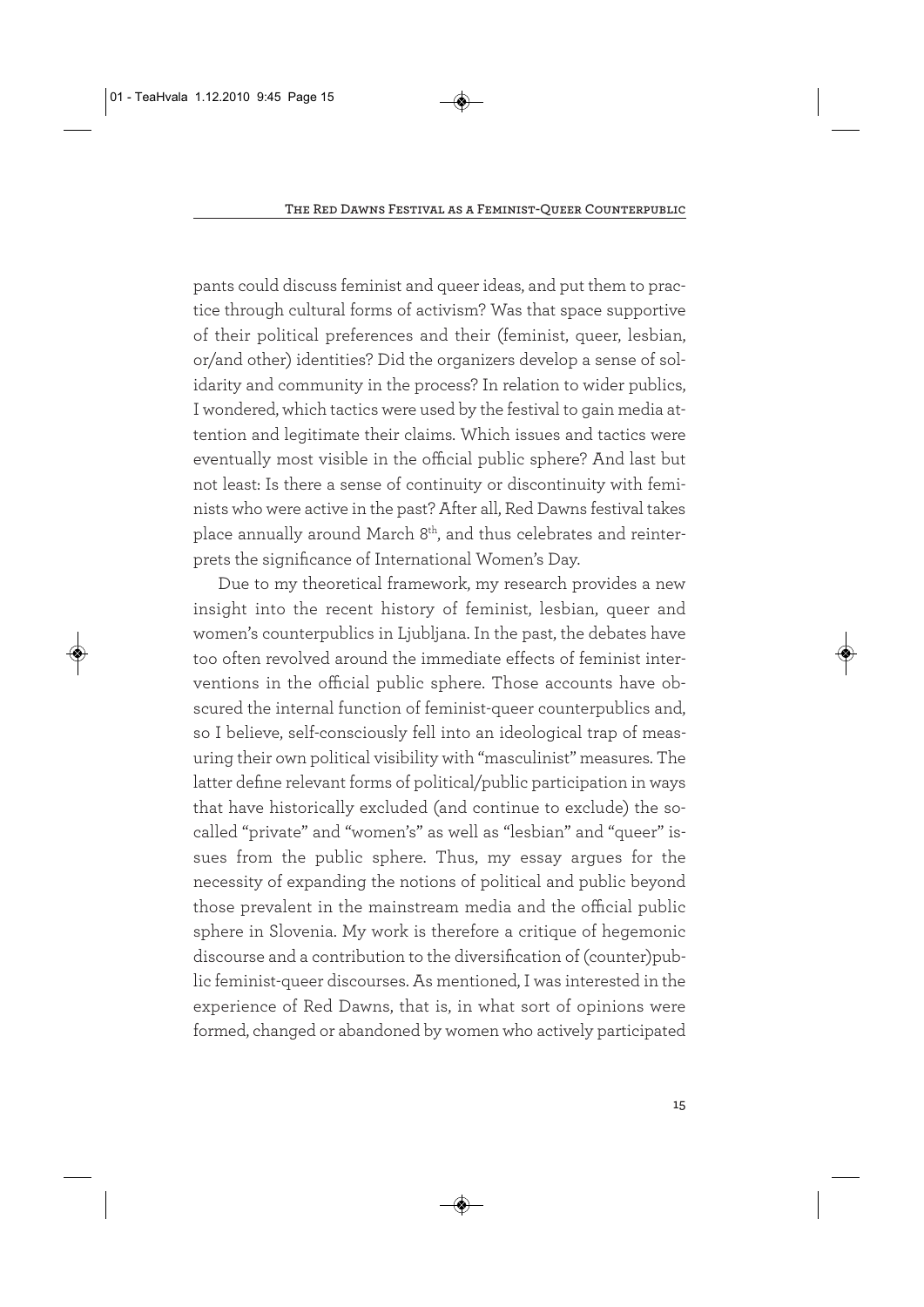in the process of organizing the festival. However, I was also interested to know how our experience corresponded with or perhaps challenged the existing body of knowledge on feminist and queer counterpublics. For that purpose, I began my research by studying feminist political theory on public space.

#### **Theories of Feminist-Queer Counterpublics**

In 1990, Nancy Fraser argued for the necessity of theorizing non-liberal, non-bourgeois and competing public spheres that were excluded from Jürgen Habermas's highly influential study *The Structural Transformation of the Public Sphere* (1962). Her argument rested on the growing body of feminist and postcolonial revisionist historiographies which, among other things, demonstrated that the members of subordinated social groups "repeatedly found it advantageous to constitute alternative publics".<sup>16</sup> Fraser's main point was that "subaltern counterpublics" contested the exclusionary norms of the bourgeois public sphere by elaborating alternative styles of political behaviour and alternative norms of public speech. In these parallel discursive sites, subordinated people could "invent and circulate counterdiscourses, which in turn permitted them to formulate oppositional interpretations of their identities, interests and needs".17 Consequently they could enter official public spheres on their own terms by representing themselves.

Fraser coined the expression "subaltern counterpublics" by combining and reinterpreting two terms used by other theorists for similar purposes; "subaltern" was taken from Gayatri Spivak's well known essay *Can the Subaltern Speak?* (1988) and was, as I intend to show below, misinterpreted. "Counterpublics" was adopted from Rita Felski's study *Beyond Feminist Aesthetics* (1989). For Felski, the

 $16$  Fraser, 1990, 67.

<sup>&</sup>lt;sup>17</sup> Fraser, 1990, ibidem.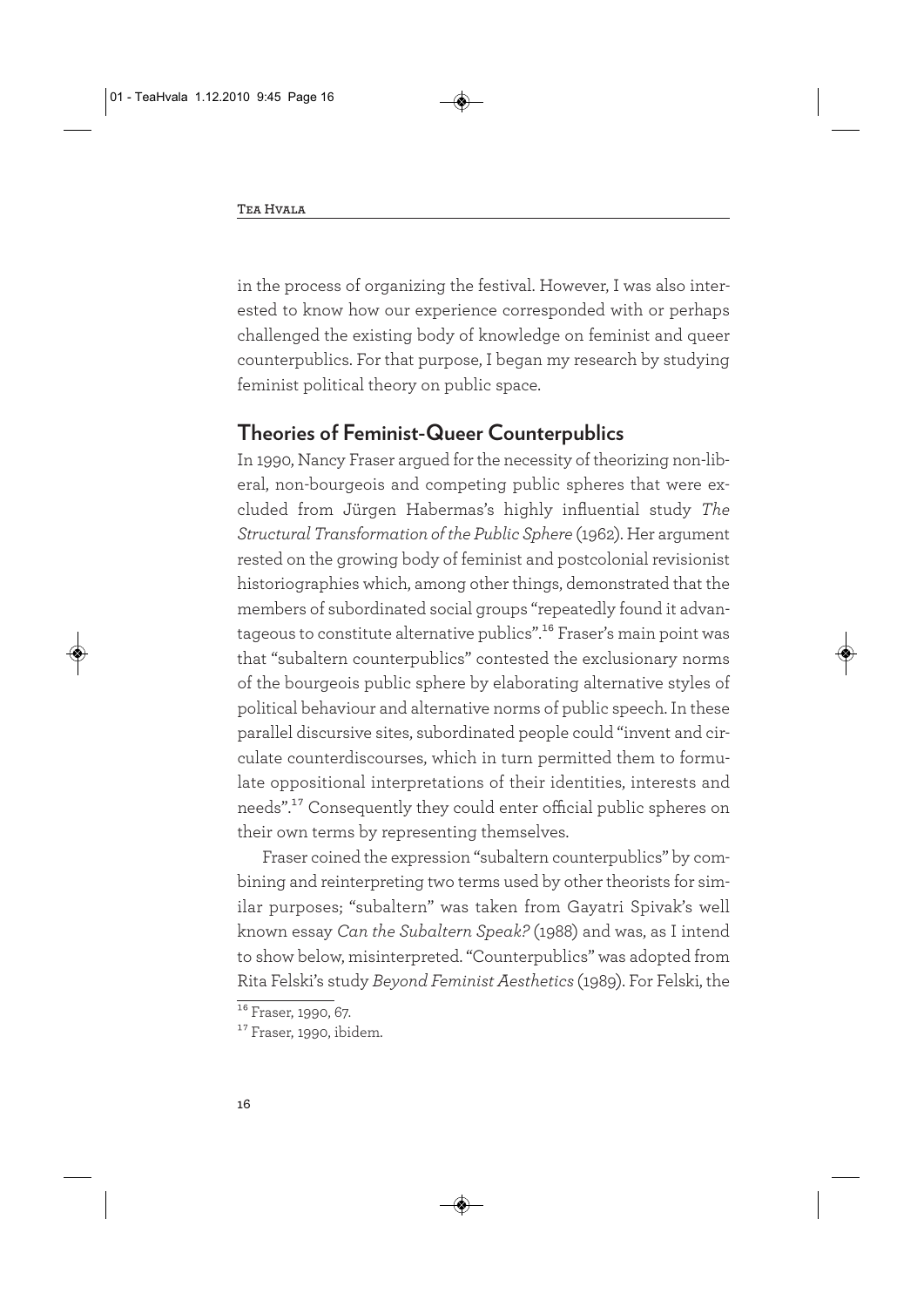concept of a feminist counterpublic provided a model for the analysis of diverse forms of artistic and cultural activity by women in relation to the historical emergence of an influential oppositional ideology (in the late 1960s and 1970s), which sought to challenge the existing reality of gender subordination. This model enabled the situating of debate over artistic forms in relation to the conflicting needs of different sections of the women's movement rather than "simply assigning abstract political value to particular techniques".18 Both authors emphasized that it is important to recognize a variety of tactics and spaces in which subordinated groups of people can articulate their needs and interests as political and public. In Fraser's view, these proliferations lead towards greater democracy by lessening the chance of informal exclusion.

Questioning the legitimacy and efficacy of Habermas's theorization, both authors tried to conceptualize an alternative that would allow them to study the status and effects of the women's movement "as a force for change in the public realm".19 Felski claimed that feminist as well as other oppositional forces within the society of late capitalism no longer appeal to an ideal of universality but are directed towards an affirmation of specificity in relation to gender, race, ethnicity, age, sexual preference and other axes of difference. Because of her focus on politics of recognition, Felski stipulated the multiple and heterogeneous nature of counterpublics, but also claimed that they are united by a common concern for "new forms of social and political relations in which (….) mutuality, discussion, and concern with concrete needs predominate".<sup>20</sup> By implicitly expressing her belief that counterpublics cannot form a single revolutionary movement, she criticized the leftist revolu-

<sup>&</sup>lt;sup>18</sup> Felski, 1989, 164.

<sup>&</sup>lt;sup>19</sup> Felski, 1989, ibidem.

<sup>20</sup> Felski, 1989, 166.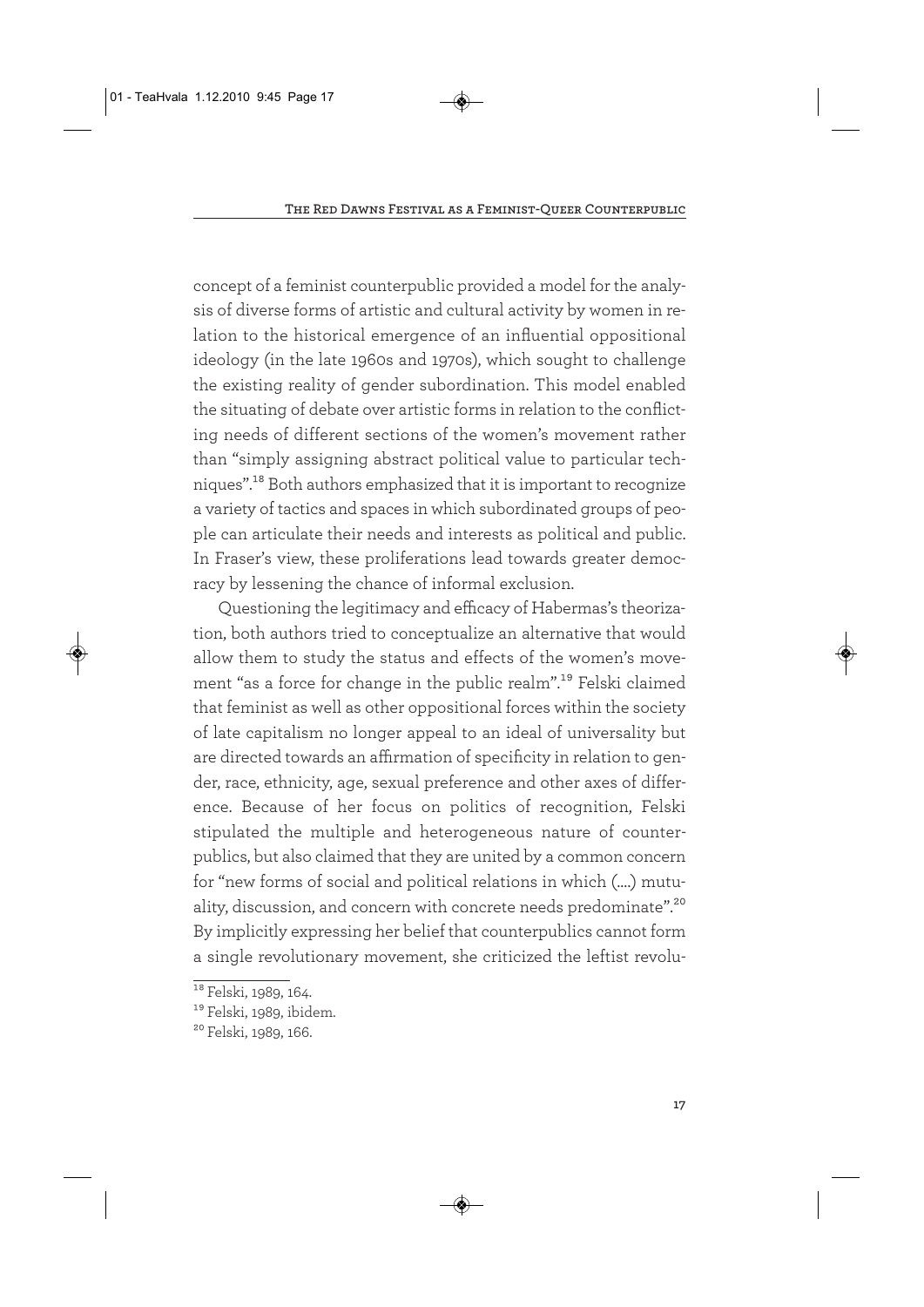tionary rhetoric of the late 1960s, which, like the bourgeois public sphere, tended to suppress internal differences within the movement for the sake of its external efficiency.

On the other hand, when focusing on the equally heterogeneous feminist movement, Felski insisted that a common identity of all women, based on a shared experience of gender-based oppression, was not only necessary but demanded that "distinctions of class may be temporarily suspended, though not ignored within this new domain".<sup>21</sup> Supposedly, this was possible because shared experiences worked to "equalize" all participants within it. It is worth noting that for Felski, feminist counterpublics consisted of *women,* who *experienced* oppression, rather than *feminists* who *politicised* that experience through their fight against cultural values, political orders and economic systems that perpetuate oppression. She insisted that some form of appeal to collective identity and solidarity was a necessary precondition for the emergence and effectiveness of an oppositional movement since

feminist theorists who reject any notion of a unifying identity as a repressive fiction in favor of a stress on absolute difference fail to show how such diversity and fragmentation can be reconciled with goal-oriented political struggles based upon common interests. 22

Rita Felski was well aware that all feminist counterpublics inevitably have to deal with the conflicting need to affirm and at the same time criticize the idea of a unified (not necessarily essentialist) women's collective identity. Yet, because of her reliance on politics of recognition, she failed to notice that a "unifying identity" on one hand and "absolute difference" on the other do not need to be the only available positions within feminist counterpublics.

 $21$  Felski, 1989, ibidem.

<sup>22</sup> Felski, 1989, 168-9.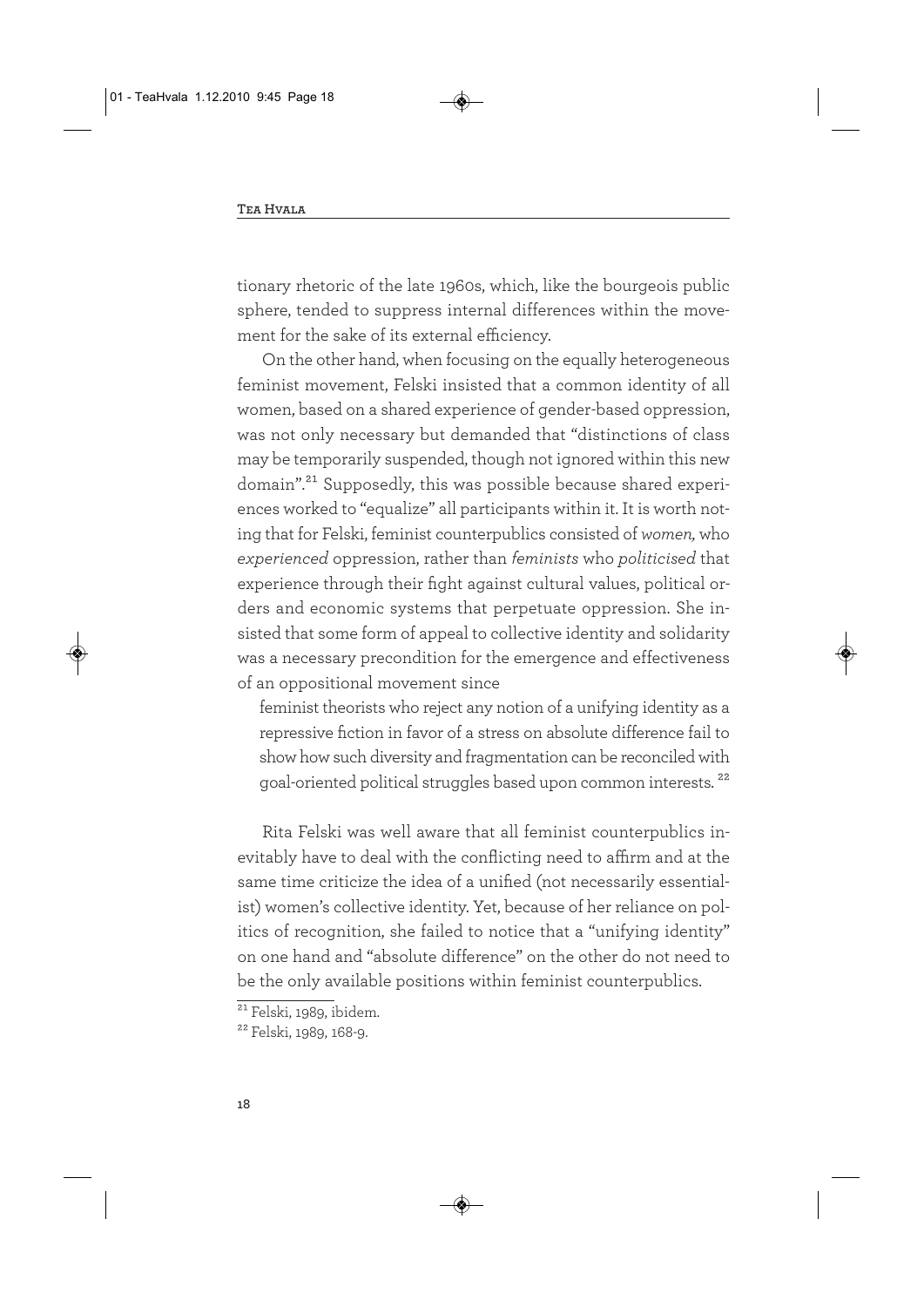In my essay, I largely rely on Nancy Fraser's theory since it is preoccupied with the possibility of self-representation in conditions of social inequality as viewed from both the "internal" and "external" perspective. In her opinion, the expression of conflicting views within (as well as between) political groups, which strive for political recognition, is an advantage rather than a disadvantage since the concept of a public sphere presupposes a plurality of perspectives among those who participate in it. I agree that it is less likely for the most often expressed opinion to appropriate or silence all other voices if an opposition challenges the former. I also agree that conflicts help to sustain egalitarian relations within the group and strengthen its internal function. However, I am ambivalent as to whether internal disagreements can increase the groups' external efficiency since a group can become so troubled by its inner conflicts that eventually all energy is spent on that. Often, what follows is either disintegration or further fragmentation.

Knowing how vulnerable grassroots groups can be, I argue that some form of appeal to collective identity has to prevail if a group wants to communicate with other counterpublics. In addition, there is always a disparity between a counterpublics' inner and external status; between its self-understanding as a representative forum for feminists that is usually conflictual, and the picture the group wants to give to the public. In its external function, it will have to claim unity and consensus in order to be "taken seriously" – to be able to communicate with other (counter)publics. For Fraser, this communication is vital as she claims that the public orientation of oppositional spheres allows people's participation in more than one sphere, which makes both "intercultural and interpublic discussions possible".23 Since the concept of counterpublics assumes an orientation towards wider publics it – in the long run – also works against  $\frac{1}{23}$  Fraser, 1990, 70.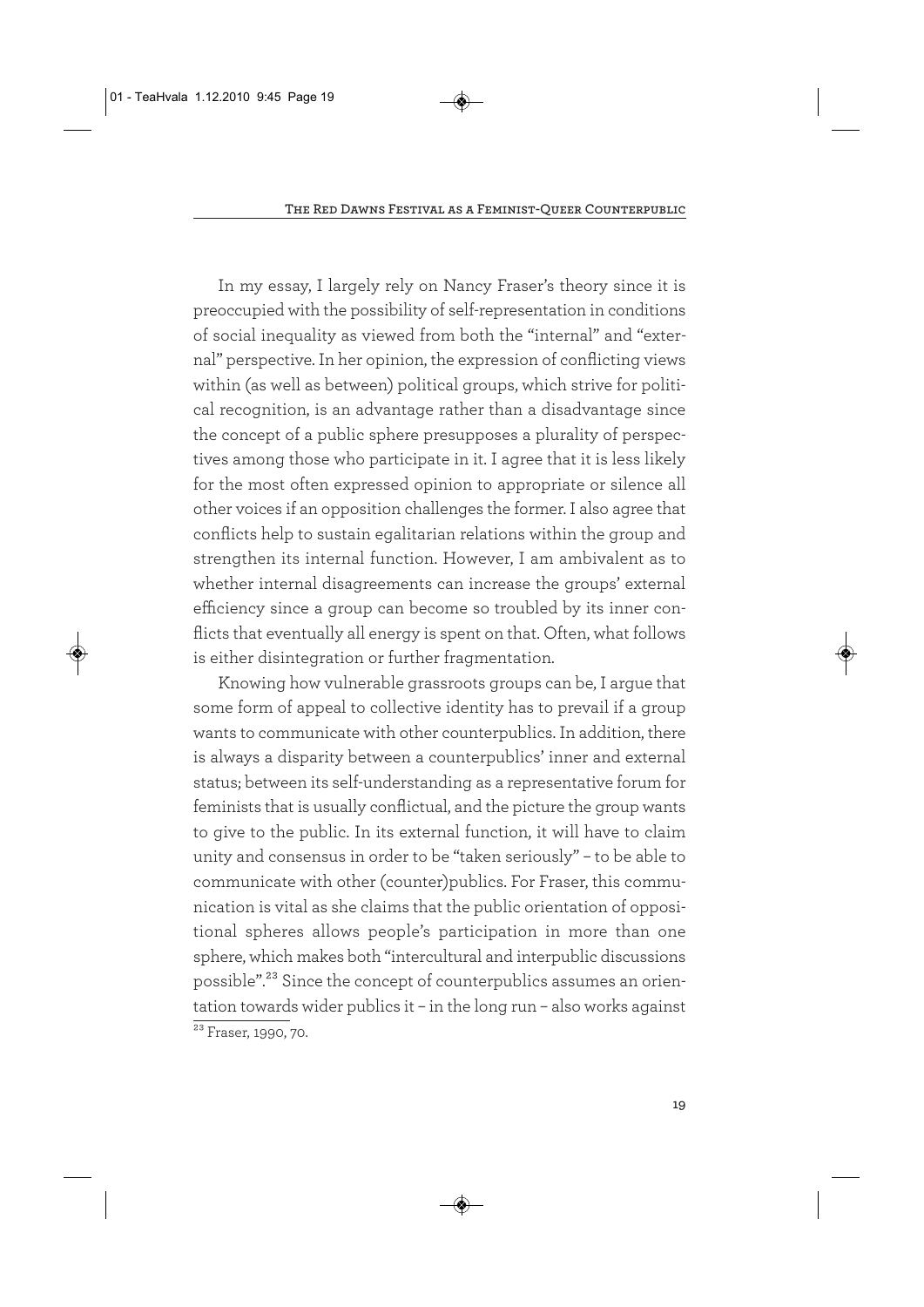separatism: no matter how limited they are in their numbers or outreach, members of counterpublics see themselves as part of a potentially wider public. That is why counterpublics, as seen by Fraser, are not separatist enclaves by definition even if they might be "involuntarily enclaved".<sup>24</sup>

In order to challenge those theories that claim democracy can function in conditions of social inequality, Fraser initially spoke of "subaltern counterpublics". Gayatri Spivak's terminology was seen as appropriate for discussing the conditions in which self-representation of subordinated groups was still possible. However, I do not think that Fraser's use of the term was in accordance with Spivak's. I suspect this is also the reason why Nancy Fraser's newer essays no longer employ that category but speak of counterpublics only. While she claimed that subaltern counterpublics can represent themselves even if they are often "silenced, encouraged to keep their wants inchoate, and heard to say 'yes' when what they have said is 'no",<sup>25</sup> Spivak's view was more pessimistic. She did not claim that subalterns could ever speak on their own terms. In fact, when Spivak wrote of subaltern subjects, she did not refer to individuals, organized in groups, but to subjects who have no community, and therefore cannot speak since there is nobody to listen and nobody to recognize their acts of resistance as such. Spivak did speculate about the possibility of self-representation in a hypothetical situation in which a subaltern woman no longer needed to speak the standardized "text of female exploitation" and the manipulation of her agency by either other subalterns or feminists from hegemonic culture was no longer an option. However, in order to make that possible, the understanding of what counts as resistance would have to be radically changed and expanded. Spi-

 $24$  Fraser, 1990, 67.

<sup>&</sup>lt;sup>25</sup> Fraser, 1990, 64.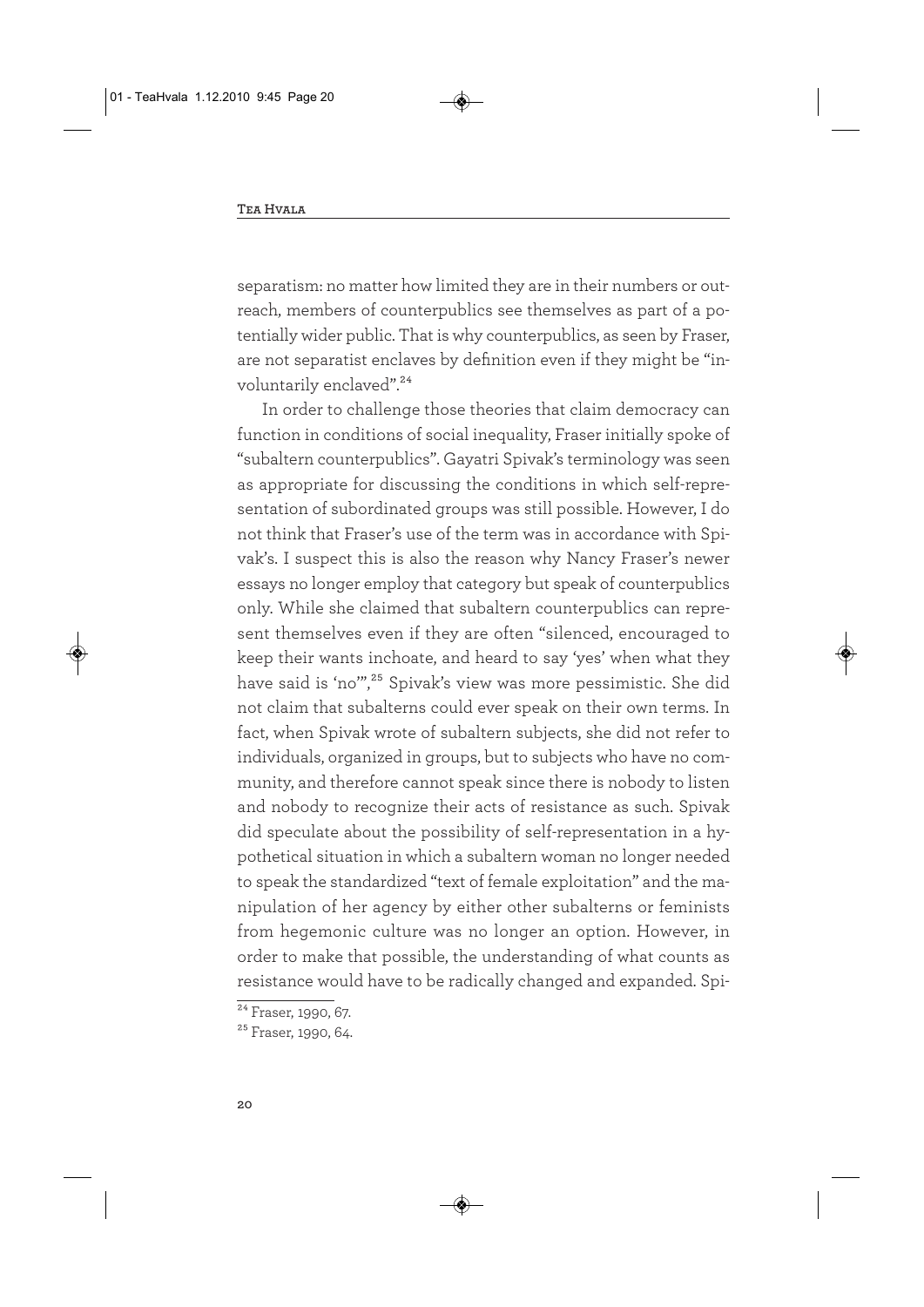vak's essay did not claim that this was possible in the present economic and political order.

Similarly, public participation is not merely about being able to state propositions that are "neutral" or understandable to all other (counter)publics. For Fraser, "participation means being able to speak 'in one's own voice', thereby simultaneously constructing and expressing one's cultural identity through idiom and style".<sup>26</sup> Since no public sphere is neutral or universal, in the sense that it can accommodate any kind of expression, it favours dominant, generally recognizable forms of expression. Fraser believed that counterpublics have the power to articulate an issue in their own way – or in dialogue with other counterpublics – and insist on it until it is recognized as an issue of general concern. She mentioned the example of "domestic violence" or "date rape" as terms that have entered the list of general concerns and legislature because of feminist efforts that originally started in weak counterpublics that possessed only opinion-making power. This example confirms that Fraser was indeed speaking of organized feminist and women's publics in the West, and not about women who would fit Spivak's definition of subalterns as "subjects of exploitation" who "cannot know and speak the text of female exploitation even if the absurdity of the non-representing intellectual making space for her [them] to speak is achieved".<sup>27</sup>

Since my essay is preoccupied with feminist-queer organizing in Ljubljana where counterpublic organizing is possible and indeed taking place, I have refrained from using the term "subaltern" as well. I have relied more on Fraser's and Felski's idea about the necessity of proliferating forms of political expression in ways that can accommodate a plurality of subordinated groups. Specifically,

<sup>&</sup>lt;sup>26</sup> Fraser, 1990, 69.

<sup>27</sup> Spivak, 1988, 84.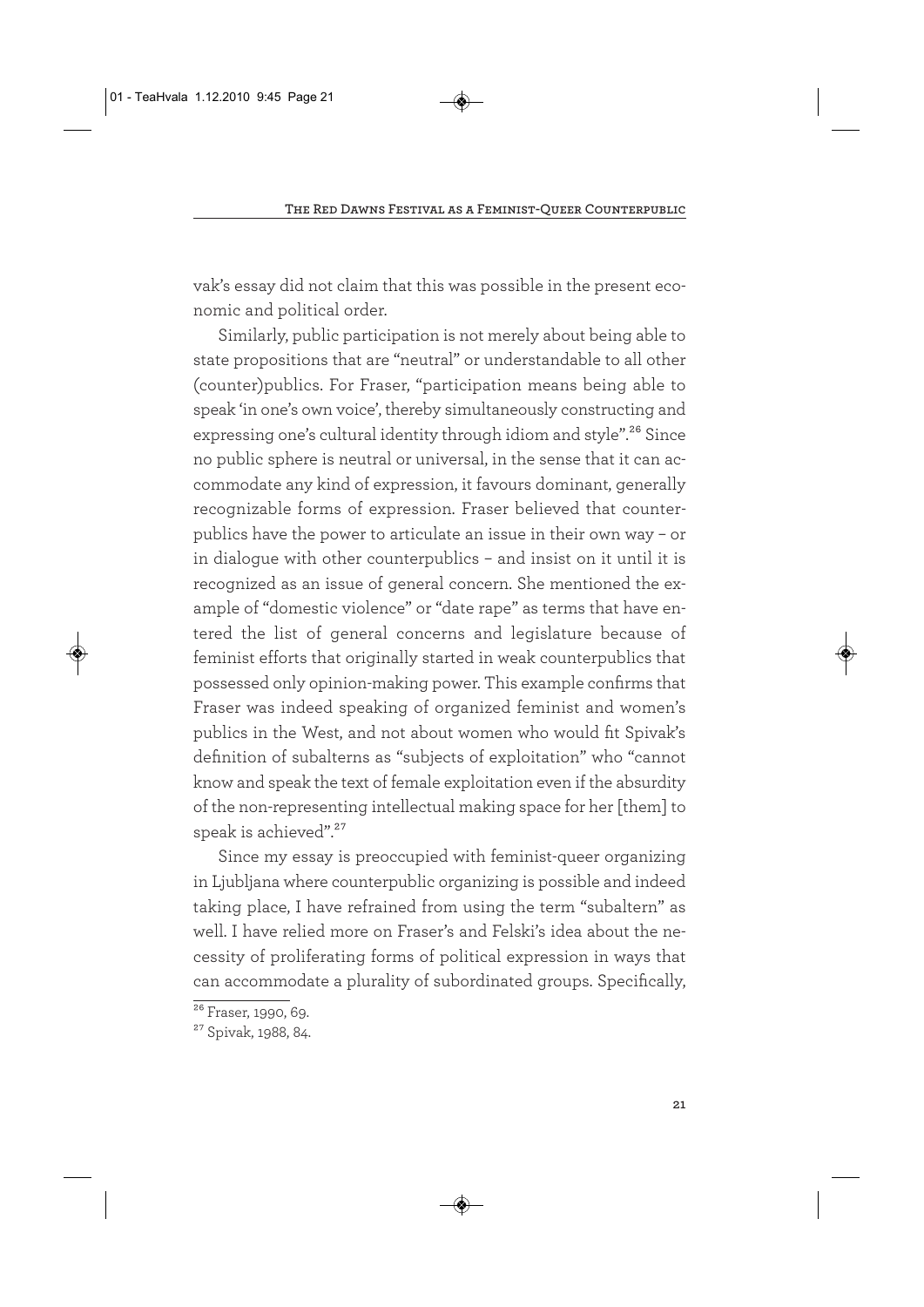my case study of Red Dawns focuses on the tactical significance of the festival's cultural activism because the institutionalised understanding of political participation and public matters of general concern in Slovenia continues to exclude feminist, queer and lesbian issues as personal, private and apolitical. I am not interested in seeking abstract political value in specific tactical approaches but in theorizing about Red Dawns as a counterpublic space with both an internal and external function on the basis of its founders', organizers' and volunteers' experience and perception of the festival. In order to do that, I contextualize Red Dawns within the space, occupied by women's, feminist, lesbian and queer groups that have been active in Ljubljana for the last ten years. My genealogic revision of autonomous initiatives tries to discuss their internal function in relation to (the extent and limits of) their mobilizing power, that is, the ways in which they try to enter official public sphere and claim counterpublic spaces of their own.

### **(In)visibility of Feminist-Queer Counterpublics in Ljubljana**

In her 2007 review of local non-institutional feminist history, journalist Tanja Lesničar Pučko noted that the 1980s movement was "characterized by a critical – and humorous – attitude towards the hegemonic discourse of Yugoslavian politics and aesthetics".<sup>28</sup> She also claimed that women's and feminist autonomous groups from the 1980s "established a kind of network that, to a certain extent, in this way or that, still exists and (perhaps?) still carries a latent mobilizing power, an informal potential for solidarity".<sup>29</sup> In 2002, political theorist Vlasta Jalušič claimed that "certain feminist ideas and lifestyles have become part of our everyday life" yet "today feminist groups in Slovenia can

<sup>28</sup> Lesničar Pučko, 2007, 82.

<sup>29</sup> Lesničar Pučko, 2007, 83.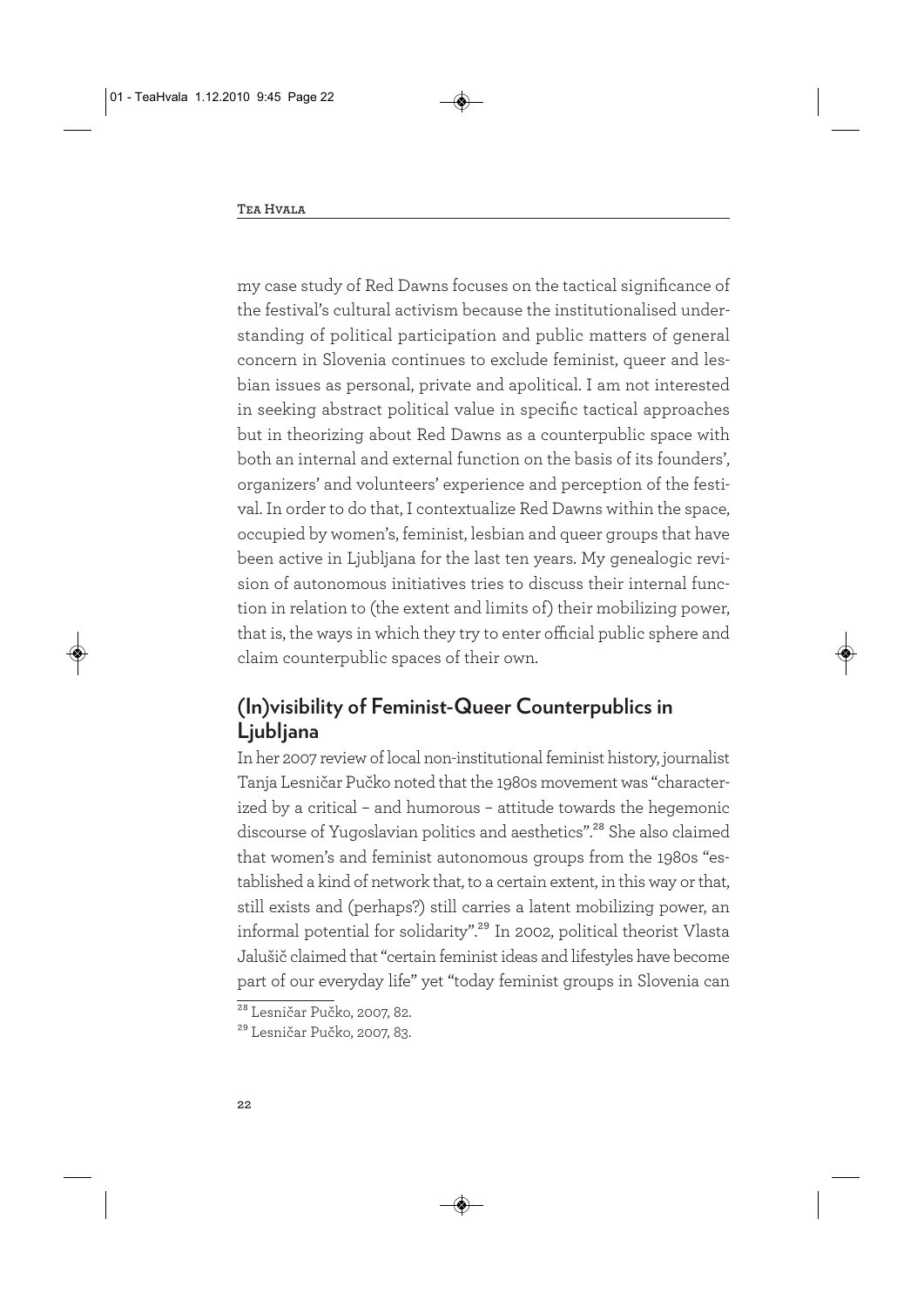be counted on the fingers of one hand".<sup>30</sup> Four years later, journalist Valentina Plahuta Simčič in her article about contemporary "Slovene feminism" wondered whether "there are any feminists left at all".<sup>31</sup> She interviewed two of the most prominent feminist intellectuals in Slovenia, anthropologist Svetlana Slapšak and philosopher Eva D. Bahovec – and me.32 Both academics refused the presupposition about the seeming absence of feminist thought in contemporary official public sphere by claiming, similarly to Vlasta Jalušič, that feminist views have "spread throughout the social body".<sup>33</sup> To support their claims, Eva D. Bahovec listed an array of associations and institutions that have incorporated feminist ideas into their work.

Feminists are present at universities, institutions; there is very lively publishing activity, with many small presses releasing feminist works (\*cf, Sophia, ŠKUC's Vizibilija, Lambda and Aleph editions, Krtina, Analecta, Studia Humanitatis…); there is *Delta* magazine; Radio Študent is doing an excellent job when it comes to feminist issues; an active part of feminist scene consists of women's groups (SOS phones, Ključ Association); the number of cultural and artistic projects with women's or feminist themes (festivals like City of Women and Red Dawns) is growing".34

<sup>&</sup>lt;sup>30</sup> Jalušič, 2002, 89.

<sup>31</sup> Plahuta Simčič, 2006, 15.

<sup>32</sup> While I was invited to speak on behalf of Red Dawns festival, the context – a full page article about *Slovene* feminism published in one of the most widely read dailies (*Delo*) – positioned me as a representative voice of the "new" or "young" generation of local feminists. The article was accompanied by a photograph of several female Slovene Army soldiers jumping out of the back of a truck. By reducing our transnational feminist claims to a national context, the journalist (and/or the photo editor) depoliticised our statements and appropriated their disruptive potential for nation-state-building and militant goals.

<sup>33</sup> Plahuta Simčič, 2006, 15.

<sup>34</sup> Plahuta Simčič, 2006, ibidem.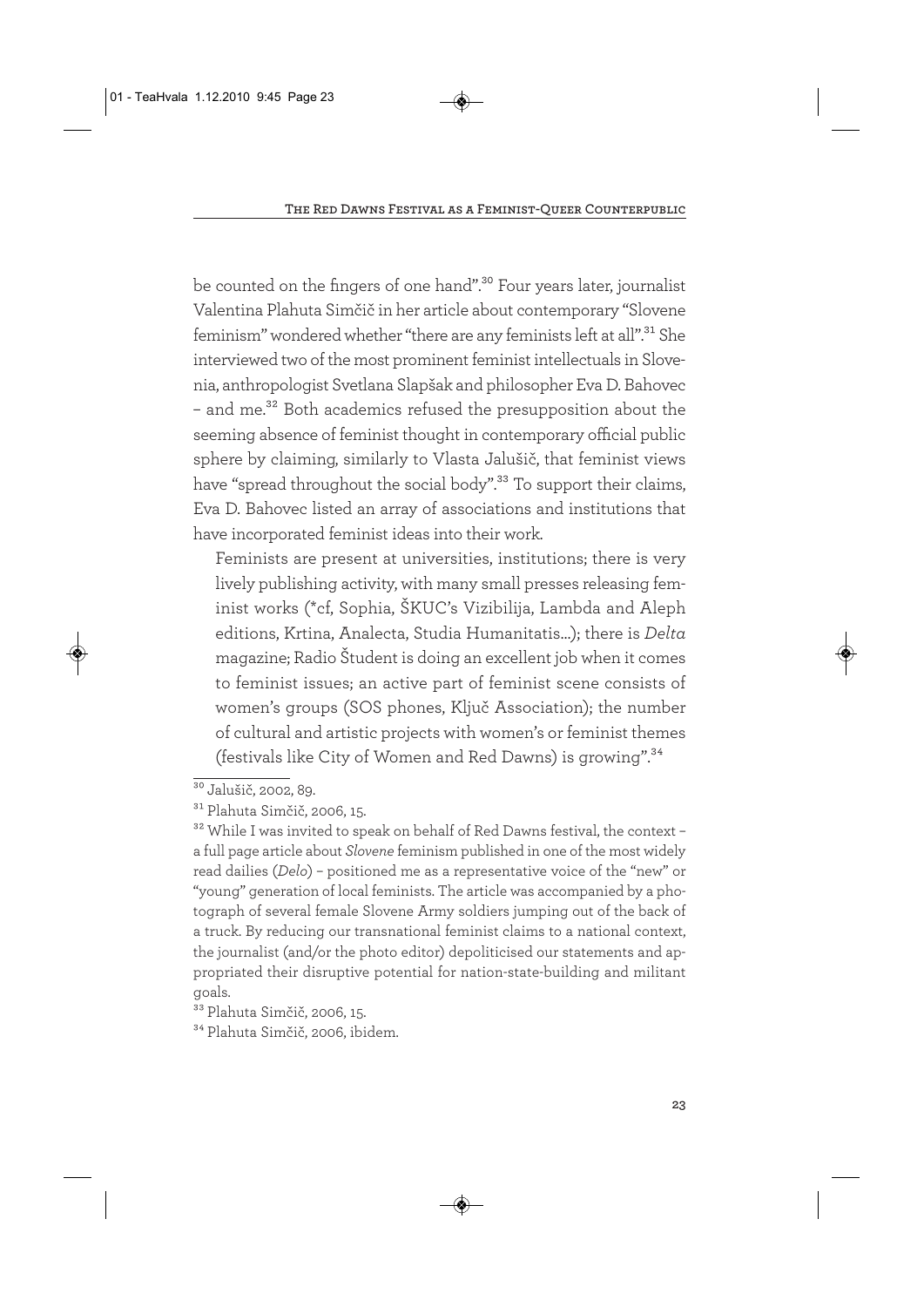Focusing primarily on groups formed in the 1980s and institutionalised in mid-1990s, her account did not include the full spectrum of feminist activities in Ljubljana. She did not mention (and might not be aware of) those grassroots activities that evade her implicit criteria, largely because they are politically marginalized and organized by a younger generation of activists, artists and students who, in turn, might not be aware of their local feminist predecessors and institutionalised contemporaries or are not in accord with their political strategies.

As I have demonstrated below, grassroots, autonomous or DIY groups today do exist. In fact, when the reproductive rights of women were threatened again in 2006, it became quite clear that it would be necessary to fight in more visible ways. However, the question persists: Is feminists' ability to mobilize people today really restrained to politically similar counterpublics that exist within what is jokingly known as the "liberated territory" or "alternative scene" in Ljubljana? In 2006, when feminist scholars urged that "the situation is ripe for feminist activism",<sup>35</sup> a graffiti from 1991 reappeared with renewed urgency. "Women against nation – for abortion rights!" it called, signed by the feminist symbol and a clenched fist. Another graffiti ironically remarked that in 2006, "A foetus has more rights than a woman". These actions and the less successful protests against the discrimination of lesbians, single women and women with disabilities in 2000, were the two occasions when the (limits of the) mobilizing potential of feminist initiatives in Slovenia was most visible. The protests also shed some light on the existing transgenerational feminist connections.

In a country where lesbians and gays can "register" their partnership but do not have access to the legal rights provided by the <sup>35</sup> Plahuta Simčič, 2006, ibidem.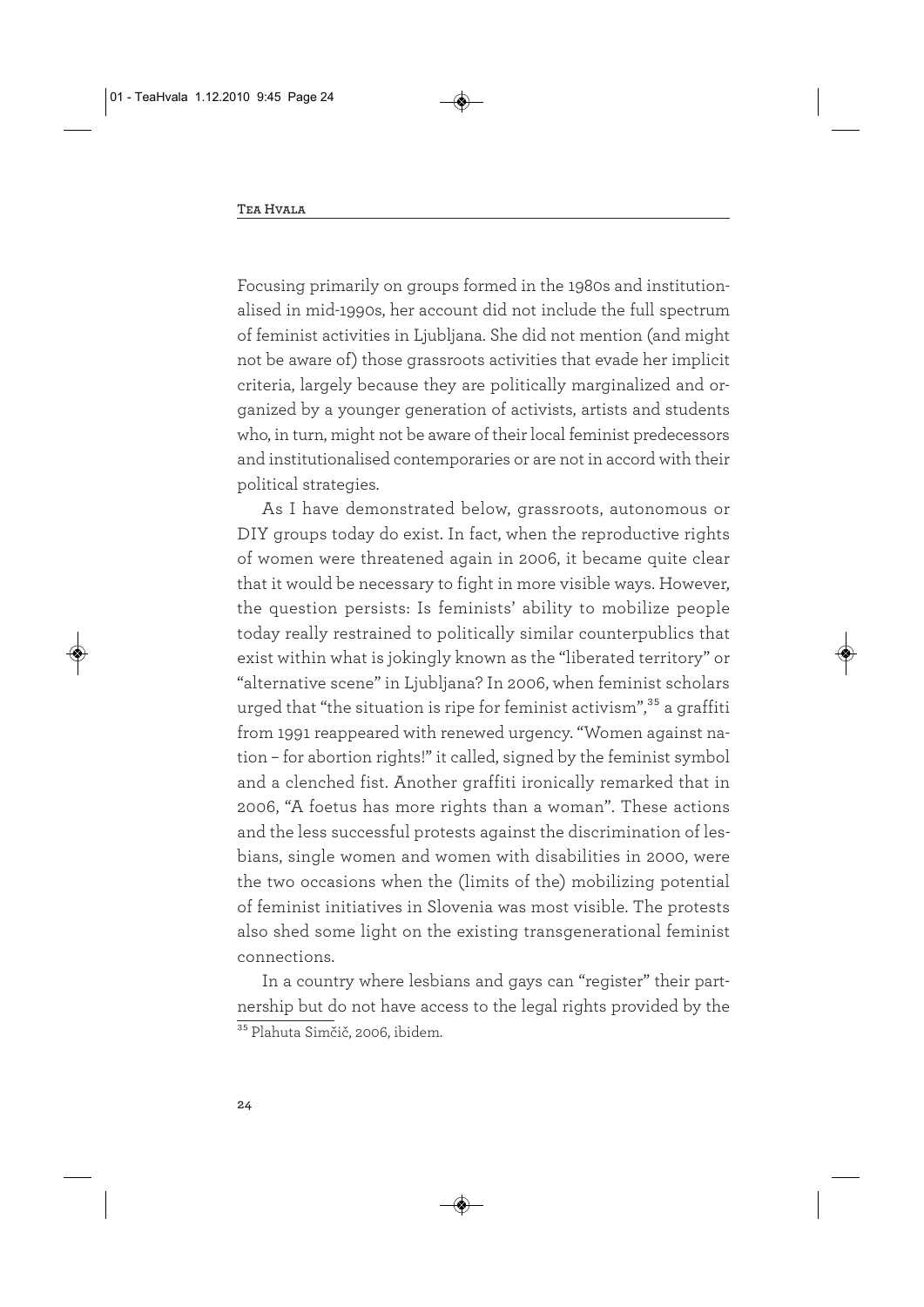institution of marriage,<sup>36</sup> reproductive rights are granted to heterosexual women only. Already in 2000 when the newly elected conservative government attempted to implement a legislation that would make artificial insemination available only to heterosexual couples who were married or cohabiting, this serious violation of women's reproductive choices faced severe opposition from a wide array of feminist, lesbian, women's and other progressive groups. Later that year, liberally oriented political parties tried to introduce an amendment that would make medically assisted artificial insemination formally accessible to single women, lesbians and women with disabilities. However, the right-wing parliamentary parties used the opportunity of installing a public referendum about the issue. The right of single women to get artificially inseminated was put under the final decision of the voting majority in the summer of 2001 – and was rejected. To this day, artificial insemination remains inaccessible to lesbians, single women and women with disabilities in Slovenia.

Four years later, on March 8<sup>th</sup> 2005, an anonymous letter entitled "Do you remember March 8<sup>th</sup>?" claimed that the 2005 governmental proposal for positive demographic growth used hate speech and discriminatory measures. The letter criticized the Minister of Labour, Family and Social Affairs Janez Drobnič who

sent women back to the kitchen by suggesting that the recently fired female textile workers 'who are skilled cooks and domestic labourers' could use their skills on the labour market as well. (…)

<sup>&</sup>lt;sup>36</sup> Hopefully, that is about to change. In July 2009, the court held that the first Registration of Same Sex Partnerships Act proposed in November 2006 was based on unequal and discriminatory standards between same sex and opposite sex couples and therefore unconstitutional. On March 2<sup>nd</sup> 2010, after intense public debates, legal complaints and protests, the revised and indiscriminatory version of the act successfully passed the first parliamentary reading and voting. However, the second reading, which began on June  $30<sup>th</sup>$ 2010 and continued on September 1<sup>st</sup> 2010, is still going on.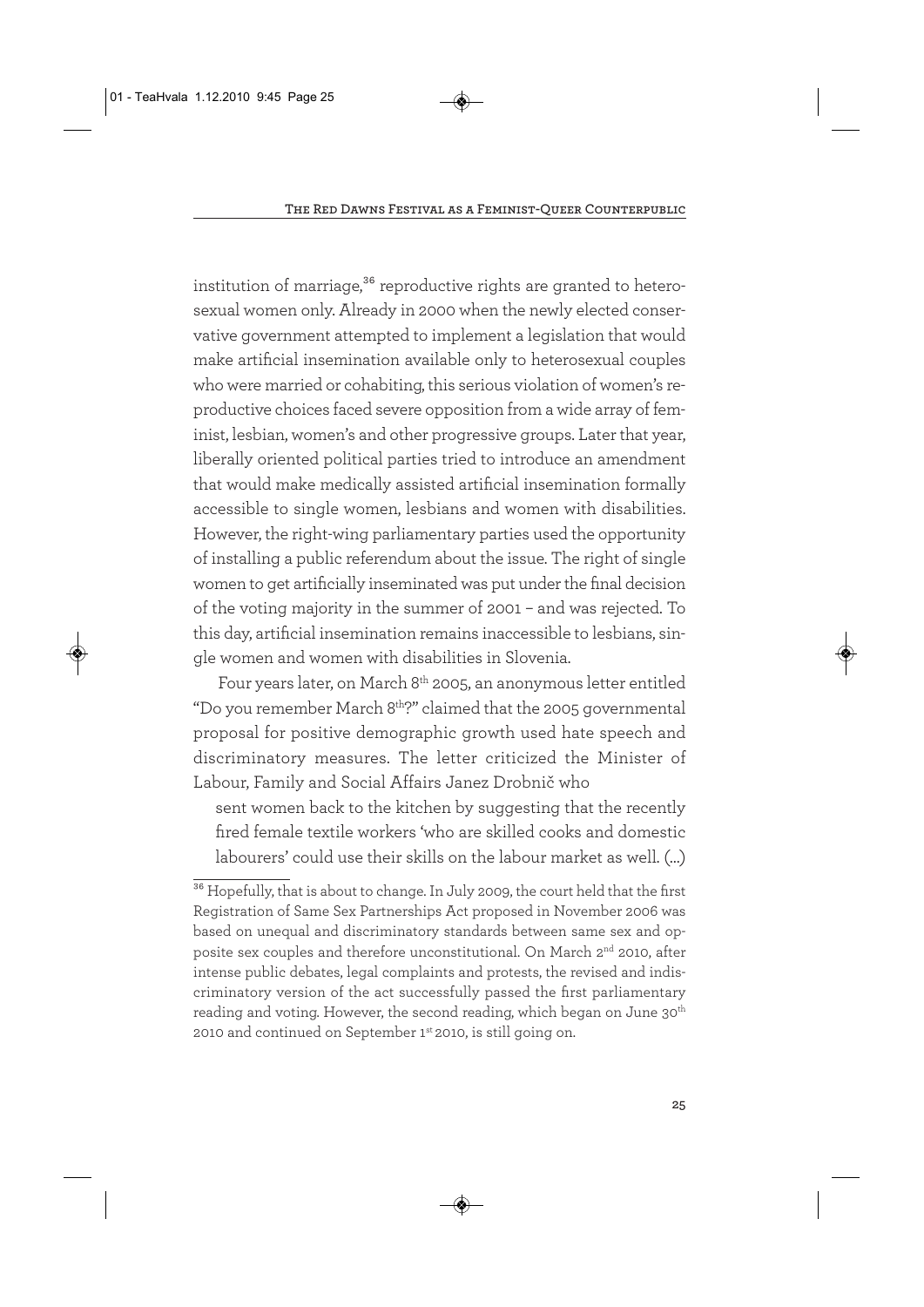Member of Parliament, Pavel Rupar, suggested that the state should lessen its financial support for safe houses because they undermine the idea of the family as a traditionally safe environment. (…) All these statements are violent and put pressure on all residents of Slovenia.

The public letter was handed out by a small activist group that staged a burlesque portrayal of patriarchal family roles in Park Zvezda and ridiculed the minister personally by calling itself the Janez Drobnič Folklore Group. On November 15<sup>th</sup> 2006, the same minister proposed a "fertility raising strategy" which, among many other discriminatory suggestions, limited access to abortion. The strategy proposed a 400  $\epsilon$  fee for (previously free) abortion procedures, thus ensuring that abortion would become inaccessible for a large number of poor and young women. The strategy was, like the successfully opposed proposition from 1991, trying to instrumentalize women for its own "nation-building" goals. Furthermore, the new legislation used catholic discourse by equating the beginning of life with conception. Streetwise feminists responded with graffiti: "A foetus has more rights than a woman", "Let's abort Drobnič!", "I'd rather be a test-tube baby than Drobnič's child", and a slogan which connected the discriminatory proposal about artificial insemination from 2000 with the same type of demographic policy by sarcastically offering the perfect solution: "To raise fertility – inseminate single women and lesbians".

Already on November  $17<sup>th</sup>$  2006, the ad hoc Feminist Initiative in Support of Abortion Rights entered ministry bureaus early in the morning and awaited the employees with a statement objecting the proposed strategy:

The state reduces women to irrational beings who are unable to decide for themselves (…) and whose primary function is repro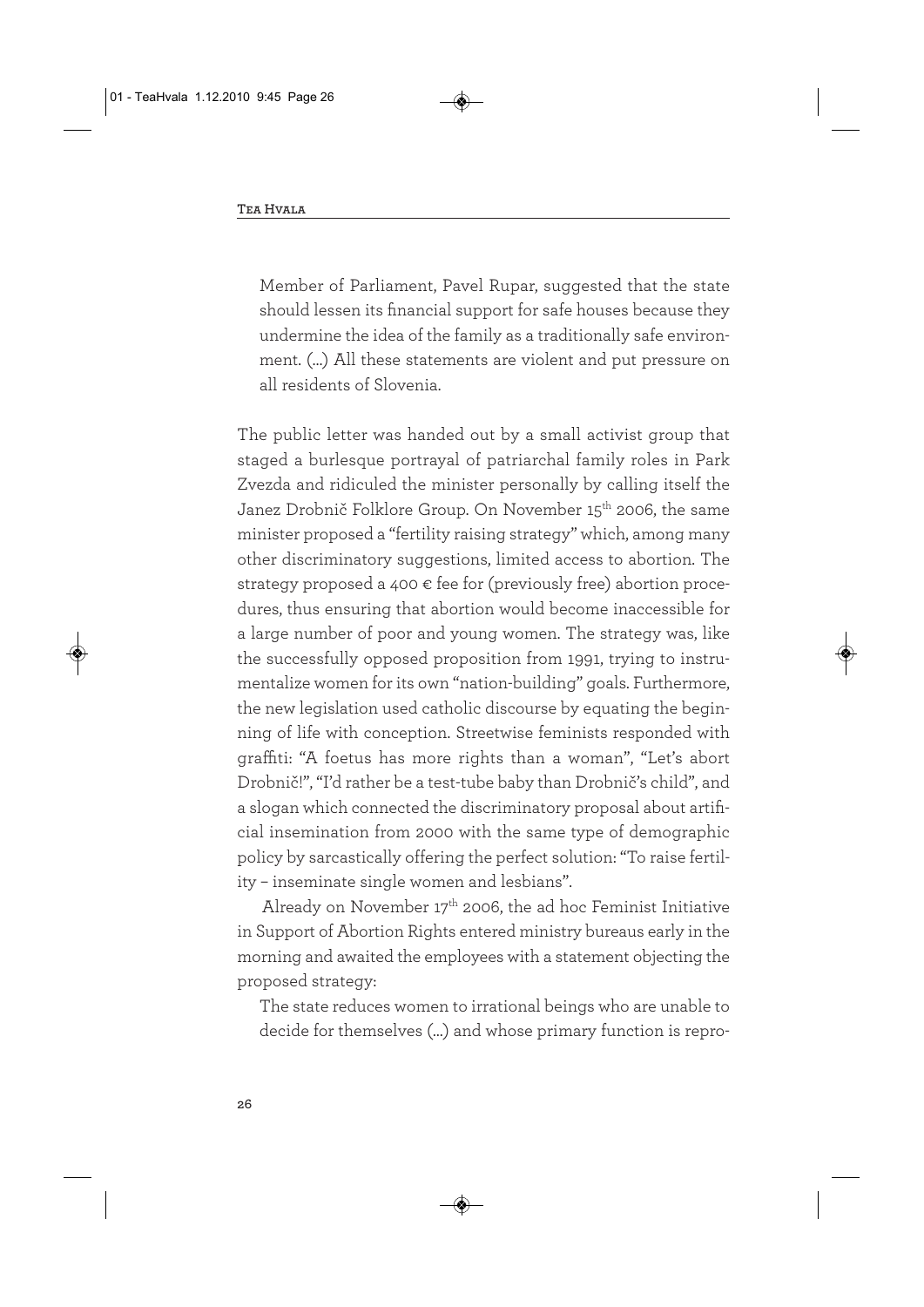duction. (…) We strongly oppose the proposed strategy and ask how is it possible that Slovene government is systematically violating and abolishing human rights. Who is going to be next?

The activists used posters and banners to surround the bureaus and publicly expose it as a violator of women's rights. The slogans ("Women = birth machines", "Defend abortion rights – tomorrow it is going to be too late", "Yesterday migrants and Erased citizens, today Roma people and women; who is next?") placed discriminatory policies against women in the context of institutionalised violence against many other marginalized groups of people. On November 30<sup>th</sup>, the initiative co-organized the first public discussion about the proposed strategy together with the Peace Institute and Red Dawns festival. Because of increasing public pressure,<sup>37</sup> the unconstitutional strategy was eventually abandoned and the responsible Minister was forced to resign.

The first feminist street actions of the new millennium in Ljubljana were inspired by the informal network of groups and individuals that began their political activities after world-wide protests against the World Trade Organisation meeting in Seattle in 1999. In response to biased reports in Slovene media that addressed the protesters as "criminals", a group of protesters walked the streets

<sup>37</sup> Public letters demanding Minister Drobnič's immediate leave were written by The Peace Institute, an impromptu protest group of women signed as 'Outraged', another group signed as 'Concerned Citizens', autonomous Feminist Initiative, association Vita Activa, Equal Opportunity Group of the Liberal Democratic Party, the Progressive Party, academic political group Liberal Academy, The Institute for Parenthood and Family, the Non-Governmental Organizations Alliance, the Women's forum and the Deputy Group of Social Democrats, and the thirty-two intellectuals who co-authored and signed the *Public Initiative for the Formation of a Comprehensive National Strategy* (Vita Activa, 2006).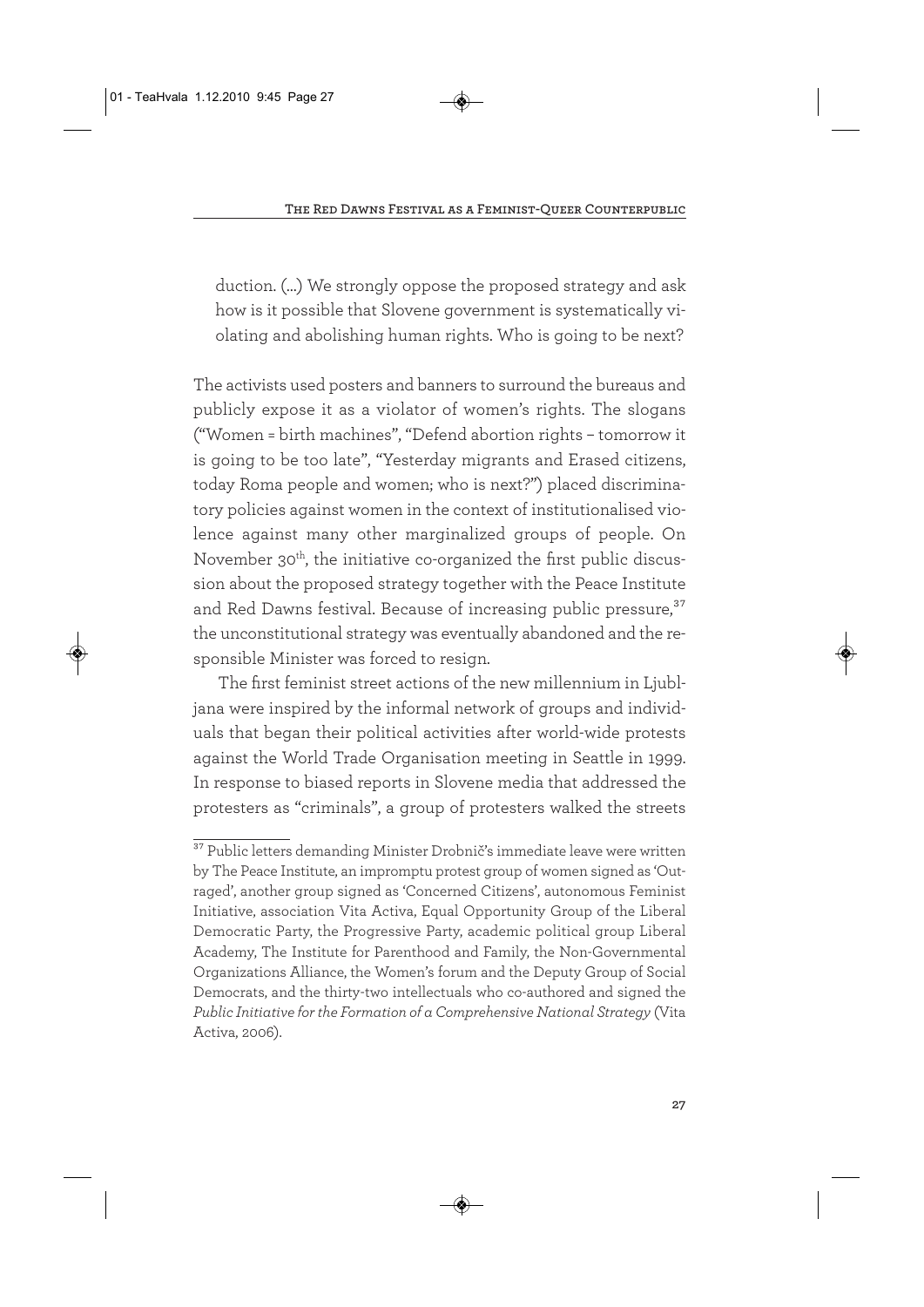of Ljubljana in November 1999 and carried banners claiming, "We are the criminals!" The movement gained further experience with smaller actions and performances (in Interspar, a group of women activists 'advertised' Heidersil; a new washing powder that cleans historic stains and contains 'adolfils'), with solidarity and group actions (for example, on the International Day of Persons with Disabilities), with constant resistance to police harassment in ACC Metelkova mesto, by participating in Prague protests and with raising attention to state violence.<sup>38</sup>

In order to coordinate the network, UZI (*Urad za intervencije* or Bureau of Interventions) was founded. The bureau was a fictional organization with fictional headquarters, leadership and members; it consisted of a series of meetings where individual activists and selforganized groups learnt how to communicate and organize in antiauthoritarian ways. Women and feminists who took part in these meetings politicised gender and sexuality in relation to many other issues, including violations of women's sexual autonomy and reproductive choices, poverty and the discriminatory labour market, invisibility of marginalized and victimized people, privatisation of public spaces and right-wing reinterpretations of recent history. They expressed their politics through relatively explicit feminist terminology and mainly used street protest as their tactic.

On March 8th 2001, *Ženska sekcija Urada za intervencije* (Women's Section of Bureau of Interventions), consisting of two small activist groups, temporarily squatted cosmetics and women's clothing department stores in the centre of Ljubljana. They addressed the general commercialisation of life and the repressive nature of private spaces reserved exclusively for consumption. They danced among the bewildered customers and shop assistants, and <sup>38</sup> Zadnikar, 2004, 15.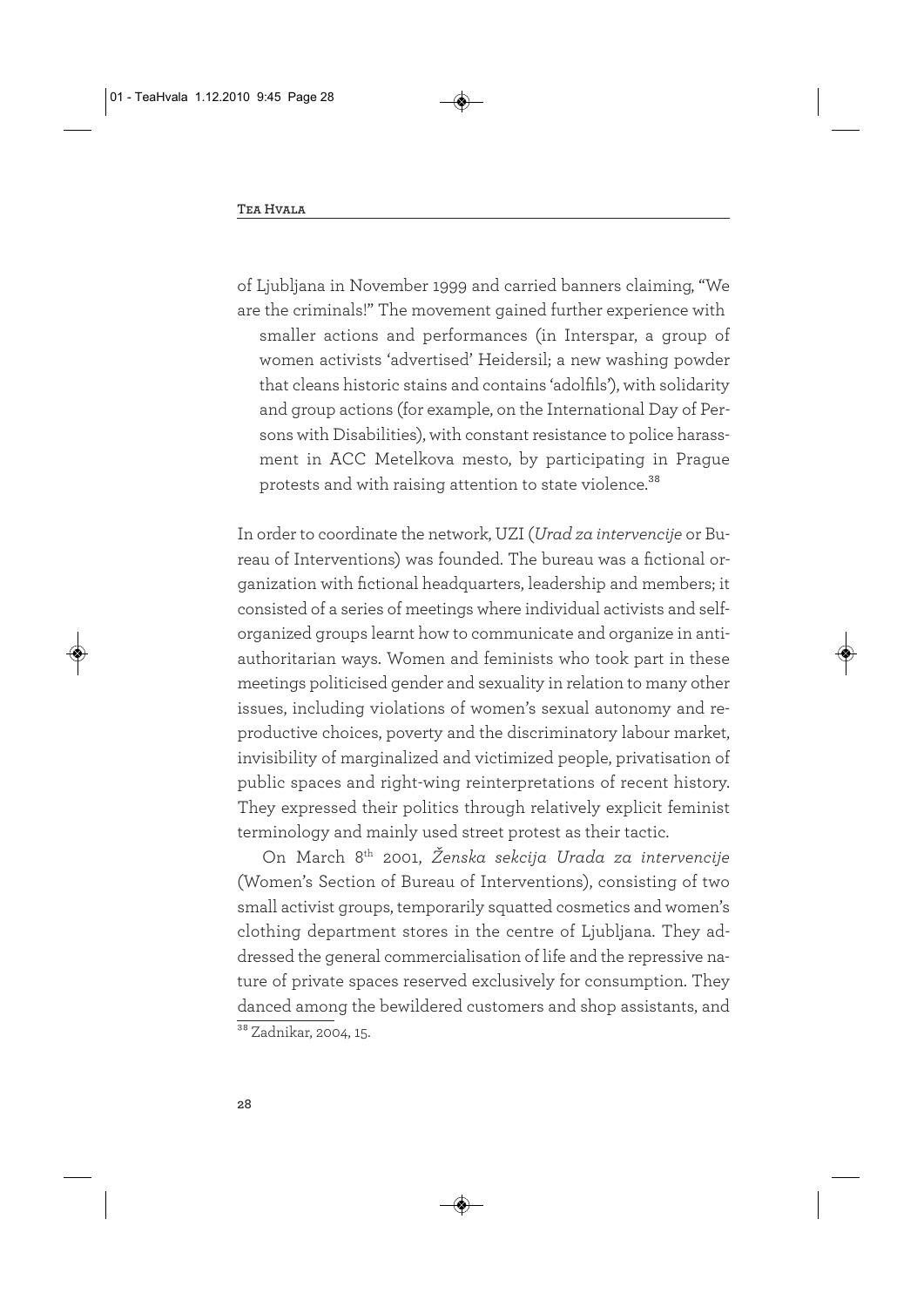spread out somewhat confusing flyers (depicting a Barbie doll with a mobile phone) that read:

The International Women's Day might make you worry about exactly what it is that makes you a woman. Is it your man? Your child? (…) The contents of your shopping bag? Your high heels? (…) The way you hold your cigarette? All of this is important. (It really doesn't matter.) You are important.

When security staff threatened them with police intervention, the groups continued the action in front of the stores – on public grounds. One group read the manifesto *AlieNation: The Map of Despair* written by the U.S. collective CrimethInc., demanding the creation of public spaces where "we can let our bodies and minds run free" as opposed to

control that is exerted over us automatically by the spaces we live and move in. We go through certain rituals in our lives – work, 'leisure', consumption, submission –because the world we live in is designed for these alone. (…) All the spaces we travel in have pre-set meanings, and all it takes to keep us going through the same motions is to keep us moving along the same paths.<sup>39</sup>

The second group read excerpts from Virginia Woolf's *A Room of One's Own*. On the same day, Nada Hass (*nada* means "nothing" in Spanish and *hass* means "hatred" in German), an improvised allwomen activist choir, performed at Klub Gromka in ACC Metelkova mesto. Dressed up as cleaners and housekeepers, they sang: "Let's set things straight with our past, let's wipe away the borders, let's make our relationships work and wipe away the violence!"40 Nada Hass was also a fictional public relations personality invented in

<sup>39</sup> CrimethInc. Ex-workers' Collective, 2001.

<sup>40</sup> Ozmec, 2001, 14.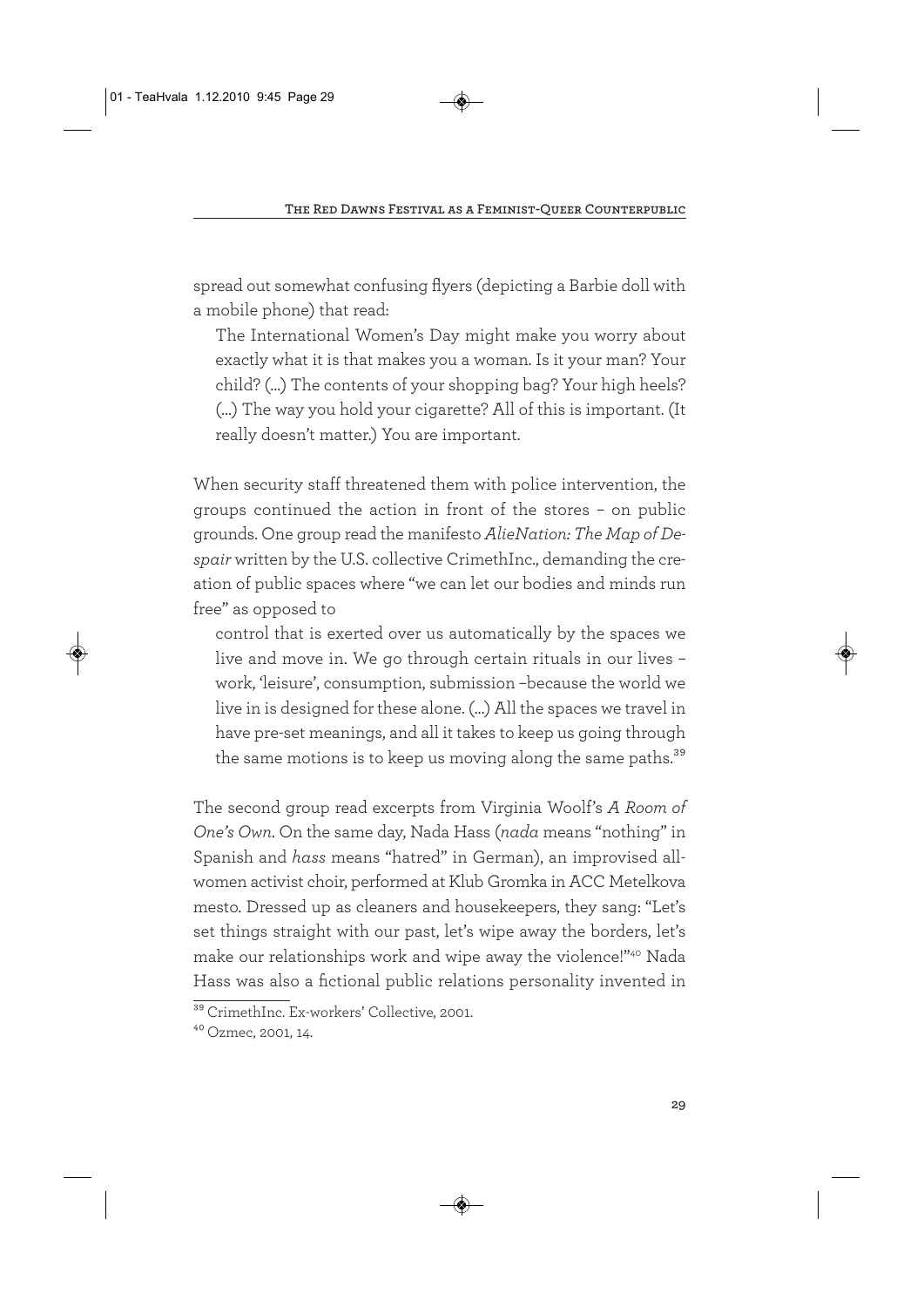order to "avoid exposure of individual activists and avoid media production of 'leaders' (…) Nada Hass did many phone interviews but never appeared on television. Many were disturbed by Nada's mixing of playfulness, irony and performance with political issues".<sup>41</sup>

The oppositional knowledge listed in this metaphorical feminist-queer textbook is site-specific as it can only exist and renew itself on the streets. It cannot be transferred to another medium – the least of all into a textbook since graffiti and street actions are primarily physical and anonymous acts of resistance. Their reclaiming of public spaces has the potential of diverting attention from the violence of advertisement to unprofitable yet crucial issues. Street actions and graffiti also create the possibility of encounters in urban settings which have been, in absence of "sustainable planning", deprived of public meeting places. Individual slogans and actions addressed specific issues, and activists sought the comfort of the night and anonymity exactly because they wanted to avoid confrontations with the law and possible confrontations with their political opponents. The undeniable and irreplaceable element of this type of street activism is the experience of physical vulnerability and exposure, which, paradoxically, gives strength to the activists. From a feminist perspective this type of exposure has additional meanings inscribed: through it, women do not only reclaim the streets but also their bodies, their knowledge and history. And they have no choice; they must be rebellious as long as they are oppressed. Or, to rephrase the point made: the actions and alliances described in this chapter, these counterpublics-in-progress, suggest that small feminist, lesbian, queer or women's groups can come up with tactical and constructive critique. They suggest that one of the many places where we can start rethinking and practicing feminism in relation to struggles for social justice is *the street*.

41 Zadnikar, 2004, 16.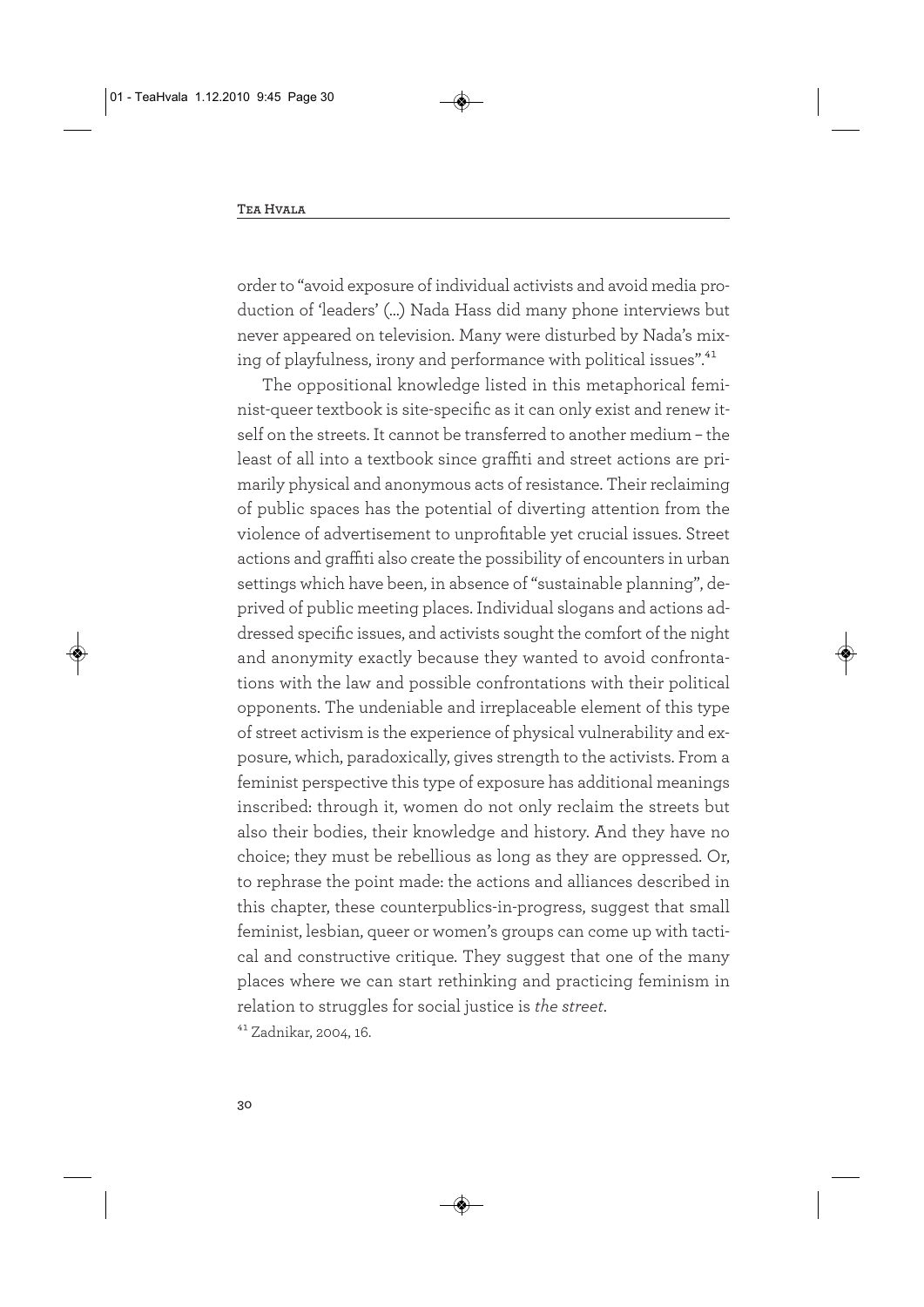#### **Discontinuity or Change?**

The examples stated above demonstrate that feminist-queer ideas in Slovenia have indeed "spread throughout the social body". Yet, it could be easily argued that when viewed only from the perspective of their external function feminist political initiatives are often ineffective due to their rare and provisional nature. Even though collaborations between academic, non-governmental and grassroots groups exist, they are very vulnerable because they form only in response to particular cases of discrimination or hatred and usually disband when the immediate threat is over or when specialized political groups take over the case. This defensive position is one of the reasons for feminists' perceived political/public invisibility. However, as mentioned, the temporary and provisional nature of cooperative actions reflects other problems that are specific for feminists from postsocialist countries even though they partly coincide with problems of Western feminisms: the reluctance to identify and be recognized as feminists due to general antifeminism and the stigmatisation of feminism as a separatist and misandrist ideology; the reluctance to actively participate in collectively and voluntarily-run political, cultural and artistic non-profit projects due to the increasing value attributed to individualism and consumerism; and the general lack of solidarity, reflected also in feminist and women's groups reluctance to seek potential allies in other counterpublics – and vice versa.

Of course, this reasoning is based on an implicit idea of how feminist organizing should be structured. Its insistence on collective organizing is reductive and hinders one's ability to recognize individual forms of feminist-queer activism that without doubt exist. I argue that in the current political circumstance, collective and autonomous organizing makes tactical sense since it has the ability to open up new counterpublic spaces where femi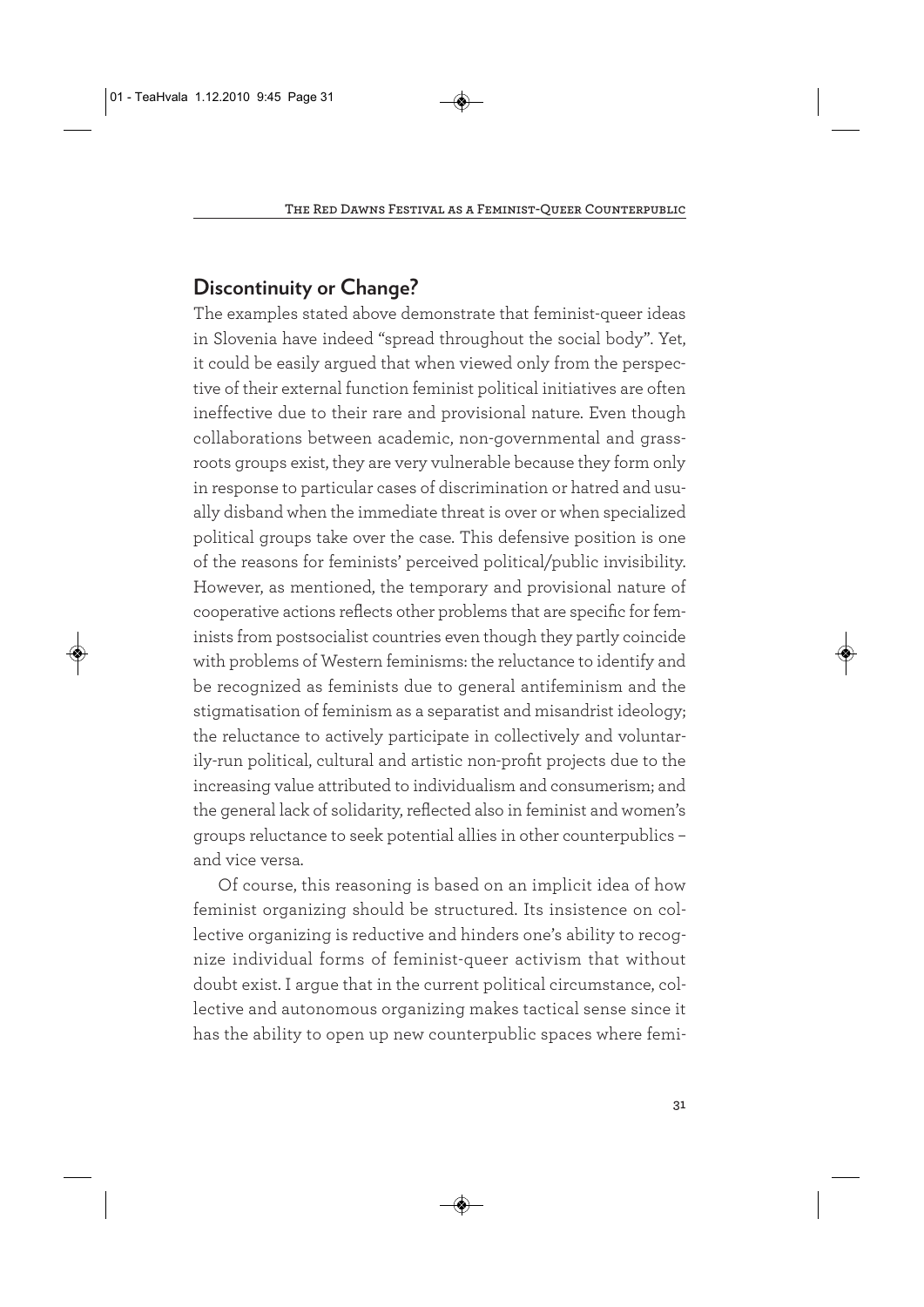nist issues can be discussed and strategies of action can be planned. Both Nancy Fraser's theorization of counterpublics and Mary Pratt's concept of a "contact zone"<sup>42</sup> - as the site where feminists and queers can meet, interact, negotiate and cooperate – allows me to expand the notion of physical space to a discursive one; to the study of the many alliances and co-operations that can be formed between individuals and groups on a local, regional and international scale. I believe that as long as these public spaces cannot be taken for granted, the need for collective feminist action remains important. I also believe that the relative invisibility of feminist initiatives in Slovenia today is the reason why a feminist and lesbian "oppositional imagined community" with "the potential to build alliances and collaborations across divisive boundaries"43 of identity in non-hierarchical ways and with the desire to resist persistent and systemic forms of domination is, at this stage, still very vulnerable and loose. In fact, the term "community" suggests the kind of permanence of activities and alliances that cannot be seen in Ljubljana. Nevertheless, the existing groups, initiatives and alliances are important agents of both continuity and change *within* the very fragmented feministqueer map of Ljubljana.

Mohanty's political rather than essentialist definition of community recognizes the possibility of strategic and temporary cultural-political alliances that define women's, feminist and queer festivals both as physical and discursive points of convergence for people who wish to define their own forms of cultural-political participation and resistance. Writer and lesbian activist Suzana Tratnik, who collaborated with Red Dawns from 2000 to 2007 (as part of the lesbian club Monokel), claims that the festival's de-

 $42$  Pratt, 1992.

<sup>43</sup> Mohanty, 1991, 196.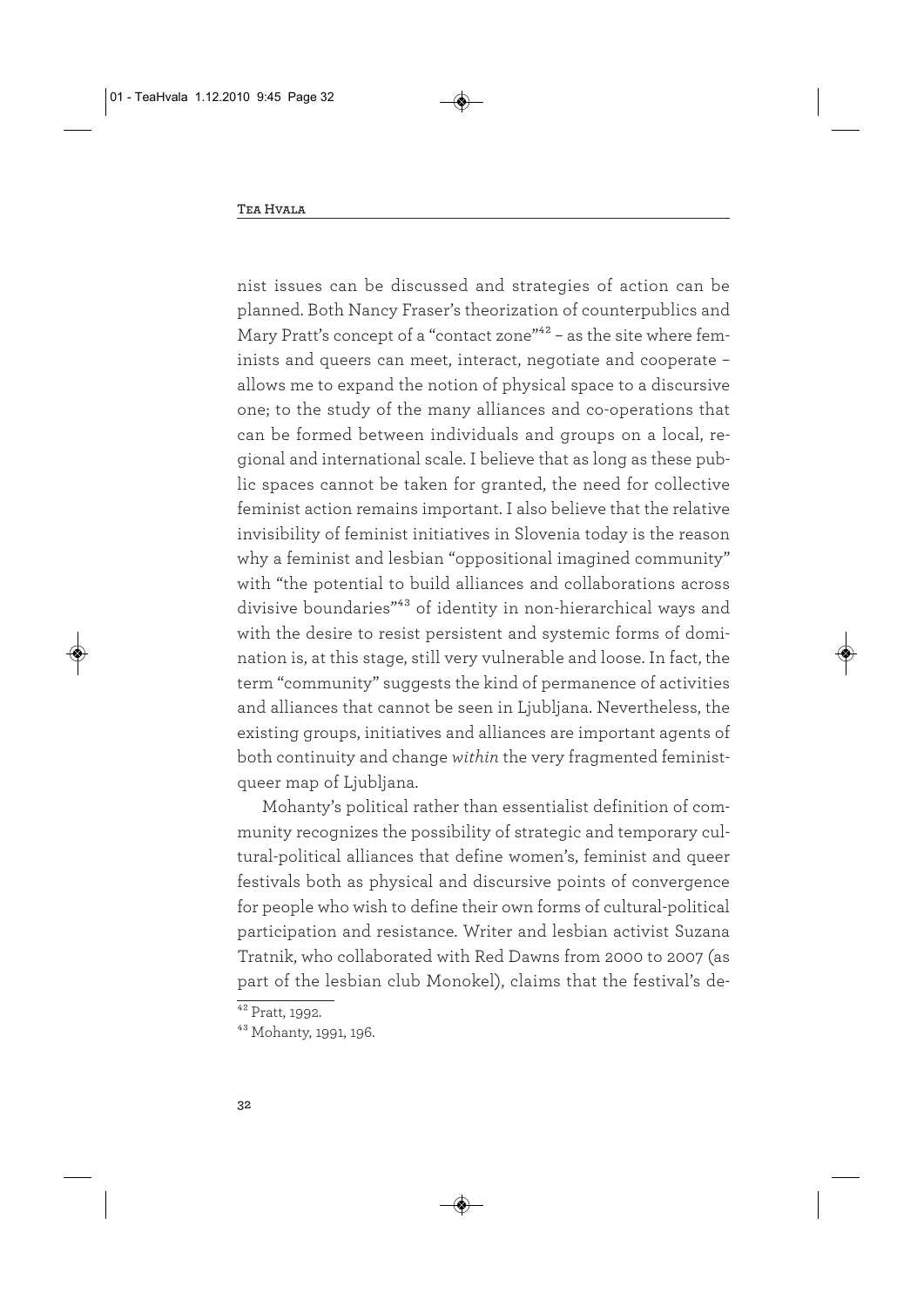clared politics of space (re)claiming were, and remain, very "real" and important:

Because of Red Dawns, people started talking about feminism or, actually, feminisms again. For a long time, this was not the case, especially after Ženski center [Metelkova Women's Center] died away. (…) Because the feminist scene from the 1980s partitioned and got specialized – some focused on violence against women, others on Women's Studies, etc. – there were no events, no public spaces, no gatherings. And that was missing.

Yet, as other interviewees suggested, the successful creation of a counterpublic feminist-queer space is only the first step on the long way to achieve the kind of network intersections, horizontal solidarity and continuity necessary for establishing a feminist-queer counterpublic. At most, they would refer to the present state of affairs as a "local scene" limited to Ljubljana.

It seems that rather than seeking inspiration from local feminist groups of the 1980s or local feminist knowledge production of the 1990s and the last decade, the new generation of feminists tends to, among other sources, rely on do-it-yourself politics. DIY feminism is an umbrella term fusing many different types of feminism. Drawing on genealogies of punk cultures, grassroots movements, and the technologies of late capitalism, this movement meshes lifestyle politics with countercultural networking. It takes everyday acts of resistance as its focus. In her article about DIY feminist networks in Europe, Red Chidgey claims, "DIY feminism disrupts beliefs that feminism and social change are no longer on the agenda of young people".44 She refers to both Western and Eastern-European contexts and writes that the roots of contemporary DIY feminisms can be traced to the so-called post-feminist milieu, constituting a grass-44 Chidgey, 2009a.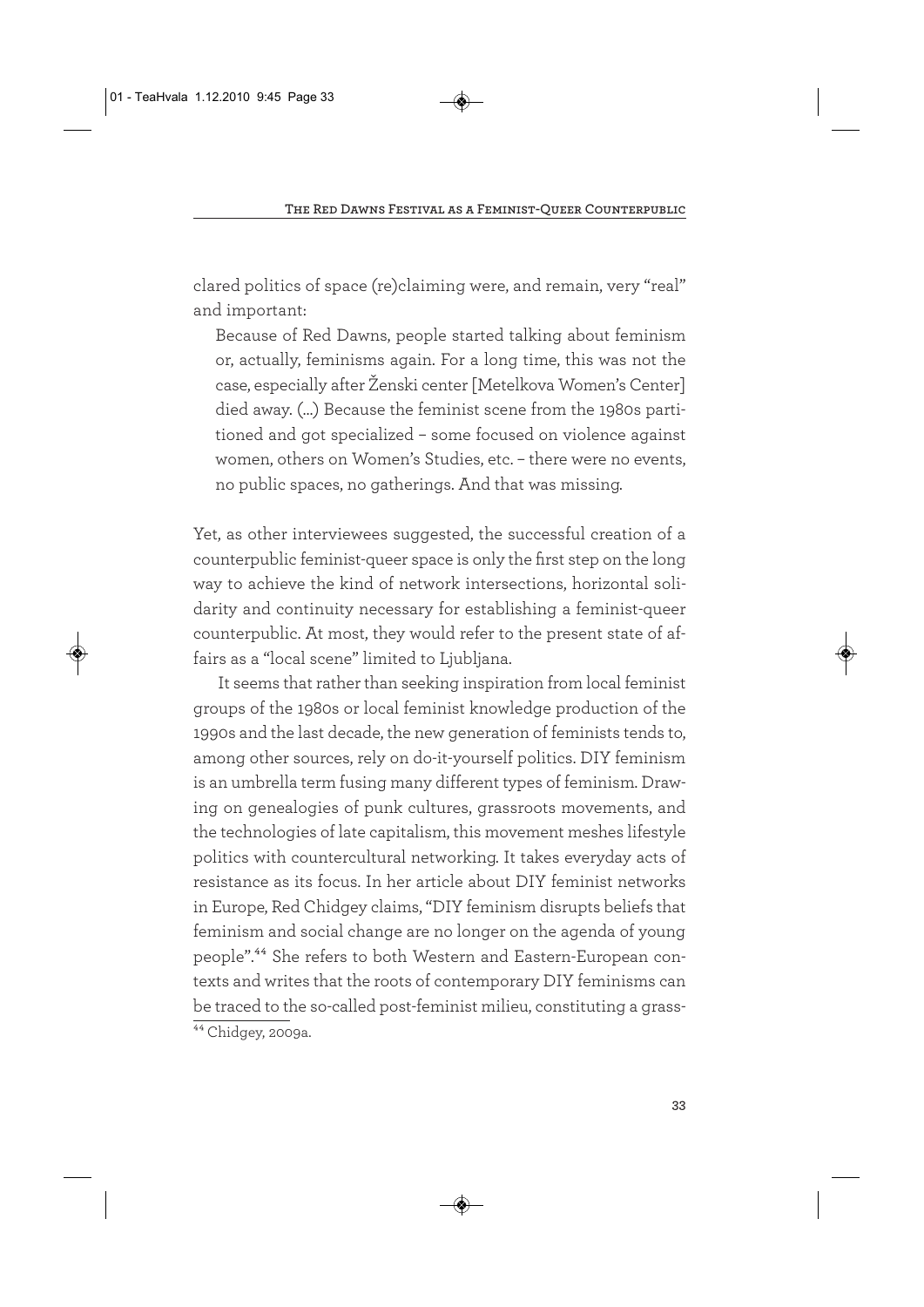roots, micro-political or counterpublic feminist response to consumer capitalism and state authority. "Drawing on the cultural currency of prefigurative politics – of living the change you want to see in the world"<sup>45</sup>, or indeed on the legacy of Situationism, these ideas circulate through the "affective economies of passion, pleasure, friendships, and community-building".<sup>46</sup> As Belgium zinemaker Nina Nijsten stated:

DIY feminism is about doing feminism by ourselves and making changes, however small they may seem at first sight. It means not waiting for others, for "professionals" or politicians, to make the world more women-friendly and to solve problems related to sexism.<sup>47</sup>

In Chidgey's view, DIY feminist actions take many forms, but commonly include producing activist media and films, squatting buildings to create counterpublic spaces, creating guerrilla or street art, holding discussion groups, facilitating workshops, moving politics into music and performance, skill-sharing, organizing street demos and protests, and exploring self-sufficiency. From my own perspective, DIY feminism allows for an even more profound proliferation of tactical approaches to re-envisioning and transforming society – one that most certainly seems ineffective and invisible when viewed exclusively from the point of view of feminist-queer counterpublics' external function. However, by paying attention to their internal aspect, it becomes possible to speak about individual acts of resistance and the invisible day and night dreaming that expands the mental space as equally legitimate acts of resistance. All these tactics can be accommodated

 $45$  Chidgey, 2009a.

<sup>46</sup> Chidgey, 2009a.

<sup>47</sup> Chidgey & Zobl, 2009.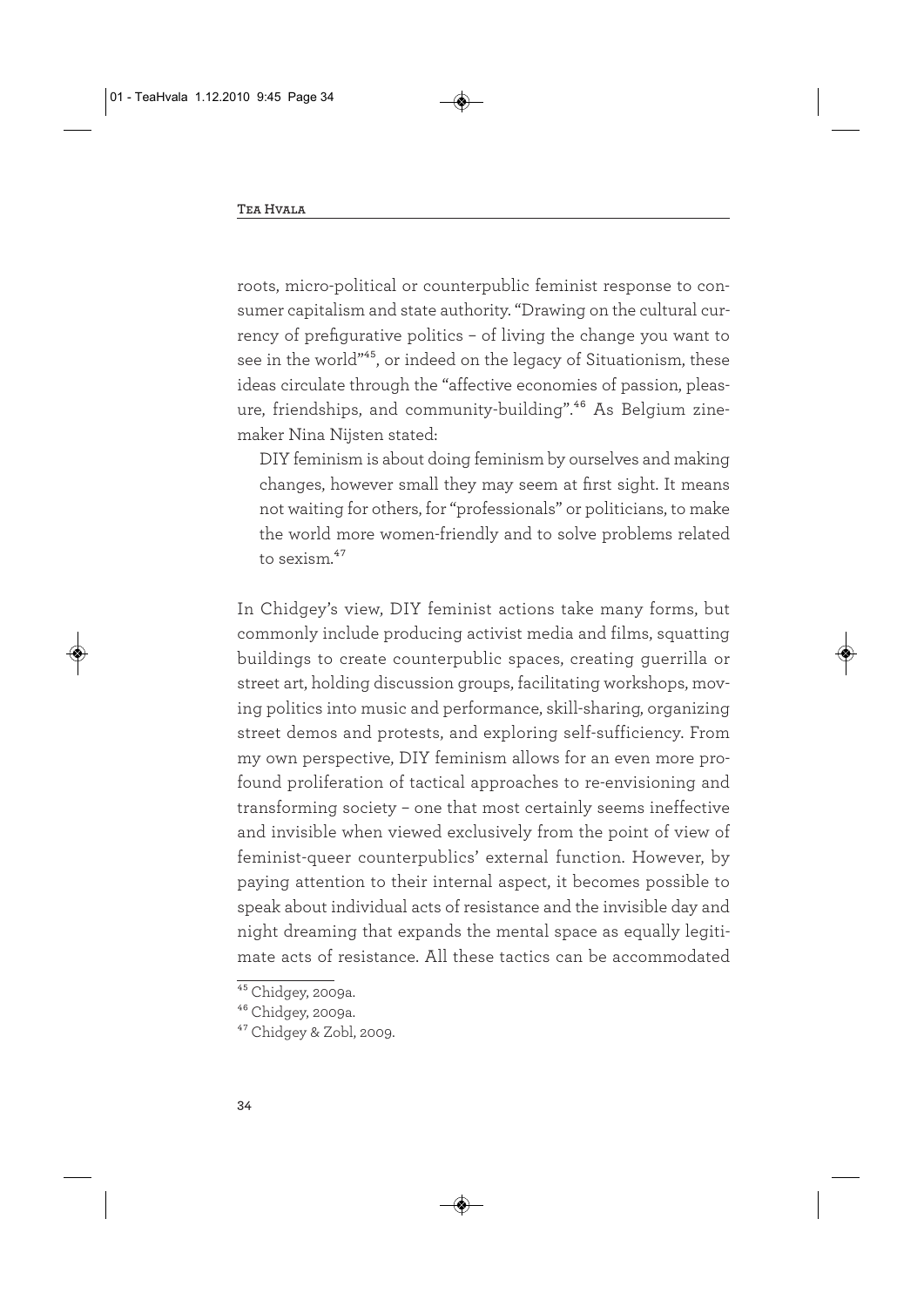within DIY queer-feminism and its European network. As the organizers agreed, Red Dawns festival is definitely part of that transnational network. "On the international level, the network has already been weaved. The festival is great because it enabled a space, an entry point into that network", said Daša Tepina and immediately noted the irony of the situation in which the festival is more connected internationally than locally. "On the local level, the problem remains", she said:

We are unable to organize ourselves to the point where we could come up with a visible practice that would make sense so that we would not push ourselves back into the margins. (…) First, you need a strong base from where you can support people and projects. On the international level, the solidarity network is important. On the local level, you can of course expect solidarity from others but you cannot expect that somebody else is going to work instead of you locally. That's the problem (….); first, you need something to root your connections in. I think it is of high importance to work on a local infrastructure, be it theory or action-orientated, in order to be able to react to different types of problems, to join certain initiatives, and generally become more visible in society.

The fact that the temporary nature of the festival is very much connected to the issue of discontinuity and the general absence of a feminist-queer counterpublic in Ljubljana, is going to be discussed in the final chapter. At this point, I want to stipulate Red Chidgey's view that DIY feminist interventions in Europe are "often temporary or ephemeral", where "creating autonomous zones such as festivals and gatherings are an integral part of DIY feminism". In the same way, anti-capitalist tendencies are inherently bound up in these actions: "self/collective produced culture, politics, entertain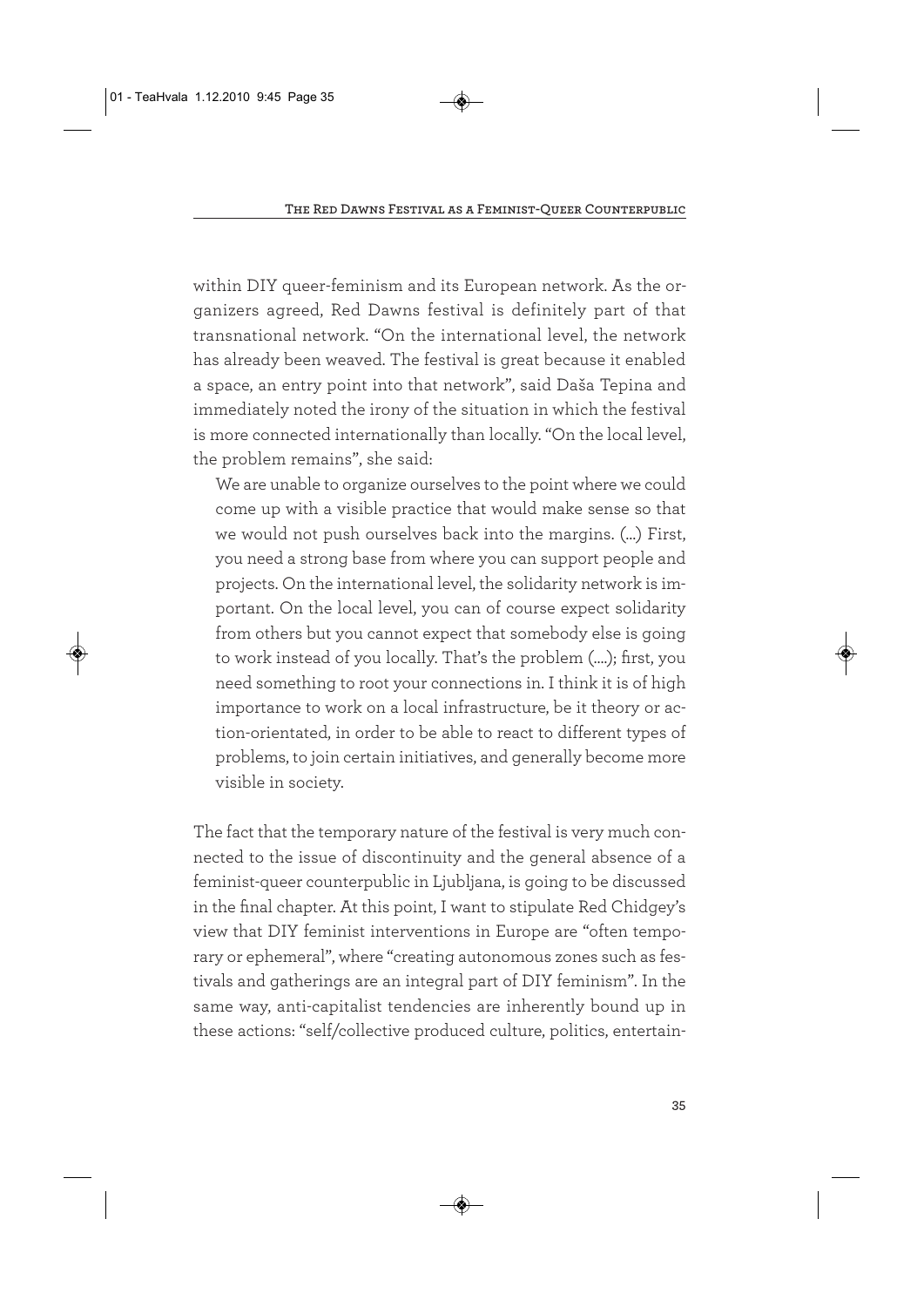ment, and work are held as ideals, and non-profit voluntary or activist labour is the movement's lifeblood".<sup>48</sup>

In addition to DIY politics and ideals, feminist and queer counterpublics in Ljubljana have been influenced by the variety of ideas that can be found under the increasingly popular tag of "queer politics" and, as mentioned, the activist practices of creative resistance, revived by the "anti-globalisation" movements for social justice of the new millennium. And while these new feminist and queer initiatives have indeed politicised new issues and created new public spaces from below, it is worth noticing that feminists from the 1980s fought in the name of the same principles. Since the latter continue to be intellectually, artistically and politically active, the reasons for a very noticeable generational discontinuity and the general perception about feminism's invisibility today have to be sought elsewhere. In this respect, understanding "the postsocialist condition"<sup>49</sup> is of key importance.

I am going to focus on the postsocialist condition as experienced in Slovenia. First, I am going to analyse the rise of new conservatism in the form of ethnocentrism, right-wing historical revisionism and antifeminism. Second, I am going to discuss the institutionalisation of 1980s feminist groups, especially the introduction of Gender Studies and their effect on young feminists' perception of feminism as an academic discipline that has little or nothing to do with reality. The following chapter should demonstrate that I am not trying to judge present-day manifestations of feminism and queer politics from the perspective of past movements. My main interest is to analyse and understand the political, social and cultural changes that have characterized the postsocialist condition in Slovenia as well as contemporary and local feminist-queer responses to it.

<sup>&</sup>lt;sup>48</sup> Chidgey, 2009a.

<sup>49</sup> Naples, 2004; Iveković, no date.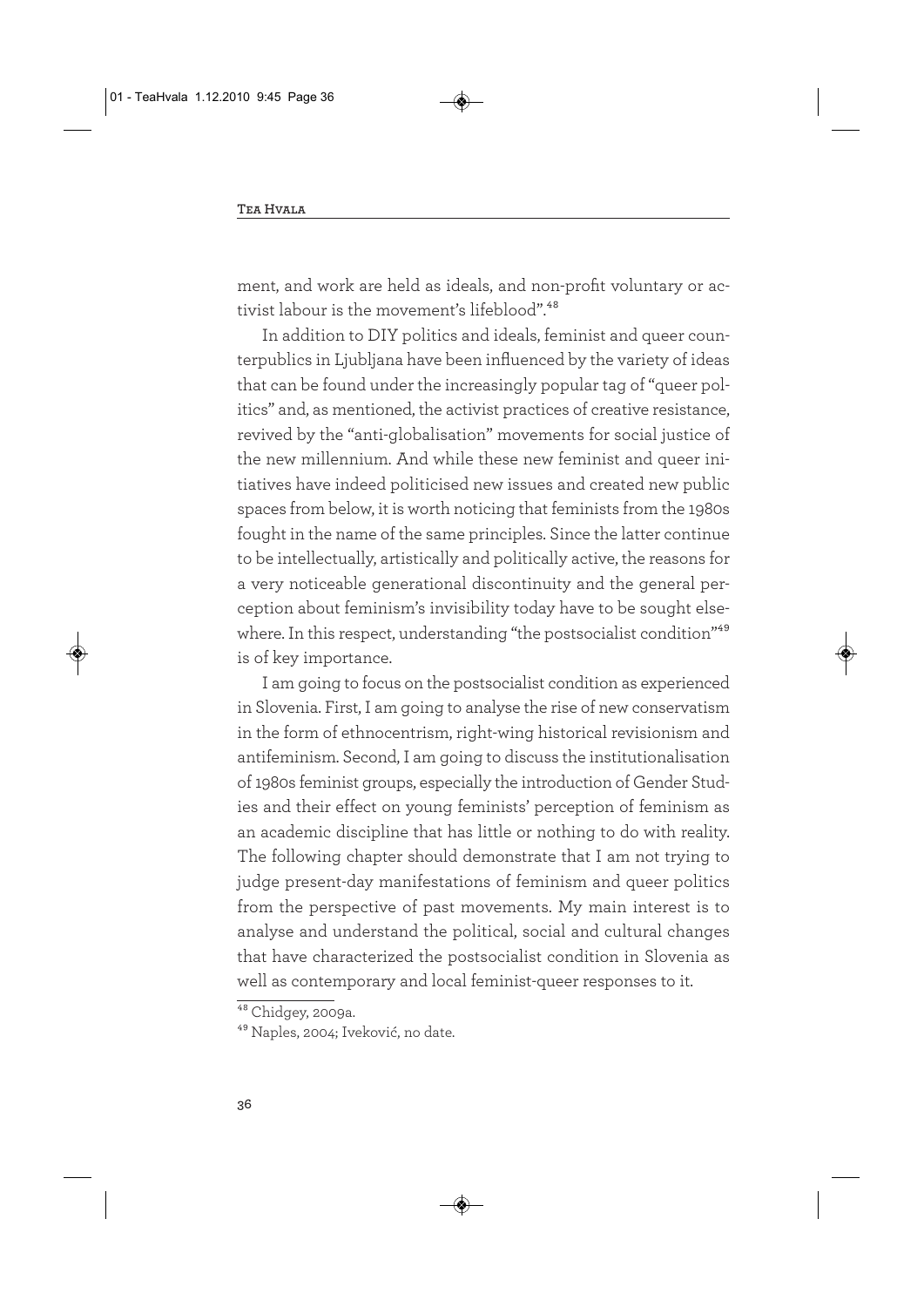## **Neoconservatism and Ethnocentrism**

Two decades ago, when the Berlin Wall "fell", prophets of a new, global, postmodernist era were proclaiming the end of ideology and history. They were quite right, as intense neoconservative and neoliberal revisions of the past in "the West" and "East"<sup>50</sup> indeed swept away the memory of political alternatives and with it, the ability to imagine them. In the same way, the belief in the possibility of collective political resistance was largely replaced by individualism and moral apathy. "Post-communist transition", or rather, "Western capitalism-restoration" were two faces of the same process and since "the Wall fell on both sides and not merely one",<sup>51</sup> neoliberalism indeed became the sole deterministic master narrative on both sides of the shifting border between East and West. It is therefore not surprising that today, despite their significantly different histories, left-wing intellectuals, activists and artists (including feminists) on "both fronts" are calling for politics of alliance and solidarity, and are looking for tactical ways to fight old ethnocentrisms, nationalisms, and racisms in their new, yet recognizable and highly gendered disguises.

As feminist theorists<sup>52</sup> have argued, nationalist discourses frequently appropriate women as the symbolic bearers of national identity. While this appropriation can take (and has historically

<sup>&</sup>lt;sup>50</sup> In the following chapter, I use categories "West" and "East" not in an explanatory but in a descriptive sense. I use them to denote the discursive and shifting border between "them" and "us" rather than to define a geopolitical space and border. Expressions such as "the Balkans" and "Slovenia" are similarly used to designate "the East" – unless their meaning is specified by the context. I do not use quotation marks in the text but nevertheless acknowledge the restraining difficulties that enter theory together with the discourse about "the East/West divide".

<sup>51</sup> Iveković, no date, 1.

<sup>52</sup> Iveković, 1993; Braidotti & Griffin, 2002.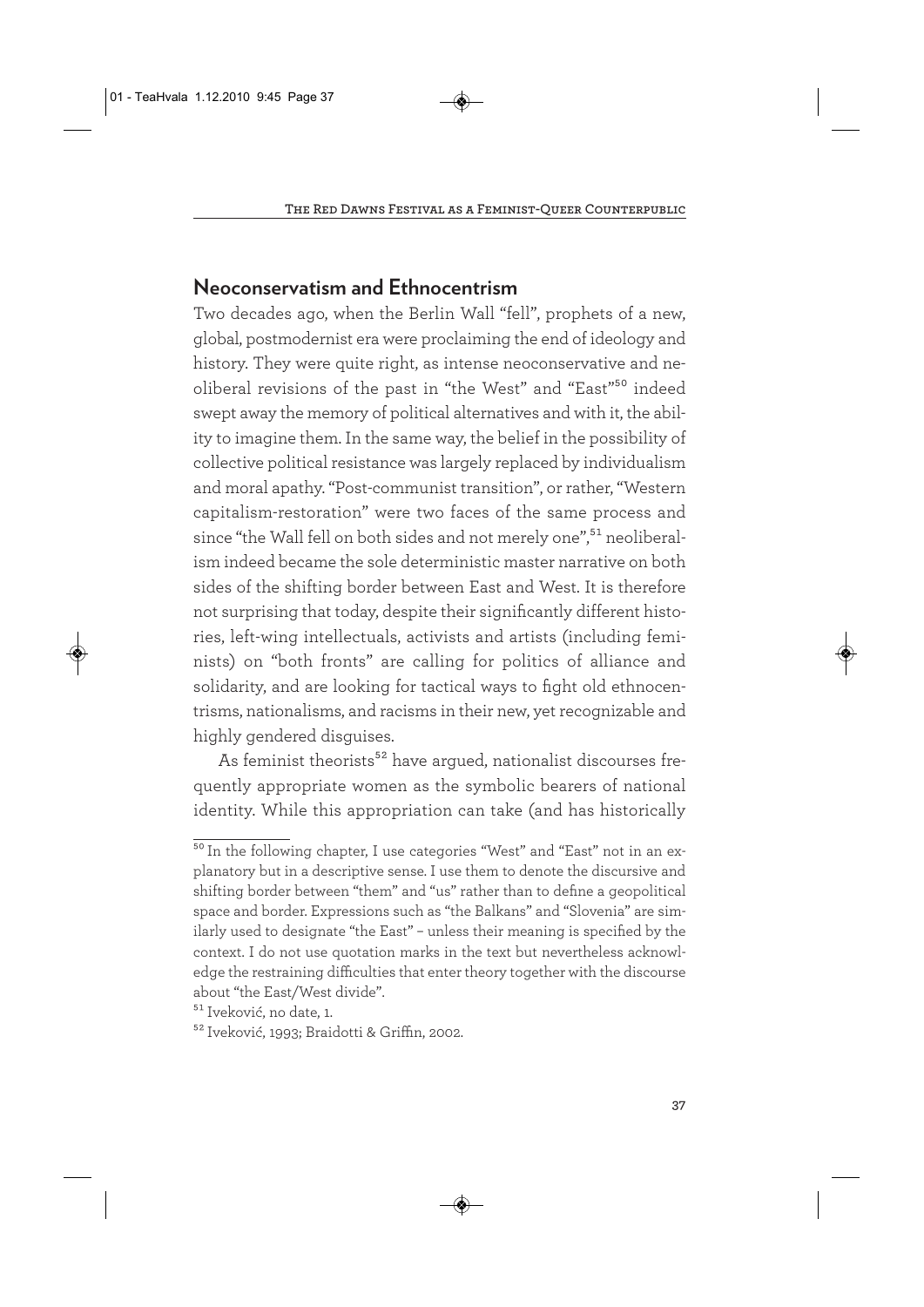taken) many different forms, one example can be observed in both Western and Eastern European countries every time new "fertilityraising" policies are introduced as the single corrective mechanism for declining birth rates on the literally "old continent". Various "baby-bonus" policies that have been recently introduced by governments of Germany, Russia, Italy, and Poland, to name just a few, have relied heavily on the simultaneous promotion of mothering as the most rewarding "career choice". In this political climate even neoliberal feminists who measure women's emancipation by their individual financial success can be seen as "progressive" even though their agenda is clearly based on the same moral and political grounds.

"Neoconservative liberal individualism" is "profoundly ethnocentric" and as such, "takes the form of contradictory and racist positions"53 in which "our women" are seen as "emancipated (…), Western, Christian, mostly white and raised in the tradition of secular Enlightenment", while "their women" are seen as "backwards" and belonging to that other world, "non-Western, non-Christian, mostly not white (...), alien to the Enlightenment tradition".<sup>54</sup> Even though women from postsocialist countries, as seen through Western eyes, most often belong to the other side of the binary, their bodies in Eastern-European nationalist imaginary personify the (edge of that) same, Western and "civilized" territory. While this contradiction confirms that the East/West divide is shifting and is, as such, located in discourse rather than geopolitical space, it also shows how orientalist (or, in case of the Balkans, balkanist) discourse is mirrored in postsocialist countries of South-Eastern Europe. For example, through these countries' strict migration policies and fertility-raising strategies which, because of their complete sep-

<sup>&</sup>lt;sup>53</sup> Braidotti, 2005, 171.

<sup>54</sup> Braidotti, 2005, ibidem.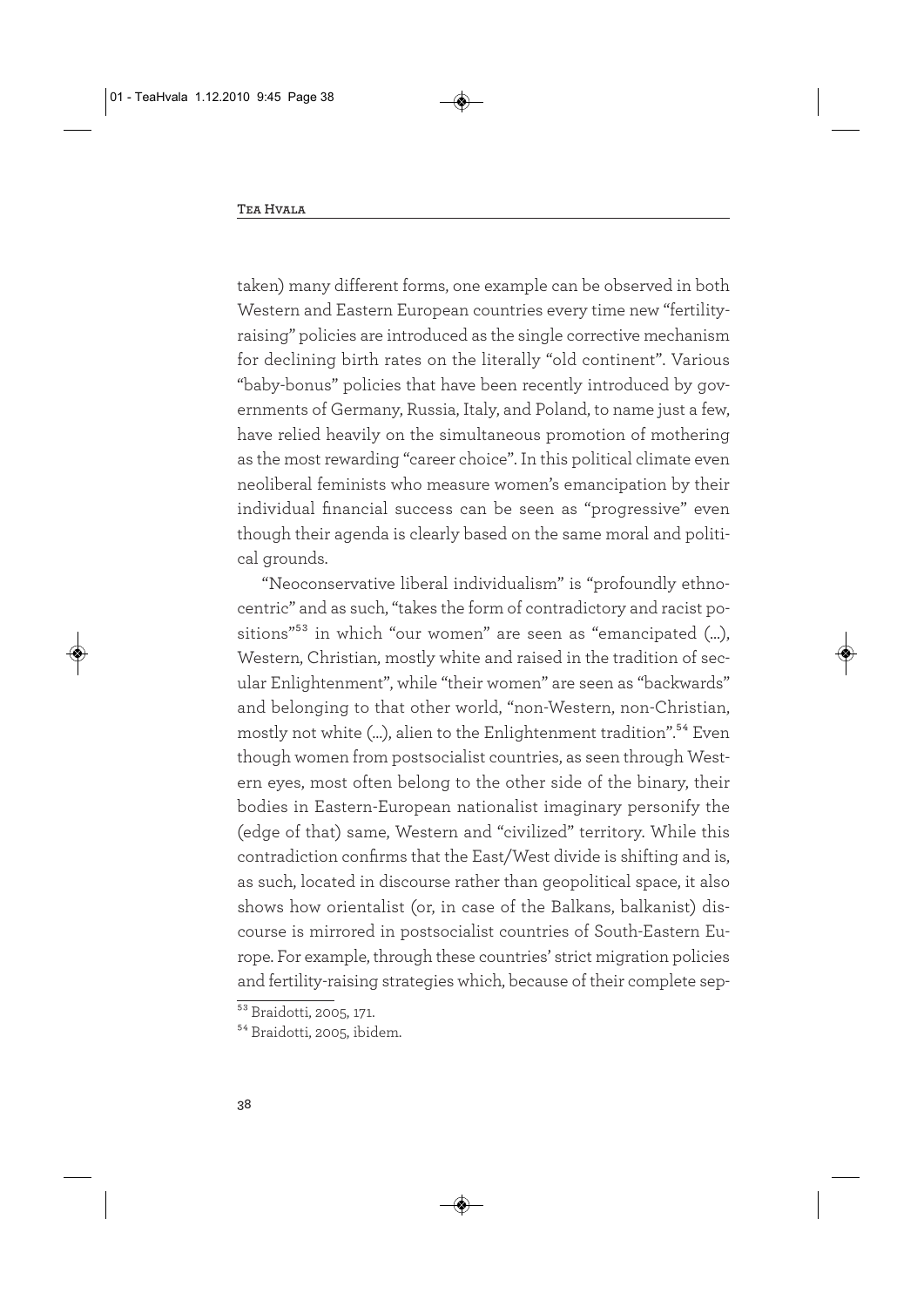aration suggest that "our" women and "our" children indeed define the border between "us" and "them". Ironically yet expectedly, in this case "they" are located on the Eastern and Southern border of South-Eastern Europe, not in the West.

The Non-Alignment Movement with its anti-colonialist and antiracist policy on one hand and the state-socialist ideology of "brotherhood and unity" in former Yugoslavia on the other "managed to neutralize such traditional dichotomies as East/West and their nesting variants (Europe/Asia, Europe/Balkans, Christian/Muslim)", however, "the same categories of difference turned into sharp oppositions as soon as the neutralizing framework was destroyed".55 Along with it, the war also destroyed multicultural communities of people that transcended these dichotomies. Local theoretical attempts to understand this drastic turn introduced "ethnicity" and "race" as descriptive categories which were previously a "no-go" area or considered unnecessary since racism in Yugoslavia was officially "defunct" – in the same way "the women's question" was supposedly "solved". This, in addition to the specific "colouring" of the whiteness debate in Western Europe that "obscured the intermittently flaring race relations in the European countries"<sup>56</sup>, is the reason why in Slovenia, for example, nationalist discourse still claims that there cannot be any racism in the country since "black people don't live here". While the invisibility of black people is *per se* an indicator of racism, the argument becomes even more absurd and dangerous when one considers the hatred targeting the so-called non-Slovenes (Serbs, Croats, Bosnians, Montenegrins, Macedonians, and Albanians as a discursively homogeneous group or "object of projected otherness" that stands in opposition to ethnic Slovenes), Romani people, migrants from other capitalist periph-

<sup>&</sup>lt;sup>55</sup> Bakić-Hayden, 1995, 931.

<sup>56</sup> Griffin & Braidotti, 2002, 225.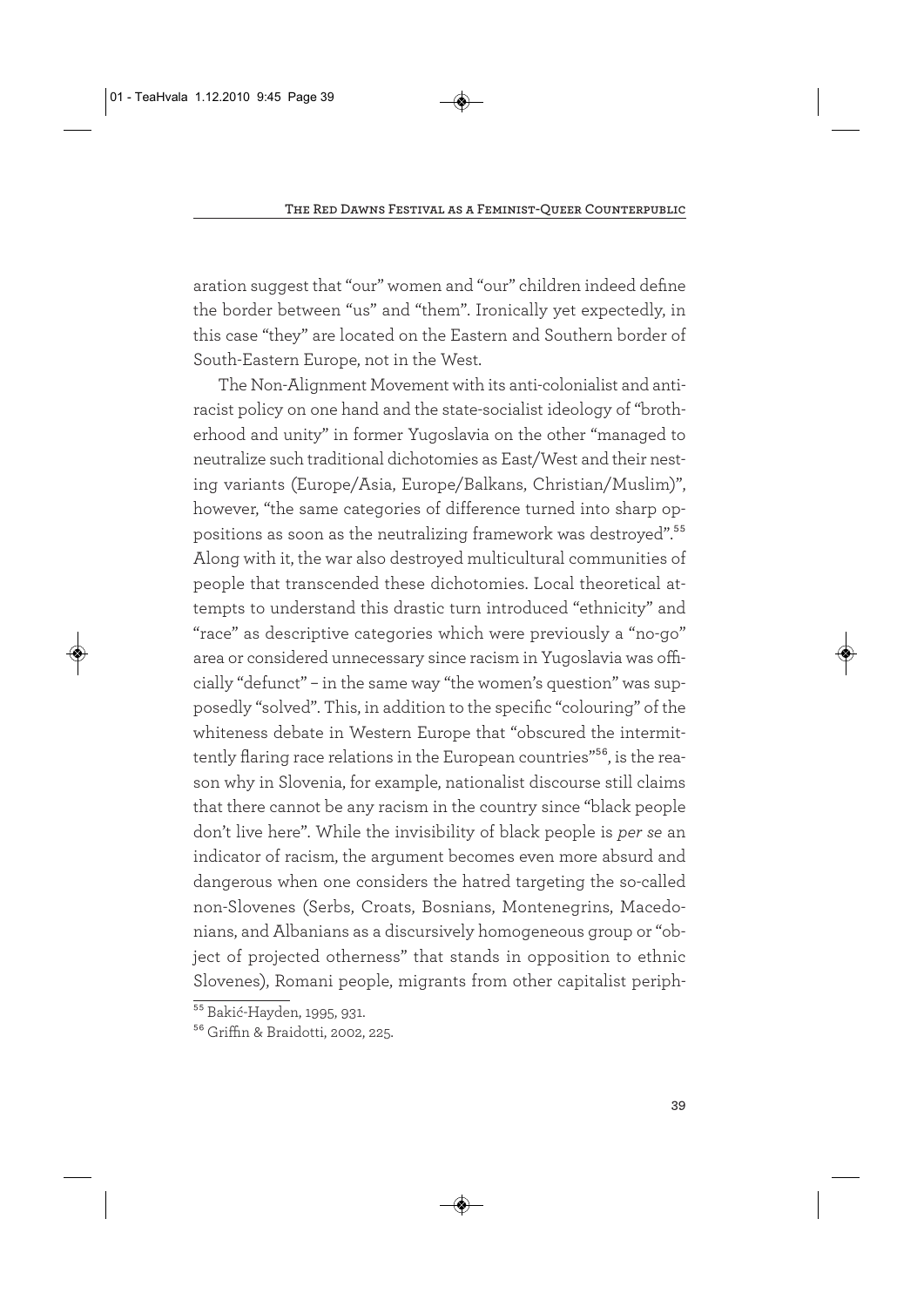eries and people who are discriminated on the base of their religious and class affiliation, political persuasion, physical ability, and, "of course", sexual orientation and gender identity.

I have deliberately diminished important differences that exist between both contexts even though I do not consent to "the populist conviction that the era of accelerated globalisation is not an appropriate time for stipulating distinctions between East and West"<sup>57</sup> – a conviction that Marina Gržinić locates primarily in postsocialist lands' desire to "become European" by calling it "a symptom of an ideological blind spot",58 also known as "eurosis". Cultural theorist Mitja Velikonja uses this term to describe new ethnocentrisms that "delegitimise all alternatives to existing discourses and practices of Euro-Atlantic integration".59 When read in reverse, eurosis reveals that "European identity is based on ethnic, national and racial criteria, and as such, serves the legitimisation of various (violent) processes of inclusion and exclusion".60 I have stipulated similarities in order to suggest, as many before me have done, that the neoliberal context urges for a cross-border dialog and alliances between left-wing intellectuals, activists and artists from East and West. In this sense, the intense networking between women's, feminist and queer festivals, collectives and associations from the region of former Yugoslavia is politically provocative *per se*.

### **Historical Revisionism**

Post-transitional revisionist histories in Slovenia have diminished the role of antifascist struggles during WWII, erased almost five decades of Yugoslav socialism and with it, also the traces of

<sup>&</sup>lt;sup>57</sup> Gržinić, 2005, 60.

<sup>58</sup> Gržinić, 2005, ibidem.

<sup>59</sup> Jeffs, 2007, 28.

 $60$  Jeffs, 2007, ibidem.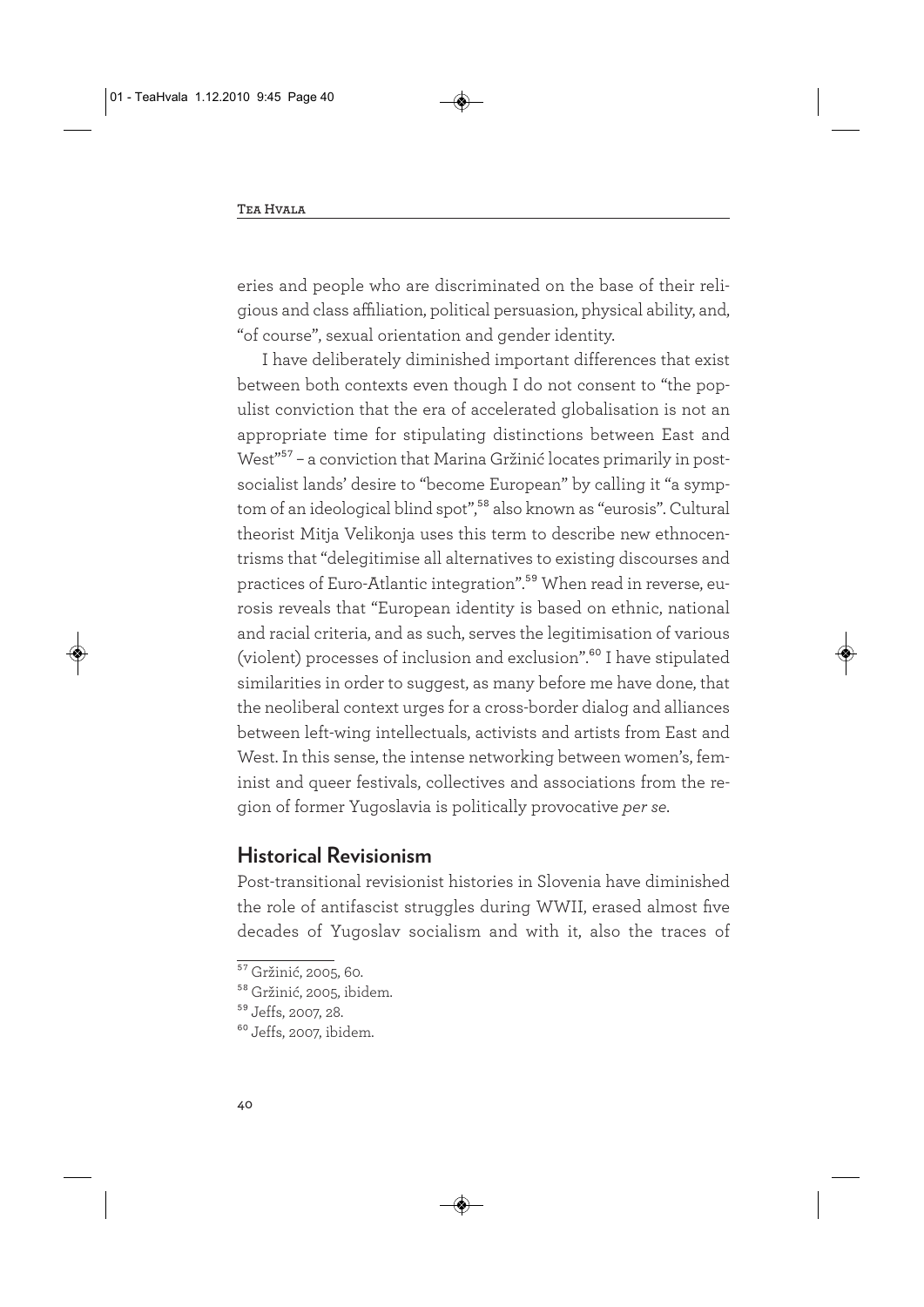women's political participation and organizing in both periods. Paradoxically, these "new histories" encourage historical amnesia. They coincide with the rise of conservative morals, neoliberal market economy and right-wing politics. The latter have radically cut students', workers' and pensioners' rights and systematically discriminate against the poor, the elderly, migrants, ethnic minorities, people with disabilites and especially women belonging to those social groups.

Those who are disturbed by historical amnesia presuppose that historical consciousness is crucial for understanding (or illuminating) the present possibilities. However, knowing that histories written after 1991 often reinterpret past events in the light of historians' present political affiliations, feminist revisions should be wary. If they rely on sources that legitimate the present, "chosen"<sup>61</sup> political order, they are in danger of advocating an ideological, rather than methodological location. While the latter understands that different locations and political views inevitably produce different interpretations of the past, and that "dialectical truth" is to be found in their conflicting intersections, the former equate history with dominant discourse in order to show that there are no imaginable alternatives to present-day *status quo*. In this discourse, "the present is a deaf echo of past cataclysms".<sup>62</sup>

Anarchist organizers of protests against neo-fascism that took place on April 27<sup>th</sup> 2009 in Ljubljana managed to create a temporary and highly heterogeneous alliance of many (reportedly, around 800 people attended) exactly because they spoke about new fascism in the context of revisionist politics and governments that tolerate it. Tactically speaking, they could not have picked a better occasion.

 $61$  Note how grammar can serve political interests. Supposedly, capitalist economy was "chosen" by citizens while the Berlin Wall "fell" all by itself. 62 Močnik, 2008, 52.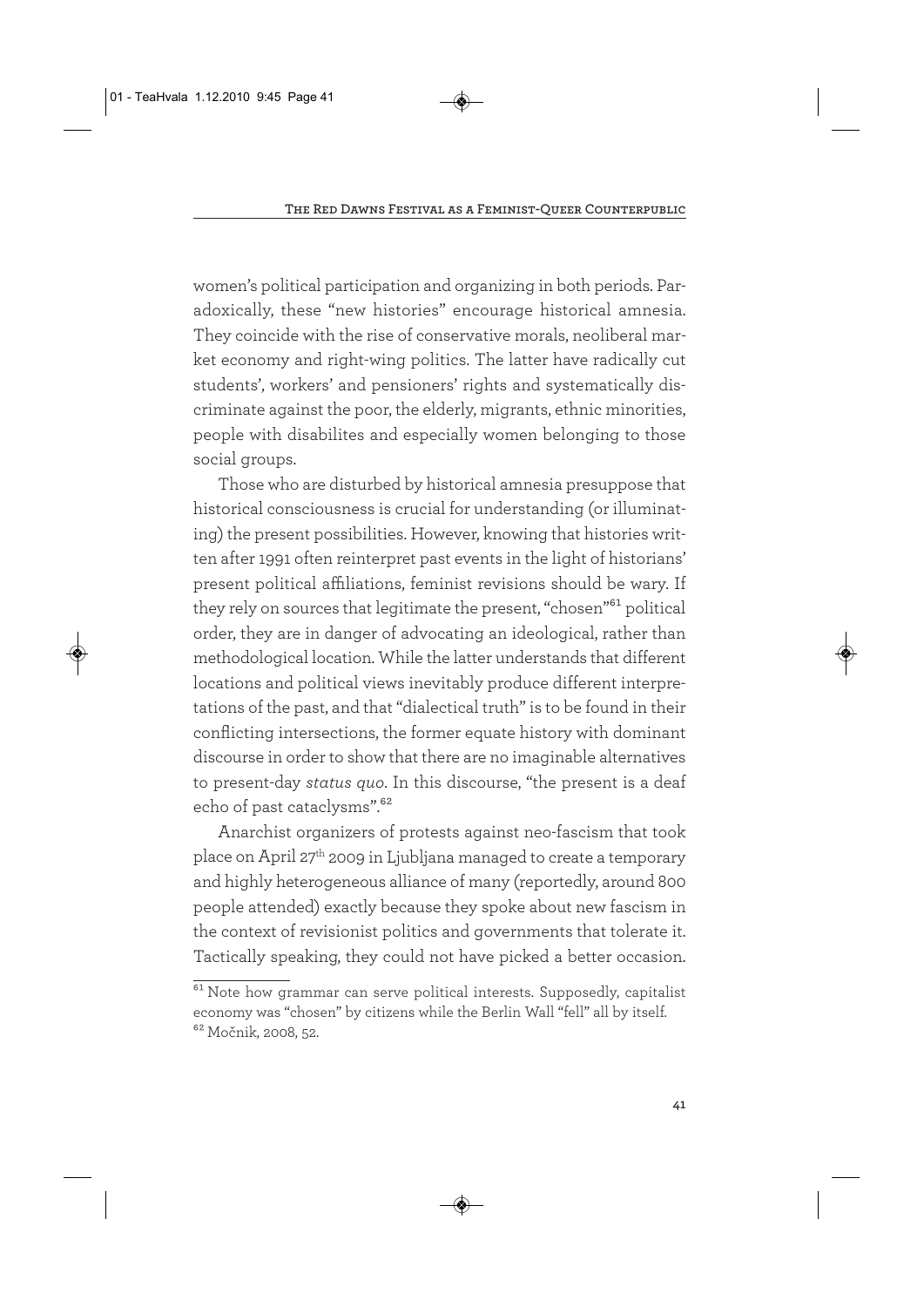Until 1992, April 27<sup>th</sup> was a national holiday, commemorating the Liberation Front (the ideologically varied antifascist coalition during WWII), also known as the Day of Antifascist Struggle. In 1992, and despite protests, it was renamed to the Day of Struggle against the Occupier. Even though "the occupier" has not been defined, it was quite clear (especially because many street names related to the socialist past were being renamed at the same time) that the authorities had "overwritten" the antifascist victory with the 1991 declaration of Slovenian independence, and thus implicitly equated fascists with communists.

In 2006, a symbolic cultural action opposing falsifications of memory and history was organized by Red Dawns festival. On March 8th, the festival opened with a repertoire of revolutionary partisan songs sung by twenty-two members of the Women's Choir of the Pensioner's Association from Idrija. Earlier that year, the choir was banned from performing at an antifascist commemoration in Trieste (Italy) since the mayor thought that the advertisements for the event were too reminiscent of "communist propaganda". Red Dawns' event was a response to the mayor's decision and an attempt at "maintaining the connection with Slovenian feminist tradition".<sup>63</sup> The event was organized in ACC Metelkova mesto and succeeded in doing something hardly imaginable: despite Metelkova's media-induced stigmatisation, it managed to bring together three generations of antifascists and feminists – from teenage anarchist punks and queers to the generation of their parents which participated in social movements of the 1980s and the generation of *their* parents which supported or fought within the WWII Liberation Front. The oldest people in the audience were two men who volunteered for the Popular Front in the Spanish Civil War. The emotional impact of this event was enormous as the  $\frac{1}{63}$  Bašin, 2006, 15.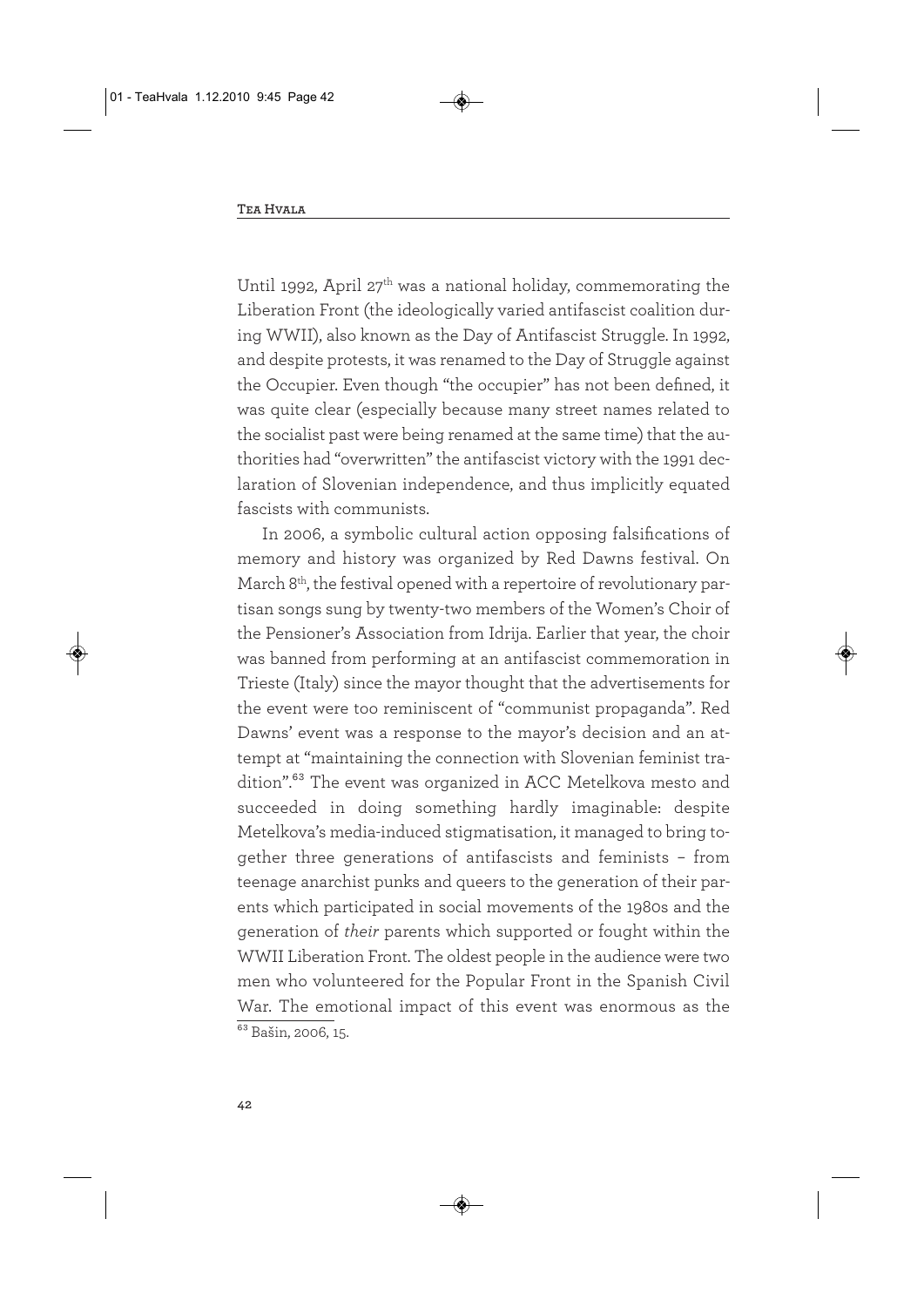packed venue (around 300 people attended) literally embodied the historical continuity of antifascism in a time when the dominant discourse does everything in its power to silence it. It showed that autonomous cultural initiatives like Red Dawns and spaces like Metelkova can function as contact zones for counterpublics whose participation in the official public sphere is limited or – when it does happen – most often misinterpreted.

Other feminist actions have directly intervened into the official public sphere by subverting strategies used by the state for its revisionist purposes. In the night from March  $8<sup>th</sup>$  to  $9<sup>th</sup>$  2007, several activist groups renamed around fifty streets in Ljubljana. Similarly to feminists who renamed streets in Zagreb, Sarajevo (both in 2006) and Kutina (2007), the anonymous alliance in Ljubljana based its action on the statistical fact that the great majority of streets are named after men – and the feminist fact that women's history needs to be written by women since nobody else is going to do it for them. New names paid homage to The International Women's Day, Simone de Beauvoir, women artists (Ivana Kobilica, Duša Počkaj, Ela Peroci), pop icons (Lydia Lunch, Queen Latifah), political activists (Sisters Štebi, women who fought in the Spanish Civil War), women protagonists of feminist novels and children's literature, events from feminist history and motherhood (Street of Your and My Mum). In November 2007, a similar action was carried out in Maribor where the street-renaming intervention by Vstaja Lezbosov (Lesbian Insurrection) invented the names like Lesbian Revolution Square (nr. 69!), Lesbian Path, and Road to the Lesbian, which were left on display for several weeks. However, Path to the Lesbian Peak and Lesbian Brigades Square disappeared immediately: probably because they renamed the seats of The Roman Catholic Diocese and Archdiocese.

These symbolic actions were accompanied by other, more demanding political campaigns that reacted to an immediate threat. The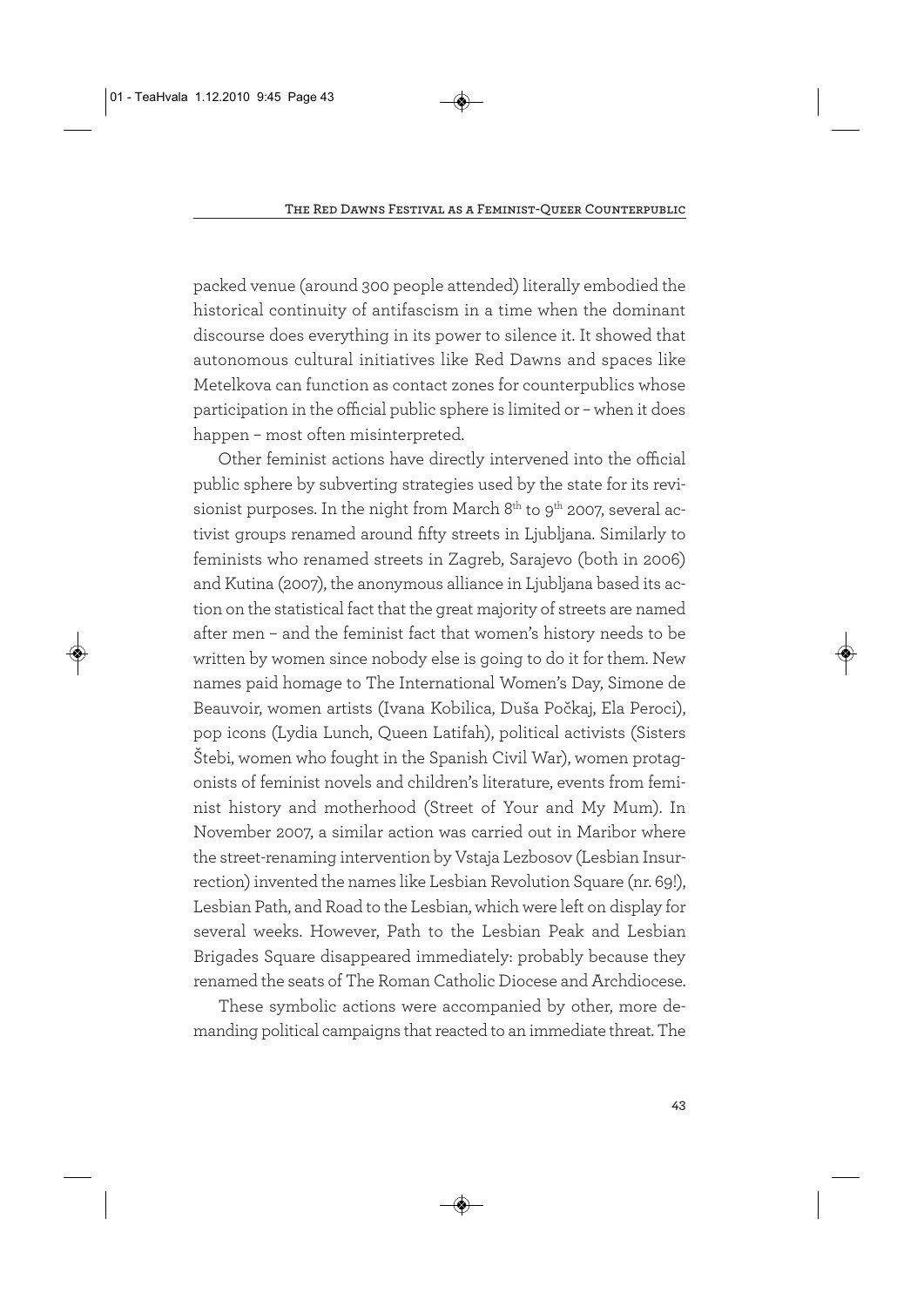2006 feminist mobilization of many groups and individuals in support of women's reproductive rights was successful because it paralleled "nation-building" demographic policies with policies of violent inclusion of some and exclusion of other people by the Schengen regime. They claimed that both practices are legitimated by the "discursive colonization"64 of the past. In this way, feminists succeeded in forming a varied and large coalition despite the fact that today feminism in Slovenia is not perceived as a legitimate political position.

## **Antifeminism**

Revisionist discourse insists on the image of a "grey and boring" state feminism of the past as the only possible feminism today. Revisionism in its "antipolitical and antifeminist" form, as defined by Vlasta Jalušič, can be observed in the media reactions to all contemporary feminist claims that do not correspond to its stereotypical representation. For example, when "feminists try to disrupt, disprove or shatter (…) traditional, unified political subjects and insist on a different form of political agency that counters collectivist subjects with politics of inclusion or tries to speak (…) from an individual position"65 – or, for that matter, also when it promotes collective action.

<sup>64</sup> Mohanty, 1997, 49. Chandra T. Mohanty used the term "discursive colonization" to criticize those academic discourses that "codify relationship to the Other in implicitly hierarchical terms" (50). While she addressed certain Western feminist writings about "third-world women", the point was not to reproduce "culturalist argument about ethnocentrism" but to "show how ethnocentric universalism is produced in certain analyses" (52), including those written by "third-world" scholars who observe their own culture "through Western eyes" – or by Slovene historians who equate "Slovene" history with hegemonic discourse, and inevitably "other" or "erase" those historic subjects that might question their truth. In Milica Bakić-Hayden's terms, this type of analysis is "nesting orientalisms" (Bakić-Hayden, 1995, 922). 65 Močnik, 2000, 40.

**44**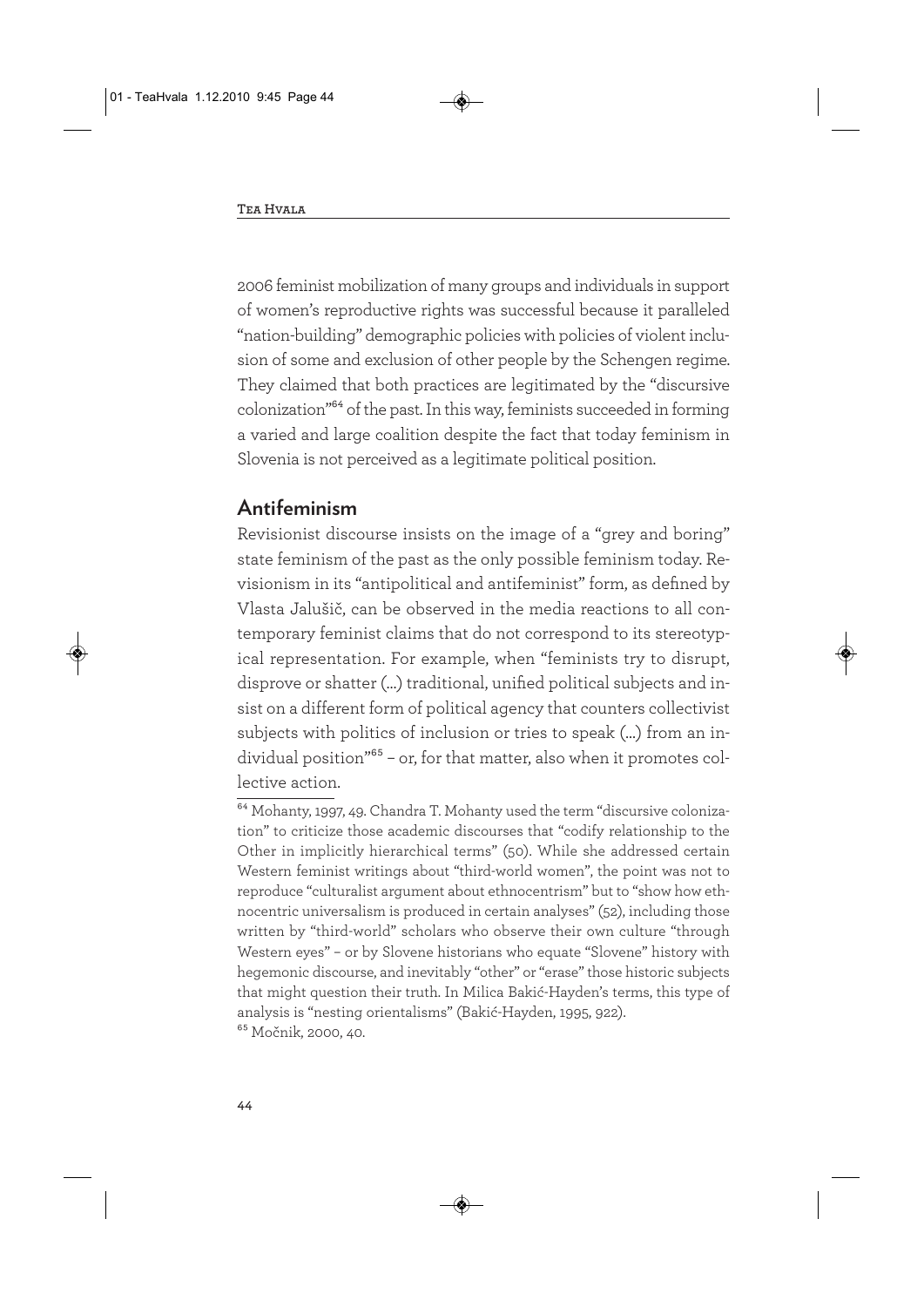Since antifeminist sentiments mostly target symbolic manifestations of feminist politics, such as the International Women's Day, feminist protests against revisionism have frequently called for a redefinition of meanings attached to March 8<sup>th</sup>. For example, in 2009, celebrating the 100<sup>th</sup> anniversary of the first International Women's Day, Red Dawns festival organized a discussion about its significance today. The organizers pointed out several issues that call for a reincorporation of political and economic theory – as well as demands for social justice – into contemporary feminisms:

politics of memory, (…) overlooked international engagement of women, (…) the problematic worsening of working conditions for women (part-time jobs, wage disparity, the equalization of retirement age) and some fundamental women's issues: discrimination, reproductive rights, violence, prostitution, sexist media representations, etc.<sup>66</sup>

In short, they stipulated the need for continuity with those elements of feminism from the socialist era that are applicable to the contemporary postsocialist context.

Mainstream media discourse about feminism in Slovenia is dominated by ignorance and contempt. A 2008 survey<sup>67</sup> showed that "Slovene intelligentsia" – in fact, all the interviewees were popular entertainment figures – equates feminism with "femi-fascism" (Miša Molk) and "something like clericalism" (Marko Crnkovič). In the same survey, humorist Tone Fornezzi publicly attacked feminists as "unfucked women" while another interviewee, ex-model and TV host Jerca Legan said that feminists lost support because they wanted to "persuade women to abandon their femininity". In

 $\overline{{}^{66}\text{Red}}$  Dawns, 2009a.

<sup>67</sup> Kavčič, 2008a.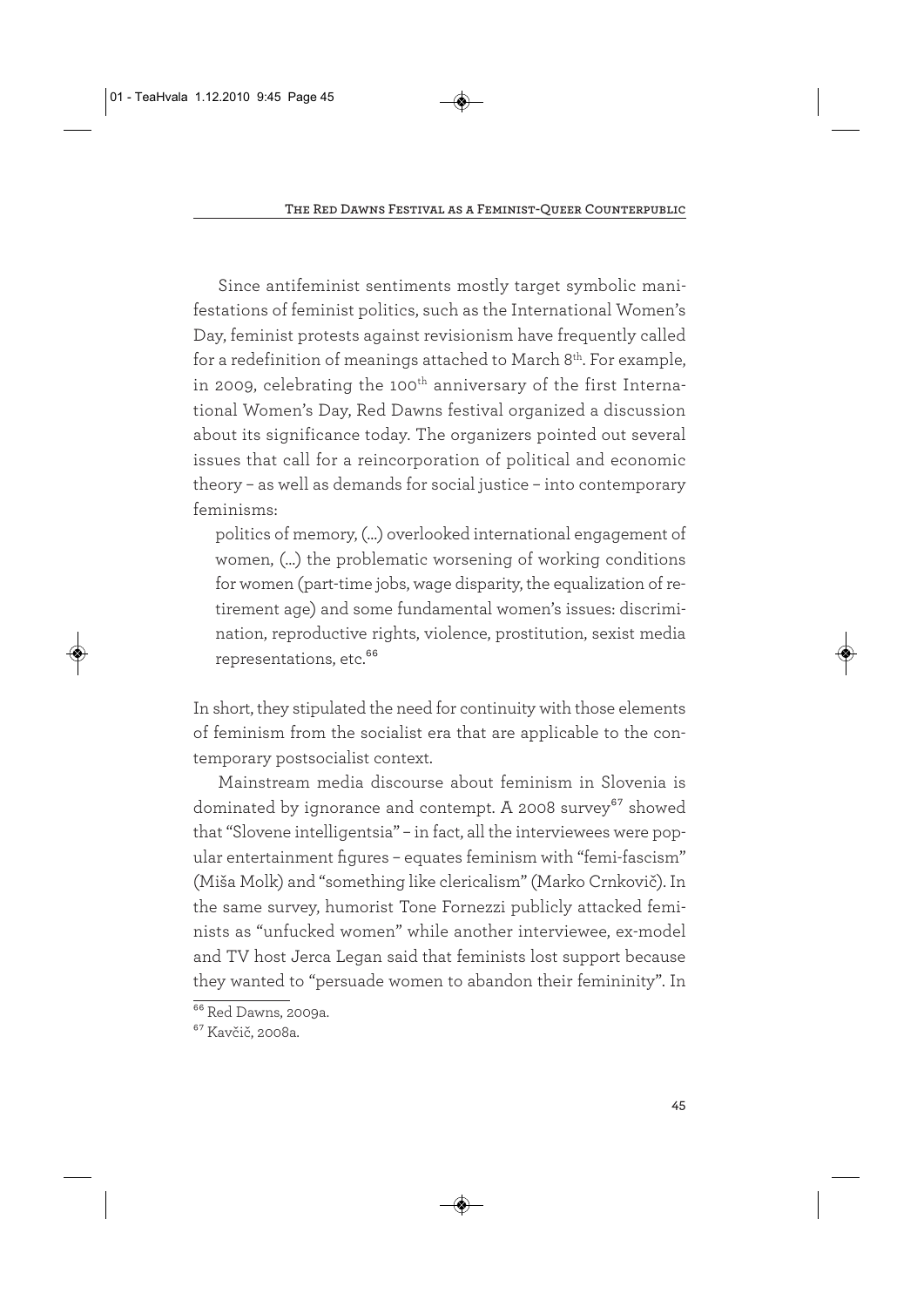an earlier survey,<sup>68</sup> none of the interviewees objected to having "homosexual neighbours" (unfortunately, they were not asked how they felt about feminist neighbours). Rather than pointing out their acceptance of queers, their statements point to the visibility of politically engaged lesbians and gays who, contrary to feminists, have spoken publicly from a lesbian or gay position long enough that homophobia became publicly unacceptable. That does not mean that today nobody supports women's rights or criticizes structural, gender-based asymmetry. The point is that those who do it, refuse to speak from a feminist position for pragmatic reasons. Rather than fighting antifeminist prejudices openly (and risking that their position – and possibly their career – will be dismissed as soon as it is identified with feminism), they try to maintain legitimacy by supporting feminist critiques in disguise.

In 1999, Ljubljana-based festival City of Women organized a discussion about antifeminism in former Yugoslavia and other postsocialist states. Vlasta Jalušič's explanation differed from the widely circulated opinion that women refuse to identify with feminism because of its supposed "unfemininity", usually connected to claims about the ineffectiveness of contemporary feminist interventions in the public sphere.<sup>69</sup> Jalušič argued that while this is not the only

<sup>68</sup> Kavčič, 2008b.

<sup>69</sup> Lacanian philosopher Renata Salecl claimed that feminists are ineffective because a "serious movement" that would be comparable to its Western manifestations did not exist in socialism and does not exist in postsocialism. Of course, it is highly questionable whether an "effective" feminist movement existed in the West. Assuming that Salecl's term "serious movement" refers to post-1968 feminist and lesbian movement in the West, it is possible to conclude that due to the prevalence of cultural feminism in the 1980s and feminism's gradual institutionalization in the 1990s, a "serious" and "effective" Western feminist movement belongs to the realm of psychoanalytic desire, rather than social reality (see Salecl, 1994).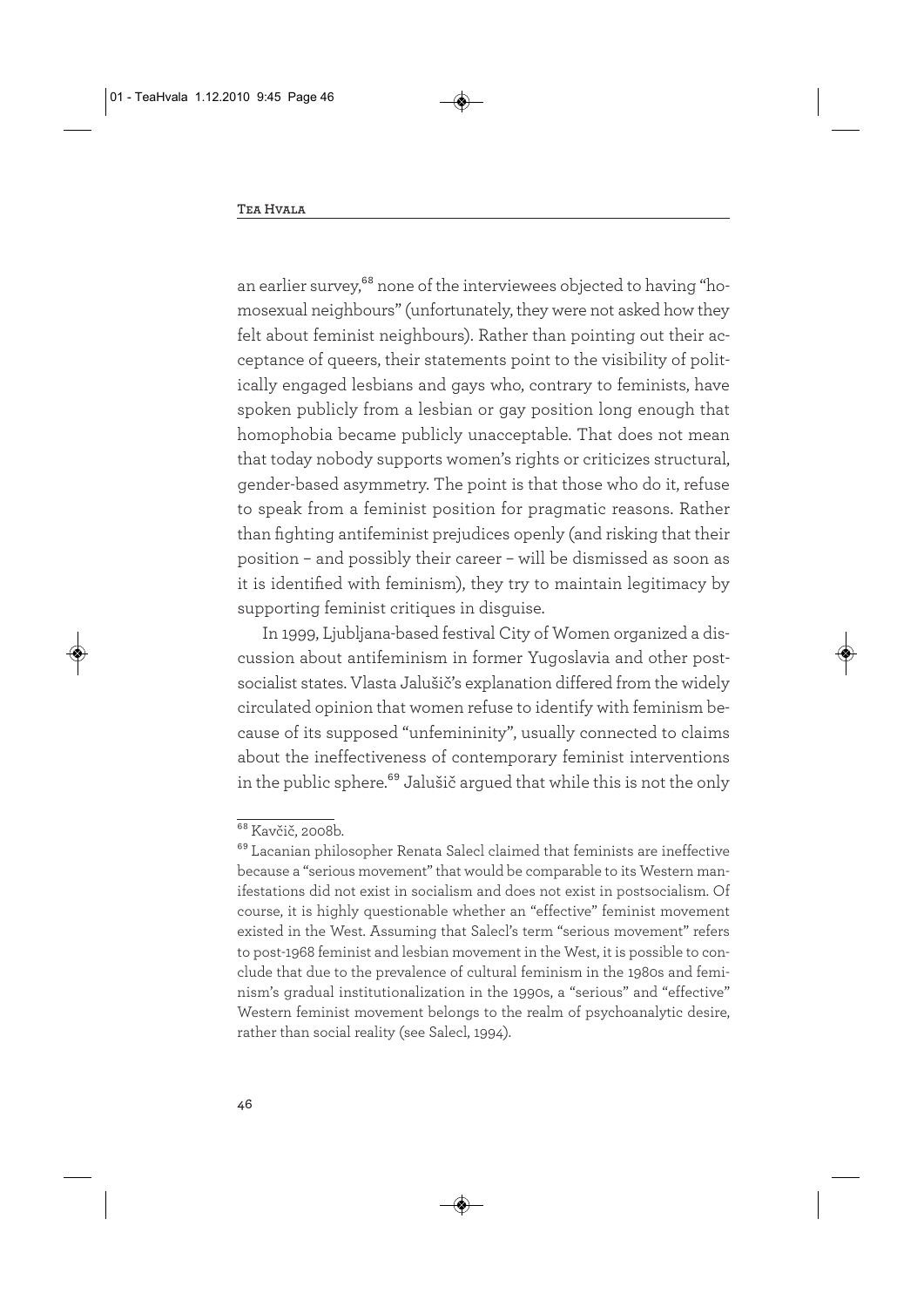possible opinion, it is the prevailing one and as such, it should be taken into consideration in spite of all other possible interpretations. By moving the debate on antifeminism to the level of representations also in relation to the pragmatic refusal of feminist women and men to be publicly identified as such, she outlined the possibility that many intellectuals, activists and artists prefer to use negative self-presentations that allow them to speak in opposition to "what feminism supposedly represents".<sup>70</sup> While feminism never was one, and it is more precise to see it as a "heterogeneity of voices"71 or a "rhizomatic network"72 of often contradictory ideas, united by their antiauthoritarianism and "longing for change",73 the essential question for those who want to counter "boring and grey" representations of feminism in Slovenia is: which feminisms really became obsolete? Or: which feminisms allow us to think and act in the postsocialist context?

# **Institutionalisation and Discursive Colonization**

Lesbian activist and poet Nataša Sukič claimed that in the neoconservative setting, feminists in Slovenia were late to react to "the rise of the Church, the rise of the Right, the rise of hate speech" and the "need for normality".74 In Svetlana Slapšak's words, feminism was also late to react to "an incredible wave of patriarchical sentiments and sexism".75 Suzana Tratnik has critiqued feminists of the 1990s for their inability to address consumerism and "pop values, pop identities (…), apolitical standpoints"76 and when she was asked why the lesbian

<sup>&</sup>lt;sup>70</sup> Močnik, 2000, 65.

<sup>71</sup> Haraway, 1997.

<sup>72</sup> Braidotti in Močnik, 2000.

<sup>73</sup> hooks, 2000.

<sup>74</sup> Kuhar, 2007, 11.

<sup>75</sup> Plahuta Simčič, 2006, 15.

<sup>76</sup> Kuhar, 2007, 11.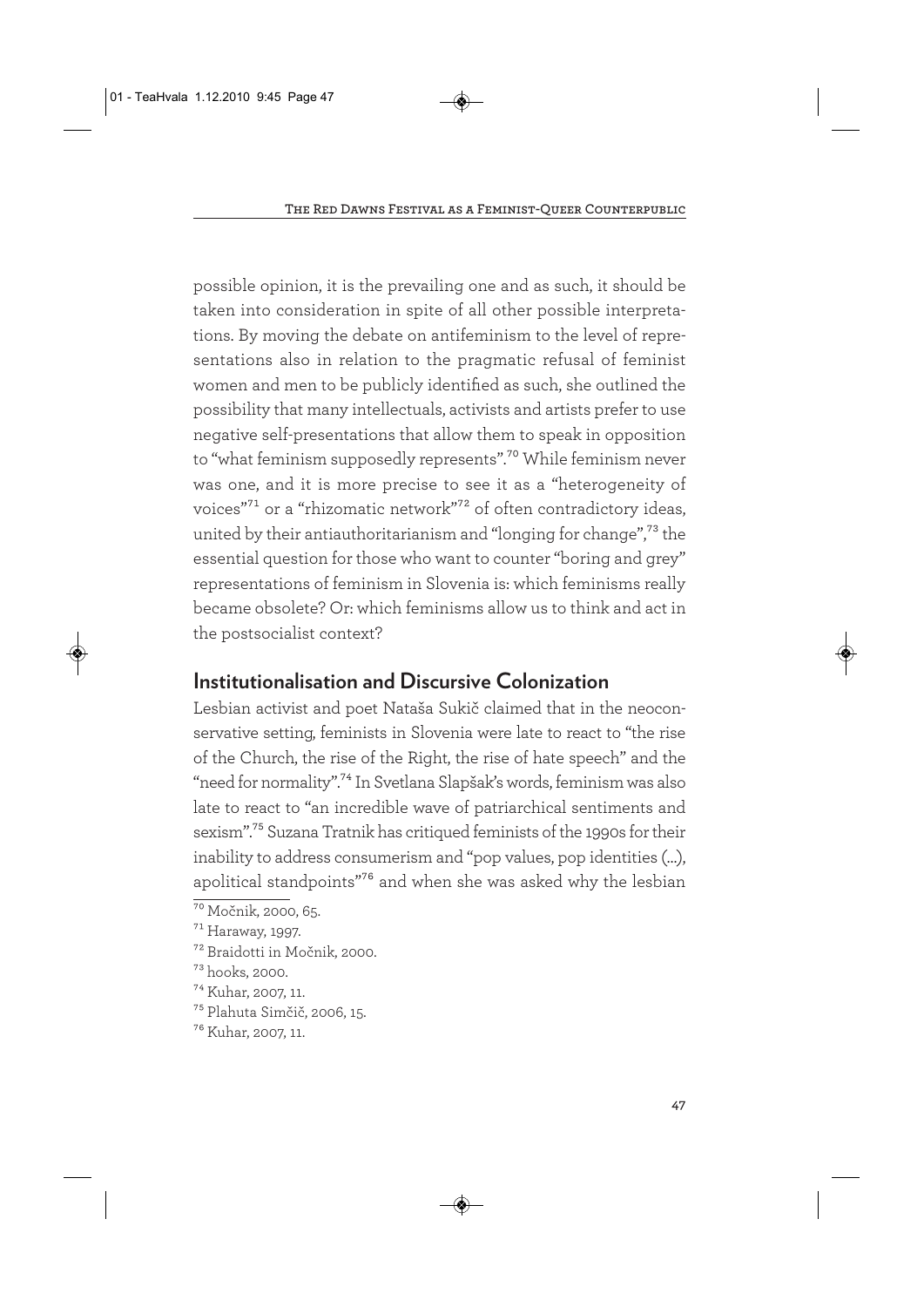movement was not institutionalised to the same extent commented that "the state does not need professional lesbians and gays"77. Her answer paid attention to the importance of distinguishing between lesbian and heterosexual feminist politics even when they are united by a strong alliance. This might also be the reason why the lesbian movement in Slovenia continued its work without any major interruptions in the 1990s and the reason why the new generation of politically engaged lesbians regularly frequented the "streetwise school" of activism by writing its own "graffiti textbook",78 rather than attending the newly introduced academic programs in Gender Studies and Gay & Lesbian Studies. In fact, "in the late nineties, when the level of homophobia in Slovenia rose and the educative tools against intolerance were entirely insufficient, a library wall in Maribor was sprayed with a graffiti asking 'Where are all the lesbian books?'".79

While the introduction of feminist academic curricula opened a new, formal channel for transgenerational (re)production of feminist knowledge, it also produced (in the absence of a vibrant autonomous feminist movement) a limited view on feminism as an academic discipline that has little or nothing to do with reality and is therefore of no practical use. Several of my interviewees confirmed this idea. For example, when asked in what way, if at all, her involvement with Red Dawns festival influenced her understanding of feminism, Tanja Škander replied:

I'm gonna give big credit to Red Dawns now since I really thought feminism was some sort of skeleton. Something that doesn't want to … something that is happening on the level of struggle for political rights and something that happens in the government, in that Office for Equal Opportunities or what's its

 $77$  Kuhar, 2007, ibidem.

<sup>78</sup> Hvala, 2008, 75.

<sup>79</sup> Velikonja, 2004, 128.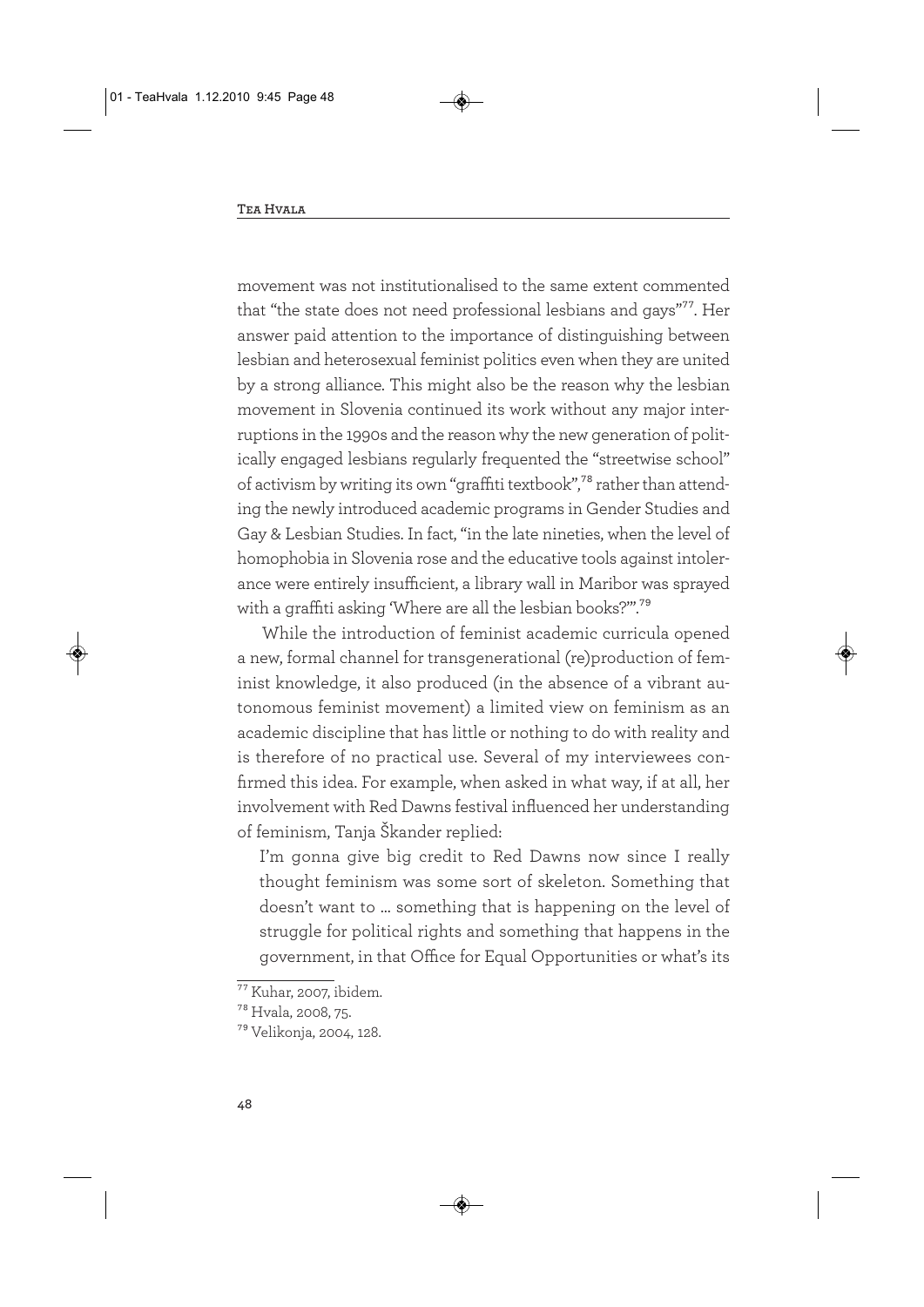name now … It definitely influenced my understanding of feminism in the sense that feminism is something that lives, something with a potential, something that should be continued through other forms and as such an actual political activism that lives on the street, that is present and not necessarily written but realized through action. (…) This might sound naïve, but feminism was mostly something I read about. I was scolded as a feminist already in primary school, so feminism was not something I could apply to life. Because it was rooted in a certain form, and with Red Dawns, this palette became visible. I realized that feminism can be expressed in different ways: through music, visual arts, and political action (like renaming streets) and similar stuff. This is the biggest contribution of Red Dawns festival for me personally.

On the other hand, two volunteers, Danaja Grešak and Anja Kocman, who joined the festival organization team in 2009, confirmed that the spheres are not entirely separate. Danaja was drawn to the festival because she was "interested in feminism". Her introduction to feminism was academic. After attending Milica Antić-Gaber's courses at the Faculty of Arts (Sociology of Gender, Gender and Discourse), she replied to Red Dawns' call for volunteers together with three friends who were also interested in feminism. For Anja, the decisive role was played by her interest in Gay & Lesbian Studies and her interest in techniques of cultural organization. It is interesting to note that despite her participation in Gay & Lesbian Studies, Anja said that before joining Red Dawns, she had "no clue" about feminism.

Slađana Mitrović, a visual artist and organizer with a feminist academic background, replied that even though her views were not changed by the festival, the fact that her video was shown at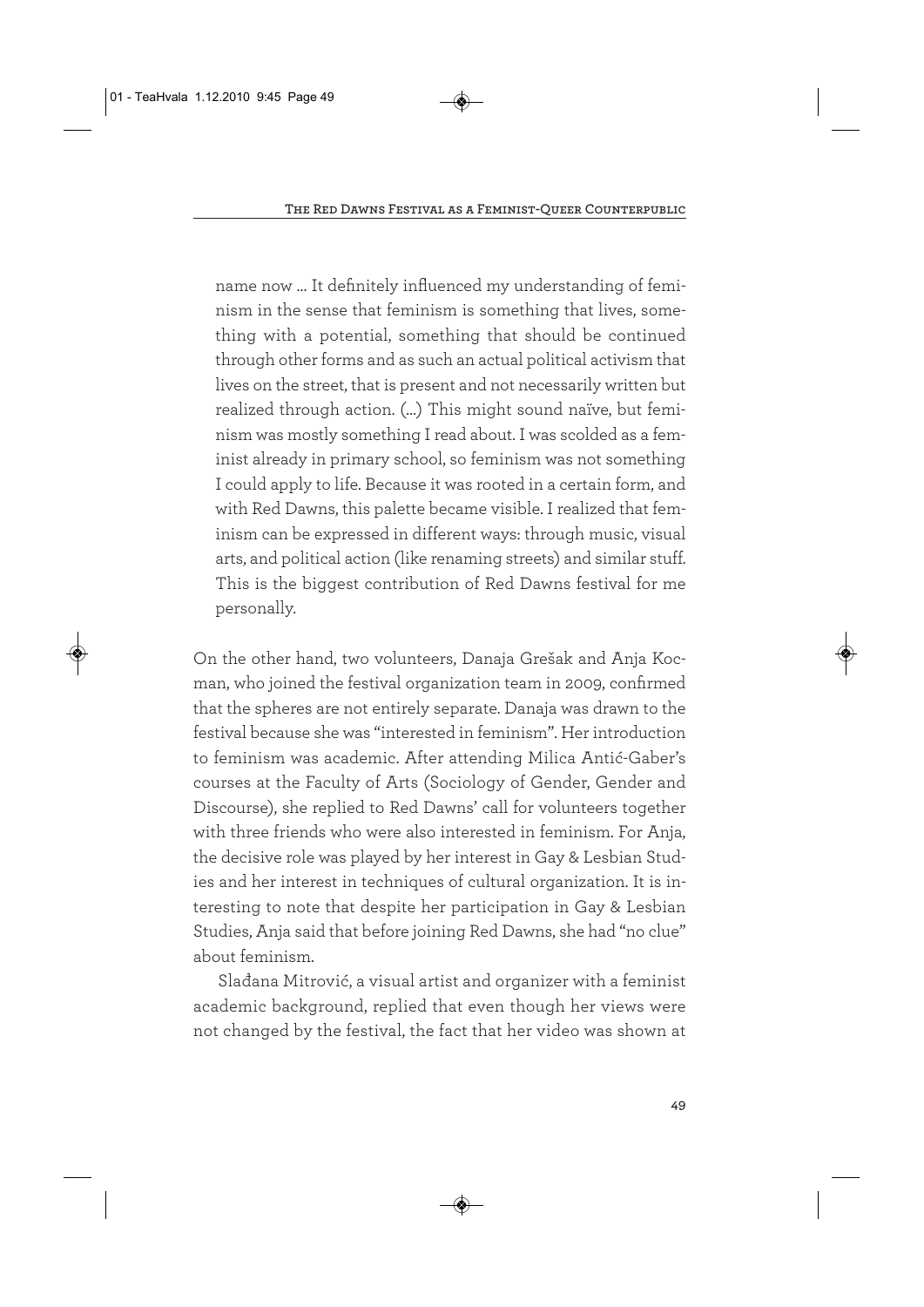the festival "demanded a certain reconsideration of my work. Like: 'How are you going to define your themes within the frame of feminism?' (…) By calling itself a feminist festival, Red Dawns has had a strong effect. Not only on other people, also on me." Ana Jereb, another co-organizer trained in feminist theory, perceives Red Dawns "as a place of practice where you can make your own views happen or discuss them further. The festival was not where the ideas came from, they came from literature," she said in reference to feminist and queer theory. And yet, she continued, "When it came to new perspectives, new searches, Red Dawns played a vital role".

Is it an exaggeration to claim that the predominance of British, North American and French sources used in Gender Studies departments – or, in other words, a form of discursive colonization – is producing young educated feminists who can legitimately conclude that the only available feminist genealogies are Western despite the documented and rich history of local women's and feminist movements? Discursive colonization would most certainly not be possible or at least not as strong if local feminist history and contemporary feminist public interventions were more visible. Again, this problem is related to the "ideologically induced amnesia, the loss of historic memory due to a persistent embargo on the research and publishing about pre-war feminism in Slovenia".<sup>80</sup> Lidija Radojević, one of the interviewees and herself a young researcher of political economy and feminist theory, said that most of the literature used in Gender Studies courses in Slovenia originates from the U.S. and Great Britain "because we are in transition, we are being ideologically interpolated into a new system". Immediately afterwards, she pointed out the problem lying at the heart of this "conceptual import":

 $80$  Rener, 1996, 60.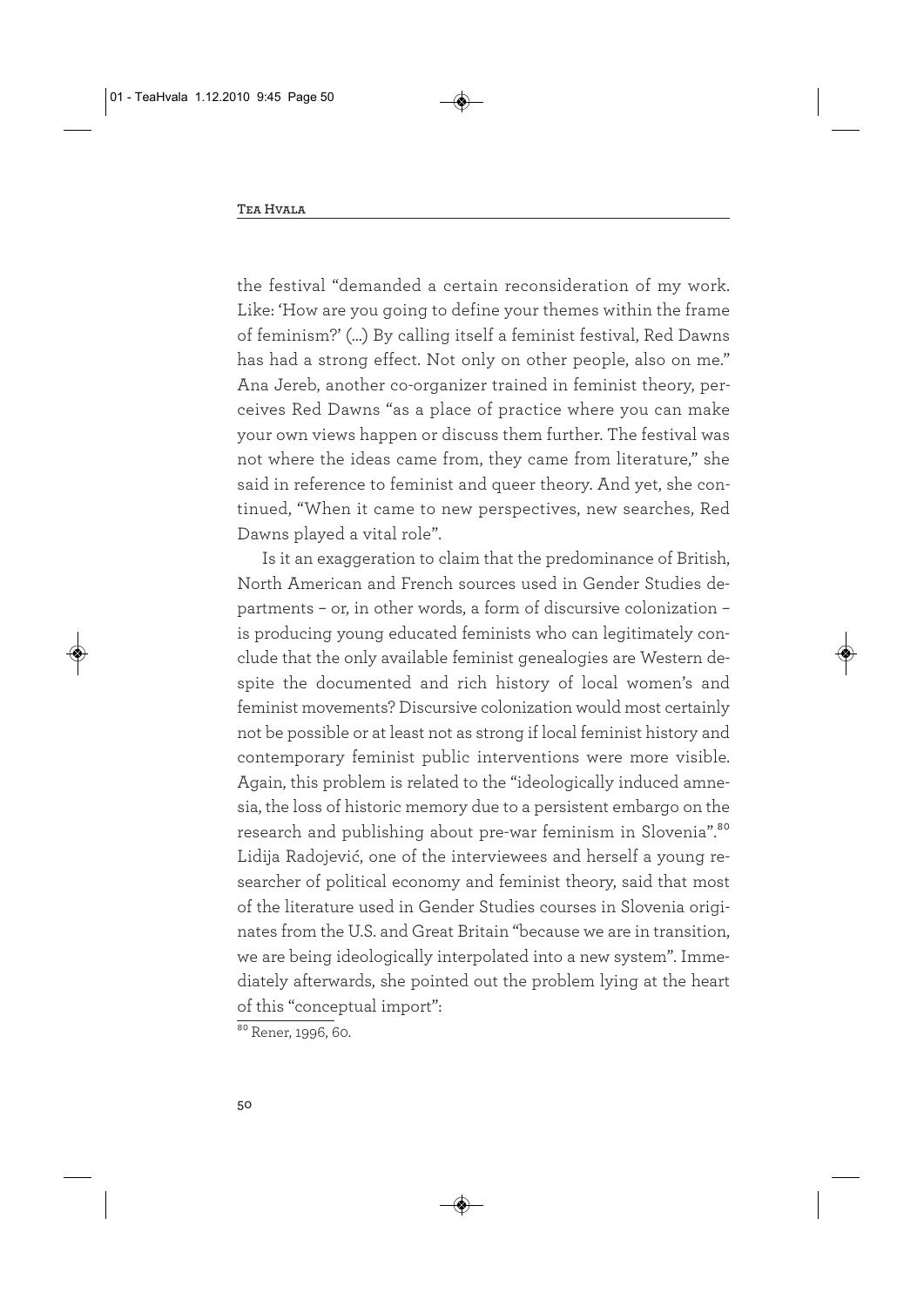Feminism forgot about a lot of things when it focused on identity politics exclusively; it forgot about the social element that was once already there. To connect queer and feminist politics with that – that's the essence! This is how you touch the deepest roots of chauvinism.

The prevalence of identity politics or politics of recognition in postsocialist feminist theory has also been criticized by American philosopher and critical theorist Nancy Fraser. Like Rada Iveković, she argues that "the postsocialist condition" adequately describes both the East and West since they are interrelated discursive categories and material contexts. They are connected by

an absence of any credible overarching emancipatory project despite the proliferation of fronts of struggle; a general decoupling of the cultural politics of recognition from the social politics of redistribution; and a decentring of claims for equality in the face of aggressive marketization and sharply rising material inequality.<sup>81</sup>

Fraser claims that "the turn to recognition" of cultural differences in feminism turned into "a tragic historical irony" because it appeared in the least appropriate moment: "it dovetailed all too neatly with a hegemonic neoliberalism that wants nothing more than to repress all memory of social egalitarianism".<sup>82</sup> Her call for a postsocialism that "incorporates, rather than repudiates, the best of socialism" and a radical democracy that "combine[s] the struggle for an antiessentialist multiculturalism with the struggle for social equality"83 is echoed in Lidija's statement. In the Slovene context,

<sup>&</sup>lt;sup>81</sup> Naples, 2004, 1103-4.

<sup>&</sup>lt;sup>82</sup> Naples, 2004, 1111.

<sup>83</sup> Naples, 2004, 1104.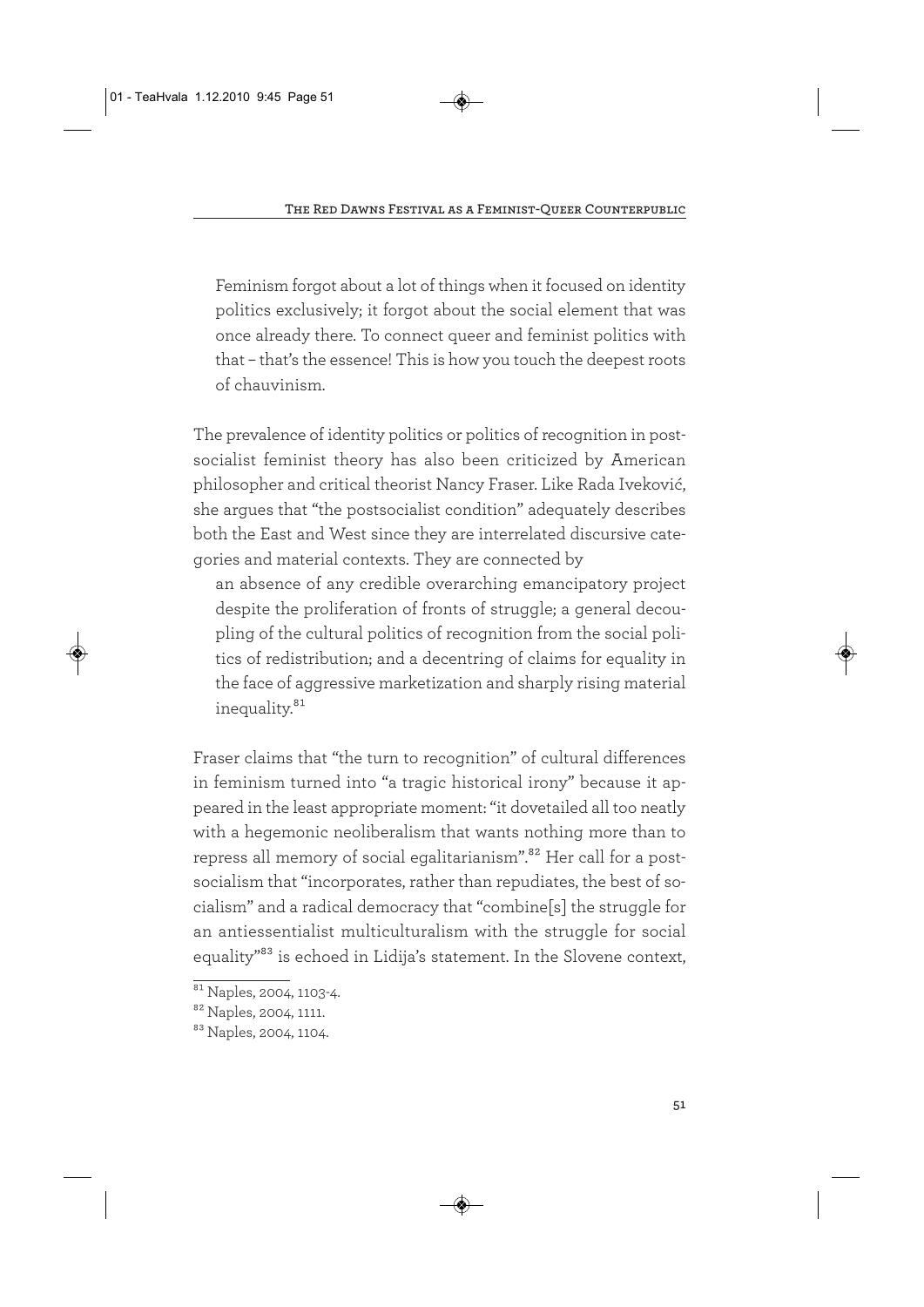the historic irony is even greater since feminist theory in the 1980s *was* preoccupied with social justice, yet today, instead of using this as a possible starting point for revisions and development of a feminist theory that is relevant for the present condition, that legacy has been either discarded (by academic feminism) or is used in antifeminist bashing to delegitimate contemporary feminist claims.

#### **Over-genderization**

In Biljana Kašić's words, "over-genderization"84 is another problematic aspect of identity politics' import. She claimed that during the 1990s feminists from the South-East (scholars, grassroots activists and artists) accepted the use of "gender" as a concept and as a basic Western assumption, a convention which was never "deeply explored or examined from the inside out", and thus turned into a "free-floating signifier marking an epistemological time-lag".<sup>85</sup> In her view, rather than contributing to the analysis of poignant local issues, gender mainstreaming obscured them since gender politics introduced a specific set of feminist preoccupations that had little or nothing to do with the political reality of a disintegrating country on the brink of war.

A practical consequence of accepting gender-exclusive perspectives in the period of intensifying ethnic and religious conflicts – and eventually of war – were feminist analyses that failed to see the ways in which women were (re)appropriated by nationalist and religious discourses. How else could "patriotic" feminists from Croatia and Serbia claim that mass rape was an ethnically-specific genocidal tactic, used only by "the other" aggressor? In addition, "the divisions among Yugoslav feminists on the basis of national identification and/or ideological orientation affected Western in-

<sup>&</sup>lt;sup>84</sup> Kašić, 2004, 484.

<sup>&</sup>lt;sup>85</sup> Kašić, 2004, 480.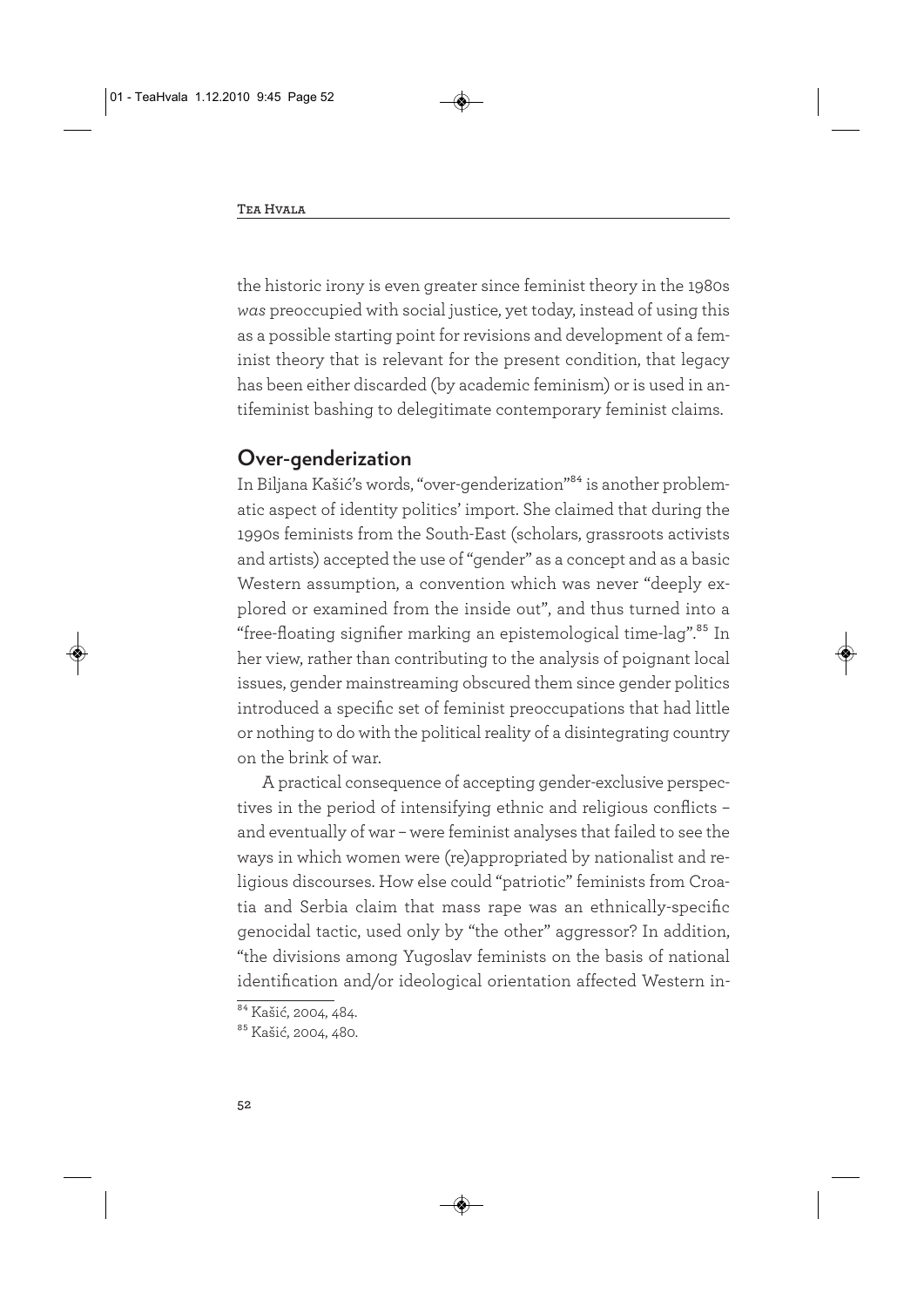terpretations of gender-specific violence in Yugoslav wars".<sup>86</sup> In the United States, "the representation of mass rapes in the feminist press was highly conditioned by (...) feminist debates on rape and pornography"87 since authors like Catharine MacKinnon appropriated this context-specific debate for their own anti-porn and sex-repressive version of liberal feminism by literally claiming: "With this war, pornography emerges as a tool of genocide".<sup>88</sup> Coupled with the lack of intersectional analyses, "radical feminist narratives of rape coincided with nationalist narratives of the ethnic self and other"89 and revealed "the pervasiveness of orientalist patterns in representing the non-Western world, to which some feminist approaches remain susceptible".<sup>90</sup>

The 1991-95 wars reinforced the balkanist representation of former Yugoslavia as a "powder keg" where violence and "ethnic hatred" are the norm. While Western media represented the Balkans as its rediscovered "exotic" and "irrational" Other, some Western feminists represented Yugoslav feminists

as dealing with violence as a "natural" or almost an "essentialized" issue for them. As such, most invitations and demands for "expertise" or testimonies from Western feminists, in addition to financial support, were centred on issues of violence.<sup>91</sup>

Specifically, they supported local (chapters of international) NGOs and academic feminists who dealt with the issue of gender-based and ethnic violence. On the other hand, the socio-political climate surrounding ethnocentric conflicts had a profound influence on

<sup>&</sup>lt;sup>86</sup> Batinić, 2001, 18.

<sup>87</sup> Batinić, 2001, ibidem.

<sup>88</sup> Batinić, 2001, 16.

<sup>89</sup> Batinić, 2001, 18.

<sup>90</sup> Batinić, 2001, 1.

<sup>&</sup>lt;sup>91</sup> Kašić, 2004, 483.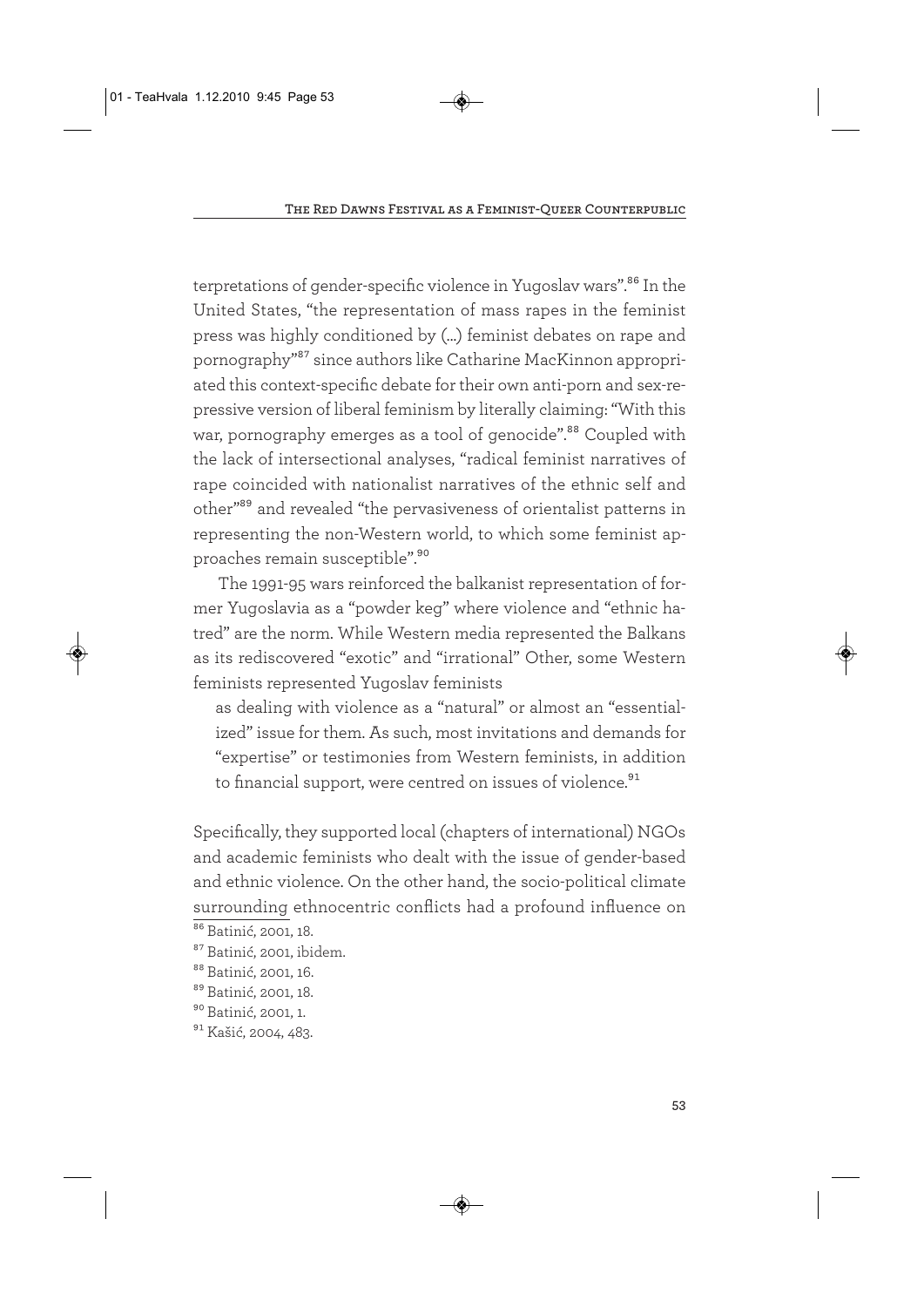shaping women's political subjectivity and their activism, which was forced to deal with the issue of violence. Since ethnocentric appropriations of women's bodies are resurfacing in both West and East, these studies gained a relevance that goes beyond the territory of former Yugoslavia. Still, if Gender Studies students today have the impression that feminists from former Yugoslavia are studying exclusively violence and nationalism, their impression is almost correct. In fact, while it proves that discursive colonization has material consequences, it also demostrates that such colonization is only possible if there is no discourse to counter it.

#### **The Possibility of Transnational Dialogue**

Despite asymmetrical conditions of work and power relations between academic feminists from the West and East, my sources demonstrate the continuous effort at dialogue that has been made "on both sides". For example, Lidija Radojević was surprised to find out that international solidarity has a very long history indeed. Reading Jelena Petrović's PhD dissertation (2009) about Yugoslav feminists in the interwar (1918-1941) period, she learned that

in the period of the Kingdom of Yugoslavia (…) we had an unimaginably dynamic scene – Macedonian women were petitioning for the release of Rosa Luxemburg! There were liberal, communist, Christian-socialist, even conservative feminists. That was a hundred years ago and today, nothing's left of it. That is why I think education is so fundamental. We are still sensitive to this amnesia whereas the West has been conscious about the present for quite a while now. We went through a more drastic change and we are still bothered by the fact that certain things have been forgotten, also because women here had had enormous gains that women in the West could only dream of. (…) In the 1970s, we had our own theories, our own practice, and our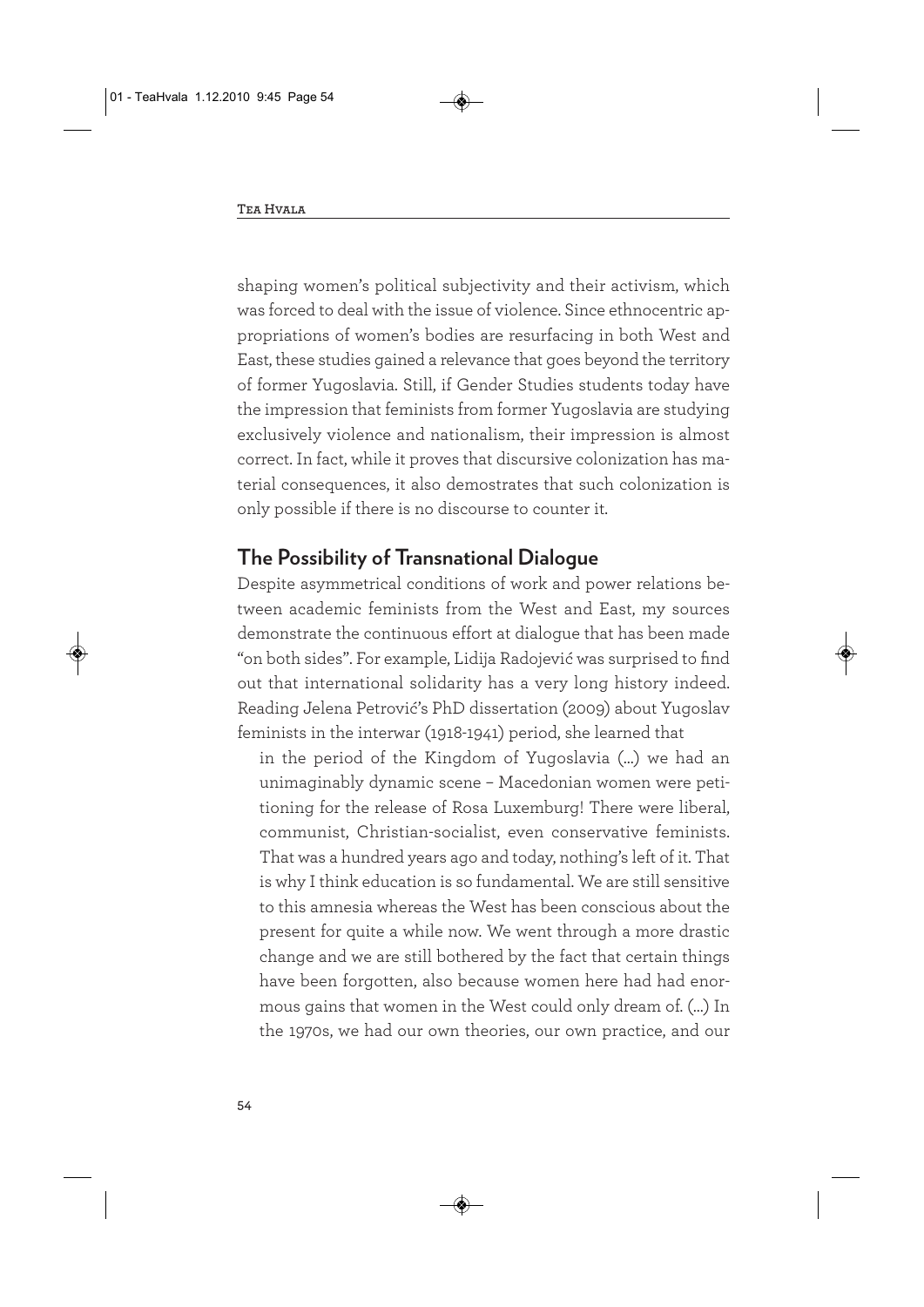own typology of feminism. We have to preserve this tradition. The West did not bring it.

Lesbian and feminist grassroots initiatives have indeed stipulated the importance of nourishing the memory of past efforts as they implicitly criticize both feminist academic and neoconservative appropriations of history. In this way, Red Dawns' intense transnational networking and educative program could be interpreted as an implicit protest against discursive colonization; as an advocacy of creative "transculturation of ideas".<sup>92</sup>

Theories of unidirectional transfer of ideas (from the West to the East) are indeed challenged by the concept of transculturation, understood as a complex process of co-presence, interaction, change and circulation of feminist ideas and practices in conditions of social inequality. Elsewhere<sup>93</sup> I have compared the similarities between economic (neoliberalism, crisis) and political situations (ethnocentrism, revisionism, cultural relativism) in the East and West in order to suggest that it makes sense to address these issues relationally. I discussed examples of revisionism, antifeminism and demographic policies and suggested that feminists today cannot theorize about these links unless they accept intersectionality (as their method), demand the redistribution of wealth (as their policy) and think about ways to start some "roaring fires" (as their strategy). In Slovenia, unidirectional transfer of knowledge, coupled with appropriations of memory, have been criticized in academia. Feminist and critical theorists such as Nikolai Jeffs and Svetlana Slapšak have called for the necessity of situating local knowledge production on the "world's intellectual market" from the point of view of a "colonized subject, the non-Western subject, who has been in-

<sup>&</sup>lt;sup>92</sup> Pratt, 1992; Cerwonka, 2008.

<sup>93</sup> Hvala, 2009.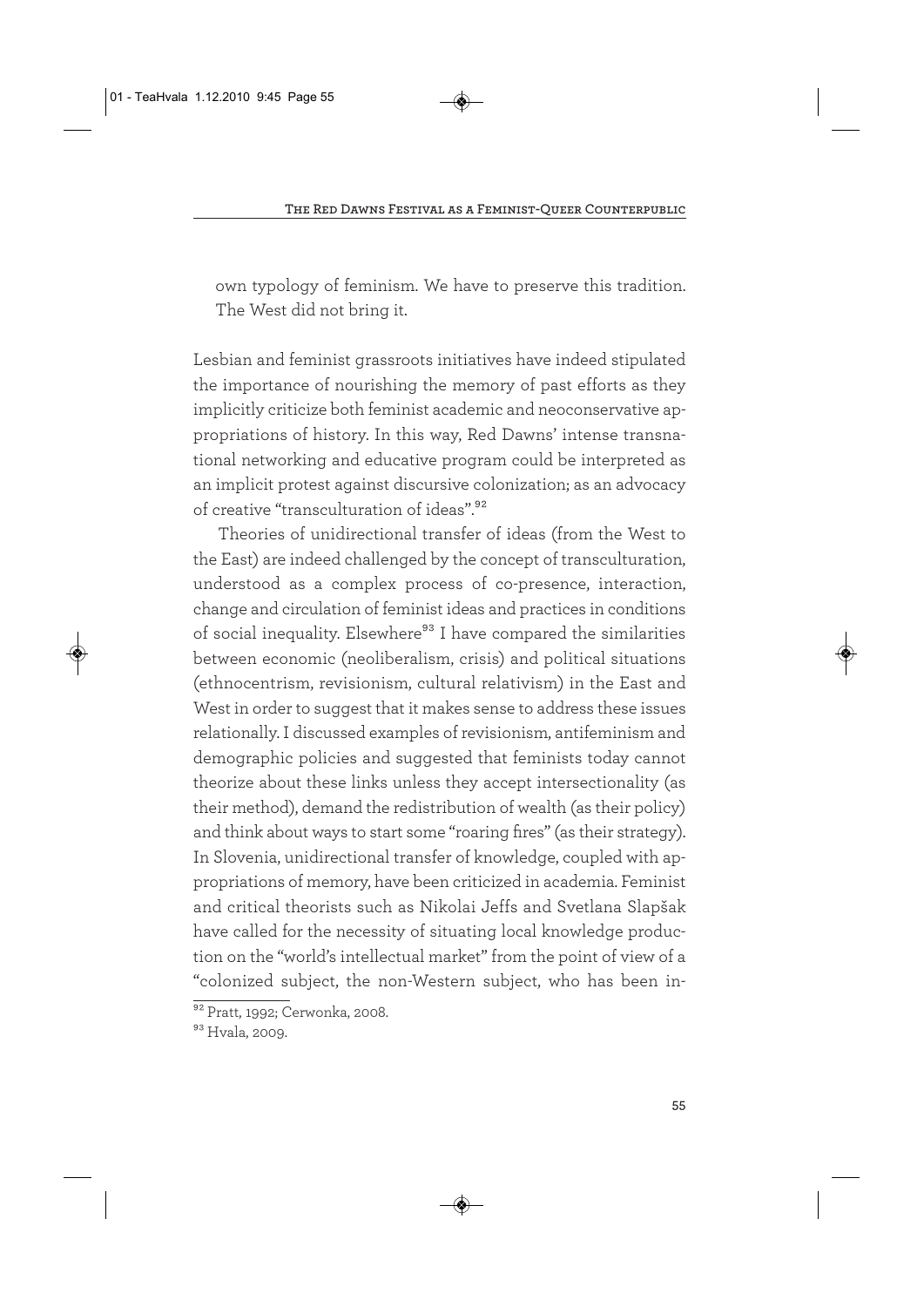structed by Western feminisms about what feminism is and what is happening to the colonized subjects".<sup>94</sup> Their claims resonate with Biljana Kašić's hope that the recent "tendency to focus on internal socialist history from a feminist perspective" would "help not only to create theoretical explanations that link women's benefits in the socialist period to socialist failures"95 but would also enable a more productive dialog between feminists from the East and West. Moreover, it would help feminists recognize the commonalities between all regions that are equally peripheral to the centres of power: for start, to quote political theorist Veronica Schild, the "political dangers of forgetting this real history, and the responsibilities that intellectuals, including feminist scholars, must of necessity bear for this price of forgetting".96

## **Feminist and Queer Festival Red Dawns: A Case Study**

In this chapter, I am going to discuss several aspects of Red Dawns, which need to be discussed in order to contextualize my focus on the festival as a (potential) counterpublic. The first part addresses the reasons why its founders decided to organize a women's festival in 2000. The following part explains the festivals' title references and relates them to the self-defined and desired aims of the organizers. Since the concept of the festival changes over the years, I pay attention to several rearticulations of Red Dawns' general idea, most obviously represented in the change of terminology used to describe the festival. I also link the conceptual development from a "women's" to a "feminist and queer" festival to Red Dawns' growing international network of allies and co-workers. The ways in which this shift influenced the organizers' understanding of Red Dawns

 $\frac{94}{94}$  STA, 2002.

<sup>&</sup>lt;sup>95</sup> Kašić, 2004, 480.

<sup>96</sup> Hvala, 2007.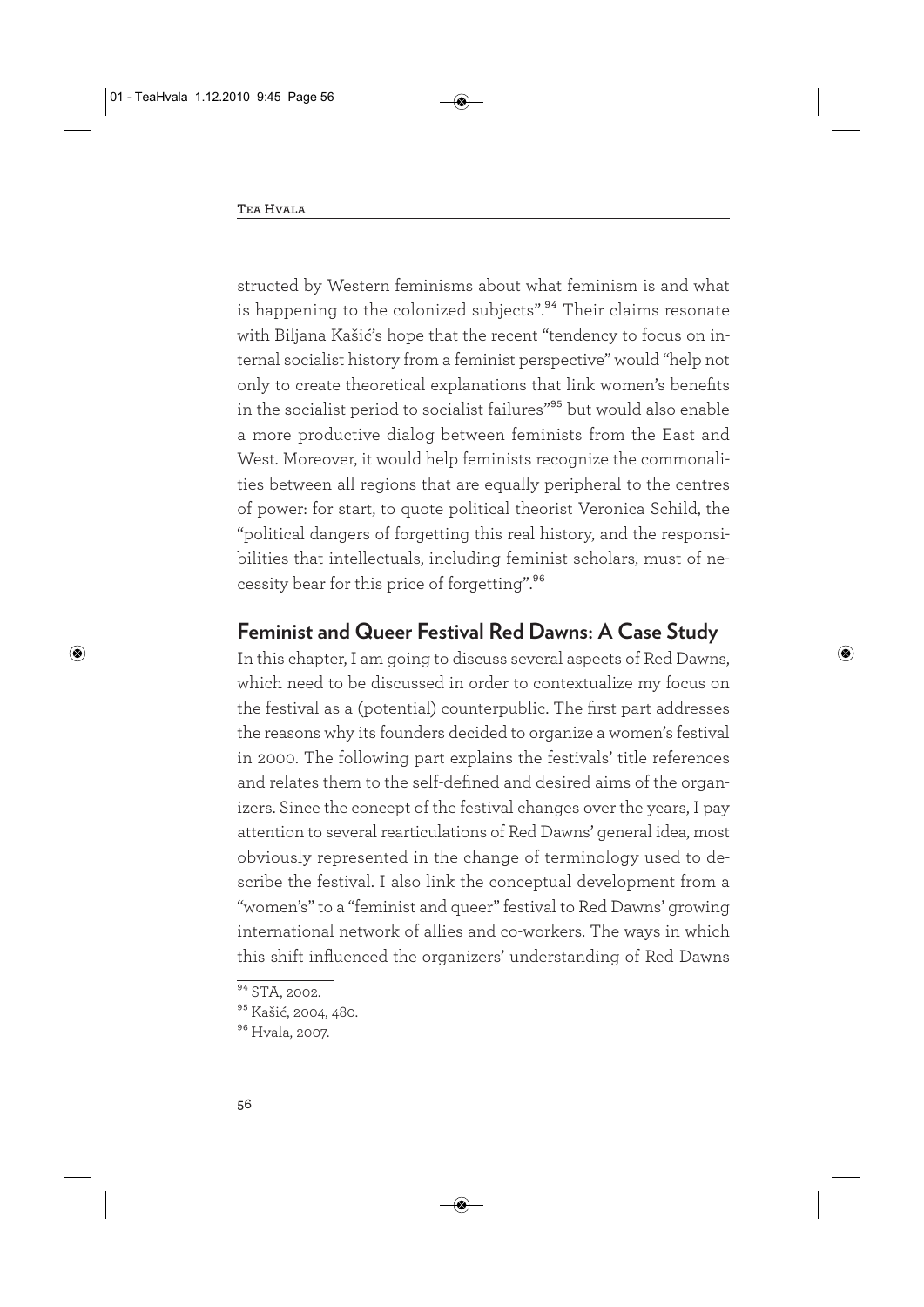as a (potential) counterpublic is discussed in the chapter about ACC Metelkova mesto and its struggle for spatial justice. Internationally, the perceived political significance of the festival is discussed in relation to the characteristics of Ladyfests in Western Europe. Since the festival is embedded in the local and international context simultaneously, I discuss both frames of reference in the same chapter. The final chapter, based on excerpts taken from my interviews with Red Dawns organizers, co-organizers and volunteers discusses all issues mentioned above from the perspective of feminist political theory. Specifically, I reconsider Nancy Fraser's claim that the emancipatory potential of feminist-queer counterpublics is to be found in the dialectics of their internal and external function from the perspective of Red Dawns festival as it was experienced and perceived by my seventeen interviewees – and myself.

## **The Launch**

According to Nataša Serec, the president of the association KUD Mreža and one of the few founding organizers still involved in Red Dawns, she and Dragana Rajković (at the time a member of lesbianfeminist group Kasandra) came up with the idea of organizing a festival after several discussions in which they

realized that in Metelkova – that was before 2000 – all key positions were occupied by girls, women (…), and we, the women in Metelkova, were working in solidarity with each other. We were prepared to work for free and were dedicated, willing to keep this place since, at the time, its fate was still very uncertain. (…) On the other hand, we noticed that when the journalists came and there was an opportunity to boast with our efforts, men appeared first, our colleagues, who were keener on this kind of exposure than we were. Ok, it was also our own fault since we never wanted to put ourselves in the forefront, like a kind of funk or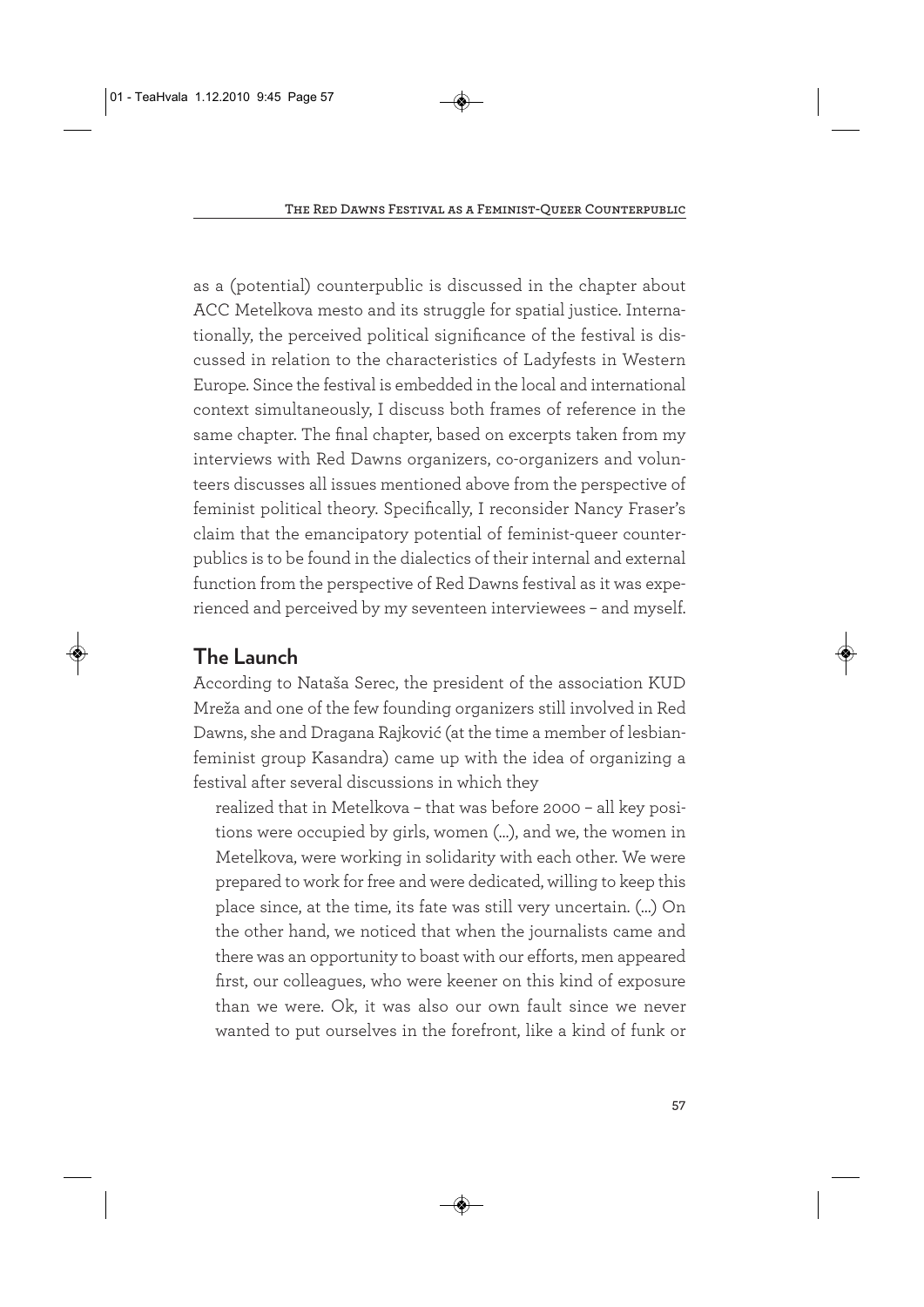something. (…) Well, in order to abandon our invisibility we came to the idea of a festival that would give us the possibility to show and affirm our abilities as organizers, as Metelkova activists, and also as artists. This was the basic idea that got us started.

The first edition of Red Dawns involved women organizers, artists and activists from ACC Metelkova mesto even though, according to Nataša, they wanted to reach a wider audience and step out of the activist-squatter fortress of Metelkova. In her words, the basic idea was to "bring feminist issues into public space, to discuss them". Promotional leaflets from 2000 list two more groups that were involved in the organization of the first Red Dawns: lesbian club Monokel (ŠKUC-LL) and the now defunct Women's Centre, both located in Metelkova. Many women played several roles at once. For example, sculptress Urša Toman participated both as an artist and organizer. Similarly, Urška Merc, at the time a member of the Women's Centre, remembers that she "simply helped" with whatever work had to be done. She adds that being part of the Women's Centre "went hand in hand" with participating in the festival, thus suggesting that the festival was organized as a joint effort of all women in Metelkova who wanted to "abandon their invisibility".

Jadranka Ljubičič (curator of Alkatraz Gallery, member of association KUD Mreža and another Red Dawns organizer who has been part of the team since 2000) stipulated that the "spark that gave birth to the festival" would not have happened without "the important presence of a group of lesbian activists who contributed a different kind of program to Metelkova". She continued to say that it was difficult to create a space where women artists, activists and organizers could learn to work with each other – and deal with the conflicts arising from their first joint effort – in an environment that was politically progressive yet not necessarily supportive of their initiative: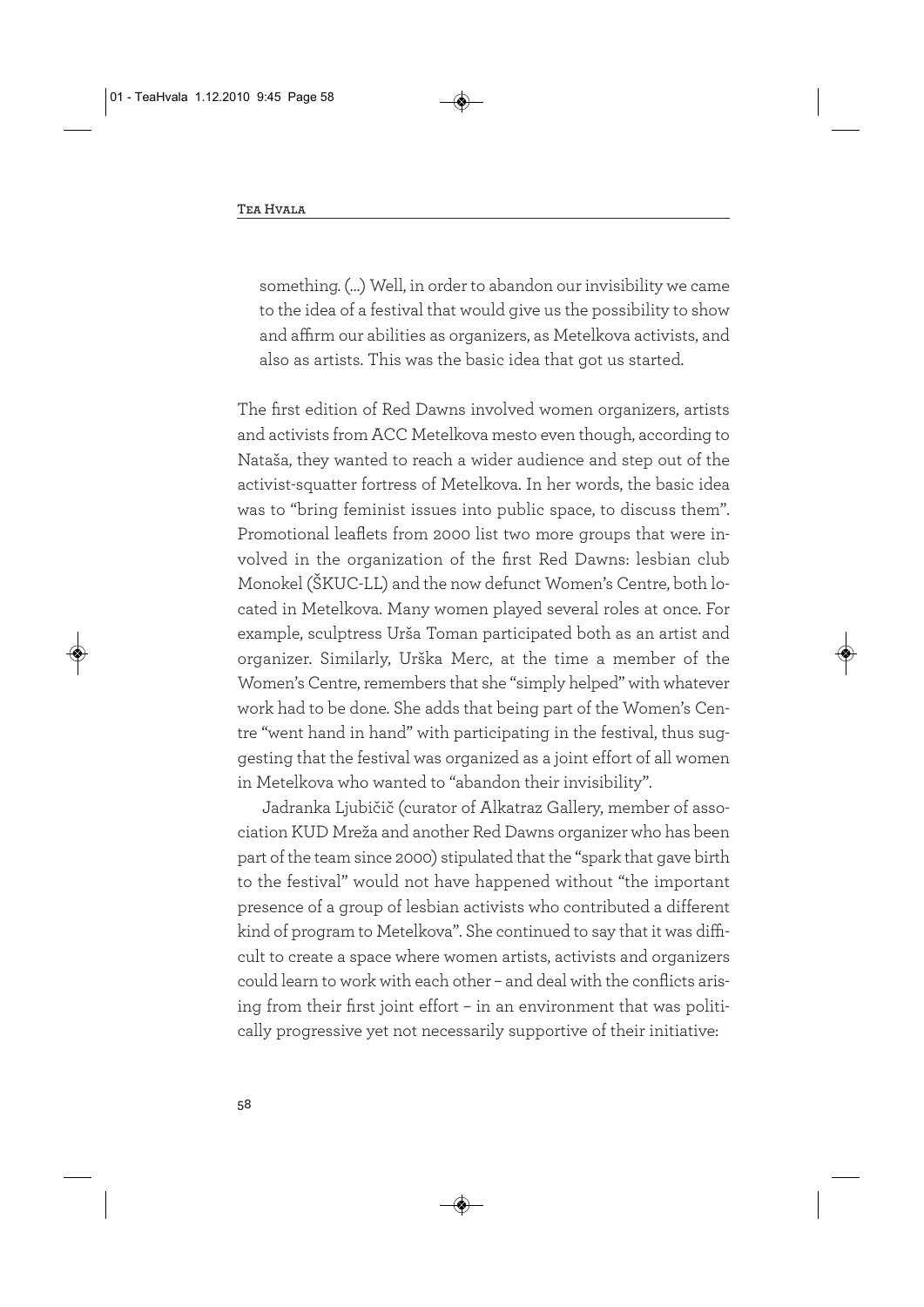It was crucial that the fest and the pre-fest preparations were organized by a team of people who hung out together (…). As an organizer, you developed some sort of sensitivity (…), you became more, let's put it this way, tolerant towards certain things within the team while earlier you … you did not have this experience, you did not know how to react, how to turn it into something useful.

In other words, bringing "feminist issues into public space" presupposed the creation of a functioning collective of women organizers, activists and artists who, at least at the very beginning, were not necessarily comfortable with the idea of working in gender-specific groups due to their unpopularity. Like the City of Women festival team before it, the Red Dawns group had to counter

the fact that remained more or less hidden for long decades: that rock (and later punk) was predominantly male and that, in addition, those rockers were as sexist as the daddies they were opposing; that for women's production, being part of that culture was as hard as surviving in the mainstream culture.<sup>97</sup>

None of my interviewees spoke directly about the reasons why they chose the festival format as the most suitable for their purposes. However, when asked what they found most memorable about the festival, the large majority spoke about festive sociability or "the great feeling", "incredible atmosphere", "group energy", "a carnivalesque feeling that anything is possible" and "great conversations" that gave them "brain food" for future work, therefore indirectly confirming that they chose to organize a festival (rather than a series of discussions or workshops, for example) because it created a highly interactive public space that was supportive of their feminist <sup>97</sup> Lesničar Pučko, 2007, 83.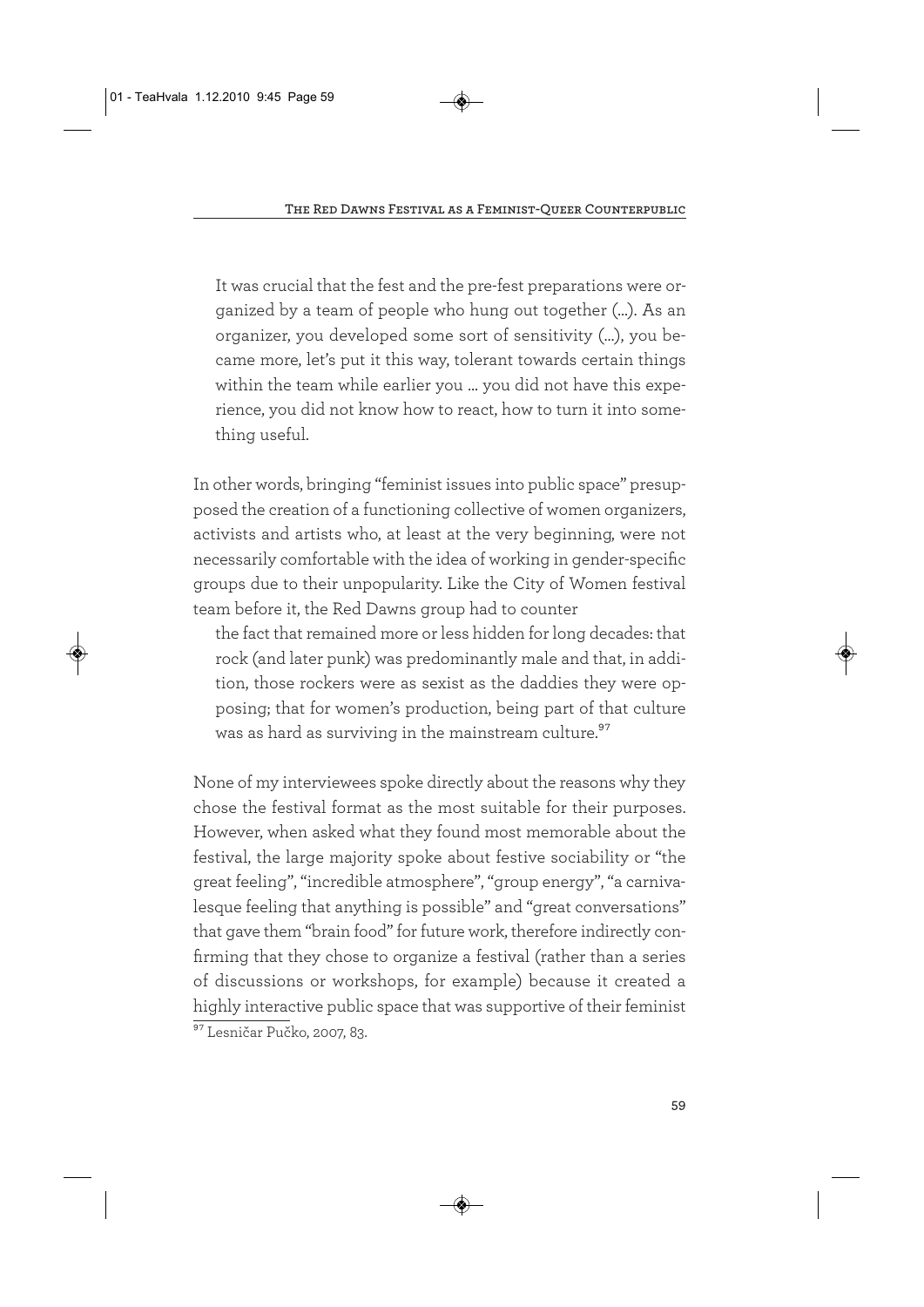or/and lesbian identity – and fun! Once Red Dawns' internal function was fulfilled, it also became possible to discuss, create and present feminist art, activism and theory in a public setting.

## **Title References**

Dragana Rajković and Nataša Serec chose the title "Red Dawns" (*Rdeče zore* in Slovene) after one of their discussions about women's activism, the strategic use of political violence and the militant women's group Rote Zora from Germany. Rote Zora detonated their first bomb in 1974 at the Federal Constitutional Court in Karlsruhe the day after it confirmed the infamous "Paragraph 218" which limited access to abortion. In Rote Zora's view, state repression of women's fundamental right to self-determination demanded a radical political opposition, which they carried out through a politics of property damage. Oliver Ressler, the director of the art video *Rote Zora* (2000) shown at Red Dawns festival in 2003, interviewed Rote Zora member Corinna Kawaters who said that it was their principle to avoid injuring anyone. In Oliver Tolmein's words, they were an "armed group who, however, battled often enough with the typewriter".<sup>98</sup> The group collaborated with Revolutionäre Zellen and fought against atomic, genetic and reproductive technologies, targeting companies such as Bayer, Siemens, Schering and Nixdorf as well as research institutes and the property owned by traffickers of women.

The group took its name from red-haired Zora, the penniless heroine of the youth novel *Die rote Zora und ihre Bande* (1941) where Croatian children orphaned by the war realize that they can only defy social injustice by sticking together. The novel was written by an exiled German writer of Jewish descent called Kurt Kläber under the pseudonym Kurt Held. Kurt was a political immigrant of 98 Ressler, 2000.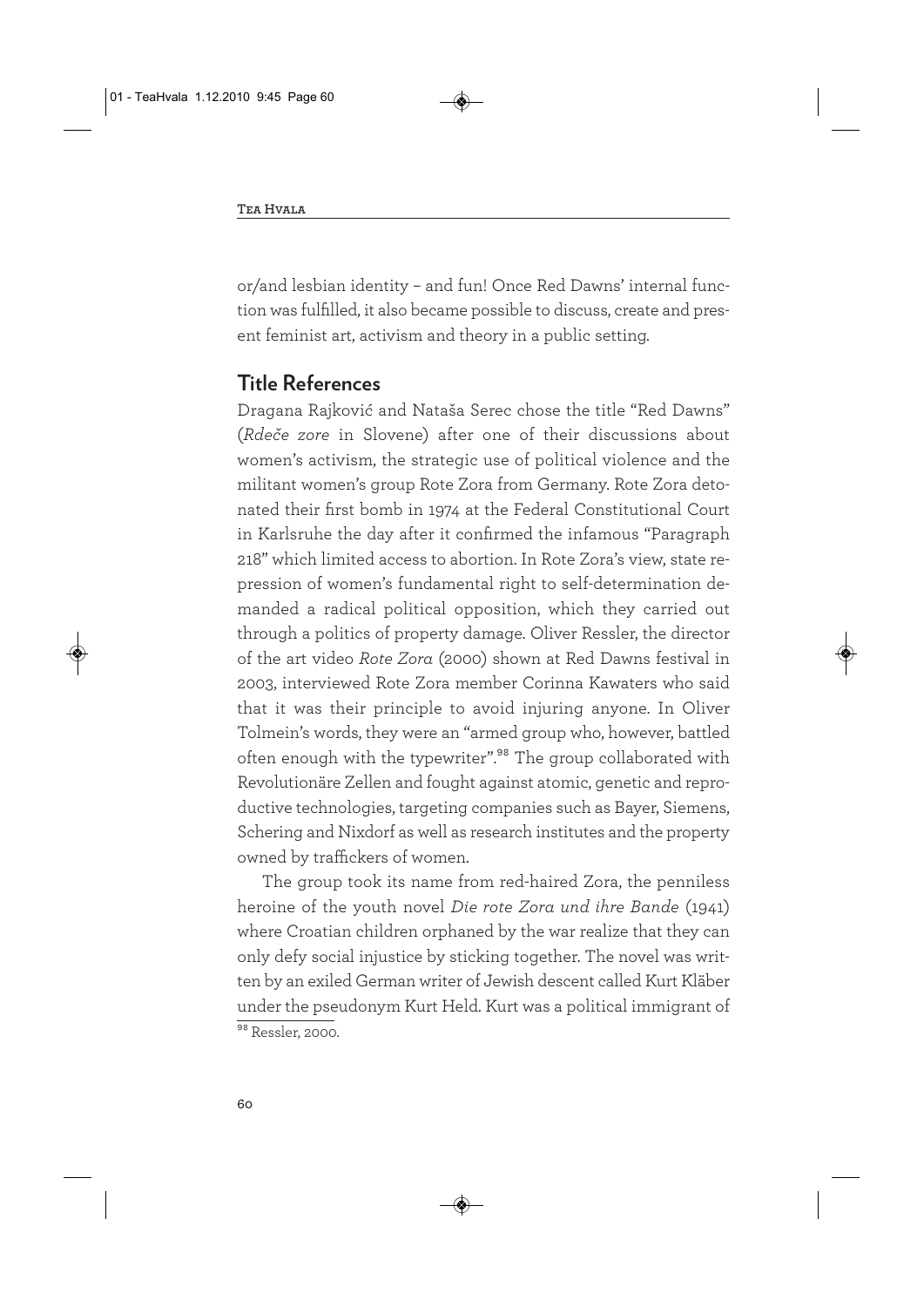the Nazi era. As a communist, he had to oblige the rule of creative silence even during his Swiss exile. After Stalin's deal with Hitler, he abandoned communism as a betrayed ideology but kept his anarchist ideals. Red-haired Zora and her company of orphaned misfits personify those very ideals. The guerrilla group Rote Zora chose this name because

it seems to be a male privilege to build gangs or to act outside the law. Yet particularly because girls and women are strangled by thousands of personal and political chains this should make us masses of 'bandits' fighting for our freedom, our dignity, and our humanity. Law and order are fundamentally against us, even if we have hardly achieved any rights and have to fight for them daily. Radical women's struggles and loyalty to the law – there is no way they go together!99

Red Dawns festival never advocated or used political violence. However, in their explanation of the festival's name, the organizers made explicit links to both the guerrilla group and Kläber's novel. On their website, they wrote that they support Rote Zora's belief that "the struggle for women's rights is undone, that it goes hand in hand with struggles for social justice, and that we cannot be contended with reformist politics".<sup>100</sup>

A literal translation of "die rote Zora" from German to English would read as "the red Zora". In Slovene, "zora" also means "dawn" ("zore" is the plural version), which is why the festival organizers chose to translate the name to English as Red Dawns, not as Red Zora. By preferring the figurative meaning to the literal translation, the festival title acquires an additional dimension, one that leaves space for those interpretations that are not connected to the already

<sup>&</sup>lt;sup>99</sup> Star, 2002, 101.

<sup>100</sup> Red Dawns, 2010.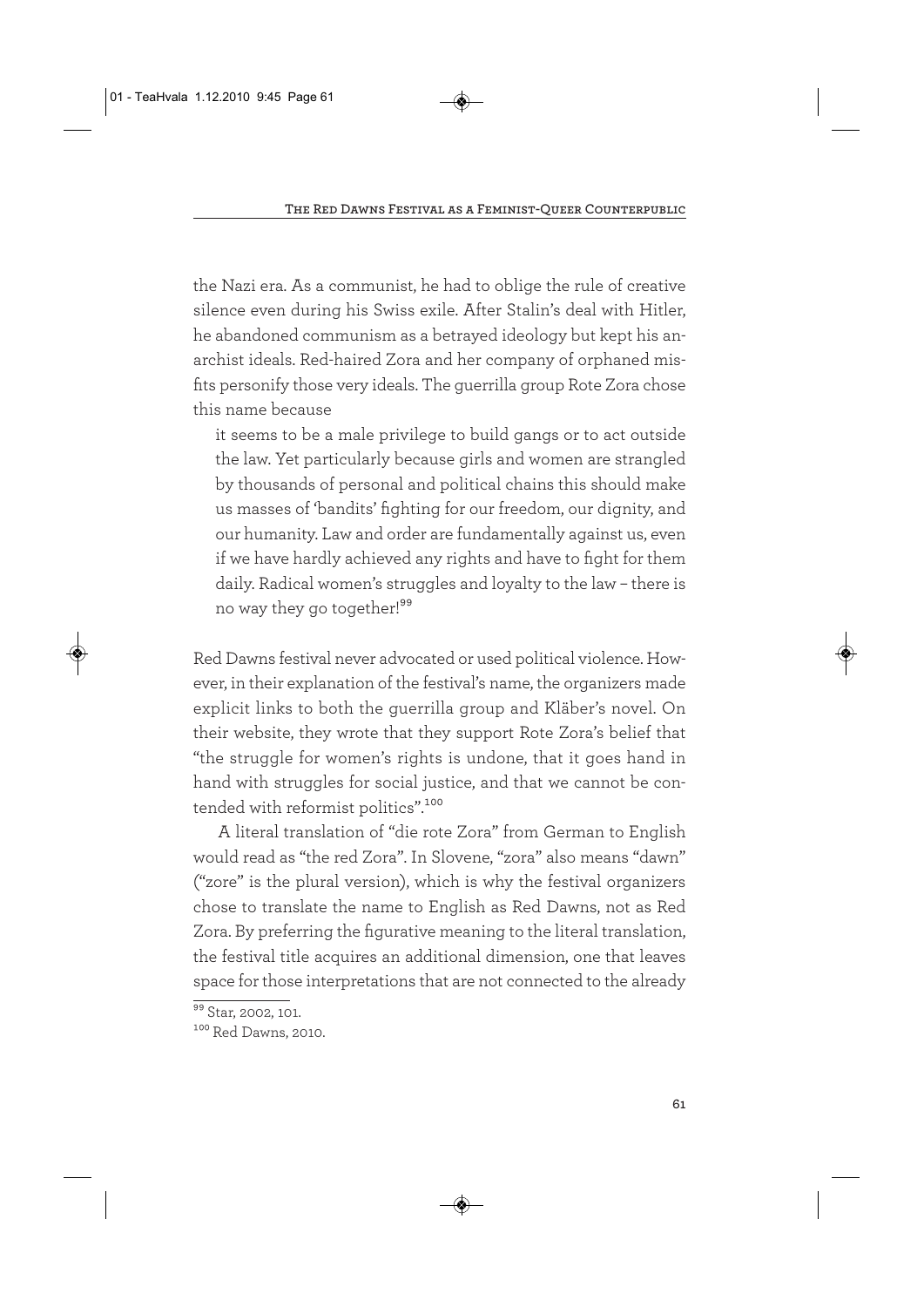existing references.<sup>101</sup> In Slovene, the festival title can be associated with a socialist ("red") future ("dawn") or "the promise of a better tomorrow - for everyone".<sup>102</sup> The imagery used to promote the festival on posters, leaflets, T-shirts and other merchandize changes between festival editions, but relies on red and black as their representative colours – colours that are traditionally associated with anarcho-syndicalism. The first Red Dawns poster from 2000 depicted three smashed kaki fruits (persimmons), and a spoon on a white round plate. The picture was taken from a bird's-eye view and had a fluid quality similar to (menstrual) blood. The outlines of the image were reminiscent of the woman symbol that was also reproduced underneath the image, defining Red Dawns as a "festival of  $\Omega$  production". The historisation or retrospective conceptualisation of the first festival edition is evident from the disparity between the oral and written history of Red Dawns. When interviewed, both Jadranka Ljubičič and Nataša Serec said that the initial idea was to support "young and emerging women artists from Metelkova". While women artists stationed in ACC Metelkova mesto could be generally described as "young" and "emerging" it would be an exaggeration to say that these artists, following the festival's self-description, were "expressing their creativity in self-organized ways, capturing the do-it-yourself ethic of constructive rebellion against capitalist consumption of our voices".<sup>103</sup> In 2000, the festival did not - and could not – include only politically challenging artists. On the con-

<sup>101</sup> It is also interesting to note that *Die rote Zora und ihre Bande* was never translated to Slovene and consequently very few people in Slovenia know about it. More people know the depoliticized television series from 1979 and the 2008 film version. However, the main reference for people familiar with the history of radical left-wing activism in Germany remains the urban guerrilla group Rote Zora.

<sup>102</sup> Red Dawns, 2003.

<sup>103</sup> Red Dawns, ibidem.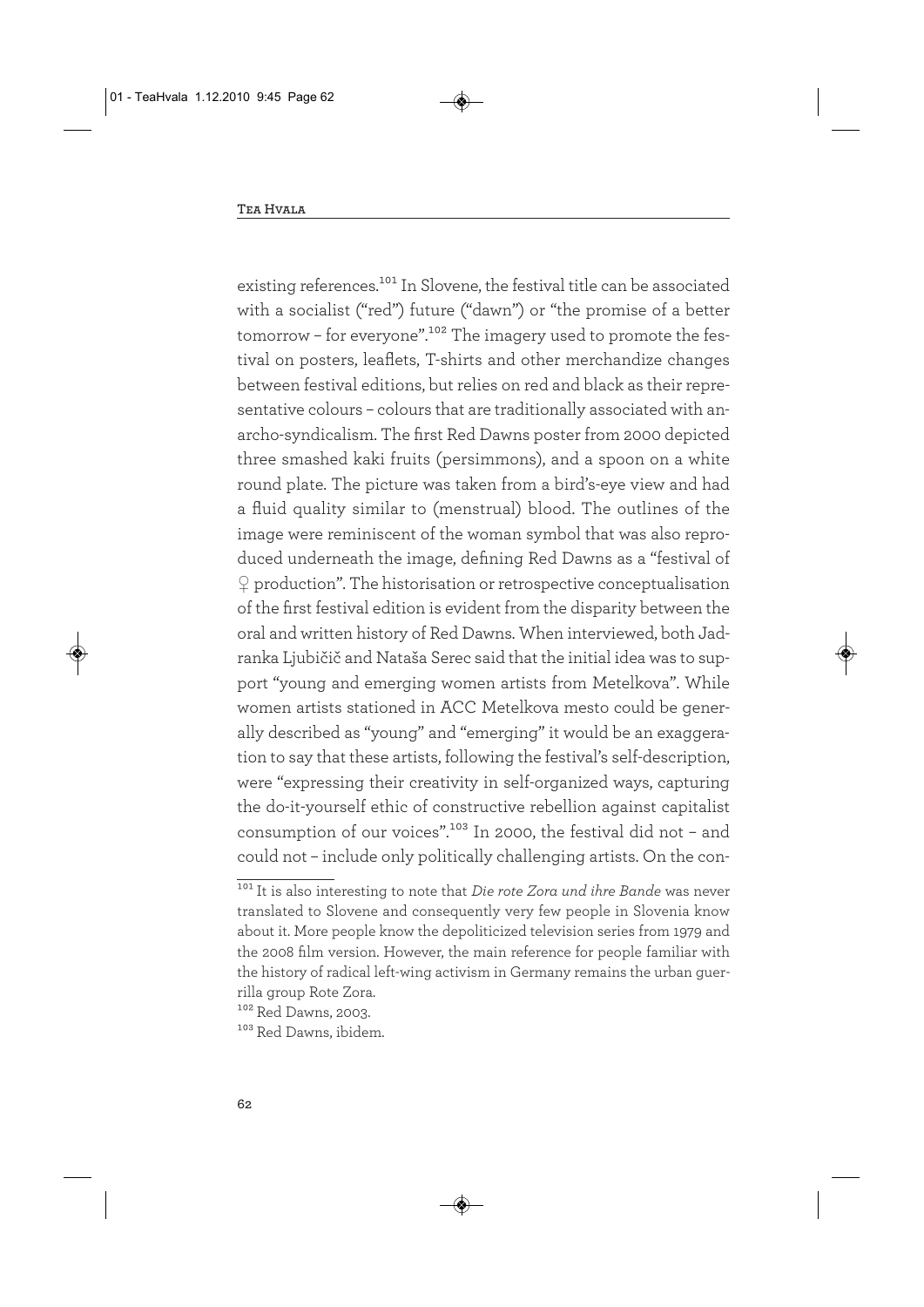trary, Nataša Serec commented that ten years ago, women musicians and other artists were generally hard to find, "that is why we, despite our wishes, hosted women artists regardless of the concepts they stood for. We also couldn't afford to choose artists who dealt with specific issues. The first five years were really difficult." However, the history of the festival, written retrospectively, does capture the counterpublic aspect of the first festival edition well by claiming that Red Dawns' declared goal was to "celebrate our lives and redefine public space in order to make it accessible for the creativity and socializing of women on our own terms: in a non-hierarchical, non-exploitative and anti-capitalistic manner".104

# **A History of Rearticulations**

The concept of the festival has shifted over the years despite the organizer's insistence that "this is a festival without a concept" since "concepts are expensive. And spoiled – it's so difficult to please them".<sup>105</sup> This half-joking statement from 2005 was explained by Red Dawns co-organizer and designer Anna Ehrlemark after the ninth festival edition in an article entitled "What's Wrong with Red Dawns?" She began by mentioning the composer, activist and organizer Reni Hofmüller, one of Red Dawns' 2008 guests who spoke at the presentation of the *New Feminism: Queer and Networking Conditions* anthology.

She said that we should think history (including the present) like a patchwork of mutually excluding truths. 'Cyberfeminism simply does not exist. And yet, there is no doubt that something that could be called cyberfeminism exists.' Festivals like ours always face the risk that some visitors and participants are going to wish to find something that would resemble a mani-

<sup>104</sup> Red Dawns, 2010.

<sup>105</sup> Red Dawns, 2005.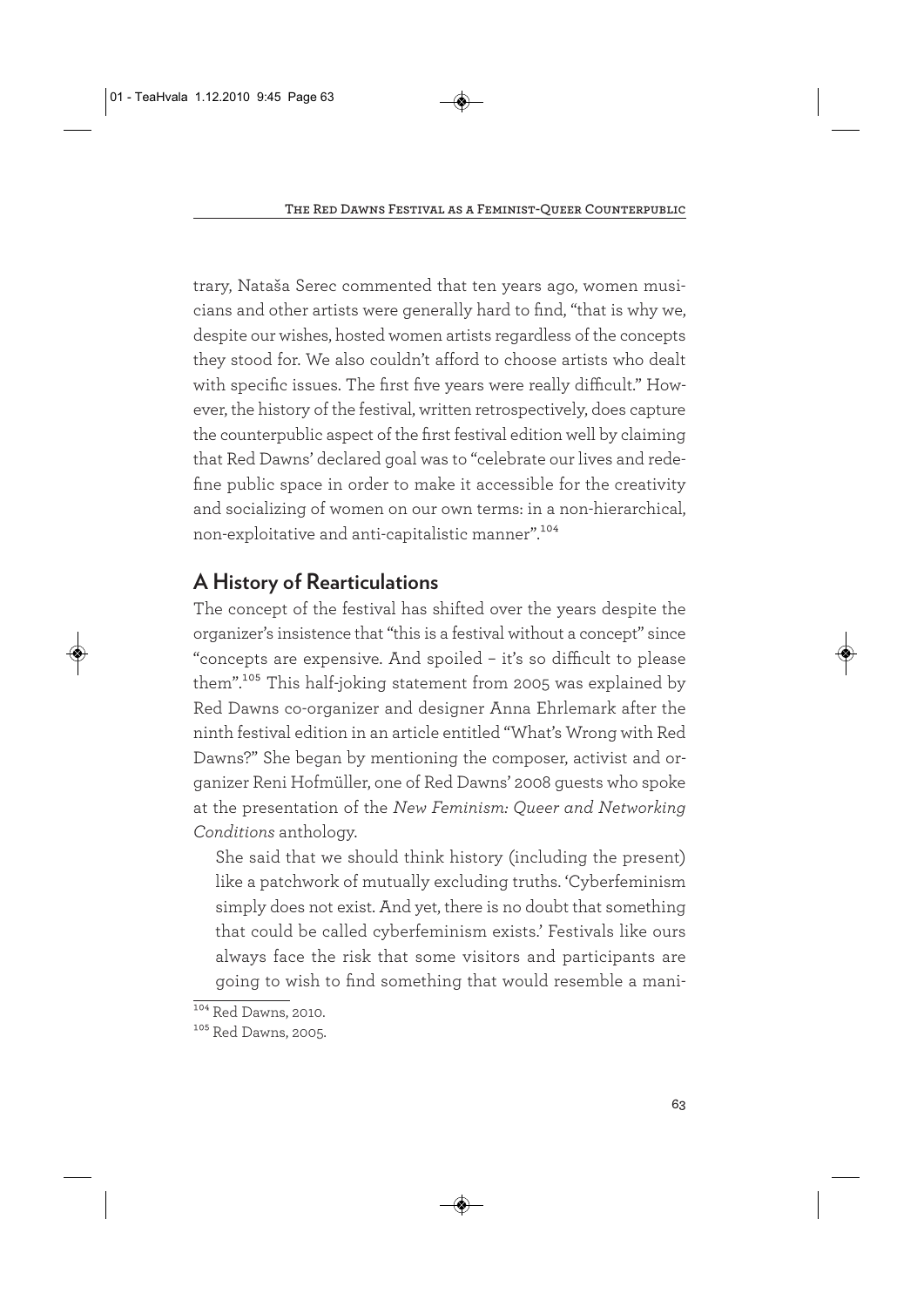festo, a position which would be able to merge our efforts into a unified resolution. There is no such thing. A lot of work, time and space were given to artists, activists, theoreticians and audience members who have something to say (…) because we are convinced that they are important (…). And that's the trick: they concern you whether you like it or not. Disagreements are there to stay since any other position on our side would be forcing our interpretation to everybody else. And, of course, we don't agree with that.<sup>106</sup>

And yet, Red Dawns' collectively signed introductory texts do read as manifestoes that frequently address the playfulness of festive sociability. The conceptual changes or rearticulations of the festival's general idea can be observed in those same texts; in the terminology that was used at different points in time to describe the program. The shift from a "women's" to a "feminist and queer" festival was, in Nataša Serec's view, "a natural development" related to the organizers' personal growth or the process of becoming feminists: "We did not call ourselves 'a feminist festival' until we knew what it means – and learnt how to explain to others what we mean by it. We didn't do it because that's what our scene is about – we don't have a scene". Her implicit and somewhat generalized comparison referred to

what sometimes happens with women's festivals or especially with anarcho-feminist festivals, also with Ladyfests; that since they have a scene, for example, a feminist anti-fascist scene, they always come up with the same old slogans. (…) If they would call their festivals 'feminist' – I'm not sure if they would know why they did it. But there, in larger European cities, things are different because they have strong scenes.

<sup>&</sup>lt;sup>106</sup> Ehrlemark, 2008, 25.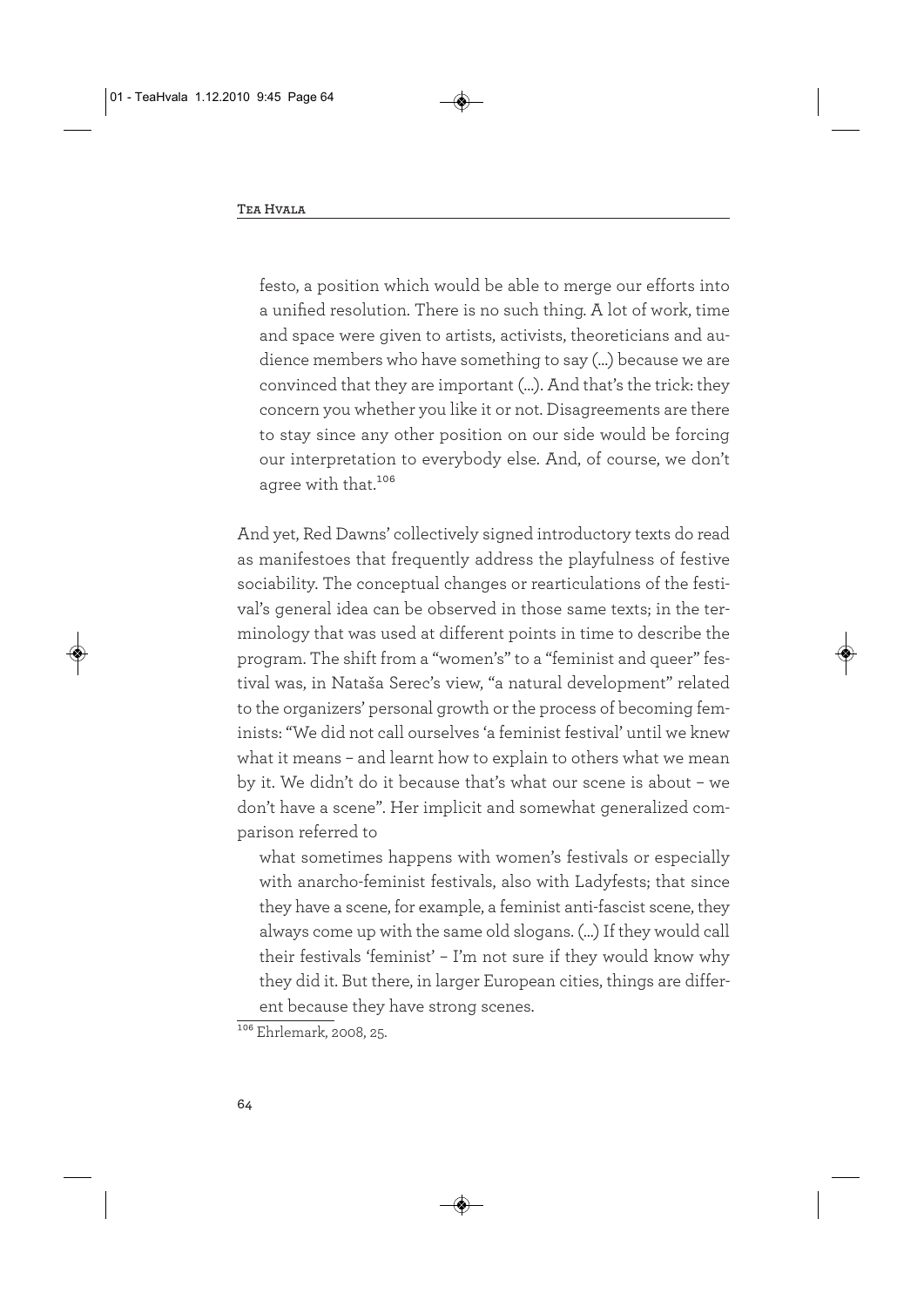Ironically, Red Dawns' conceptual development from a "women's" to a "feminist and queer" festival was encouraged by its gradual inclusion in the international network of similar initiatives in Western Europe and the region of former Yugoslavia. Another paradox is that while the organizers claimed that their festival was "marginal (…) even though we're talking Paris and (…) even Amsterdam and Prule!",<sup>107</sup> Red Dawns' local visibility and popularity gradually grew beyond Metelkova's walls. They managed to reach a wider audience and gain recognition in Slovene independent and, surprisingly, also mainstream media, thus becoming a local reference point for contemporary art and activism from a feminist and/or queer point of view. At the same time, the statement about their supposed "marginality" has to be read in relation to the festival's professional "big sister", International Contemporary Art Festival City of Women.

Until 2006, the organizers called Red Dawns "a women's pocket festival" which supports the "creativity, work and socializing" of "female artists and activists"<sup>108</sup> who question stereotypical representations of femininity and masculinity. They insisted on promoting "women's art" and "women's organizing" until the seventh edition when Red Dawns became an "international feminist and queer festival" or "celebration" which aimed to support those artistic and activist "deviations from heteronormative 'destiny'" that oppose "every-day hatred, disrespect and exploitation of people in any neoliberal society".109 The seventh festival edition of Red Dawns in 2006 was the first to use more explicit imagery. Instead of reusing the black and red image of a back trouser pocket ("pocket festival") designed by Phant&Puntza, the new graphic designer, Anna Ehrlemark, used Igor Hofbauer's drawing of a large rat biting into

<sup>&</sup>lt;sup>107</sup> Red Dawns, 2005.

<sup>108</sup> Red Dawns, 2006.

<sup>109</sup> Red Dawns, 2007.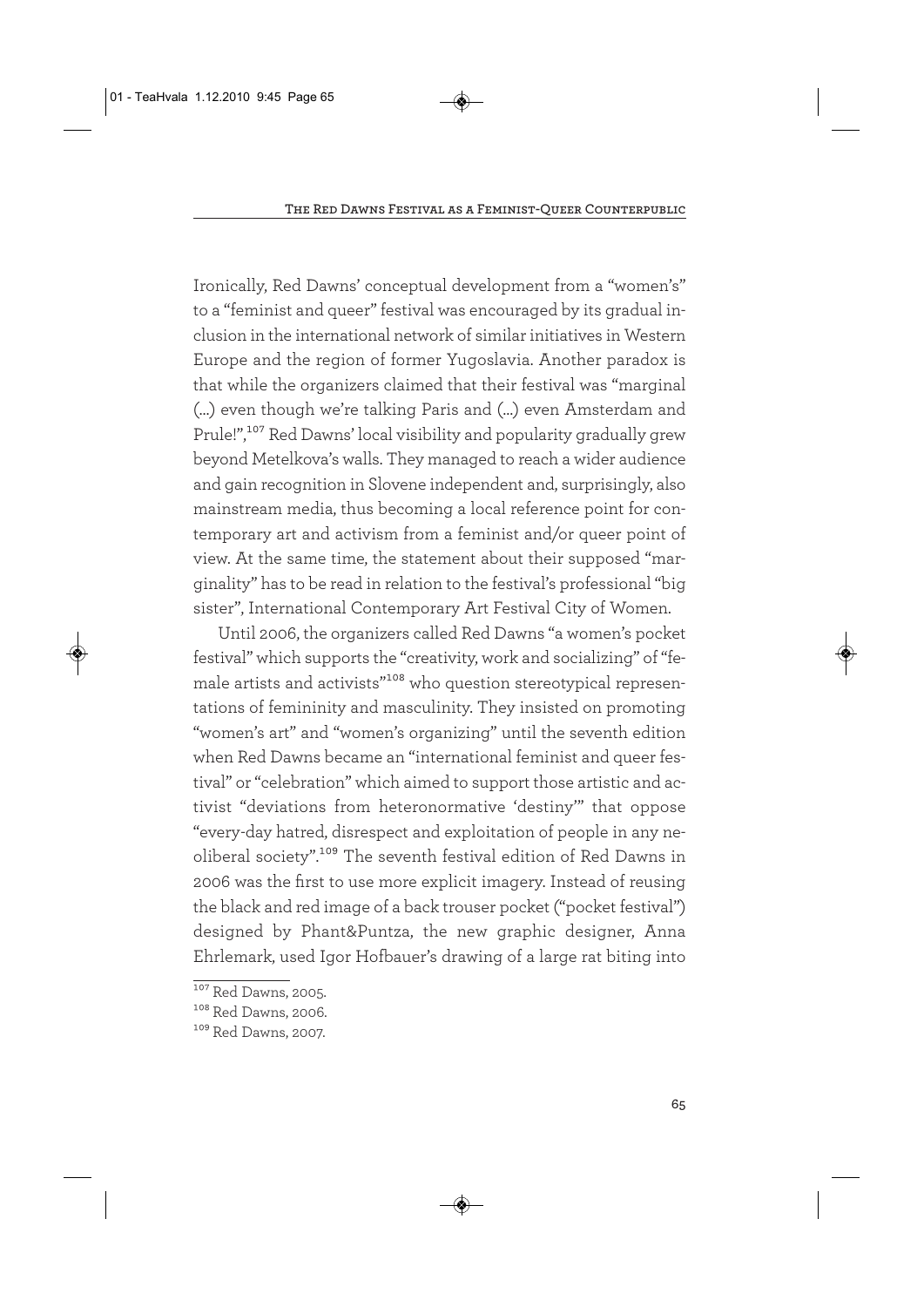a Barbie doll. While the rat was adopted from ACC Metelkova mesto's logo, the Barbie doll was the first image to highlight the difference between stereotypical and desired representations of femininity, thus finally moving away from the – theoretically and practically – controversial subject of "women". In the same way, the 2006 introductory text was the first to invite "women, men and others" to join the festival, the first to make an explicit link to the history of International Women's Day, the first to oppose "right-wing falsifications of history" and the first to make a tribute to Red Dawns' local feminist and antifascist predecessors. The same text framed their understanding of feminism and queer politics within a politics of recognition but also tried to link them to the demand for redistribution of wealth:

*Red Dawns* is a queer festival that dares to ignore expectations, habits, concepts and roles, which 'fatally' define us as either women or men (…). We urge you, our political allies, to rethink sexualities and genders in the context of your everyday fights for social justice.<sup>110</sup>

The introduction to the eighth festival edition in 2007 repeated this political agenda. This time, the promotional materials depicted a bird-woman-pilot flapping her wings in front of the rising sun. The image can be read as a new contribution to Red Dawns' "red thread" that can be traced at least to 2005 when the organizers self-ironically affirmed the utopian nature of their calls for "space, the possibility and the power to create the conditions worthy of (...) our imagination" by quoting "the cry of an unknown song by a band no longer in existence: 'When we move it's a movement!'".<sup>111</sup> In 2008, the introductory text was more specific, related to the program con-

<sup>110</sup> Red Dawns, 2006.

<sup>111</sup> Red Dawns, 2005.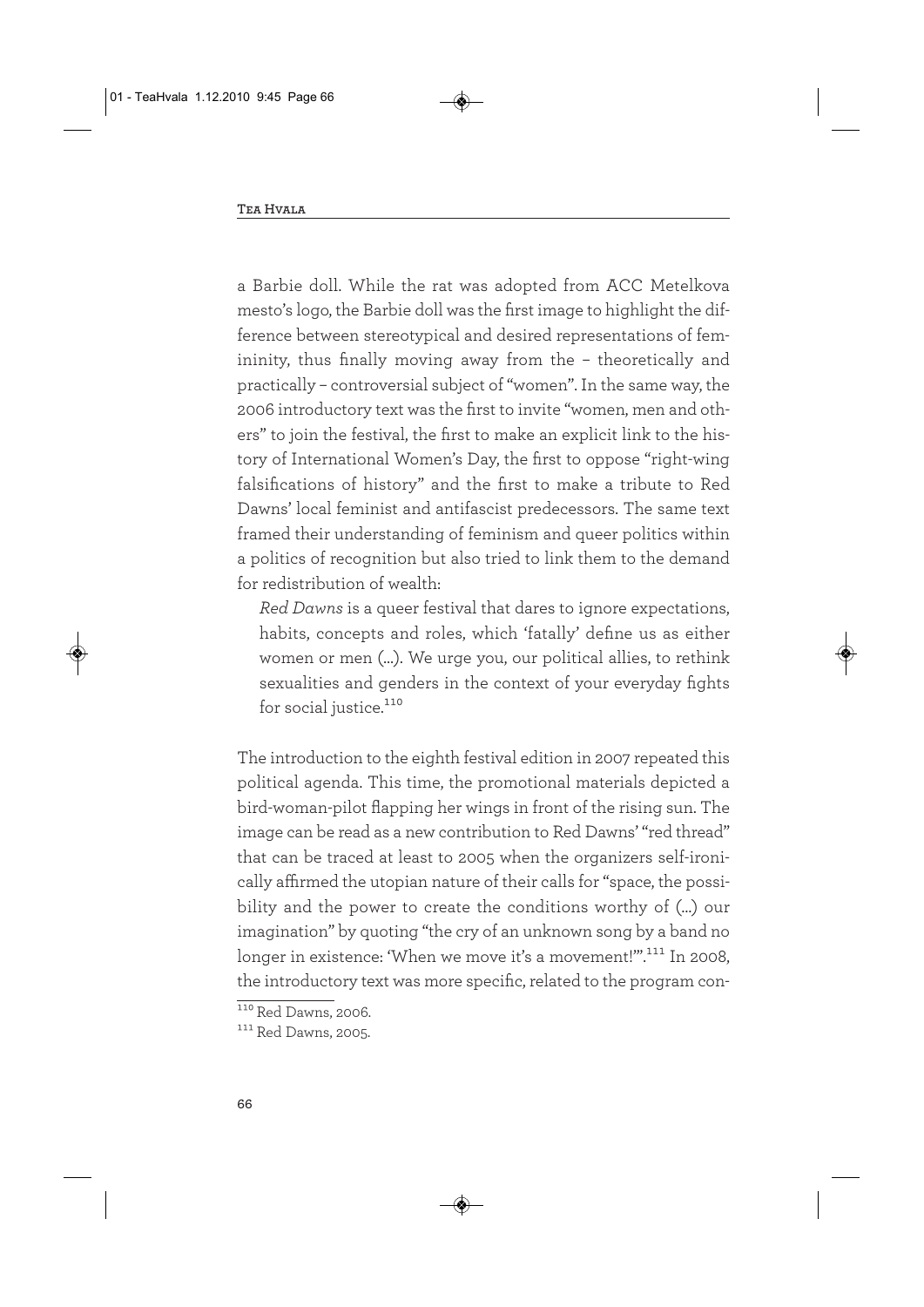tent and the international feminist-queer network it became part of. The text addressed the desire to "enable connections between art and activism, activism and theory, theory and art"; the hope that practical skills and knowledge gained at the festival would continue to circulate after the festival; the hope that friendships made at Red Dawns would last; and the willingness to

poke the sores that hurt; those caused by the personified fist of patriarchal, falogocentric and heteronormative (in short, too common) violence against women, children and men who are not 'manly enough'.112

The 2008 festival edition was supported financially by EYFA, an organization based in Amsterdam which connected Amsterdam (Eclectic Tech Carnival), Graz ([prologue]) and Ljubljana (Red Dawns) with a project entitled Trilogy: Women Crossing Communities. This project questioned the conditions of work for European women who advocate, employ and develop contemporary theory, art and activism as community-building practices. While the Grazbased symposium, exhibition and journal *[prologue] III* focused on performative strategies of resistance and Red Dawns dealt with local feminist and queer politics in art, the main concern of nomadic Eclectic Tech Carnival was women's use and development of information technologies in art and activism. EYFA's financial support made it possible for female cybernauts, artists, activists and theoreticians from an array of European countries to meet repeatedly and in person. As such, it provided the necessary material conditions for the development of creative transnational collaborations. Similarly, the 2008 Red Dawns program focused on different techniques of knowledge production and exchange:

 $112$  Red Dawns, 2008.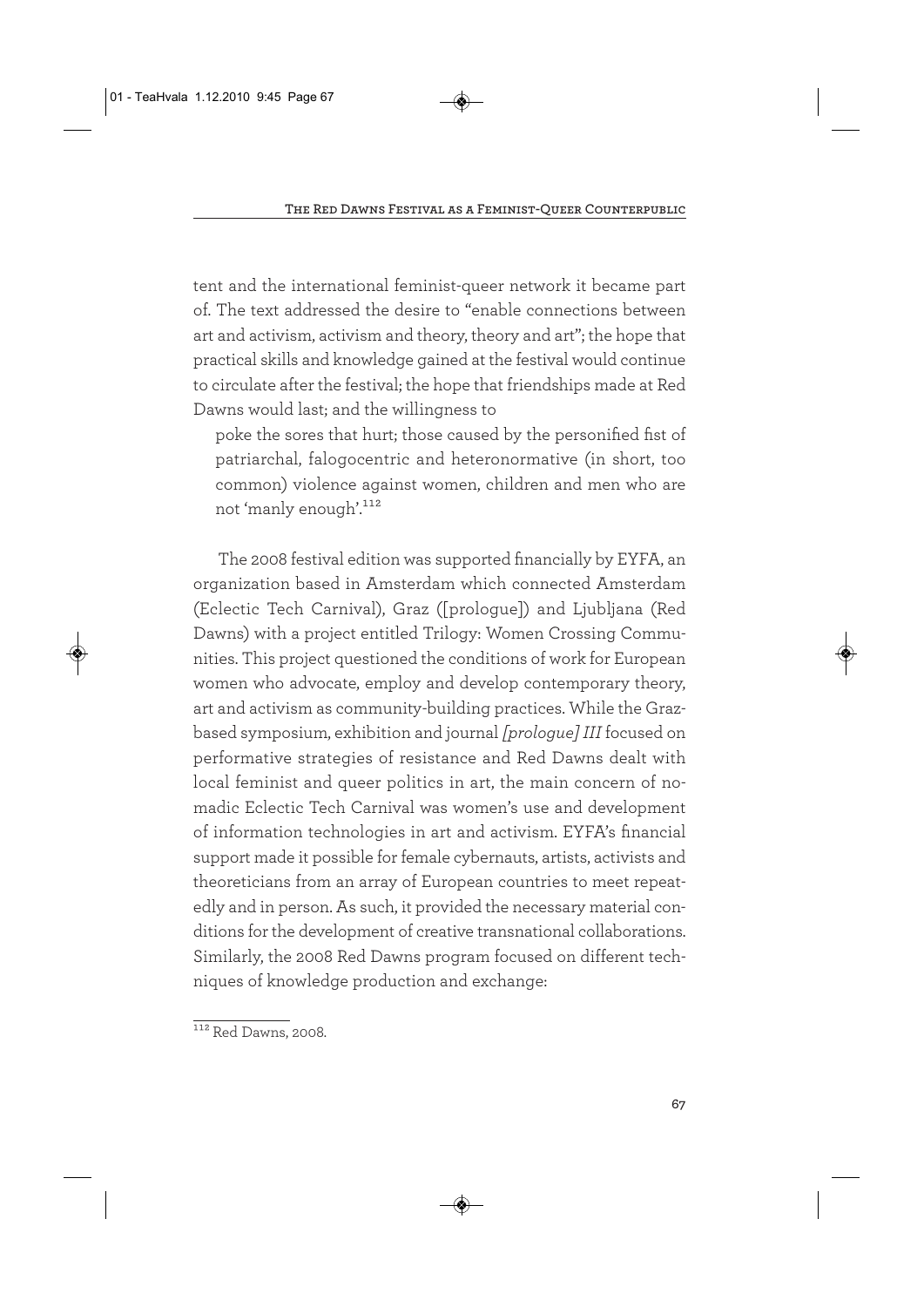so that, when the caravan of artists, activists, and theoreticians is going to leave town, we won't be left with unforgettable memories and broken hearts alone, but with something more … palpable. For instance, with the open code programming knowledge of the The GenderChangers collective, the auto-repair skills offered by Ksenija Glavač, the burnout prevention techniques taught by Belgrade's Women at Work, and the viewpoints of no less than sixty feminists who confront global capitalism in the book *New Feminisms: Queer and Networking Conditions*.113

Commenting on the mechanisms of exclusion that limit transnational mobility of people and free exchange of knowledge, the organizers added that

no doubt, we will also be left with another girl in love from this or that other, starless Europe. She will try hard to persuade Slovene authorities that it's not the country she fell in love with, but that she's prepared to do a lot (marry, register, whatever they want) to stay with the woman, man, the beloved and wonderful being of her choice.<sup>114</sup>

The ninth Red Dawns festival was a profuse event, organized by KUD Mreža and ten local co-organizing groups, assisted by two EYFA members and fifteen volunteers. The fifty workshop moderators, feminist theoreticians, historians, writers, storytellers, performers, visual artists, dancers, comedians, musicians, and other participants were joined by fifteen Trilogy artists, journalists, media activists and philosophers who made a considerable contribution to Red Dawns' program. The festival celebrated creativity and workin-process rather than the production of objects as a motivating ap-

<sup>113</sup> Red Dawns, ibidem.

<sup>114</sup> Red Dawns, ibidem.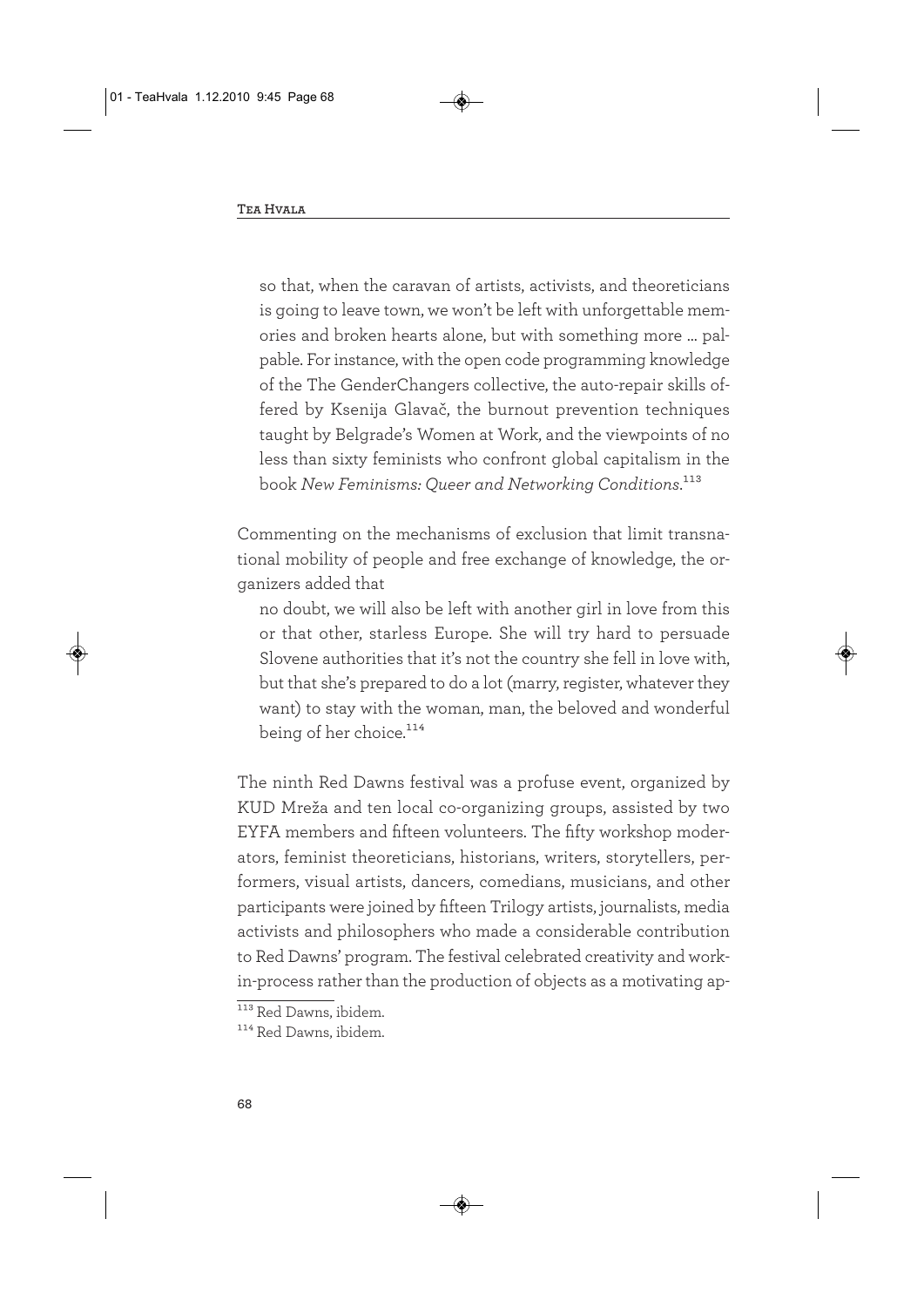proach to collaborative work and active audience participation. Noha Ramadan's workshop *Body as the Site of Action* and the resulting street action were, in this sense, most memorable.<sup>115</sup>

Red Dawns therefore opened possibilities and offered an inclusive environment for exercising the right of women to expression, to show, perform, disseminate, and share their ideas, problems, creativity and care. Participants met each other, saw each other's work and ideas, and discussed future co-operations. The audience was exposed to new art, contemporary feminist politics and moreover, had the possibility to join the workshops, discussions, and street action. The strong feeling of solidarity was stipulated by the willingness of guests and volunteers to help each other in creating a temporary community of female artists, activists and theoreticians. On the tenth anniversary in 2009, the organizers described the festival as one that deals with "the inevitable contradictions that arise from the desire to politicize art and aestheticize politics".116 In ac-

<sup>&</sup>lt;sup>115</sup> "Noha spoke about the necessity of moving beyond activism based on slogans and banners as they tend to petrify subject positions instead of trying to subvert the accepted logic and *status quo*. At the workshop, Noha showed examples of actions based on what she calls 'the revolutionary need to liberate our bodies in public spaces'. She claimed that by transgressing the borders of what is perceived as acceptable behaviour, we carry the potential to recognize moments of freedom and expand them to other contexts. The subsequent street action consisted of an unusually large number of affectionate samesex couples that kept strolling across the city centre bridge Tromostovje. Couples gradually began to exaggerate their body moves and stipulated the actions' disturbing nature by walking too slow, walking backwards, lying on the street, kissing passionately ... If the moment of freedom is really limited to your own perception, I would say that the culminating point of the action was its conclusion: the participants went to the sexist advertisement for women's underwear behind Hotel Union and took off their underwear in front of it. You have to try it sometime – the feeling is great!" (Ehrlemark, 2008, 25) 116 Red Dawns, 2009.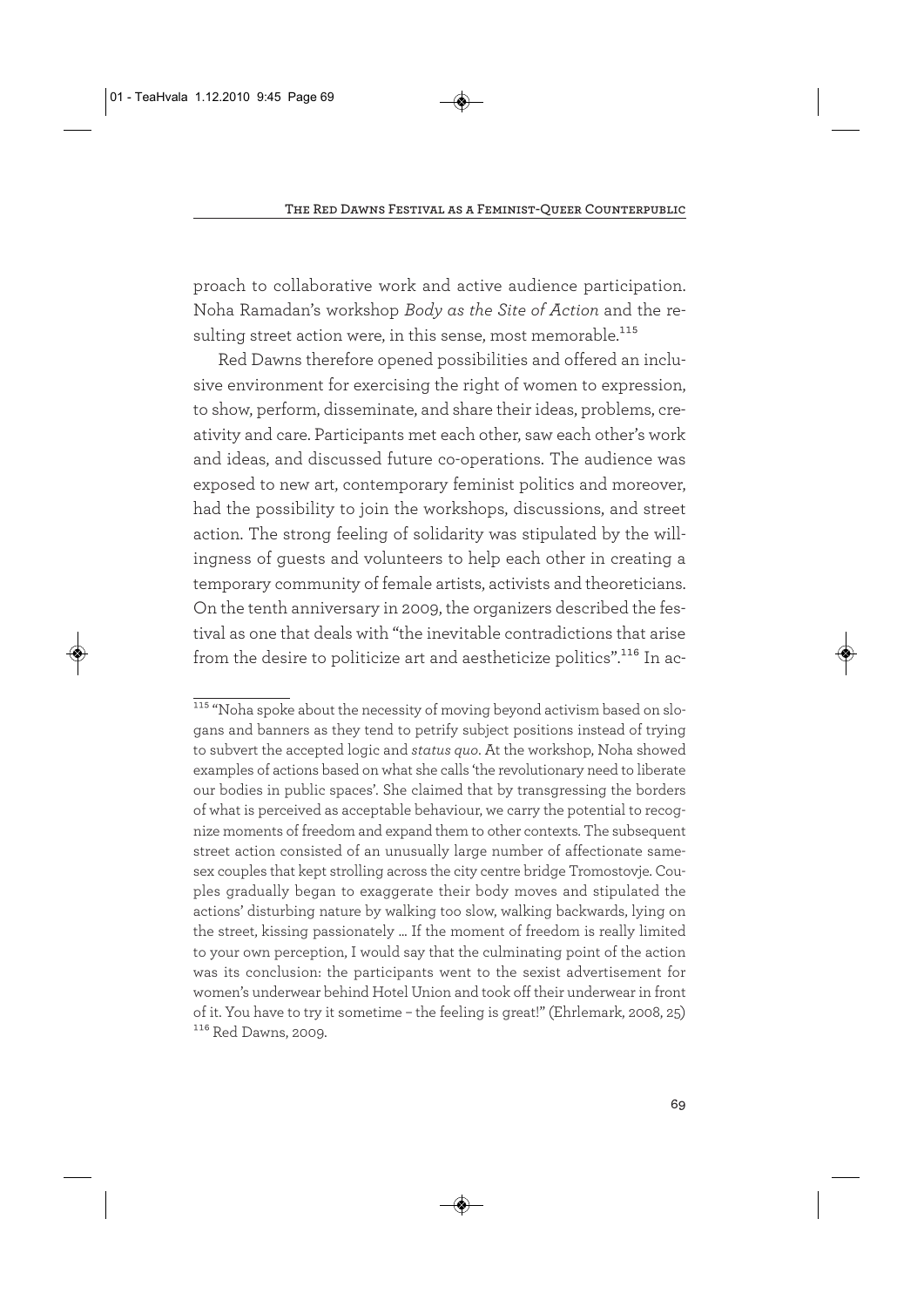cord with their tradition of combining pragmatic calls for a festive counterpublic with a desire for structural change, the organizers invited the audience to join Red Dawns' "utopian dance on the slippery edge of a most certainly real world of binaries ..."117

#### **Queering Red Dawns**

What – or whom – exactly did the festival queer once it changed its title description from a "women's" to a "feminist and queer festival"? Since most of the organizers are young, left-wing, middle class, educated and ethnically Slovene straight women, this change could suggest they were trying to open up the festive space – and themselves – to a variety of other positions, most obviously lesbian and gay ones. Since Red Dawns started in 2000 as a co-operation between feminist and lesbian groups, the change – in this case – merely suggests an adjustment of terminology to the festival's reality in which lesbian and straight women (and recently, gays) cooperate with each other. Suzana Tratnik, who collaborated with Red Dawns from 2000 to 2007 as part of club Monokel, confirmed this. When asked whether she thinks the festival has lived up to its declared "queer politics", she said: "My feeling is that the festival was queer before it started calling itself that, for example, we had trans guests earlier, so I think the title 'queer' is completely appropriate. It's not like you can measure it in percentage".

While most of my interviewees recognized the fact that queer activism and theory developed within the North American gay and lesbian scene as a critical response to assimilational tendencies of conservative and liberal activists who struggled for public recognition on heteronormative terms, they also claimed that today queer politics can no longer be equated solely with the struggle for the

<sup>&</sup>lt;sup>117</sup> Red Dawns, ibidem.

<sup>118</sup> Pišek, 2009.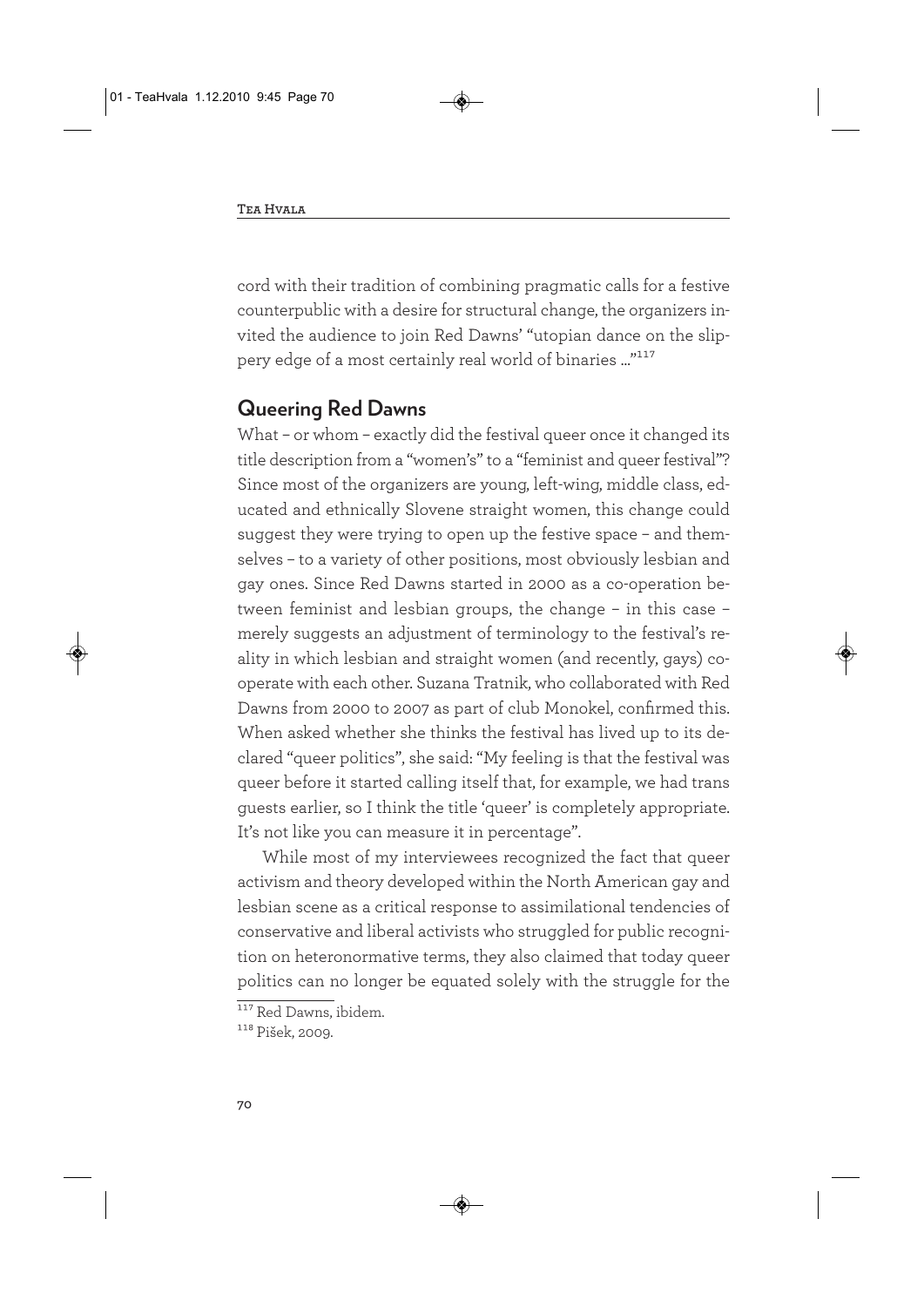recognition of lesbian, gay, bisexual, transsexual and other marginal positions on their terms. Commenting on Mojca Pišek's article<sup>118</sup> about "queer (non)identity", published in a major weekly newspaper, Ana Jereb said that the article was "misleading" because it reduced the thematic scope of queer activism and theory to gender identity, thus ignoring the wider social context that could suggest that marginal gender and sexual positions are in a structurally similar position to other marginal subjectivities: "In this way, people will get the idea that queer is only about gays and lesbians. I think this equation misses the point. It's not about who you sleep with." For Ana Jereb, queer politics are about

the opening of wild possibilities. Because the term is so wide, so undefined, and so problematic – and I'm not saying that feminism isn't like that – it offers many possibilities for our future views, different perspectives, for our self-critique: 'Why do I think this way? Let's turn it around! We *are* having a good time but …' It is the opportunity for self-critique, for permanent selfexaminations.

Due to the terms' scope, the "queering" element can be understood in several other ways. For example, as an attempt to deconstruct, explode or abolish the institution of gender. In theory, the queering of ethnically bounded women's and feminist counterpublics should enable the entry and accommodation of racialized subjects as well. When gendered, racialized and other "marked" subjects enter the official public sphere, they are highly visible. They mark it in a way that shows "that the white male body is the norm".119 They do not have the right to occupy that space and are often perceived as "aliens", "invaders" or "trespassers".<sup>120</sup> When Nirmal Puwar wrote

 $119$  Puwar, 2004, 8.

<sup>120</sup> Puwar, 2004, 1.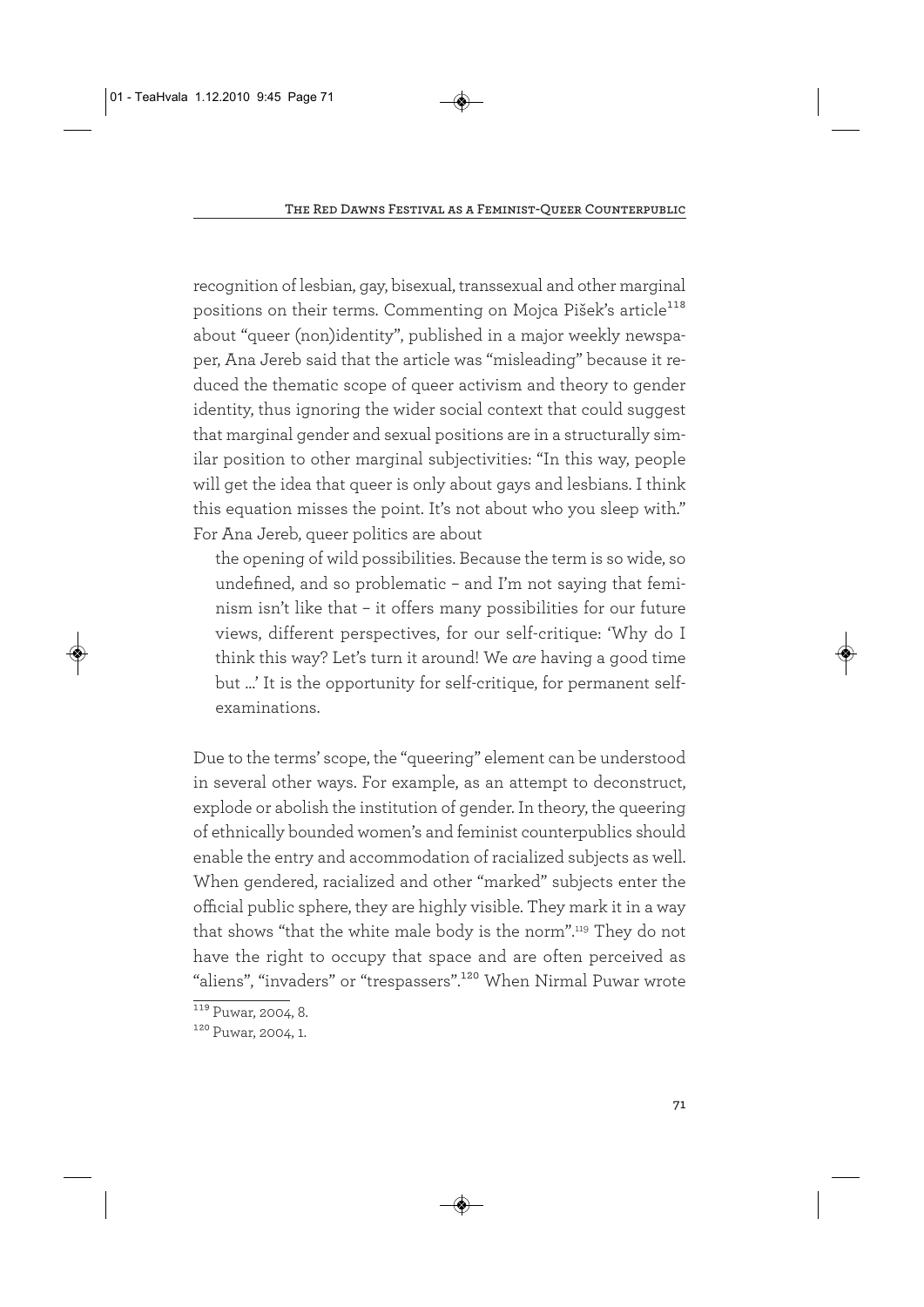about the entry of women and racialized subjects to the official public sphere, her book on political theory, *Space Invaders: Race, Gender and Bodies out of Place* (2004), clearly borrowed its title from science fiction, thus suggesting that the new terms of coexistence are by no means easy: "this is an encounter that causes disruption, necessitates negotiation and invites complicity".<sup>121</sup> This type of queer politics would be closer to anarcho-syndicalism than to lesbian and gay struggles for legal equality and public recognition.

In practice, the contexts in which the term "queer" commonly appears in Western Europe – and in Slovenia – suggest that queer politics have been commodified and reduced to "an inner-city clique discothèque", as Anna Ehrlemark put it. In her view, queer is not – or shouldn't be – only about partying even though "the mission" of Red Dawns is also "to incorporate the queer concept into the mainstream alternative culture [*laughs*], to make gay parties (…) feel more open". For Ana Jereb, queer politics are in danger of being reduced to "the choice of clothes I'll wear today, the things I'll buy tomorrow (…), narrowing everything to consumption". Lidija Radojević's article about Red Dawns, entitled "The Universalisation of Struggle and Particular Obstacles, or Between March 8<sup>th</sup> and A Thousand Tiny Sexes",<sup>122</sup> also addresses the danger of understanding queer as an all-inclusive concept, a concept that can be stretched to accommodate the needs of everyone who thinks of themselves as queer. For her, the problem lies in the assumption that by "being queer", you automatically become "subversive", whereas in reality the proliferation of identity positions is, again, all too easily reduced to appearances and lifestyle. For Lidija, the introduction of a queer perspective to Red Dawns' program is important because it "introduced a global trend and dis-

 $121$  Puwar, 2004, ibidem.

<sup>122</sup> Radojević, 2007.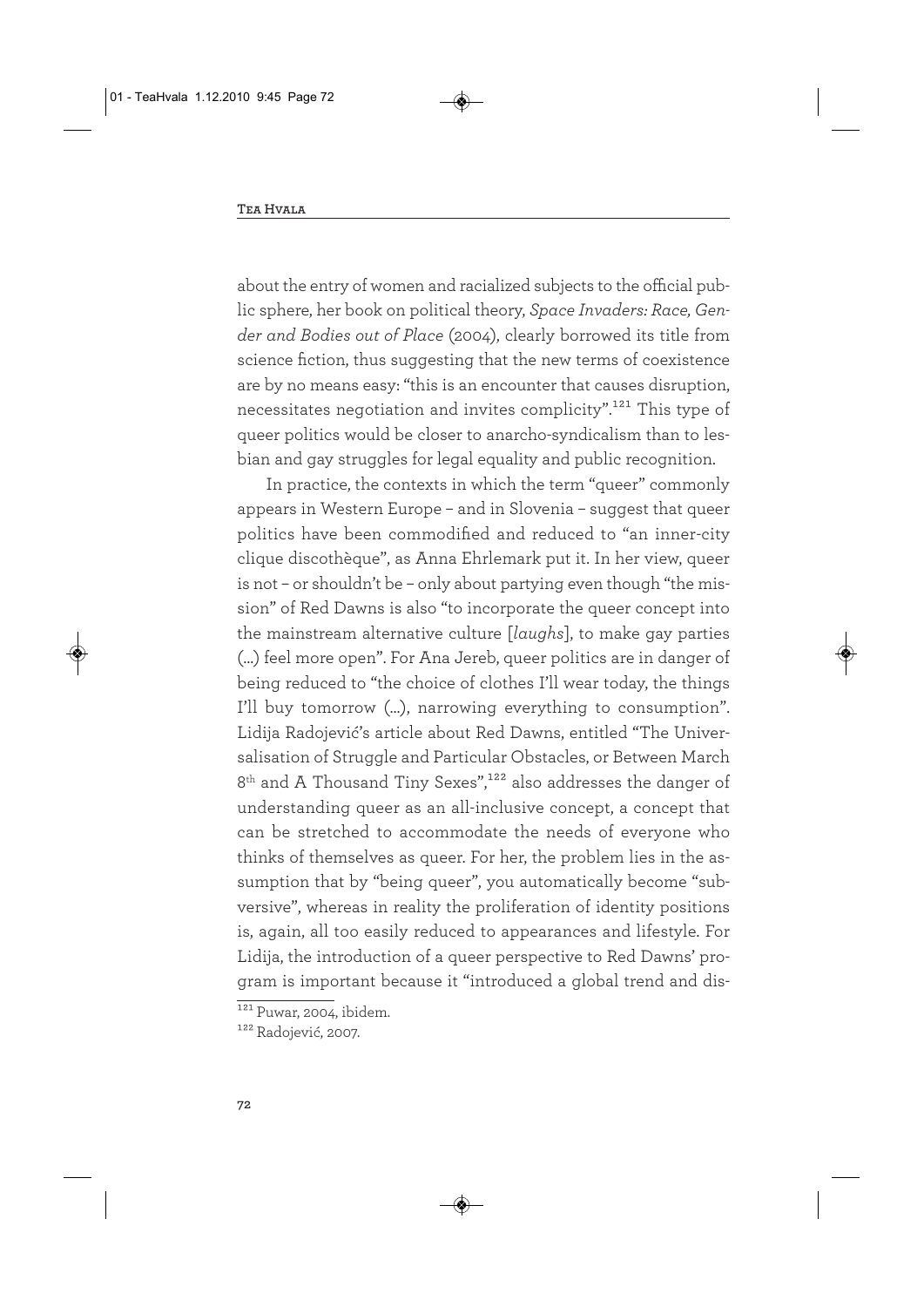course to a local environment where it is not known yet". She continued to explain that

'queer' doesn't have solid grounds. (…) All concepts are vague until they gain a solid foundation. Concepts can be tied to a local environment only when a scene supports them. By engaging with the concept, creating new practices, a new language – we don't know how to translate the concept because we don't have a scene. It takes time, work, and then the concept can grow by itself. Probably, it's going to be different from the American version. For now, we are copy-pasting it, because it was developed there, but once it is planted in fertile grounds … I think it's good that Red Dawns grabbed it.

Both Jadranka Ljubičič and I have had objections to the use of the term queer in Red Dawns' title since the festival lacked program items which addresses either coalition-building between different counterpublics or other-than-female marginal subjects. Lidija replied by saying that

as a festival, you can't please everybody. You do what you are best at doing. The festival is open: it never refused to co-operate with anybody who wanted to do something or, refused co-operation if the proposal was ideologically incompatible with the festival. Red Dawns shouldn't feel bad about not offering certain items to certain cultural consumers. It is the same with 'queer': what it means here is going to be defined by those people who engage with it. Until then, we can read other people's literature.

Anna Ehrlemark agreed that

the definition of the festival is important from the pure definition point, that it says 'feminist' because that is what we aspire to. And we added 'queer' because of widening the scope (…). The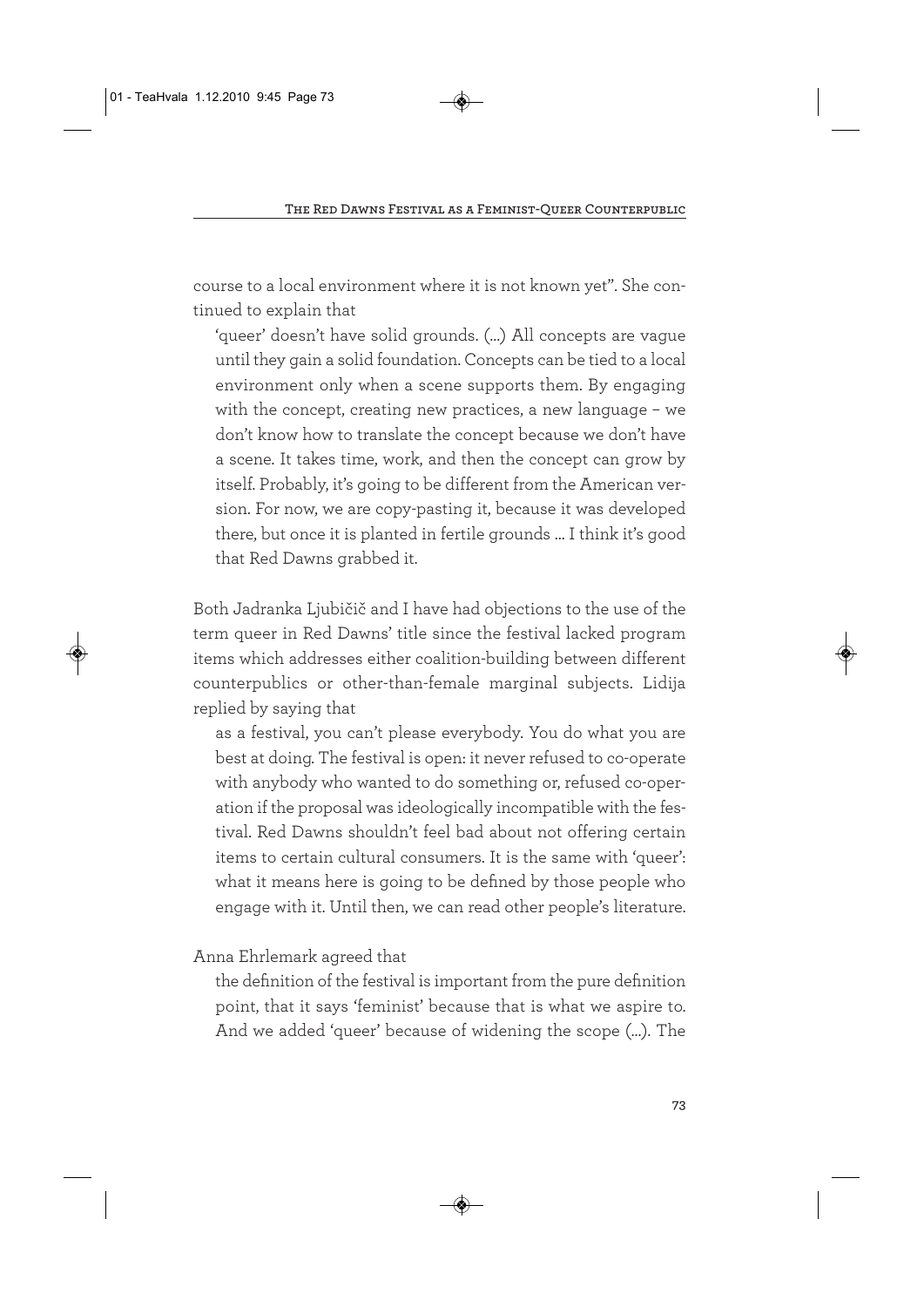term "queer" is not so much connected to partying even if it's such an applicable, such an extremely vague term. To me it does not only mean that we have an ambiguous sexuality – like we are sexual, not without any prefix – because that's a way of seeing it that is only connected to sex, as in our porn program. For me it also means that you are including questions like (…) when we're talking about all the lonely male 'gastarbajters' [migrant workers] in Ljubljana. (…) It is the attempt to be as inclusive as possible, in a way also to be self-critical (…), a reminder to not conceive queerness in too narrow ways.

The willingness to queer the festival's agenda is visible from the organizers' frequent attempts to redefine their political position. The 2009 festival introduction stipulated that "rather than defining them once and for all, Red Dawns fest still prefers to question the possible intersections between feminisms and queer politics".123 Ehrlemark commented that Red Dawns' attempts to "mix concepts which are not mixable" is a "blasphemy" since "nothing can be both feminist and queer, both are extremely wide and contradictory concepts". And yet, she continued, Red Dawns' aim is "not to create false communities" but to "raise the level of understanding or debate or conflict":

Both in the local scene and with our foreign guests, we are always having internal conflicts between concepts where it becomes so obvious that queer is not the same thing in Amsterdam or Belgrade. (…) For me, these moments were always the best moments: when the internal conflicts started coming out under controlled circumstances (…), when these idyllic feelings – 'Oh, we are all from the same scene and we love each other!' – start getting some cracks.

 $\overline{\phantom{1}^{123}$  Red Dawns, 2009.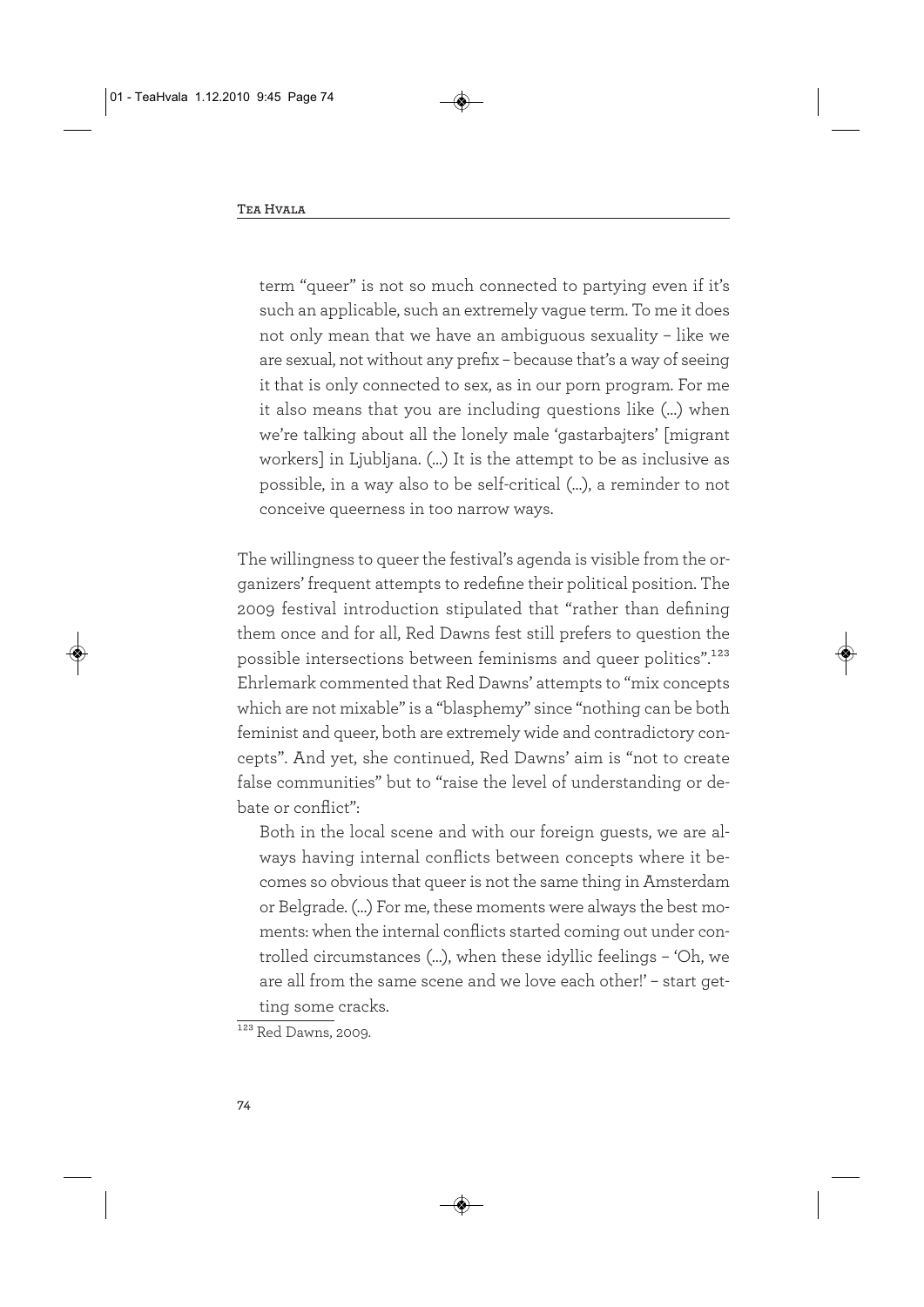Visual artist and Red Dawns co-organizer Slađana Mitrović ageed that, for her

the point is in the debates that resulted from my participation at the festival (…). It is essential that those debates happened. You have to start positioning yourself within a defined context. I even think that reflection is worth more than the exhibition or performance itself.

For Urška Merc, another long-time Red Dawns co-organizer and web mistress, the queer dimension of the festival is important because "by introducing the term 'queer', the discussions about which events can be included in the festival have changed, and that is what keeps the festival going".

The queering of Red Dawns has an additional, utopian dimension. Questions like "Are you interested in feminist struggles of the past – or those that are being fought right now? Do you think about the future? Are you interested in the predictable and 'real' or that which you can dream of?"124 posed in the tenth festival introduction, speak about a different understanding of history, one that "defies repeatability or generalization and (…) welcomes the surprise of the future as it makes clear the specificities and particularities, the events, of history".<sup>125</sup> This view is in direct contrast with the post-1968 tendencies in Europe where declarations about "the death of utopia" and "the death of history" have changed the meaning of utopia by increasing the feeling of its "impossibility and absurdity".126 In *Memory and Utopia* (2007), Luisa Passerini claims that in 1968, the "subjects of history were viewed as subjects of action and knowledge as well as subjects of

 $\overline{\phantom{1}^{124}$  Red Dawns, 2009.

<sup>125</sup> Grosz, 2000, 1018.

<sup>126</sup> Passerini, 2007, 297.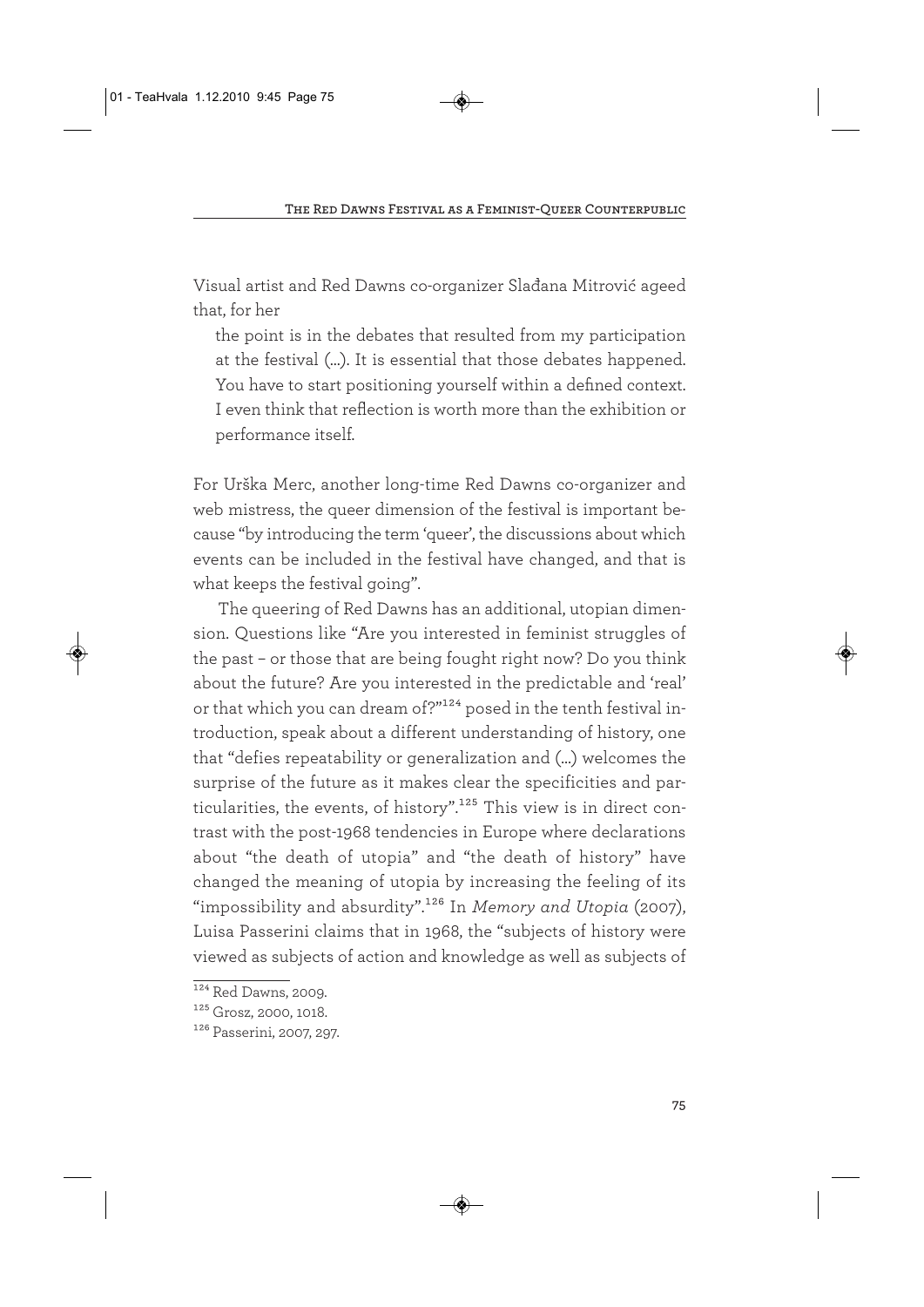desire".127 In other words, they were orientated towards the future and demanded "the impossible" because they understood that "the object of desire counts less than the state of desire".128 Neoconservatism disqualified the very idea of a future, different from the past and the present. In this setting, utopian imagination survived in the form of "nostalgia for resistance (…), orientated towards the past rather than the future, a memory, rather than a source of hope".<sup>129</sup>

### **Comparison with Ladyfests**

The first Ladyfest took place in 2000 in Olympia, WA (U.S.). It embraced a feminist agenda and labelled itself a "non-profit community-based event designed by and for women to showcase, celebrate and encourage the artistic, organizational, and political work and talents of women".130 It grew out of the North American riot grrrl movement of the 1990s, which was mainly centred on music. Riot grrrl bands such as Fifth Column, Bikini Kill, Bratmobile, Heavens to Betsy, The Third Sex, Sleater-Kinney and queercore bands such as Team Dresch addressed an array of feminist issues, for instance rape, domestic abuse, sexuality and female empowerment. In addition to maintaining a music scene, riot grrrl was also a subculture that became the flag-bearer of a new type of DIY feminism. Since 2000, over two hundred Ladyfest events have taken place, spanning North and South America, Europe, Asia and Australasia. The majority of local organizing teams have adopted the organizational structure and the DIY politics of the first Ladyfest: they are nonprofit orientated, self-organized and self-financed. These festivals are organized by volunteers and the program of each festival edi-

 $127$  Passerini, 2007, 294.

<sup>128</sup> Passerini, 2007, 295.

<sup>129</sup> Passerini, 2007, 299.

<sup>&</sup>lt;sup>130</sup> Chidgey, Reitsamer & Zobl, 2009, 6.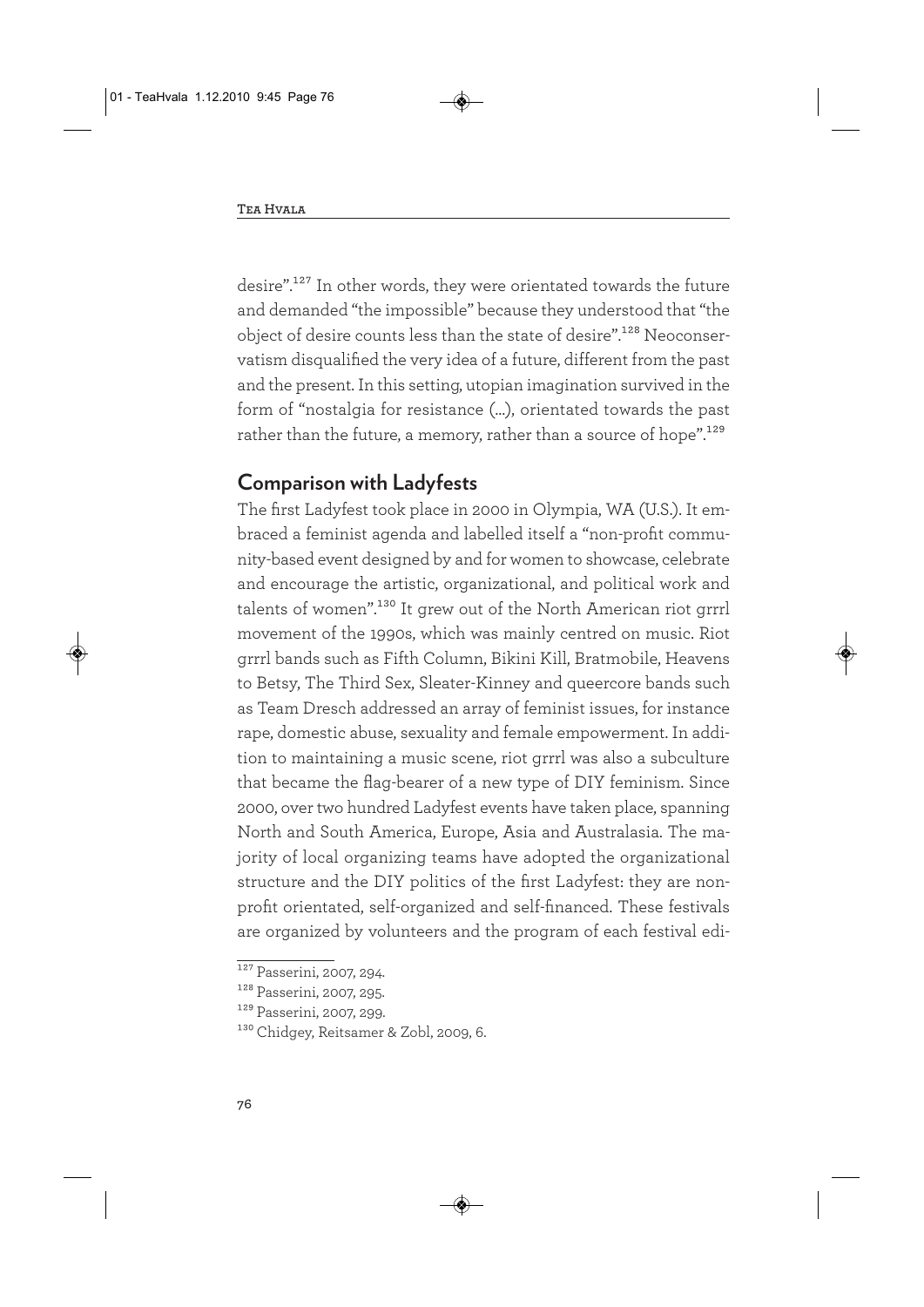tion is agreed upon by the organizing collective. They advocate a variety of artistic and political forms of expression (workshops, dance parties, concerts, exhibitions, film screenings, discussions, and participatory activities), often deliberately refusing to separate art from politics. As such, they are "a popular vehicle for young feminists and their peers to agitate, celebrate and inform, with proceeds donated to women's causes and groups".131

It is interesting to note that the organizers of the first Ladyfest and the organizers of the first Red Dawns were not aware of each other's existence, and were not necessarily inspired by the same ideas, yet the outcomes of their efforts have been very similar – despite the significant differences in political and social contexts in which they operated. In her review of the tenth Red Dawns, "an aging riot grrrl/Ladyfest veteran" from the UK, Red Chidgey, noticed "many common ideals" shared by Red Dawns and Ladyfests, especially "those emerging from the Women's Liberation Movement of the 70s and 80s, like creating autonomous spaces which are women-led".132 When describing the differences between today's generation of feminist organizers and those who were active in the 1980s, she noticed "a much more queer, or gender fluid, understanding of sex roles and embodiments" and the embracing of "a whole host of multi-media technologies, events and performances".133 She also observed differences between Red Dawns and Ladyfests:

While Ladyfests count their ground zero as emerging from Riot Grrrl, Red Dawns embraces a cross-generational audience and legacy (….); the connection into a bigger movement of social struggle, encapsulated in memory through things like names,

<sup>&</sup>lt;sup>131</sup> Chidgey, Reitsamer & Zobl, 2009, ibidem.

<sup>132</sup> Chidgey, 2009b.

<sup>133</sup> Chidgey, 2009b.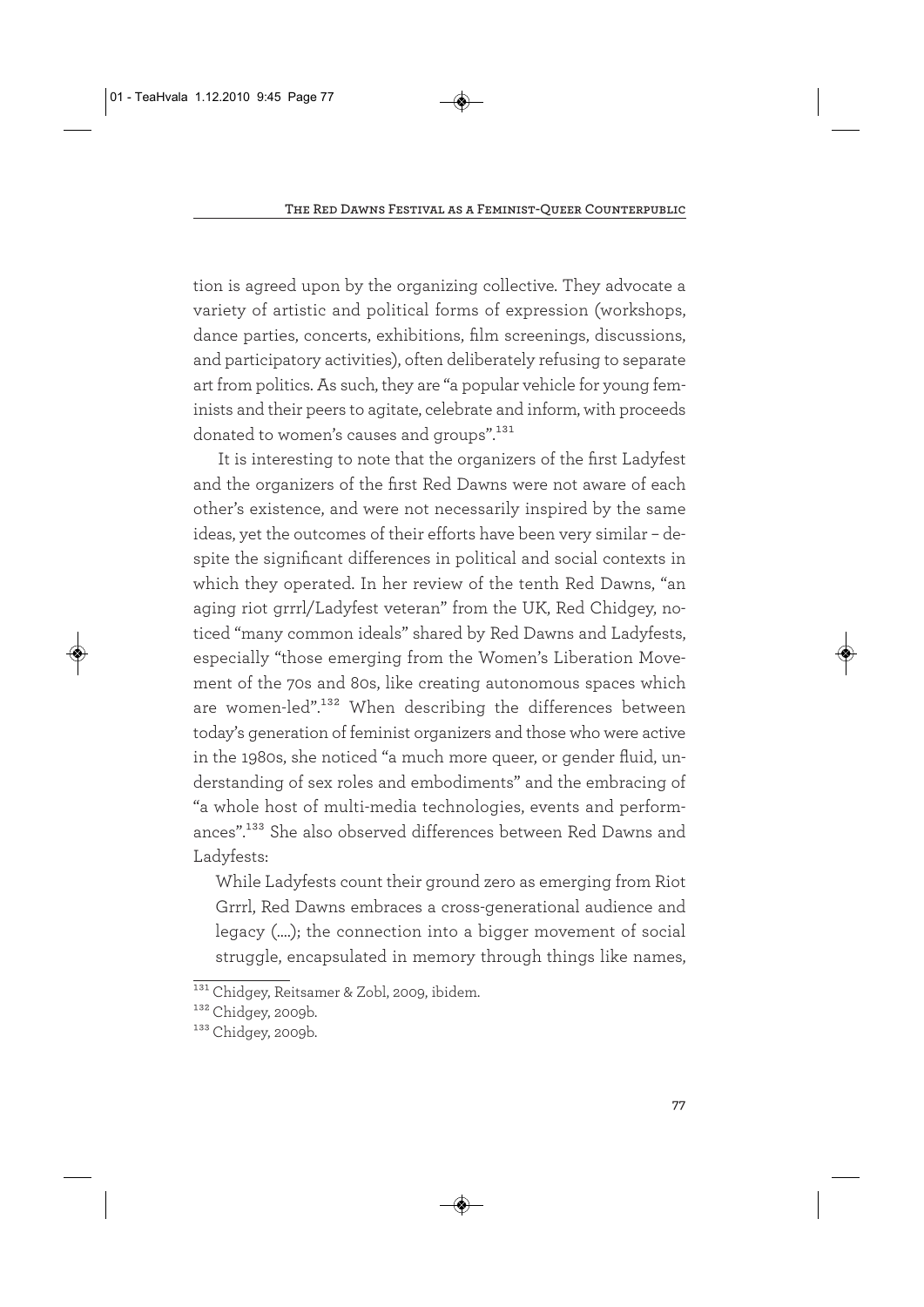songs, images, and (…) that proud stance of supposedly old-fashioned notions like 'solidarity".<sup>134</sup>

Chidgey added that in contrast to other "third-wave-esque events" such as Ladyfest, the 2009 edition of Red Dawns "had all the fun and festiness of other queer-feminist festivals, but with none of the historical amnesia".135 Lidija Radojević commented: "The amnesia in the West is a hundred times bigger. The difference is that here people notice it and are still bothered by it because the cut was so drastic."

Those Red Dawns organizers who had participated in Ladyfests in Western Europe noticed other similarities and differences. Urška Merc has lived in Amsterdam since 2006. Admitting that her criticism might result from a completely different level of involvement with Red Dawns on one hand and Ladyfest Amsterdam on the other, she claimed that

Red Dawns cannot be compared to Ladyfests even though people circulate between them. That's because Red Dawns tried to do something that would be more than just a music-based festival (…). I often feel that there is nothing subversive happening at Ladyfests. I've been to several and some people were knitting, there were concerts, and that was it.

Tanja Škander, who is based in Berlin and has co-organized both Red Dawns and Lad.i.y.fest Berlin, was less critical about Ladyfests. She did say that while both festivals are interested in networking and "people who have been at Red Dawns now come to Berlin, even though they are from Holland or Croatia or Serbia", she felt that at Red Dawns, "the people who already knew each other were more

 $134$  Chidgey, 2009b.

<sup>135</sup> Chidgey, 2009b.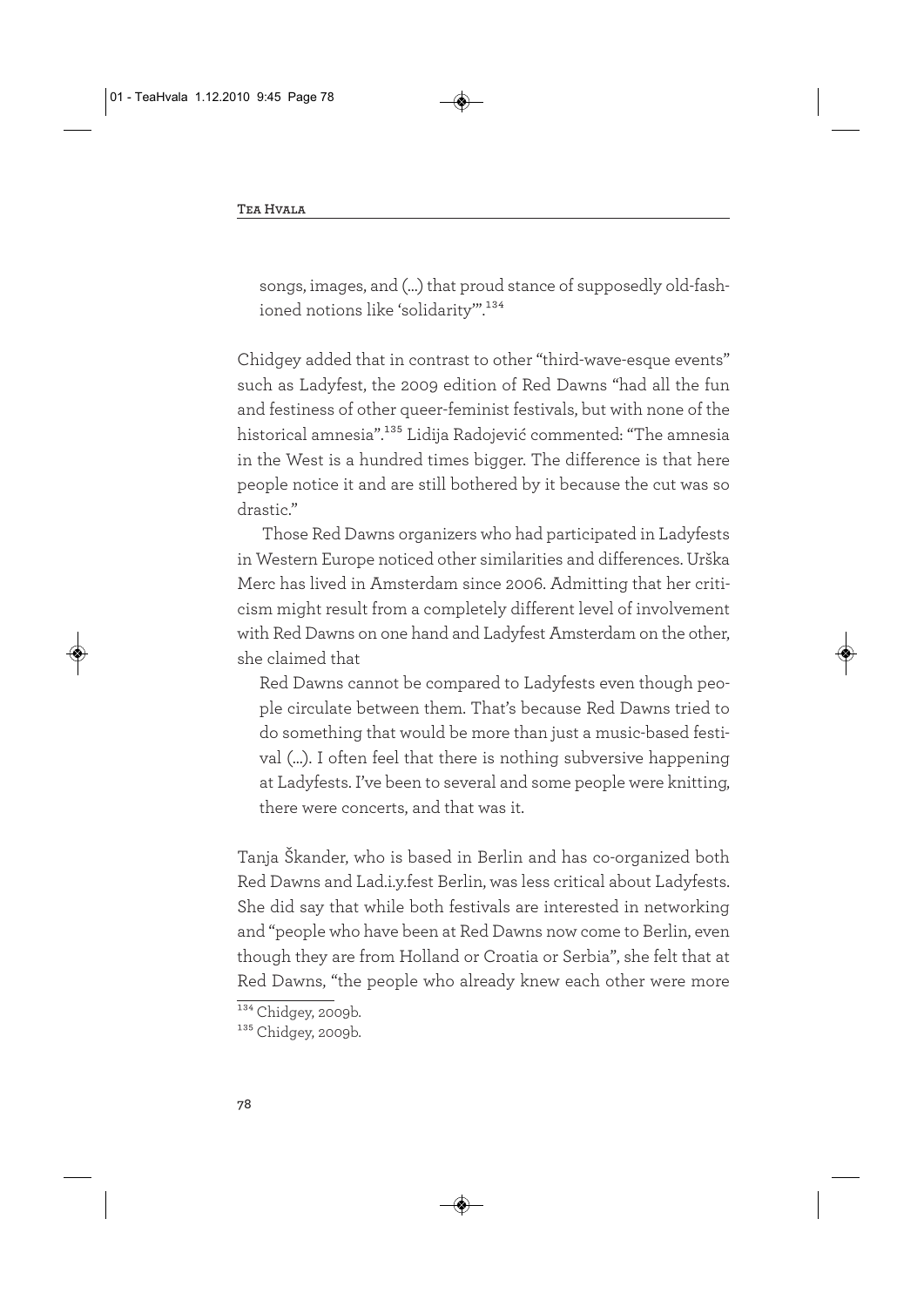willing to include newcomers in their network, to expand it". In addition, she noticed a difference in the quality of "relationships, debating culture and the level of fun you have during the organization process" which – for her – was more pleasurable at Red Dawns. When I commented that the festival preparations in Ljubljana did not include many conflicts, and that if that were the case, our "debating culture" might turn out to be disastrous, Tanja said that I might be right, yet in Ljubljana "the clash was never so strong that it would (…) actually stop us from organizing an event" just because we could not agree on a consensus.

These particular observations cannot be generalized. I mention them in order to point out the difficulty of comparing similar events, which are set in different subcultural, cultural and political contexts. In this sense, the comparison with DIY festivals from the region of former Yugoslavia would have been more appropriate. As mentioned, I refrained from doing so because I lacked the time and the resources to do it properly.

## **ACC Metelkova Mesto as a Counterpublic Space**

In this chapter, I am going to look at seventeen years of struggle for ACC Metelkova mesto from the perspective of feminists' involvement in the process of transformation of former military barracks on Metelkova Street in Ljubljana to an autonomous cultural centre. The participation in the Network for Metelkova (1990-96) was crucial for women activists who founded Red Dawns since the network viewed non-institutional artistic production and dissemination as a relevant form of political activism – and managed to create a large and collectively run autonomous space for independent artistic and political initiatives that exists to this day. Cultural activism is especially significant in settings where an institutionalised understanding of politics – and public sphere as the site of political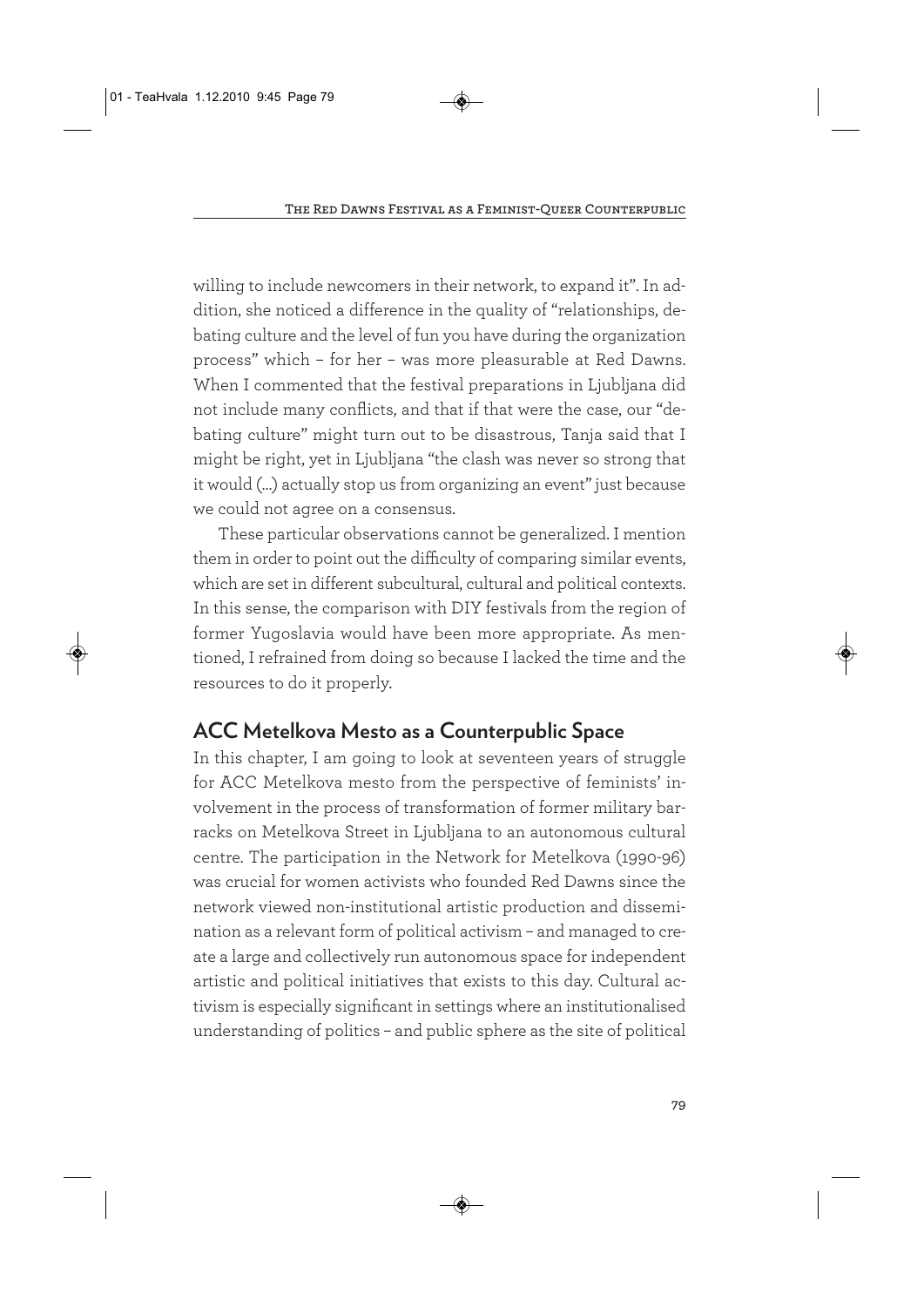participation – excludes certain issues as personal, apolitical or insignificant. With "cultural activism", I refer to the whole repertoire of tactics that "provide a context and space for analysis and reflection".136 Chela Sandoval defined tactics as "the moves one makes while engaged with the opposition".<sup>137</sup> In her view, they have to be informed by a strategy: "an informing ideology brought to one's engagement with an oppressor or opposing power".138 For example, some of the tactics that constitute Red Dawns' repertoire today include manifestoes, performances, the use of visual and social media, music and other girl- and queer-positive expressions, public debates and street actions. The latter have resulted from an increased awareness about the importance of "spatial justice".<sup>139</sup>

The concept of spatial justice gives spatial visibility to social injustice. It is not a substitute or an alternative for social justice but rather a way of looking at justice from a critical spatial perspective. Spatial justice would involve "the fair and equitable distribution in space of socially valued resources and the opportunities to use them".140 Places where this is possible are created and maintained through the "fields of care"<sup>141</sup> that result from people's emotional attachment. In the case of ACC Metelkova mesto, this care is reflected in the activists' and artists' cultural activism and aesthetics. It is an emotional bond, visualized in space. There is a boundary that surrounds that bond as well. Metelkova is a limited space, surrounded by a concrete wall. The wall separates the former squat, now autonomous cultural centre, from its gentrified neighbourhood

 $\frac{136}{136}$  Garrison, 2000, 143.

<sup>137</sup> Sandoval, 1991, 15.

<sup>138</sup> Sandoval, 1991, ibidem.

<sup>139</sup> Soja, 2009.

<sup>140</sup> Soja, 2009, 32.

<sup>141</sup> Tuan, 2001.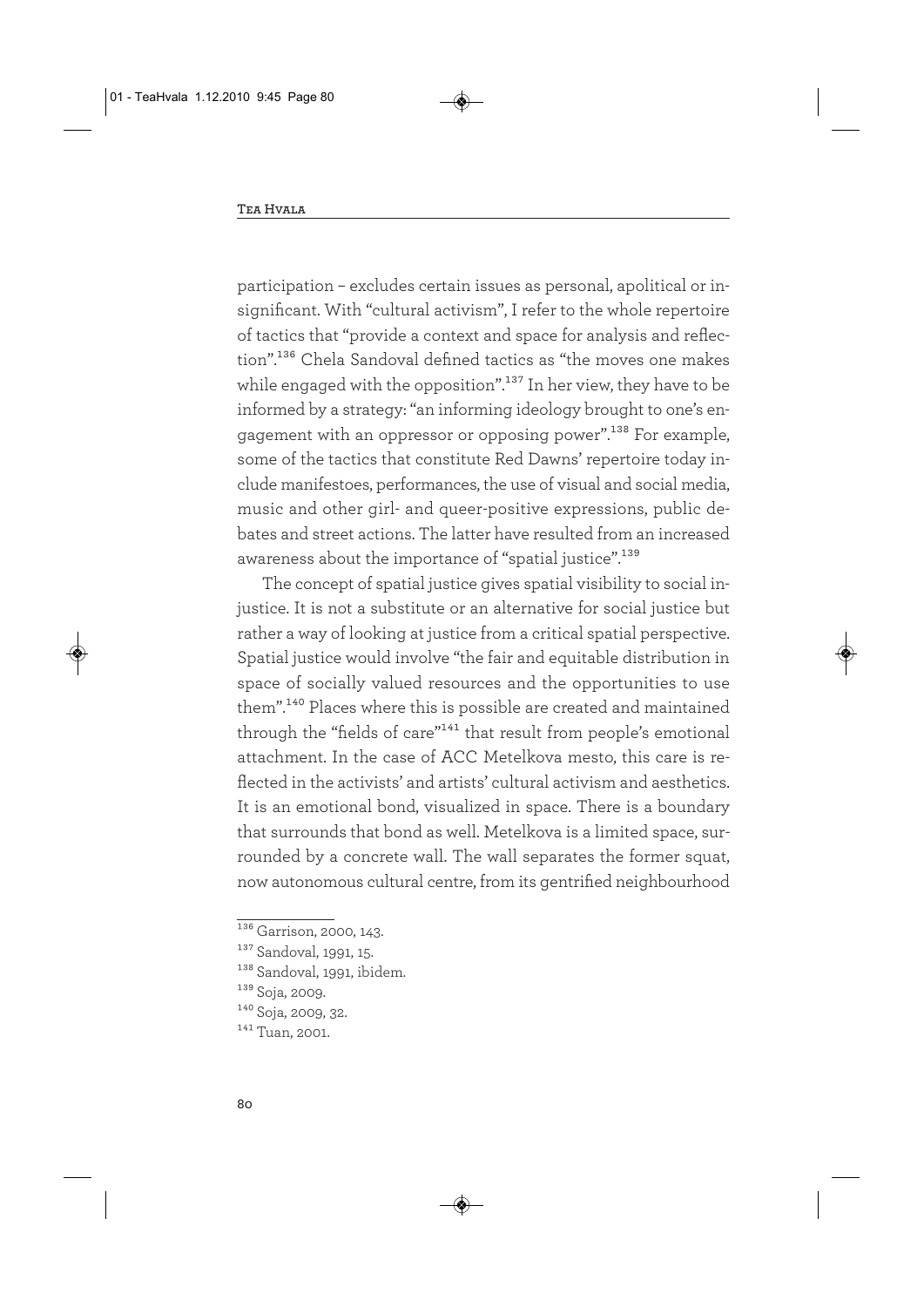(for example, the new Ministry of Culture resides across the street), creating an optical illusion that Metelkova is a world of its own, out of place, out of time, and out of local urban politics. Still, the bond/boundary is strong enough to serve as the base for making political claims in the name of the collective body of activists and artists from Metelkova mesto even though, for most of them, Metelkova is not a point of collective identification. In the dispersed Red Dawns group, only Jadranka Ljubičič and Nataša Serec, members who have been involved in ACC Metelkova mesto from the start (1993), consistently used the expression "mi" as in "we, the people of Metelkova" in their interview responses.

My description of the struggle for spaces in which autonomous groups can work on their own terms further stipulates the politics of spatial justice advocated by the Network for Metelkova (then) and Metelkova's Forum (today) by tying them to sociological and feminist theories of "free spaces". According to Francesca Polletta, the term has been applied as a "good metaphor" that has required innovative and genre-stretching definitions of free social spaces. For sociologists interested in the use rather than sole existence of free spaces, the most persistent question is whether free spaces are the precondition or the consequence of political mobilization. Polletta cut the Gordian knot by allowing both options. In her view, free spaces are "small-scale settings within a community or movement that are removed from direct control of dominant groups, are voluntary participated in, and generate the cultural challenge that precedes or accompanies political mobilization".142 In my research, I am interested in the ways in which Red Dawns festival organizers and volunteers today – especially those that do *not* identify as "Metelkovke" – perceive the ways in which Metelkova is being changed by the presence of a feminist-queer initiative that sees it  $\frac{142}{\text{Polletta}}$ , 1999, 1.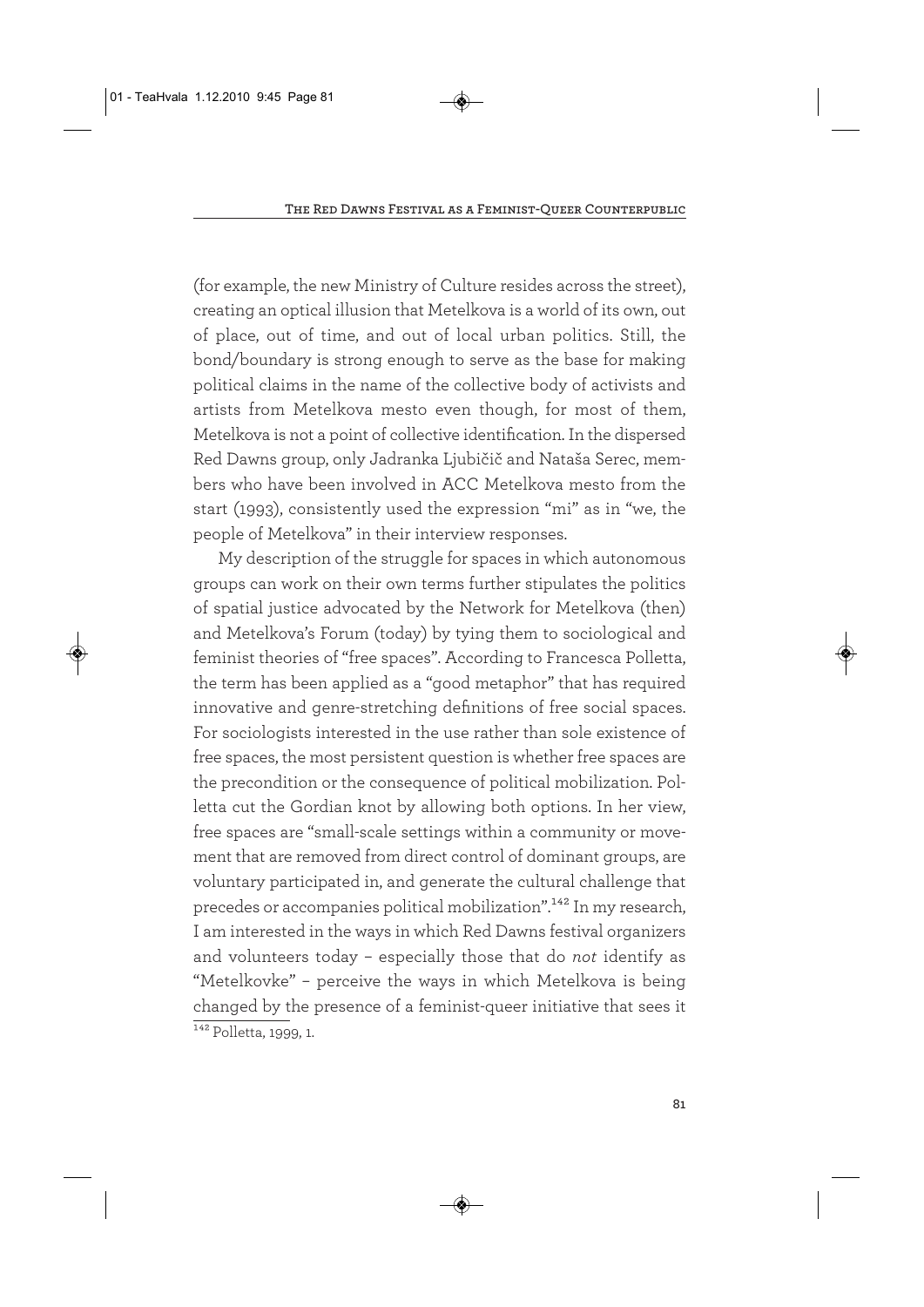both as an arena for the formation of feminist-queer discourse (and tactics) and an arena where that discourse can be tied to the activities of other local counterpublics.

Structuralist approaches stipulate that oppositional culture cannot have mobilizing effects without using and depending on already existing political opportunity. Bratko Bibič's account of the Network for Metelkova's struggle for public space makes a different point, arguing that in this case, the oppositional culture *created* a political opportunity that did not "automatically" follow political transformations of the late 1980s – even if it did rest on an atmosphere of joy and the belief that great innovations were possible after the collapse of the Iron Curtain in 1989. It was in that context that the "real utopia" of the Metelkova barracks conversion acquired the status of a pilot project; part of a comprehensive initiative to demilitarize both the city of Ljubljana and Slovenia. As such, the history of ACC Metelkova mesto suggests that "counterhegemonic ideas and identities come neither from outside the system nor from some free-floating oppositional consciousness, but from long standing community institutions".<sup>143</sup>

In the case of ACC Metelkova mesto, the existence of a counterpublic space was a result of deliberate political mobilization, of tactical political struggle that was inseparable from the "cultural challenge" it presented. Philosopher, musician and composer Bratko Bibič was one of many active members of the Network for Metelkova whose operations united several hundred subjects from the heterogeneous fields of art, culture and socially engaged movements. In *Noise from Metelkova* (2003), he wrote that "artistic and (sub)cultural practices have been one of the pillars (…) and driving force of the ongoing project of the Metelkova army barracks conversion in all the stages of the process".<sup>144</sup> In his view, the artistic

 $\overline{^{143}}$  Polletta, 1999, 1.

<sup>144</sup> Bibič, 2003, 2.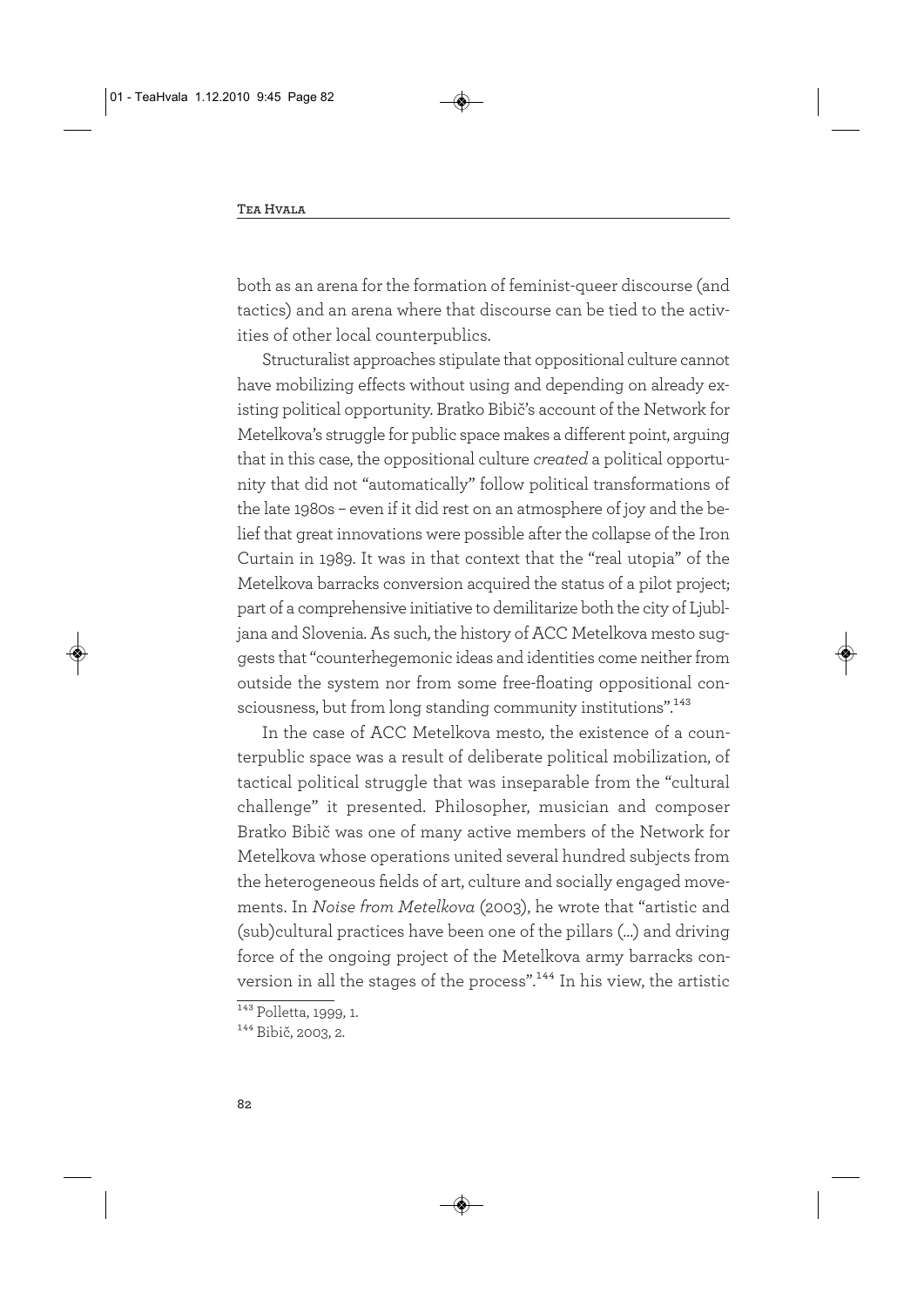and cultural nature of the alliance was understandable given the fact that their struggle for space, including the lack of working facilities such as art studios, was one of the crucial arenas of the struggle for "real", not only imaginary or discursive "space for the alternatives", representing freedom in art, culture, and politics of the 1980s in Ljubljana.

By resorting to destruction and attempting to demolish the buildings on Metelkova (which had by a previous political decision of both the town and state authorities been allocated to the Network for Metelkova), the first postsocialist municipal authorities "opted for a brutal and antagonistic advancement of their narrow/reductive ideological, political and, in terms of real-estate, speculative interests. This also forced the activists to take more radical action".<sup>145</sup> They squatted, "rebuilt" and used the premises in ways that resisted the authorities' abuse of power. Metelkova acquired and never quite shook off the reputation of being dangerous, because it has never been under any (in)direct control of the structures of authority and capital, and because it still strives to remain an autonomous field of urban artistic, cultural, social, counterpublic life and production.<sup>146</sup>

For Red Dawns, ACC Metelkova mesto is more than a venue; it is the symbolic frame that places the festival into a certain genealogy, the history of many small lesbian, feminist, women's and queer initiatives that preceded or coexist with it. The women's groups that took part in the Network for Metelkova and resided in Metelkova since 1993 built on the legacy of new social movements from the

<sup>&</sup>lt;sup>145</sup> Bibič, 2003, 4.

<sup>&</sup>lt;sup>146</sup> Today, Metelkova consists of four large buildings which hold around fifty art studios, a graphic studio, galleries, four music venues, practice spaces, a recording studio, cafes, dance clubs, a reading room with radical literature, an anarchist info shop, a public kitchen, a queer cultural centre and a heavymetal bar.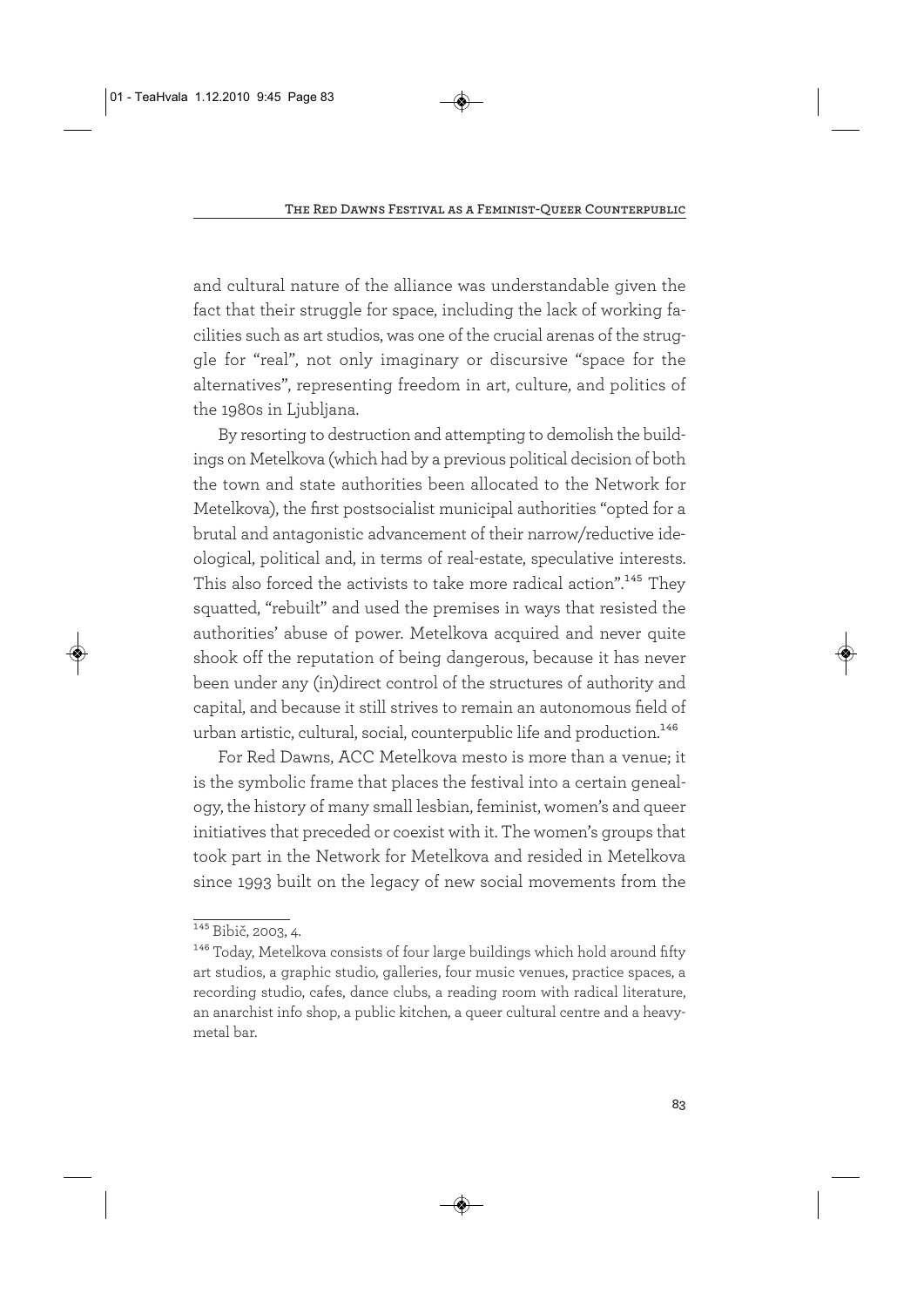late 1970s and 1980s. The network intersections within Metelkova mesto were crucial for generating mobilizing identities because they provided weakly tied individuals with the access to previously unavailable ideas. The counterhegemonic nature of these ideas also enabled them to defy social conventions, including gender-based asymmetries. The fight for Metelkova provided the involved activists of both sexes with the network, skills and solidarity that helped them organize around a variety of issues. As can be observed from Jadranka's and Nataša's account, for women activists, Metelkova also provided the space for questioning the gap between their male friends and activists' egalitarian ethos and their sexist behaviour. Generally speaking, Metelkova provided both the physical and conceptual space within which activists were able to penetrate the prevailing common *non*sense that keeps most people passive in the face of injustice – and is thus still crucial for the formation of identities and interests that precede (and empower) mobilization. The aims and organizing structure of Red Dawns are impossible to understand without this wider frame of reference. Metelkova, as a free space, provided a kind of anchor for the insistence and development of cultural challenges that exploded previously existing structural arrangements of public spaces.

I want to point out another dimension of counterpublic spaces, most often neglected by feminist accounts, which deal with identity construction, deconstruction and reconstruction. Usually, they focus on people's childhoods spent within the nuclear family, rely on psychoanalysis<sup>147</sup> and tend to see identity in ways that obscure its heterogeneity, multiplicity and use. The existence of a feministqueer genealogy and the fact that some organizers identify with Metelkova as much as they do with the festival, could suggest that identity is also constructed intersubjectively: by choosing to be affil- $147$  Fraser, 1990, 47.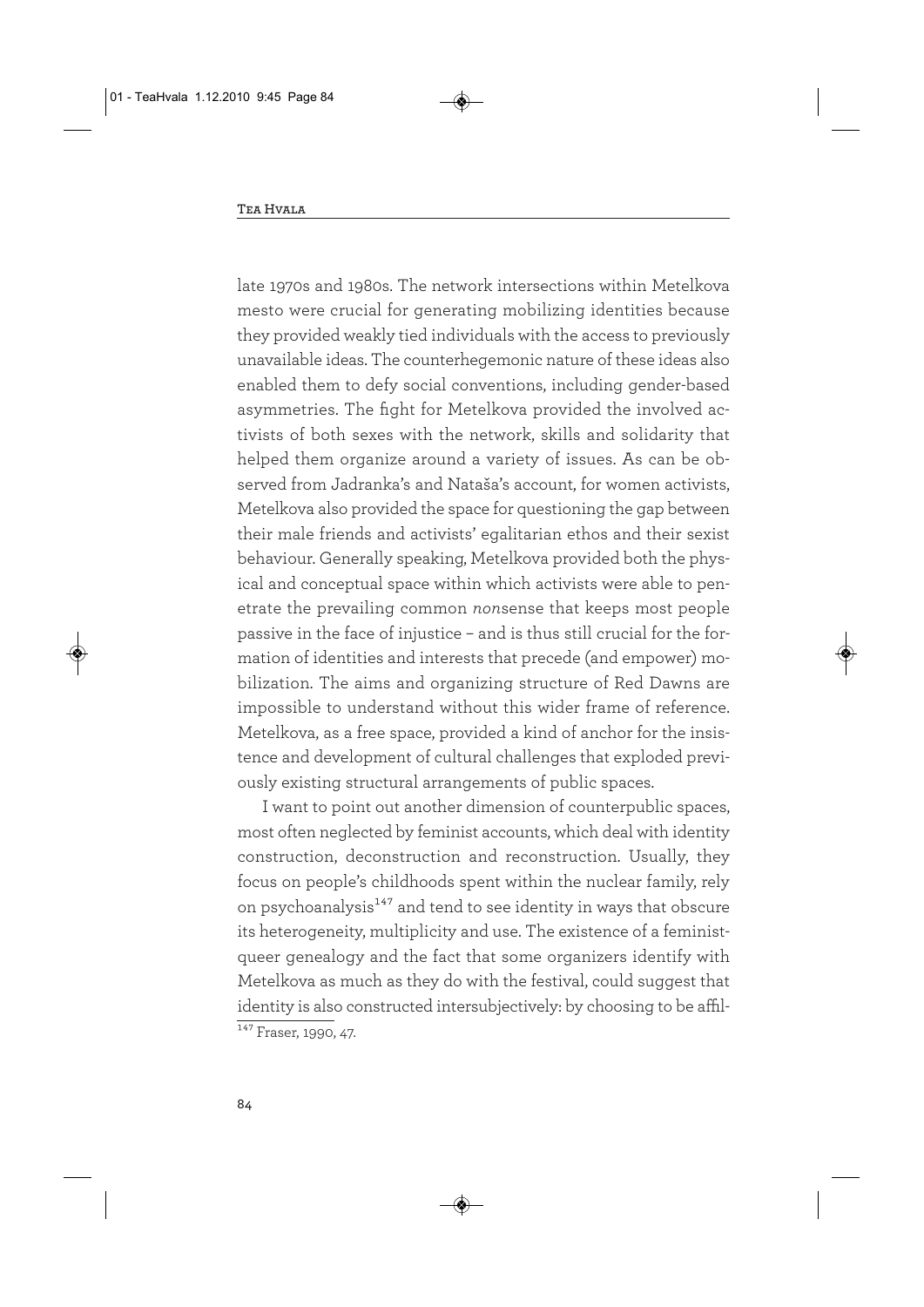iated with various oppositional artistic/activist collectives and spaces. Chela Sandoval theorized about a "differential mode of consciousness" when she opposed essentialist ideas about identity formation and politics by proposing that the differential mode offers "a strategic politics wherein modernist oppositional identities become tactical poses".<sup>148</sup> In the same way, the different meanings and values of counterpublic spaces are constantly (re)created and negotiated through their particular use. Phil Hubbard wrote that spaces are "constantly becoming, in process and unavoidably caught up in power relations".<sup>149</sup> Like recent discussions about subjectivity in feminist philosophy, these debates suggest that the key question might not be what counterpublic spaces (and subjectivities) *are* but what they enable or *do*.

## **Red Dawns' Internal and External Function**

The final chapter is focused on my interviewees' reflection on Red Dawns' internal function and the ways in which it intersects with the festival's public outreach. When I approached my interviewees in July 2009, I already had a working definition of both functions but I did not want to pose questions that would immediately reveal my theoretical interests and presuppositions. This is why my introductory question addressed the associations and moments most remembered by the interviewees. By far the most frequently received answer referred to sociability as the festival's highlight. For instance, Tanja Škander spoke of the "incredible atmosphere, the great feeling, interesting people, great conversations", Lidija Radojević talked about "a kind of carnevalesque feeling in the air; both aggressive and totally transformative (….), a feeling that everything is possible", and Nataša Serec spoke of "a unique, abnormally

 $\frac{148}{148}$  Garrison, 2000, 147.

<sup>149</sup> Hubbard, 2005, 47.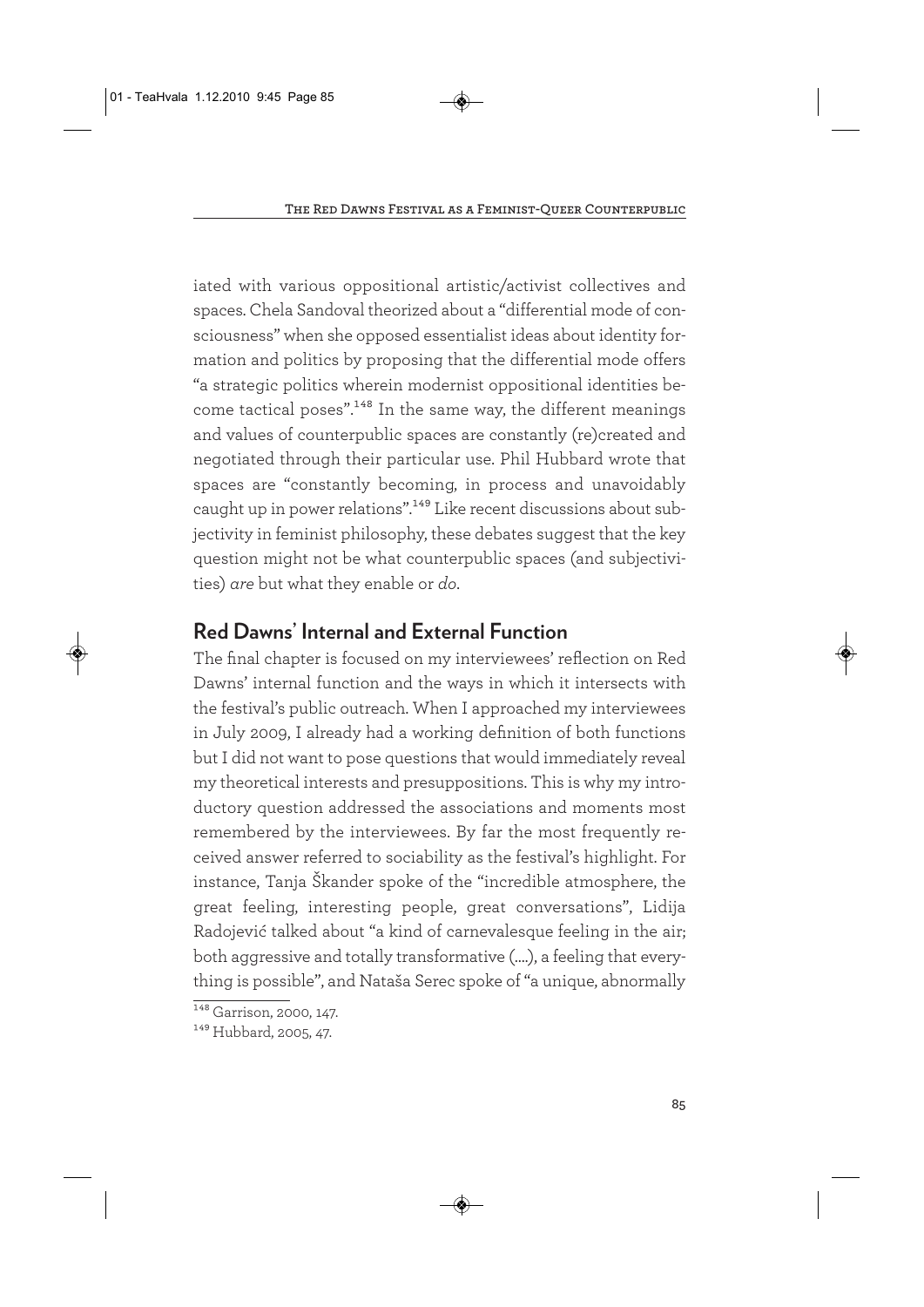good time" that felt like "another world" because "our energies merged in such a way that everything was heart-felt".

Other memorable elements of Red Dawns mentioned were: the festival's "courage in daring to cross the line" (Lidija Radojević), "the intertwining of art and politics" (Urška Merc, Slađana Mitrović, Ana Grobler), "social and political engagement" (Anja Kocman, Danaja Grešak), "increased visibility for lesbians, especially butch women, and trans people in Metelkova" (Anja Kocman, Vesna Vravnik, Suzana Tratnik), "new views on social relations and feminist issues, coming from experience rather than books" (Tanja Škander, Ana Jereb), "brain food" or "ideas for future work" (Ana Jereb) and "the international networking, the transnational character of the festival" (Anja Kocman, Danaja Grešak, Alja Bebar). The interviewees also mentioned specific events (and people) who made a lasting impression.<sup>150</sup> This short review of their answers suggests that the internal function of the festival was indeed fulfilled: Red Dawns managed to create a public space in which it is possible to generate a feminist or/and queer identity, grounded in a consciousness of community and solidarity.

My interviewees frequently associated the positive festive atmosphere with a horizontal, DIY and inclusive organizational policy that was also reflected in Red Dawns' treatment of its guests. Festival co-organizer and member of Metelkova's [A] Infoshop Daša Tepina was glad

that the participants are never excluded from the work process.

Red Dawns fest often creates situations in which the guests (…) 150 For instance, Noha Ramadan's workshop *Body as the Site of Action* and the collectively planned street action that followed, the 2008 street-renaming action, Liad Kantorowitz's lecture on representations of social and political taboos in Middle-Eastern pornography, Svetlana Makarovič's "anti-feminist" festival opening speech, Moon's and Sacha Wittam's performance *Easy Jet Set,* etc.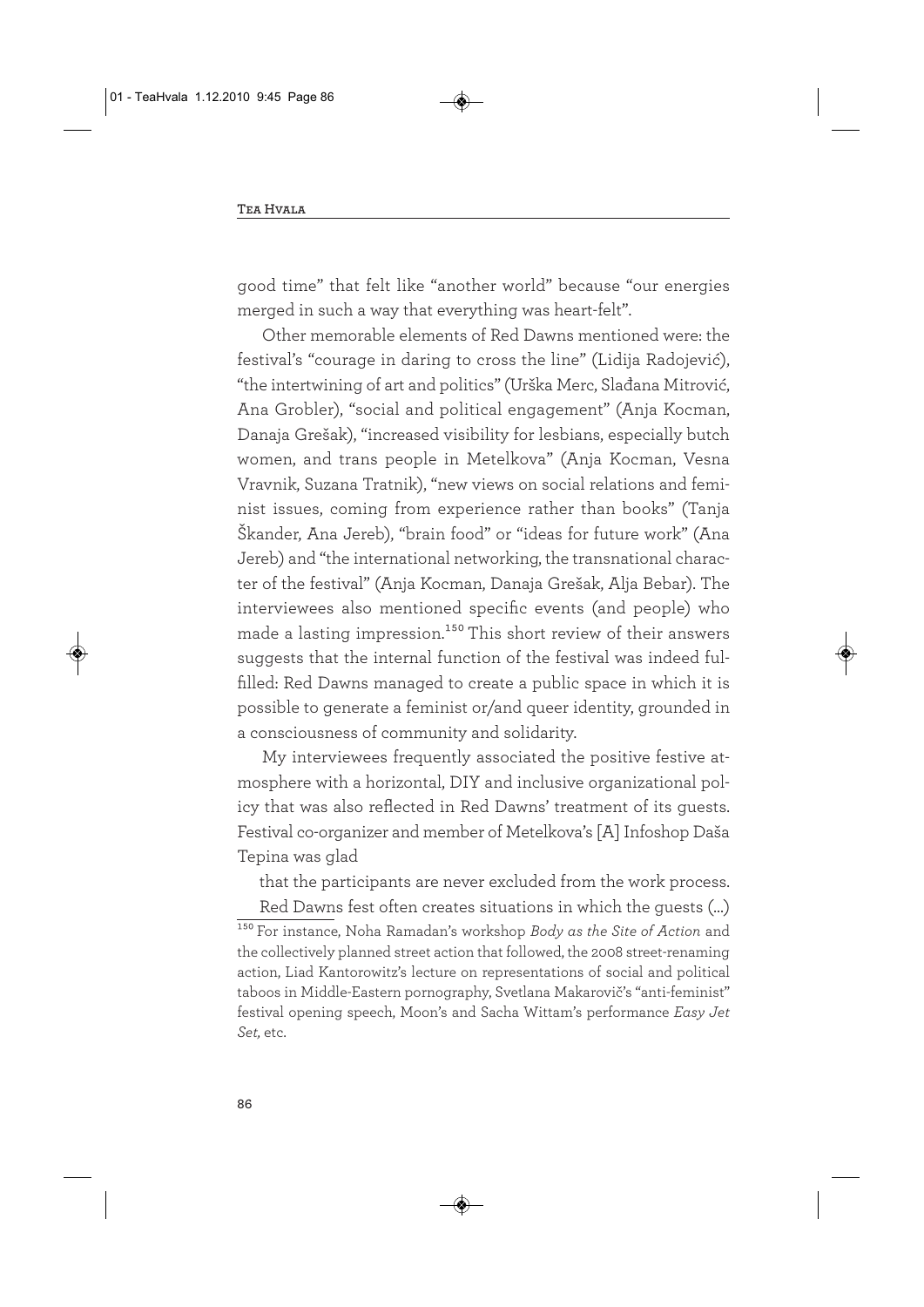can become involved if they want to. I think it is crucial to include people in the process because that makes the festival homely and warm, and makes it easy to meet new people. (…) That is why people feel good.

Mirjana Frank, who volunteered for the first time during the tenth edition in 2009, added that contrary to professional or larger festivals where artists often leave immediately after their performance, Red Dawns guests stay for several days and in this way get the chance to get involved with the festival and learn about the circumstances in which it operates. Jasmina Jerant, Urška Merc and Lidija Radojević agreed that communication was also easier because most of the guests were accommodated in the organizers' and volunteers' flats, rather than hotels.

Daša and Mirjana spoke of the "easy-going atmosphere" as a consequence of Red Dawns' horizontal organizational structure. According to Mirjana, most festivals

always have a part of the audience and part of the organizational team who think they are I-don't-know-who, important. There's always an elite. Here, my feeling was that that isn't the case. I thought that was cool.

In Ana Jereb's opinion, the organizing group nourishes openness and actively seeks new, inexperienced volunteers who "learn by doing": once they get acquainted with the festival, they are encouraged to take more responsibilities. Contrary to professional and NGO endeavours, Ana "never felt that this is an institution in the sense that once certain rules would be established, we'd have to stick to them even if they would no longer serve any purpose". It was interesting to notice that volunteers who joined Red Dawns recently could not name reasons for the festival's inclusiveness and egalitar-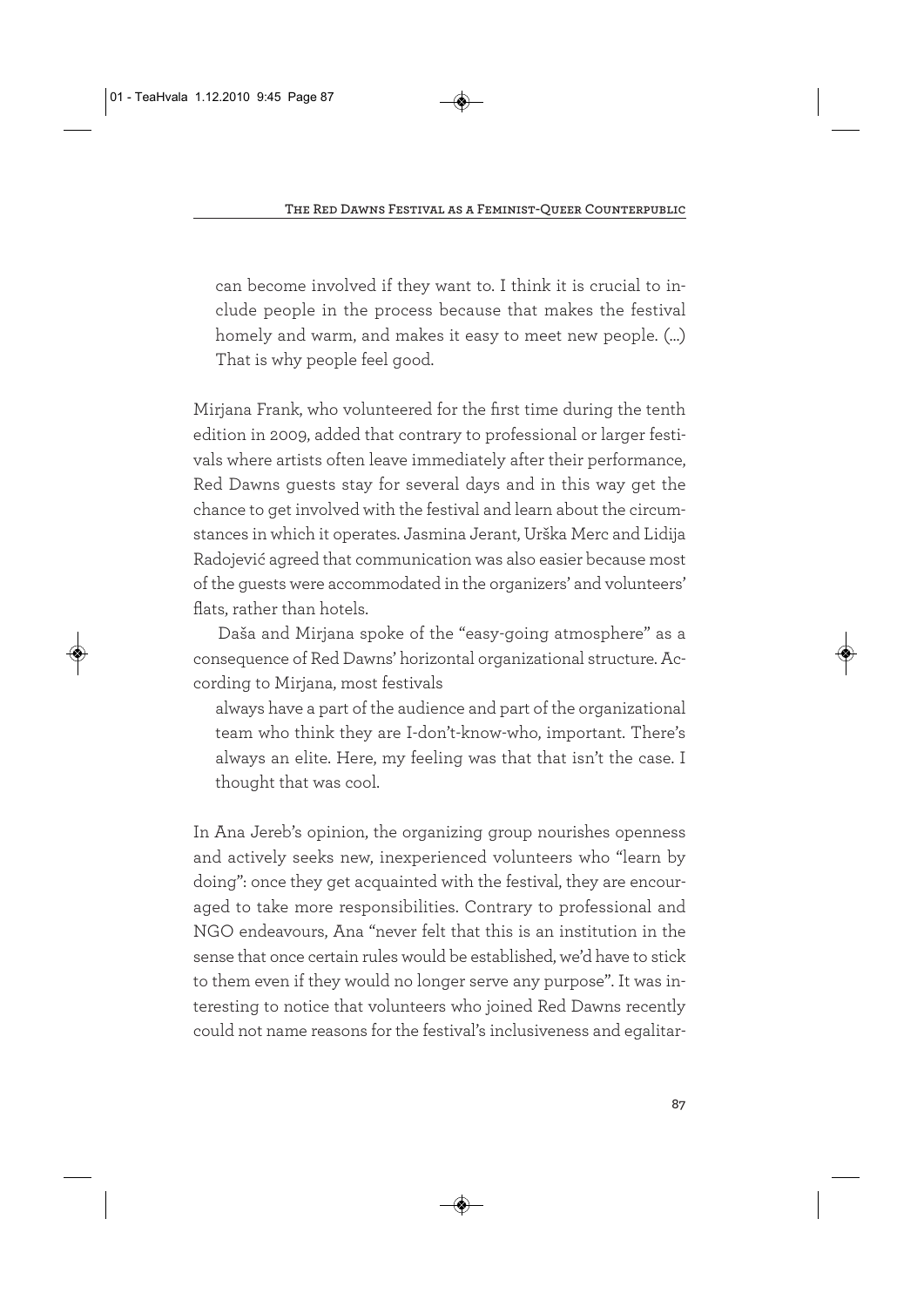ian ethos. In their view, it seemed to come from "thin air" and they took it for granted. Those interviewees who participated in other – both professional and grassroots – organizational teams before joining Red Dawns agreed that this is a rare, if not exceptional, quality. From the perspective of long-time organizers whose responsibilities are significantly larger, these qualities have been reached in the course of years through a demanding process in which innovation was both necessary and actively sought. Nataša Serec said that

we invented our own approaches to design, the process of program selection, team-building, seeking and involving volunteers, and then the international aspect, which is how we now find ourselves connected to an international circle.

Jadranka Ljubičič stipulated the team's ability to delegate responsibilities without framing the organization process in hierarchical ways. Ana Jereb, who participated in the organizational team sporadically, said that since the festival is "a changing construction, it was sometimes hard to catch up". Yet, she added, that means that "a lot depends on your own initiative. It's not like somebody will 'pull your sleeve', except when it comes to things that really have to be done and have been previously delegated to you". Daša Tepina added that even though the festival has been happening for a long time and became fairly known in the process, it deliberately stayed non-profitable, informal and largely based on voluntary work. In her view, voluntary work is the precondition for an inclusive and horizontal structure and "a crucial concept for venues such as Metelkova". Jasmina Jerant also appreciated the fact that "no one works because of money" but because of a "strong and deep dedication to women's issues". She added that "there is a lot of respect among all of the individuals in the team – respect for each other. And also, I would say, a lot of honesty and sincerity".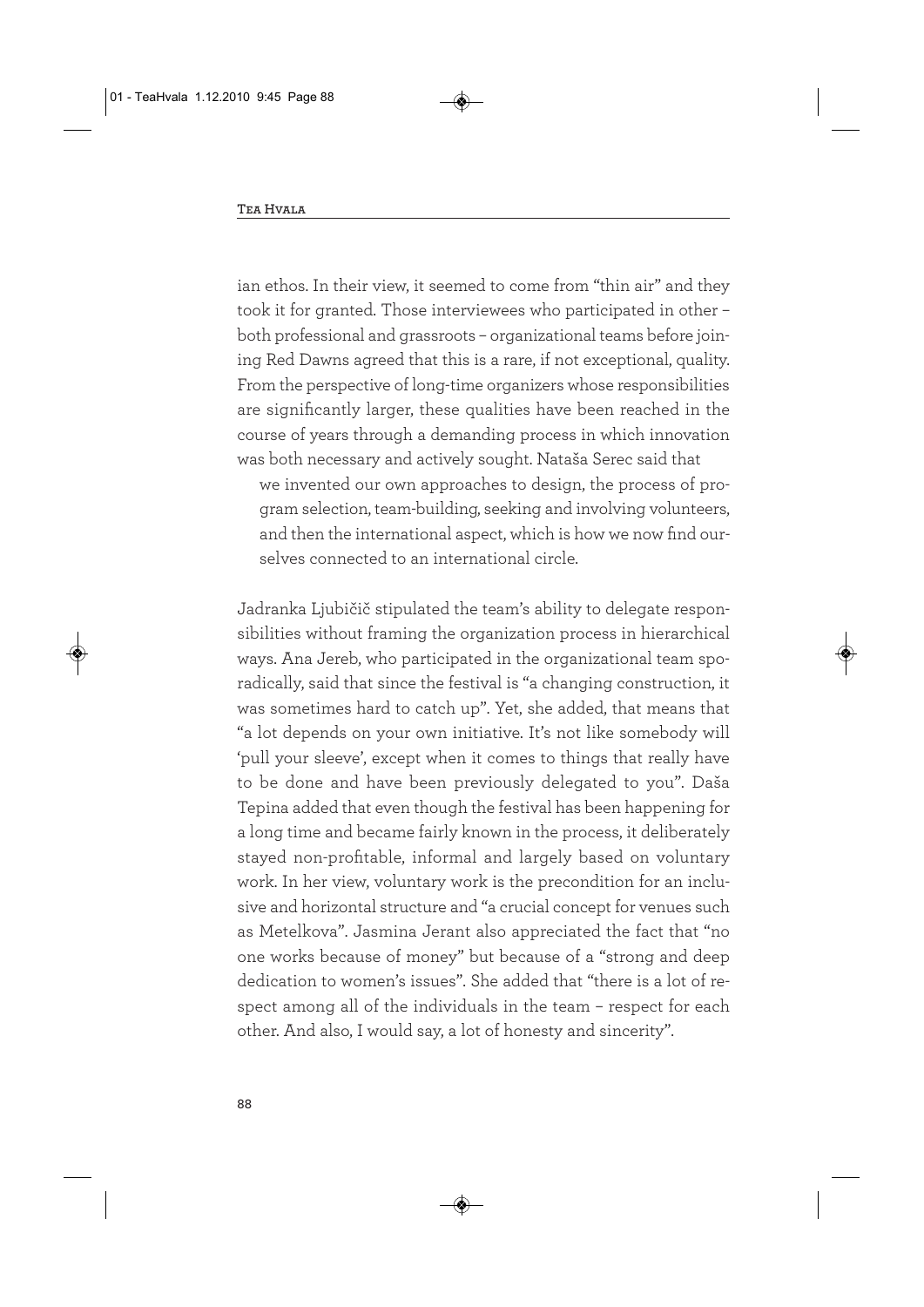In Mirjana Frank's words, Red Dawns' program and size, and its consequent marginality, remains both an advantage and disadvantage. The advantage is that

we – if I can say 'we' – don't give a fuck about pleasing the taste of the masses since the festival program targets a very specific audience; the purpose is not to chase away certain people but to focus on specific interests. Of course, the disadvantage is that the festival's influence is limited. However, others are doing that. We might not be effective but we have a certain depth, recognized by people who are interested in these issues. And they do bring their friends along …

The negative side of refusing to professionalize the festival is that, as Ana Jereb and Nataša Serec claimed, the organizers inevitably shift from one role to the other, and while the merging of roles (you are part organizer, part member of the audience, sometimes performer or moderator) does not cause conflicts *per se*, it does mean that people who are more experienced inevitably end up being overburdened and lacking time to enjoy the festival. On the other hand, if the festival was professionalized, Ana Jereb said that she would no longer want to collaborate: "it would lose its charm; (…) if you want to separate all functions, you quickly end up having a hierarchical structure". Jadranka sees the value of the festival in its "evolution, which took a direction opposite from the usual development of festivals in Ljubljana". Red Dawns "did not buy into the pretentious wish for megalomania but (…) stayed a pocket-size festival".

# **Conceptual Openness**

I discussed Red Dawns' conceptual openness in the chapter about its history; the many rearticulations of its politics and aims. While this approach rests on a conscious decision, not everybody in the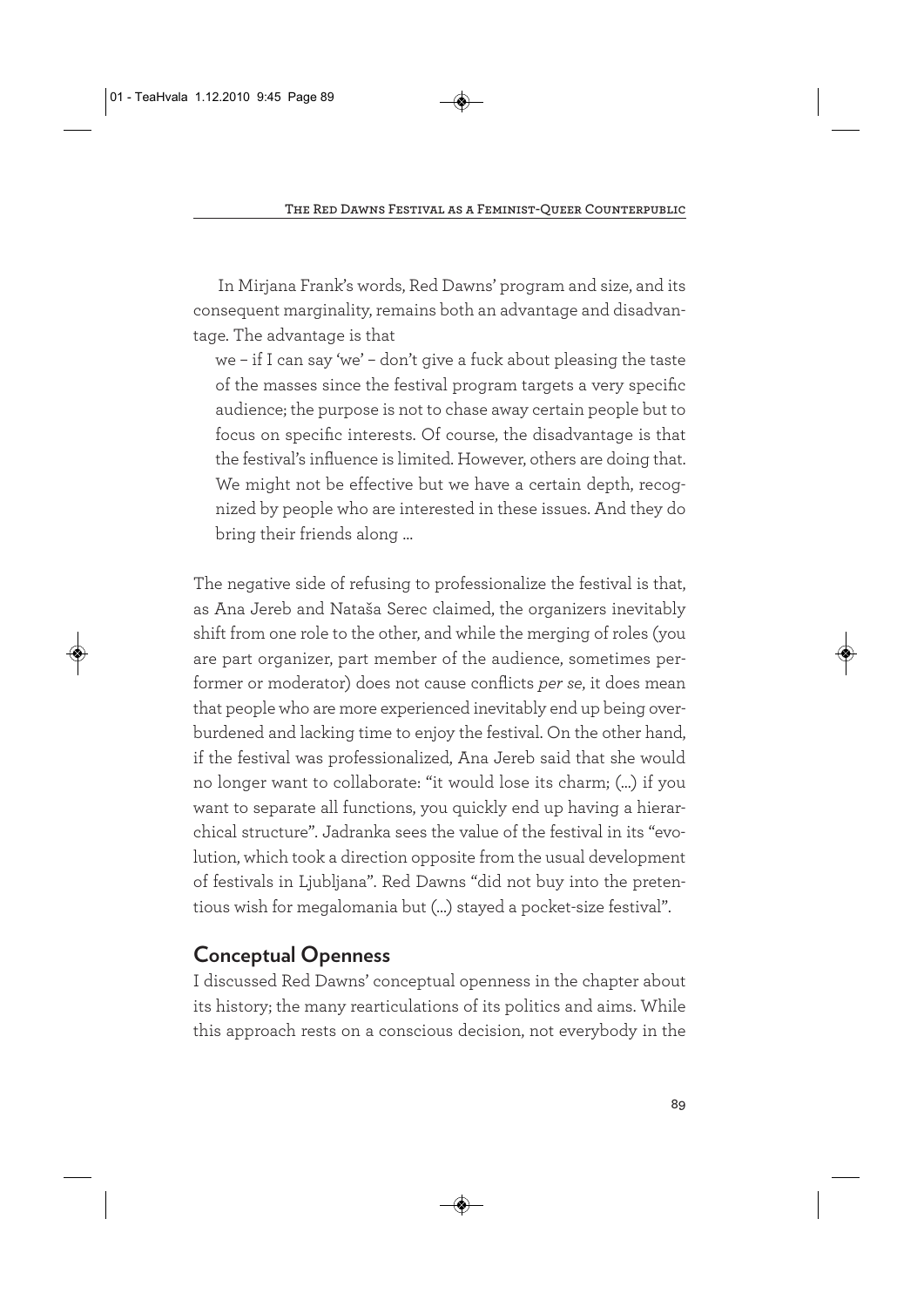team agrees about its benefits. Those who do, like Slađana Mitrović, claim that contrary to other feminist art programs that are "often very strict, directed, cast in concrete", Red Dawns is "open both thematically and politically". She said that the festival "allows everybody to create their space of action. Sexuality and pornography" – two issues that dominated the 2009 festival program – "are in themselves very controversial and often cause quite a stir even between feminists, yet Red Dawns has shown that this kind of openness is an advantage". In the same way, Anna Ehrlemark "doesn't mind that the festival is not perfectly conceptualized". However, she says,

sometimes it can be difficult to watch something that you think is really really stupid with lots of people around you who know that you are one of the organizers of this event (…) The festival is "me" while the program is "not me". There are often things that don't correspond to my… I mean, I don't have a problem with it…

In this statement, Ehrlemark confirms that the open approach is something she supports even thought she finds it troublesome sometimes in terms of personal and artistic taste.

The perceived openness of the festival is also a practical consequence of working on a very limited budget. The organizing team constantly reinvents its fund-raising strategies and relies on an array of sources: public money, private donations, benefit parties and merchandize sales. Having a limited budget also forces the organizers to apply the DIY ethos to a large number of festival activities and replace the lack of funding with skill sharing, knowledge exchange and material exchange of goods with their counterpublic allies. All these practices increase the participatory and egalitarian feeling within the team. Another consequence of operating on a low budget is that people within the organizational team fluctuate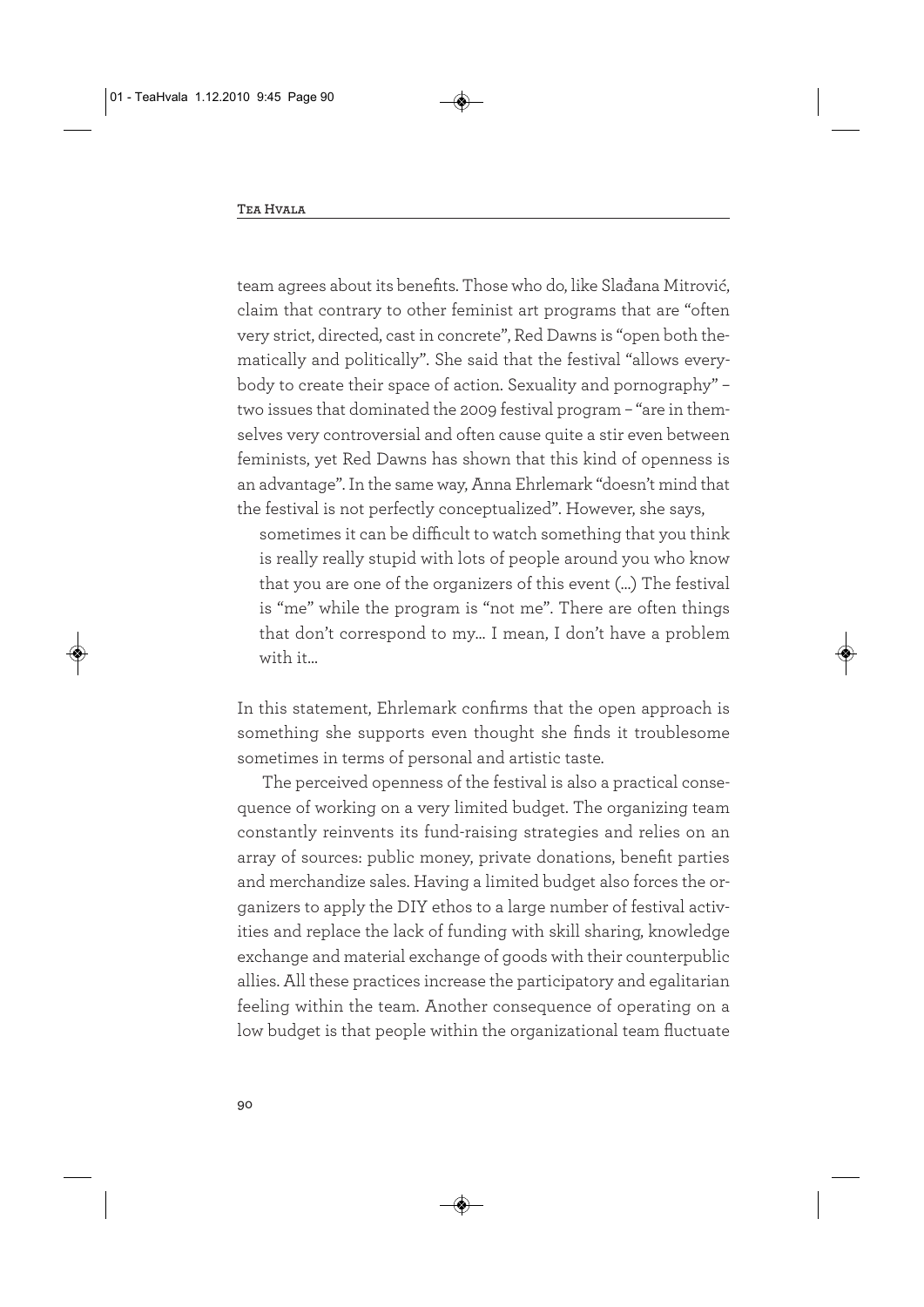and the program depends on the aesthetic and political preferences of each year's collective. For Ana Jereb, this is an advantage:

If you leave, you open space for somebody else. I really like this because this is how the festival can keep up with political changes and keep itself from closing into a type of group that 'knows how things ought to be done' or 'knows which issues are relevant'.

Ana Jereb addressed an additional advantage of openness when she spoke about the experience of being in the same space with people whose complicated gender identity can reveal a whole new world to you. She said that "you do not even have to talk to them": it is enough to observe and witness their "performance" since it goes beyond any context you knew before meeting them; "they open your horizons, your thoughts". Daša Tepina claimed that Red Dawns is "one of the best festivals in Metelkova" exactly because it creates the opportunity where you can socialize with new and very different people". Of course, the experience of difference can be shocking: there is the standard stereotypical perception of Red Dawns organizers as "lezzies" (her male friends asked Anja Kocman why she bothers to help "them"); the shock Anja herself experienced when she met "a woman with a moustache" for the first time; the discomfort heterosexual male audience members feel at a feministqueer festival and the patronizing and ridiculing attitude to the organizers and guests that follows; even the discomfort felt by lesbians who usually don't frequent non-lesbian venues – all these examples speak about the local political importance and controversy of Red Dawns as a feminist-queer counterpublic. In fact, they suggest that these conceptually separate functions cannot be separated in practice.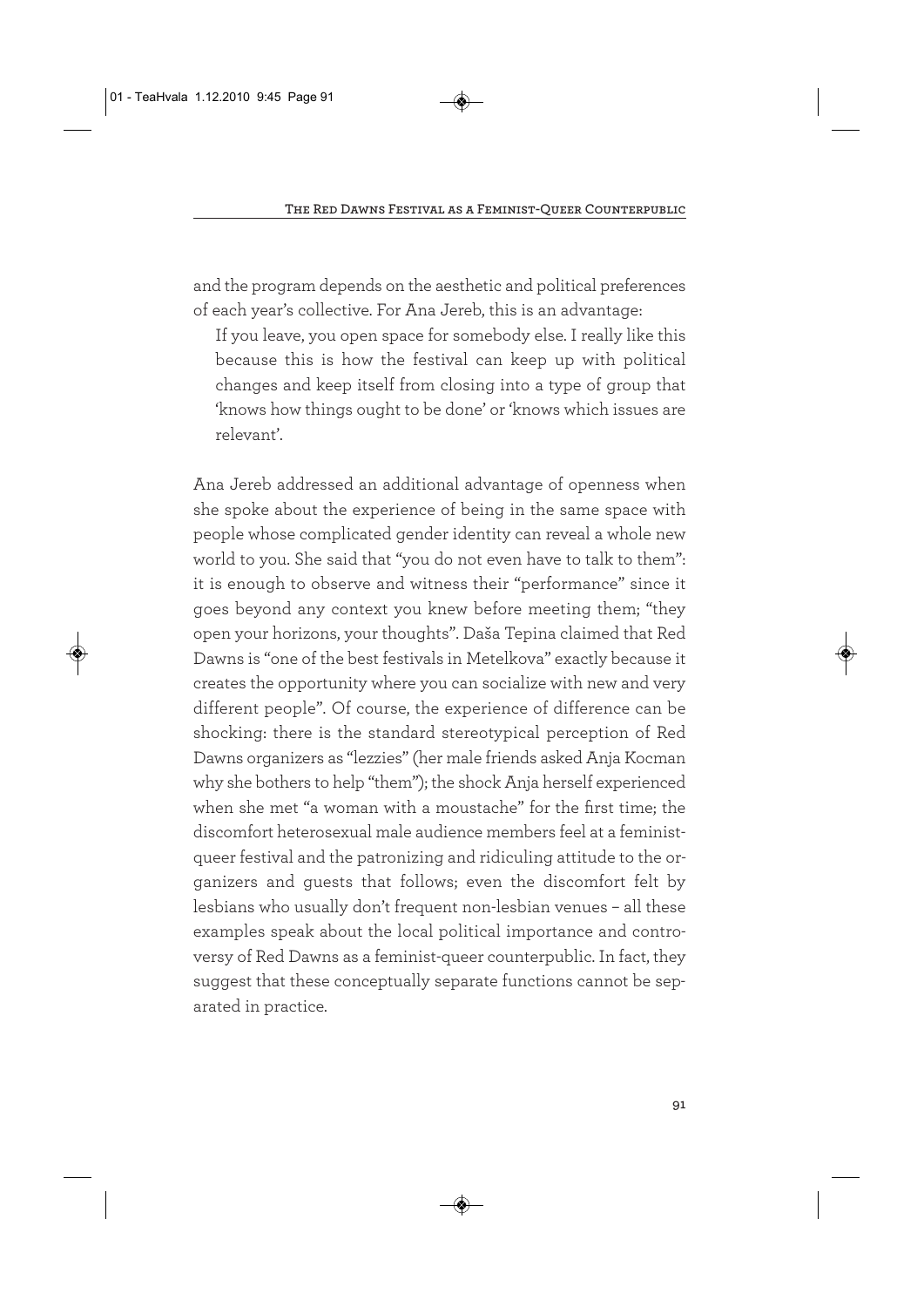### **A "Different" Metelkova**

So far I have argued that autonomous counterspaces such as ACC Metelkova mesto are necessary for creating local and international feminist-queer network intersections available for generating mobilizing identities. I have also argued that a space which allows "withdrawal or regroupment"151 has to be safe: supportive of feminist, lesbian, trans, boi, butch, queer, gay and other identities of people who visited the festival. This kind of public space makes it possible to meet new people, discuss issues, articulate one's political position in clearer ways, gain emotional support and inspiration for future work and discuss artistic or political co-operative projects. In my view, this dimension of the festival was – and remains – as important as its issue-specific and publicly visible political, artistic, educational and intellectual production, or, in Fraser's words, its external function.

I asked my interviewees in what ways their experience of ACC Metelkova mesto changes during the festival. I wanted to see whether they perceived Red Dawns as an event organized primarily for themselves by themselves, or as an event that had the potential to open Metelkova for new collaborations and create a welcoming atmosphere for women, feminists, gender-variant people, sexual minorities and their allies. Most of my interviewees agreed that Metelkova did "feel different" during the festival. Their answers could be divided between those who spoke from an "internal" perspective of involved festival participants and those that tried to look at Red Dawns' feminist-queer intervention from the "external" perspective of people who normally frequent Metelkova and those clubs based in Metelkova which do not participate in the festival. Urška Merc paid attention to both perspectives. From the outside, Metelkova becomes "more international and it becomes a platform for the exposure to different forms of art". From the inside,

 $\frac{151}{151}$  Fraser, 1990: 68.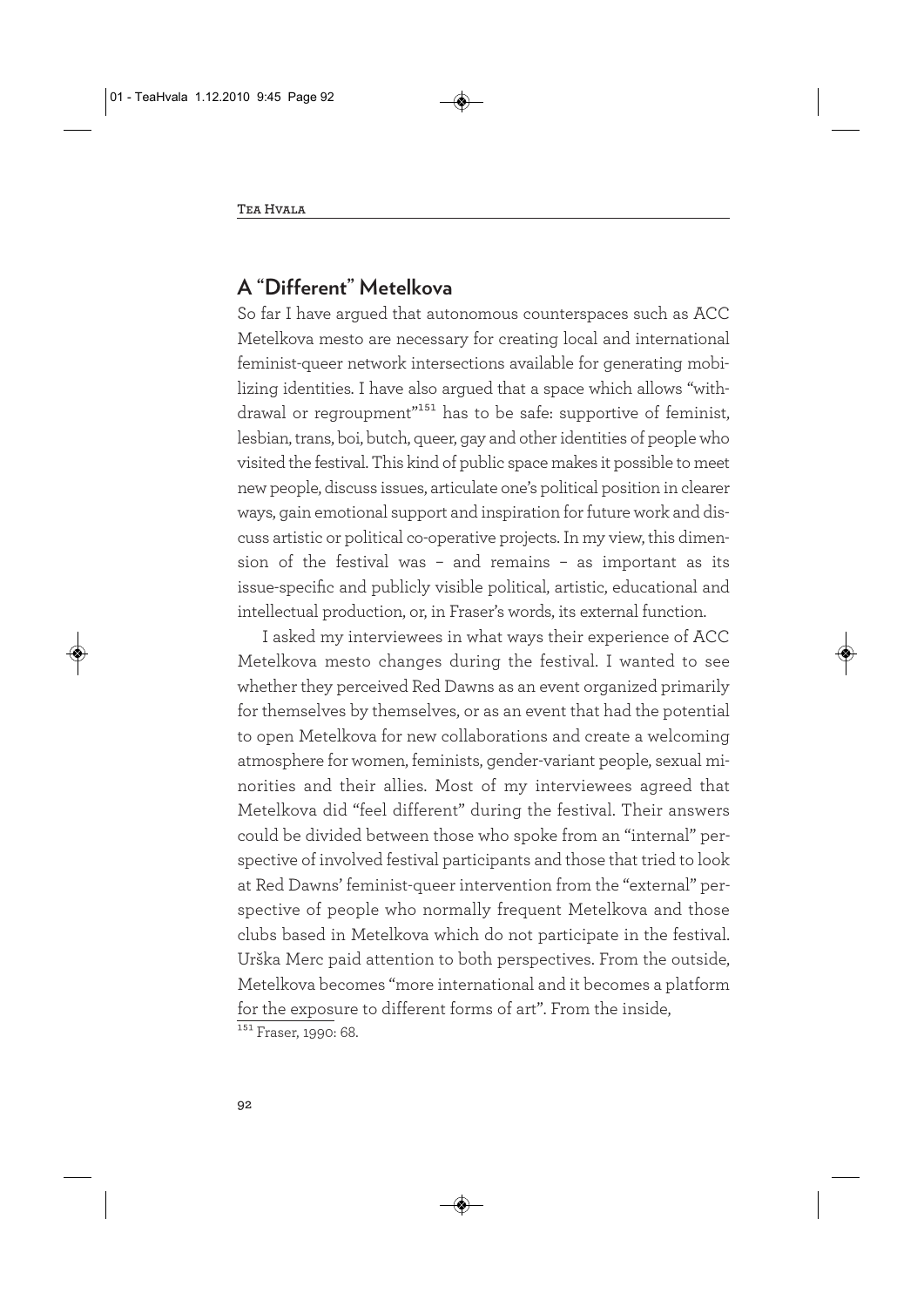Red Dawns connects several venues, meaning that it connects several groups and associations. From this point of view, the festival functions as a coalition, as an inclusive initiative, which asks what are the common interests and standpoints of different associations and individuals in Metelkova. I can imagine it also functions as a completely counterproductive force, even a separatist one, when viewed from the perspective of those groups who are there for the profit, who are apolitical or not interested in feminism.

Nataša Serec, whose work place is in Metelkova, said that during the festival she does not communicate with "people of Metelkova". "Not that I ignore them," she explains, "its just that I am in our 'film' and that is all that matters. I don't want to hang out with them when all the foreign guests are here and they are soon going to leave". She continued to say that she is puzzled about the way people in Metelkova perceive the festival since "they never say anything, never comment on it". She added that she did not even know how people from those clubs, which *do* co-operate with the festival, feel about it.

The festival is limited to specific venues in Metelkova: the lesbian club Monokel, the gay club Tiffany, the galleries Alkatraz and Mizzart, the anarchist infoshop, the Youth Handicapped Depriviledged club, and the clubs Gromka and Menza pri koritu. That leaves out a number of other clubs, run by women, or by collectives of men and women. They are mostly music-orientated and have never expressed an interest in collaborating with Red Dawns. Ana Jereb feels that even the clubs that do co-operate

merely offer the space which could easily be offered to another organizer or an apolitical event. The feeling that we are doing this together because it is important (…), because it's about ideas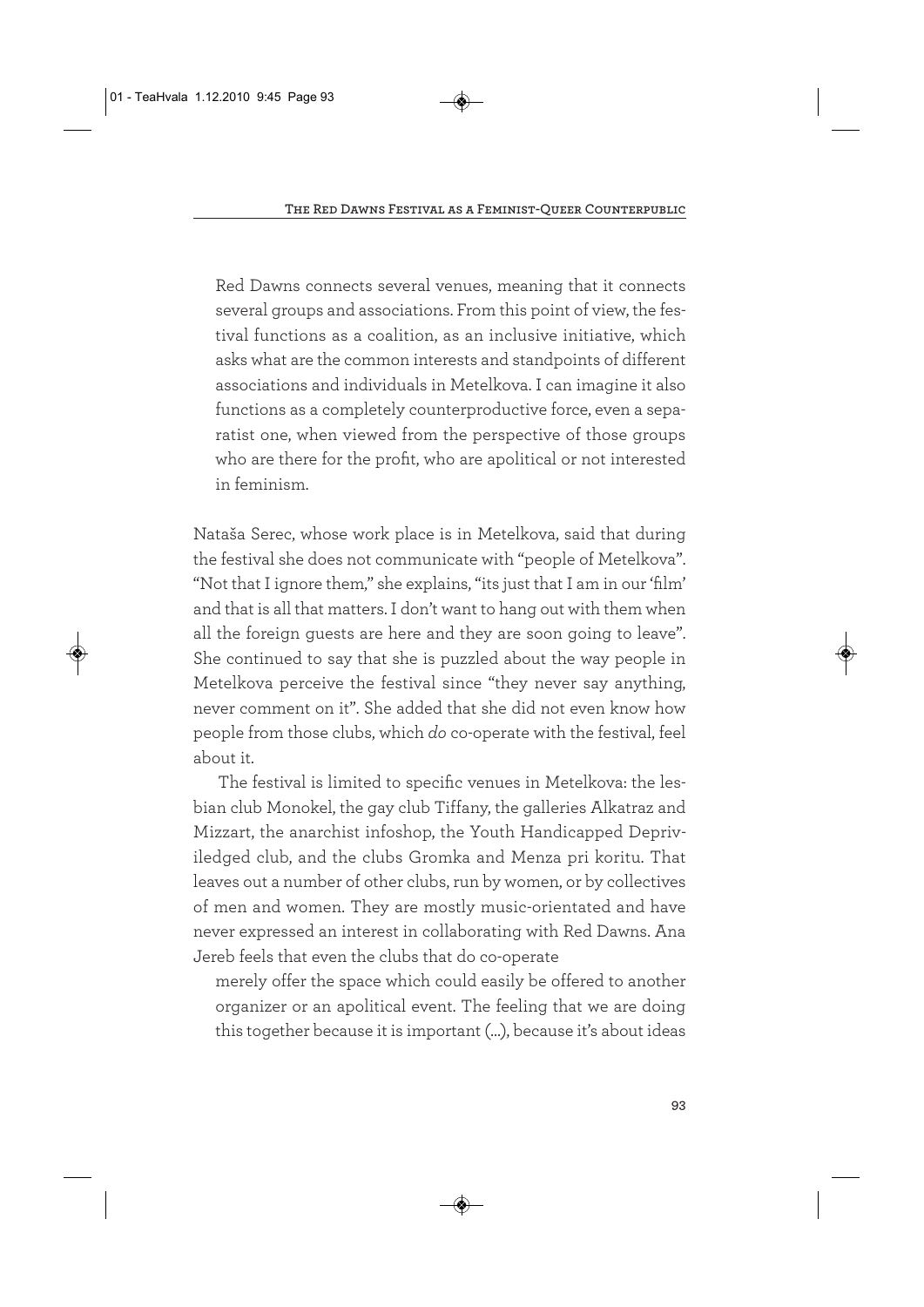and not only about having a good time, is not there. Even if Red Dawns fest is about what Metelkova is supposed to be about. When I think of the reasons why the festival started, that most of the work was done – and still is done – by women, this lack of interest bothers me. If the festival used to be a Metelkova festival, it no longer is.

Within Menza pri koritu, the main festival venue where Nataša Serec organizes events throughout the year, she does feel the difference:

It's a completely different energy, all of a sudden, all these girls are there, and they hang out with each other. The boys are pushed aside, because for those four or five days, the girls don't find them as interesting [*laughs*]. (…) You feel the difference when this atmosphere is brutally destroyed, like this year [2009], on Friday night at the party, when girls were dancing in the middle of the dance floor and then people who didn't come to the festival started pushing in, people who came because it was Friday night. There were so many of them that the girls were pushed aside. They left for the balcony and the energy changed immediately. After that, it was like it normally is.

Similarly, Anna Ehrlemark claims that there is a difference, that Red Dawns "definitely turns the place upside down for a few days". She attributes the difference to the fact that there are more lesbians present at venues they normally do not frequent, and to "this core group of the festival that is very supportive of each other, in the mood for dancing with each other, giving each other compliments and talking to each other". Lidija Radojević began to define "normality" by asking: "If Metelkova is really so liberal and open as we claim it to be, why do you, at the regular parties (…), never see two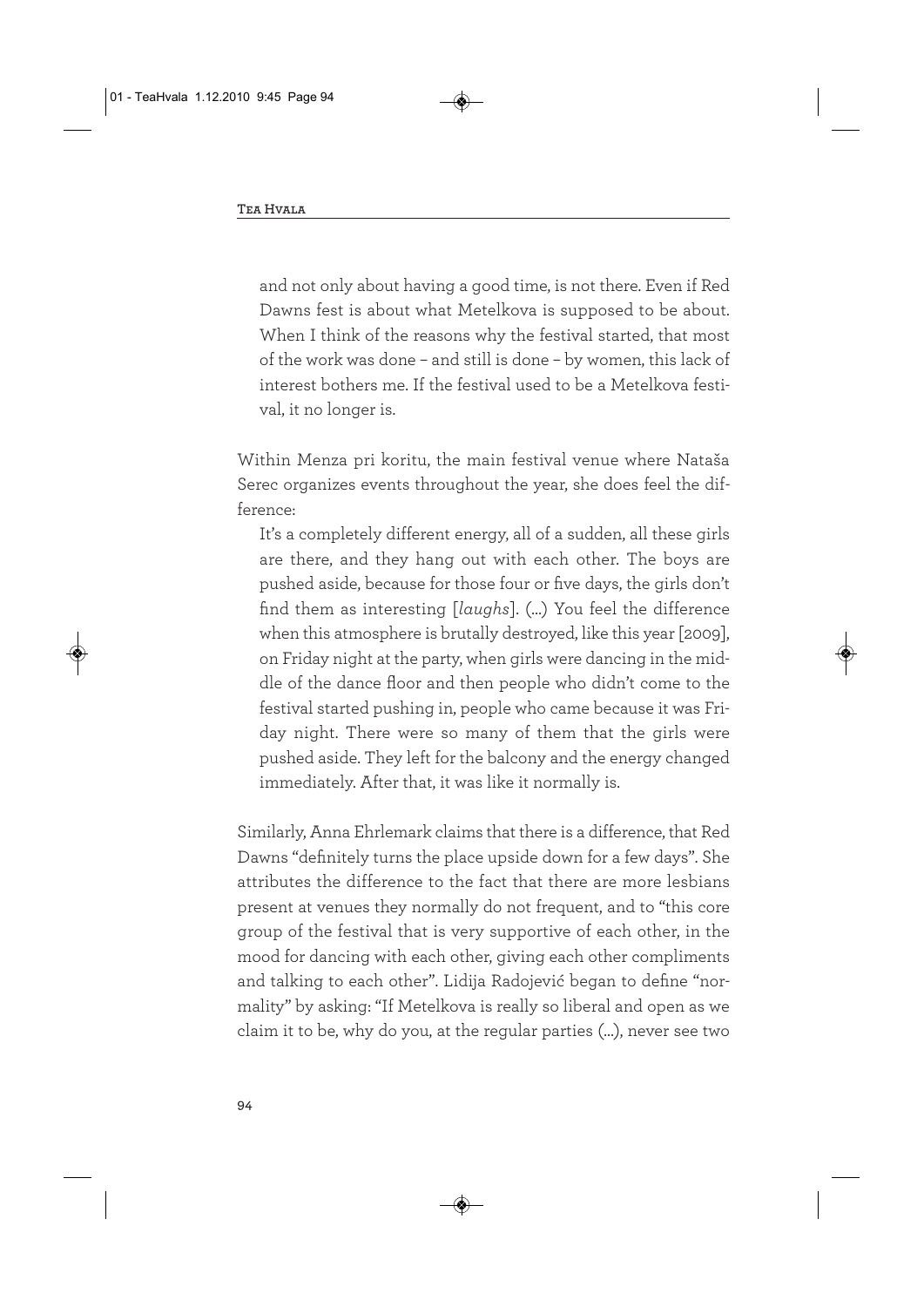women kissing? Why do you see it exclusively during Red Dawns?" In her opinion, the festival is provocative because it points out the fact that alternative places such as Metelkova are tied into the dominant, sexist and heteronormative culture. "Metelkova is a really chauvinist place," she said:

All these boys are so paternalistic. Because we are, to speak in quotation marks, their girlfriends, their friends, even these boys cannot step out of their chauvinism which completely dominates our culture at all levels: from the lowest (…) to the highest, academic level. Everyone falls for it, even the alternative scene, Metelkova, including our enlightened, cool friends.

When asked whether the difference she felt during the festival came from the temporary absence of chauvinism, she corrected me and replied:

No, I never said that chauvinism is absent; I said that more women and more feminists are present. Because we are in majority and the themes discussed are feminist. The chauvinism stays the same – it's in all the jokes that come out after the second beer.

From a lesbian point of view, the festival increases the safety of those clubs in Metelkova, which are not specifically lesbian, gay or queer even though, on a declarative level, they support sexual minorities. Suzana Tratnik said that for her, as a lesbian who would normally frequent Monokel or Tiffany, Red Dawns is an opportunity to visit other venues. The festival has only recently – and deliberately – started to include program items that are interesting for a gay audience. Since the female ensemble of Red Dawns did not feel competent to organize a program *for* gays, it started to co-operate with the program coordinator of Tiffany,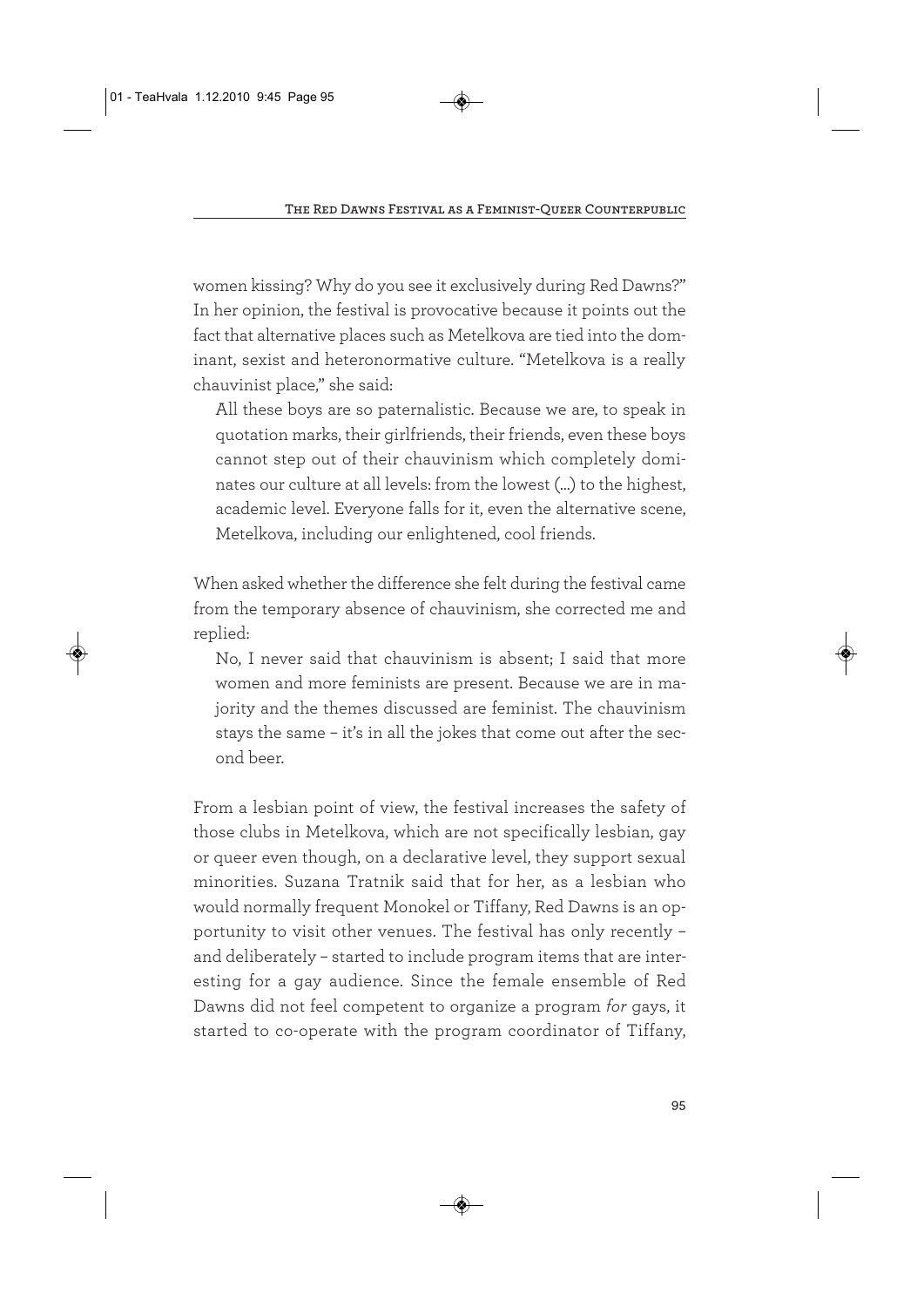Jernej Škof in 2009, and with journalist and queer film enthusiast Dare Pejić in 2010.

The festival is also an opportunity to discuss feminist and queer issues in public. Most of my interviewees attributed that to the increased presence of foreign guests who are less burdened with local and highly gendered codes of behaviour, who are there because they are interested in networking and feminist-queer politics. Jasmina Jerant and Jadranka Ljubičič paid attention to the local audience and noticed a change in its structure. Jasmina noticed "established Slovenian intellectuals, academics, journalists and even politicians" who "mostly came for the panel discussion and lectures". Jadranka observed that, in general, the festival manages to create its own audience: artists who are part of the program, activist groups who either help with the festival or come to party, and the people they bring along because they are interested in the program. "That absolutely changes the face of Metelkova," she says, "since there are less people who come solely because Metelkova is an open space". Jadranka also noticed a change in the gender structure of the audience, highlighting the presence of "men who recognized a certain quality, and are no longer afraid to come to the festival, even though they know they are going to be in minority".

#### **The Limitations of Red Dawns**

Several interviewees experience the annual festive event as a strategic mistake or limitation since it fails to provide the kind of continuity that is, as they unanimously agreed, necessary for building a counterpublic. Whether they used the paradoxical term "temporary community" (Anna Ehrlemark, Jadranka Ljubičič), the term "crossroad" or "meeting point" (Anja Bebar), "network" (Tanja Škander), "entry point" (Daša Tepina), "scene" (Lidija Radojević) or "organism" (Ana Grobler), none of the terms seemed appropriate since they only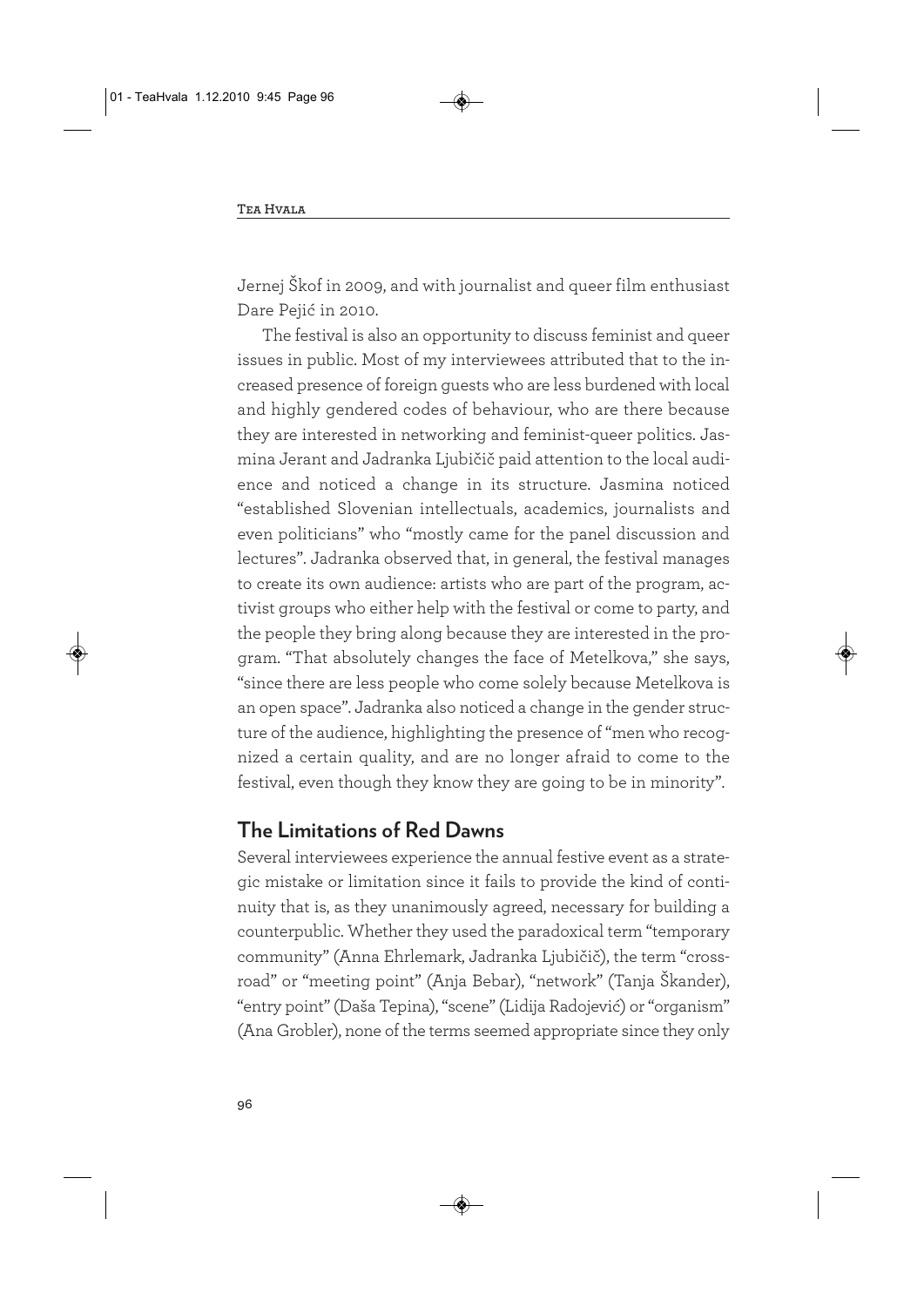increased the feeling that there is a lack of the kind of feminist-queer counterpublic that would be able to intervene into the official public sphere in effective or visible ways. While Tanja Škander said that "during those three or four days, some sort of community (…), a certain chemistry is created" which should not be underestimated since it makes people who "cross the limits of heteronormativity" feel "less strange" or "relatively normal", my other interviewees were clearly frustrated by the festivals' formal boundaries.

Nataša Serec's estimation of the festival's potential was perhaps the most realistic since she perceives the wish for continuity and greater impact as a "great goal that might be too ambitious". In her view, organizing a series of monthly or even weekly events that would gradually build a permanent audience and include new people in the organization process would already be a success. Lidija agreed that

the festival's mission – and I salute the idea of organizing regular events throughout the year, the idea of continuity – is to work here yet maintain its international connections since Ljubljana, not to mention Slovenia, definitely needs that sort of help.

For Daša, the fact that Red Dawns was more successful in maintaining transnational collaborations than it was in addressing the local community is a paradox that calls for extensive work on a local infrastructure, be it theoretical or action-orientated "in order to be able to react to different types of problems, to join certain initiatives, and become generally more visible in society". Ana Jereb agrees that the festival has a more international than local character. Because of this, its span is limited to "circles of people who already know each other or share similar backgrounds". Jadranka added that "both Metelkova and the festival share one basic problem: that continuity is understood as the endurance and insistence of certain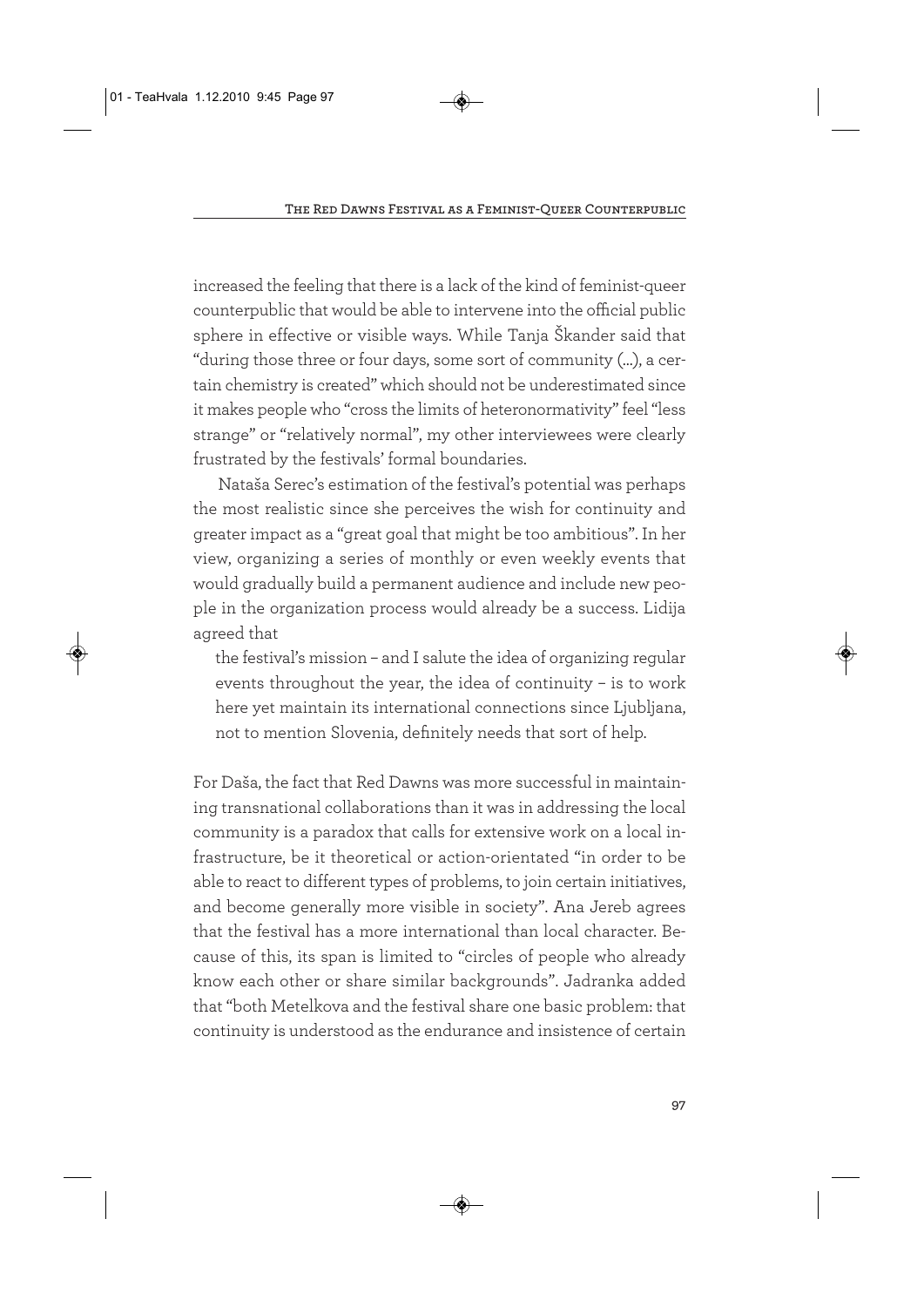people within it, and not as the passing of knowledge and creative energy to new people".

Contrary to Jadranka's statement, new volunteers stipulated the fact that Red Dawns was surprisingly easy to join, suggesting that the festival team pays attention to the participatory chances of each new individual and notices the extent to which they can get involved without hierarchically prescribing their role. "If we look at temporality as the circulation of people and ideas", Jadranka reflects, then "the term 'temporary community' does adequately describe Red Dawns". In Anna's view, work for community is rewarding regardless of how "temporary" or "permanent" the community in question is. Slađana added that Red Dawns

continues to play an important role as an explicit point of artistic, political or philosophic identification with feminist or queer perspectives. (…) If you accept this frame of reference, you have to accept the consequences since people are going to associate you with it, and in that sense, I think that continuity is of essential importance. It is a deliberate move away from universality as well as an idea that brought us together. (…) The bottom line is that these alternative spaces are developing strong and critical perspective on society. They are marginal and fabulous."

In Slađana's view, the internal and external function of feministqueer counterpublics is inseparable. Urška Merc, who views the discussion from her distant yet comparable Amsterdam experience, adds that Red Dawns is as effective and visible as other counterpublic arenas since "Ljubljana lacks a wider social community. (…) Whether you consider animal rights groups or workers' organizations, there is a lack of consciousness that in a wider context, we are all struggling for the same goal". Similarly, Vesna Vravnik recalls that when she first got involved in "the scene", she believed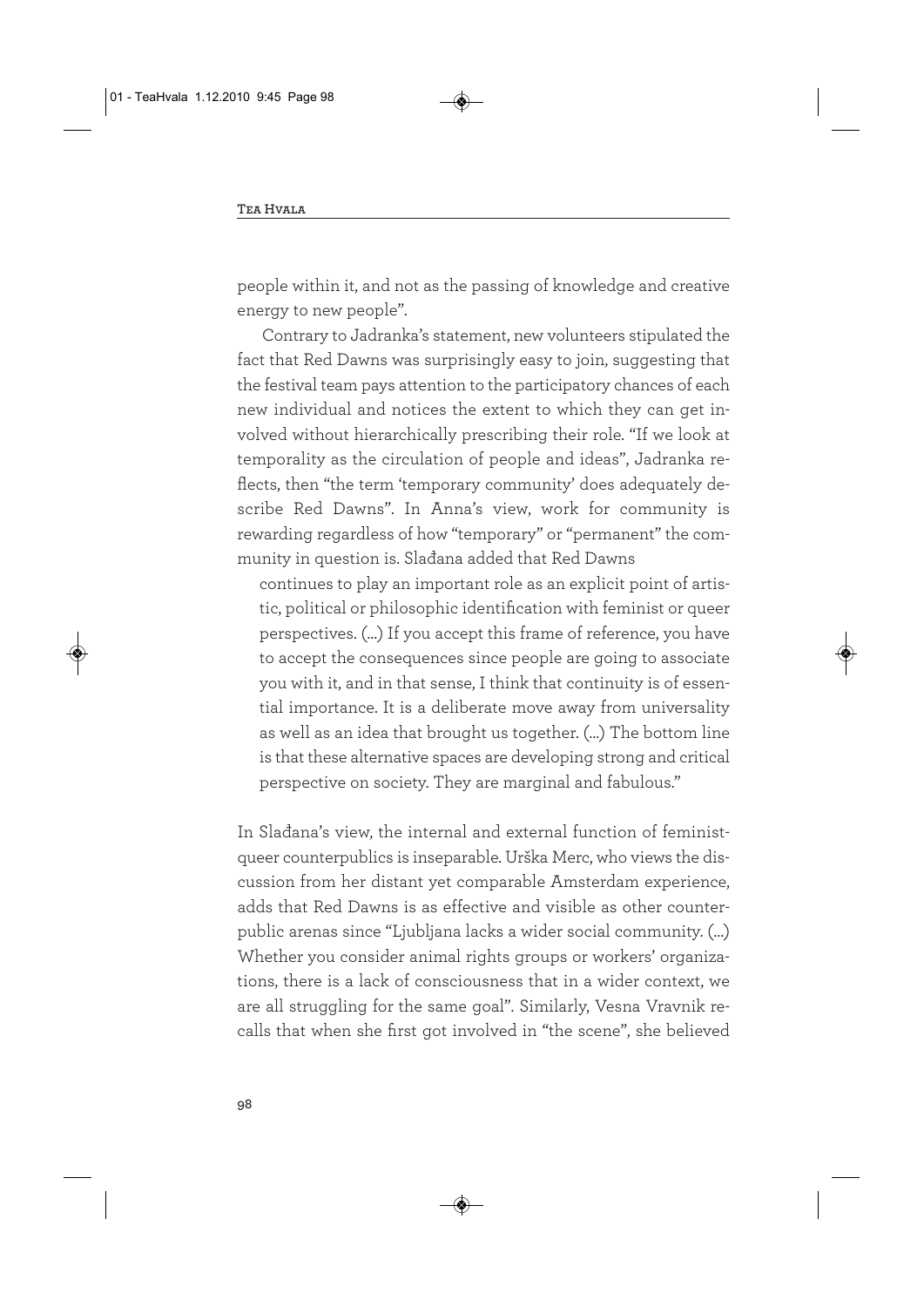that "marginal groups would be strong enough to beat the majority if they would join hands". "And yet," she added, "everyone wants to go their own way and leave their signature". In this context, Nancy Fraser's writing on the "absence of any credible overarching emancipatory project despite the proliferation of fronts of struggle" and "a general decoupling of the cultural politics of recognition from the social politics of redistribution",<sup>152</sup> as features characteristic of the postsocialist condition, most definitely rings a bell.

# **Conclusion**

According to my interviewees, Festive sociability was the most important aspect of Red Dawns' internal function. It was enabled by the festival's conceptual openness, by its growing local and international network, and by its horizontal, participatory, and DIY organizational policy. In this way, Red Dawns managed to temporarily blur the distinctions between predefined social roles (audience, participant, organizer) and allowed identification with Red Dawns as a feminist-queer "temporary community" or (potential) counterpublic. The second important aspect of Red Dawns' internal function was the generation of productive conflicts and discussions, encouraged by the issue-specific festival program and the heterogeneous structure of the audience.

The external function of Red Dawns was directed towards other local counterpublics as well as the official public sphere. The festival has reached both even though my interviewees' desire for an even greater visibility of feminist and queer issues suggests that the annual festival format needs to be enriched with other forms of public participation which would take place on a more regular basis and possibly step outside Metelkova's borders. In its eleven years of existence, the festival has successfully contributed to the diver-<sup>152</sup> Naples, 2004, 1103-4.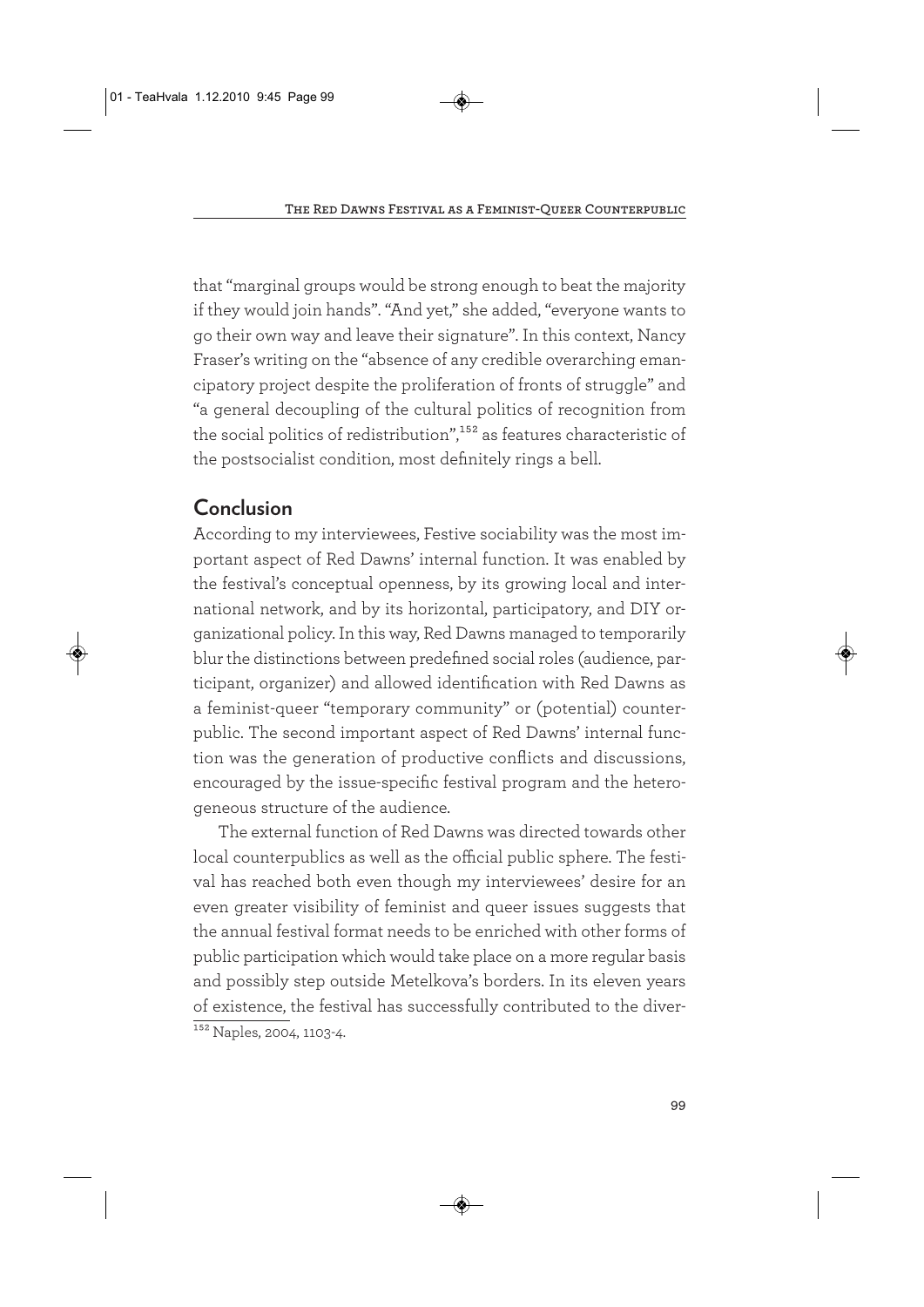sification of counterpublic feminist-queer discourses and to the critique of hegemonic discourse in postsocialist Slovenia. Since the latter has already managed to exclude the majority of population from decision-making processes and reduced politics to a spectacle, emerging counterpublics such as Red Dawns are of key importance for a truly participatory, heterogeneous and just society.

## **Bibliography**

ANDERSON, B. (1995): *Imagined Communities: Reflections on the Origin and Spread of Nationalism,* Verso, London & New York.

BAKIĆ-HAYDEN, M. (1995): "Nesting Orientalisms: The Case of Former Yugo slavia", *Slavic Review*, 54/4, pp. 917–931.

BAŠIN, I. (2006): "Separatistični feminizem? Ne, hvala", *Dnevnik*, Ljubljana (8.3.2006).

BATINIĆ, J. (2001): "Feminism, Nationalism, and War: The 'Yugoslav Case' in Feminist Texts", *Journal of International Women's Studies*, 3/11. Online: www.bridgew.edu/SoAS/JIWS/fall01/batinic.pdf (31.1.2009)

BIBIČ, B. (2003): *The Noise From Metelkova: Ljubljana Spaces and Culture in Transitions.* Mirovni inštitut, Ljubljana.

BRAIDOTTI, R., GRIFFIN, G. (2002): "Whiteness and European Situatedness", in: *Thinking Differently. A Reader in European Women's Studies*. Edited by G. Griffin and R. Braidotti. Zed Books, London, pp. 221–236.

BRAIDOTTI, R. (2005): "A Critical Cartography of Feminist Postpostmodernism", *Australian Feminist Studies*, 20/47, pp.169–180.

CERWONKA, A. (2008): "Traveling Feminist Thought: 'Difference' and Transculturation in Central and Eastern European Feminism", *Signs*, 33/4, pp. 809–832.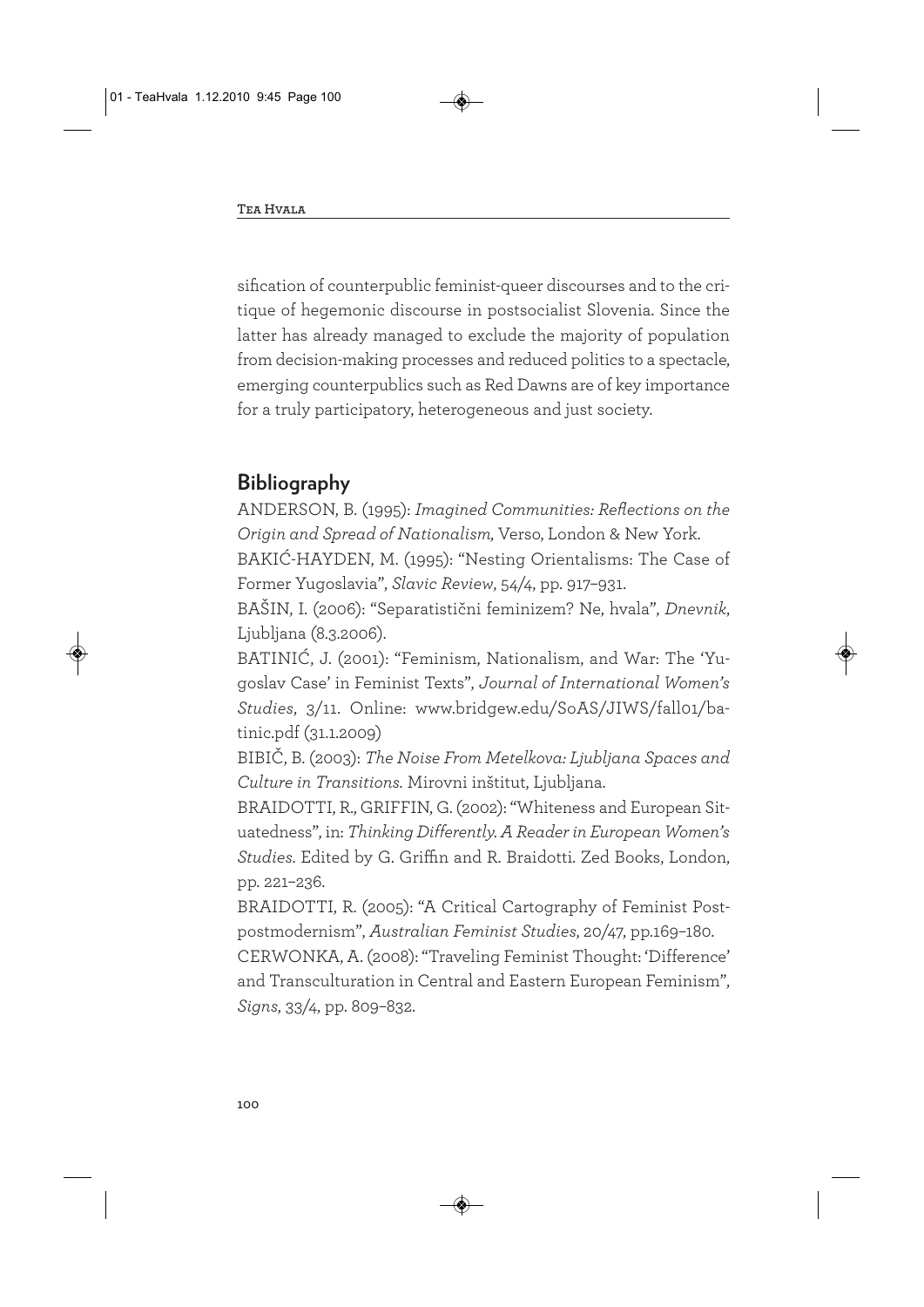CHIDGEY, R. (2009a): "Personal and Collective Acts of Resistance: DIY Feminist Networks in Europe", *Transform! European Journal of Alternative Thinking and Political Dialogue*, 1/5. Online: http://www.transform-network.net/nc/en/home/journal-transformeurope/display-journal-transform/browse/3/article/79/DIY-Feminist-Networks-in-Europe-Personal-and-Collective-Acts-of-Resi stance.html?cHash=149ddeb57c&sword\_list[0]=chidgey (12.4.2010). CHIDGEY, R. (2009b): "Red Dawns Festival: Queering Solidarity and Honoring Militant Historical Memory". Online: http://www.grassrootsfeminism.net/ cms/node/226 (12.4.2010).

CHIDGEY, R., REITSAMER, R., ZOBL, E. (2009): "Ladyfest**:** Material Histories of Everyday Feminist Art Production", *n.paradoxa*, 24, pp. 5–12.

CHIDGEY, R., ZOBL, E. (2009): "'Making valuable DIY theory and herstory through zines'. An Email Interview with Nina, from Belgium". Online:

http://www.grassrootsfeminism.net/cms/node/141 (12.4.2010).

CRIMETHINC. EX-WORKERS' COLLECTIVE (2001): *Days of War, Night of Love: Crimethlnc. For Beginners*. Online: http://www.crimethinc.com/texts/days/ (11.4.2010)

EHRLEMARK, A. (2008): "Kaj je narobe z Rdečimi zorami?", *Narobe* 1/5, March 2008, p. 25. Online at: http://www.narobe.si/ stevilka-5/rdece-zore.html (1.4.2010)

FELSKI, R. (1989): *Beyond Feminist Aesthetics: Feminist Literature and Social Change.* Harvard University Press, Cambridge, MA.

FRASER, N. (1985): "What's Critical about Critical Theory? The Case of Habermas and Gender", *New German Critique*, 35, pp. 97–131.

FRASER, N. (1990): "Rethinking the Public Sphere: A Contribution to the Critique of Actually Existing Democracy", *Social Text*, 25/26, pp. 56–80.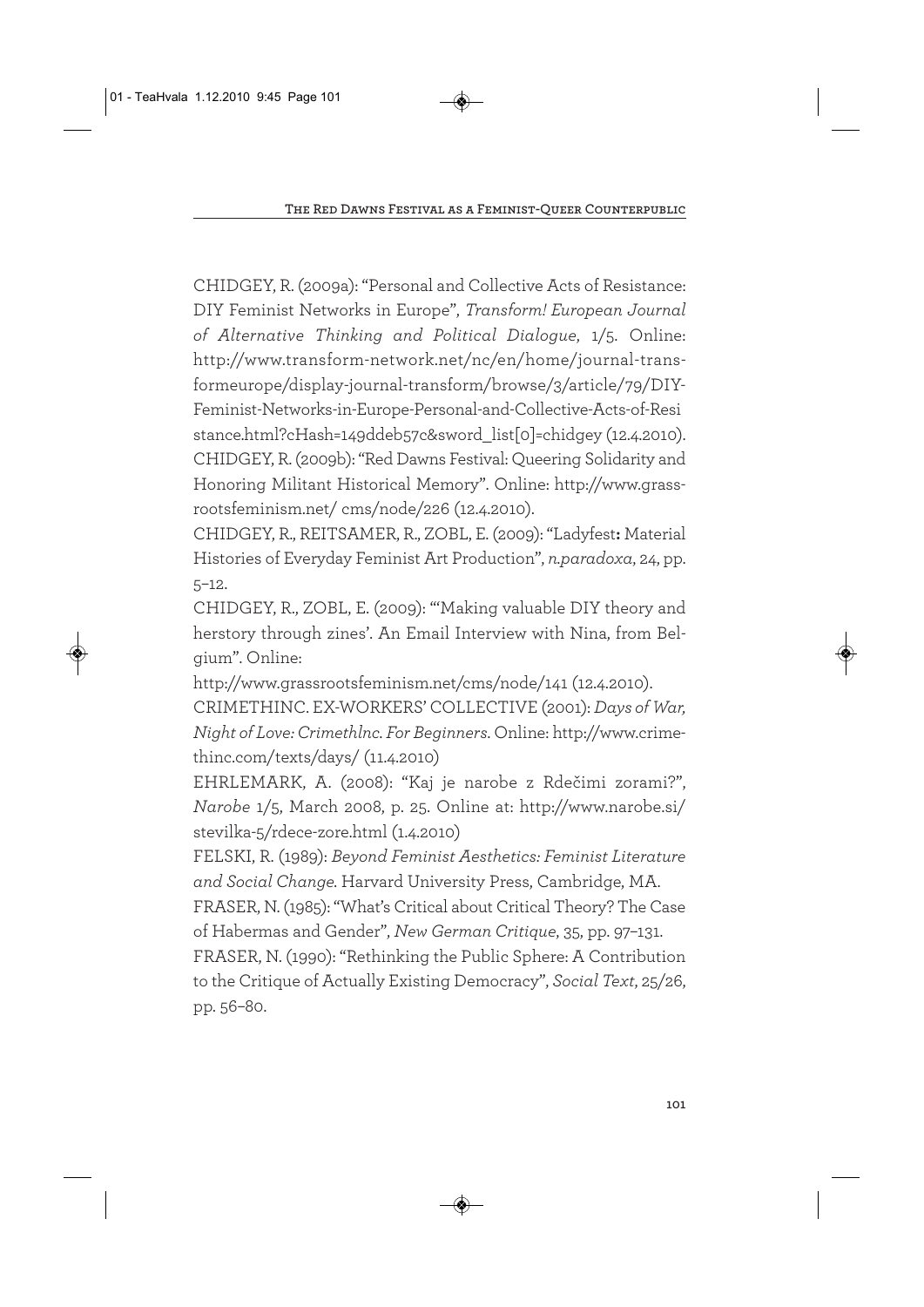GARRISON, E. K. (2000): "U.S. Feminism-Grrrl Style! Youth (Sub)Cultures and the Technologics of the Third Wave", *Feminist Studies*, 26/1, pp. 141–170.

GROSZ, E. (2000): "Histories of a Feminist Future", *Signs*, 25/4, pp. 1017–1021.

GRŽINIĆ, M. (2005): *Estetika kibersvijeta i učinci derealizacije*. Multimedijalni institute/Košnica - centar za komunikaciju i kulturu, Zagreb/Sarajevo. Online: http://www.zamirzine.net/IMG/pdf/estetika\_kibersvijeta.pdf (16.8.2009)

HABERMAS, J. (1991): *The Structural Transformation of the Public Sphere: An Inquiry Into a Category of Bourgeois Society*. The MIT Press, Cambridge, MA.

HALBERSTAM, J. (2005): *A Queer Time & Place: Transgender Bodies, Subcultural Lives.* New York University, New York.

HARAWAY, D. (1997): *Modest\_Witness@Second\_Millennium. FemaleMan© \_Meets\_Onco Mouse ™: Feminism and Technoscience*. Routledge, New York.

HARDING, S. (1991): *Whose Science? Whose Knowledge?* Cornell University Press, Ithaca, NY.

HOOKS, B. (2000): *Feminism is for Everybody: Passionate Politics*. South End Press, Boston.

HUBBARD, P. (2005): "Space/Place", in: *Cultural Geography: A Critical Dictionary of Key Concepts.* Edited by D. Atkinson et. al. I.B.Tauris & Co. Ltd, London, pp. 41–48.

HVALA, T. (2007): "The Central Struggle: Interview with Veronica Schild". Online: http://prepih.blogspot.com/2007/12/interviewwith-vernica-schild.html (12.4.2010)

HVALA, T. (2008): "Streetwise Feminism: Feminist and Lesbian Street Actions, Street Art and Graffiti in Ljubljana", *Revue Amnis*, 8, pp. 69–80.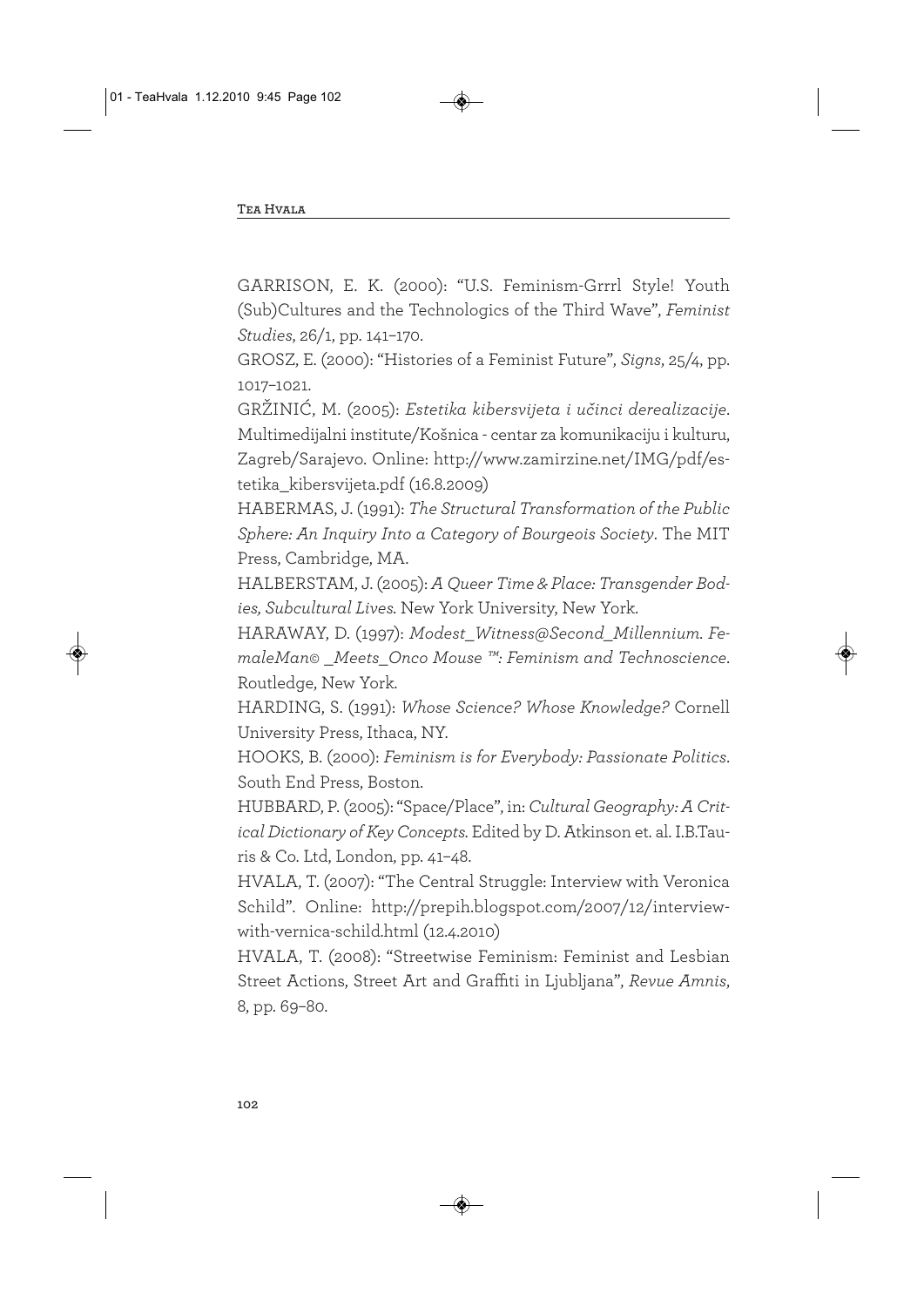HVALA, T. (2009): "Postsocialist Feminisms between Two Fires", *Borec*, 61/657–661, pp. 332–358.

IVEKOVIĆ, R. (No date): "Transitions", in: *Waaldijk Tutorial.* University of Utrecht, Utrecht, pp. 1–15.

IVEKOVIĆ, R. (1993): "Women, Nationalism and War: 'Make Love Not War'", *Hypatia*, 8/4, pp. 113–128.

JALUŠIČ, V. (2002): *Kako smo hodile v feministično gimnazijo*. Edited by V. Jalušič. \*cf., Ljubljana.

JEFFS, N. (2007): *Zbornik postkolonialnih študij.* Edited by N. Jeffs. Krtina, Ljubljana.

KAŠIĆ, B. (2004): "Feminist Cross-Mainstreaming within 'East– West' Mapping: A Postsocialist Perspective", *European Journal of Women's Studies*, 11, pp. 473–485.

KAVČIČ, A. (2008a): "Moja dežela 14: Slovenske feministke", 1.9.2008. Online: http://www.vest.si/2008/09/01/moja-dezela-014/ (12.4.2010).

KAVČIČ, A. (2008b): "Moja dežela 6: Homoseksualci", 9.6.2008. Online: http://www.vest.si/2008/06/09/moja-dezela-006/ (12.4.2010).

KUHAR, R. (2007): "Prečuta noč za lezbični manifest. Intervju z Natašo Sukič in Suzano Tratnik", *Narobe* 1/4, p. 11.

LESNIČAR PUČKO, Tanja. 2007. "Manj o tem, kaj, in bolj o tem, kako". *Borec* 639-643 (59), pp. 81–85

MOČNIK, R. et. al. (2000): *Feminizem/mi za začetnice/ke.* \*cf./ Mesto žensk, Ljubljana.

MOČNIK, R. (2008): "Zgodovinopisje kot identitetna vednost: trije slovenski zgodovinarji o razbitju jugoslovanske federacije", *Oddogodenje zgodovine – primer Jugoslavije*. Edited by L. Centrih. *Borec*, 60/648–651. ZAK, Ljubljana, pp. 39–60.

MOHANTY, C. T. (1997): "Under Western Eyes: Feminist Scholarship and Colonial Discourses", in: *Dangerous Liaisons. Gender, Nation and Postcolonial Perspectives*. Edited by A. McClintock, A.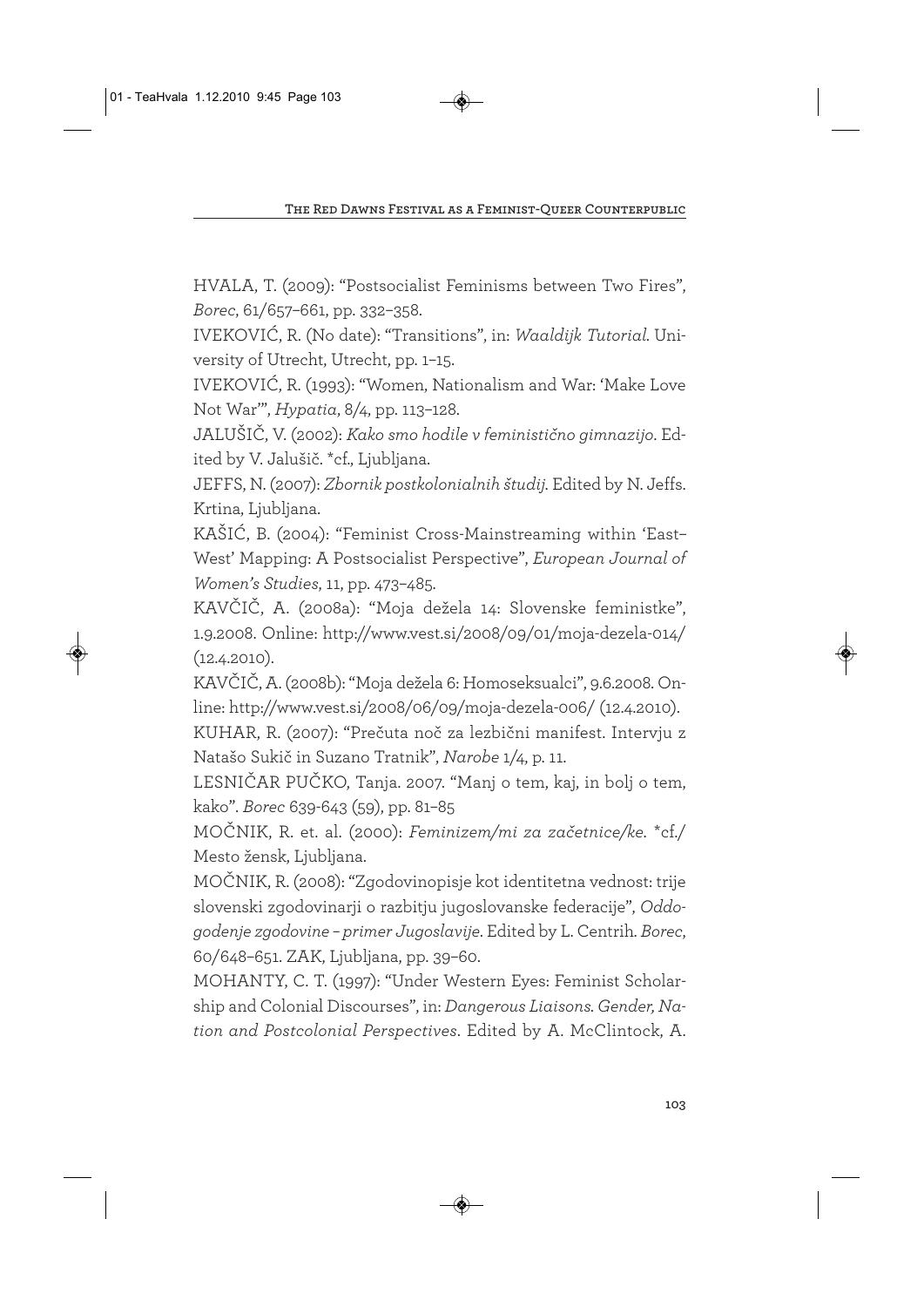Mufti, E. Shohat. University of Minnesota Press, Minneapolis, pp. 255–277.

NAPLES, N. A. (2004): "To Interpret the World and to Change It: An Interview with Nancy Fraser", *Signs* 29/4, pp. 1103–1125.

ORCHID (1999): *Dance Tonight, Revolution Tomorrow*. Ebullition Records, Goleta.

OZMEC, S. (2001): "Osmi marec: dan, ko se pretvarjamo, da je vse v redu", *Mladina* (19.3.2001). Online: http://www.mladina.si/tednik/200111/clanek/m-osmi/ (3.10,2008).

PASSERINI, L. (2007): *Memory and Utopia.* London, Equinox Publishing.

PASSERINI, L. (2008): *Ustna zgodovina, spol in utopija.* Ljubljana, Studia humanitatis.

PILCHER, J., WHELEHAN, I. (2004): *50 Key Concepts in Gender Studies*. Sage, London.

PIŠEK, M. (2009): "Ne tlači me v (o)queer!", *Dnevnikov Objektiv*, 11.7.2009. Online:

http://dnevnik.si/tiskane\_izdaje/objektiv/1042282499 (31.3.2010).

PLAHUTA SIMČIČ, V. (2006): "Ne smemo se slepiti, patriarhat je povsod!", *Delo* 48/74, p. 15.

POLLETTA, F. (1999): "'Free Spaces' in Collective Action", *Theory and Society*, 28/1, pp.1–38.

PRATT, M. L. (1992): *Imperial Eyes: Travel Writing and Transculturation*. Routledge, London/New York.

PUWAR, N. (2004): *Space invaders: race, gender and bodies out of place*. Berg, Oxford.

RADOJEVIĆ, L. (2007): "Univerzalizacija boja in partikularne zapreke ali med osmim marcem in tisočerimi spoil",: *Borec* 59/639- 643, pp. 87-93.

RED DAWNS (2003). Online: http://www.metelkova.org/rdece/ arhiv/concept.php (31.3.2010).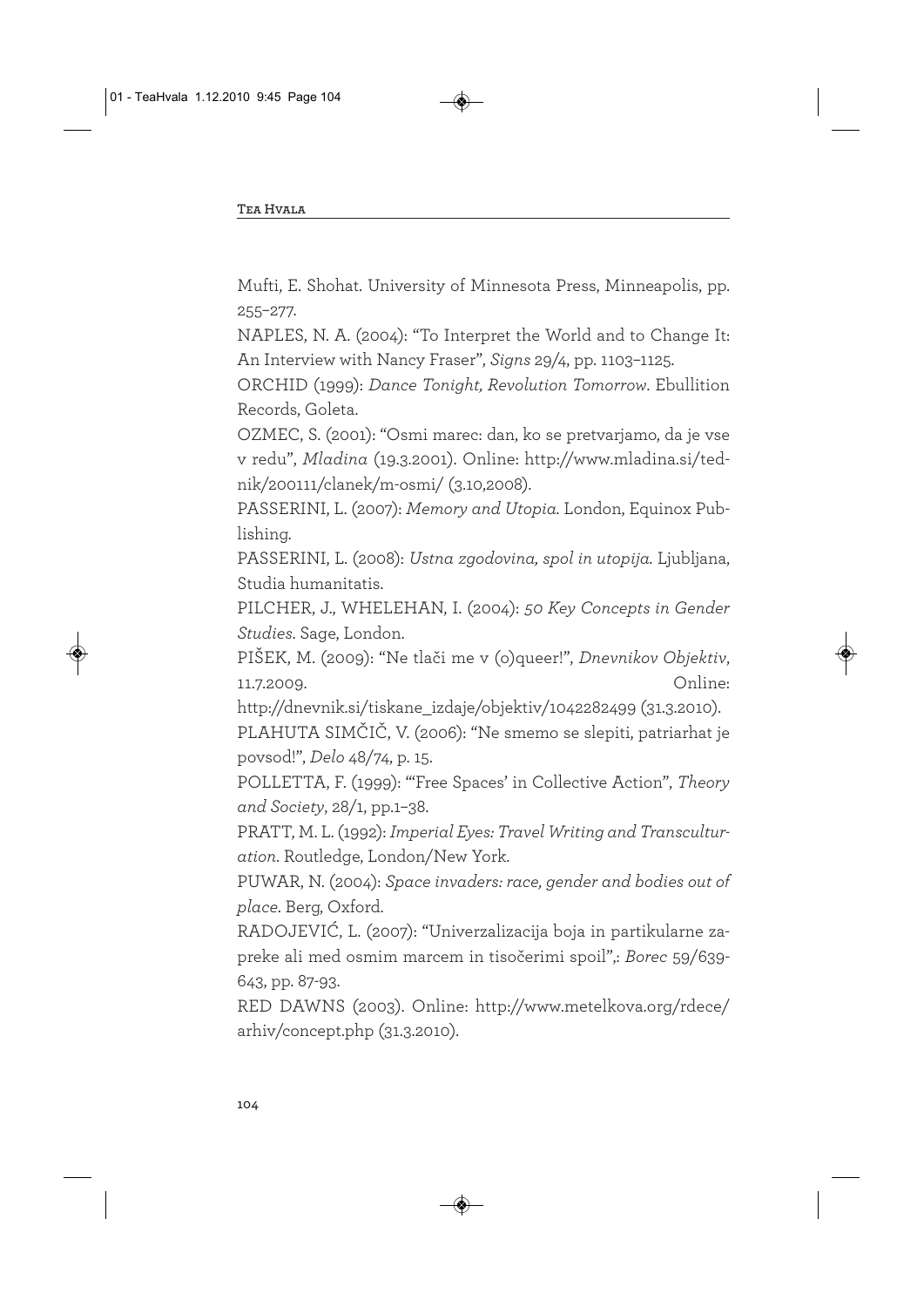RED DAWNS (2004). Online: http://www.metelkova.org/rdece/ 2004/ (11.4.2010).

RED DAWNS (2005). Online: http://www.metelkova.org/rdece/ 2005/2005/english.htm (18.3.2010).

RED DAWNS (2006). Online: http://www.metelkova.org/rdece/ 2006/ (11.4.2010)

RED DAWNS (2007a): "Festival Network Meeting". Online: http://rdecezore. blogspot.com/2007/02/network-of-womens-feminist-and-queer.html (18.3.2010)

RED DAWNS (2007b). Online: http://www.kudmreza.org/rdece/ 2007/ENGLISH/index.html (18.3.2010).

RED DAWNS (2008). Online: http://www.kudmreza.org/rdece/ 2008/index\_eng.html (11.4.2010).

RED DAWNS (2009a): "Long Live March 8<sup>th</sup>, International Women's Day!". Online: http://www.kudmreza.org/rdece/artistpages/danzena\_eng.html (12.4.2010).

RED DAWNS (2009b). Online: http://www.kudmreza.org/rdece/ index\_eng.html (18.3.2010).

RED DAWNS (2010). Online: http://www.rdecezore.org/?page\_id =151&lang= en&l= 2010 (31.3.2010).

RENER, T. (1996): "Odpiranje prostorov? O situaciji univerzitetnih ženskih študijev", *Spol: Ž*. Edited by L. Bogovič, Z. Skušek. ISH/KUD FP, Ljubljana, pp. 58–67.

RESSLER, O. (2000): "Rote Zora". Online: http://www.ressler.at/ rote\_zora/ (11.4.2010).

SALECL, R. (1994): *The Spoils of Freedom: Psychoanalysis and Feminism after the Fall of Socialism (Feminism for Today).* Routledge, Oxford.

SANDOVAL, C. (1991): "U.S. Third World Feminism: The Theory and Method of Oppositional Consciousness in the Postmodern World", *Genders*, 10, pp. l-24.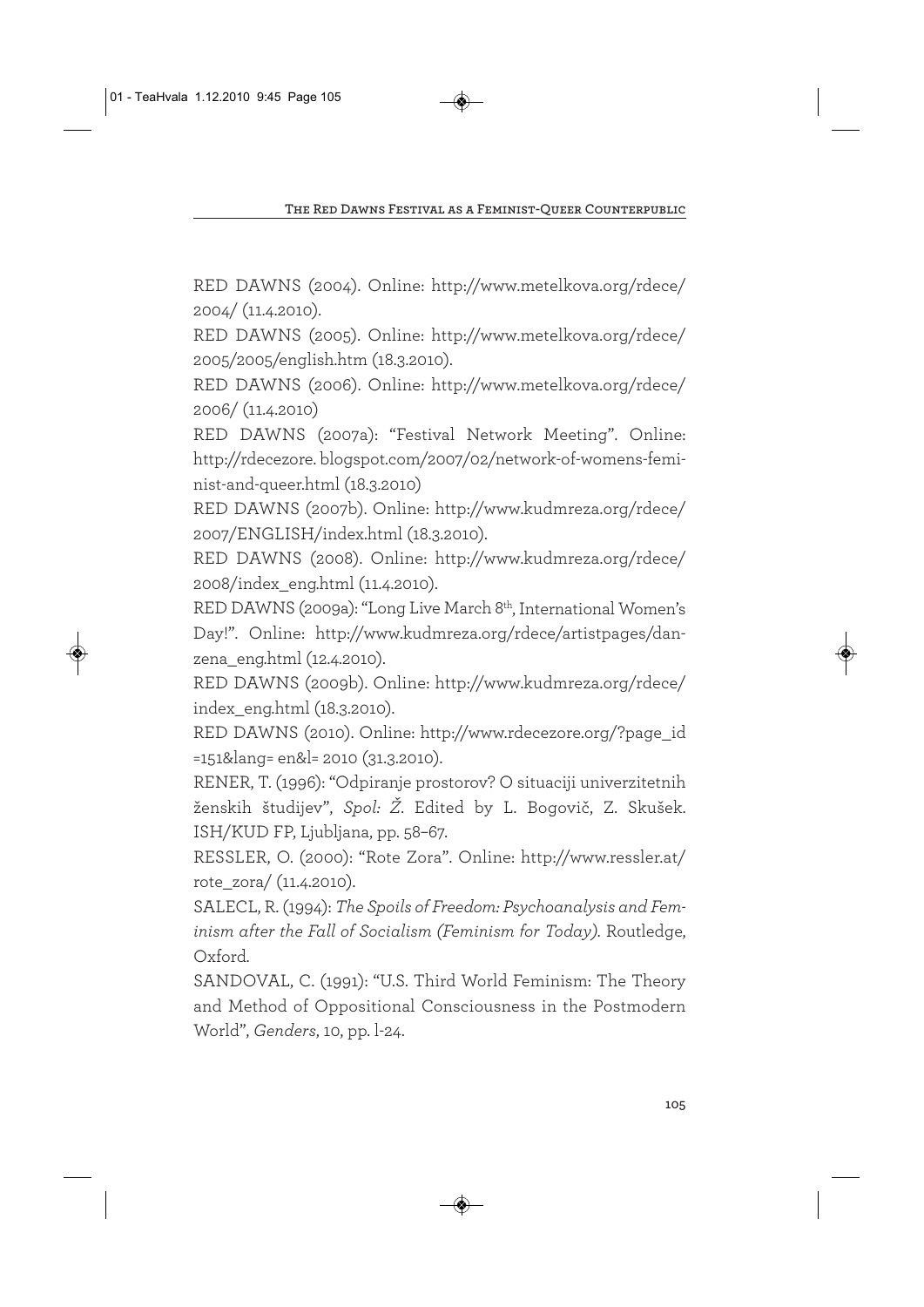Slovenska tiskovna agencija (2002): "Izšla nova zbornika s področja feministične teorije". Online: http://www.dnevnik.si/novice/kultura/16367 (31.1.2009).

SPIVAK, G. C. (1988): "Can the Subaltern Speak?", in: *Marxism and the interpretation of Culture*. Edited by C. Nelson, L. Grossberg. University of Illinois Press, Chicago, pp. 66–111.

SOJA, E. W. (2009): "The City and Spatial Justice", *Spatial Justice/Justice spatiale*, 1, pp. 31-38. Online: http://www.jssj.org/ media/spatial\_justice.pdf (15.3.2010)

STAR, D. (2002): *Quiet Rumours.* Edited by D. Star. AK Press/Dark Star, San Francisco, pp. 101–102.

TUAN, Y.-F. (2001): *Space and Place: The Perspective of Experience.* University of Minnesota Press, Minneapolis.

VELIKONJA, N. (2004): "Grafiti: poulično revolucionarno branje", in: *Grafitarji/Graffitists*. Edited by L. Stepančič, B. Zrinski, Mednarodni grafični likovni center, Ljubljana, pp. 115-130.

VITA ACTIVA (2006). Online: http://www.drustvo-vitaactiva.si/ 208101/ 253501.html (12.4.2010)

ZADNIKAR, D. (2004): "Kronika radostnega uporništva", in: J.Holloway: *Spreminjamo svet brez boja za oblast: pomen revolucije danes*. Študentska založba, Ljubljana, pp. 201-225.

### **Personal Archives**

Anonymous letter "Do you remember March 8th?", 8.3.2005 Public statement of the Feminist Initiative in Support of Abortion Rights. 17.11.2006.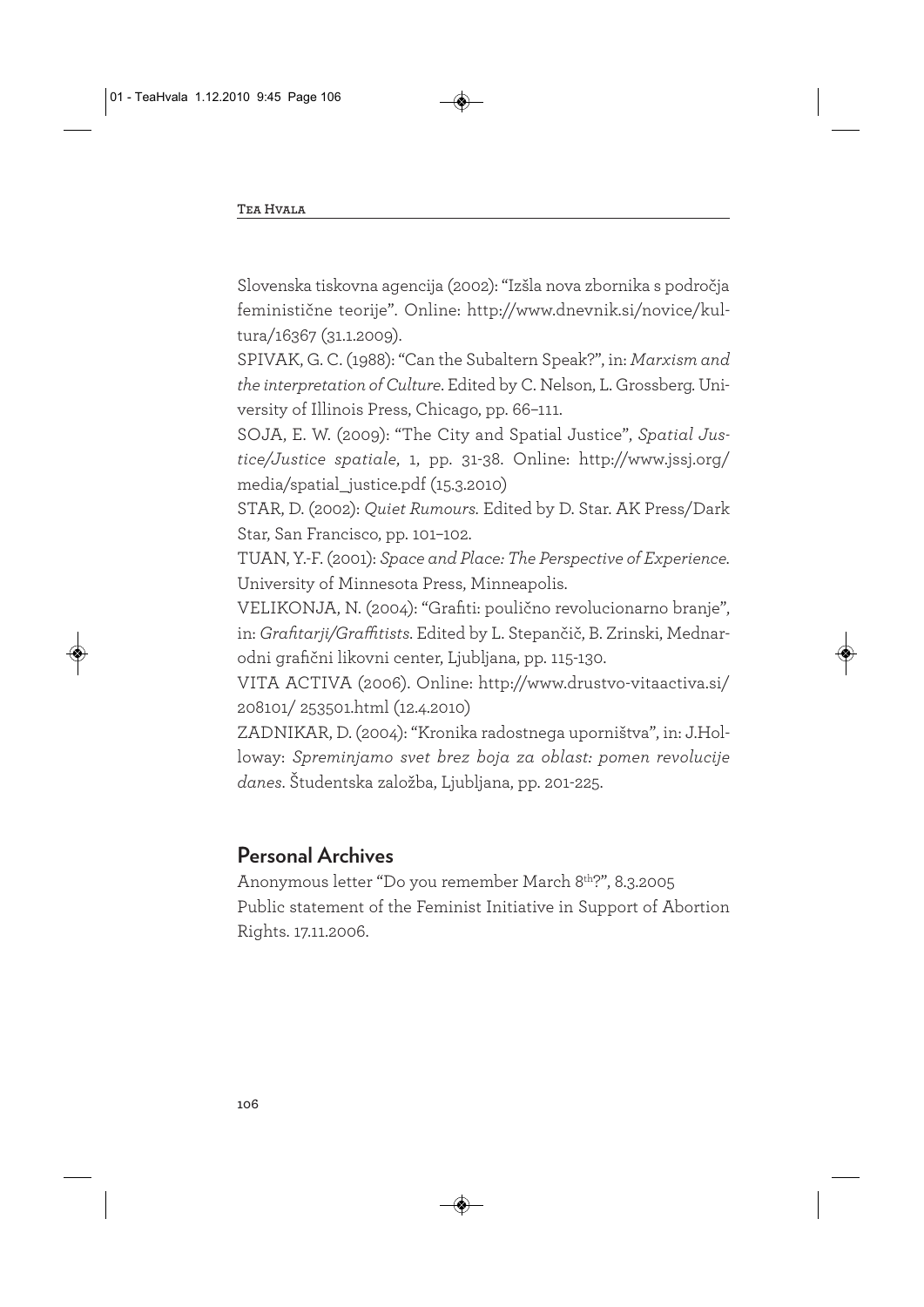# **Oral Interviews**

BEBAR, Alja. In Slovene. 15. 7. 2009, Hostel Celica, Ljubljana. 2 files (15m08s, 03m25s)

EHRLEMARK, Anna. In English. 6. 7. 2009, Mizzart Gallery, ACC Metelkova mesto, Ljubljana. 2 audio files (83m53s, 17m09s)

FRANK, Mirjana. In Slovene. 14.7.2009, my place, Ljubljana. 1 file (55m46s)

GREŠAK, Danaja, Anja KOCMAN. In Slovene. 15.7.2009, Square Without Historical Memory, ACC Metelkova Mesto, Ljubljana. 1 file (42m04s)

GROBLER, Ana, Slađana MITROVIĆ. In Slovene. 20.7.2009. KUD Mreža office, ACC Metelkova Mesto, Ljubljana. 1 file (99m34s)

JERANT, Jasmina. In Slovene. 29.7.2009, via Skype. 1 audio file (48m15s). Written answers (in English). 21.8.2009. 1 file (Written\_answers jasmina jerant 21.8.09)

JEREB, Ana. In Slovene. 14.7.2009, my place, Ljubljana. 2 files (54m34s, 14m19s)

LJUBIČIČ, Jadranka. In Slovene. 15.7.2009, KUD Mreža office, ACC Metelkova Mesto, Ljubljana. 2 files (22m40s, 63m17s)

MERC, Urška. In Slovene. 23.7.2009, via Skype. 1 file (69m25s)

RADOJEVIĆ, Lidija. In Slovene. 13.7.2009, Tabor park, Ljubljana. 3 files (43m29s, 16m58s, 17m25a)

SEREC, Nataša. In Slovene. 10.7.2009, Elf's Reading Room, ACC Metelkova mesto, Ljubljana. 1 file (80m08s)

ŠKANDER, Tanja. In Slovene. 7.7.2009, via Skype. 1 file (29m15s) TEPINA, Daša. In Slovene. 13.7.2009, her garden, Ljubljana. 3 files (69m05s, 12m:39s, 07m19s)

TRATNIK, Suzana. In Slovene. 27.7.2009, Gallery Mizzart, ACC Metelkova Mesto, Ljubljana. 1 file (20m36s)

VRAVNIK, Vesna. In Slovene, 23.7.2009, in front of Menza pri koritu, ACC Metelkova Mesto, Ljubljana. 1 file (35m16s)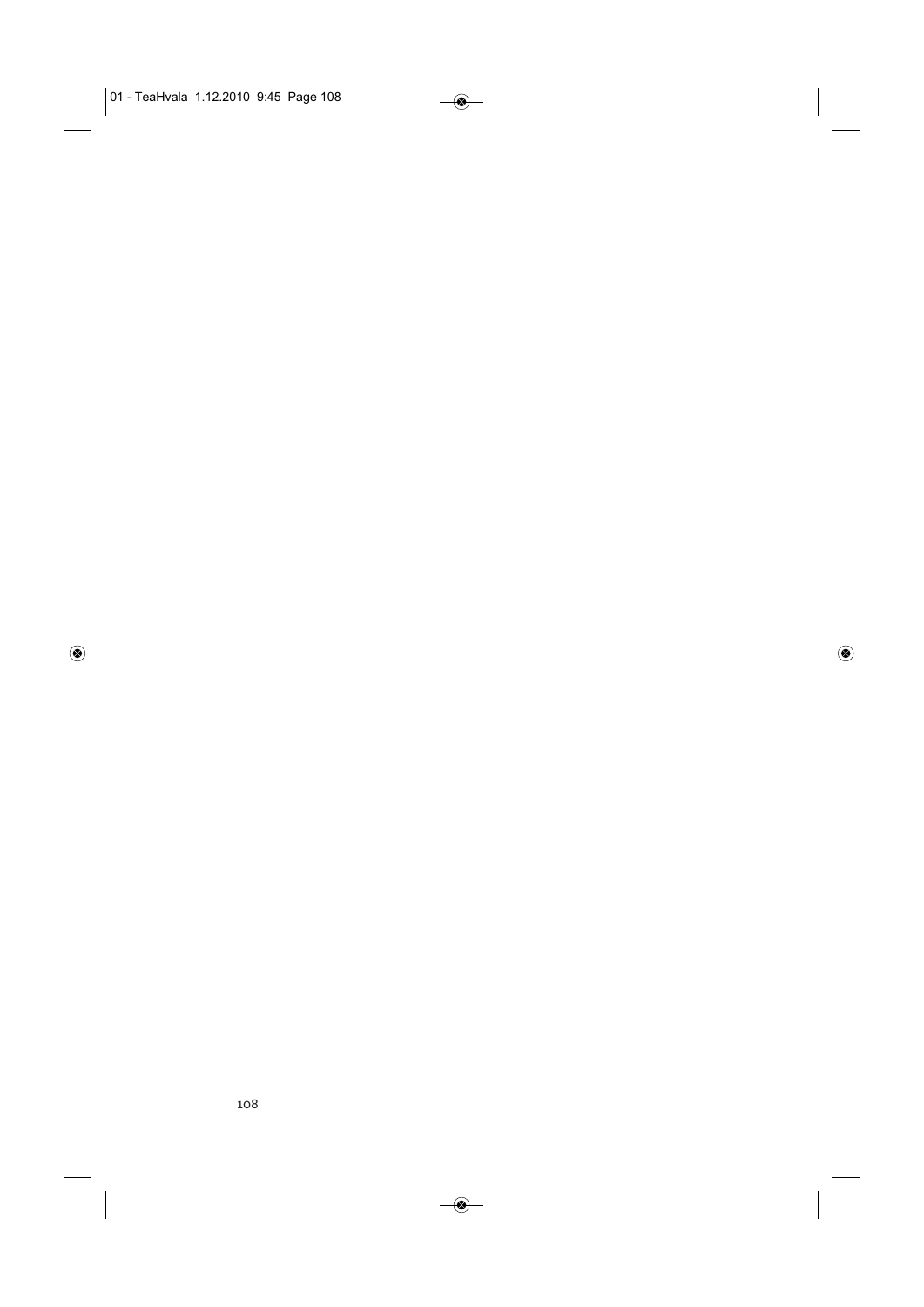# TEHNODIS-POZITIV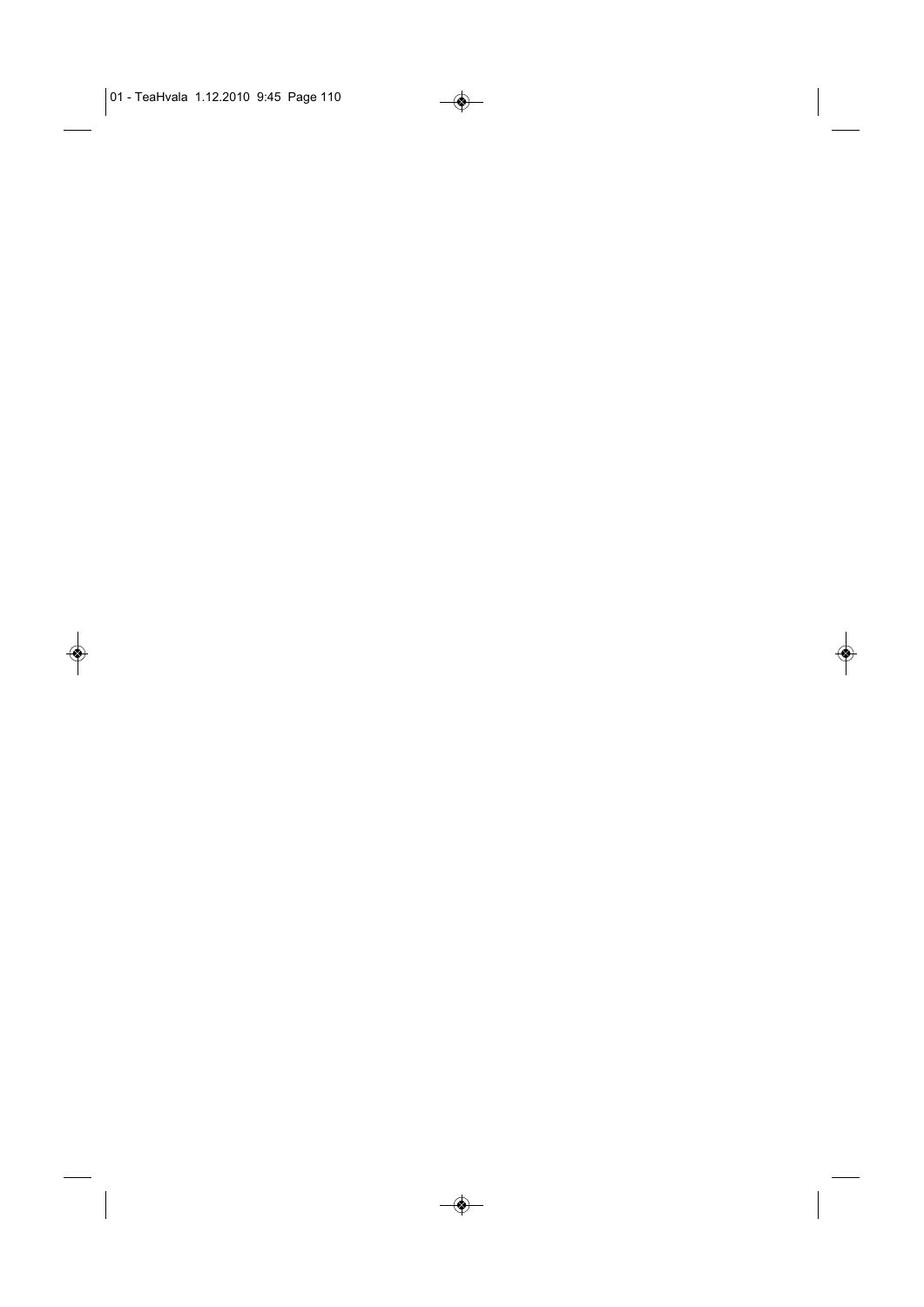Pregledni znanstveni članek

prejeto: 20. 9. 2010, sprejeto: 15. 10. 2010

# Bojan Anđelković<sup>1</sup>

# **Subjekt v dispozitivu tehnologije**

**Izvleček:** Tekst raziskuje problematiko odnosa med subjektom, tehnologijo in družbo, pri čemer v osnovno izhodišče postavi Foucaultev koncept dispozitiva. Koncept dispozitiva, prek katerega med drugim skušamo pokazati tudi to, da so subjekt, tehnologija in družba neločljivo povezani, podrobno obravnavamo v prvem tematskem sklopu, v tretjem razdelku pa skušamo aplicirati ta koncept na sodobne tehnologije in pokazati, da so te dispozitivi *par excellence* – vsak dispozitiv predpisuje in omogoča določene procese subjektivacije oz. natančneje, subjekt je po Agambenovi definiciji naravnost tisto, kar nastane med živimi bitji in dispozitivi.

**Ključne besede:** dispozitiv, subjekt, tehnologija, družba, virtualnost UDK: 1:316.6

#### **The Subject in the Dispositive of Technology**

**Abstract:** Starting from Foucault's concept of The Dispositive, the text investigates the relationship between the subject, technology and society. The concept of The Dispositive, through which we seek to demonstrate (in the second section) that the subject, technology and society are inextricably linked, is discussed in detail in the first section. The third section attempts to apply the concept discussed to the concept of contemporary technologies, demonstrating that these are dispositives *par excellence*: each dispositive dictates and enables certain processes of subjectivisation. More precisely, the

<sup>1</sup> Mag. Bojan Anđelković je je doktorand na Fakulteti za humanistične študije Koper, program Filozofija in teorija vizualne kulture, in urednik Redakcije za kulturo in humanistične vede na Radiu Študent. E-pošta: bojandjelkovic@gmail.com.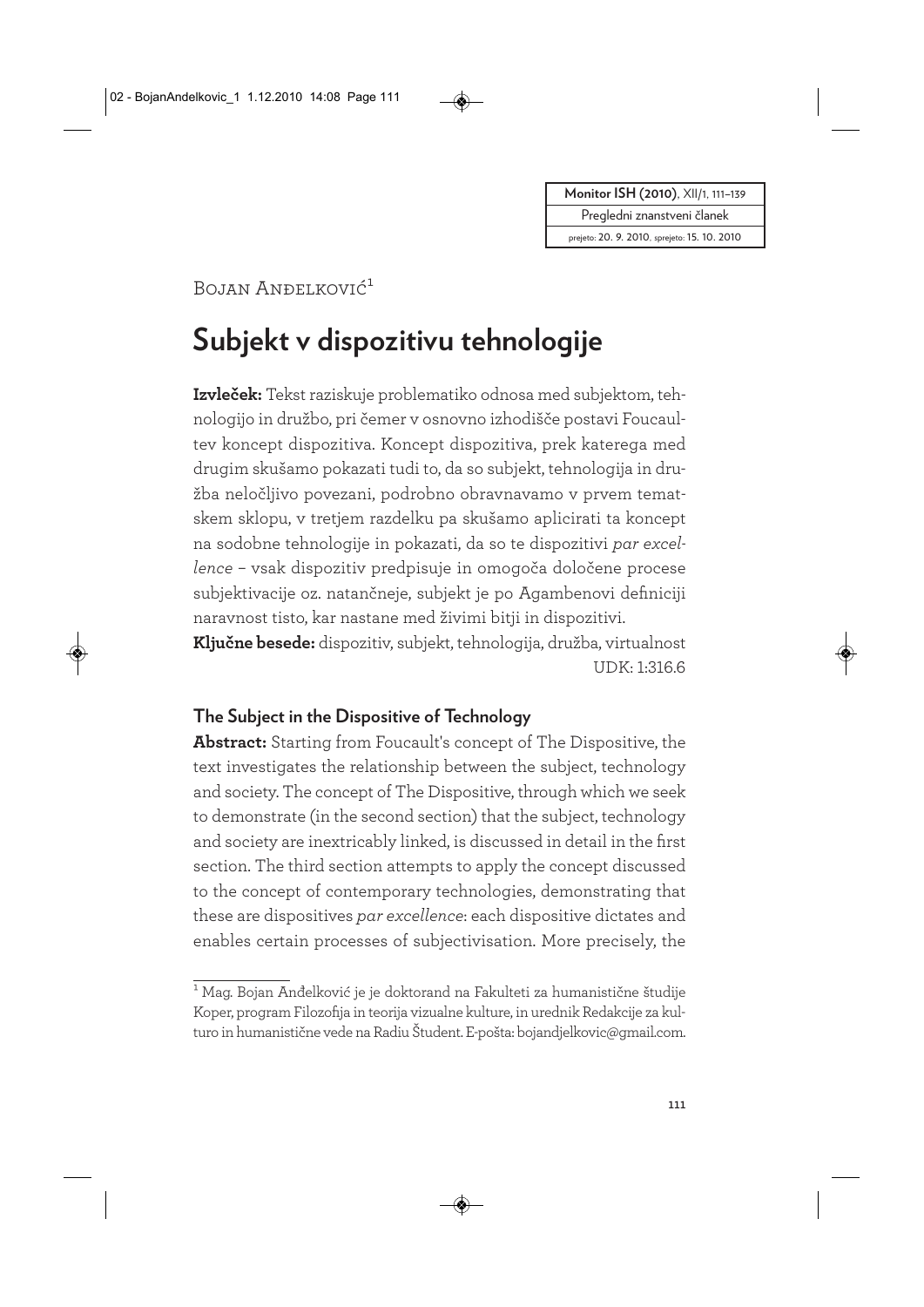subject is, by Agamben's definition, that which is produced by the relation between living beings and dispositives.

**Keywords:** dispositive, subject, technology, society, virtuality

\* \* \*

*Kar vidimo na platnu, ni živo. Živo je, kar se godi med gledalcem in platnom.*  Jean-Luc Godard

#### **Kaj je dispozitiv?**

Za izraz "dispozitiv", ki izhaja iz latinskega izraza *dispositio*, navajajo francoski slovarji tri pomene. V vojaškem pomenu je to "skupek sredstev, porazdeljenih v skladu z določenim načrtom", v pravnem je "del sodbe, ki obsega odločitev, ločeno od motiva zanjo", tj. del razsodbe (ali zakona), ki nekaj odloči in uredi, v tehnološkem pomenu, ki nas bo tukaj najbolj zanimal, pa je dispozitiv "način, na katerega so razporejeni deli stroja ali mehanizma; širše tudi sam mehanizem".2 To, da je dispozitiv lahko tudi sam mehanizem oziroma aparat, pa Peter Klepec v svojem tekstu o vlogi pojma dispozitiva pri Foucaultu razume kot četrti pomen, ki je ključen, saj naj bi pri dispozitivu šlo "za neki aparat ali stroj v splošnem, abstraktnem, univerzalnem pomenu. Ravno v tem […], ko obče, univerzalno naleti na samo sebe, se nahaja specifičnost dispozitiva, ki jo z enostavnim prevodom v kak drug izraz izgubimo, saj gre za obči, rodovni pojem, ki mora v celoten rod všteti tudi samega sebe."3 Zato 2 Navajamo po Agamben, 2007, 19.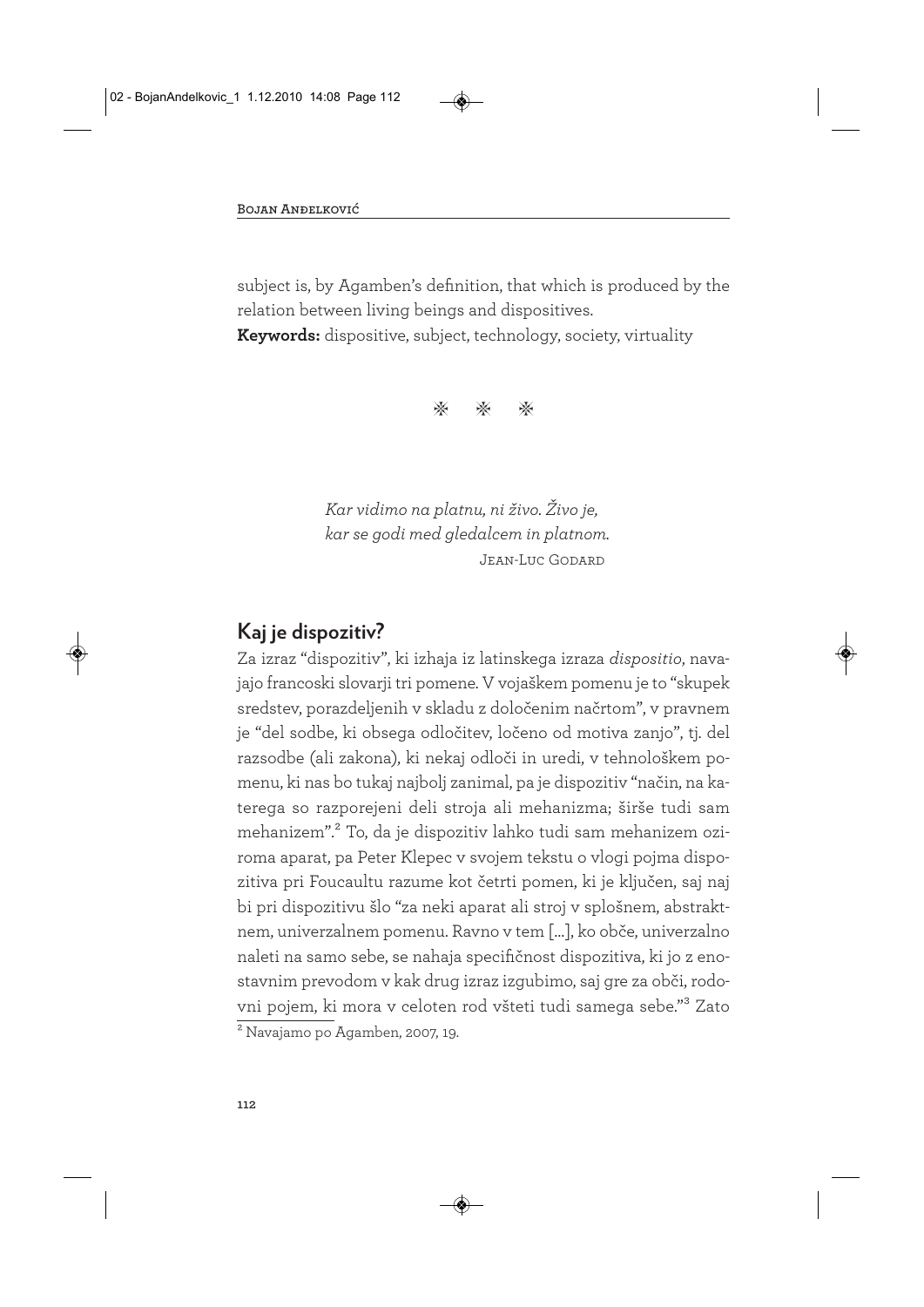Agamben trdi, "da je beseda 'dispozitiv' ključni izraz misli Michela Foucaulta" oz. da so prav dispozitivi "tisto, kar znotraj Foucaulteve strategije zavzema mesto univerzalij".4

Po drugi strani pa je ena izmed dveh konsekvenc Foucaulteve filozofije dispozitivov po Deleuzu prav *zavrnitev univerzalij*: "Univerzalno dejansko ne pojasnjuje ničesar, ono samo bi moralo biti pojasnjeno. Eno, Vse, Resnično, objekt, subjekt niso univerzalije, temveč singularni procesi, procesi unifikacije, totalizacije, verifikacije, objektivacije, subjektivacije, ki so imanentni določenemu dispozitivu."5 Vsak dispozitiv ima torej – in to je za naš namen ključno – poleg svoje univerzalne, abstraktne plati tudi svojo konkretno plat, saj vedno predpostavlja neki subjekt, ki je vanj ujet. Problem subjekta in dispozitiva je tako podoben problemu kokoši in jajca: vsakemu dispozitivu ustreza en tip subjektivacije, vsak dispozitiv predpisuje tip subjekta; pa vendar dispozitiv nikoli ne obstaja pred subjektom, saj je subjekt vanj vedno vključen. Kot pravi Deleuze: dispozitiv *je imanenten* procesu subjektivacije. Pri tem pravzaprav lahko govorimo o dveh subjektih. Prvega, ki ga dispozitiv predpisuje oziroma konstruira, lahko imenujemo imaginarni oziroma abstraktni, drugega pa, ki je v dispozitiv vključen, lahko imenujemo realni oziroma konkretni subjekt. "Kinematografski dispozitiv konstruira subjekt tako, da vsem v dvorani predpiše skupno imaginarno pozicijo. Vendar subjekt tudi vključuje – vselej se nanaša na konkretne posameznice in posameznike. Tak je tudi poudarek Foucaultevega koncepta dispozitivov oblasti."6

Agamben v omenjenem tekstu predlaga splošno delitev vsega obstoječega na dve veliki skupini: prvo skupino tvorijo živa bitja

<sup>3</sup> Klepec, 2007, 34.

 $4$  Agamben, op. cit., 15 oz. 19.

<sup>5</sup> Prim. Deleuze, 2007, 9.

<sup>6</sup> Zajc, 2000, 126.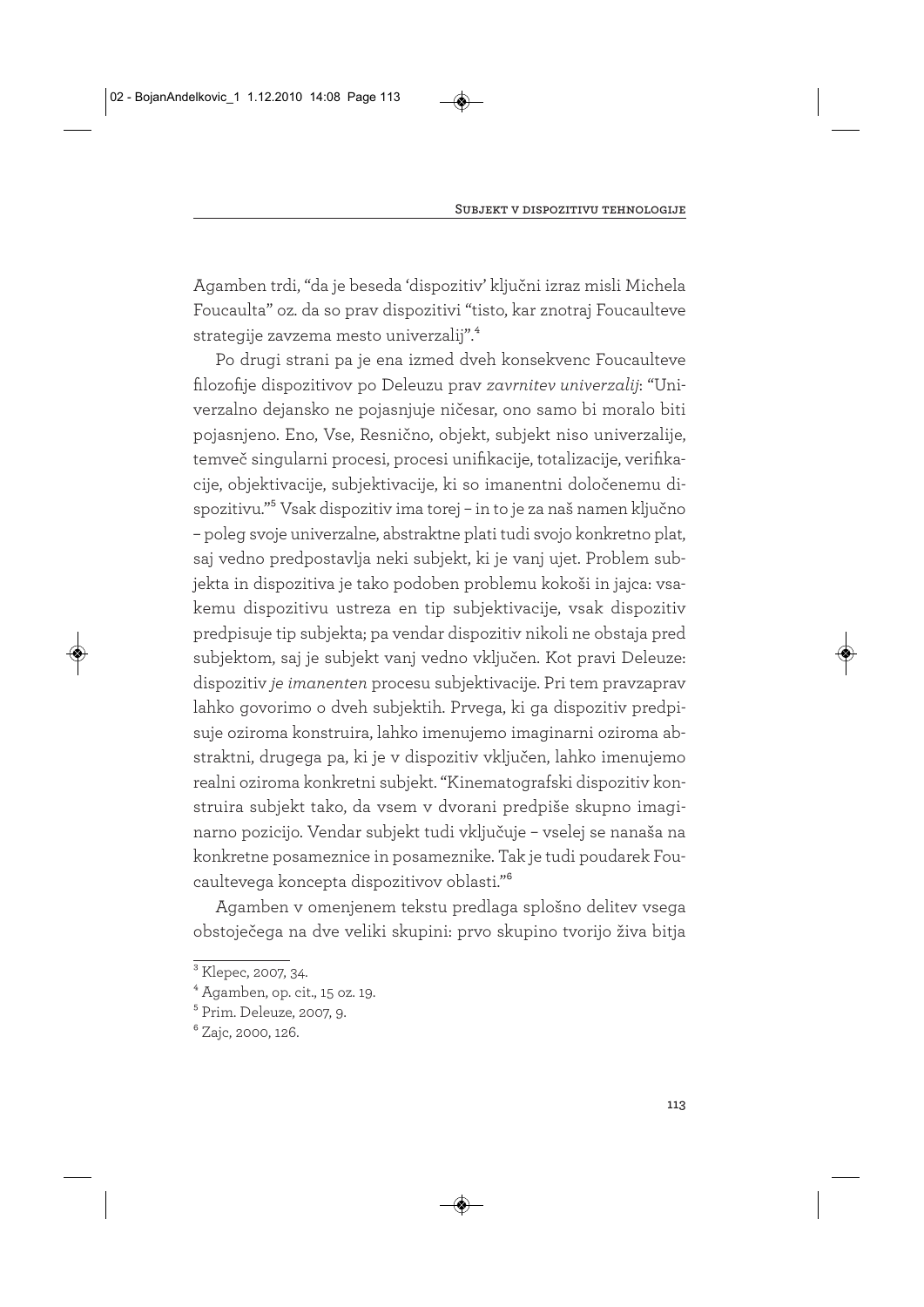(ali substance), drugo pa so dispozitivi, v katere so prva vselej ujeta. Tako široko razumevanje pojma dispozitiva pomeni, da dispozitivi niso nujno in samo veliki dispozitivi oblasti, kot so norišnice, zapori, šole, cerkve, tovarne, pravni ukrepi itn., ampak "dobesedno vse, kar ima zmožnost ujeti, usmerjati, določiti, prestregati, oblikovati, nadzorovati in zagotavljati geste, vedenja, mnenja in diskurze živih bitij".7 Tako Agamben kot dispozitive navaja tudi pisalo, pisavo, literaturo, filozofijo, kmetijstvo, cigarete, plovbo, računalnike, mobilne telefone in na koncu tudi sam jezik, ki je morda najstarejši izmed vseh dispozitivov. Po tej splošni delitvi vsega obstoječega na dve veliki skupini, pa uvaja Agamben še tretjo: "Vmes med obema pa je še tretja skupina, skupina subjektov. Subjekt imenujem to, kar je rezultat razmerja med živimi bitji in dispozitivi." Subjekt je torej rezultat, učinek dispozitivov, a je hkrati tudi njihov pogoj (saj ne bi bil mobilni telefon nikakršen dispozitiv, ampak navadna mrtva reč, če ne bi bilo subjektov, ki prek njega komunicirajo). Tako recimo "kino kot dispozitiv subjekt konstruira, a tudi vključuje […]: subjekt je učinek in pogoj hkrati".<sup>8</sup>

Vsak dispozitiv predpisuje tehniko, tehnologijo, ki jo subjekt mora obvladati, če hoče biti vključen vanjo, če hoče postati subjekt dispozitiva. Če npr. hočemo uporabljati predmete, kot sta pisalo ali puška, moramo poznati njihov namen oz. tehnike, s katerim jih lahko najbolj smiselno uporabimo – poznati moramo njihov dispozitiv. Drugače se lahko zgodi, da bomo pisali s puško v pesku, ali še hujše, da bomo s pisalom v roki tekli proti sovražnikovem rovu. V nekem smislu *je* dispozitiv tehnika. Pisalo ali puška nista dispozitiva, če ne poznamo tehnik njune uporabe, s katerimi se šele dispozitivi lahko konstruirajo, s katerimi nas šele dispozitivi lahko konstruirajo. Zaradi tega je tehnologija temeljni dispozitiv, saj vsaka

<sup>7</sup> Glej: Agamben, op. cit., 23.

<sup>&</sup>lt;sup>8</sup> Zajc, op. cit., 125.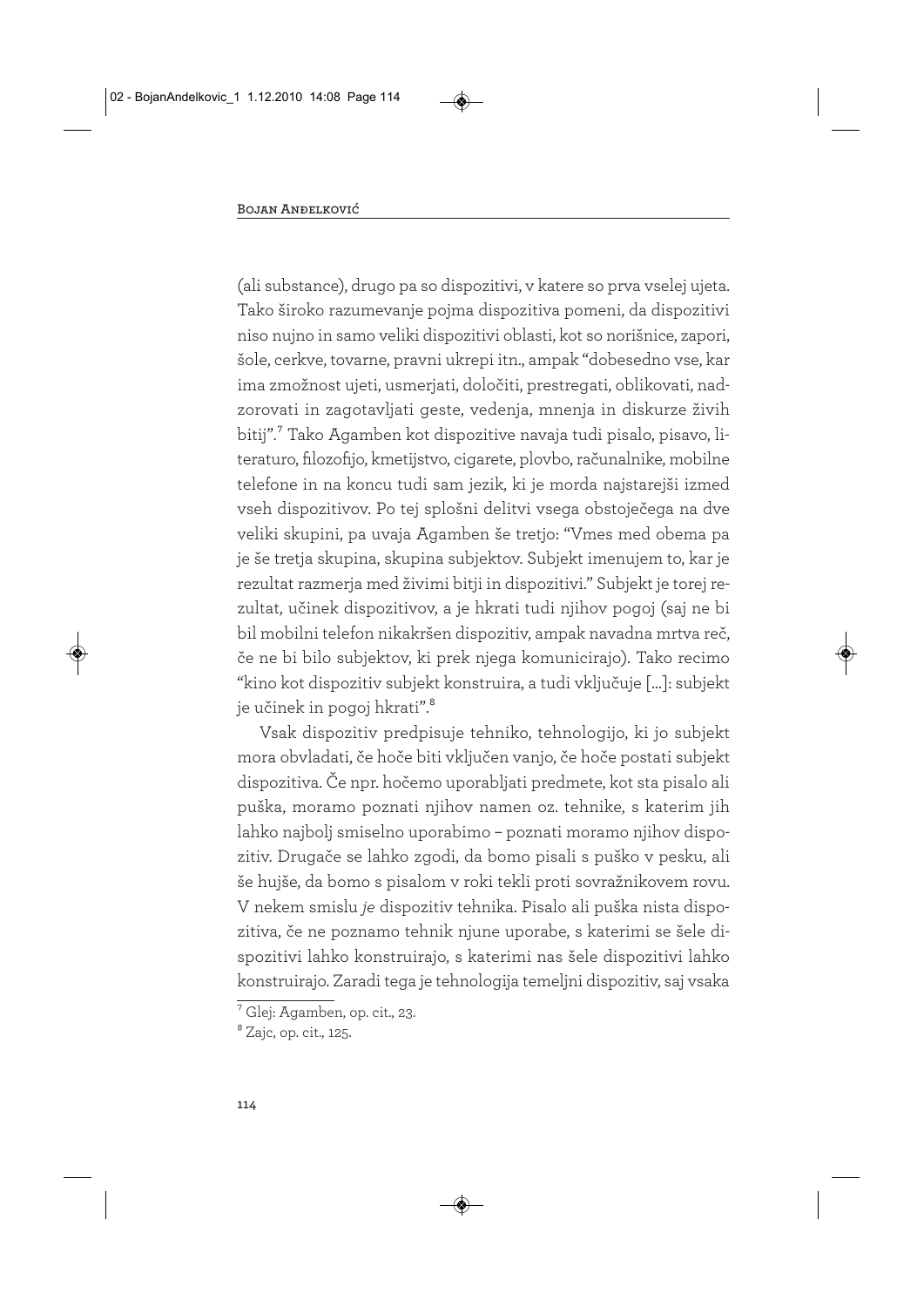tehnologija predpisuje pravila za uporabo. V nekem smislu *je* dispozitiv pravilo, in sicer v smislu Wittgensteinovega pojma pravila: "Ključni aspekt Wittgensteinovega pojma pravila je, da pravilo *je* uporaba pravila: če ne znaš pravilno uporabljati pravila, ne 'dojameš' samega pravila."9 Tehnologija kot dispozitiv: to smo mi, dokler obvladujemo pravila, navodila za njeno uporabo, spoštovanje teh pravil/navodil pa nas v nekem smislu spreminja, konstruira nas kot subjekte. Zaradi tega je Agambenu danes prav mobilni telefon dispozitiv *par excellence*.<sup>10</sup>

Vsaka tehnologija torej "predpisuje" neki dispozitiv. Pa vendar tako kot pri subjektu tudi pri tehnologiji in dispozitivu naletimo na problem kokoši in jajca. Tehnologija namreč lahko nastane samo v okviru dispozitiva, ki jo omogoča: "Foucault pokaže, kako puška kot orožje v tem smislu obstaja šele v okviru 'ustroja, katerega princip ni več gibljiva ali negibljiva masa, temveč geometrija deljivih in sestavljivih segmentov'. Tehnologija je torej družbena, preden postane tehnična." "To je Foucaulteva povezava s sodobnima zgodovinarjema: glede palice za kopanje itn. Braudel pravi, da je 'orodje posledica in ne vzrok'. Grede orožja grške pehote Detienne pravi, da je 'tehnika na neki način znotraj socialnega in mentalnega'."11 V tem delu o Foucaultu sicer vse tiste strateške poteze, ki jih Deleuze kasneje podeli dispozitivu, nosi koncept diagrama. To lepo pokaže Peter Klepec, citirajoč Deleuza: "'diagram je […] karta, kartografija, ki je koekstenzivna s celotnim družbenim poljem. Diagram je abstrakten stroj […]. Gre za skorajda nem in slep stroj, čeprav ja ta stroj tisti, ki naredi, da vidimo, in ki naredi, da govorimo […] konec kon-

<sup>9</sup> Žižek, 2005, 12.

<sup>&</sup>lt;sup>10</sup> Več o mobilnem telefonu kot ultimativnem dispozitivu glej: Klepec, 2008, 132–138. Za še obširnejšo predstavitev problema pa glej poglavje: "Kultura dotika in filozofija mobilnih tehnologij" v: Strehovec, 2007, 185–216.

<sup>&</sup>lt;sup>11</sup> Deleuze, 1989, 45.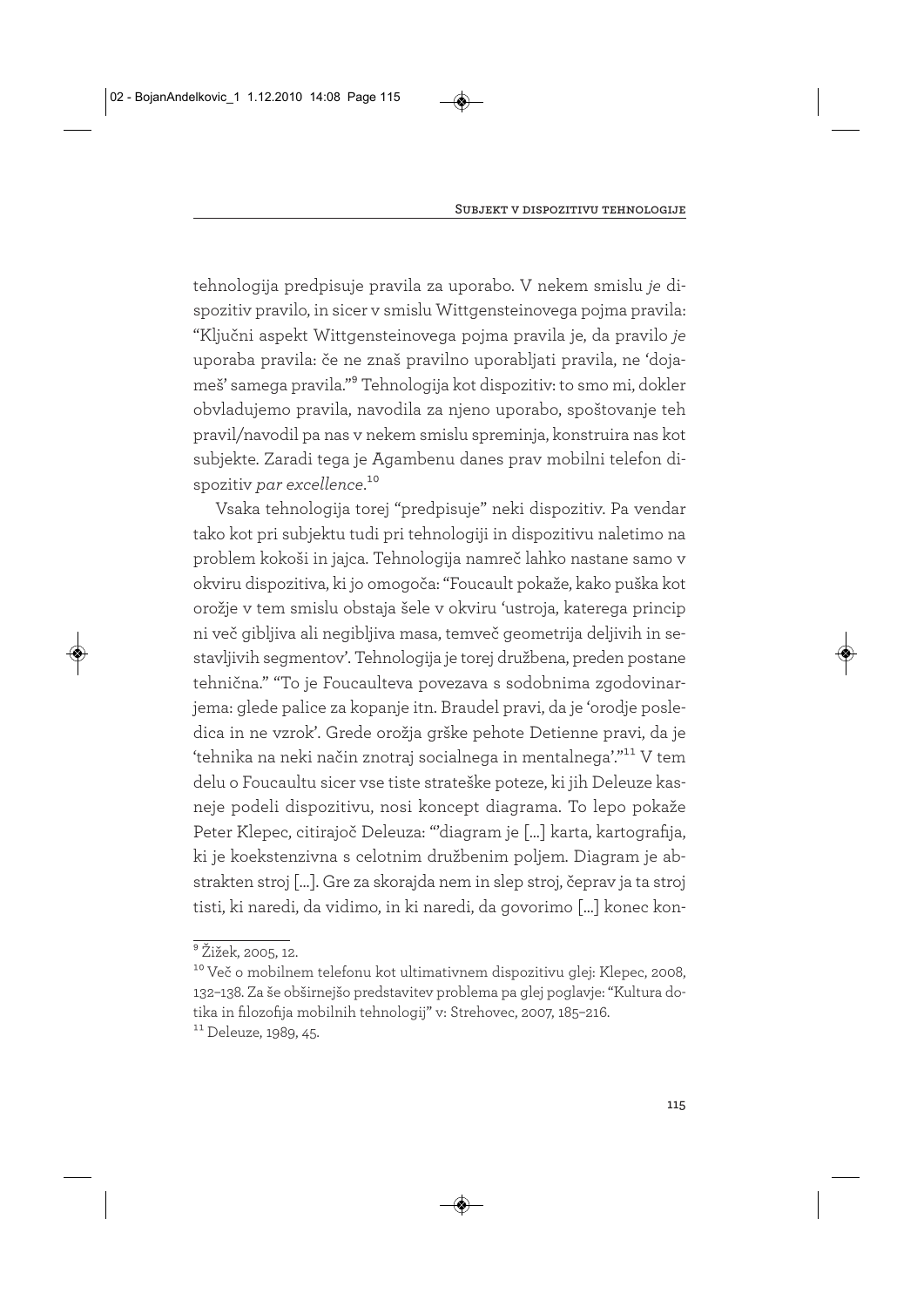cev je vsak diagram intersocialen, v postajanju', 'diagram kot določitev celotnega razmerja sil nikoli ne izčrpa sile, ki lahko vstopa v druga razmerja in druge sestave […]. Sila v tem smislu razpolaga s potencialom v odnosu do diagrama, v katerega je ujeta.'"12 Klepec tam sicer ne omenja, da uvaja Deleuze koncept diagrama že pet let pred tem, namreč v svoji knjigi o Francisu Baconu; gre v bistvu za Baconov termin, ki mu je bil 'diagram' operativna množica "črt in con, neoznačevalnih in nereprezentativnih potez in lis", ki so na platnu, še preden slikar začne slikati, saj dejanje slikanja predpostavlja, "da so na platnu (kot tudi v slikarjevi glavi) že figurativne, bolj ali manj virtualne, bolj ali manj aktualne danosti". Za operacijo diagrama Bacon določi funkcijo "sugeriranja" – Deleuze pa jo, sklicujoč se na Wittgensteina in na neki Baconov navedek, natančneje označi kot funkcijo uvajanja "možnosti dejstva".13 In enako kot za diagram lahko rečemo tudi za dispozitiv: sestavljen je iz bolj ali manj virtualnih, bolj ali manj aktualnih danosti; je možnost dejstva, ni pa dejstvo samo.

To, da je tehnologija posledica in ne vzrok, pa v tem smislu nikakor ne pomeni, da so tehnologije nastale po nekakšnem družbenem načrtu, v skladu z nekakšnimi družbenimi pričakovanji, glede na oblike družbene organizacije itn., saj bi to pomenilo, da je tehnika ločena od družbenega. Deleuzova/Foucaulteva poanta pa je prav v tem, da sta tehnika in tehnologija globoko in primarno družbeni, celo mentalni, in da nas prav tehnike in tehnologije, ki jih "predpisujejo" dispozitivi, delajo takšne, kakršni smo. Skratka, dispozitiv je "imanentni vzrok" tehnologije.<sup>14</sup> Vprašanje, kaj je bilo

<sup>12</sup> Klepec, 2008, 158–159. Za terminološko problematizacijo pojma dispozitiva glej: Klepec, 2007, 29–36. Na nekem drugem mestu Klepec (2008) postavi zanimivo tezo, da je Foucaultev koncept dispozitiva zelo blizu Lacanovemu konceptu fantazme.

<sup>13</sup> Glej poglavje "Diagram" v Deleuze, 2008, 91–103.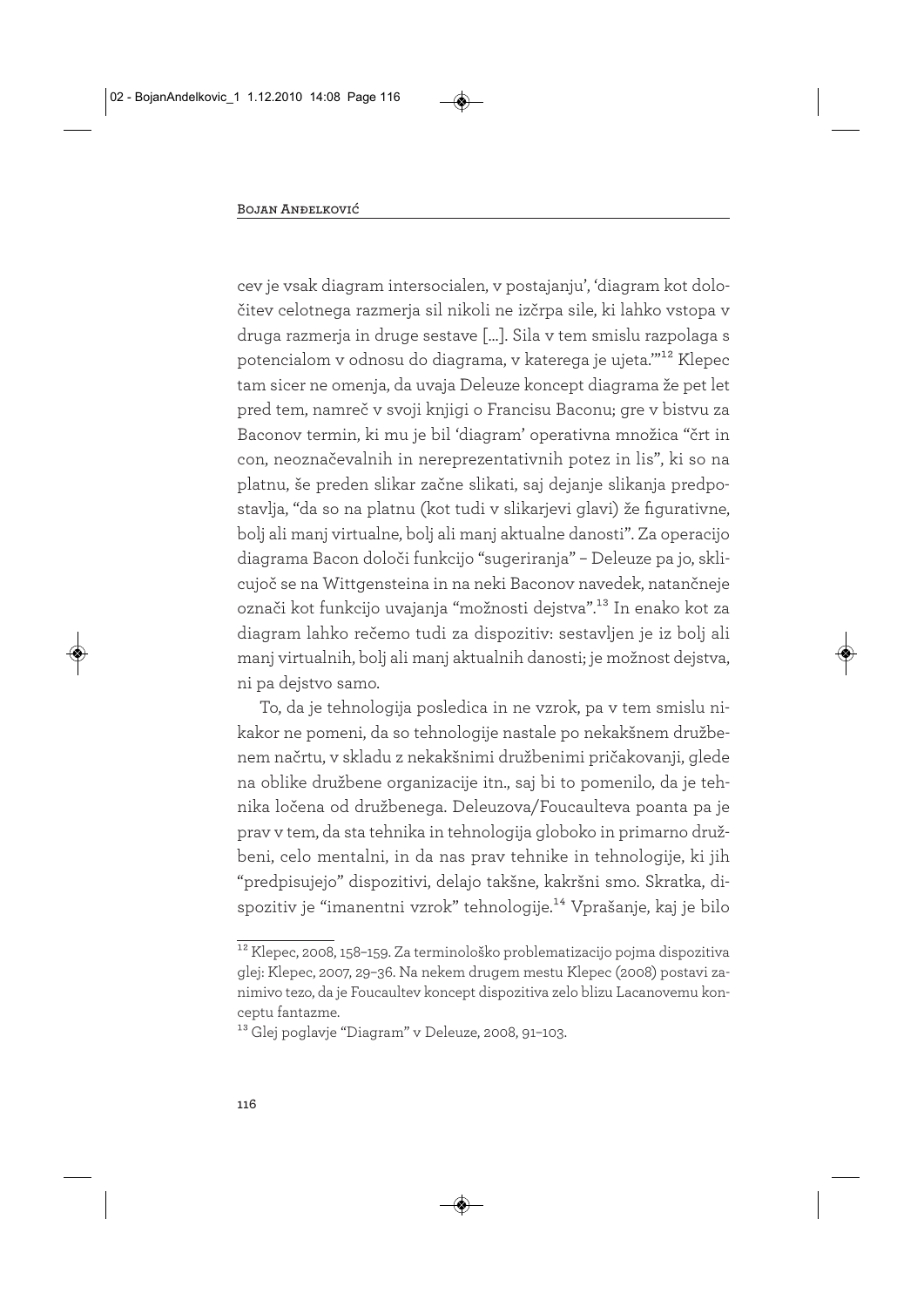prej, kokoš ali jajce, nima nikakršnega smisla: "Dispozitivi imajo torej za sestavine črte vidnosti, črte izjavljanja, silnice, črte subjektivacije, črte razpoke, črte rež, prelomnice, ki se vse prepletajo in zapletajo, ene druge prinašajo na dan ali jih v tem povzročajo, preko variacij ali celo mutacij ustroja."15

V tem smislu je Foucaultev koncept dispozitiva zelo blizu tistemu, kar Deleuze in Guattari v *Anti-Ojdipu* in *Tisoč platojev* imenujeta stroj oz. ustroj: "Beseda ne teče več o soočanju človeka in stroja zaradi ocenjevanja njunega soglasja, podaljškov, možnih in nemožnih medsebojnih substitucij, ampak o omogočanju njihove komunikacije, da bi se pokazalo, kako se človek spaja s strojem ali nečim drugim, kako bi konstruiral neki ustroj. Ta nekaj drugega je lahko kaka naprava, celo žival ali drugi ljudje. Vendar o stroju ne govorimo metaforično: človek *predstavlja stroj*, v trenutku ko sama celota, katere del je v jasno determiniranih pogojih, dobi takšen karakter, zahvaljujoč ponovitvi. Celota človek-konj-lok formira nomadski vojaški ustroj. Ljudje formirajo delovni ustroj v birokratskih pogojih velikih cesarstev. Grški vojak-pešec s svojim orožjem predstavlja ustroj v pogojih falange." In še zadnji, za našo raziskavo ključni primer: "Plesalec skupaj s plesiščem predstavlja ustroj v nevarnih pogojih ljubezni in smrti."16 Lahko rečemo torej, da je dispozitiv neke vrste "nevidni stroj" – kot Lewis Mumford imenuje arhetipski, delovni in vojaški "megastroj" starodavnih kraljestev, ki je

<sup>14 &</sup>quot;Kaj tukaj pomeni imanentni vzrok? To je vzrok, ki se uresničuje v svoji posledici, ki se staplja s svojo posledico, ki se opaža v svoji posledici. Ali natančneje, imanentni vzrok je vzrok, ki ga posledica uresniči, zedini in izdvoji." Deleuze, 1989, 42.

<sup>15</sup> Deleuze, 2007, 9. Prim. tudi: "Koncepciji, ki tehnologije obravnavata kot vzrok oz. kot posledico družbenih sprememb, sta torej napačni v samem izhodišču. Tehnologije postavljata zunaj družbe, s tem pa zgrešita prav tisto, kar bi radi analizirali: njihovo družbenost." (Zajc, op. cit., 46.)

<sup>16</sup> Deleuze, Guattari, 1990b, 315–136.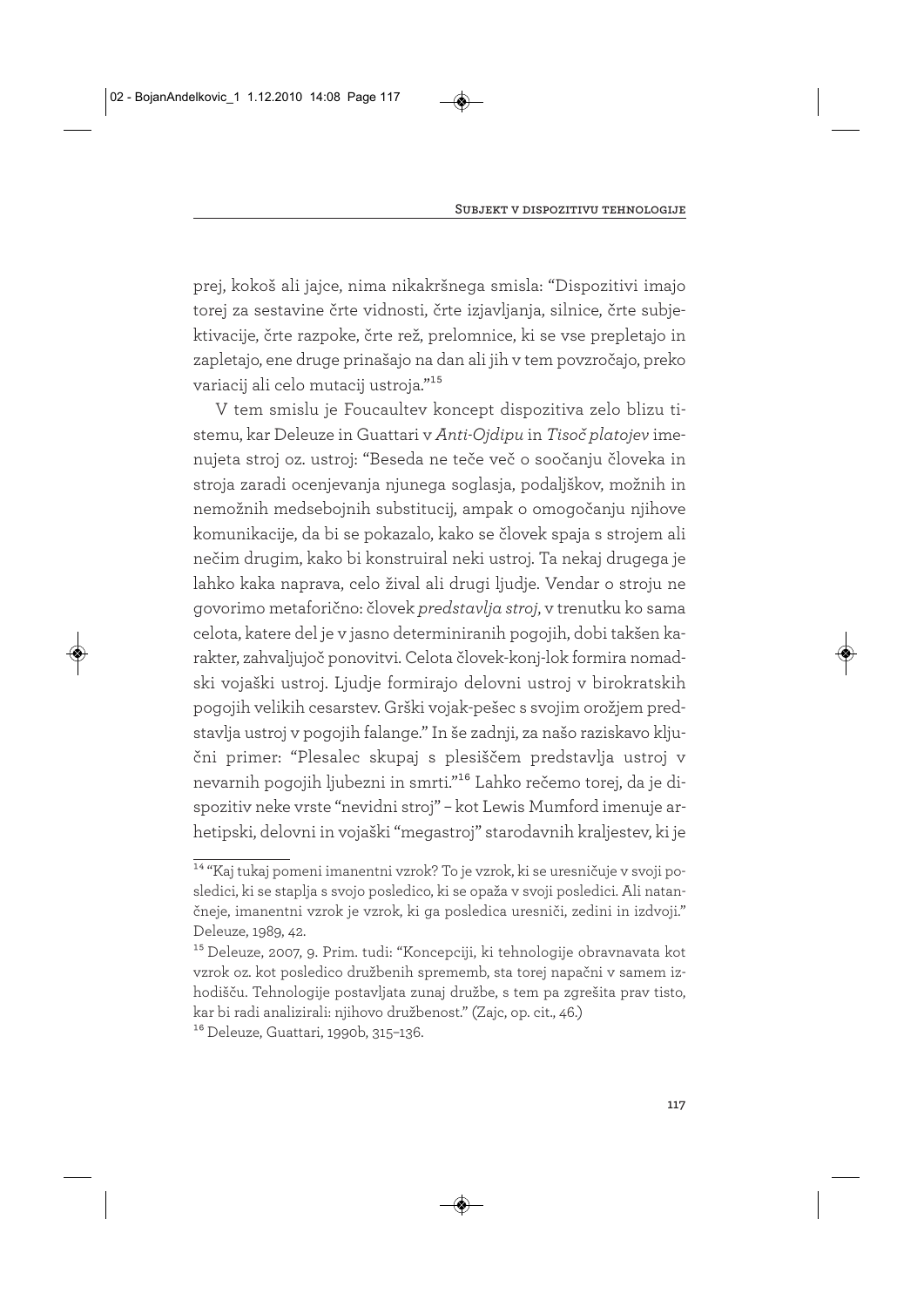po njegovem mnenju "najzgodnejši model vseh kasnejših kompleksnih strojev, čeprav se je poudarek premikal s človeških delovnih delov tega stroja na zanesljivejše mehanične elemente".17 Zaradi tega, ker je bil narejen izključno iz človeških delovnih delov, nam opis tega megastroja lahko pomaga, da si plastično predstavljamo dispozitiv in njegov učinek: "To je bila nevidna struktura, sestavljena iz živih, vendar trdnih delov, od katerih je bila vsakemu dodeljena posebna pozornost, vloga in naloga, da bi se omogočil ogromen delovni učinek in ustvarili grandiozni načrti te velike kolektivne organizacije […]. Ta model se je prenašal (včasih z vsemi svojimi deli, včasih kot priročno sredstvo v nuji) s pomočjo čisto ljudskih kanalov skozi kakih pet tisoč let, preden je bil preveden v materialno strukturo, ki je bolje ustrezala njegovim specifikacijam, utelešen pa je bil v vseobjemajočem institucionalnem obrazcu, ki je pokrival vse vidike življenja."18

Pozornemu bralcu ni ušlo, da smo doslej omenili samo eno izmed dveh konsekvenc, ki ju po Deleuzu prinaša filozofija dispozitivov. Druga konsekvenca, ki nas bo tukaj zlasti zanimala, je *sprememba usmeritve, ki se odvrne od Večnega, da bi pojmila novo*: "Pripadamo dispozitivom in delujemo znotraj njih. Novost nekega dispozitiva v razmerju do predhodnih bomo imenovali njegova aktualnost, naša aktualnost. Novo, to je aktualno. Aktualno ni tisto, kar smo mi, temveč prej tisto, kar postajamo, kar bomo ravnokar postali, se pravi Drugi, naše postajanje-drugi. V vsakem dispozitivu je treba razlikovati med tistim, kar smo (tistim, kar več nismo), in tistim kar bomo ravnokar postali: delež zgodovine in delež aktualnega."19

Dispozitiv torej ni enostavno neka mrtva reč, skupek predpisov in navodil za uporabo – je neka časovna struktura, neki temporalni,

 $\overline{17}$  Mumford, 1986, 222.

<sup>&</sup>lt;sup>18</sup> Prav tam.

<sup>19</sup> Deleuze, 2007, 11–12.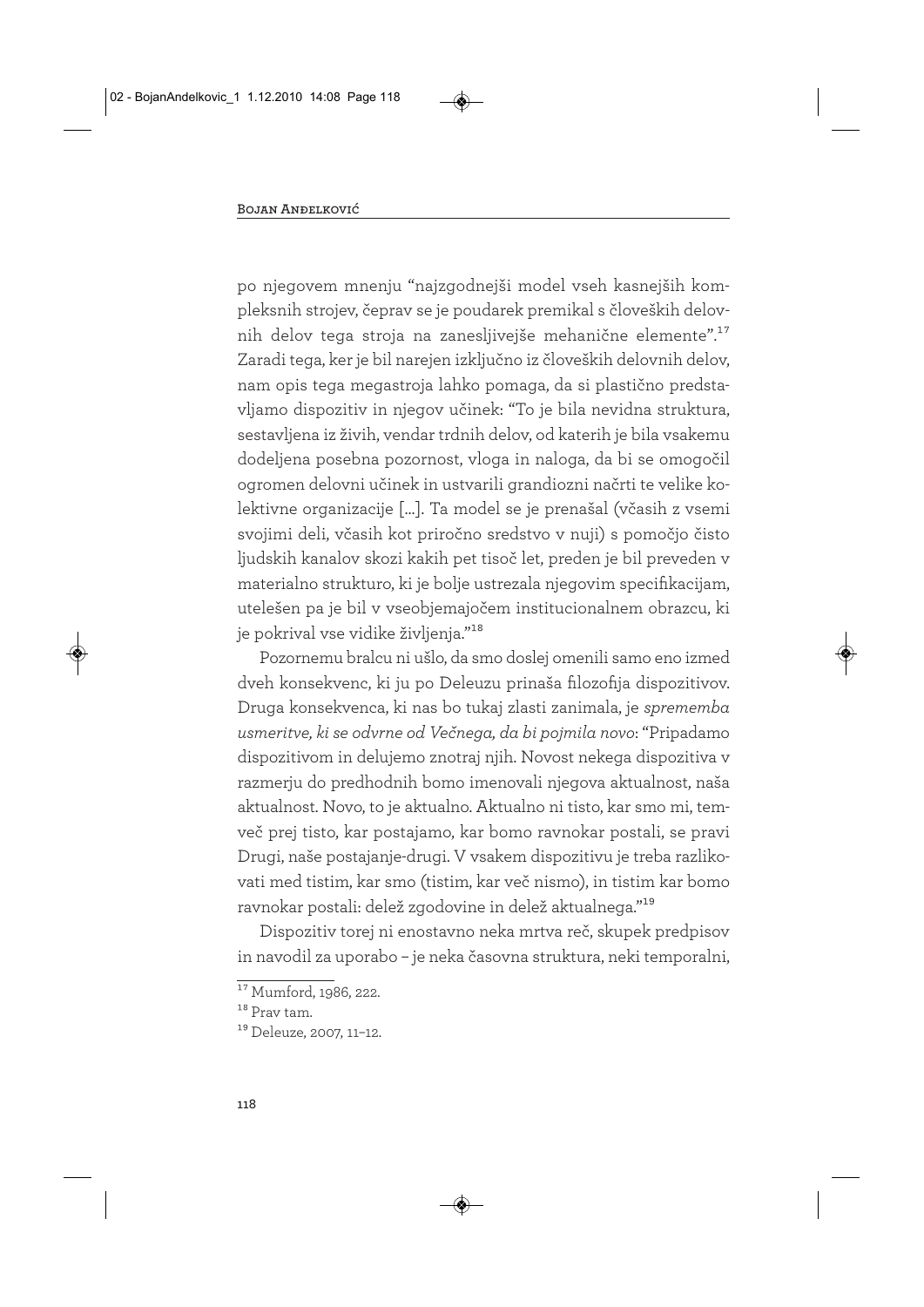dinamični proces, je *dogodek*, v katerega je subjekt "ujet". Natančneje, subjekta sta najmanj dva oz. trije: tisti, ki je (tisti, ki ga več ni), in tisti, ki bo to (kmalu) postal. Ko govorimo o dispozitivih, je v tem smislu mogoče boljše, da govorimo o procesih oz. – kot predlaga Deleuze – o črtah subjektivacije, kot o subjektih: "To niso ne subjekti ne objekti, temveč režimi, ki jih je treba definirati za vidnost in za izjavljivost, z njihovimi izpeljavami, njihovimi transformacijami, njihovimi mutacijami."<sup>20</sup> To med drugim pomeni tudi, da je vsakemu dispozitivu imanentna neka zgodovinska formacija oz. zgodovinski paket instrumentalnih in interpretativnih ravnanj, ki na neki način "programira" možne procese subjektivacije. To "programiranje" se seveda ne izvaja s pomočjo nekakšnega čipa, ki se enostavno implantira neposredno v *cogito* (nismo v znanstveni fantastiki), ampak, kot je to neponovljivo jasno in nadrobno pokazal Foucault, se zgodovinski procesi discipliniranja subjekta vedno izvajajo prek telesa in skozi telo. V tem smislu je Foucaultev koncept dispozitiva neločljivo povezan z Nietzschejevim pojmom genealogije: "Telo: površina vpisovanja dogodkov (medtem ko jih govorica zaznamuje in ideje razpustijo), prostor disociacije jaza (ki mu skuša pripisati himero substancialne enotnosti), volumen v nenehnem drobljenju. Genealogija kot analiza provenience je torej v pregibu telesa in zgodovine. Pokazati mora telo, potiskano z zgodovino, in zgodovino, ki uničuje telo."21

Zanimivo je, da niti eden izmed neštetih avtorjev ne poveže neposredno Foucaultevega koncepta dispozitiva z Nietzschejevim pojmom genealogije. Verjetno ni naključje, da se začne Foucault zanimati za dispozitiv takrat (po letu 1970 – približno takrat, ko je nastajal njegov tekst *Nietzsche, genealogija, zgodovina*), ko svoje delo začne označevati ne kot arheologijo, ampak kot genealogijo.<sup>22</sup> Pa ven-

 $20$  Prav tam, 6.

<sup>21</sup> Foucault, 2008, 94.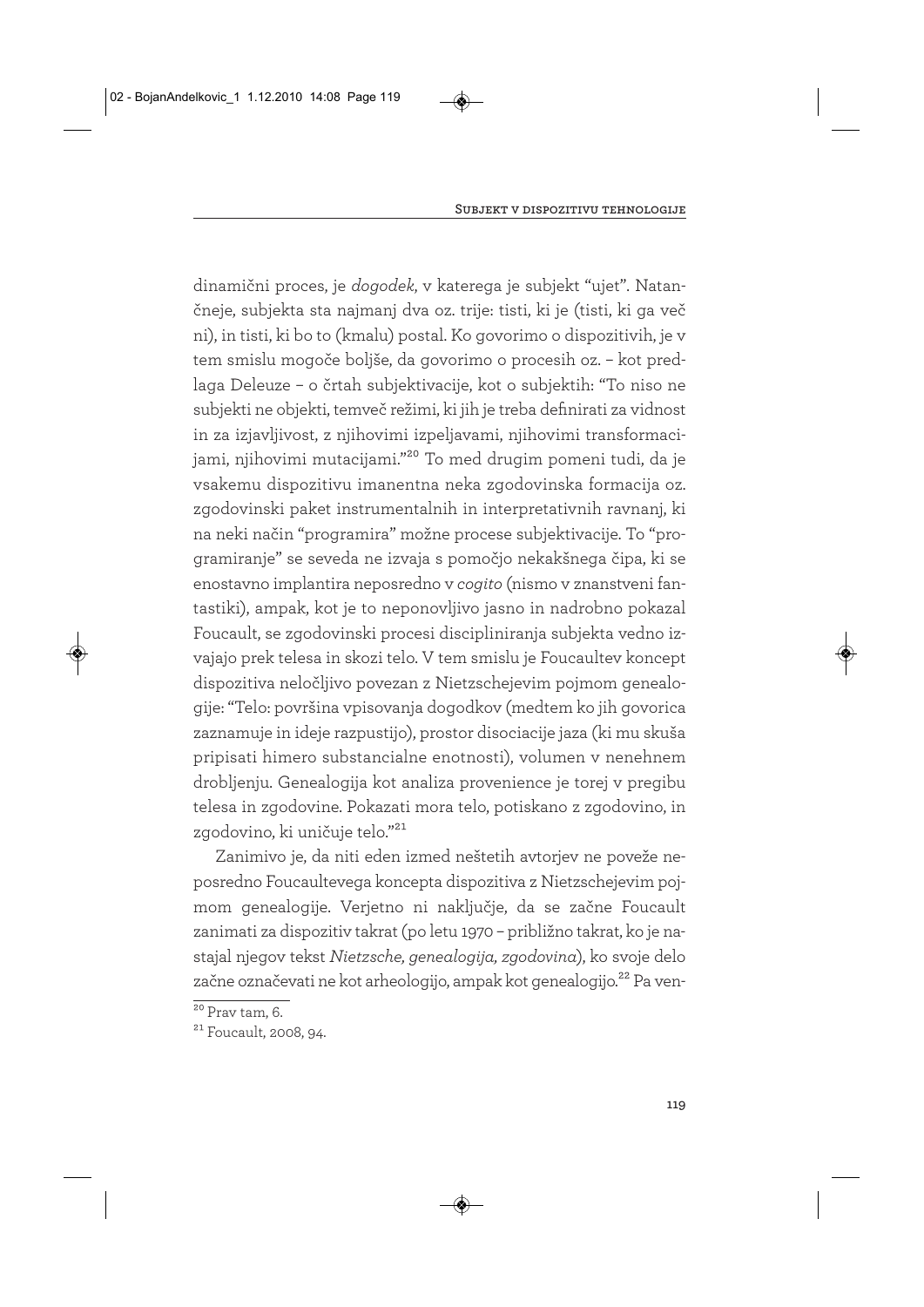dar pojem genealogije in pojem dispozitiva nikakor nista podobna na enak način, kot sta si podobna Foucaultev koncept dispozitiva ter Deleuzov in Guattarijev koncept stroja oz. ustroja. Dispozitiv v nekem smislu *je* stroj oziroma ustroj, je "preplet, večlinearni skupek", "sestavljen iz črt različne narave", ki "sledijo usmeritvam, zasnujejo procese, ki so vselej v neravnovesju", pri čemer je "vsaka črta prelomljena, podvržena variacijam smeri, razcepljena in razvejana, podvržena derivaciji". "Razločiti črte nekega dispozitiva v vsakem primeru pomeni narisati zemljevid, kartografirati, izmeriti neznane zemlje, to je tisto, kar on [Foucault] imenuje 'terensko delo'."23 To "terensko delo", ta "kartografija", je delo genealoga. Če je namreč dispozitiv zapleten stroj, poln črt, vektorjev, silnic, bežiščnic, potem je genealogija znanstvena metoda, raziskovalna strategija za kartografiranje tega ustroja.

#### **Prispevki za genealogijo tehnike/tehnologije**<sup>24</sup>

Ni slaba strategija, da pred tem, ko hočemo opredeliti, kaj neki pojem *je*, izvemo, kaj ta ni. Tako nam anonimni pisatelj škrbine "Tehnika" na slovenski Wikipediji namesto definicije tehnike nehote ponuja nekaj različic tega, kaj naj tehnika ne bi bila. Ta zelo zabavna definicija spominja na definicije, ki smo jih vajeni v učbenikih pri predmetu narava in družba: "Tehnika je uporaba znanosti

23 Vse navedbe iz: Deleuze, 2007, 5–6.

<sup>24</sup> V tem tekstu bomo obravnavali termina "tehnika" in "tehnologija" kot sinonima. Termina vsekakor nista identična, vendar za namen naše raziskave – med katero nas bosta ta termina zanimala v svojem najširšem in najglobljem pomenu, se pravi tehnika oz. tehnologija kot način eksistence subjekta –, te razlike niso bistvene; toliko več, ker nas bodo tukaj zanimale predvsem sod-

<sup>&</sup>lt;sup>22</sup> O tem, da po letu 1970 Foucault svojega dela več ne označuje kot arheologijo, ampak kot genealogijo, glej: Megill, 1985, 233. V svoji genealogiji izraza dispozitiv znotraj Foucaultevega opusa najde Agamben (2007) prve sledi tega izraza ob koncu 60. let, pri čemer Foucault takrat "presenetljivo za definicijo objekta svojega raziskovanja ne uporabi izraza dispozitiv, temveč 'positivite', ki je etimološko blizu izrazu dispozitiv" (16–18).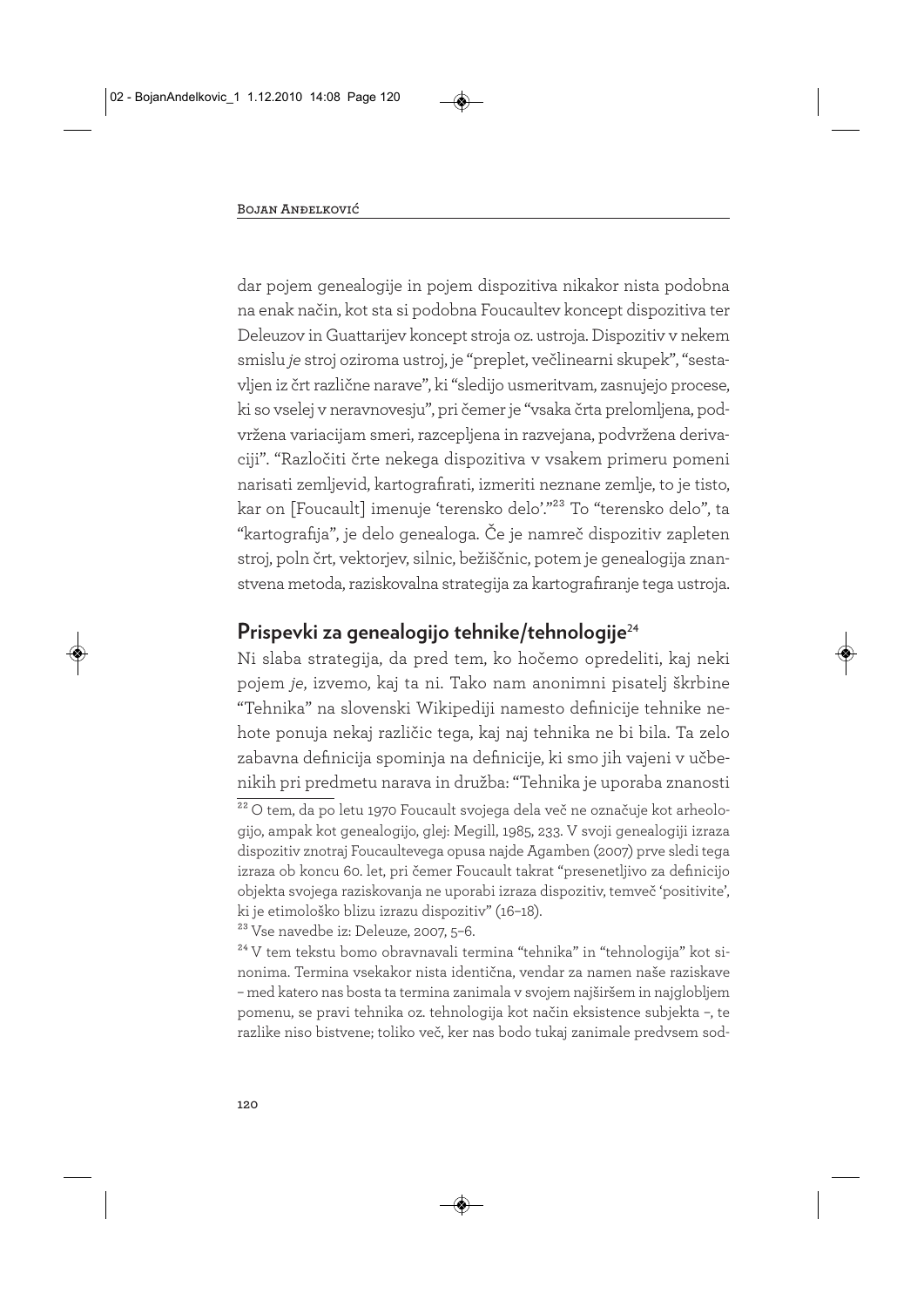oz. – natančneje – naravoslovja in matematike za potrebe človeštva, predvsem v gospodarstvu."25

Prvič, tehnika oz. tehnologija *ni* uporaba znanosti. Iz preprostega razloga, ker tehnika in znanost nista ne v takšnem, ne v kakšnem drugem direktnem kavzalnem razmerju. Dispozitiv tehnike in dispozitiv znanosti se sicer lahko preklapljata (kot se recimo danes v tehnoznanosti), lahko sta si vzporedna, lahko se drug drugemu približujeta ali oddaljujeta (lahko si zamislimo prihodnost, v kateri bo dosegla tehnologija takšno stopnjo razvoja, da bo postala neodvisna od znanosti, kakor npr. v filmu Matrica), vendar nikakor nista identična in ne izhajata neposredno drug iz drugega. Če bi znanost in tehnika bila v takem vzročno-posledičnem razmerju, potem bi lahko rekli le, da je tehnika povzročila znanost in ne obratno. Človek, ki je prvi prižgal ogenj, namreč ni imel nikakršnega znanja, nikakršne znanosti o tem – ogenj je verjetno prižgal naključno. Šele potem je v tem postopku (on ali nekdo drug) uvidel logiko in je lahko iz tega nastalo védenje o prižiganju ognja, ki se je lahko prenašalo naprej. Lacan torej v nekem smislu nima prav, ko trdi, da je znanstveni diskurz "porodil vse vrste orodja in naprave".<sup>26</sup>

Spomnimo se začetka Kubrickove *Odiseje 2001*, ki se zagotovo nenaključno imenuje "Zarja človeka". Opica, ki ne živi več v varnem obne tehnike in tehnologije, ki slonijo na softveru, pri katerem ni preveč smiselno ločevati njegovega kulturno-posredniškega aspekta (tehnologijo) od njegove inštrumentalne plati (tehnike). Prim.: "Zaslonske mobilne naprave so kot tehnologije za medčloveško komuniciranje nekaj povsem drugega od njihovih inštrumentalnih tehniških podlag, vendar pa postajamo sodobniki premikov v mišljenju, ki zahtevajo posredovanje med tema sferama, in sicer v okviru razumevanja softvera kot medija, ki omogoča približevanje tehniškega in tehnološkega in s tem novo artikulacijo, recimo s Heideggerjevimi besedami, vprašanja o tehniki." (Strehovec, 2007, 214.) V zvezi s tem "premikom v mišljenju" napotujemo na novo knjigo Leva Manovicha (2008).

25 Http://sl.wikipedia.org/wiki/Tehnika. Dostopno 2. septembra 2009.

26 Navajamo po: Zajc, op. cit., 70.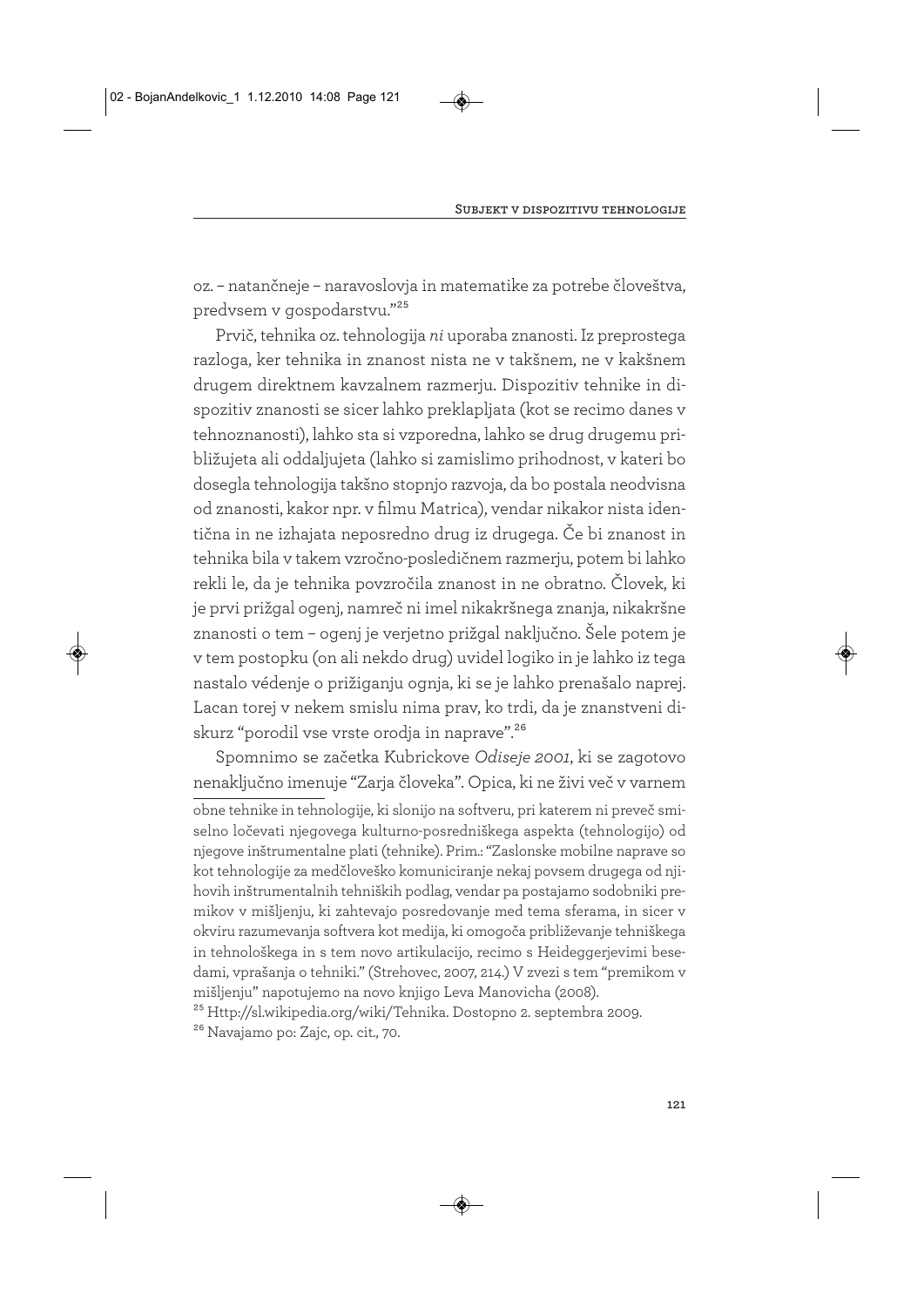zaklonišču visokih krošenj dreves, saj teh ni več, ampak se je primorana skrivati v savanskih votlinah, nekega dne, iščoč hrano med okostnjaki nekih mrtvih živalih, skupaj z drugimi opicami, nenadoma *ugleda* kost. Kost, ki jo je že tisočkrat pred tem videla, tokrat ugleda z drugačnimi očmi. Vendar sprva še ne ve, da je to, kar je pravkar ugledala, orodje/orožje/tehnika, saj še nima nikakršnega znanja o tem in ne obstaja nikakršna znanost, ki bi ji to povedala. Vzame kost, jo obrne, povoha in potem sramežljivo udari po drugih kosteh, ki ležijo na tleh: enkrat, dvakrat, trikrat, sedemkrat. Opica se hitro uči: vsak naslednji udarec je močnejši kot prejšnji, z vsakim novim udarcem opica bolj razume tehniko uporabljanja orodja, saj je ujeta v njegov dispozitiv, ki ga ravno odkriva (ki ga je pravkar odkrila), kar jo bo spremenilo za vedno. Kar prime kost z obema rokama in polomi lobanjo velike mrtve živali – enkrat, dvakrat, trikrat, sedemkrat –, ni več opica, ampak človek. Kar človek drži v roki, pa ni več kost, ampak nož, kladivo, sekira. Orodje/orožje/tehnika je torej že tukaj, ni pa nikakršne znanosti, ki naj bi bila uporaba, in ni nikakršnega znanstvenega diskurza, ki bi jo "porodil".27

Drugič, tehnika oziroma tehnologija *ni* enostavno uporaba znanosti ali česar koli *za potrebe človeštva*. Pravkar smo ugotovili, da sta človeštvo in tehnika ustvarjena skupaj. Flusser pravi: "Dejstvo, da si odsotnosti tehnike ne moremo niti predstavljati, nas opozarja, da je 'tehnika' beseda, ki označuje nekaj, kar je tako tesno povezano z nami, da se od tega ne moremo distancirati. Zdi se, da se tehnika in človek vzajemno implicirata, in na to verjetno meri izraz 'Homo faber' (kar bi najbolje prevedli z izrazom 'sestavljajoči človek') […] Z drugimi besedami, 'tehnika' je glagol samostalnika 'človek' in 'člo-

<sup>27</sup> Razen če ne predpostavimo, da je znanstveni diskurz nastal takrat, ko je opica *ugledala* kost, oz. še pred tem, ko je *ugledala* skrivnostni črni monolit; toda bojimo se, da bi se s tem zelo približali religiozni razlagi stvarstva, kar nikakor ni naš namen.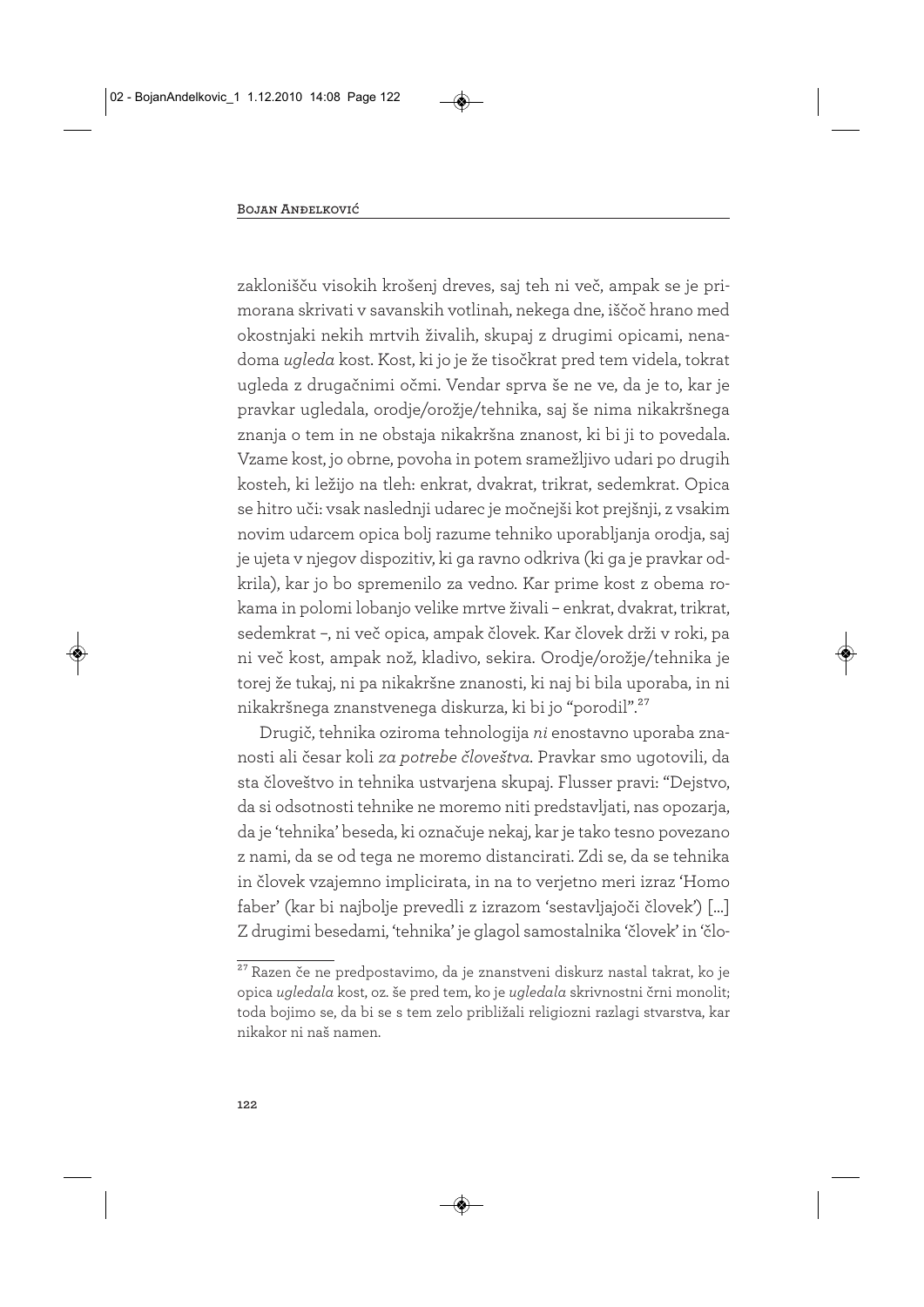vek' je samostalnik glagola 'tehnika', in če bi hoteli oporekati, da je 'tehnika' vendar samostalnik, bi lahko namesto tega rekli 'eksistirati'."28 Mimogrede, Flusser je doslednejši kot Agamben, ki pravi, da je subjekt tisto, kar je rezultat razmerja med živimi bitji in dispozitivi, saj je po Flusserju lahko rezultat tega razmerja tudi sam objekt: "Šele zdaj vidimo tehniko: […] rezultat obdelave [kamna] je z ene strani hominid in z druge obdelan kamen. Toda kaj je bilo prej? Hominid, ki ne obdeluje kamna, ni mogel biti prvi, kajti hominid je žival, ki obdeluje kamne. Prav tako to ni mogel biti neobdelan kamen, kajti kamen je vedno objekt hominida. Možen odgovor je: pred obdelavo je obstajala možnost obdelave kamnov, in iz te možnosti so se z ene strani konkretizirali kamni in z druge hominidi."29

Po drugi strani pa trditev, da tehnologija obstaja zaradi potreb človeštva (se pravi družbe), implicira trditev, da je tehnologija vzrok oz. posledica družbenih sprememb. To pa tudi ne drži, ker tehnologija nikoli ni obstajala, ne obstaja in ne bo obstajala zunaj družbe.30 Ne najdemo boljšega primera za to, da je tehnologija globoko družbena – in da le ta zadovoljuje potrebe človeškega subjekta, pri čemer ga v veliki meri tudi omejuje. Takšne zgled nam daje eden najostrejših kritikov tehnološkega razvoja, ameriški doktor matematike in serijski morilec, Theodore Kaczynski (bolj znan kot Unabomber) v svojem "manifestu" *Industrijska družba in njena prihodnost*.31 V poglavju z zanimivim naslovom "Tehnologija je močnejša družbena sila kot prizadevanje za svobodo" Kaczynski navaja primer moder-

<sup>&</sup>lt;sup>28</sup> Flusser, 2000, 86-87

<sup>29</sup> Prav tam, 92–93.

<sup>30</sup> Več o tem prim.: Zajc, op. cit., 41–48.

<sup>31</sup> Kaczynski, 1995. Theodore Kaczynski *alias* Unabomber (*UNiversity and Airline BOMber*) je med letoma 1978 in 1995 pošiljal pisma bombe po ZDA, s katerimi je v glavnem ciljal na fakultetne profesorje in ljudi, povezane z znanostjo in tehnologijo. V pamfletu *Industrijska družba in njena prihodnost* (bolj znanem kot *Unabomberjev manifest*), ki je zaradi njegove grožnje leta 1995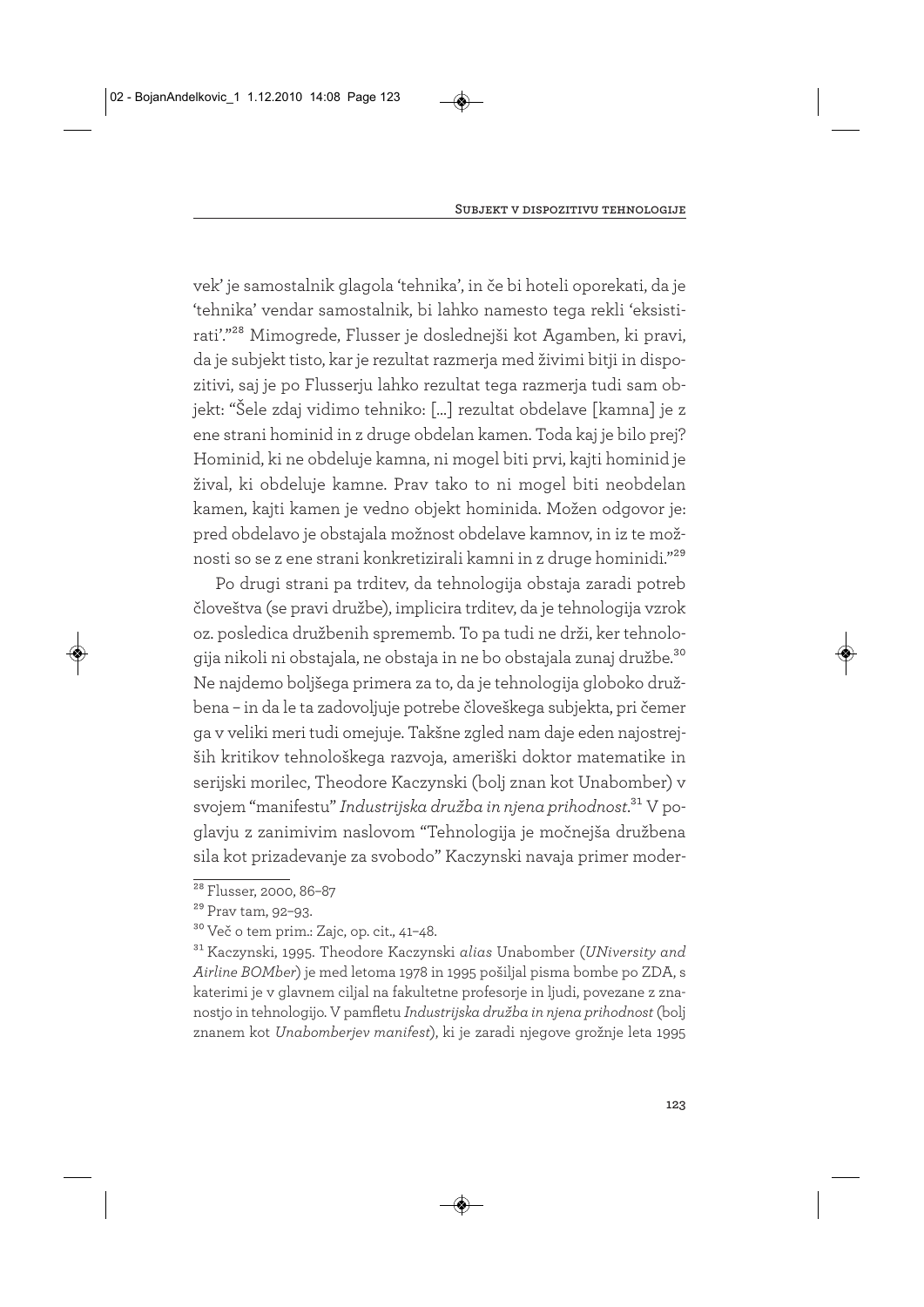nega prometa. Njegova argumentacija gre nekako takole. Človek je včasih hodil, kamor je hotel, ni se mu bilo treba ozirati na prometno regulacijo in je bil neodvisen od tehnoloških podpornih sistemov. Ko so vpeljali motorna vozila, je ta svoboda postala navidez še večja: človek je še naprej lahko hodil, kamor je hotel, če je imel avto, pa je to lahko naredil še hitreje. In vendar je uvajanje motoriziranega transporta zelo kmalu omejilo človeško svobodo gibanja: danes se mora pešec v mestu vseskozi ustavljati, da bi počakal na prometne luči, ki so bile ustvarjene predvsem zaradi regulacije avtomobilskega prometa, na vasi ni več varno hoditi po cesti itn. Še več, uporaba motoriziranega prevoza je kmalu po njegovem uvajanju prenehala biti opcija in je postala nujnost, saj je njegova vpeljava v takšni meri spremenila urbano strukturo naših mest, da danes peš ne pridemo več nikamor.<sup>32</sup>

Ta primer je paradigmatičen, saj se lahko aplicira na vpeljavo marsikatere nove tehnologije. Na to opozarja tudi sam Kaczynski: "Bodite pozorni na pomembno poanto, ki smo jo ilustrirali z motoriziranim transportom: Ko se nova tehnologija uvaja kot opcija, ki jo posameznik lahko sprejme ali ne, *ne ostaja* nujno opcijska. V mnogih primerih nova tehnologija spremeni družbo v tej meri, da so jo ljudje kmalu primorani uporabljati."<sup>33</sup> To seveda popolnoma velja tudi za novejše tehnologije, kot so mobilni telefon, osebni računalnik ali internet, brez katerih si povprečni posameznik iz razvitega dela sveta danes več ne more predstavljati svojega življenja. Te pa niso tukaj samo zaradi tega, da rabijo posamezniku ali človeštvu – tukaj so tudi zaradi tega, da ga nadzorujejo, nadle-

celo bil objavljen v *New York Timesu* in *Washington Postu*, je Kaczynski razjasnil svoje akcije kot upor proti moderni družbi in načinu življenja, zagovarjajoč ekstremno individualistične in anarhoprimitivistične ideje.

<sup>&</sup>lt;sup>32</sup> Prim. prav tam.

<sup>33</sup> Prav tam.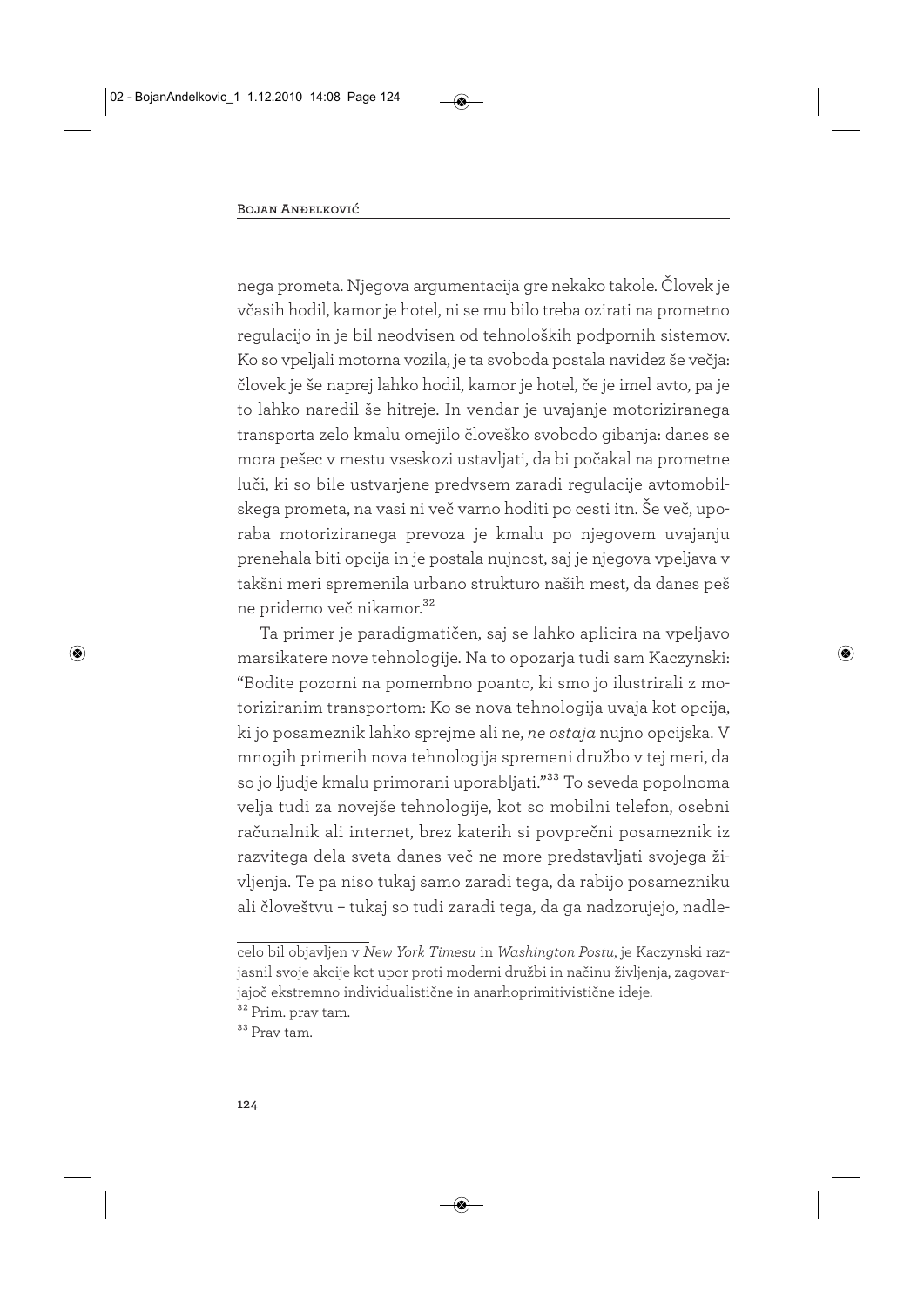gujejo, vpisujejo, posnemajo, programirajo itn. Heidegger na začetku svojega razvpitega teksta o tehniki pravi: "[B]istvo tehnike ni prav nič tehničnega […] Povsod ostanemo nesvobodno priklenjeni na tehniko, bodisi da jo strastno potrjujemo ali zanikamo. Najhuje pa smo izročeni tehniki, če jo obravnavamo kot nekaj nevtralnega; ta predstava, ki je danes na moč priljubljena, nas do kraja oslepi za bistvo tehnike."34

Tretjič, po vsem povedanem mogoče res nima smisla dolgoveziti o tem, da tehnika *ni* tukaj *predvsem zaradi potreb gospodarstva*, kot piše v definiciji tehnike na slovenski Wikipediji, saj si težko predstavljamo, da bi npr. palica za golf, dežnik, gramofon ali radio rabili predvsem ekonomskim potrebam. Žižek je glede tega zelo jasen: "Kar zadeva sam razvoj strojev, se je tudi treba spomniti, da so v prvem obdobju eksplozivnega razvoja avtomatov in drugih strojev (v 17. stoletju) avtomate gradili kot neuporabne izume, igračo za zabavo Gospodarjevega pogleda (na primer premikajoči se mehanični kipi v vrtovih Ludvika XIV.): šele kasneje, v 18. stoletju, so to znanje uporabili za izgradnjo strojev za produkcijo (parni in tkalni stroji)."35

Navidez pobijajoč "definicijo" tehnike in govoreč o tem, kaj tehnika/tehnologija ni, smo se v bistvu ves čas trudili izpostaviti dva pomembna momenta, ki sta odločilna za razumevanje pojma tehnologije, s katerim tukaj operiramo. Prvič, tehnologijo razumemo kot neločljivo od družbe, tehnologija je družbena v najglobljem pomenu besede. In drugič, tehnologija je neločljiva od subjekta, tehnika je vedno tudi mentalna. Kot povzame Deleuze, citirajoč Detienna: "Tehnika je na neki način znotraj socialnega in mentalnega".36 Skratka, tehnologija, subjekt in družba so povezani v tolikšni meri, da niti enega izmed treh pojmov ne bomo zares razumeli,

<sup>&</sup>lt;sup>34</sup> Heidegger, 2003, 10.

<sup>35</sup> Žižek, 2005, 152.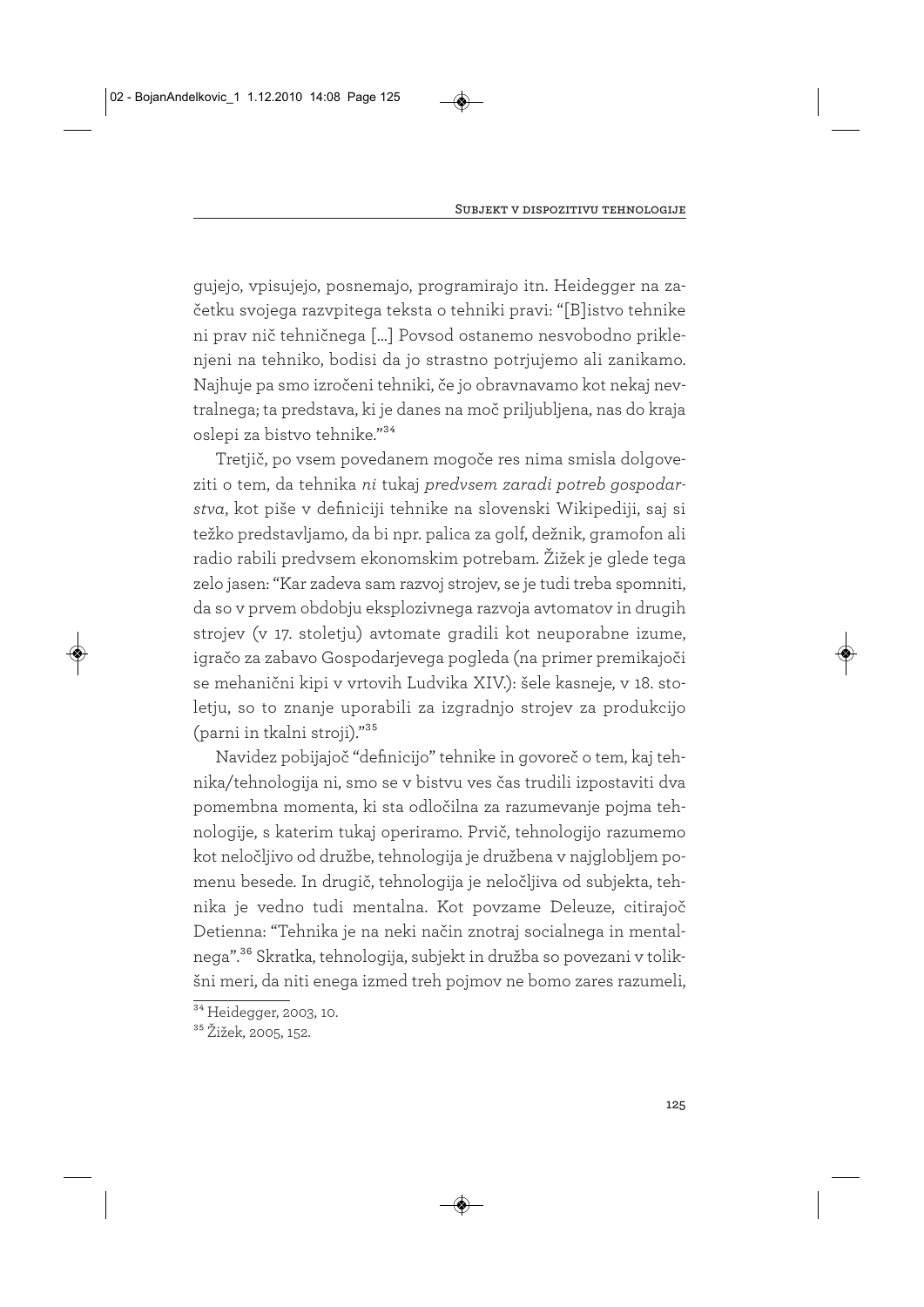če ga bomo obravnavali ločeno od drugih dveh.

Da bi to plastično predstavili, se vrnimo za trenutek k opici iz Kubrickove Odiseje 2001. Kubrick je v sceni, ki smo jo opisali prej, z neprekosljivo jasnostjo pokazal, kako se človek (subjekt) in orodje (tehnologija) rojevata skupaj. Pa vendar to očitno ni bilo dovolj, saj že naslednja scena kaže, kako pravkar rojena subjekt in tehnologija avtomatično implicirata oziroma rojevata družbo. Ali obratno: družba, ki je pravkar rojena (s pojavom skrivnostnega črnega monolita?), avtomatično implicira subjekt in tehnologijo. Pri spopadu dve skupin opic pri izviru bo seveda zmagala tista, ki je relativno bolje organizirana in oborožena, se pravi, tista, ki je z iznajdbo orodja/orožja avtomatično usvojila tudi neko stopnjo primitivne družbene ureditve oz. tista, ki je s svojo stopnjo družbene ureditve uspela iznajti to orodje. Dragoceni teritorij okoli izvira je na ta način osvojen, družba se lahko "razvija" naprej. Vse dokler ne pridejo drugačni subjekti, z drugačno tehnologijo in drugačno družbeno ureditvijo. Subjekt se torej ne rojeva neposredno iz tehnologije, ampak iz načina, kako tehnologijo uporablja – ta pa je vedno družbeno posredovan. V tem je razlika med človeško živaljo in živalmi, kot so šimpanzi, delfini ali vrane, za katere je prav tako ugotovljeno, da na smiseln način uporabljajo nekatera orodja in tehnike. Samo tako je lahko delo (tehnologija) naredilo človeka (subjekt), in ne kot se kaže v luči vulgarnoevolucijske dokse poljudnega marksizma. Flusser pravi: "Tehnika je nastrojena proti delu in 'Homo faber' ni delavec, temveč nekdo, ki delo natančno opazuje. 'Homo faber' je tehnik, torej bolj delodajalec kot delojemalec. Je subjekt, ki se poskuša izmakniti delu: se izviti iz dvojne vijačnice dela v nekoliko bolj pokončno držo. Učlovečenje z izmikanjem delu, s tehniko. To je antimarksizem."37

<sup>&</sup>lt;sup>36</sup> Deleuze, 1989, 45.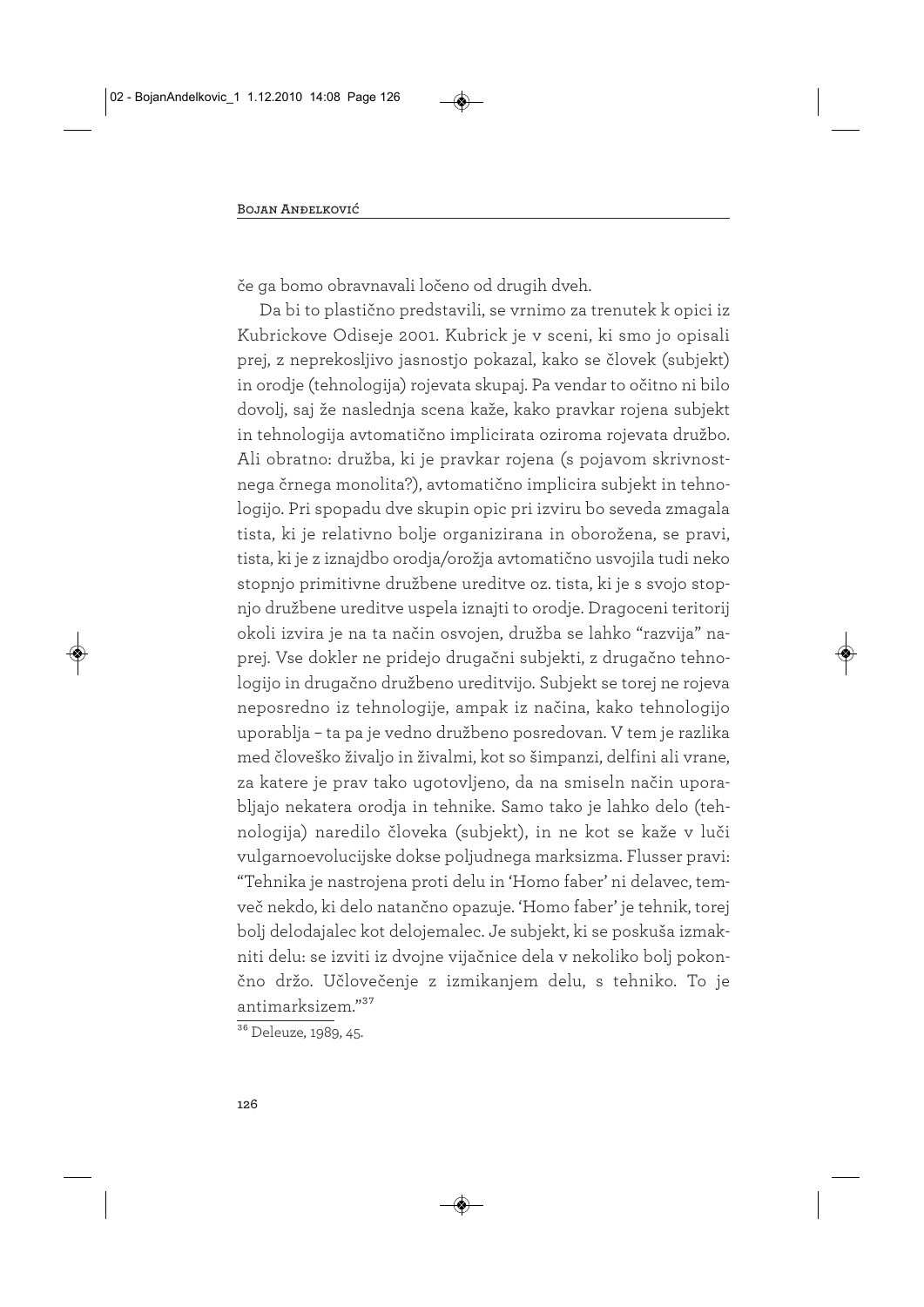Subjekt, tehnologija in družba so torej neločljivo povezani, se medsebojno implicirajo že od začetka, in tako je v vsej zgodovini človeštva: "Običajna klasifikacija zgodovine človeštva implicitno vsebuje predlagano definicijo 'tehnike' ('tehnika' je sinonim izraza 'eksistirati'). Če govorimo npr. o ljudeh kamene, bakrene, bronaste, železne in plastične dobe, tedaj mislimo zaporedne in prepletajoče se oblike eksistence, oblike soočanja."38 Ne glede na pomanjkljivost te klasifikacije, ki jo omenja tudi sam Flusser, zgodovino človeštva mogoče res lahko najbolj nepristransko dojemamo kot zgodovino njegovih tehnologij. Pri čemer to nikakor ne pomeni, da je tehnologija nepristranska – prav nasprotno. Tako lahko do onemoglosti filozofiramo o tem, kdaj se konča srednji vek in kdaj začne renesansa – ni pa dvoma o tem, da je tiskalni stroj toliko spremenil človeško družbo, da potem nič več ni bilo tako kot prej. Še naprej potekajo neskončne razprave o tem, ali je obdobje, v katerem živimo, doba moderne, postmoderne ali nekaj tretjega – težko pa bo nekdo spodbil dejstvo, da živimo v eri digitalizacije ali v eri remiksa, kakor trdi teoretik novih medijev Lev Manovich.<sup>39</sup> Prav tako filozofi še kar naprej razpravljajo o tem, kdaj se je začelo in kdaj končalo 20. stoletje. Eni pravijo, da se 20. stoletje začne s prvo svetovno vojno in oktobrsko revolucijo in se dovrši s propadom SZ in koncem hladne vojnem, drugi, da se začne leta 1917 z Leninom, svoj zenit doseže s Stalinom in Hitlerjem, konča pa se leta 1976 z Mao Cetungovo smrtjo, tretji pa izhajajo iz njegovega rezultata – 20. stoletje je stoletje zmagoslavja kapitalizma in svetovnega trga itn.40 Kaj pa, če bi na začetek 20. stoletja postavili izumitev radia in filma s konca 19. stoletja? Mar ne bi potem svojega zenita doseglo v 70. in 80. letih

<sup>37</sup> Flusser, op. cit., 97. Za Marxova stališča glede tehnologije glej 13. poglavje prvega dela Kapitala "Mašinerija in velika industrija", v: Marx, 1987, 339–457. <sup>38</sup> Flusser, op. cit., 87.

<sup>39</sup> Glej: Manovich, 2005, in Manovich, 2008.

<sup>40</sup> Več o tem glej: Badiou, 2005, 9–21.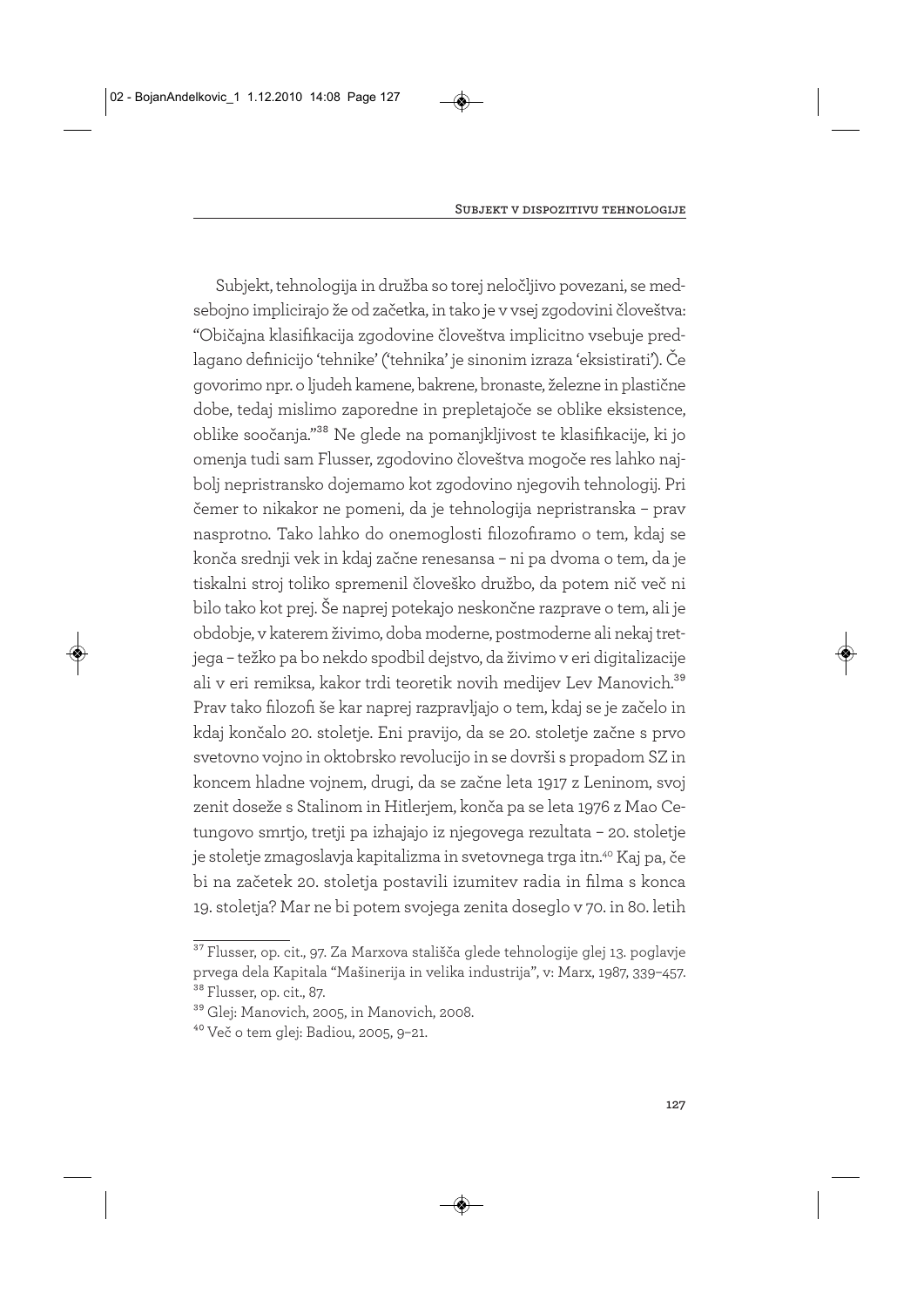s televizijo in videom in bi se končalo v 90. z uvajanjem novih tehnologij, kot so osebni računalnik, mobilni telefon in internet? Ali ni takšna klasifikacija, ki ostaja precej onstran ideologije in politike, solidnejša, ali ne ustreza bolj dejanskemu stanju, kot če za mejo nekega obdobja vzamemo propad kakšnega cesarstva, vojno ali politično ureditev? Dejstvo, da so tehnologija, subjekt in družba neločljivo povezani, zelo lepo ilustrira tudi naslednja ugotovitev avstralskega strokovnjaka za robotiko in umetno inteligenco, Rodneyja Brooksa: "O svojih možganih vedno razmišljamo v terminih najnovejše tehnologije. Na neki točki so naši možgani bili parni stroji. Ko sem bil otrok, so bili telefonske mreže. Potem so postali digitalni računalniki. Verjetno zdaj obstajajo otroške knjige, ki govorijo, da so naši možgani svetovni splet. Verjetno tega še nismo pravilno razumeli."41

Za tehnologije lahko rečemo, kar Foucault po Deleuzu pravi za sile: "[Tehnologije] so v nenehnem nastajanju, obstaja nastajanje [tehnologije], ki je paralelno z zgodovino ali, natančneje, ki jo ovija, po neki nietzschejanski koncepciji."42 Takšna zamenjava je možna, ker *je* v končni fazi tehnologija sila; kot to implicitno pove naslednji citat Deleuza: "Potrebno je bilo, da biologija preskoči v molekularno biologijo, oz. da se razbito življenje zbere v genskem zapisu. Potrebno je bilo, da se razbito delo zbere in zregulira v strojih tretje generacije, kibernetičnih ter informatičnih. In katere bodo torej tiste sile, s katerimi se bodo pomerile sile v človeku? […] Sile v človeku stopajo v odnos s silami zunanjosti, silami silicija, ki dobivajo prednost pred ogljikovimi silami, silami genskih faktorjev, ki dobivajo prednost pred organizmom, silami agramatičnosti, ki se prebijajo pred označevalcem."43

<sup>41</sup> Navajamo po: Reich, 2008, 3.

<sup>42</sup> Prim. Deleuze, 1989, 89. V citatu smo besedo 'sila' zamenjali z besedo 'tehnologija'.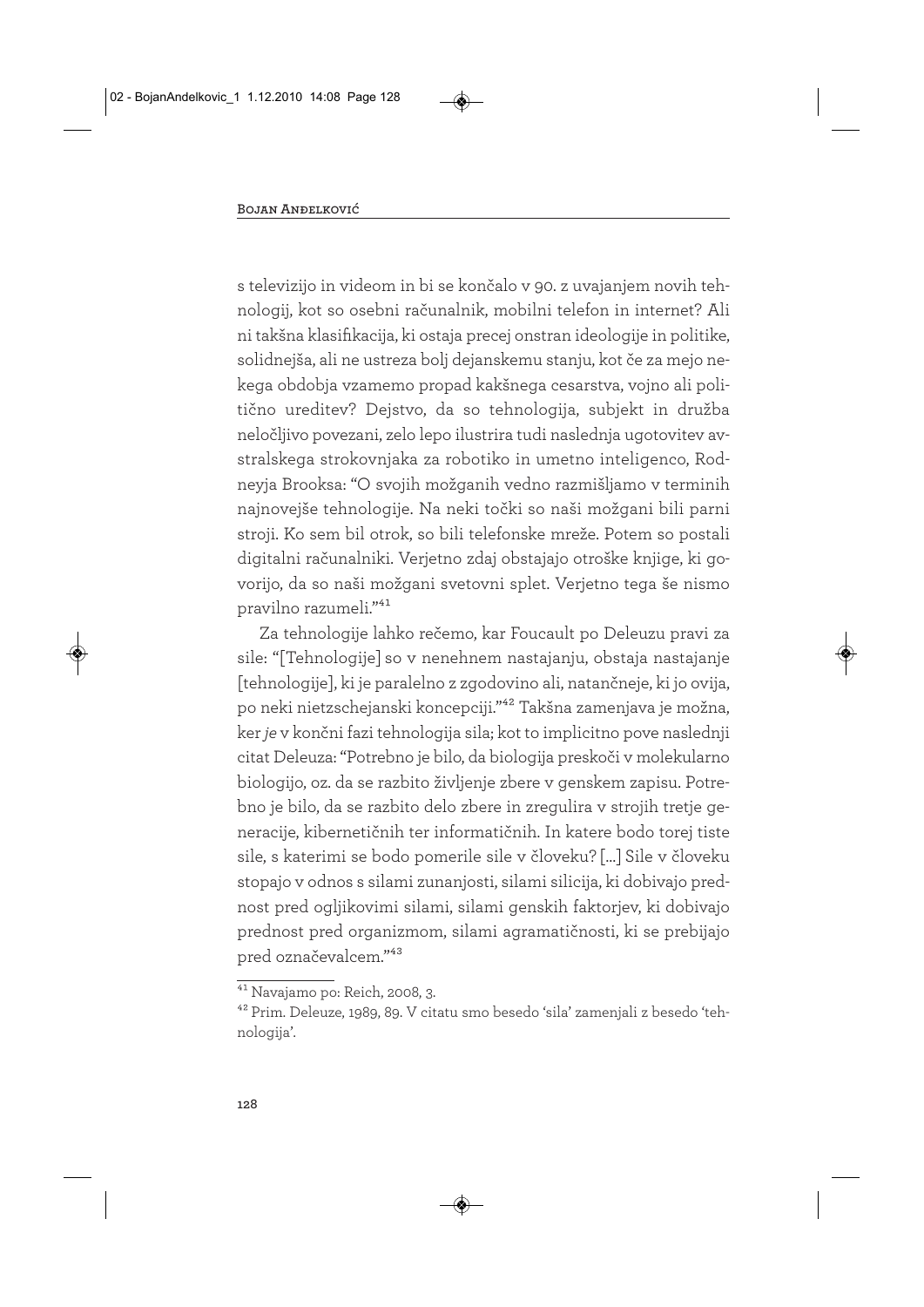#### **Tehnodispozitiv**

Vrnimo se še zadnjič h Kubrickovi opici. Po spopadu pri izviru ena izmed opic – verjetno tista, ki je prva uporabila kost kot orodje – vrže kost iz roke proti nebu in že v naslednjem kadru se kost čudovito prelevi v sodobno vesoljsko ladjo. Kaj se je zgodilo med prvo uporabo orodja našega opičjega prednika in kompleksnim projektilom, izstreljenim od drugega orodja?

V prejšnjem razdelku smo na primeru vpeljave motoriziranega transporta ob koncu 19. in v začetku 20. stoletja pokazali, kako je ta postopoma močno omejil svobodo človeškega gibanja. Ta svoboda je (po francoskem teoretiku Paulu Virilioju) ob koncu 20. stoletja – v "zadnji fazi" mutacije transportnih sredstev – tudi popolnoma omejena: Virilio opiše sodobnega posameznika kot osebo, obsojeno na negibno mesto v avdiovizualnem oziroma "zadnjem vozilu".44 Poudarek ni več na osvajanju fizičnega prostora, ampak v nabiranju čim večjega števila informacij v realnem času, ki jih bo sodobni posameznik, paradoksalno, zamudil, če se bo odmaknil od avdiovizualnih naprav, s katerimi je okrožen v svojem teledomu in ki mu "na dlani" prinašajo "svet" v obliki informacij. Viriliojevo besedilo "Zadnje vozilo" je izšlo leta 1987, torej v času uvajanja priljubljenih simulacijskih naprav tako v vojski kot tudi v tematskih zabaviščnih parkih, vendar še pred vpeljavo sodobnih zaslonskih mobilnih naprav, ki so sodobnemu posamezniku omogočile "ponovno osvajanje fizičnega prostora ob hkratnem nadzorovanju kibernetskega prostora".45 Viriliojevo "zadnje vozilo" je v nekem smislu torej stvar preteklosti, saj smo priče nekemu povsem drugačnemu scenariju in neki povsem drugačni situaciji, ki

<sup>43</sup> Prav tam, 135–137.

<sup>44</sup> Glej: Virilio, 2001. Prim. tudi poglavje "Kultura dotika in filozofija mobilnih tehnologij", na katero se tukaj opiramo v: Strehovec, 2007, 185–217. 45 Strehovec, 2007, 193–194.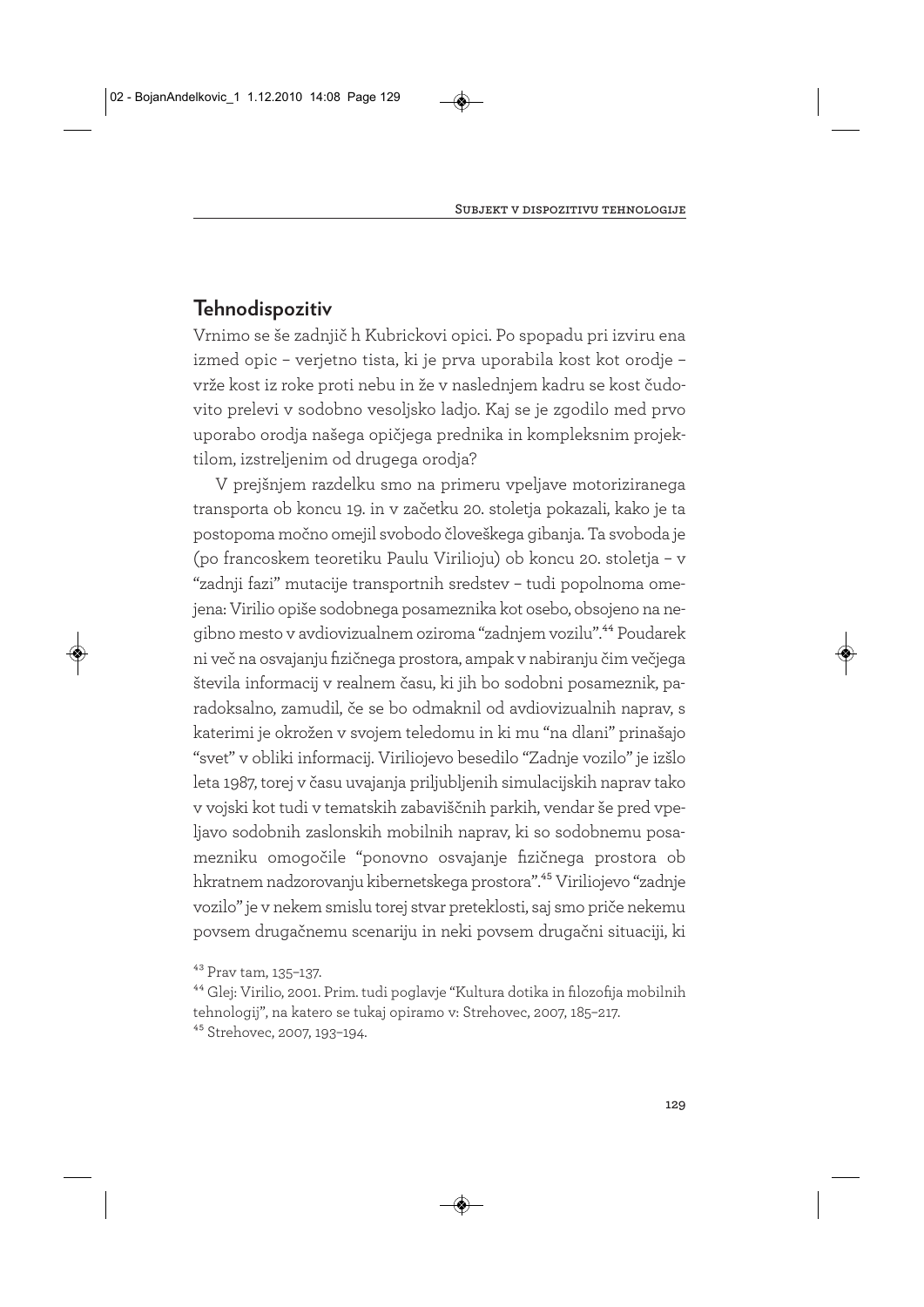jo Janez Strehovec imenuje mobilni oziroma nomadski kokpit: "Današnji posameznik je postavljen v nomadski kokpit, kar pomeni, da je obdan z napravami, ki mu dobavljajo podatke različnih izvorov; v njegovo sedanjost stopajo statične in gibljive podobe (na igralnih konzolah, dlančnikih, mobilnih telefonih), zvoki iz MP3-predvajalnika in mobilnih telefonov, prav tako pa tudi podatki, ki ga zadenejo taktilno (podobe na majhnih LCD-zaslonih, ki agresivno segajo v uporabnikov prostor) […]. Tudi te podobe napolnjujejo uporabnikov kokpit položaj, torej stanje, ki spominja (v smislu intenzivne interaktivnosti in kinestetičnih odgovorov) na vožnjo avtomobila."46 Tako Strehovec kot Virilio sicer nikjer ne omenjata besede "dispozitiv", vendar je iz navedenega popolnoma jasno, da so sodobne tehnologije pri njiju razumljene naravno kot ultimativni dispozitivi, natanko v smislu, v katerem smo predstavili pojem dispozitiva v prvem poglavju. Tisto, kar Virilio imenuje "avdiovizualno vozilo", in tisto, kar Strehovec imenuje "nomadski kokpit", bomo tukaj v skladu z našo dozdajšnjo terminologijo skušali obseči z izrazom "tehnodispozitiv".

V prvem razdelku smo razložili, kaj mislimo pod izrazom "dispozitiv". Toda, na kaj merimo z izrazom "tehno"? Naj takoj povemo, da tukaj ne razumevamo tehna kot specifični žanr v elektronski glasbi, ki je nastal ob koncu 80. let 20. stoletja v Detroitu, čeprav za sam izbor tega termina ni brez pomena, da je tehno izraz, ki poleg omenjenega specifičnega žanra označuje tudi vse žanre sodobne plesne elektronske glasbe skupaj. Se pravi, da gre tudi tukaj kakor pri izrazu dispozitiv za obči, rodovni pojem, ki mora v celoten rod všteti tudi samega sebe. Očitno je izraz tehno, ki ga je pionir tehnoglasbe Juan Atkins našel pri ameriškem futurologu Alvinu Tofflerju v izrazu "techno rebels" ustrezno označil nekaj, kar je bilo skupno vsem pripadnikom tehnokulture. Toda kaj? Ne najdemo si boljšega odgovora na to vprašanje, kot ga v  $\frac{46}{46}$  Prav tam, str. 194.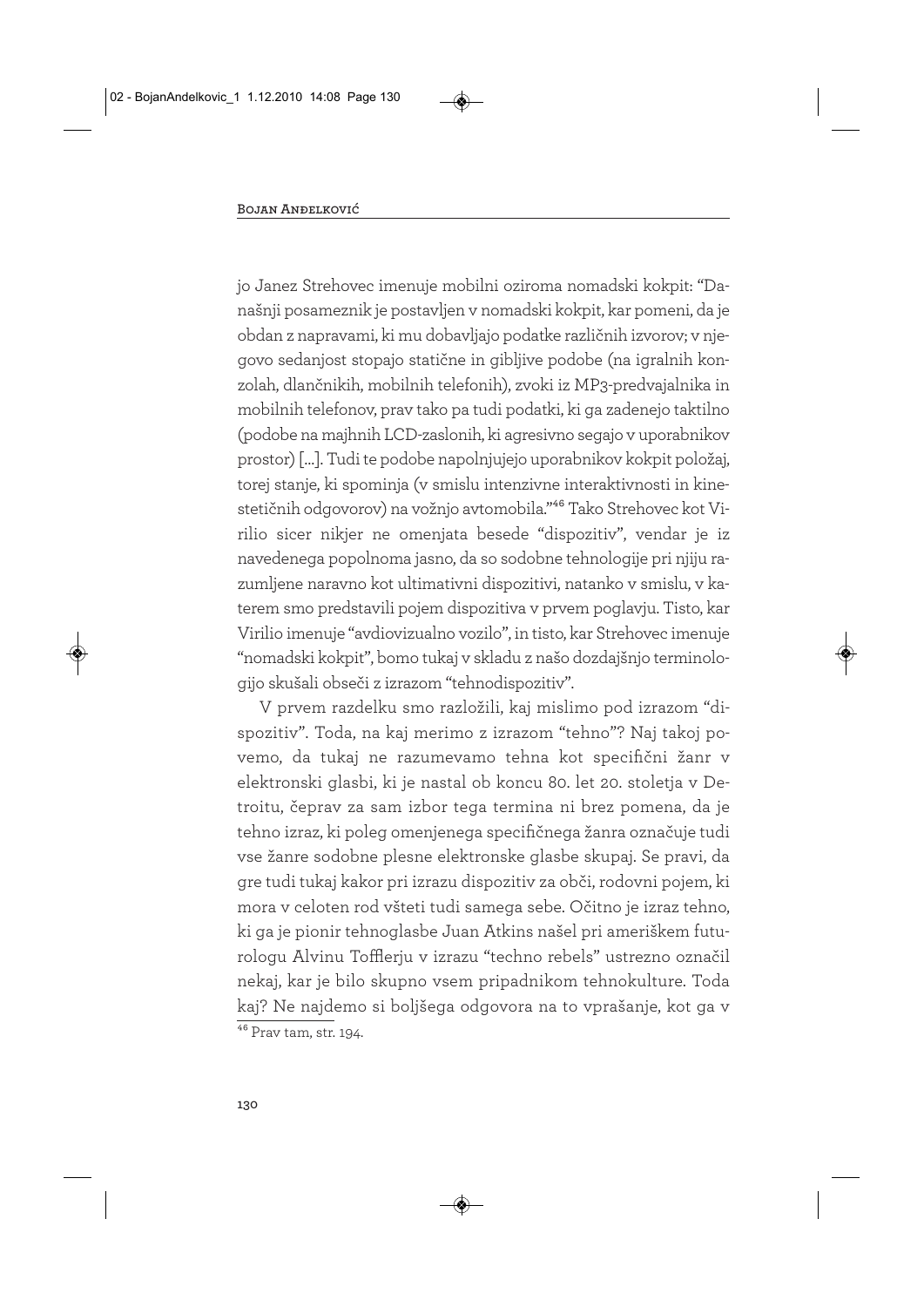svoji knjigi o tehnokulturi ponuja Janez Strehovec, ki tam prav tako ne razumeva tehna le v smislu glasbene oblike, "ampak bistveno širše, kot načelo današnjega sveta, oblikovanega v paradigmi umetnega druge generacije. Mišljeno je umetno, ki je prestopilo prag mehanskega in se usmerilo na področje kibernetskega in celo v paradigmo bio, se pravi, k življenju podobnim procesom na neorganskih nosilcih […]. Tehno pomeni stopnjevano in pospešeno sintetičnost, umetelnost na kvadrat in širitev resničnosti v smislu njenega povečanja, nadgraditve. Z njim smo v paradigmi umetnega druge generacije […], ob katerem se oblikuje nov tip tehnomodelirane zaznave in njen subjekt: estetski človek v paradigmi tehna."47 V tem tekstu torej ne delamo razlike med terminoma tehnika in tehnologija.

Pod pojmom tehno torej razumemo tehnologijo v najširšem in hkrati najglobljem pomenu besede: tehno je tehnologija kot eksistenca, način bivanja subjekta, njegov "eksistencialno-tehnološki angažma v svetu".48 Gre za razširjeni koncept tehnike, kakor se pojavlja v delih Walterja Benjamina, Martina Heideggerja ali Wilema Flusserja: "Tovrstna tehnika je – v Benjaminovi terminologiji – druga tehnika; temelji na posameznikovem distanciranju od narave, konkretno od reproduciranja naravnih oblik, v kar je bila ujeta t. i. prva tehnika. Za dosežke prve tehnike lahko rečemo, da 'kulminirajo v človeškem žrtvovanju; tisti druge tehnike pa v daljinsko usmerjenem letalu, ki ne potrebuje človeške posadke.'"49 V tem smislu je zelo zanimiv odgovor gledališkega režiserja in avantgardnega umetnika Dragana Živadinova (ki za leto 2045 načrtuje prav izstrelitev letala brez človeške posadke)<sup>50</sup> na moje vprašanje, kaj pomeni veliki napis TEHNO, ki se pojavlja na koncu njegove uprizoritve

<sup>47</sup> Prim.: Strehovec, 1998, 17.

<sup>48</sup> Strehovec, 2007, 223.

<sup>49</sup> Prav tam, str. 299–300.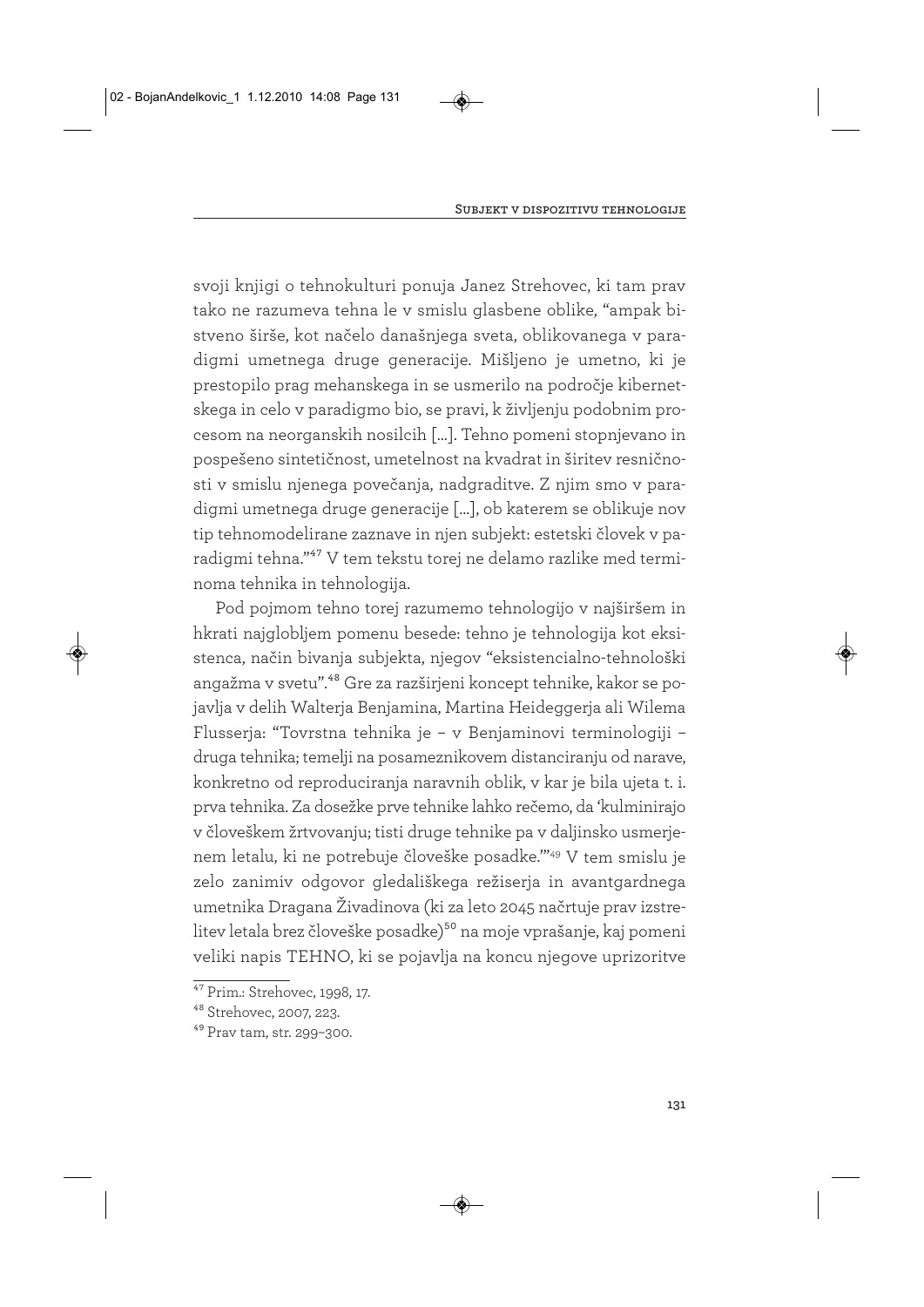*Tri elizabetinske tragedije* Vladimirja Stojsavljevića.51 Živadinov razlikuje izraz "tehno" tako od grškega "techne" kot od angleškega "technology" in ga definira kot "emancipirano tehnologijo; nekaj kar bo postalo neodvisno od nas biološkega". Tehno je zanj "naravna emancipacija", "emancipirana entiteta, ki ima popolnoma svoje življenje". In še: "Tehno je evolucijski proces biološkega. Da se razumemo, jaz nisem futurolog, ne govorim o tem, kaj bo, ampak o tem, kaj ima potencial." Izraz "tehno", ki ga tukaj uporabljamo, torej nikakor ni identičen z grškim izrazom "techne", ki govori o tem, *kako* kaj naredimo, ampak je prej, kot pravi Živadinov, *potencial*, ki je v sami tehnologiji oziroma v spravi človeka in tehnologije. Ta potencial pa je, kot je razvidno iz zgornjega konteksta, zgodovinsko pogojen. Kot pravi Strehovec: "Tehnologija (in znanost), ki tukaj sodeluje, ni nekakšno metafizično orodje, temveč zgodovinski 'paket' instrumentalnih in interpretativnih ravnanj. Vprašanje, kako naprava deluje, je zato obenem vprašanje 'komu služi'".<sup>52</sup>

Da sklenemo: z izrazom *tehno* merimo na *potencial zgodovinskega "paketa" instrumentalnih in interpretativnih ravnanj, ki jih im-*

<sup>50</sup> Leta 1995 je Živadinov premierno uprizoril predstavo Vladimirja Stojsavljevića *Ena proti ena* (gre v bistvu za uprizoritev Stojsavljevićeve dramske trilogije *Ljubezen in država*). Prva ponovitev je bila leta 2005, nato pa naj bi se ponavljala vsako desetletje do leta 2045. "Igralce, ki bodo medtem umrli, bodo nadomestili s simboli; leta 2045 jih bo Živadinov, zadnji še živeči član zasedbe (četudi je starejši od vseh drugih igralcev), iz Rusije lansiral v vesolje in tako sklenil predstavo v gravitaciji nič […] Septembra 1999 je bila uprizorjena nova predstava, *Gravitacija nič Noordung*, ki je skoraj dobesedno sledila scenariju predstave, načrtovane za leto 2045. Potekala je v breztežnostnih razmerah nad Rusijo, v posebnem breztežnem letalu za kozmonavte in pomeni doslej najambicioznejšo (in najdražjo) stopnjo v razvoju Noordungovega mita, kar jih je ustvaril Živadinov." (Monroe, 2003, 116–117.)

<sup>51</sup> Intervju je v zvočni obliki na spletni strani Radia Študent: Anđelković, 2009. 52 Strehovec, 2007, 223.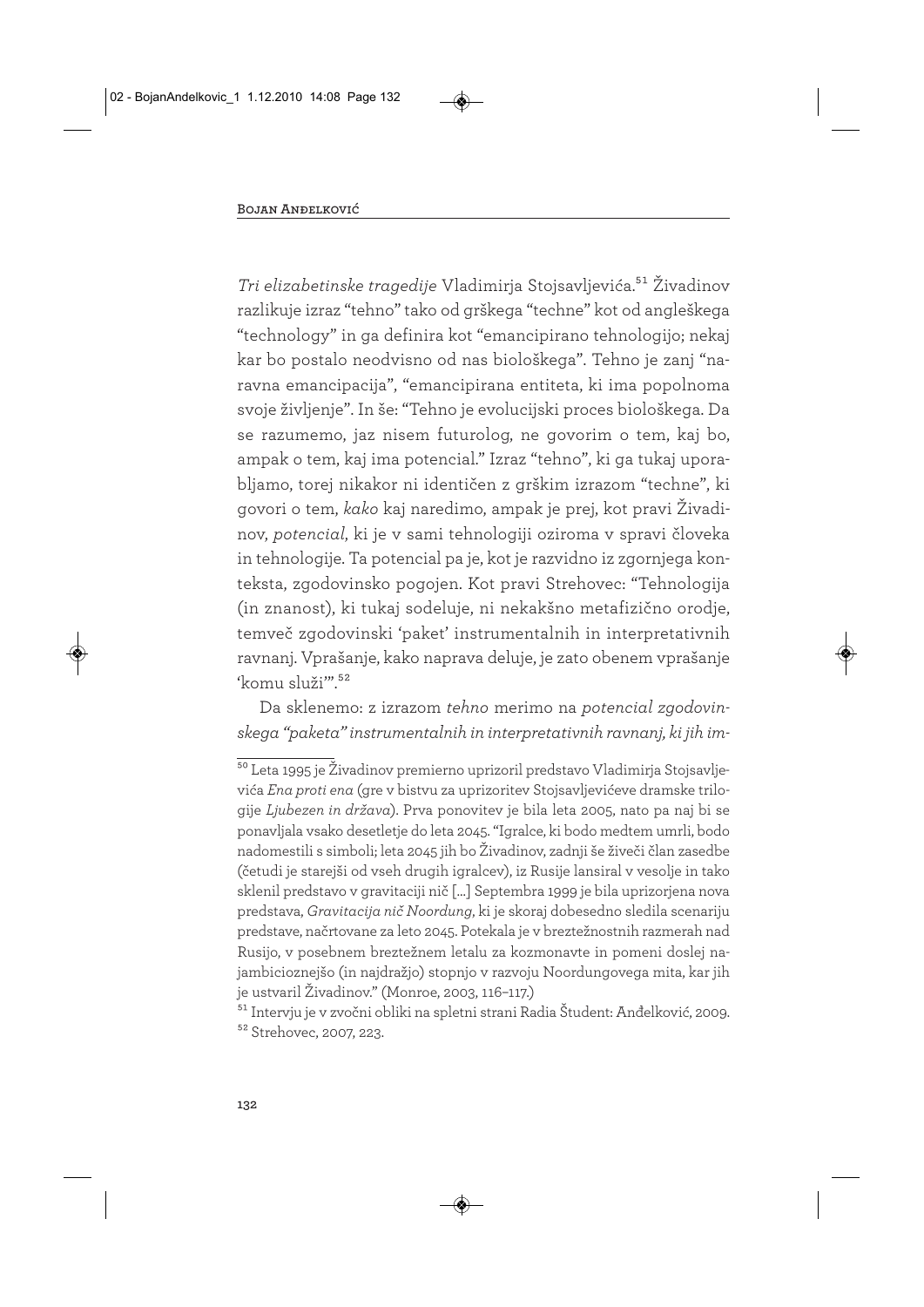*plicirajo sodobne tehnologije, ki pa so dispozitivi* per se. Izraz "tehnodispozitiv" je torej v nekem smislu oksimoron, čeprav nujen, da bi lahko ta dispozitiv razlikovali od številnih drugih dispozitivov. Spomnimo se, kaj pravi Deleuze glede novosti, glede aktualnosti nekega dispozitiva: "Novo, to je aktualno. Aktualno ni tisto, kar smo mi, temveč prej tisto, kar postajamo, kar bomo kmalu postali, se pravi Drugi, naše postajanje-drugi. V vsakem dispozitivu je treba razlikovati med tistim, kar smo (tistim, kar več nismo), in tistim, kar bomo kmalu postali: delež zgodovine in delež aktualnega."53 Vprašanje, ki ga tukaj zastavljamo, se seveda glasi, v kakšnem smislu je trenutni tehnodispozitiv aktualen, v čem je njegova novost. Ali z drugimi besedami – kako nas ta dispozitiv spreminja kot subjekte, na kakšen način postajamo drugi?

Z vpeljevanjem tehnologij in naprav, kot so virtualna resničnost, internet, mobilni telefon, dlančnik, prenosni računalnik, GPS-navigator, prenosni medijski predvajalnik oz. iPod, tablični računalnik oz. iPad itd., meje med aktualnim in virtualnim postajajo nestabilne. Nismo zapustili svojih teles in fizične realnosti ter se podali na brezkončna duhovna potepanja po virtualnih svetovih, kot je bilo napovedovano, ko so bile pametne tehnologije še na začetku. Prav nasprotno, virtualnost je prišla k nam, tukaj je, v dejanskem svetu, obdaja naša fizična telesa in jih spreminja. Sodobni posameznik je v nekem smislu kibernetsko voden, pa čeprav se s svojim fizičnim telesom giblje po "realnem" prostoru: "Vsekakor je to gibanje, ki je bistveno opredeljeno z intervali klicev (sporočil) in odgovorov nanje. Srečujemo se z gibanjem, ki je na neki način kibernetsko, kajti uporabnik kot gibalec upošteva (povratne in druge) informacije, ki jih med gibanjem sprejema od mobilnih naprav. Je dejansko krmar v tem smislu, da vsak trenutek smer poti/vožnje korigira glede na impulze iz okolja (valovi in protiveter so v njegovem primeru v živo <sup>53</sup> Deleuze, 1990, 11-12.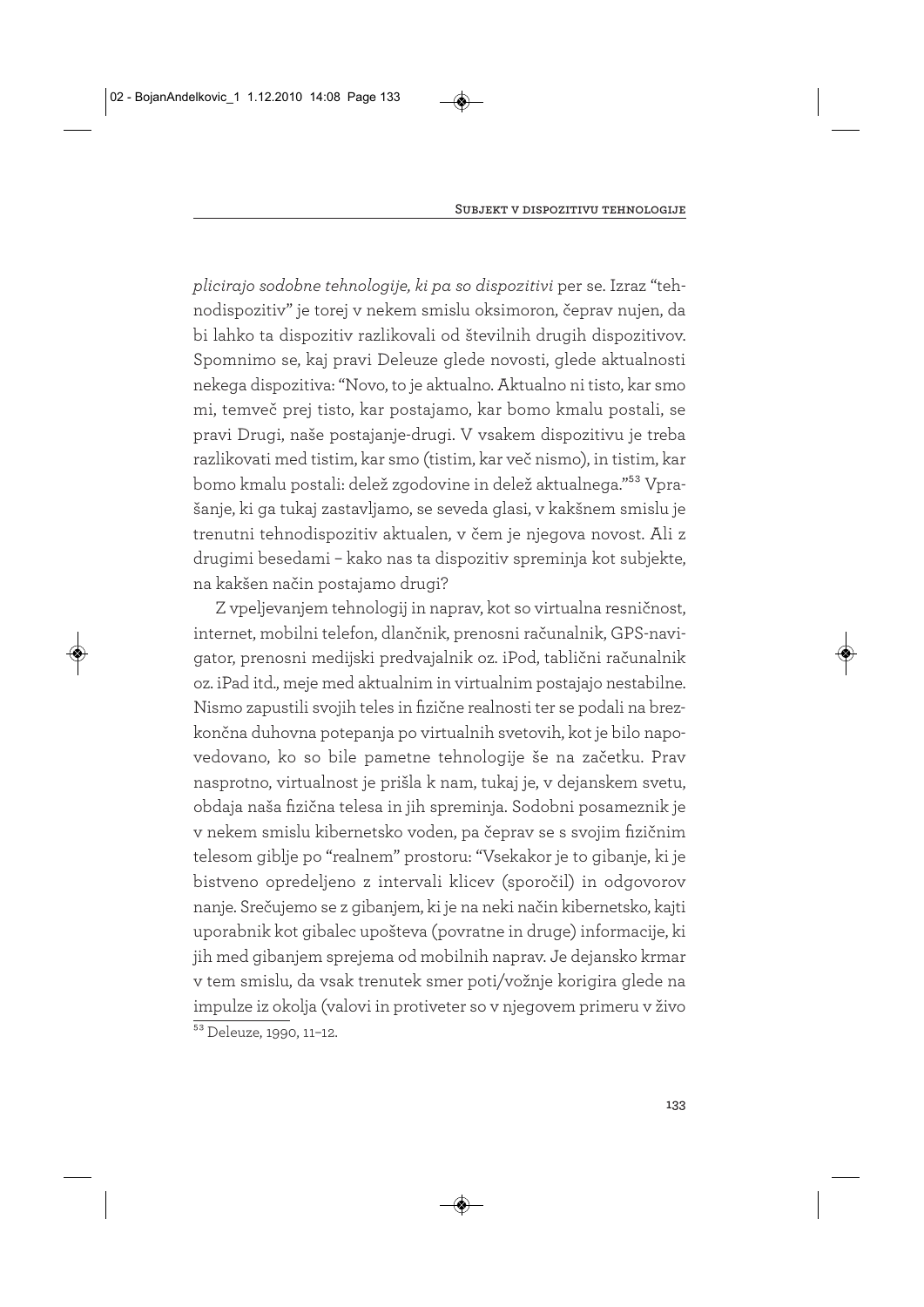prejete informacije različnih izvorov)."54 Časi navduševanja nad virtualnim prostorom, v katerem se lahko potepamo brez identitete, zapuščajoč svoje telo nekje tam v fizičnem svetu, so torej že za nami. Vojna med našo dano, fizično resničnostjo in virtualnimi svetovi, ki jo je v 80. letih prejšnjega stoletja objavil kibernetski platonizem (Strehovčev termin), se je končala brez zmagovalca. Siolov reklamni oglas iz leta 1998: "Svet ni eden, svetova sta dva"ne drži. Medmrežje ni več brezkončna puščava realnega za virtualne pobege računalniških navdušencev. Je del vsakdanjega življenja milijonov ljudi, ki se pogosto ne zavedajo tega, da se njihovo gibanje – tako na internetu kot v fizični realnosti – danes lahko pazljivo spremlja in evidentira. Tako recimo družbe, kot so NetGeo, kartirajo naše IP-naslove in dobivajo zemljepisne koordinate za potrebe trženja spletnih podjetij, njihovi mobilni telefoni pa omogočajo, da se lahko posameznik zemljepisno locira v katerem koli trenutku. Sedanje medmrežje torej "ni več neko podatkovno 'čisto drugo', ampak je vedno bolj prizemljeno in evidentirano v svoji geografski in geopolitični 'fizikalnosti".<sup>55</sup>

Najrazvpitejša Platonova alegorija je verjetno tista z začetka sedme knjige *Države*. Zaporniki so od otroštva priklenjeni z veri-

<sup>&</sup>lt;sup>54</sup> Strehovec, 2007, 196.

<sup>55</sup> Prav tam, str. 18. Glej tudi celotno poglavje "Splet 2.0". To pa nikakor ni zadnje poglavje v zgodbi o koncu medmrežja kot prostora brezmejne svobode. Tendence v zvezi z digitalnimi identitetami nakazujejo, da bo moral v prihodnosti imeti vsak uporabnik medmrežja – vsekakor pa tisti, ki bo hotel opraviti kakšno finančno transakcijo – eno samo digitalno identiteto, s katero se bo moral identificirati "podobno kot z vozniškim dovoljenjem v fizičnem svetu" (http://en.wikipedia.org/wiki/Identity\_2.0, dostopno 2. septembra 2008). Podatki o njem se bodo zbirali "podobno kot z avtom med vožnjo po avtocestnem omrežju zbiramo račune o vsaki plačani cestnini". (Goldsmith, J., Wu, T.: *Who controls the Internet?*, Oxford University Press, Oxford 2006. Navajamo po: prav tam, str. 19.)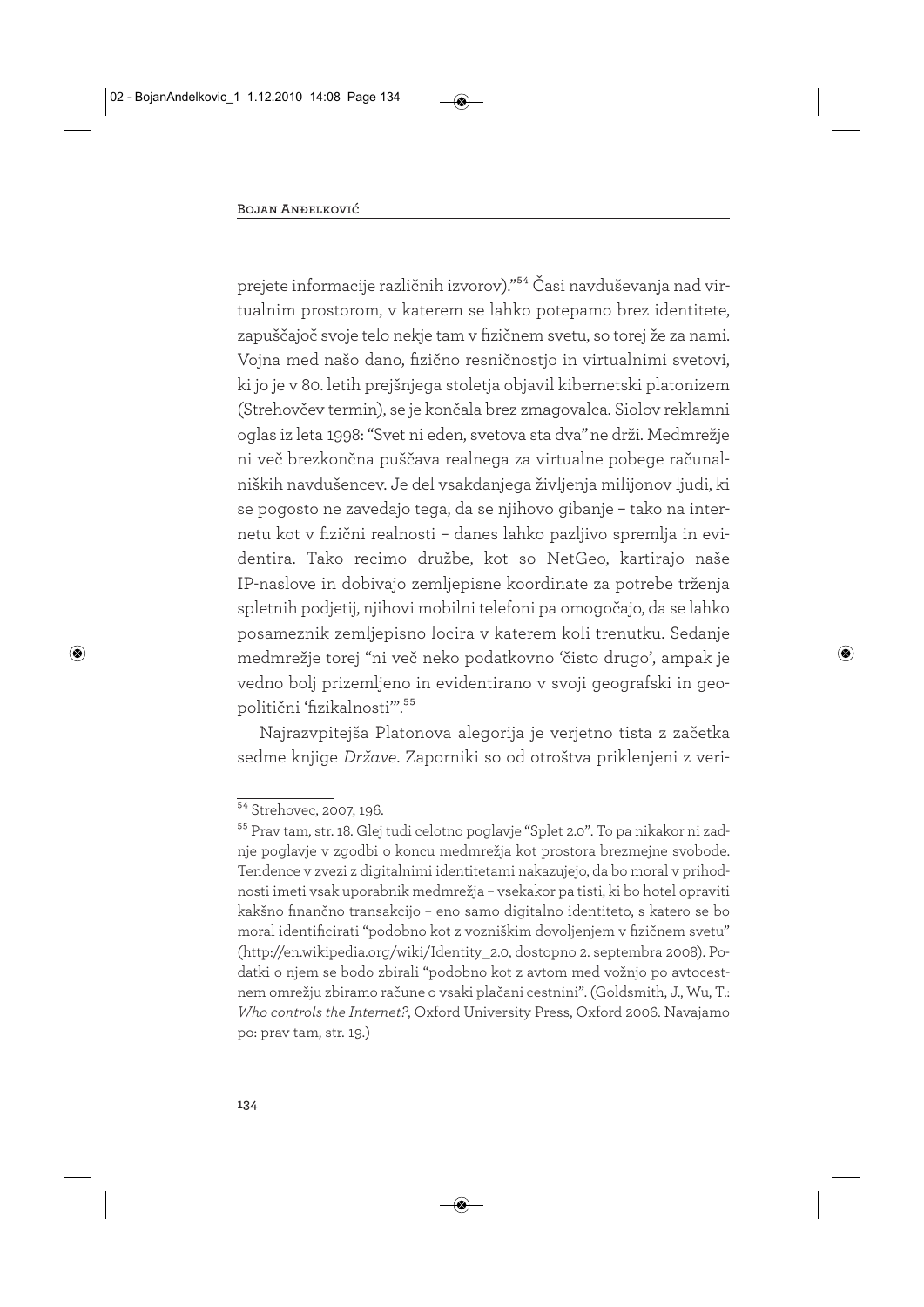gami v globoki jami. Imobilizirani so vsi njihovi udi, vključno z glavami, tako da lahko ujetniki le strmijo v steno, na kateri vidijo samo sence živali, rastlin in drugih predmetov, ki pa so v bistvu sence paznikov, ki nosijo te oblike. Edina realnost, ki jo zaporniki vidijo, so torej sence oblik, ki jih nosijo pazniki. Platonov problem je: če bi se kak zapornik osvobodil in hotel na plano, bi njegove oči zaslepila svetloba velikanskega plamena, ki je za pazniki, oz. svetloba sonca, če bi mu uspelo priti iz votline, zaradi česar bi se mu realne oblike zazdele manj realne kot sence oblik, ki jih je gledal vse življenje. Tudi če bi se hotel vrniti v votlino, da bi osvobodil svoje ujete prijatelje, je zelo verjetno, da ti ne bi privolili v to, saj ga sploh ne bi razumeli, on pa ne bi več razumel njihovega sveta, ki sestoji iz iger podob na steni.

Ta Platonov mit je bil že neštetokrat interpretiran na najrazličnejše načine, najpogosteje pa, kar je tudi razumljivo, iz politične in epistemološke perspektive.<sup>56</sup> Udomačil se je tudi v popularni kulturi. Tako recimo filmska trilogija *Matrica* bratov Wachowski v bistvu temelji na tem mitu, saj Baudrillardov simulaker (Baudrillardova knjiga *Simulaker in simulacija* se pojavi na začetku prvega dela *Matrice*) ni nič drugega kot Platonova votlina, izpeljana do svoje končne konsekvence. Za simulaker pa je značilno, da ni degradirana kopija, prav nasprotno, simulaker ukinja razlikovanje med kopijo in originalom, tako da na koncu ni jasno, kaj je original in kaj kopija (se pravi, da ni jasno, kaj je votlina in kaj je zunaj nje). Pri čemer "realno" zunaj votline pri Baudrillardu na koncu tudi popolnoma izgine. Realnost je umorjena brez sledi: zgodil se je popoln zločin.57 Simptomatično je, da film *Matrica* v bistvu zrcali in pervertira sliko Platonove votline, saj je človeštvo prihodnosti v filmu

<sup>&</sup>lt;sup>56</sup> Mimogrede, omenja ga tudi Strehovec (2007), in sicer tako, da nekatere aspekte tega Platonovega mita aplicira na problematiko zaznavanja novomedijske umetnosti; glej: 224–229.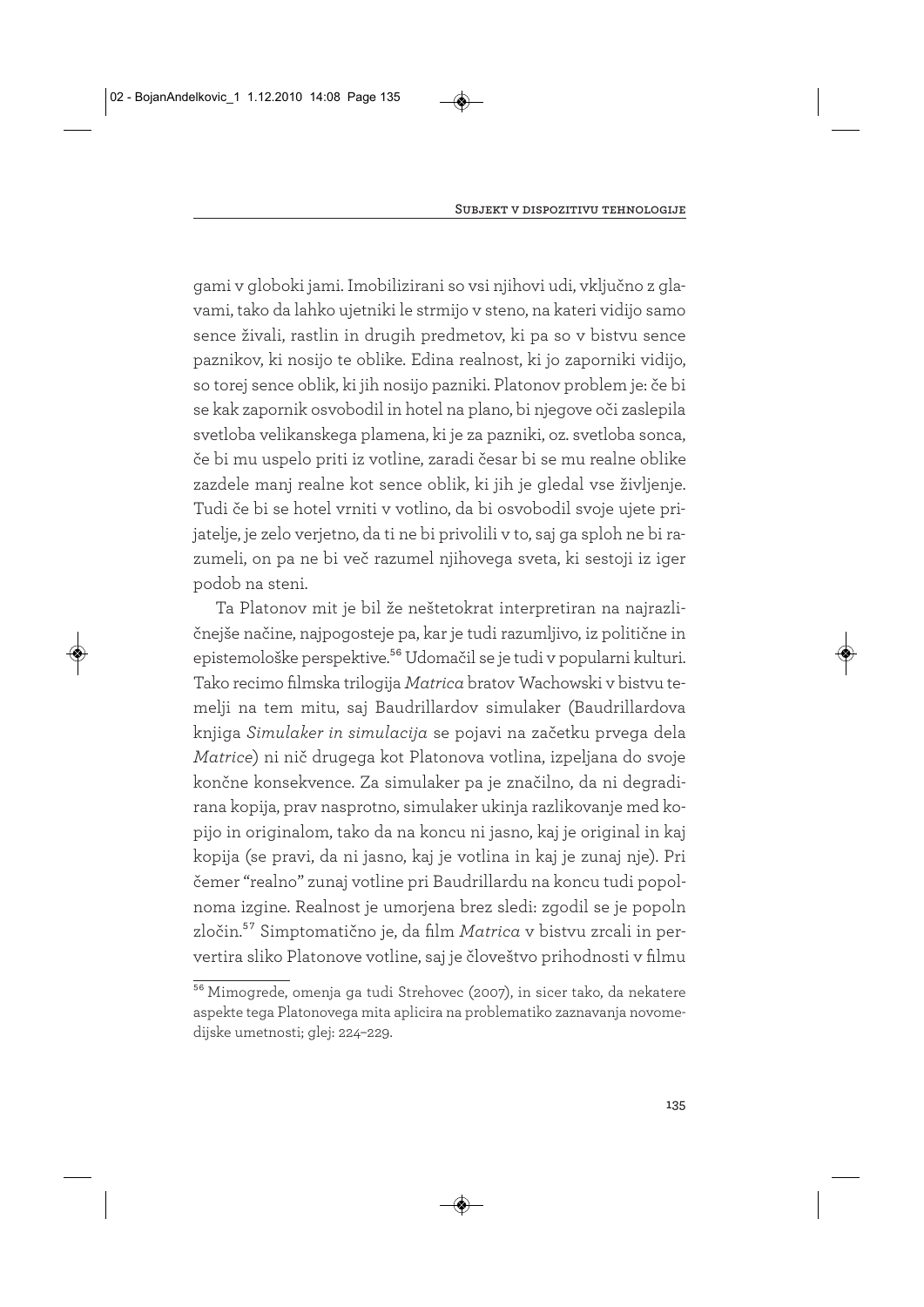ujeto zunaj votline – mesto Zion, kjer živijo "osvobojenci", pa je prav v votlini. Pa vendar je ta Platonov dualizem, torej delitev na tisto, kar je v votlini, in tisto, kar je zunaj nje, precej sumljiv, kar je vedel že Nietzsche. Kot pravi Žižek v filmu *Perverzni vodnik čez film*, Neov izbor z začetka prvega dela *Matrice* med modro in rdečo pilulo, med resničnostjo in iluzijo, je v bistvu lažen izbor. Saj virtualno strukturira našo realnost tako, da bi, če bi ga odstranili iz realnosti, odstranili tudi realnost samo. Žižek predlaga tretjo pilulo. To je tista, ki nam ne bi omogočila videnja realnosti, ki je za iluzijo, ampak realnost, ki je v sami iluziji. Drugače povedano, ne gre za virtualno resničnost, ampak za resničnost virtualnega, za tisto, kar se v Lacanovem besednjaku imenuje Realno. Pri tem Žižek v iztočnici svoje knjige o Deleuzu prav slednjega opredeli kot misleca, ki je natanko na ta način filozof virtualnega.<sup>58</sup> Sam Deleuze pa v *Razliki in ponovitvi* tako opredeljuje odnos med virtualnim in realnim: "Virtualno ni zoperstavljeno realnemu, pač pa zgolj aktualnemu. Virtualno poseduje polno realnost kot virtualno. Za virtualno bi morali reči natanko tisto, kar je Proust dejal za stanja resonance: 'So realna, ne da bi bila aktualna, idealna, ne da bi bila

<sup>57</sup> Prim. Baudrillard, 1999.

<sup>58</sup> Prim. Žižek, 2004, 3. S številnimi Žižkovimi izpeljavami v tej knjigi – od katerih je najbolj škandalozna vsekakor ta, da naj bi bil Deleuze nekakšen "ideolog poznega kapitalizma" (184) – se ne moremo strinjati; čeprav je bil Žižkov namen (po lastnih besedah) priti Deleuzu "od zadaj" in mu po njegovem (Deleuzovem) filozofskem receptu "narediti nezakonskega otroka". Gre namreč za to, da Žižek tam prihaja Deleuzu "od zadaj" s Heglovim filozofskim aparatom in ne recimo "od spredaj" s Spinozovim, Bergsonovim ali Nietzschejevim, kar bi bilo veliko logičnejše in primernejše za penetriranje v Deleuzovo filozofijo. Dovolj bo, če rečemo, da je Nietzsche, brez katerega sploh ne moremo razumeti Deleuzove filozofije, v celotni knjigi omenjen samo dvakrat ali trikrat, in sicer mimogrede, kar je skoraj natanko tako, kot da bi nekdo v knjigi, ki tolmači Žižkovo teorijo, le na dveh mestih bežno omenil Lacana in enkrat Marxa.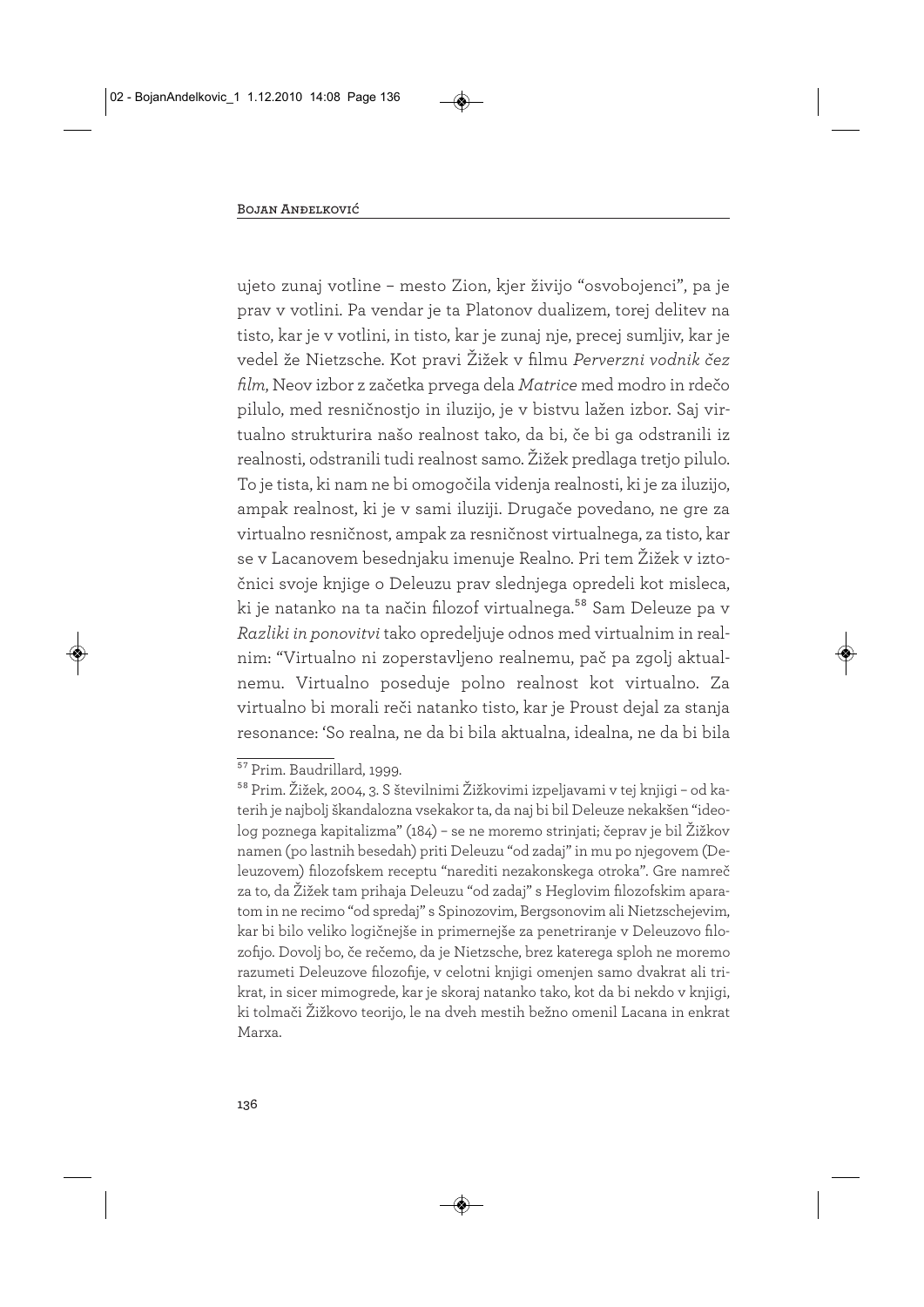abstraktna'; so simbolna, ne da bi bila fiktivna. Virtualno bi morali definirati kot neki strogi del realnega objekta – kot da bi objekt imel enega svojih delov v virtualnem, kot da bi bil vanj potopljen kot v objektivno dimenzijo."59

Pred kratkim je nemški filozof in kognitivist Thomas Metzinger v svojem delu *Biti nihče*, izhajajoč iz nevroznanosti, predlagal še eno variacijo Platonovega mita. Po tej interpretaciji v votlini pravzaprav ves čas *ni nikogar*: "Platon je imel prav – z dodatkom, da *ni nikogar (nobenega opazujočega subjekta) v votlini*. Votlina projicira SAMO SEBE (svoj celotni ustroj) na zaslon: teater senc deluje kot avtoreprezentacija (modela jaza) votline. Z drugimi besedami, opazujoči subjekt je sam senca, rezultat mehanizma reprezentacije: 'jaz' pomeni način, kako človeški organizem izkusi samega sebe, kako se kaže samemu sebi, in NIHČE, nobena substancialna realnost, ne stoji za zastorom samoprikazovanja."60

# **Bibliografija**

AGAMBEN, G. (2007): "Kaj je dispozitiv?", Problemi, št. 8–9.

ANĐELKOVIĆ, B. (2007): "Tehno in subjekt", Monitor ISH, let. 9, št. 2, 61–74.

ANĐELKOVIĆ, B. (2009): *RKHV intervju: Dragan Živadinov* (avdio), http://www.radiostudent.si/article.php?sid=20488. Dostopno 23. septembra 2009.

BADIOU, A. (2005): *Dvajseto stoletje*, Analecta, Društvo za teoretsko psihoanalizo, Ljubljana.

BAUDRILLARD, J. (1999): *Simulaker in simulacija, Popoln zločin*, Študentska založba, Ljubljana.

<sup>59</sup> Navajamo po: Klepec, 2004, 88–89.

<sup>60</sup> Glej: Žižek, 2005, 9–10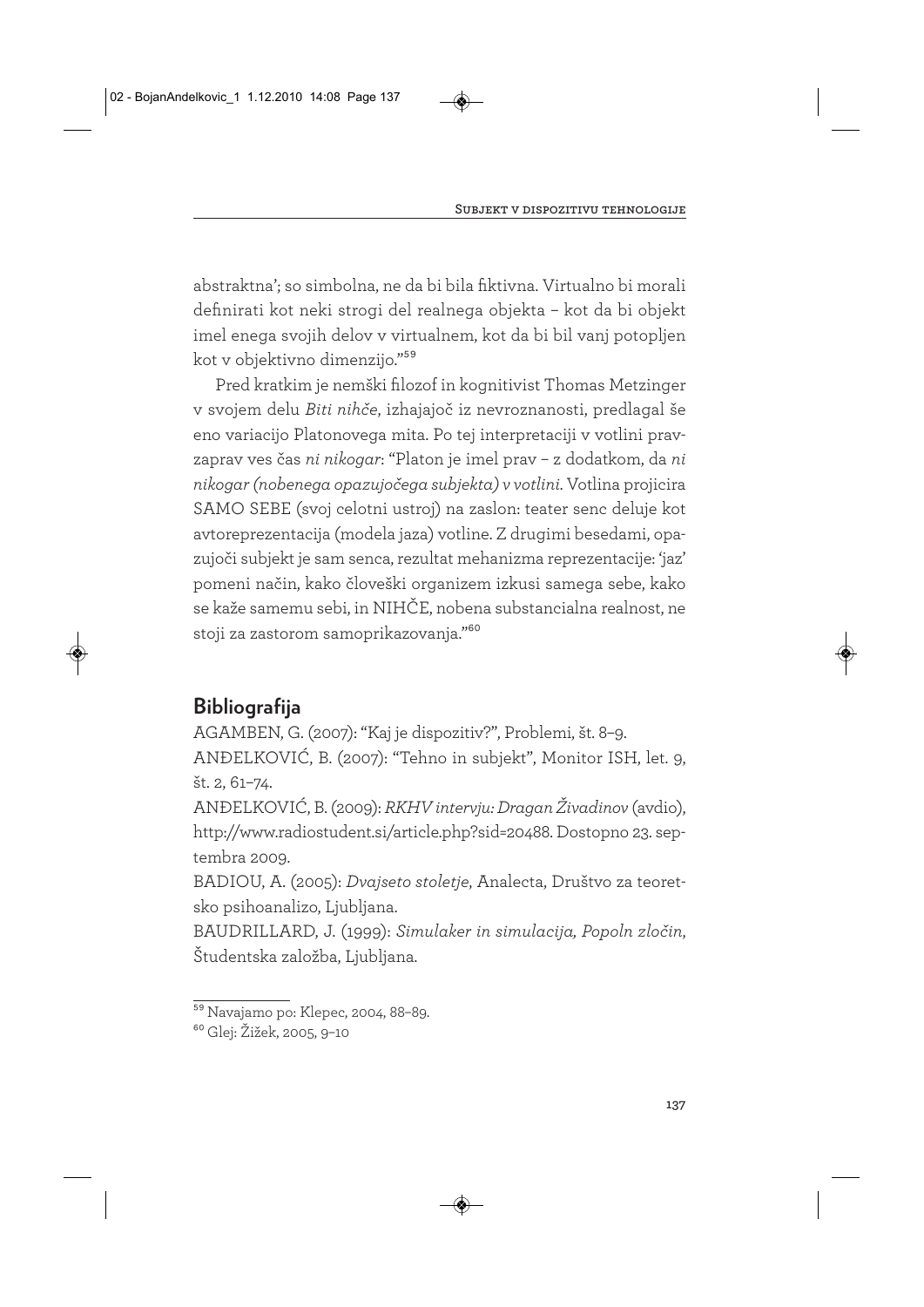DELEUZE, G. (1989): *Fuko*, Izdavačka knjižarnica Zorana Stojanovića, Sremski Karlovci.

DELEUZE, G. (1998): *Logika smisla*, Krtina, Ljubljana.

DELEUZE, G. (2007): "Kaj je dispozitiv?", Problemi, št. 8–9, 5–14.

DELEUZE, G. (2008): *Logika občutja,* Hyperion, Koper.

DELEUZE, G., GUATTARI, F. (1990a): *Anti-Edip. Kapitalizam i šizofrenija 1*, Izdavačka knjižarnica Zorana Stojanovića, Sremski Karlovci. DELEUZE, G., GUATTARI, F. (1990b): "Zaključni program za želeće mašine"; dodatek v: *Anti-Edip. Kapitalizam i šizofrenija 1*, Izdavačka knjižarnica Zorana Stojanovića, Sremski Karlovci. Besedilo je bilo prvič objavljeno v časopisu *Minuit* 2. januarja 1973.

FOUCAULT, M. (2008): "Nietzsche, genealogija, zgodovina", v: Foucault, M., *Vednost-oblast-subjekt*, Krtina, Ljubljana.

FLUSSER, V. (2000): "Od subjekta k projektu", v: Flusser, V., *Digitalni videz*, Študentska založba, Ljubljana.

HEIDEGGER, M. (2003): "Vprašanje po tehniki", v: Heidegger, M., *Predavanja in sestavki*, Slovenska matica, Ljubljana.

KACZYNSKI, T. (1995): *Industrial Society and Its Future*, http://en.wikisource.org/wiki/ Industrial\_Society\_and\_Its\_Future. Dostopno 13. oktobra 2009.

KLEPEC, P. (2004): *Vznik Subjekta*, Založba ZRC in Filozofski inštitut ZRC SAZU, Ljubljana.

KLEPEC, P. (2007): "Ob mestu in vlogi dispozitiva pri Foucaultu", *Problemi*, št. 8–9, 29–57.

KLEPEC, P. (2008): *Dobičkonosne strasti, Kapitalizem in perverzija 1*, Društvo za teoretsko psihoanalizo, Ljubljana.

KUBRICK, S. (1968): *Odiseja 2001* (film), Metro-Goldwyn-Mayer.

MANOVICH, L. (2005): "Remixing and Remixability", http://www.ma novich.net. Dostopno 21. 5. 2008.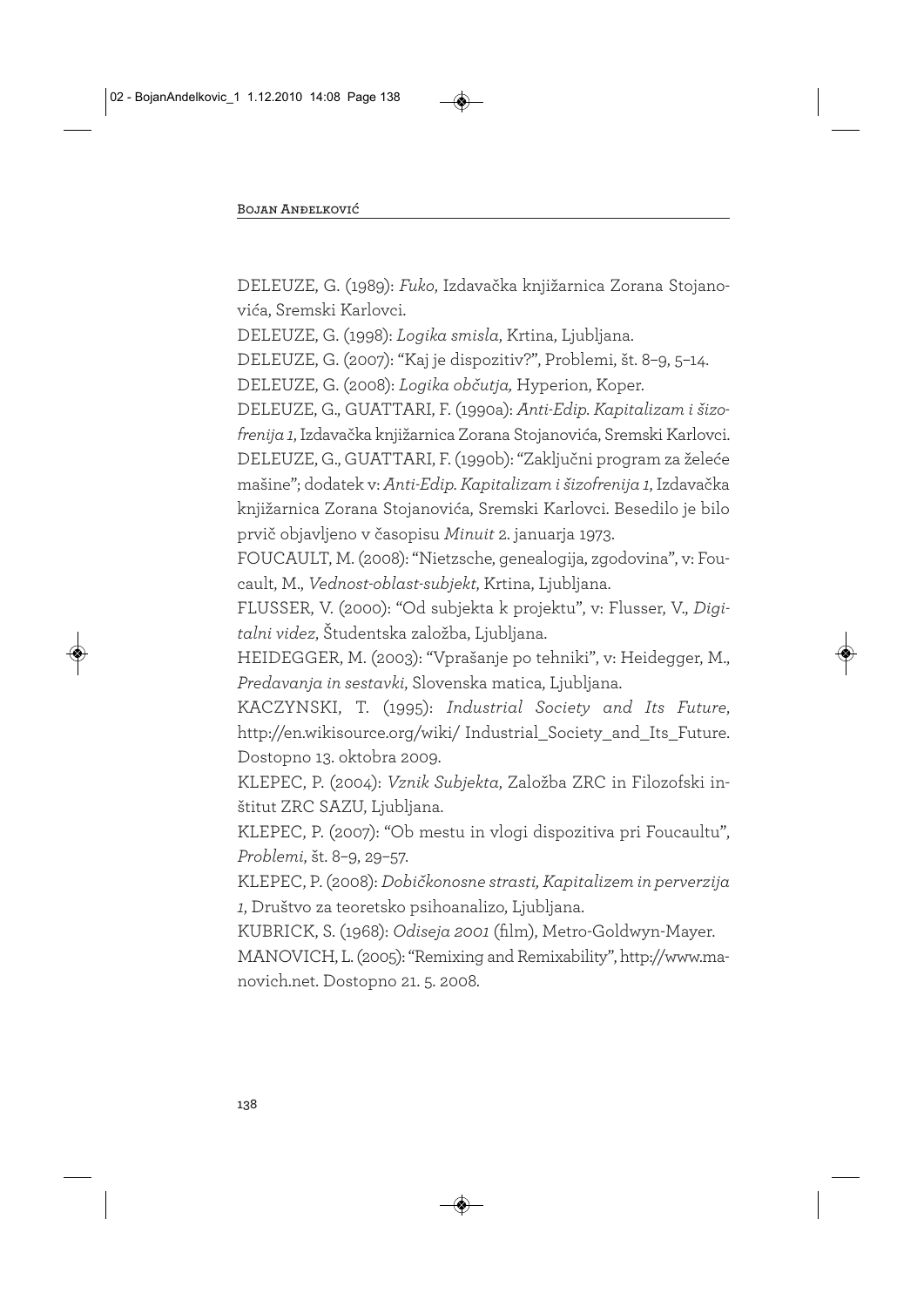MANOVICH, L. (2008): *Software takes command* (Draft version: 20. 11. 2008), http://lab.softwarestudies.com/2008/11/softbook.html. Dostopno 16. 12. 2008.

McLUHAN, M. (2001): *Understanding media: the extensions of man*, Routledge, London, New York.

MEGILL, A. (1985): *Prophets of Extremity: Nietzsche, Heidegger, Foucault, Derrida*, University of California Press, Berkley/Los Angeles/London.

MONROE, A. (2003): *Pluralni monolit, Laibach in NSK*, Maska, Ljubljana.

MUMFORD, L. (1986): *Mit o mašini 1: Tehnika i razvoj čoveka*, Grafički zavod Hrvatske, Zagreb.

NIETZSCHE, F. (1991): *Onstran dobrega in zlega. H genealogiji morale*, Slovenska matica, Ljubljana.

REICH. S. (2008): "An Introduction, or My (Ambiguous) Life with Technology", v: Miller, Paul. D. aka DJ Spooky that Subliminal Kid, ur., *Sound Unbound, Sampling Digital Music and Culture*, MIT Press, Cambridge/London.

STREHOVEC, J. (1998): *Tehnokultura – kultura tehna*, Študentska založba, Ljubljana.

STREHOVEC, J. (2007): *Besedilo in novi mediji*, Literarno-umetniško društvo Literatura, Ljubljana.

VIRILIO, P. (2001): "Zadnje vozilo"*, Vrzeli filma in arhitekture*, Slovenska kinoteka – Imago, Ljubljana.

ZAJC, M. (2000): *Tehnologije in družbe*, ISH – Fakulteta za podiplomski humanistični študij, Ljubljana.

ŽIŽEK, S. (2004): *Organs without bodies: Deleuze and consequences*, Routledge, New York/London.

ŽIŽEK, S. (2005): *Kako biti nihče*, Društvo za teoretsko psihoanalizo, Ljubljana.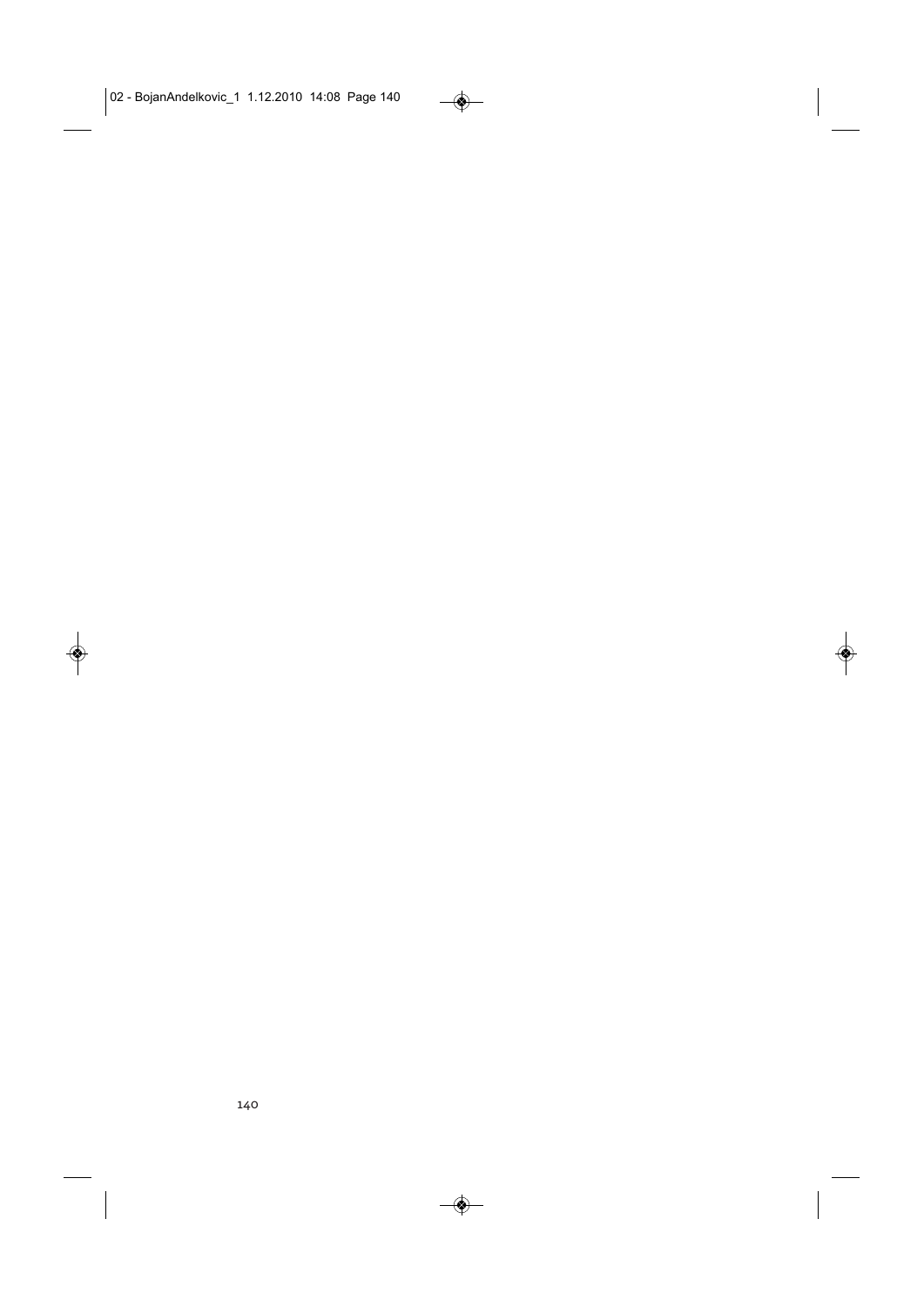**Moni tor ISH (2010)**, XII/1, 141–169

Pregledni znanstveni članek

prejeto: 20. 9. 2010, sprejeto: 15. 10. 2010

# Bojan Anđelković<sup>1</sup>

# **Kako spremeniti subjekt? Remiksiraj ga.**

**Izvleček:** Tekst raziskuje zvezo med subjektom, tehnologijo in družbo, in sicer s paradigmo vmesnika in prek razširjenega koncepta remiksa, ki je po našem mnenju osnovni tehnični operativni mehanizem ter poglavitna estetska, kulturna in družbena paradigma našega časa. Eksplozivna širitev paradigme remiksa po vsem družbenem polju seveda korespondira s tem, kako ljudje doživljamo sami sebe, kako se počutimo v sodobnem svetu. V nekem smislu lahko torej rečemo, da remiks danes ni enostavno le osnovni operativni mehanizem sodobnih tehnologij in paradigma v samem jedru kulturnega in družbenega, ampak je na neki način tudi utelešen, in sicer kot operativni mehanizem mentalnega polja. **Ključne besede:** remiks, telo brez organov, subjekt, tehnologija, nadčlovek, filozofske teorije

UDK: 1:316.7

#### **How to Change the Subject? Remix it.**

**Abstract:** Through the paradigm of the interface and the expanded concept of the remix, which we take to be the fundamental technical operative mechanism and the main aesthetic, cultural, and social paradigm of our time, the text investigates the relationship between the subject, technology and society. The explosive expansion of the remix paradigm throughout the social field corresponds to how we human beings experience ourselves, how we feel and think in the

<sup>&</sup>lt;sup>1</sup> Mag. Bojan Anđelković je je doktorand na Fakulteti za humanistične študije Koper, program Filozofija in teorija vizualne kulture, in urednik Redakcije za kulturo in humanistične vede na Radiu Študent. E-pošta: bojandjelkovic@gmail.com.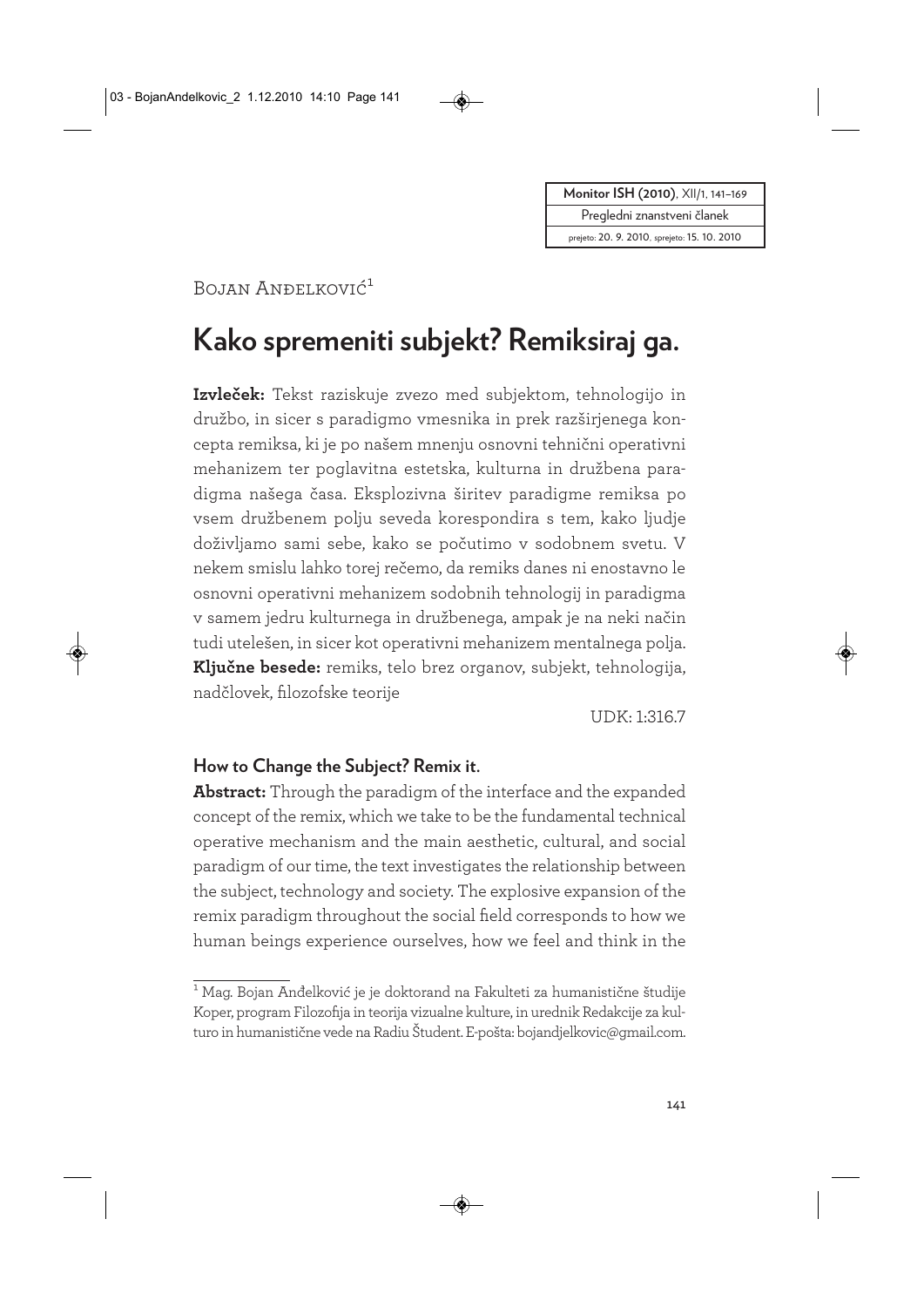contemporary world. Arguably, the remix is not merely a basic operative mechanism of contemporary technologies, a paradigm located at the very core of the cultural and the social; indeed, it may be said to be embodied as an operative mechanism of the mental field.

**Keywords:** remix, body without organs, subject, technology, *Übermensch*, philosophical theories, Nietzsche-Deleuze-Foucault



*Najprej mi oblikujemo svoja orodja, potem ona oblikujejo nas.* Marshal McLuhan

# **Kaj je telo (brez organov)?**

Po svoji prvi monografiji *Empiricizem in subjektivnost* iz leta 1953, ki je bila posvečena Humu, Deleuze kar osem let ni objavil nič. Potem pa je leta 1962 izdal svoje briljantno zgodnje delo o Nietzsche ju, ki ga iz današnje perspektive lahko razumemo kot pravi začetek Deleuzove filozofije in kot zelo pomemben preobrat v francoski filozofiji 20. stoletja. Deleuzova knjiga *Nietzsche in filozofija* je namreč prvo delo kakega francoskega filozofa, ki sistematično in koherentno obravnava Nietzschejevo filozofijo, postavljajoč vprašanja, ki bodo postala osrednja v nadaljnjih študijah o Nietzscheju in poststrukturalizmu na splošno. Najpomembnejši del te knjige, iz katerega izhajata vplivni Deleuzovi tolmačenji volje do moči in večnega vračanja, pa je vsekakor razlaga aktivnih in reaktivnih sil;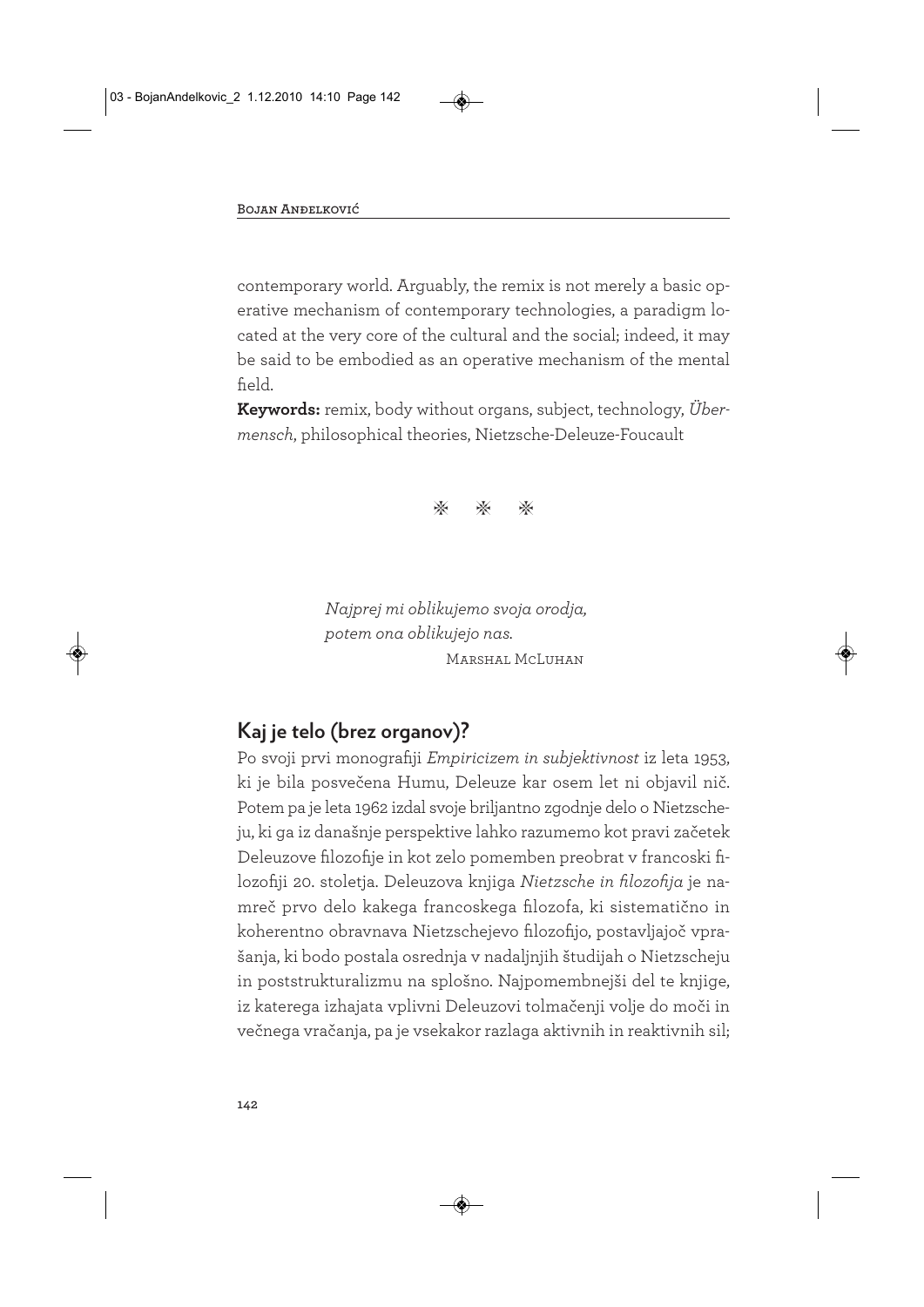mesto bojišča teh sil pa je seveda – telo. Toda kaj je za Nietzscheja telo?

Prvo poglavje tematskega sklopa "Aktivno in reaktivno" te knjige z nazivom "Telo" začne Deleuze z ugotovitvijo, da je Spinoza odprl novo pot filozofiji s tem, ko je v svoji *Etiki* zapisal, da si sploh ne moremo predstavljati, kaj lahko naredi neko telo: "Govorimo o zavesti in duhu, nakladamo o vsem tem, ne vemo pa, česa je sposobno telo, kakšne so njegove sile in kaj pripravljajo. Nietzsche ve, da je prišel čas: 'Nahajamo se v fazi, ko zavest postaja skromna'."2 Skratka, tako kot Freud je tudi Nietzsche mnenja, da je zavest tisto področje, ki je aficirano z zunanjim svetom; vendar je – in tu je pomembna razlika med njim in Freudom – zavest vedno zavest inferiornega v razmerju do superiornega, kateremu se podreja in v katero se inkorporira. Ne gre torej za zavest gospodarja, ampak za zavest hlapca v razmerju do gospodarja, ki mu sploh ni treba biti zavesten. In kdo je gospodar zavesti? Telo, seveda. Kaj je torej za Nietzscheja/Deleuza telo? "Ne bomo ga definirali, če rečemo, da je to polje sil, sredina, za katero se bori mnoštvo sil. Ker v bistvu ni 'sredine', ni polja sil ali bojnega polja. Ni kvantitete realnosti, vsaka realnost je že kvantiteta sile. Ni ničesar razen kvantitete sil, ki so medsebojno 'v razmerju napetosti'. Vsaka sila je v razmerju z drugimi silami: ali si jih podreja ali je podrejena. Telo je določeno z razmerjem med dominirajočimi silami in dominiranimi silami. Vsako razmerje sil formira neko telo: kemično, biološko, družbeno, politično. Dve poljubni sili, glede na to, da sta neenaki, oblikujeta neko telo, takoj ko stopita v razmerje: telo je zaradi tega vedno plod naključja, v nietzschejanskem smislu, in se pojavlja kot 'najbolj presenetljiva reč', v bistvu veliko bolj presenetljivo kot zavest ali duh."3

<sup>2</sup> Deleuze, 1999, 49. Prim.: Spinoza, 1963, 193.

<sup>3</sup> Deleuze, 1999, 50.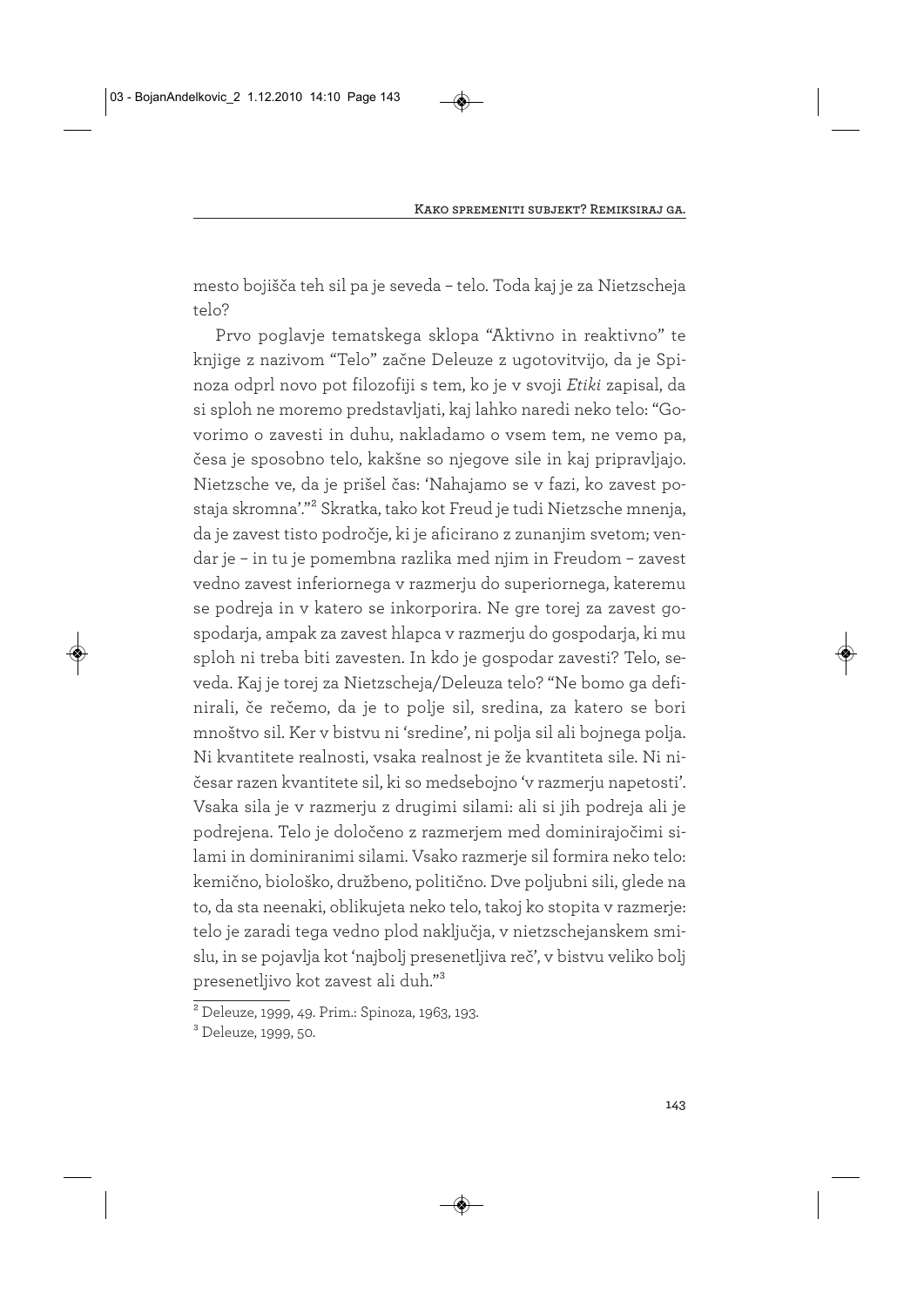Poznavalcem Deleuza seveda v tem in takšnem razumevanju telesa ne bo težko prepoznati prvega orisa koncepta "telesa brez organov", ki ga Deleuze prvič omenja v *Logiki smisla* in ki v njegovih kasnejših delih, ki so nastala v sodelovanju s Felixom Guattarijem, pridobi status ene izmed njunih centralnih idej. Slavoj Žižek se torej moti, ko na nekem mestu pravi, da je težava z Nietzschejem morda v tem, da v svoji hvalnici telesu spregleda "absolutno zev med organskim telesom in norim, večnim ritmom gona, ki mu lahko postanejo podvrženi organi telesa, 'parcialni objekti'".4 Poanta je namreč v tem, da je Nietzschejevo telo v osnovi vedno telo brez organov. Toda kaj je telo brez organov?

Termin je prvič uporabil Antonin Artaud,<sup>5</sup> Deleuze in Guattari pa ga kot enega svojih osrednjih filozofskih konceptov vpeljeta že v prvem poglavju svoje prve skupne knjige: "Telo brez organov ni priča nekega izvirnega niča, kakor ni ostanek neke izgubljene totalitete. Predvsem pa ni projekcija; vse to nima nobene zveze z lastnim telesom ali s podobo telesa. Telo brez organov je telo brez podobe."6 Lahko bi poenostavljeno rekli, da vzporedno z našim dejanskim telesom, z njegovimi navadami, gibi, afekti in tako naprej obstaja tudi njegova virtualna dimenzija – ki pravzaprav *je* telo brez organov. Pri tem pa moramo imeti seveda v mislih dejstvo, da se virtualnost, ko govorimo o Deleuzu, nikakor ne nanaša na neko virtualno resničnost, ampak na resničnost virtualnega. Drugače povedano, virtualnost je pri Deleuzu vedno razumljena kot potencial aktualnega – hkrati pa je tudi njegov pogoj, celo njegova osnova, kot poudarja Alain Badiou.7

<sup>4</sup> Žižek, 1997, 49.

<sup>5</sup> Glej: Artaud, 2010.

<sup>6</sup> Deleuze, Guattari, 1990a, 10.

<sup>7</sup> Glej poglavje "The Virtual" v: Badiou, 2000, 43–52. Prim. tudi: "The Reality of Virtual", v: Žižek, 2004. 3–8.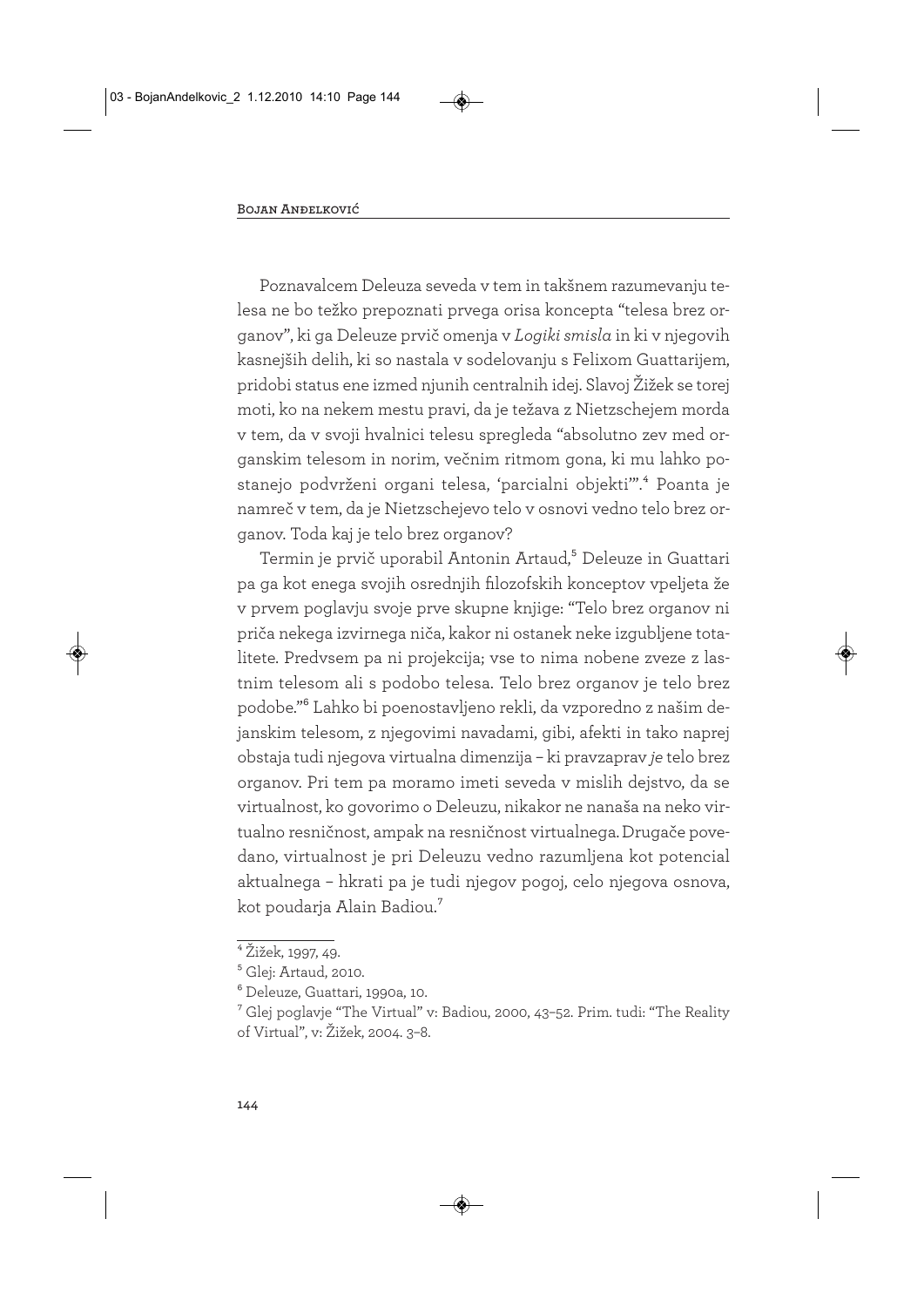Deleuze in Guattari v *Tisoč platojev* opišeta več značilnosti telesa brez organov, za naš tukajšnji namen pa je pomembno, da vemo, da telo brez organov nasprotuje trem velikim formacijam, ki nas oblikujejo, ki oblikujejo "formo človek": organizmu, označevalcu in subjektu. In to na ta način, da jih deartikulira oziroma jih na novo artikulira v neskončnosti. Njegova osnovna operacija je eksperimentiranje: "ni označevalca, nikoli ne interpretiraj!"; njegovo osnovo gibanje je nomadizem: "nadaljuj gibanje, tudi na mestu, nikoli se ne nehaj gibati, negibno potovanje, desubjektivacija".8 Treba je skratka "iztrgati zavest od subjekta, da bi iz njega naredili mesta za eksperimentiranje, iztrgati nezavedno od označevalca, da bi iz njega naredili resnično proizvodnjo: to gotovo ni nič manj težko kot iztrgati telo od organizma".9 Drugače povedano (tako tudi sam Deleuze v svoji knjigi o Foucaultu): v človeku je treba osvoboditi sile, ki so v njem vklenjene; to so sile življenja, dela in jezika.<sup>10</sup>

Zdaj je že jasno, zakaj s pomočjo sodobnih tehnologij lahko naredimo popolno telo brez organov, najmočnejše orožje za boj s tremi velikimi formacijami, ki nas oblikujejo – sile v človeku se bodo namreč morale pomeriti s silami tehnologije: "Sile v človeku stopajo v odnos s silami zunanjosti, silami silicija, ki dobiva prednost pred ogljikom, silami genetičnih faktorjev, ki dobivajo pred-

<sup>8</sup> Deleuze, Guattari, op. cit., 159.

 $^9$  Prav tam, str. 160.

<sup>10</sup> Glej poglavje "O smrti čoveka i nadčoveku", v: Deleuze, 1989, 127–137. Rečeno z besedami samega Foucaulta: "[…] prepričan sem tudi, da je treba, če je človek – mi, bitja *življenja, besede in dela* [moj poudarek]– postal objekt različnih drugih znanosti, poiskati razlog, zaradi katerega se je to zgodilo, in to ne v svoji ideologiji, temveč v obstoju te politične tehnologije, ki smo jo ustvarili v svojih družbah." Michel Foucault, "Politična tehnologija posameznikov", v: Foucault, 2007, 153. Isto Foucaultevo besedilo v drugem prevodu z naslovom "Politična tehnologija individuumov" je dostopno tudi v: Foucault, 2008.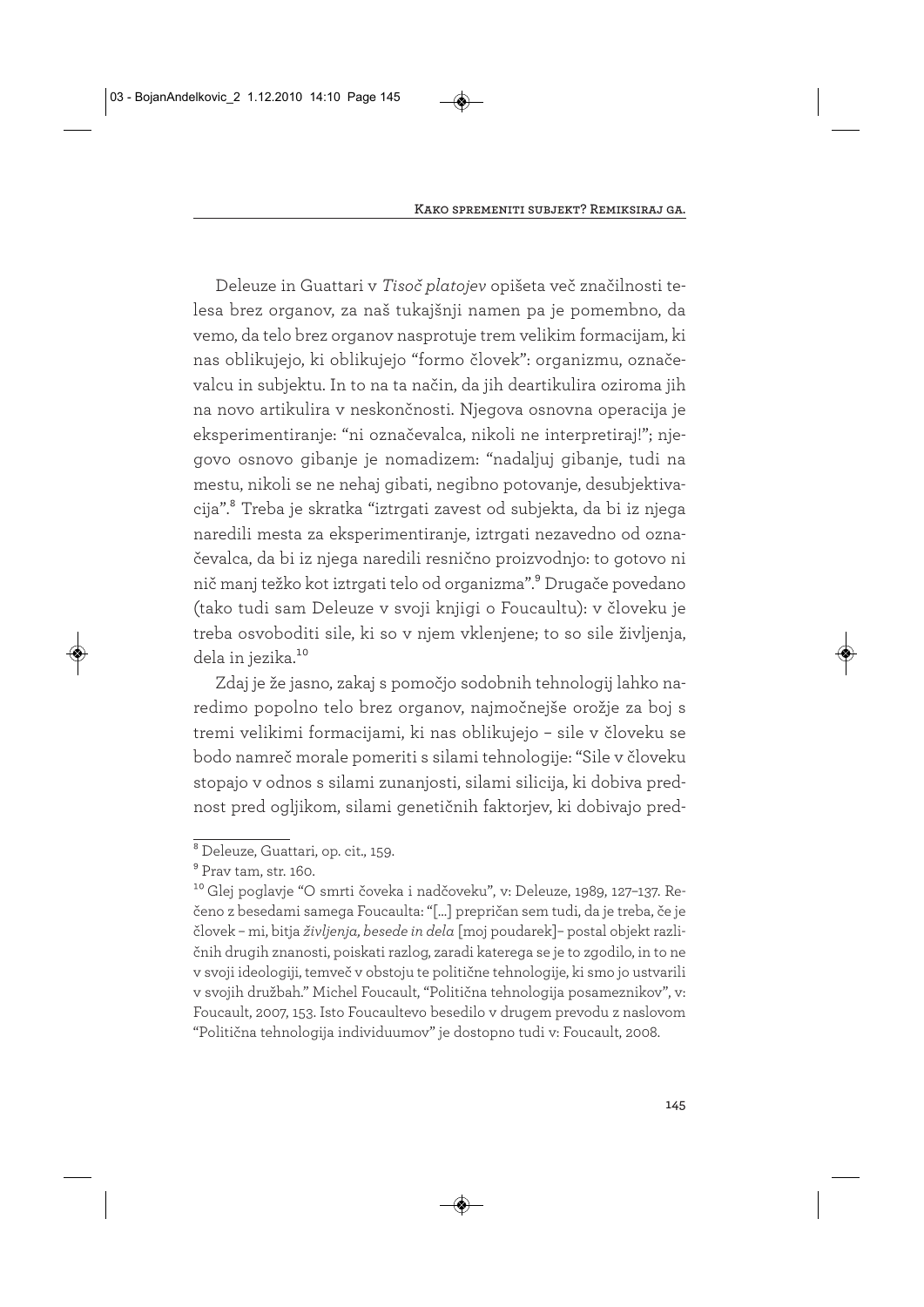nost pred organizmom, silami agramatičnosti, ki dobivajo prednost pred označevalcem.11

# **"Theatrum philosophicum": Nietzsche-Deleuze-Foucault**

Pokazali smo, kako Deleuze, izhajajoč iz Nietzschejeve filozofije, razume telo kot kombinacijo razmerja sil; telo ni enostavna fizična danost, v smislu biološkega organizma, ampak predvsem nekakšna "virtualna" razsežnost, imanentna tej fizični realnosti, okoli katere se bojuje mnoštvo sil. Površno branje Foucaulta bi lahko nekoga privedlo do sklepa, da Foucault razume telo drugače, saj je pri njem najti številne opise fizičnega telesa, ki ga mučijo, zapirajo, secirajo, analizirajo itn. Pa vendar ni tako. Celoten Foucaultev miselni projekt lahko v bistvu razumemo kot poskus, da se pride do vednosti o tem, kako si nekatere sile – režimi vednosti in oblasti – prisvajajo sile v telesu: "Telo: površina vpisovanja dogodkov […], prostor disociacije jaza […], volumen v nenehnem drobljenju. […] [Genealogija] mora pokazati telo, potiskano z zgodovino, in zgodovino, ki uničuje telo."12 Povsem je razvidno, da je telo, o katerem tukaj govori Foucault, samo po eni strani konkretno, fizično telo, na katero in v katero se edino lahko vpisujejo dogodki. Po drugi strani pa je telo, ki ga mora pokazati genealoška metoda, neko povsem drugo in drugačno telo od tistega, ki ga določajo aktualni režimi vednosti in oblasti. Kot to pove plesni teoretik André Lepecki, govoreč o Foucaultevi, Derridajevi ter Deleuzovi in Guattarijevi filozofiji telesa: "Njihova filozofija namreč ni le filozofija telesa, temveč tudi filozofija, ki snuje koncepte, upoštevajoč politično preokvirjanje telesa. Njihova filozofija telesa ne razume kot samozadostne in zaprte entitete, marveč kot odprt in dinamičen sistem izmenjave, ki nenehno proizvaja oblike podrejanja in nadzora, pa tudi odpora in postaja-

 $11$  Deleuze, 1989, 136-137.

<sup>12</sup> Foucault, 2008, 94.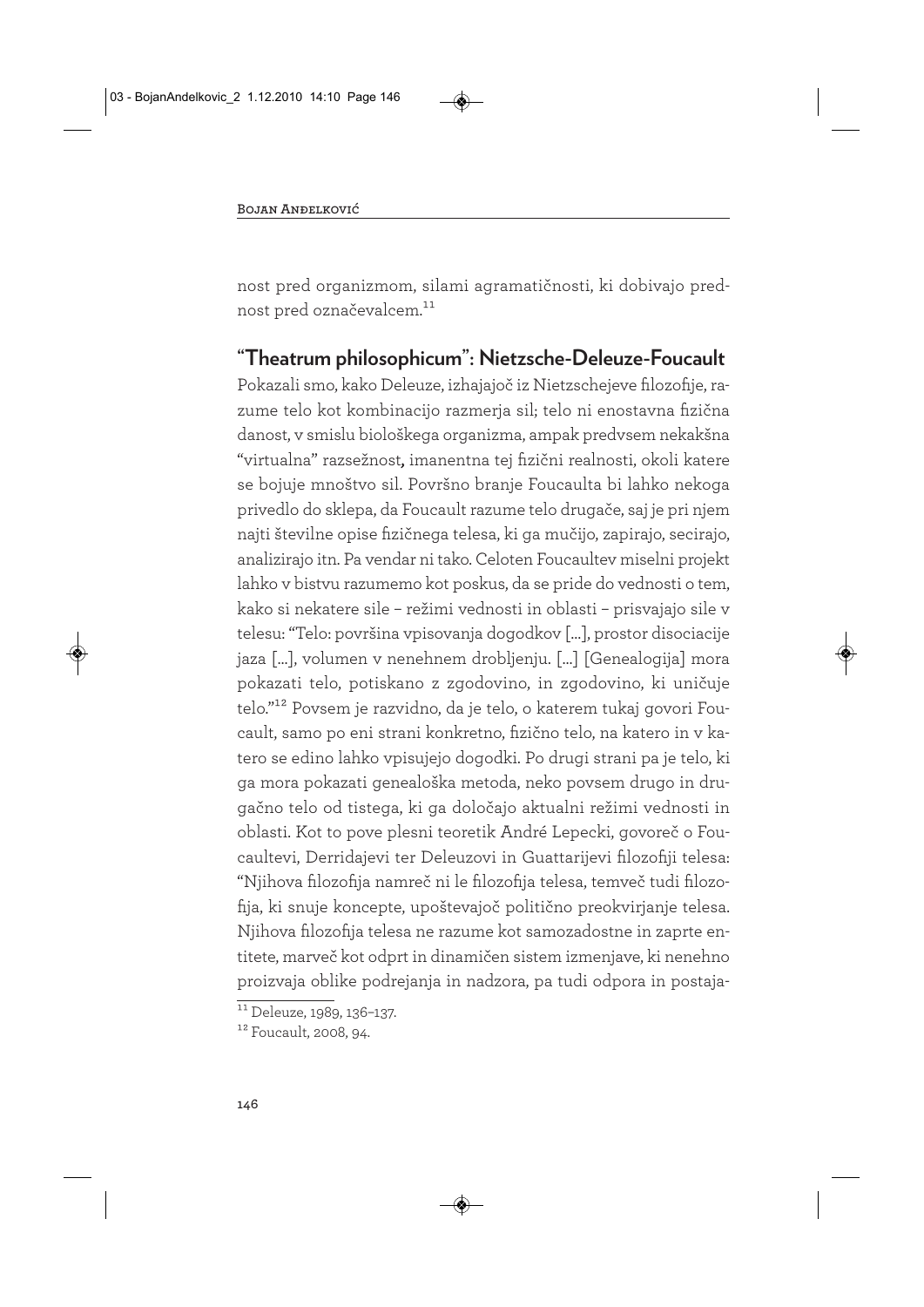nja."13 Foucault v tekstu o genealogiji tudi izrecno pove, da ga "konkretno" telo, s katerim se ukvarjajo zgodovinarji, ne zanima: "'Dejanska' zgodovina [to je genealogija] se od zgodovine zgodovinarjev razlikuje po tem, da se ne opira na nobeno stalnico: nič v človeku – *niti njegovo telo* – ni dovolj stalno, da bi razumel druge ljudi in se v njih prepoznal. […] Zgodovina bo 'dejanska' toliko, kolikor bo *vpeljala diskontinuiteto v našo bit samo*. Razdelila bo naša čustva, dramatizirala naše nagone, *pomnožila naše telo* in ga obrnila proti samemu sebi [moji poudarki]."14 Foucaultevo pozno vračanje k problematiki "skrbi zase" v stari Grčiji iz tukajšnje perspektive torej lahko razumemo tudi kot epistemološki obrat od preučevanja tega in takšnega, od zgodovine uničenega telesa – k nekim drugim telesom, z drugačnimi kombinacijami sil, ki so obstajale, preden so se jih polastile in uničile sedanje zgodovinske sile. Toda kaj misli Foucault s tem, da je "dejanska" zgodovina oz. genealogija dejanska le toliko, kolikor lahko "vpelje diskontinuiteto v našo bit samo"? Kako bo to genealogija "pomnožila naše telo in ga obrnila proti samemu sebi"? (Ali Foucault res od nekdaj piše le fikcije, kot trdi na nekem mestu?)

Kako, če ne tako, da v dani red stvari, v "tisto, kar je", vpelje neko drugo, virtualno dimenzijo. Pri čemer moramo to virtualnost razumeti natanko v deleuzovskem pomenu tega pojma, torej kot nekaj, kar se ne zoperstavlja realnemu, ampak zgolj sedanjemu. Edino tako lahko "dejanska" zgodovina vpelje diskontinuiteto v samo bit, pomnoži naše telo in ga obrne proti samemu sebi. "Tako razumljena diagnostika skozi igro razločkov ne vzpostavi konstante naše identitete. Ugotavlja, da smo mi sami razlika, da je naš um razlika diskurzov, naša zgodovina razlika med časi in naš jaz razlika med maskami."15 Genealogija je torej "dejanska" zgodovina, ker je zgo-

<sup>13</sup> Lepecki, 2009*,* 18.

<sup>&</sup>lt;sup>14</sup> Foucault, op. cit., 99.

<sup>15</sup> Foucault, 2001, 144.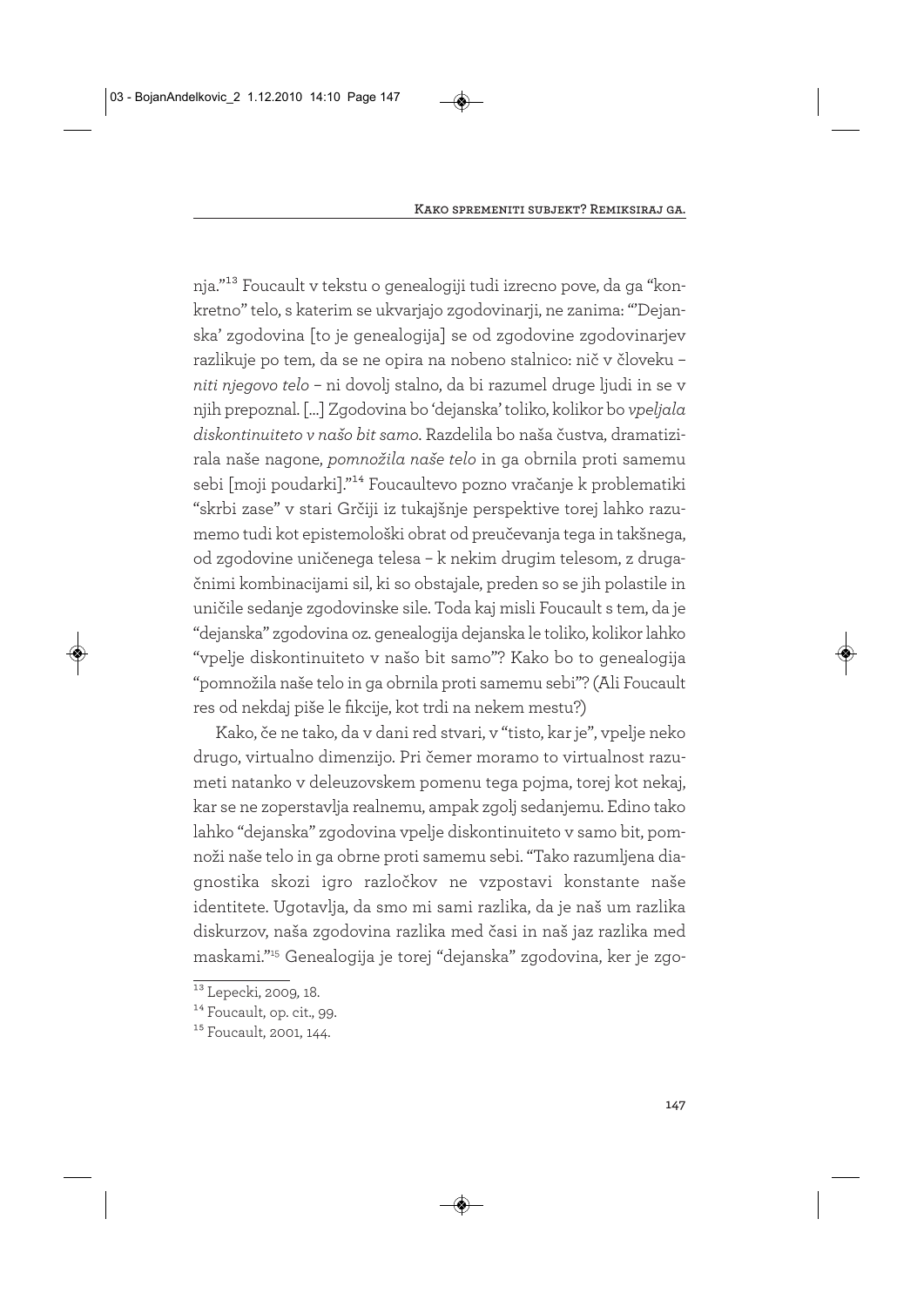dovina virtualnega, in hkrati tudi virtualno zgodovine: preži na dogodke "tam, kjer jih najmanj pričakujemo, in v tistem, kar domnevno sploh nima zgodovine – v čustvih, ljubezni, zavesti, instinktih; *razumeti njihovo vračanje*, ne zato, da bi začrtali počasno krivuljo neke evolucije, ampak da bi znova odkrili različne prizore, v katerih so igrali različne vloge; *določiti celo točko njihovega umanjkanja, trenutek, ko jih ni bilo* [moja poudarka]".16 Rečemo torej lahko, da je genealogija v nekem smislu vračanje, ponavljanje zgodovine, ki se ni nikoli zgodila. Genealogija vrača in preobrača zgodovino; ponavlja jo, da bi jo spremenila. To je možno, ker to, kar "ponavljanje ponavlja, ni to, kakšna je preteklost 'zares bila', ampak virtualnost, inherentna preteklosti in izdana od svoje pretekle aktualizacije. V tem specifičnem smislu, nastanek *novega* spremeni samo preteklost oz. retroaktivno spremeni ne resnično preteklost – saj nismo v znanstveni fantastiki –, ampak ravnotežje med aktualnostjo in virtualnostjo preteklosti."17 "[O]boževanje spomenikov postane parodija; spoštovanje nekdanjih kontinuitet postane sistematično razgrajevanje; kritika krivic preteklosti s pomočjo resnice, ki jo človek poseduje danes, se spremeni v destrukcijo človeka spoznanja zaradi nepravičnosti, ki je lastna volji do znanja."18

Pa vendar to vračanje v preteklost, njeno spreobračanje oz. spreminjanje ravnotežja med aktualnostjo in virtualnostjo preteklosti ni samo sebi cilj. Preteklosti ne moremo spremeniti, ne da bi vplivali na sedanjost in s tem tudi na prihodnost. "Če je Foucault velik filozof, je to zato, ker je zgodovine uporabil v korist nečesa drugega: kot pravi Nietzsche, delovati proti času, in tako delovati za čas, v prid, upam, prihajajočega časa."19 Deleuze na koncu pravkar citira-

<sup>&</sup>lt;sup>16</sup> Foucault, 2008, 87.

<sup>17</sup> Prim. Žižek, 2004, 12.

<sup>&</sup>lt;sup>18</sup> Foucault, op. cit., 109.

<sup>19</sup> Deleuze, 2007, 12.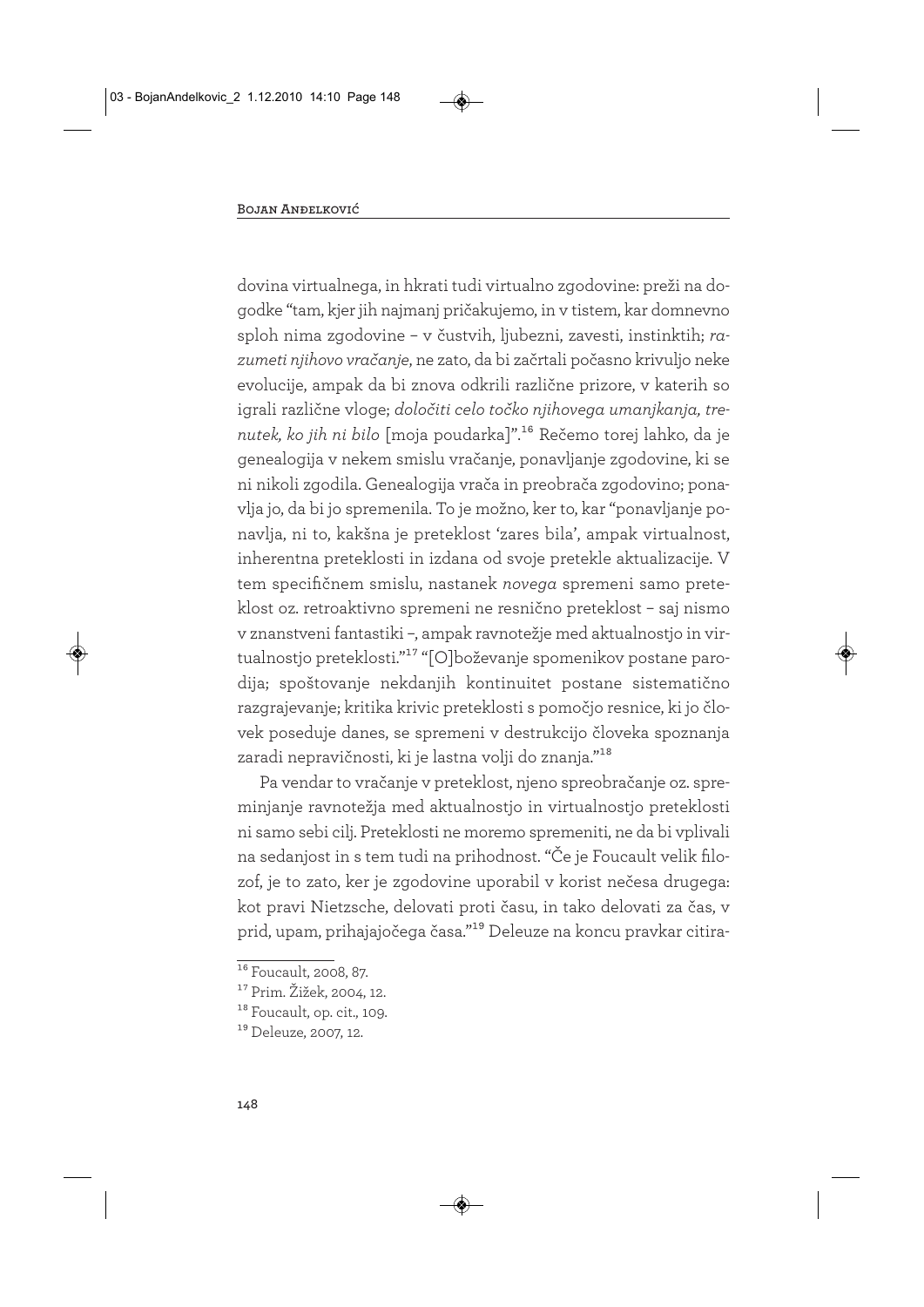nega teksta o konceptu dispozitiva pri Foucaultu, ki po njegovi upokojitvi leta 1989 pomeni hkrati tudi njegov zadnji javni poseg, opozarja, da lahko različne črte nekega dispozitiva v končni fazi porazdelimo v dve skupini. Prvo skupino formulira Foucault v svojih velikih knjigah, ko s skrajno novimi zgodovinskimi sredstvi opredeli neke natančno določene arhive: splošno bolnišnico v 17., kliniko v 18. in zapor v 19. stoletju, subjektivnost v antični Grčiji in krščanstvu. To so črte slojev oz. *črte stratifikacije ali sedimentacije*. Vendar v teh knjigah ne najdemo skoraj nič o drugi skupini črt, ki zahtevajo povsem drug način izražanja od primerljivih črt v velikih knjigah; Foucault namreč ni podcenjeval svojih bralcev, veliko je dal tudi na slog in ni rad mešal babe in žabe. Zaradi tega lahko te druge črte, ki jih Deleuze imenuje *črte aktualizacije ali ustvarjalnosti*, najdemo le v Foucaultevih intervjujih. Prav tam in tudi v številnih drugih "stranskih" besedilih, katerih izdani obseg je danes že presegel obseg Foucaultevih uradnih knjig, bomo našli formulacije odgovorov na neko podobno in komplementarno, vendar drugačno zastavljeno serijo vprašanj. To so vprašanja, ki niso več usmerjena k preteklosti, ampak k sedanjosti oz. prihodnosti: "Kaj je danes norost, zapor, seksualnost? Kakšne nove načine subjektivacije, ki gotovo niso ne grške ne krščanske, vidimo nastajati danes?"20 Drugače povedano, kako si aktualni režimi moči – vednosti in oblasti – danes lastijo naša telesa? In kakšne so možnosti pobega? Kje so razpoke v dispozitivih, kjer se odpirajo bežiščnice za nove in drugačne procese subjektivacije? In kaj lahko navsezadnje pričakujemo od prihodnosti?

Temu konkretnemu in natančno definiranemu problemu v Nietzschejevi filozofiji ustreza pojem nadčloveka. Čeprav skuša slovenska lacanovska šola (in ni edina) že več let dokazati nasprotno, večina Deleuzovih in Foucaultevih konceptov in metod, posebej pa tisto  $20$  Prim. prav tam, 13-14.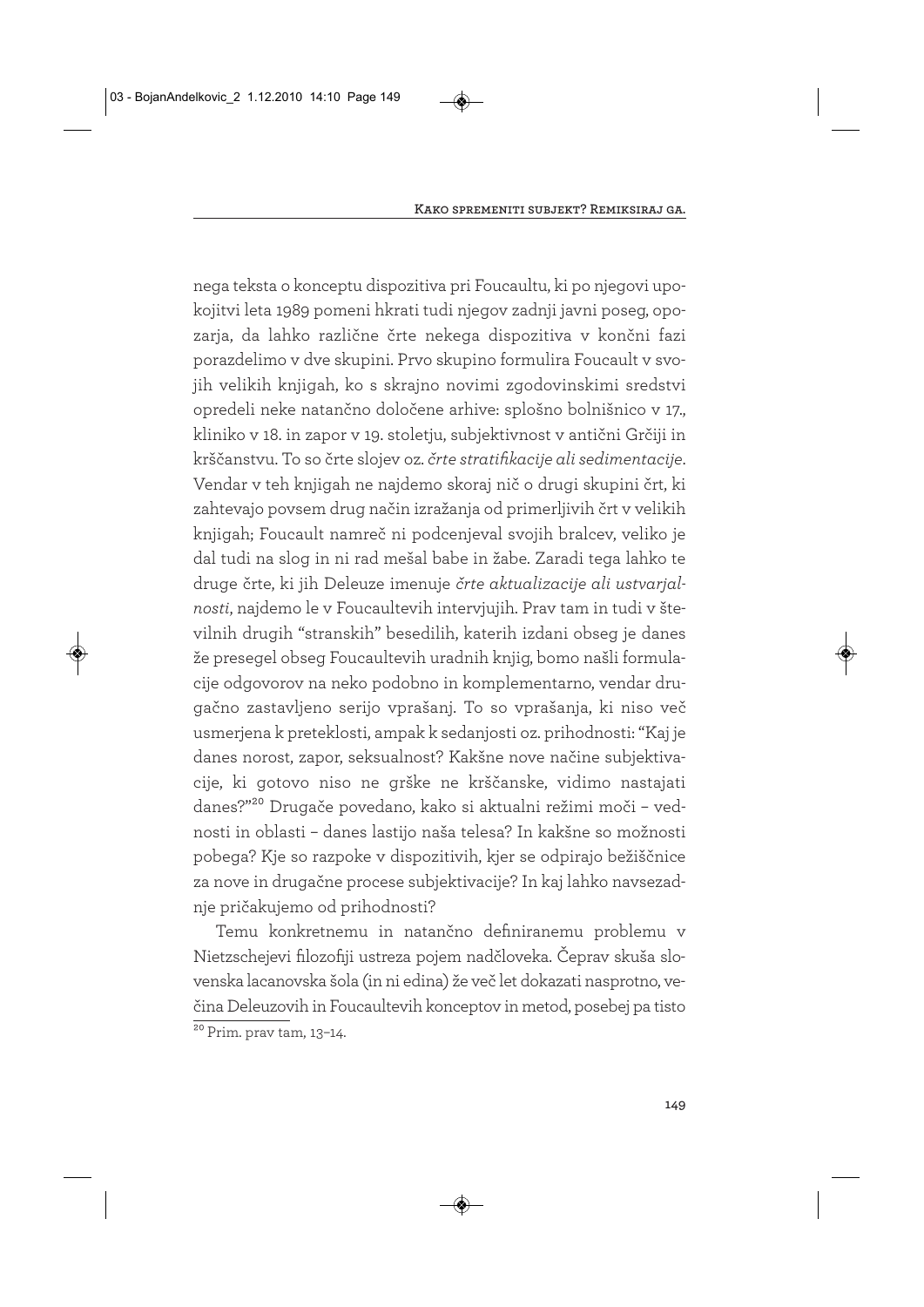najbolj bistveno, izvira iz nietzschejanske aspiracije. Poreklo in podobnost ali neporeklo in nepodobnost posameznih konceptov in metod niti ni ključno; je pa ključno, da gre v obeh primerih za miselni razvoj, ki ima bistveno nietzschejansko logiko. To je povsem razvidno, če le bežno sledimo genealogijam njunih idej in del, zlasti če na te genealogije gledamo – če se lahko tako izrazimo – kot na virtualni del življenjskih aktualnostih njunih avtorjev.21 Stopili smo skratka v skrajno nietzschejansko cono večnega vračanja, v kateri ni razlike med mislijo in dogodkom – gre za eno in isto realnost, ki je hkrati dogodek misli in misel dogodka. Kot pravi Foucault glede Deleuza: "Mišljenje mora misliti to, kar ga oblikuje, in se oblikuje iz tega, kar misli."22 In kot pravi Deleuze glede Foucaulta: "Misliti pomeni gubati, podvajati zunaj z nekim znotraj, ki se razteza paralelno z njim."23 Skrivnost dolgoletnega prijateljevanja in medsebojnega spoštovanja Deleuza in Foucaulta prvenstveno torej ni v bližini in komplementarnosti njunih konceptov

<sup>&</sup>lt;sup>21</sup> Obstajajo namreč filozofski sistemi, ki jih lahko razumemo neodvisno od življenj njihovih avtorjev – takšni so filozofski sistemi večine filozofov. Da bi razumeli Kantovo *Kritiko čistega razuma*, nam tako ni treba vedeti, da se v vsem življenju Kant ni premaknil iz rodnega Königsberga ali pa da sta bila glavna družba starega Schopenhauerja kodra Atma in Butz; čeprav je tudi to lahko koristno. Nasprotno pa obstajajo filozofije – in Nietzschejeva je vsekakor najekstremnejši primer –, ki so v nekem smislu neločljive od življenja (bolezni in smrti) filozofov, ki so jih ustvarili. Tako recimo Klossowski v svoji enkratni knjigi o Nietzscheju, ki sta jo visoko cenila tako Deleuze kot Foucault, kaže, v kolikšni meri sta misel o večnem vračanju in Nietzschejeva norost neločljivo povezani (glej: Klossowski, 1997). Badiou je v svojem tekstu "Zgodovino sveta prelomiti na dvoje?" postavil tezo, da je v filozofiji dogodek notranji samemu mišljenju in da je osrednji dogodek Nietzschejeve filozofije sam Nietzsche (glej: Badiou, 2000b, 103–119). Foucaulteva in Deleuzova filozofija se seveda vsaka na svoj način navezujeta na njuni življenji in njunih filozofij nikoli ne bomo razumeli do potankosti, če ju bomo gledali ločeno od njunih dejanskih življenj in (političnih) angažmajev v svetu.

<sup>22</sup> Foucault, 2008, 71.

<sup>23</sup> Deleuze, 1989, 122.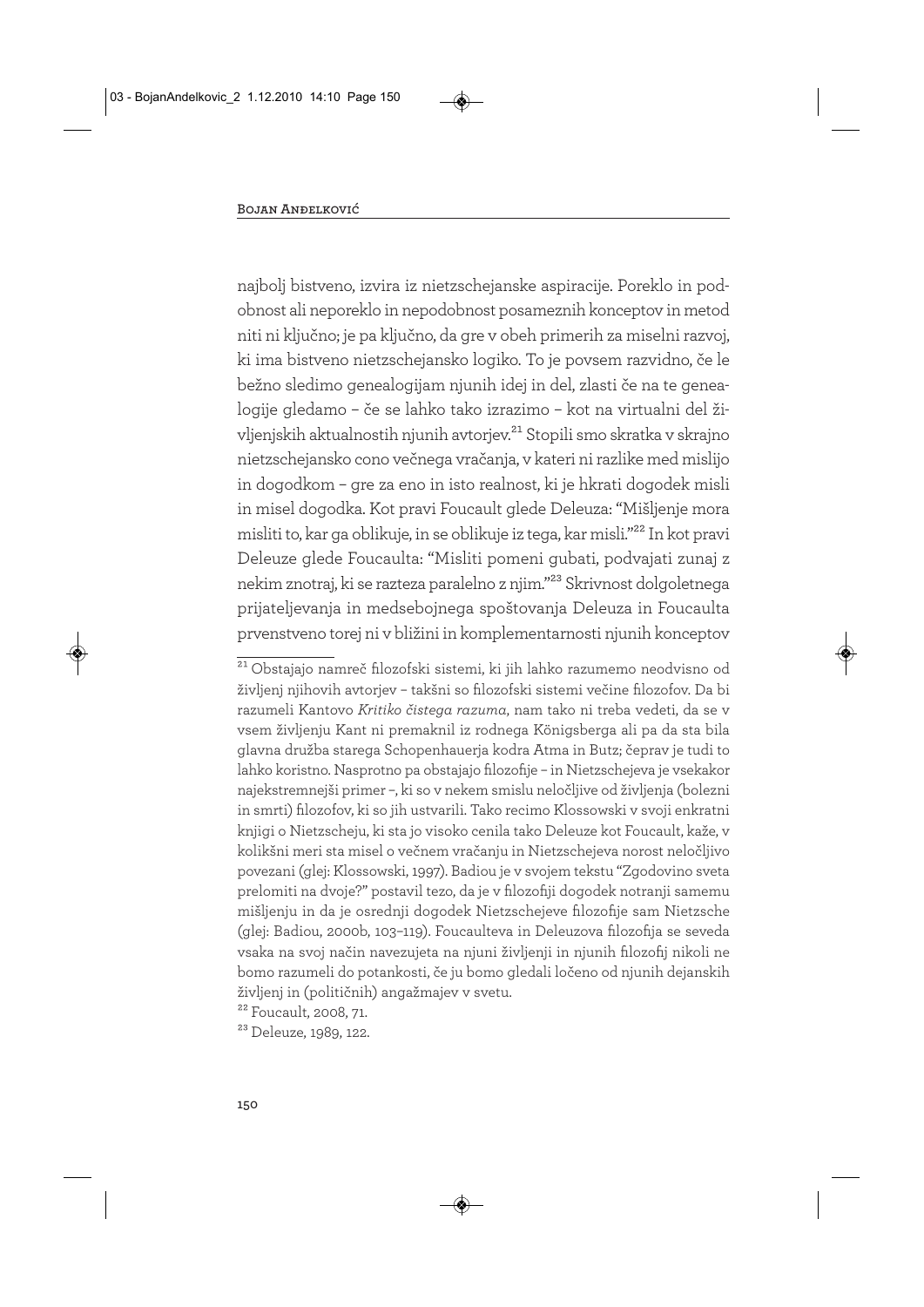in metod (čeprav o tem ni dvoma), ampak prej v "metakonceptu" soodvisnosti mišljenja in življenja, v smislu ustvarjalne, ontološke razsežnosti misli, ki intenzivira življenje in intervenira v *realno* z bistveno nietzschejansko potezo. Ta poteza je nietzschejanska tako po svojem poreklu kot po svojih posledicah. Ni namreč naključje, da Foucault konča svoj tekst o Deleuzu s pozivom na idejo večnega vračanja: "Nietzsche nam je prepustil misliti večno vračanje. Že skoraj eno stoletje je bila najvišja naloga filozofije misliti večno vračanje. Toda kdo bi bil dovolj predrzen, da bi rekel, da jo je mislil? […] Tega ne smemo razumeti, kot da je vračanje forma neke vsebine, ki je razlika, temveč da se je iz vedno nomadske, vedno anarhične razlike z vedno presežnim znakom, vedno zunaj vrnitve proizvedlo bliskanje, ki bo nosilo ime Deleuze; novo mišljenje je možno; mišljenje je znova možno."24 In kako Deleuze konča svojo knjigo o Foucaultu? Kako neverjetno in nepričakovano: "Mišljenje misli lastno zgodovino (preteklost), vendar da bi se osvobodilo tistega, kar misli (sedanjost) in da bi končno lahko 'mislilo drugačno' (prihodnost) […] odnosi z zunaj postavljajo pod vprašaj ugotovljene sile, ampak odnos do sebe končno kliče in proizvaja nove načine subjektivacije. Foucaultevo delo sledi drugim velikim delom, ki so spremenila tisto, kar za nas pomeni misliti."25

Res – kot pravi tista Deleuzova opomba v Foucaultevem tekstu o Deleuzu - kaj naj si mislimo o teh dveh?<sup>26</sup>

# **How to Change the Subject? – Remix it!**

Pa vendar Deleuze svoje knjige o Foucaultu v bistvu ne konča tako, saj vsebuje še zelo pomemben dodatek z naslovom "O smrti človeka

<sup>&</sup>lt;sup>24</sup> Prim. Foucault, op. cit., 85-86.

<sup>25</sup> Prim. Deleuze, op. cit., 123.

<sup>&</sup>lt;sup>26</sup> "Kaj si bodo mislili o naju dveh? – opomba Gillesa Deleuza" v: Foucault, op. cit., op. na str. 82. Odkod in zakaj Deleuzova opomba v Foucaultevem tekstu o Deleuzu? In kaj naj si mislimo o tem?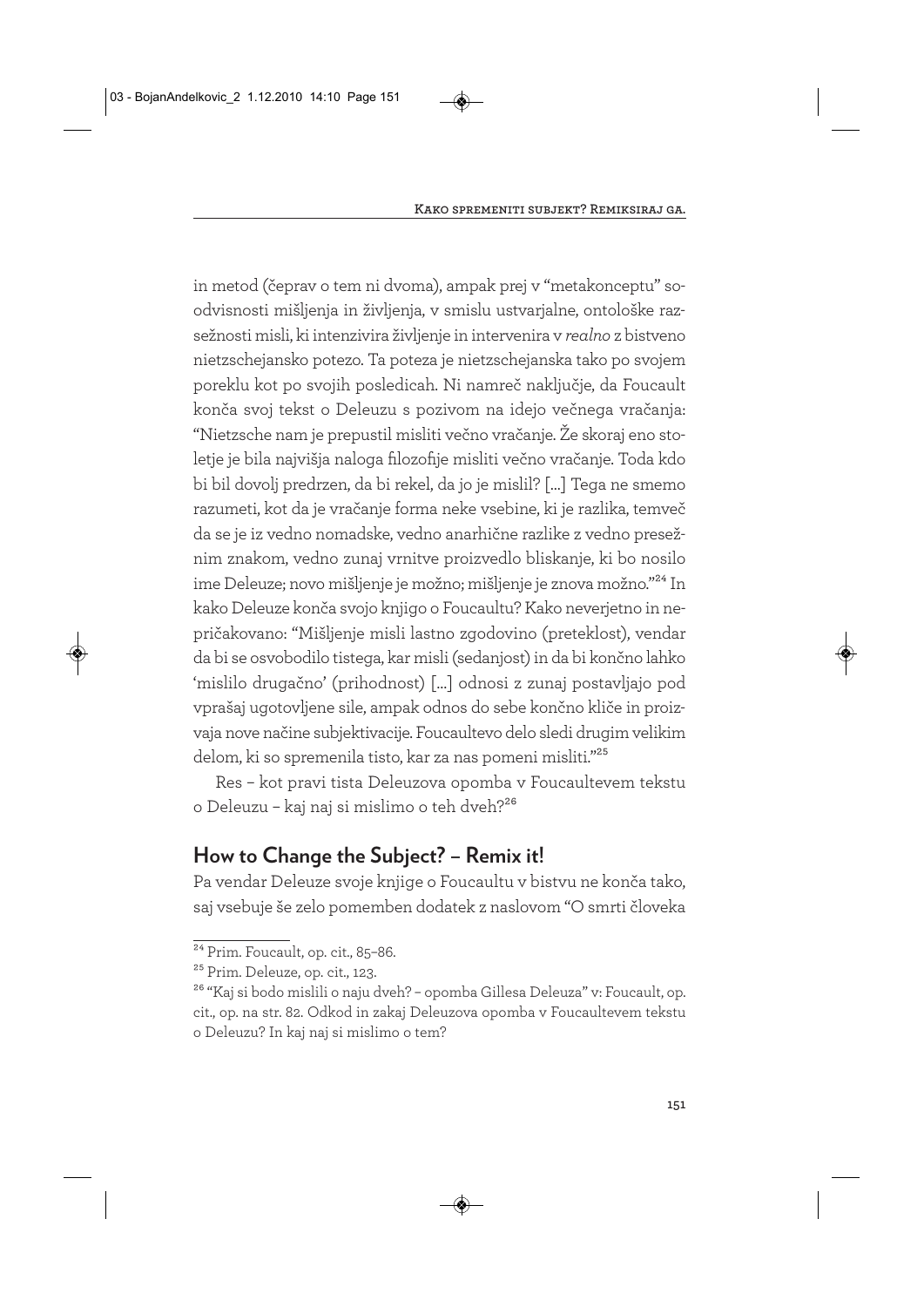in o nadčloveku",<sup>27</sup> kjer formulira naslednji Foucaultev nietzschejanski problem. Tako kot telo je tudi vsaka forma kombinacija razmerja sil.28 To je splošno Foucaultevo načelo. Te sile so vedno v razmerju z zunanjimi silami. Tako nastane nova forma. Če vzamemo za primer sile v človeku (sile predstavljanja, pomnjenja, hotenja itn.), lahko rečemo, da takšne sile nujno stopajo v kompozicijo forma človek (pri tem je pomembno, da strogo razlikujemo (aktualno) formo človeka od (virtualne) forme človek). Vendar se te iste sile lahko investirajo tudi drugače, v neko drugo kombinacijo sil, v neko drugo formo. Tudi če vzamemo neko kratko obdobje, pravi Deleuze, človek ni obstajal od nekdaj in ne bo obstajal za vedno. Da bi se pojavila forma človek, je treba, da sile v človeku stopijo v razmerje z natančno določenimi silami od zunaj.

Deleuze potem opiše tri zgodovinske forme.

Prva je *klasicistična zgodovinska formacija*. Klasicistično mišljenje lahko prepoznamo po tem, na kakšen način misli neskončno. Najbolj karakteristična besedila 17. stoletja se ne različen način ukvarjajo z neskončnim: Pascal, Spinoza, Leibniz … vsak izmed njih opisuje nekakšen red neskončnega. Skratka, sile v človeku stopajo v razmerje s silami dviganja do neskončnega. Iz česar sledi, da sile v človeku v okviru klasicistične formacije stopajo v razmerje s silami od zunaj, ki so takšne narave, da ustvarjajo *formo bog*, in ne *forme človek*. Deleuze do konca razvije teorijo o tej formaciji v svoji naslednji knjigi *Guba*,29 ki je "svojevrstno nadaljevanje citirane knjige, nekakšen *Foucault 2* (tako kot je *Tisoč platojev* drugi zvezek *Kapitalizma in shizofrenije*, *Podoba-čas*

<sup>27</sup> Deleuze, op. cit. 127–137. Tukaj povzemamo ta aneks.

<sup>28</sup> Kar je tudi logično, saj je vsako telo neka forma in obratno. Prim.: "dve kakršni koli sili, glede na to, da sta neenaki, *formirata* neko telo, takoj ko stopita v razmerje" (Deleuze, 1999, 50).

<sup>29</sup> Deleuze, 2009.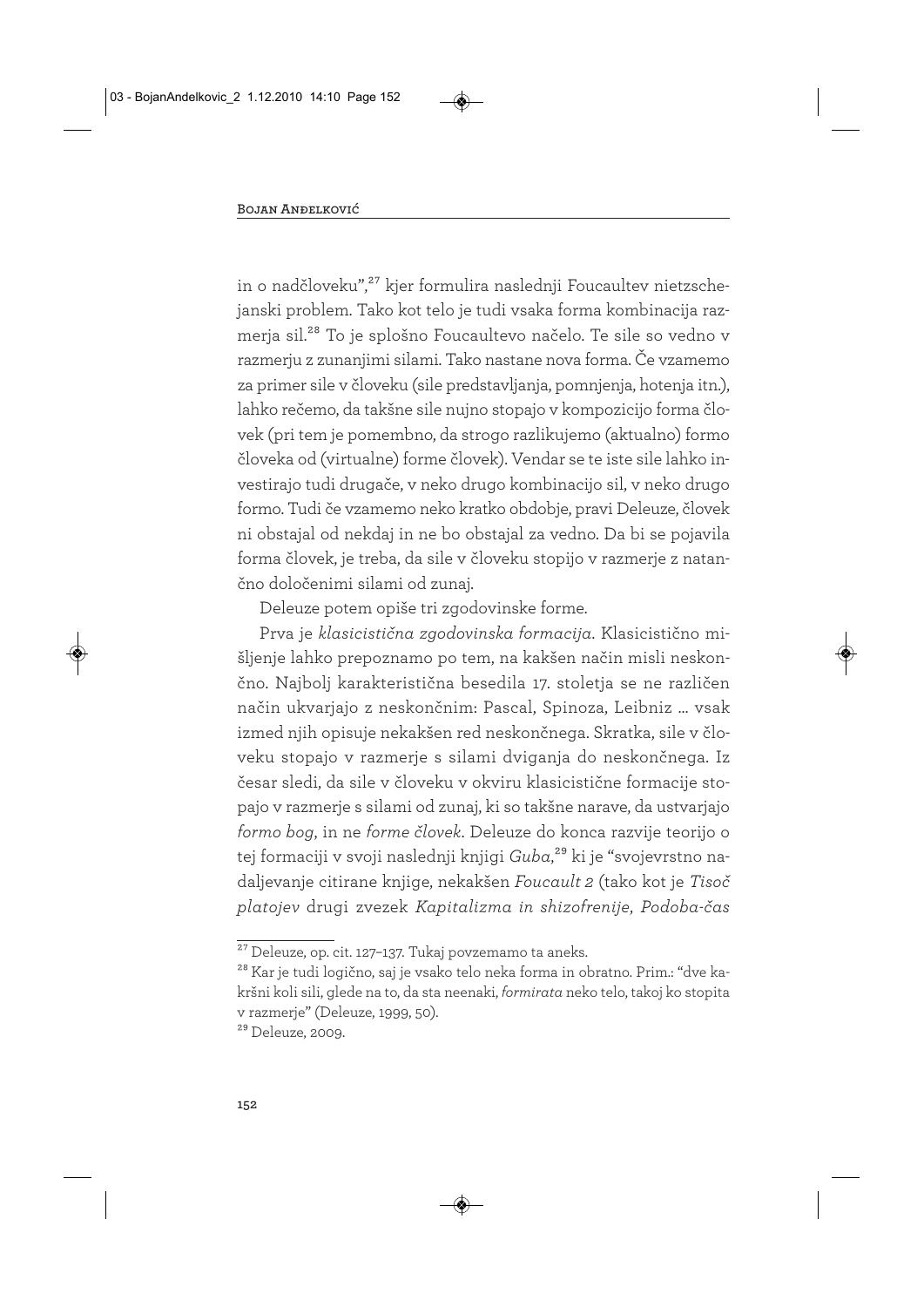drugi zvezek *Filma*)",30 *Logika občutja* pa je svojevrstno nadaljevanje *Logike smisla*.

Druga je *zgodovinska formacija 19. stoletja*. "Sprememba je v naslednjem: sile v človeku stopajo v odnos s silami končnosti. To so sile življenja, dela in jezika. Trikratni koren končnosti, iz katerega bodo nastali biologija, politična ekonomija in lingvistika."31 V tem kontekstu lahko na t. i. Kantov kopernikanski preobrat gledamo kot na poskus, da se izvirno neskončno klasicistične formacije zamenjajo s "konstitutivno končnimi" zgodovinskimi formacijami 19. stoletja. Sile v človeku so torej stopile v razmerje s silami od zunaj in šele potem se je človek tega začel zavedati kot lastne končnosti. Sile v človeku so s silami zunanjosti oblikovale *formo človek* (in ne več *forme bog*). Poanta Nietzschejevega slovitega vzklika "Bog je mrtev!" torej ni v tem, da ni več boga, ampak da ni več *forme boga*; pri Nietzscheju se namreč ideja boga v operaciji sinteze povezuje z idejo časa in nastajanja in zgodovine in človeka. Enako velja za Foucaultevo razglašanje smrti človeka: človek očitno ni mrtev – tisto, kar je mrtvo, je forma-Človek!32

Tretja formacija pa je *zgodovinska formacija prihodnosti*. Ta formacija je šele v nastajanju, zato še ne moremo predvideti, kakšna bo; gre za konkreten problem, ki ga je Nietzsche imenoval "nadčlovek".33

32 Glede "smrti Boga" glej poglavje "Bog je mrtev" v: Deleuze, 1999, 181–186; glede "smrti človeka" pa glej "Zaključek" v: Foucault, 2001.

33 Upamo, da je po vsem povedanem jasno, da Nietzschejev nadčlovek ni nikakršen izpopolnjeni človek in da ne gre za nikakršnega supermena. Čeprav prefiks "nad" napotuje na nekaj, kar naj bi bilo nad človekom, je nadčlovek v bistvu nekaj, kar je onstran človeka; Nietzsche se nikoli ni naveličal ponavljati, da je človek le most, nekaj, po čem lahko nadčlovek edino nastane. Skratka, *nadčlovek je ta nova forma, ki bo nastala, ko sile, ki oblikujejo formo človek, stopijo v razmerje z nekimi drugimi, zgodovinsko natančno določenimi silami od zunaj*.

<sup>&</sup>lt;sup>30</sup> Pelko, 2004, str. 284.

<sup>31</sup> Deleuze, 1989, 130.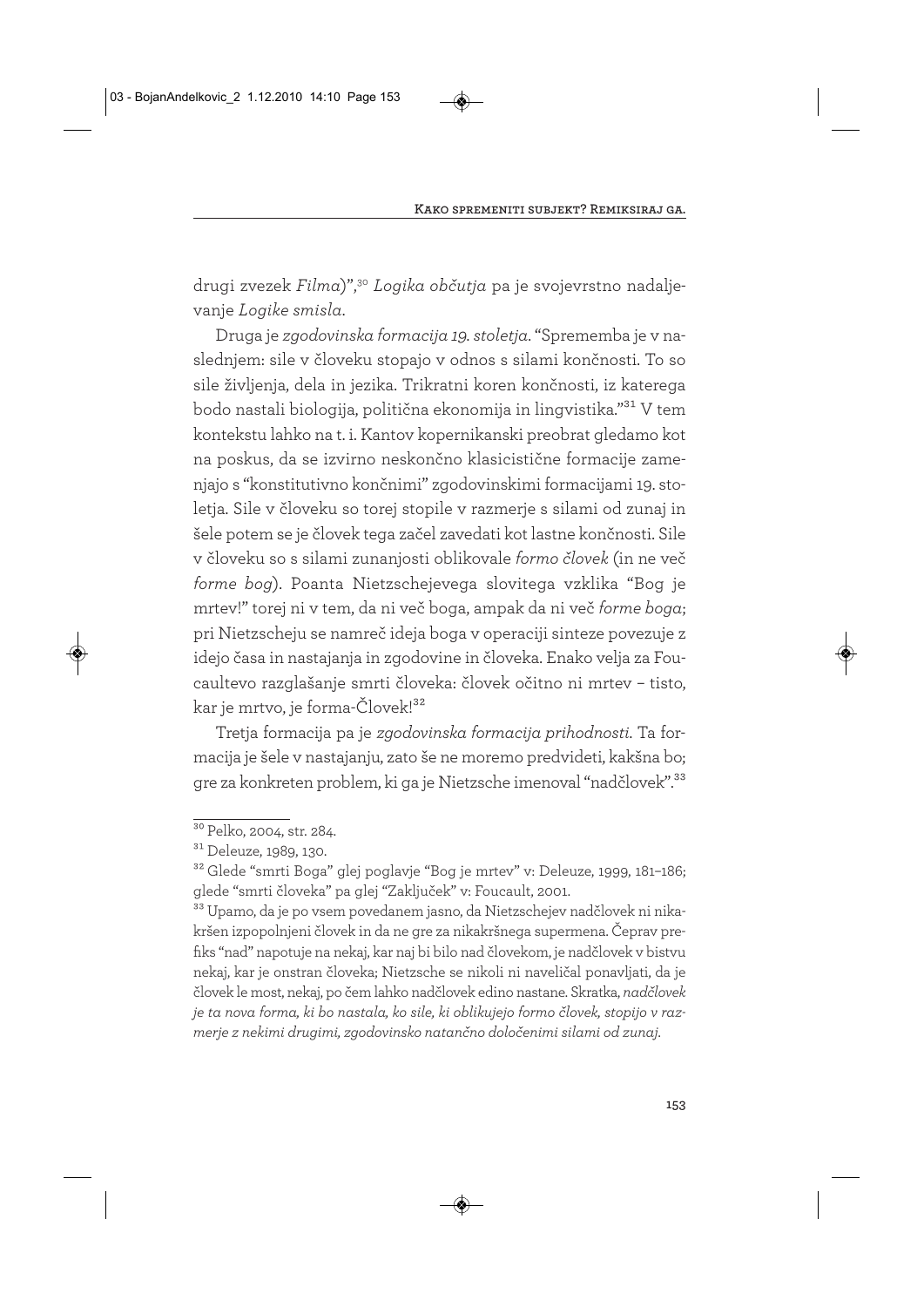Nietzsche je govoril: človek je zasužnjil življenje, delo in jezik – nadčlovek je tisti, ki jih bo osvobodil *v samem človeku*, v korist neke druge forme. Kot pravi Deleuze, je to problem, pri katerem se moramo zadovoljiti z zelo diskretnimi oznakami, sicer bomo zapadli v strip.34 A četudi še ne moremo govoriti o novi formi, lahko detektiramo sile zunanjosti, s katerimi sile v človeku stopajo v razmerje. Človek je zasužnjil sile življenja, dela in jezika, tako da jih je s pomočjo novih znanstvenih disciplin (ki izvirajo in biologije, politične ekonomije in lingvistike) razdrobil in razbil: lingvistika humanističnega 19. stoletja se je konstituirala na razbitosti različnih jezikov kot pogoju za 'niveliranje govora' kot predmeta. Enako velja za biologijo, ki je nivelirala življenje, in politično ekonomijo, ki je nivelirala delo. Danes je problem seveda v tem, kako spet zbrati razbite sile v človeku. Te naloge Deleuze ne prepušča ne znanosti ne politiki ne filozofiji ne umetnosti. Sile, ki bodo lahko zbrale razbite sile v človeku in s katerimi te danes stopajo v razmerje, so sile tehnologije:

"Zdi se nam, da sta se lahko delo in življenje zbrala šele, ko sta se odlepila od ekonomije in biologije, tako kot se je jezik zbral šele, ko se je književnost ločila od lingvistike. Bilo je nujno, da biologija vskoči v molekularno biologijo oz. da se razbito življenje zbere v genetičnem kodu. Bilo je treba, da se razbito delo zbere in ponovno umesti v strojih tretje vrste, kibernetičnih in informatičnih. Katere bodo torej sile, s katerimi bodo sile v človeku stopile v razmerje? To ne bo več vzdigovanje do neskončnega niti ne bo končnost, ampak *neomejeno končno; tako pa imenujemo vsako situacijo sile, v kateri daje neko končno število dejavnikov praktično neomejeno število raznovrstnih kombinacij* [moj poudarek]."35

Je v današnji družbi kakšen operativni mehanizem, ki ustreza Deleuzovi zgodovinski formaciji prihodnosti, v kateri bodo sile v člo-

<sup>&</sup>lt;sup>34</sup> Deleuze, 1989, 135.

<sup>35</sup> Prav tam, 135–136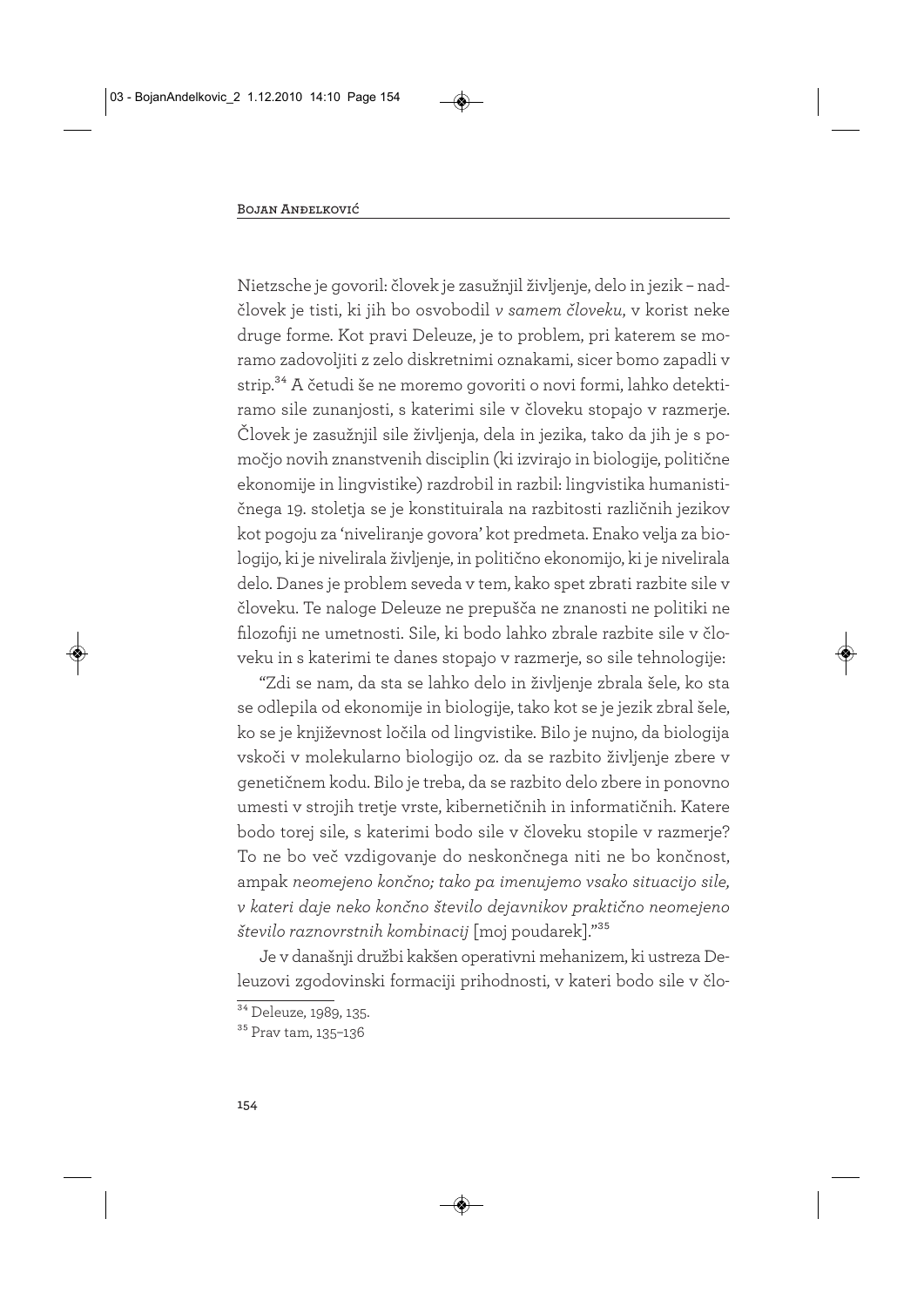veku stopile v razmerje s silami neomejeno končnega? Kako danes imenujemo operacijo, v kateri neko končno število dejavnikov daje praktično neomejeno število raznovrstnih kombinacij? Ta operativni mehanizem obstaja in operacija se seveda imenuje – *remiks*.

Remiks danes seveda ni prisoten samo v glasbi, ampak (če parafraziramo Fredrica Jamesona) lahko govorimo o "ogromni ekspanziji [paradigme remiksa] po vsem družbenem polju, do točke, ko lahko rečemo, da je vse v našem življenju – od ekonomske vrednosti in moči države do praks in prav do strukture psihe same – postalo ['remiksabilno'] v nekem izvornem, pa vendar ne teoretiziranem smislu".<sup>36</sup> Jameson v svojem klasičnem besedilu o postmodernizmu kot kulturni logiki poznega kapitalizma sicer govori o razkroju avtonomne sfere kulture, z njeno eksplozivno širitvijo po vsem družbenem polju, pa vendar smo lahko besedo "kultura" v zgornjem citatu brez problema zamenjali z besedo "remiks" zaradi tega, ker je prav remiks kulturna paradigma, ki jo danes lahko najdemo v vseh porah družbe. Po našem mnenju gre namreč za glavno estetsko in kulturno načelo našega časa, kar je tudi stališče Leva Manovicha: "Če se je Fredric Jameson nekdaj skliceval na postmodernizem kot na 'kulturno logiko poznega kapitalizma', lahko morda mi s terminom remiks imenujemo kulturno logiko globalnega kapitalizma."37 Morda torej ni naključje, da Deleuze piše o silah neomejeno končnega prav na polovici 80., torej tik preden se je paradigma remiksa eksplozivno razširila po vsem družbenem polju. Manovich opozarja, da so revolucijo v elektronski popglasbi s konca 80. let spremljala enaka dogajanja v okviru vizualne kulture: "Pionirsko vpeljan v glasbenih videih se je kasneje [remiks] razširil na celotno vizualno kulturo televi-

 $\frac{36}{36}$  Jameson, 2001, 59.

<sup>&</sup>lt;sup>37</sup> Manovich, 2008, 27. Glej tudi celotno poglavje: "What comes after Remix?" (prav tam, 224–261), na katero se tukaj opiramo.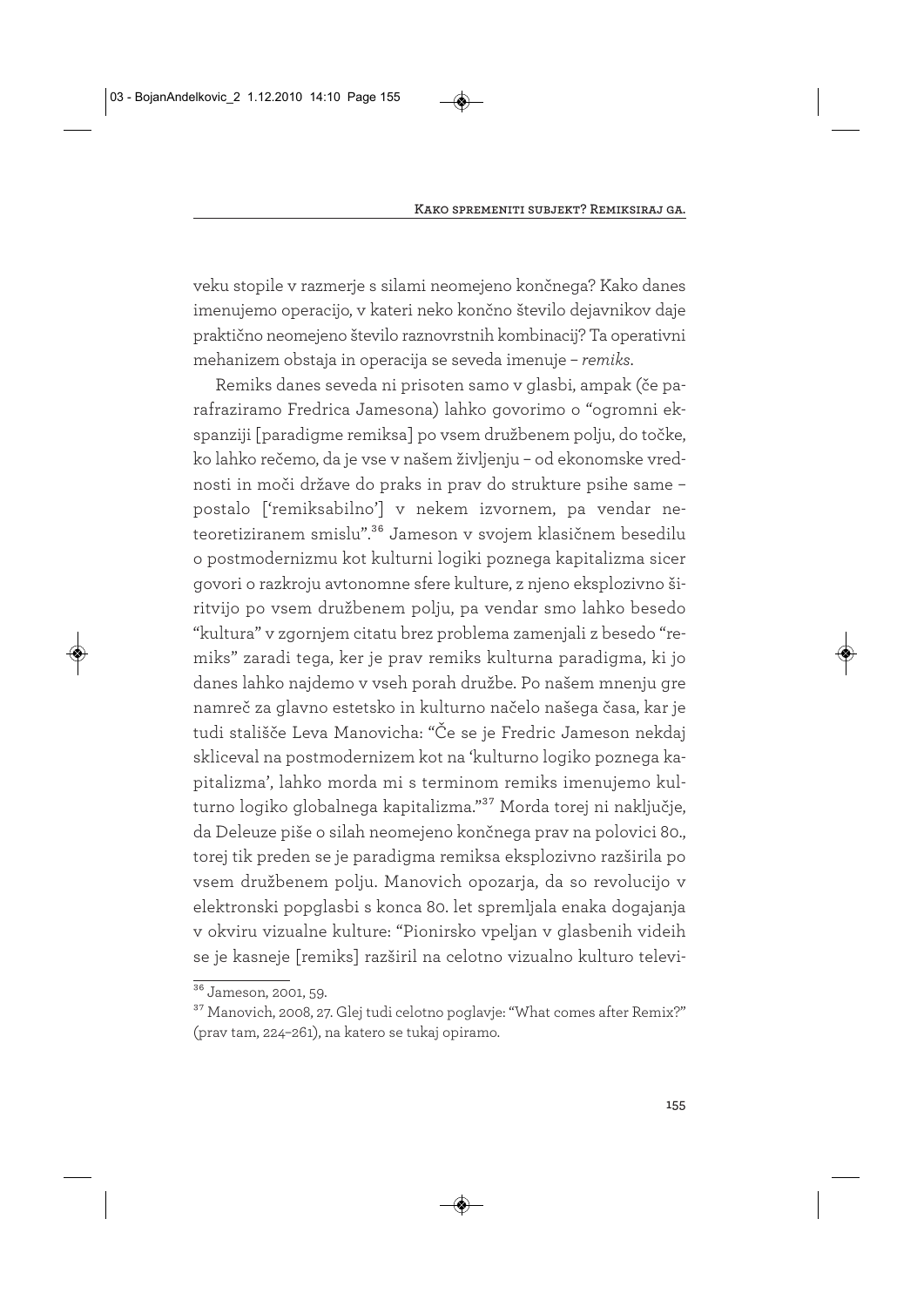zije. Druga softverska orodja, kot sta *Photoshop* (1989) in *After Effects* (1993), so imela enak učinek na poljih grafičnega dizajna, gibljive grafike, komercialnih ilustracij in fotografije. Nekaj let zatem pa je svetovni splet redefiniral elektronski dokument kot miks drugih dokumentov. Prišla je kultura remiksa."38

Verjetno ni treba posebej pojasnjevati, zakaj pomeni svetovni splet najboljše orodje in plodna tla za najrazličnejše prakse remiksanja. Na tem nomadskem, fleksibilnem in fluidnem teritoriju, v katerem so vse vsebine digitalizirane (se pravi, da so po definiciji modularne in remiksabilne), dokumente remiksajo elektronski dokumenti, elektronske dokumente remiksajo novi mediji, nove medije remiksajo spletne strani - spletne strani remiksajo RSS-tehnologije itd. DJ Spooky pravi: "Stavim, da bo 21. stoletje remiksalo idejo arhitekture v FTP-strežnik […] Razmišljajte o ideji arhiva (isti koren kot beseda arhitektura), in razmišljajte o strukturi kot izmenjavi."39 Pri tem je pomembno, da številni današnji softverji "ne remiksajo le vsebine različnih medijev, ampak tudi njihove temeljne tehnike, delovne metode ter načine reprezentacije in izraza. Kinematografija, animacija, računalniška animacija, posebni učinki, grafično oblikovanje in tipografija so kot poenoteni stopili v skupno softversko okolje zato, da bi naredili novi metamedij".40 Za takšno vrsto remiksabilnosti je Manovich skoval izraz *globoka remiksabilnost* ("deep remixability"). Barb Dybward pa predlaga skovanko za neko drugo vrsto remiksa: "Mislim, da so trenutno najzanimivejši aspekt spleta 2.0 orodja, ki raziskujejo kontinuum med osebnim in družbenim ter orodja, ki imajo fleksibilnost in modularnost, ki omogočata *kolaborativno remiksabilnost* – transformativni proces, v katerem se lahko informacije in mediji, ki jih organiziramo, rekom-

 $\overline{\text{38}}$  Prav tam, str. 236.

<sup>39</sup> Miller, 2008, 6.

<sup>40</sup> Prim. Manovich, 2007.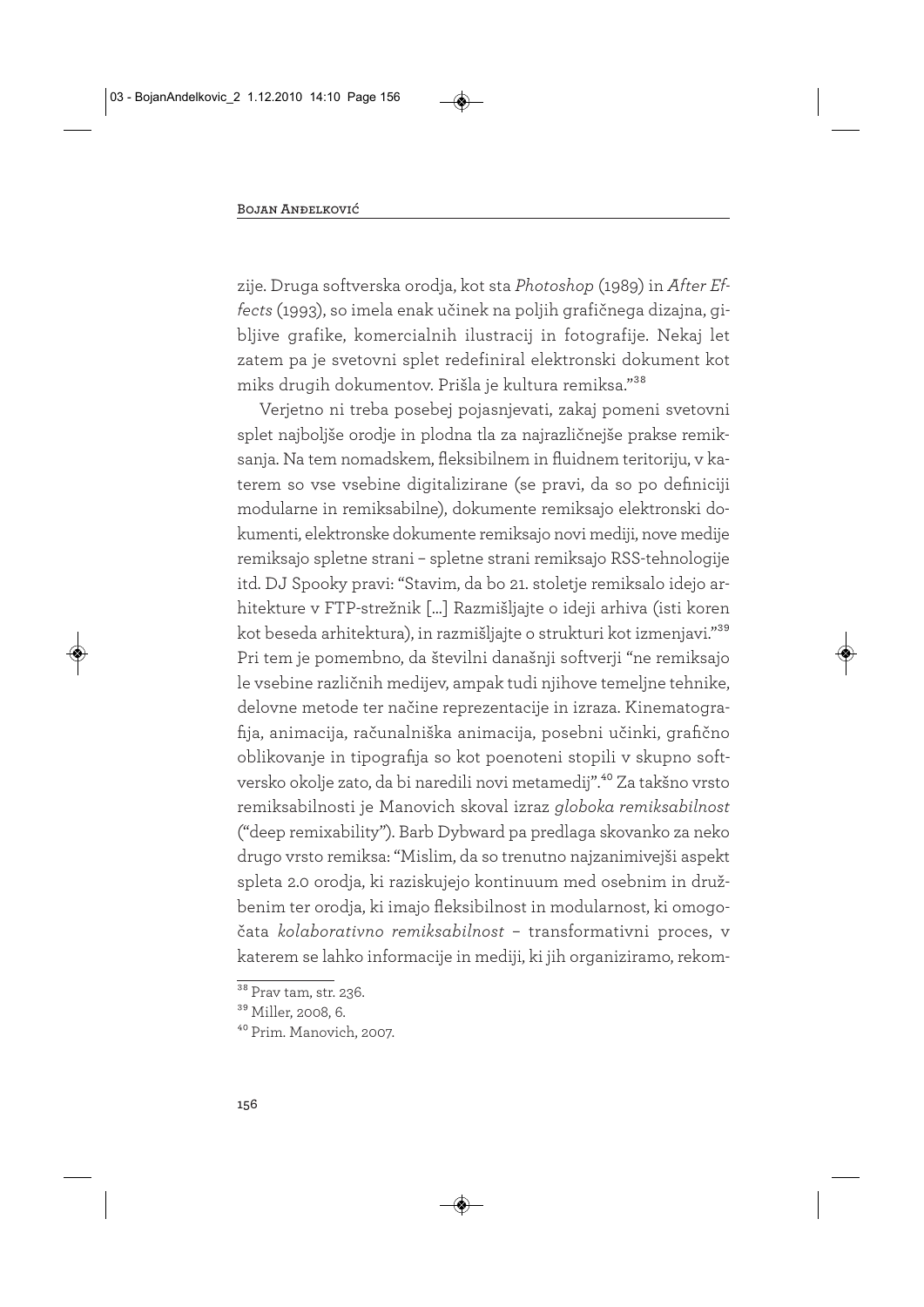binirajo in sestavljajo tako, da ustvarijo nove oblike, koncepte, *mushap*-e in usluge."41

Da bi Manovich pokazal razsežnost in razširjenost tega koncepta, navaja naslednje primere: oblikovalec modne hiše Dior John Galliano remiksa videz potepuha, jemensko tradicijo, vzhodnoevropske motive in druge izvire, ki jih zbira med svojimi dolgimi potovanji po vsem svetu (kolekcija iz leta 2004); DJ Spooky remiksa Griffithov film Rojstvo naroda ("Birth of a Nation"), ki ga preimenuje v Preporod naroda ("Rebirth of a Nation"); skupina BOOM BOOM SATELLITES iniciira tekmovanje v remiksu z namenom spojitve dveh kultur: "rafinirane tehnike AMV-entuziastov" in "umetnosti hitrega rezanja v VJ-kulturi" (2008); komentator zakona o avtorskih pravicah in spletni kulturi Lawrence Lessing je poimenoval svojo novo knjigo *Remix: Making Art and Commerce Thrive in the Hybrid Economy* (2008).42 Tem Manovichevim primerom lahko dodamo še naše: vplivni teoretik o novih medijih Lev Manovich je sam v svoji novi knjigi postavil tezo, da je remiks glavni operativni mehanizem ter glavna kulturna in estetska paradigma sodobne družbe (2008); Paul D. Miller alias DJ Spooky v svoji knjigi *Rhythm Science* (ki je končala na lestvici 10 najboljših knjig v letu 2004) izpostavlja "neomejeni remiks" kot ključno umetniško in politično taktiko našega časa<sup>43</sup> – in navsezadnje tudi na ta naš tekst lahko gledamo kot na remiks različnih teorij, citatov in knjig, ki so navedene na koncu v bibliografiji. Kot pravi Janez Strehovec, danes "miksanje, remiksanje, rekombiniranje in semplanje očitno niso le tehnični postopki, ki zadevajo delo didžejev in vidžejev, ampak se v sedanjosti nekonfliktno miksajo tudi koncepti, stališča, pogledi, politični zasnutki, ideje".44

<sup>41</sup> Nav. po: Manovich, 2008, 246.

<sup>42</sup> Prav tam, 229–230. Za širši vpogled v koncept remiksa napotujemo na odlično spletno stran Eduarda Navasa, remixtheory.net.

<sup>43</sup> Nav. po: Manovich, 2008, 235.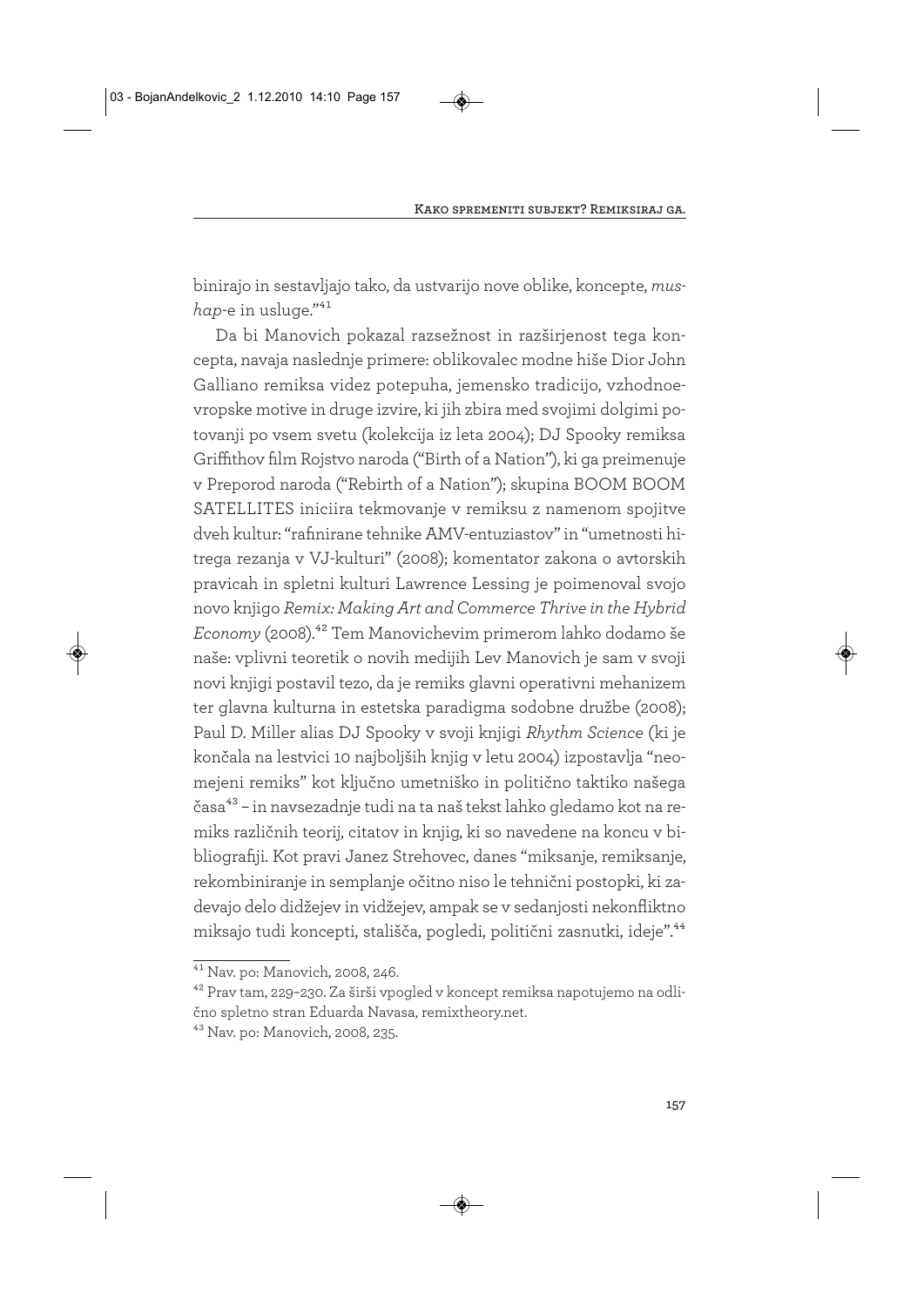V uvodniku julijske številke časopisa *Wired* iz leta 2005, ki je bila posvečena temi "Remix planet", lahko preberemo: "Od Ubila bom Billa do Gorillaz, od nakupovanja obutve Nike do računalniške igre *Pimp My Ride*, to je doba remiksa."45 Prakse remiksa se torej danes razprostirajo onstran tehnologij in področij kulture in v prihodnosti lahko pričakujemo njihovo širitev tudi na fizično realnost: "Glede na trende nadaljnje vsesplošne kompjuterizacije in 'interneta reči', je neizogibno, da paradigma remiksa prav tako najde svojo pot v fizični prostor."46 Skratka, remiks je danes vsepovsod, remiksabilno pa je vse: besede in reči, vsebine in operacije, misli in občutki. "Vse, kar je čvrsto, bo izpuhtelo v zrak," je govoril Marx.<sup>47</sup>

# **"Kaj pride po remiksu?"**

Postavlja se seveda vprašanje, v kakšni zvezi je paradigma remiksa s sedanjo kapitalistično matrico. Videli smo, da Manovich meni, da lahko s terminom remiks poimenujemo kulturno logiko globalnega kapitalizma. Vsi komentatorji Deleuza (vključno z njegovimi filozofskimi nasprotniki, kot sta Badiou ali Žižek) pa se brez razlike strinjajo glede neke Deleuzove trditve: kapitalistična deteritorializacija potrebuje neprestano reteritorializacijo. Remiks pa je operativni mehanizem *par excellence*, ki zadovoljuje obe potrebi: po eni strani deteritorializira reči in dekodira tokove, po drugi strani jih nenehno na novo kodira in reteritorializira.

Na to, da gresta kapitalizem in tehnologija z roko v roki, je pokazal že Marx, ko je zapisal, da namen kapitalistično uporabljane tehnologije ni v olajšanju človeškega dela, ampak v povečanju produkcije presežne vrednosti: "Tako kot vsak drug razvoj produktivne

<sup>44</sup> Strehovec, 2007, 22.

<sup>45</sup> Nav. po: Manovich, op. cit., 232.

<sup>46</sup> Prav tam, 231.

<sup>47</sup> Nav. po: Miller, 2008, 10.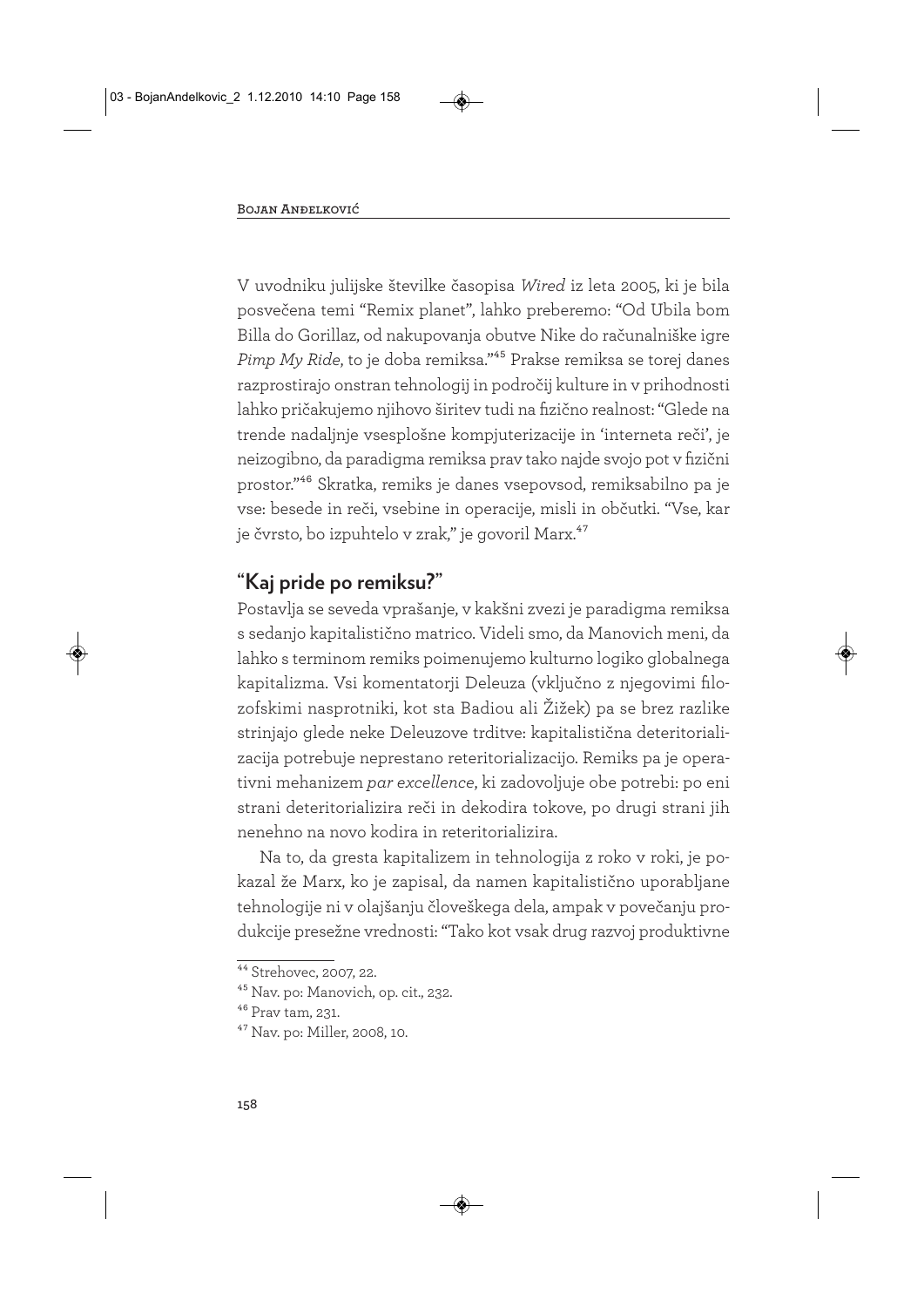sile dela ima mašinerija nalogo, da poceni blago in da skrajša tisti del delovnega dneva, ki ga potrebuje delavec zase, da bi se podaljšal drugi del njegovega delovnega dneva, ki ga daje kapitalistu zastonj. Mašinerija je sredstvo za produkcijo presežne vrednosti."48 Pa vendar to velja, kot na istem mestu pove Marx, le za "*kapitalistično* mašinerijo [moj poudarek]" oz. tehnologijo.<sup>49</sup> Mnenja smo, da sodobne softverske tehnologije, čeprav po eni strani utrjujejo kapitalistično matrico, po drugi strani omogočajo ustvarjanje čisto druge mreže, z drugačno strukturo, ki išče razpoke v obstoječem sistemu, in bežiščnice, ki omogočajo povsem nove in drugačne oblike subjektivacije. Fredric Jameson povzema bistvo Deleuzovega in Guattarijevega skupnega početja, ko pravi, da "nekako moramo povzdigniti naše misli do točke, na kateri je možno razumeti, da je kapitalizem istočasno najboljša in najslabša stvar, ki se je zgodila človeštvu".50 To, da je bil kapitalizem v nekem smislu nujno zlo, da bi proizvedli vse te tehnološke, družbene in želeče stroje, ki jih trenutno imamo na razpolago, je namreč tudi splošno stališče Deleuza in Guattarija, kar je med drugim privedlo Žižka do tega, da je prvega celo razglasil za "ideologa poznega kapitalizma".51 Žižek gre v svoji knjigi o De-

<sup>48</sup> Marx, 1987, 339.

<sup>49</sup> Tako recimo Lewis Mumford opozarja, govoreč o delovnem "megastroju" egipčanskih faraonov, ki mu je uspelo zgraditi piramide – da "najstarodavnejši stroji niso vsebovali koncepcije prihranka dela: oni so bili naprave za izkoriščanje dela […]. Namesto da osvobaja delovno silo, se je kraljevski megastroj ponašal z njenim zapiranjem in zasužnjevanjem." Mumford, 1986, 226. 50 Jameson, 2001, 58.

<sup>51</sup> Glej: Žižek, 2004, 184. Če bi hoteli biti ignorantski kot Žižek v tej knjigi, bi tukaj zelo lahko izpeljali komplementarno zabavno trditev: če je namreč prav Deleuze "ideolog poznega kapitalizma", potem je lahko prav Žižek ideolog globalnega kapitalizma! Za to se nam ne bo treba spuščati v analizo Žižkovih posameznih idej, dovolj bo, če izpostavimo dejstvo, da se je rast Žižkovih akcij na globalnem znanstvenem trgu dogajala vzporedno z dokončno zmago kapitalizma po vsem svetu. Številni filmi, v katerih se pojavlja zadnje čase, in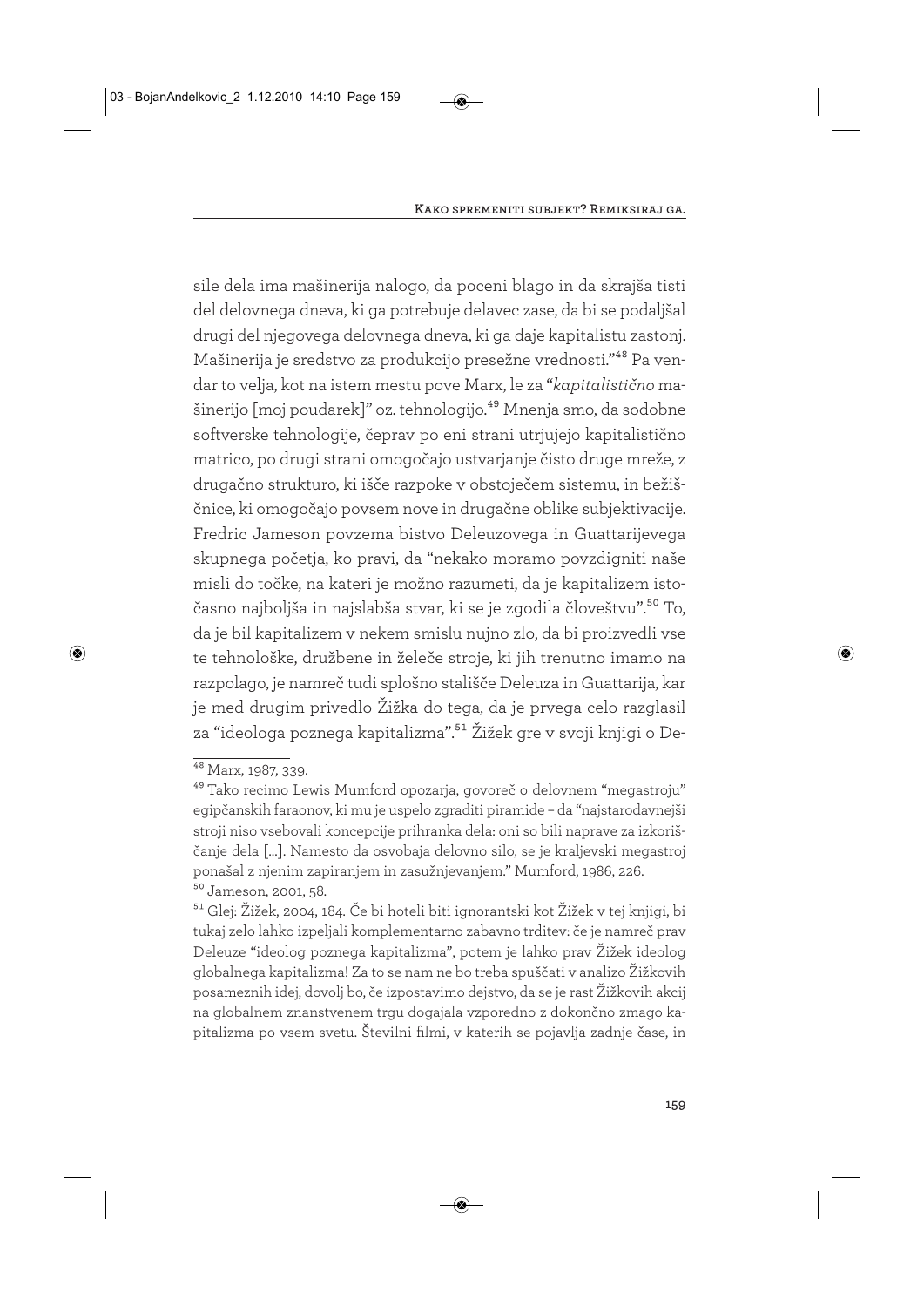leuzu tako daleč, da nas seznani s tem, kako se sploh "nimamo kaj čuditi, da je Foucault, Deleuzov Drugi, prakticiral *fist-fucking*"52 in nas takoj potem vpraša, "ali ni *fist-fucking* resnični seksualni izum enaindvajsetega stoletja, prvi model postseksualnega erotizma in užitka […] z roko, ki prevzema vlogo falusa, avtonomni parcialni objekt *par excellence*"53. Ne vemo, ali je Foucault res prakticiral *fistfucking*, še manj pa, ali je svojo ali tujo roko med tem prakticiranjem doživljal kot parcialni objekt *par excellence* oz. falus ali pa mu je mogoče uspelo ustvariti telo brez organov, v katerem ni bilo videti nobenih falusov več – ne dvomimo pa o tem, da Žižek te roke ne more videti drugače kot ogromno podobo lacanovskega falusa. Sama Deleuze in Guattari glede telesa brez organov pravita naslednje: "Sploh ne gre za vprašanje fragmentiranega, razstavljenega telesa, za organe brez telesa (OBT). Telo brez organov (TBO) je prav nasprotno. Ne obstajajo organi v smislu fragmentov v relaciji z izgubljeno enotnostjo niti ne obstaja vrnitev k nediferenciranemu v

zabavnost njegovih predavanj, polnih referenc iz popkulture in navadnega življenja sodobnega potrošnika, prav tako govorijo v prid temu, da bi prav Žižek lahko bil ideolog globalnega kapitalizma. Neskončno število njegovih knjig in člankov bi mogoče koga lahko navedlo na drugačno trditev – da Žižek namreč ni ideolog sedanje kapitalistične matrice, ampak industrijskega kapitalizma, saj je na videz podoben kaki fordistični tovarni, ki izdaja knjige kot po tekočem traku; vendar število njegovih in tujih idej, ki jih vseskozi reciklira in remiksa iz knjige v knjigo, niti ni tako veliko – kar kaže prav na paradigmo remiksa ter intelektualno programiranje in trženje, značilno za sedanjo stopnjo kapitalistične organizacije. Če bi torej hoteli biti ignorantski kot Žižek, bi lahko za konec rekli še to, da o tem, da je prav Žižek ideolog globalnega kapitalizma, mogoče najbolje priča dejstvo, da se dokumentarni film o njem imenuje: *Žižek!* – naziv namreč neskončno spominja na nekakšno tržno znamko, enako kot bi rekli *Panten!*, *Nike!* ali *Always!*; težko pa si predstavljam film, ki bi se imenoval recimo *Deleuze!*, ali – bog ne daj – *Husserl!* ali *Maurice Merleau-Ponty!*

52 Prav tam.

53 Prim. prav tam.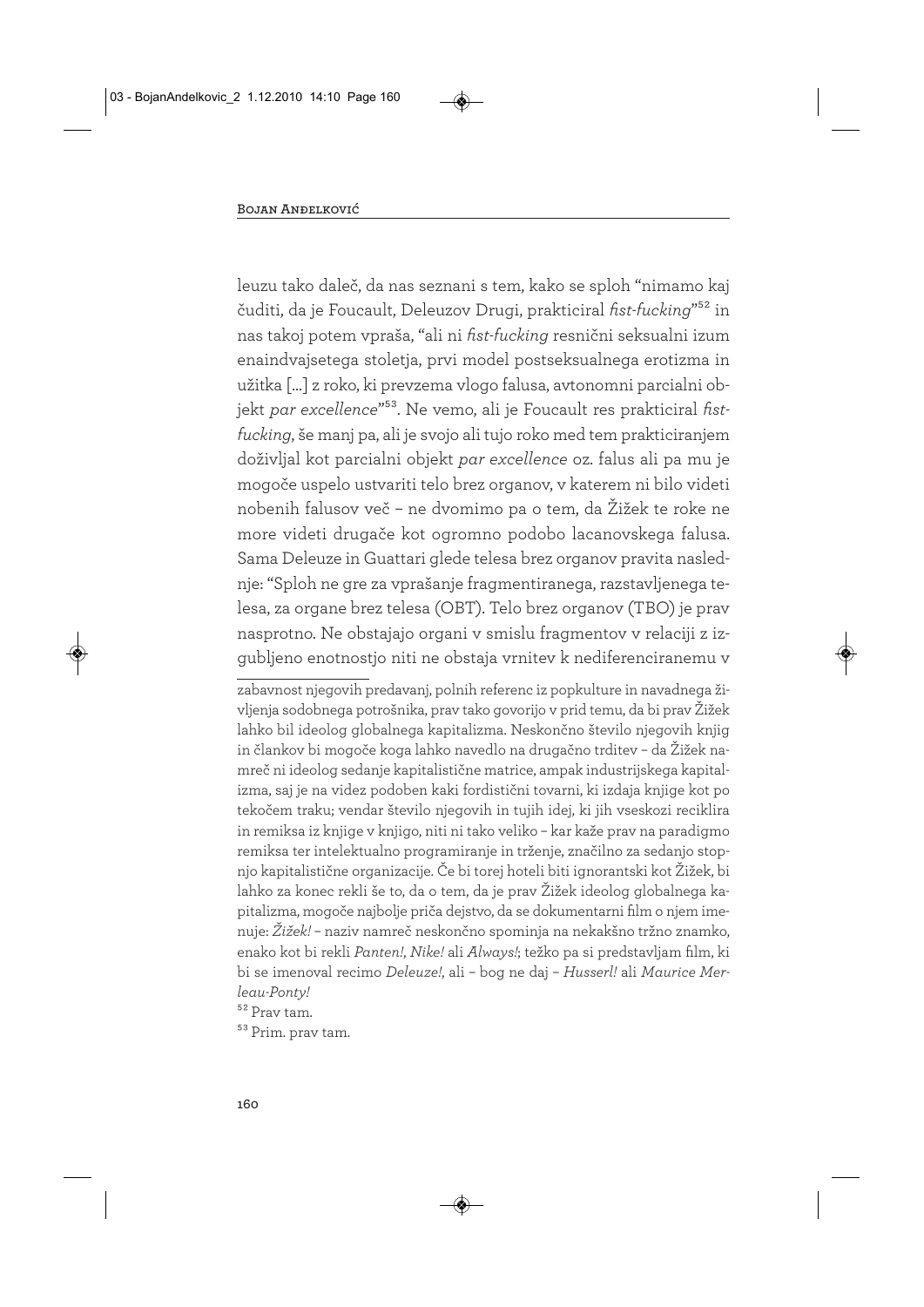relaciji z diferenciabilno totaliteto. Obstaja samo distribucija intenzitetnih principov organov, z njihovimi pozitivnimi nedoločenimi členi, znotraj kolektivitete ali mnogoterosti, v notranjosti montaže in zaradi strojnih zvez, ki obratujejo na nekem TBO."54 Še smešnejša je Žižkova trditev, da so sodobne igrače, kot sta avto ali letalo, ki se lahko spremenijo v človeka ali robota (*Transformers* ali *Animorph*) – popolnoma deleuzovske! Predstavljale naj bi namreč Deleuzovo in Guattarijevo "postajanje stroj", "postajanje žival". Dovolj je, da se spomnimo, da se poglavje iz *Tisoč platojev*, na katero se nanaša ta Žižkova opazka, imenuje: "Postajanje intenziven, postajanje žival, postajanje neopazen …" Žižek ne pove, kako naj bi se igrače *transformers* ujemale s postajanjem intenziven ali postajanjem neopazen. Tega ne pove namenoma, ker se na nikakršen način ne ujemajo! "Želeči stroji nimajo nikakršne veze z napravami ali malimi izumi na Lapinovem razpisu in fantazmami oz. imajo, ampak v nasprotnem smislu, zaradi tega, ker so gedžeti, izumi in fantazme reziduumi želečih strojev, podrejeni specifičnim zakonom zunanjega trga kapitala ali notranjega trga psihoanalize."55 Deleuze in Guattari, govoreč o "*postajanju drugi*", v bistvu ves čas govorita o telesu brez organov; telo brez organov pa – spomnimo se – ni nikakršna podoba, ampak je telo brez podobe, je le intenziteta materije = 0. Prav tako se nikoli nista naveličala govoriti, da ni pomembno, kakšen je stroj, ampak kako funkcionira; že na samem začetku *Anti-Ojdipa* lahko preberemo: "Ono funkcionira povsod, zdaj neprestano, zdaj prekinjeno. Ono diha, ono se razvnema, ono je. Ono serje, ono fuka. Kakšna napaka je reči Ono. Povsod so to stroji, nikakor ne v metaforičnem pomenu: stroji strojev, z njihovimi stiki, povezavami. Stroj organ je priključen na stroj vir: prvi oddaja tok, ki ga drugi preseka. Prsi so stroj, ki proizvajajo mleko, in usta so z njimi pove-

<sup>54</sup> Deleuze, Guattari, 2004, 164–165.

<sup>55</sup> Deleuze, Guattari, 1990b, 315.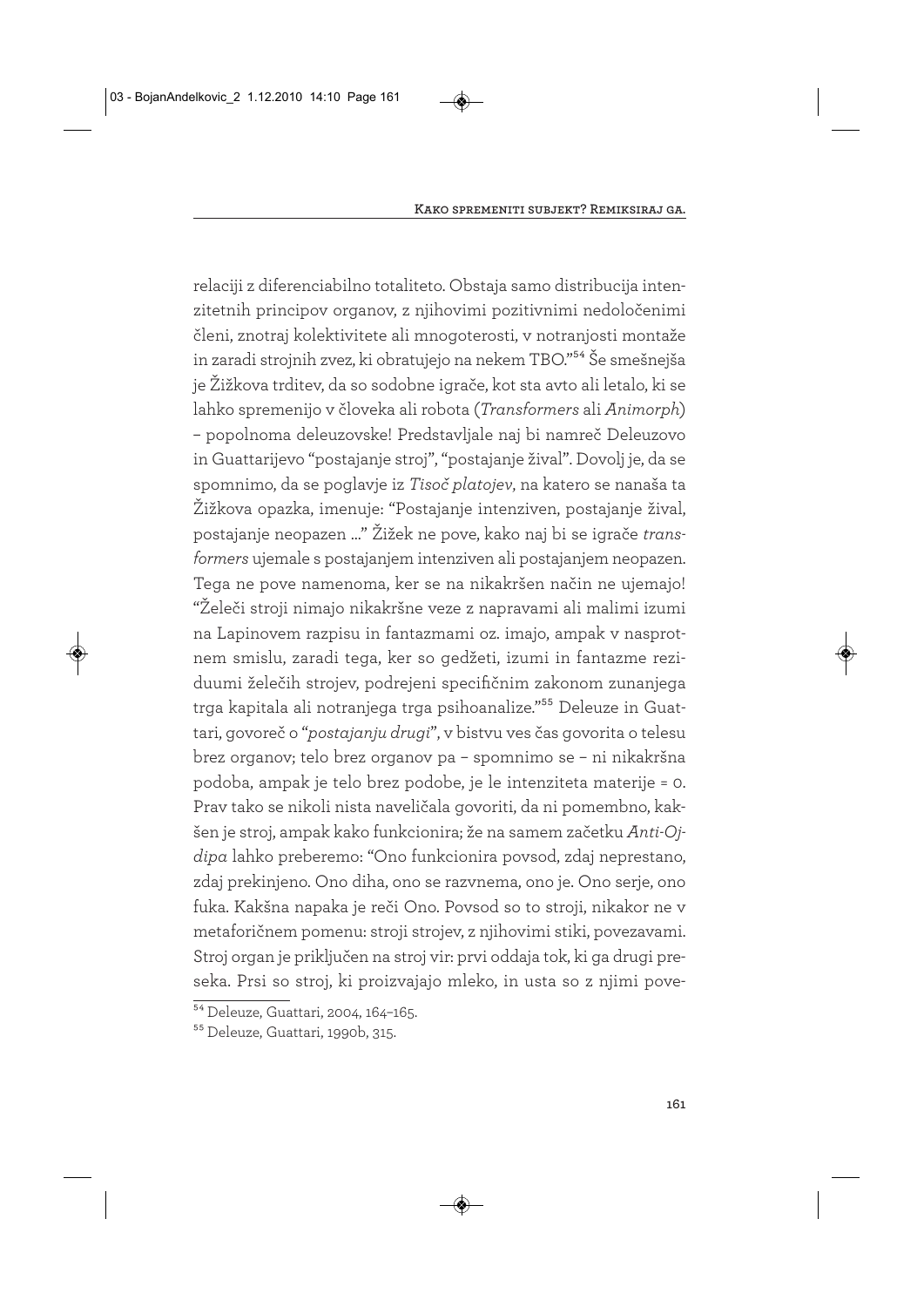zana."56 Problem torej ni v podobi stroja, ampak v načinu oz. režimu njegovega delovanja: "Prava razlika med tehničnimi družbenimi stroji in želečimi stroji očitno ni v velikosti, celo ne v namenu, ampak v režimu, ki odloča o velikosti in namenu. *To so isti stroji, ampak to ni isti režim*. To sploh ne pomeni, da je aktualnemu režimu, ki tehnologijo in ekonomijo podreja politiki tlačenja, treba zoperstaviti režim, ki bi predpostavljal, da je tehnologija osvobojena in osvobajajoča. Tehnologija predpostavlja družbene stroje in želeče stroje, druge v drugih, sama na sebi pa nima nikakršne moči, da odloči, kdo bo instanca, ki mašinizira – želja ali tlačenje želje."57

Poglavitni problem ni v tem, kakšne tehnološke igrače oz. kakšno tehnologijo imamo, ampak v režimu, ki določa, kako in zakaj jih/jo uporabljamo. Drugače povedano, problem ni v paradigmi remiksa kot taki, ampak v režimu, ki določa, kaj se lahko remiksa in kaj ne ter kako. Trenutno stanje stvari ni prav optimistično, saj je sedanja kapitalistična matrica zelo uspešna v krpanju lukenj in ponovni reteritorializaciji najsmelejših deteritorializacij in pobegov. Pa vendar ta možnost obstaja in je omogočena prav s tehnologijo, ki jo je proizvedel kapitalizem. Problem je seveda v tem, kako osvoboditi obstoječo ali prihodnjo tehnologijo diktature kapitala in jo obrniti proti njemu oz. odvrniti od njega. Verjamemo, da na današnji stopnji razvoja kapitalizma to ni več možno storiti od zunaj, z neko novo revolucijo, ampak le od znotraj.

Vprašanje, ki nas tukaj posebej zanima in okoli katerega ves čas krožimo kot maček okoli vrele kaše, se seveda glasi, ali lahko danes v družbi, v kateri se praktično vse remiksa, govorimo tudi o subjektu kot o nečem, kar postaja remiksabilno.

V telefonskem pogovoru z Levom Manovichem nismo zamudili priložnost, da ga povprašamo glede problematike, ki nas tukaj za-

<sup>56</sup> Deleuze, Guattari, 1990a, 5.

<sup>57</sup> Deleuze, Guattari, 1990b, 326.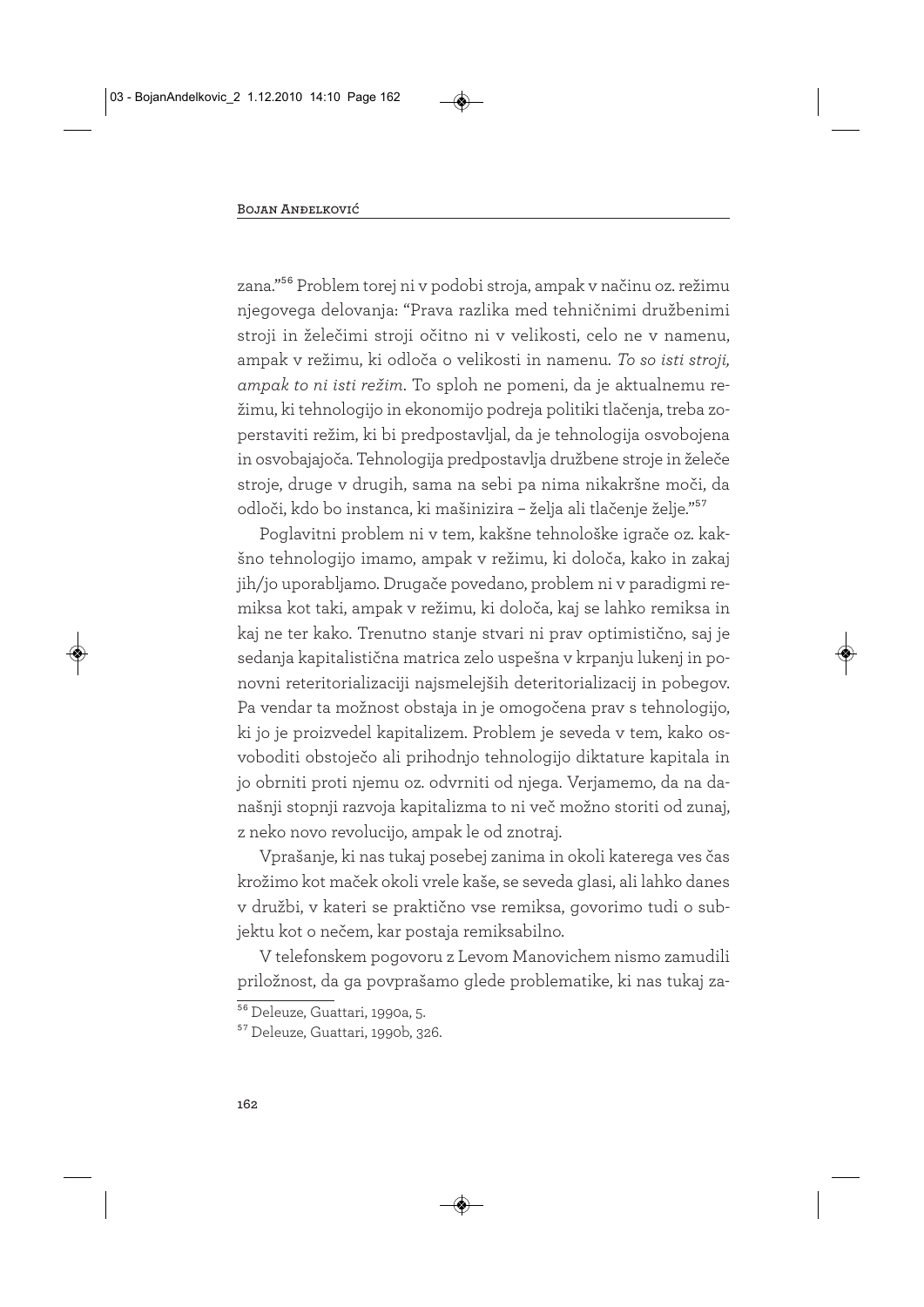nima. Na naše vprašanje, ali danes, ko vse postaja remiksabilno, lahko razmišljamo tudi o subjektu s paradigmo remiksa, je odgovoril takole: "Nekaj podobnega se seveda dogaja tudi na osebni ravni. Ne remiksamo enostavno le estetike in kulture, ampak v nekem smislu tudi zavesti. Ljudje imajo lahko recimo življenjepise, ki so vzeti iz več držav; vse države se spreminjajo zelo hitro. V nekaterih državah v razvoju, v vzhodni Evropi ali Aziji, so spremembe precej velike, tako da je sama zavest ljudi v nekem smislu postala remiksana zavest. Mislim, da učinek razširjene estetike remiksa korespondira s tem, kako ljudje doživljajo sami sebe, kako se ljudje počutijo v sodobnem svetu."58 Jasno je torej, da remiks danes ni enostavno le operativni mehanizem posameznih tehnologij, ampak paradigma v samem jedru kulturnega in družbenega – in tudi mentalnega polja. Tehnologije namreč ne moremo ločiti ne od družbe ne od subjekta: "tehnologija je družbena, preden postane tehnična", "tehnika je na neki način znotraj socialnega in mentalnega".<sup>59</sup> V skladu s takšnim razumevanjem tehnologije, ki je neločljiva tako od družbe kot od subjekta, lahko izpeljemo naslednjo poanto: eksplozivna širitev dispozitiva remiksa oz. (tehniške) paradigme remiksa po vsem družbenem polju je pogojena in omogočena s hkratnim obstojem te paradigme v mentalnem polju, tj. v samem subjektu.

Rečeno z Deleuzom, sile v človeku stopajo v razmerje s silami tehnologije, s softverskimi silami remiksa, ki so sile neomejeno končnega. Manovich opozarja: "[M]edtem ko je predsoftverska modularnost vodila do repeticije in redukcije, postsoftverska modularnost lahko proizvede neskončno raznolikost […]. Kaj torej lahko vidimo, če pogledamo na sedanjost iz njene logično možne prihodnosti 'totalne remiksabilnosti' in univerzalne modularnosti?"60 Lahko vi-

<sup>&</sup>lt;sup>58</sup> Anđelković, 2008.

<sup>59</sup> Prim. Deleuze, 1989, 45.

<sup>60</sup> Manovich, 2008, 250–251.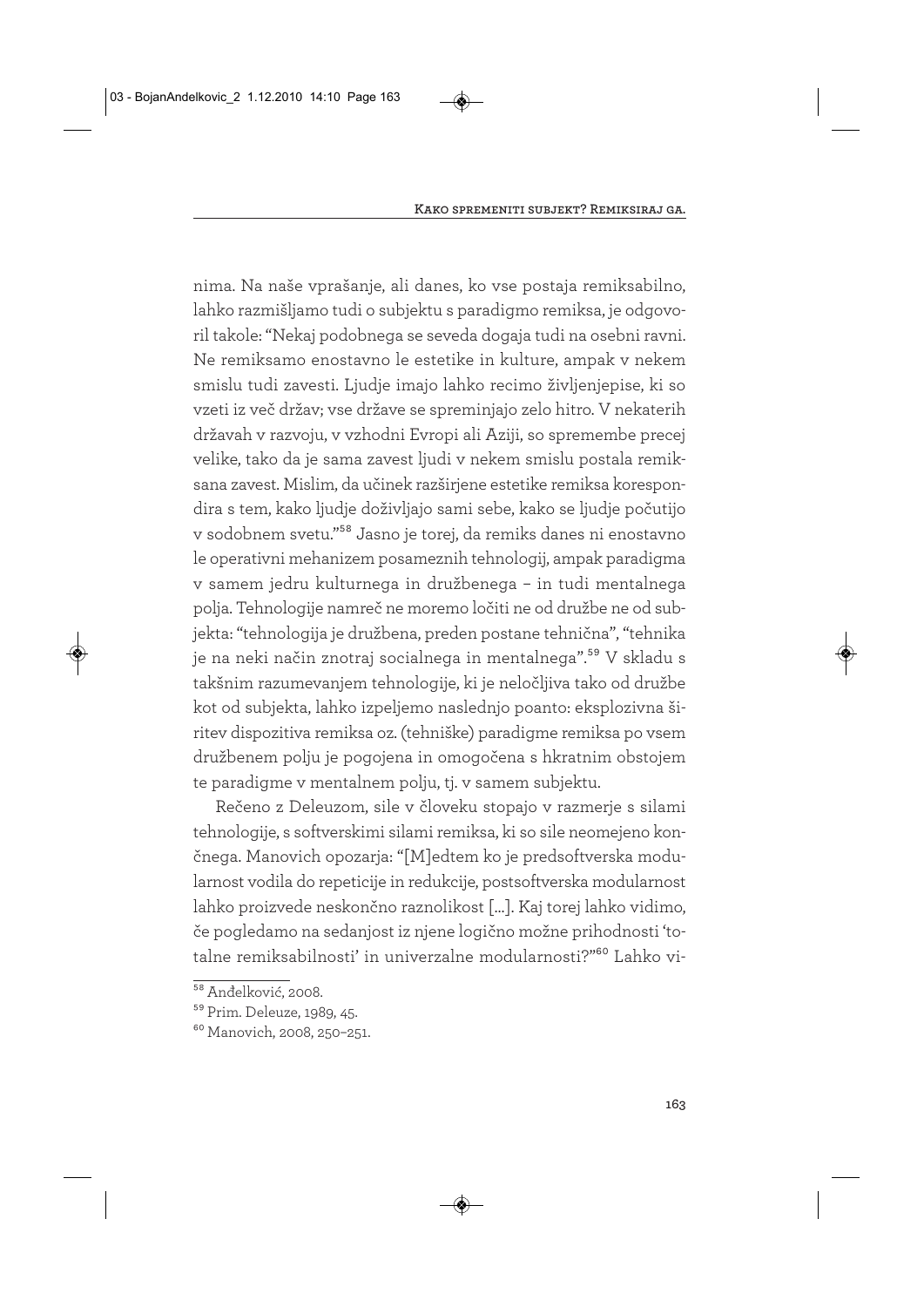dimo nastajanje nove forme, ki ne bo ne človeška ne tehnološka, ampak nekakšna hibridna forma, danes še nepredstavljivi remiks med tehno in bio: "To je človek, pristojen tudi za skale ali za neorgansko (tisto, kjer vlada silicij). To je človek, pristojen za bit govora (za 'to brezoblično nemo področje brez pomena, v katerem se lahko govor osvobodi' celo tistega, kar ima povedati). Kot je govoril Foucault, je nadčlovek precej manj kot izginotje živih ljudi in hkrati mnogo več kot sprememba nekega pojma: je napoved nove forme, ne boga ne človeka, za katero lahko le upamo, da ne bo slabša od obeh predhodnih."61

# **Softver prevzema oblast**

V času, ko veliko število ljudi v razvitem delu sveta velik del svojega vsakdanjika namenja aktivnostim ob računalniku ali mobilniku, nikakor ne moremo govoriti o odtujenosti človeka in tehnologije, o kateri je govoril Marx. Socialna omrežja, SMS, različne aplikacije spletne pošte, ukaza "posreduj" in "preusmeri", poštni seznami (*mailing lists*), spletne povezave, blogi, RSS, enakovredna (*peer-to-peer*) omrežja, Firewire, Bluetooth, so le nekatera izmed orodij, ki jih navaja Manovich, "ki stimulirajo ljudi, da vlečejo informacije iz najrazličnejših virov v svoj lastni prostor, da jih remiksajo in naredijo dostopne za druge".62 Govorimo torej o neskončni vrsti sodobnih komunikacijskih orodij, ki vsa omogočajo in stimulirajo postopek remiksa. Paradigma remiksa pri tem pa ne ostaja značilna le za inštrumentalni operativni mehanizem softvera, prek katerega ta komunikacija poteka, ampak remiks kot dispozitiv vpliva na to, kako kot subjekti doživljamo in dojemamo svet okoli sebe. Tako deskanje po internetu lahko razumemo kot obliko remiksa, ki jo ne izvaja le računalniški softver (prek spletnih stani, RSS, povezav itn.), ampak tudi sam uporabnik, ki spletnih

<sup>&</sup>lt;sup>61</sup> Deleuze, 1989, 136-137.

<sup>62</sup> Prim. Manovich, 2008, 246.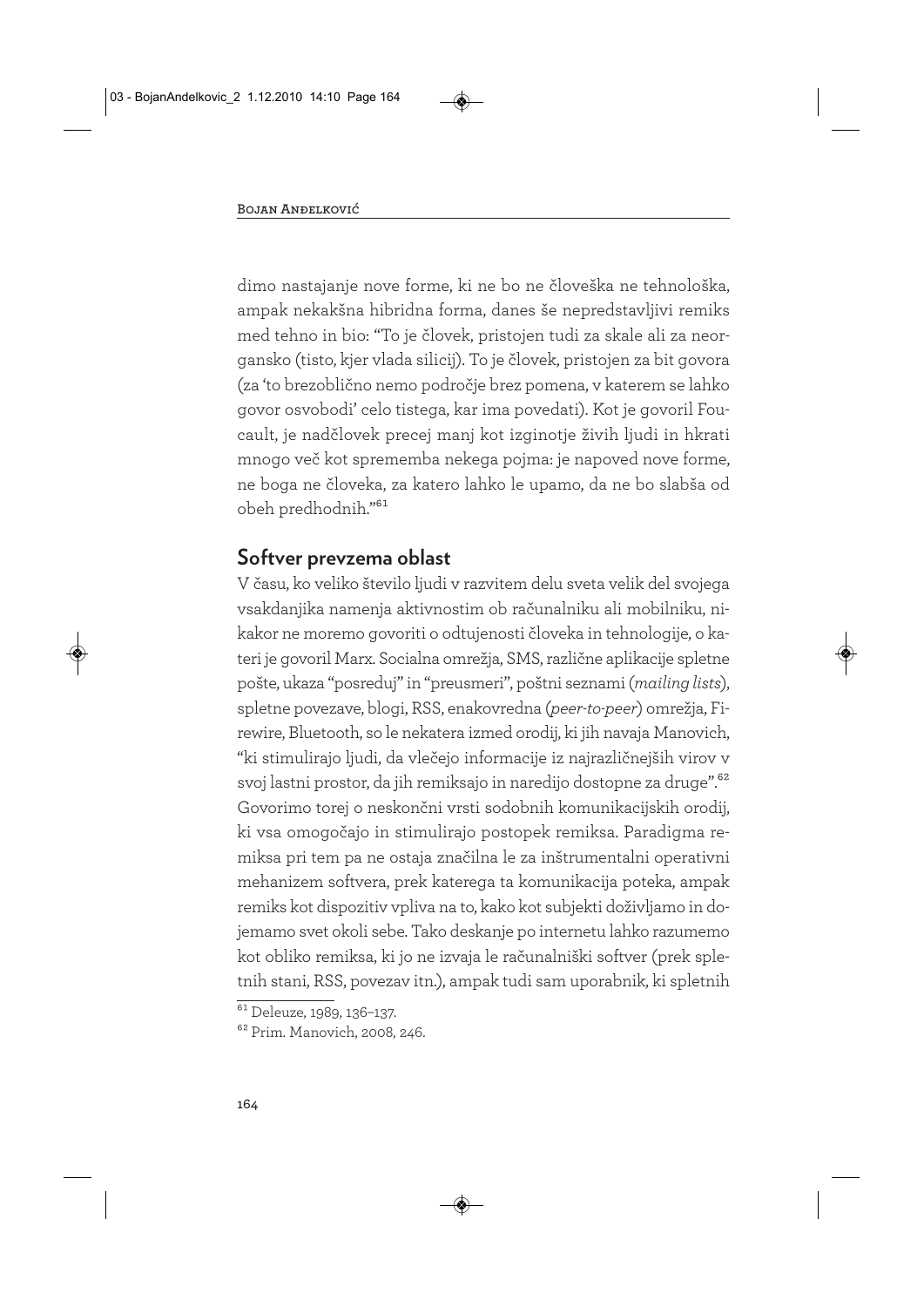strani nikakor ne bere linearno (saj to v bistvu nikoli ni bilo možno, ker so spletne strani nekakšni nikoli dokončani remiksi različnih vsebin in tehnologij, ki so narejene tako, da se lahko remiksajo naprej), temveč skače z besedila na besedilo, z besedila na video, z videa na radijsko postajo, z radijske postaje na spletno socialno omrežje oz. vse to dela hkrati – s čimer se njegova percepcija in s tem tudi njegova zavest vsekakor premika v smeri omenjene paradigme. Poleg tega lahko paradigmo remiksa danes apliciramo tudi na subjektovo doživljanje in obvladovanje fizične realnosti, ki je v mnogočem postala virtualno dirigirana; tako je npr. posameznik, ki se giblje po mestu, v nekem smislu prisiljen remiksati številne informacije, ki prihajajo tako iz fizične kot tudi iz virtualne realnosti – ki pa ni več neko podatkovno čisto drugo, ampak je realna v (deleuzovskem) dobesednem smislu, s čimer korigira svoje gibanje. "Srečujemo se z gibanjem, ki je na neki način kibernetsko, kajti uporabnik kot gibalec upošteva (povratne in druge) informacije, ki jih med gibanjem sprejema od mobilnih naprav. Je dejansko krmar v tem smislu, da vsak trenutek smer poti/vožnje korigira glede na impulze iz okolja (valovi in protiveter so v njegovem primeru v živo prejete informacije različnih izvorov)."63 Drugače povedano, današnji pešec ali voznik med svojim prečkanjem mesta sprejema različne informacije tako iz fizičnega kot iz virtualnega okolja, remiksa jih in skladno s tem korigira nadaljevanje svoje poti, prihajajoč tako od točke A ne do točke B, kot je prvotno načrtoval, ampak do točke C, D ali XY.

Nobena tehnologija, ko jo razumevamo prek koncepta dispozitiva, ni nekaj nevtralnega. To seveda zlasti velja za softver, ki približuje pojem tehnologije, razumljen v smislu medčloveških odnosov in načinov posredovanja odnosov, in pojem tehnike, ki označuje sredstva, prek katerih ti odnosi potekajo; kar zahteva tudi "novo artikulacijo, recimo s Heideggerjevimi besedami, vprašanja o teh-63 Prim. Strehovec, 2007, 196.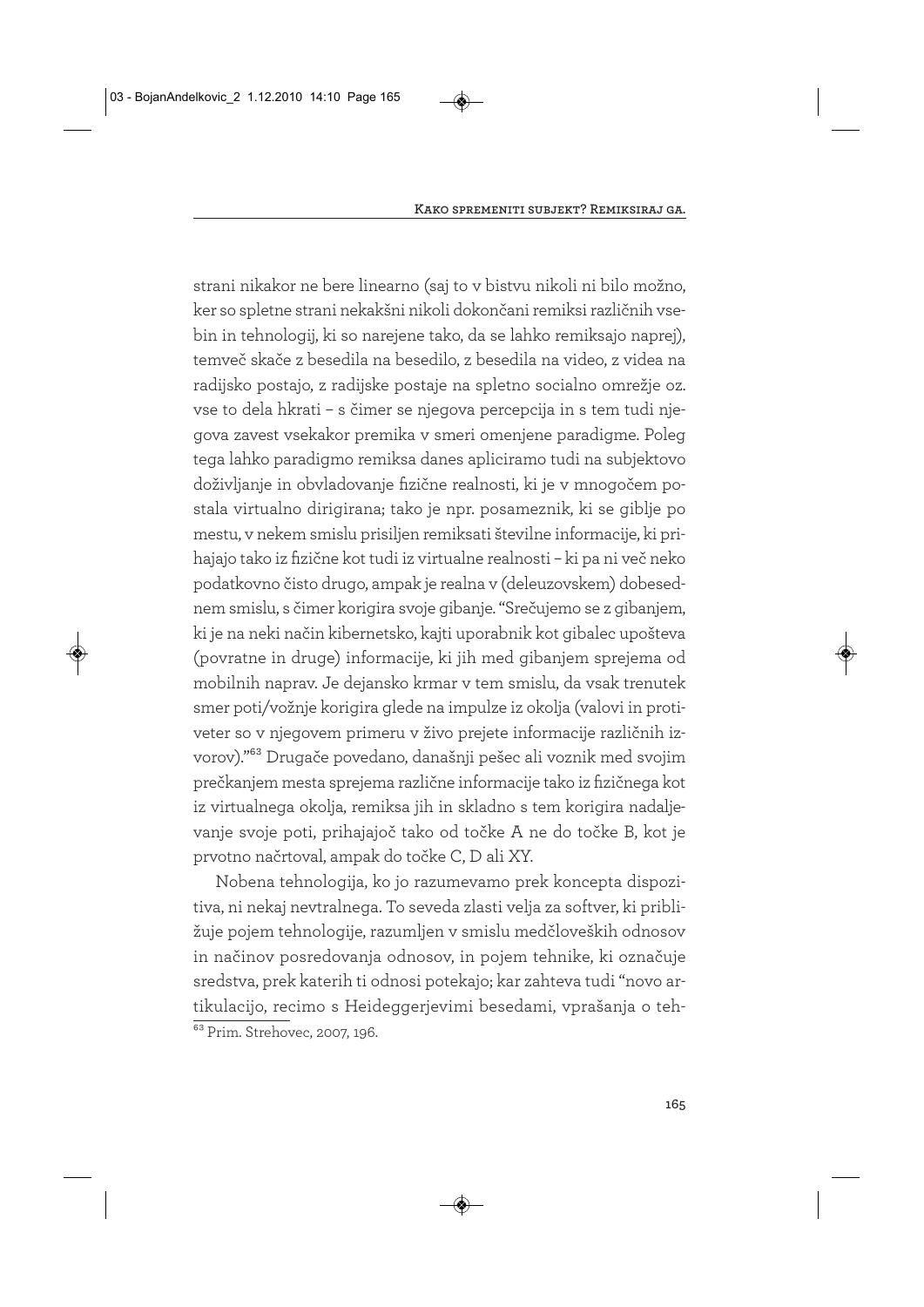niki".64 Programska oprema namreč s paradigmama remiksa in vmesnika diktira naš način gledanja in percipiranja ter profilira naš način mišljenja. S programsko opremo se na ta način ne približujeta samo tehniško in tehnološko, ampak se hkrati zbližujeta tudi tehno in bio, tehnologija in subjekt. Po eni strani lahko rečemo, da tehnologija s paradigmo vmesnika dobiva nekatere "človeške" lastnosti: "Vmesnik ni enostavno odslikovalec tehnologije/sveta, ampak naprava, ki ve, pozna in interpretira. Tisto, kar zna in pozna, je sam jezik, ki ga dekodira in interpretira tako, da ga posameznik razume. Svet skozi tehnologijo je namreč svet, ki ni več dostopen samo človeški zaznavi, ampak obsega področja, ki jih lahko percipirajo predvsem in samo stroji za gledanje, poslušanje (in dotikanje), in njihova opažanja so pogosto v oblikah, namenjenih strojnemu dekodiranju, branju in interpretiranju."65 Po drugi strani pa subjekt danes lahko razumemo prav s paradigmo vmesnika: "zavest (zavedanje) ni stvar notranjosti, temveč 'vmesnika', površinskega stika med notranjostjo in zunanjostjo. To zapleteno razmerje med Notranjostjo in Zunanjostjo dejansko spodkoplje standardno pojmovanje kartezijanskega subjekta kot *res cognitas* (misleče substance): otipljivo postane dejstvo, da subjekt ravno NI substanca."66 Podobno poanto kot Žižek izpostavi tudi Amelia Jones, govoreč o "'posthumanih', razpršenih subjektih" v okviru sodobnih (tehno)umetniških praks: "visokotehnološki mediji delujejo prek vmesnikov, ki zaznamujejo umetniško delo kot mesto izmenjave med subjekti, kot mesto združevanja subjektov in objektov, kot lokus, kjer se *intersubjektiviteta* obrne v to, kar je Vivian Sobchak poimenovala *interobjektiviteta* – in obratno".67 Nekako tako torej, kot se glasi naslov zadnje Manovicheve knjige: Softver prevzema oblast.

 $\sqrt[64]{9}$ Prim. prav tam, 214.

<sup>65</sup> Prav tam, 222.

<sup>66</sup> Žižek, 2005, 126–127.

<sup>67</sup> Jones, 2002, 283.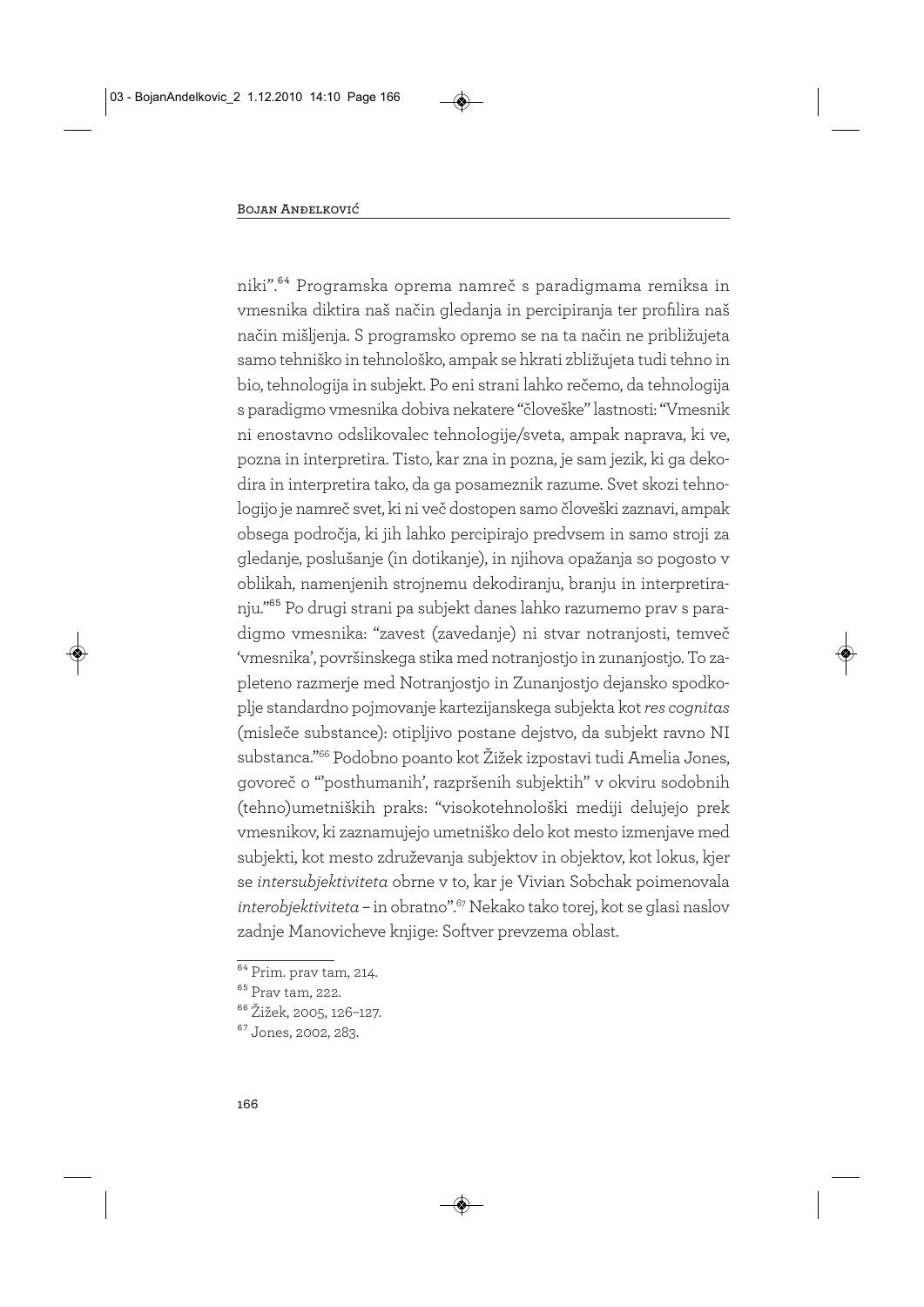# **Bibliografija**

ANĐELKOVIĆ, B. (2007): "Tehno in subjekt", Monitor ISH, let. 9, št. 2, 61–74.

ANĐELKOVIĆ, B. (2008): *Pogovorni večerni termin z Levom Manovichem* (avdio), enourni telefonski intervju, ki sem ga opravil 2. septembra 2008 in je bil predvajan na Radiu Študent 2. oktobra 2008, http://www.radiostudent.si/article.php? sid=16456. Dostopno 21. maja 2009.

ARTAUD, A (2010): *Pesme-teksti*, Mladinska knjiga, Ljubljana.

BADIOU, A. (2000a): *Deleuze: The Clamor of Being*, The University of Minnesota Press, Minneapolis/London.

BADIOU, A. (2000b): "Zgodovino sveta prelomiti na dvoje?", Filozofski vestnik 3/2000.

DELEUZE, G. (1989): *Fuko*, Izdavačka knjižarnica Zorana Stojanovića, Sremski Karlovci.

DELEUZE, G. (2007): "Kaj je dispozitiv?", *Problemi*, št. 8–9, Ljubljana. DELEUZE, G. (1999): *Niče i filozofija*, Plato, Beograd.

DELEUZE, G. (2009): *Guba*, Študentska založba, Ljubljana.

DELEUZE, G., GUATTARI, F. (1990a): *Anti-Edip. Kapitalizam i šizofrenija 1*, Izdavačka knjižarnica Zorana Stojanovića, Sremski Karlovci. DELEUZE, G., GUATTARI, F. (1990b): "Zaključni program za želeće mašine"; dodatek v: *Anti-Edip. Kapitalizam i šizofrenija 1*, Izdavačka knjižarnica Zorana Stojanovića, Sremski Karlovci. Tekst je bil prvič objavljen v časopisu *Minuit* 2. januarja 1973.

DELEUZE, G., GUATTARI, F. (2004): *A Thousand Plateaus*, *Capitalism and Schizophrenia 2*, Continuum, London/New York, 2004. FOUCAULT, M. (2001): *Arheologija vednosti*, Studia humanitatis, Ljubljana.

FOUCAULT, M. (2007): *Življenje in prakse svobode*, Založba ZRC in Filozofski inštitut ZRC SAZU, Ljubljana.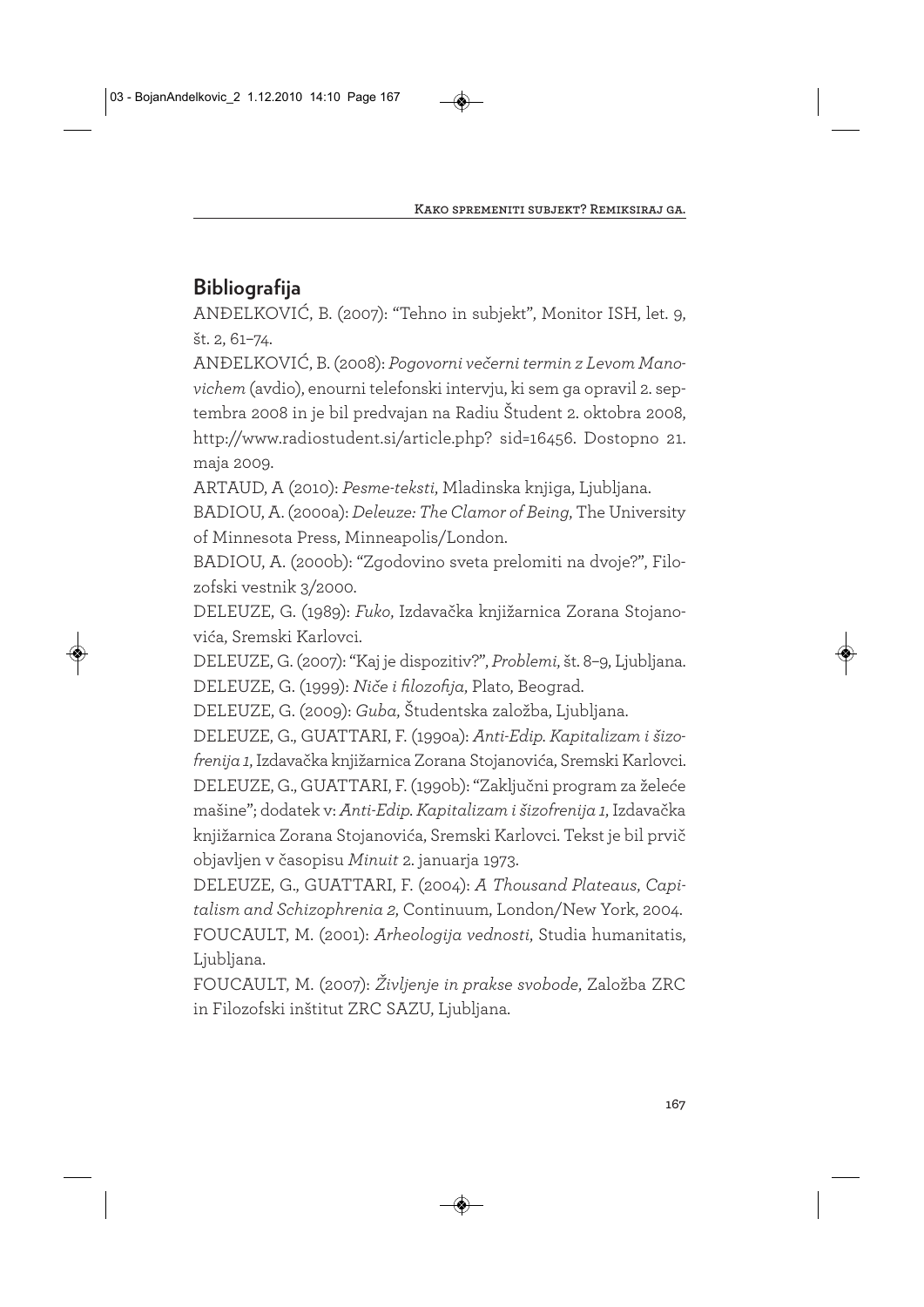FOUCAULT, M. (2008): *Vednost-oblast-subjekt*, Krtina, Ljubljana. JONES, A. (2002): *Body art: uprizarjanje subjekta*, Maska in Študentska založba, Ljubljana.

HEIDEGGER, M. (2003): "Vprašanje po tehniki", v: Heidegger, M., *Predavanja in sestavki*, Slovenska matica, Ljubljana.

JAMESON, F. (2001): *Postmodernizem*, Društvo za teoretsko psihoanalizo, zbirka Analecta, Ljubljana.

KLOSSOWSKI (1997): *Nietzsche and the vicious circle*, Athlone Press, London.

LEPECKI, A. (2009): *Izčrpavajoči ples: uprizarjanje in politika giba*, Mestno gledališče ljubljansko, Ljubljana.

MANOVICH, L. (2007): "After Effects of Velvet Revolution. PART 2", http://www.manovich.net/DOCS/. Dostopno 15. februar. 2010.

MANOVICH, L. (2008): *Software takes command* (Draft version, 20. 11. 2008), http://lab.softwarestudies.com/2008/11/softbook.html. Dostopno 16. 12. 2008.

MARX, K. (1987): *Kapital. Kritika politične ekonomije. I. knjiga*, druga izdaja, Cankarjeva založba, Ljubljana.

MILLER, P. D., aka DJ Spooky that Subliminal Kid (2008): "In Through the Out Door: Sampling and the Creative Act", v: Miller, P. D., aka DJ Spooky that Subliminal Kid, ur., *Sound Unbound, Sam-*

*pling Digital Music and Culture*, MIT Press, Cambridge/London.

MUMFORD, L. (1986): *Mit o mašini 1: Tehnika i razvoj čoveka*, Grafički zavod Hrvatske, Zagreb.

NIETZSCHE, F. (1991): *Onstran dobrega in zlega. H genealogiji morale*, Slovenska matica, Ljubljana.

NIETZSCHE, F. (1991b): *Volja do moči*, Slovenska matica, Ljubljana. NIETZSCHE, F. (1991b): *Tako je govoril Zaratustra*, Slovenska matica, Ljubljana.

PELKO, S. (2004): "Analyser Deleuzement", v: Gilles Deleuze, *Podoba-gibanje*, Studia humanitatis, Ljubljana.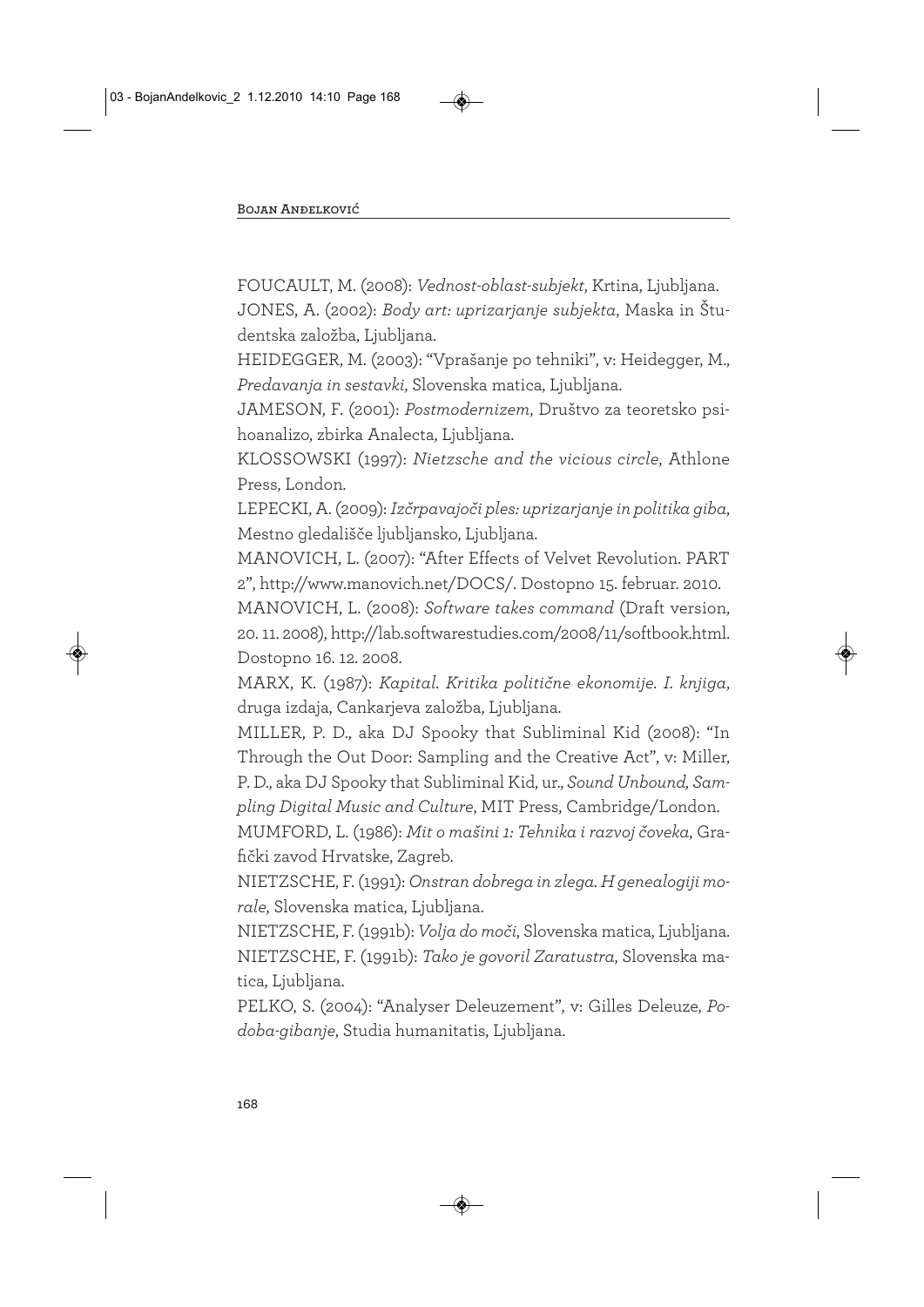REMIXTHEORY.NET

SPINOZA, B. de (1963): *Etika*, Slovenska matica, Ljubljana.

STREHOVEC, J. (2007): *Besedilo in novi mediji*, Literarno-umetniško društvo Literatura, Ljubljana.

ŽIŽEK, S. (1997): *Kuga fantazem*, Društvo za teoretsko psihoanalizo, Ljubljana.

ŽIŽEK, S. (2004): *Organs without bodies: Deleuze and consequences*, Routledge, New York/London.

ŽIŽEK, S. (2005): *Kako biti nihče*, Društvo za teoretsko psihoanalizo, Ljubljana.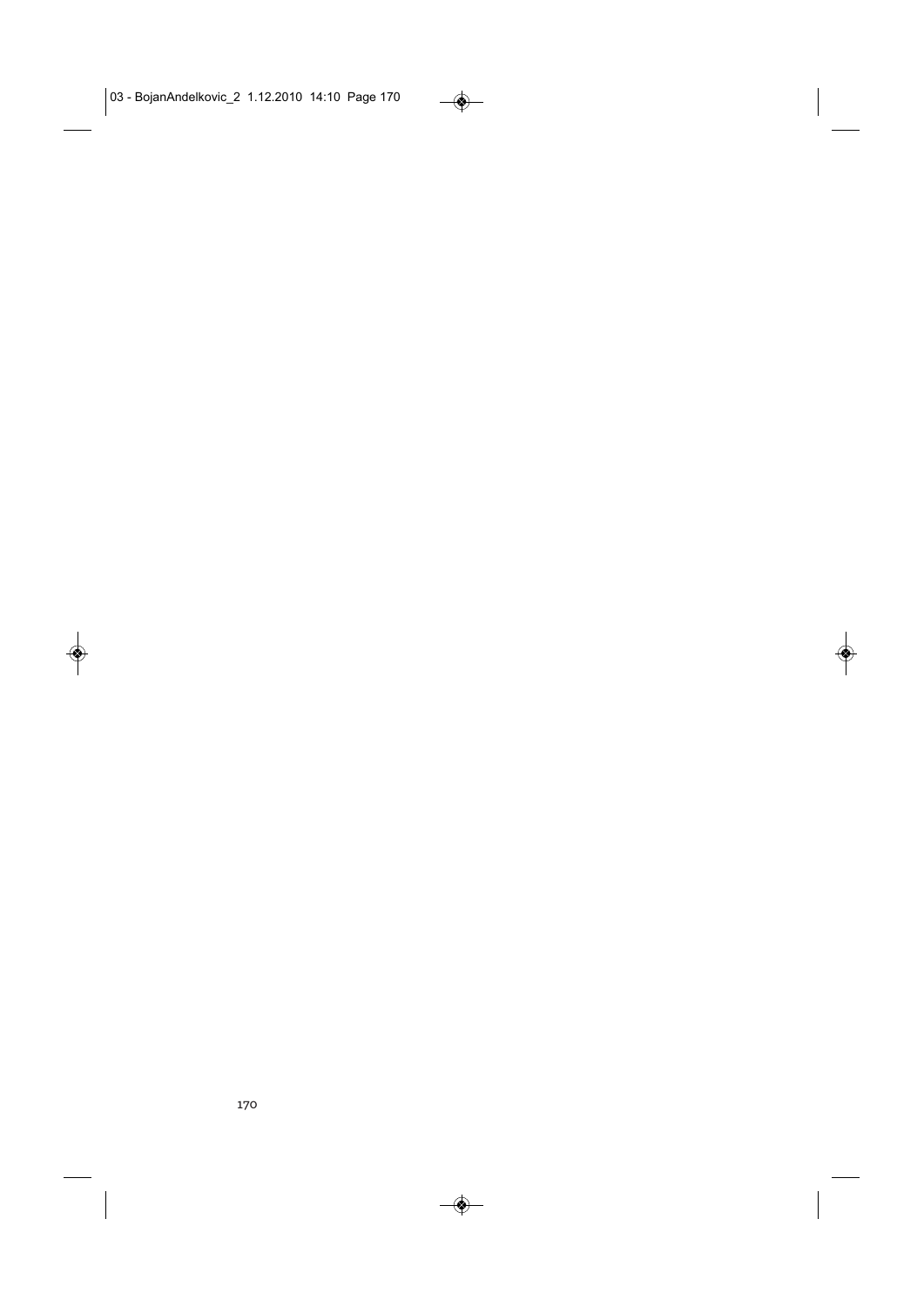# FOTOBANKE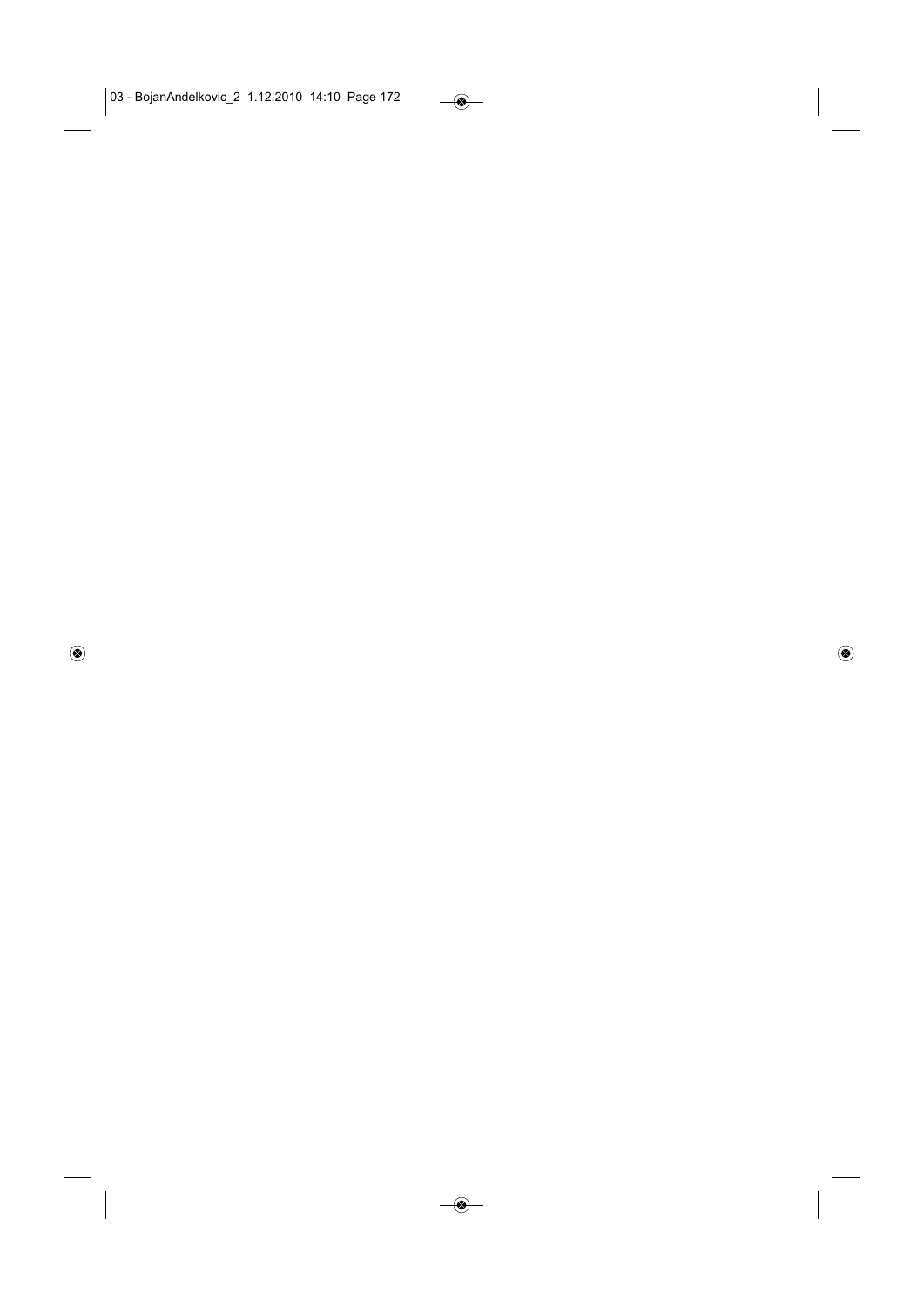**Monitor ISH (2010)**, XII/1, 173-190

Pregledni znanstveni članek

prejeto: 31. 10. 2010, sprejeto: 3. 11. 2010

Maja Gutman<sup>1</sup>

# **Fotobanke – arhitekti medijskih reprezentacij "realnosti"**

**Izvleček**: Moderna predstava o svetu je vizualna predstava. Živimo v dobi popkulture, kjer med vsemi teksti najbolj dominira podoba (*image*). Danes ima skoraj vsak dogodek, pojem, odnos ali stanje svojo vizualno podobo. Ljubezen, spolnost, kariera, partnerstvo, prosti čas imajo podobe, po večini idealizirane, ki jih uporabljajo mediji, ko komunicirajo z bralci. Živimo v dobi potrošništva podob. Percipiramo jih vsak dan, najsi gre za cestne plakate, letake, spletne strani, tudi za revije in časopise (še posebej trendovske revije za življenjski slog). Kako so fotografije umeščene v tekst, kaj sporočajo, kako na nas vplivajo in zakaj gradijo našo predstavo o svetu? Zdi se, da fotografijo le vidimo, vendar jo dejansko konzumiramo; ne razmišljamo pa, kako na nas deluje. V naši razpravi se bomo nekoliko distancirali od širšega pojma podobe in se omejili na t. i. fotobanke. To so obsežne zbirke fotografij, ki predvsem po oglaševanju, tisku in spletu ponujajo vizualno predstavo o svetu, s čimer diktirajo podobo medijev in oblikujejo predstave bralcev.

**Ključne besede:** fotobanke, vizualno, strukturalizem, retorika fotografije, spektakel, estetika, fabrikacija, medijske reprezentacije.

UDK: 77.026:165.75

**Stock Photography – Building Media Representations of "Reality" Abstract:** The contemporary perception of the world is visual. We live in an age of popular culture, where the image dominates <sup>1</sup> Maja Gutman je svetovalka na agenciji Pristop in doktorandka na *Institutum Studiorum Humanitatis*, Fakulteti za podiplomski humanistični študij v Ljubljani, smer medijski študiji. E-naslov: gutman.maja@gmail.com.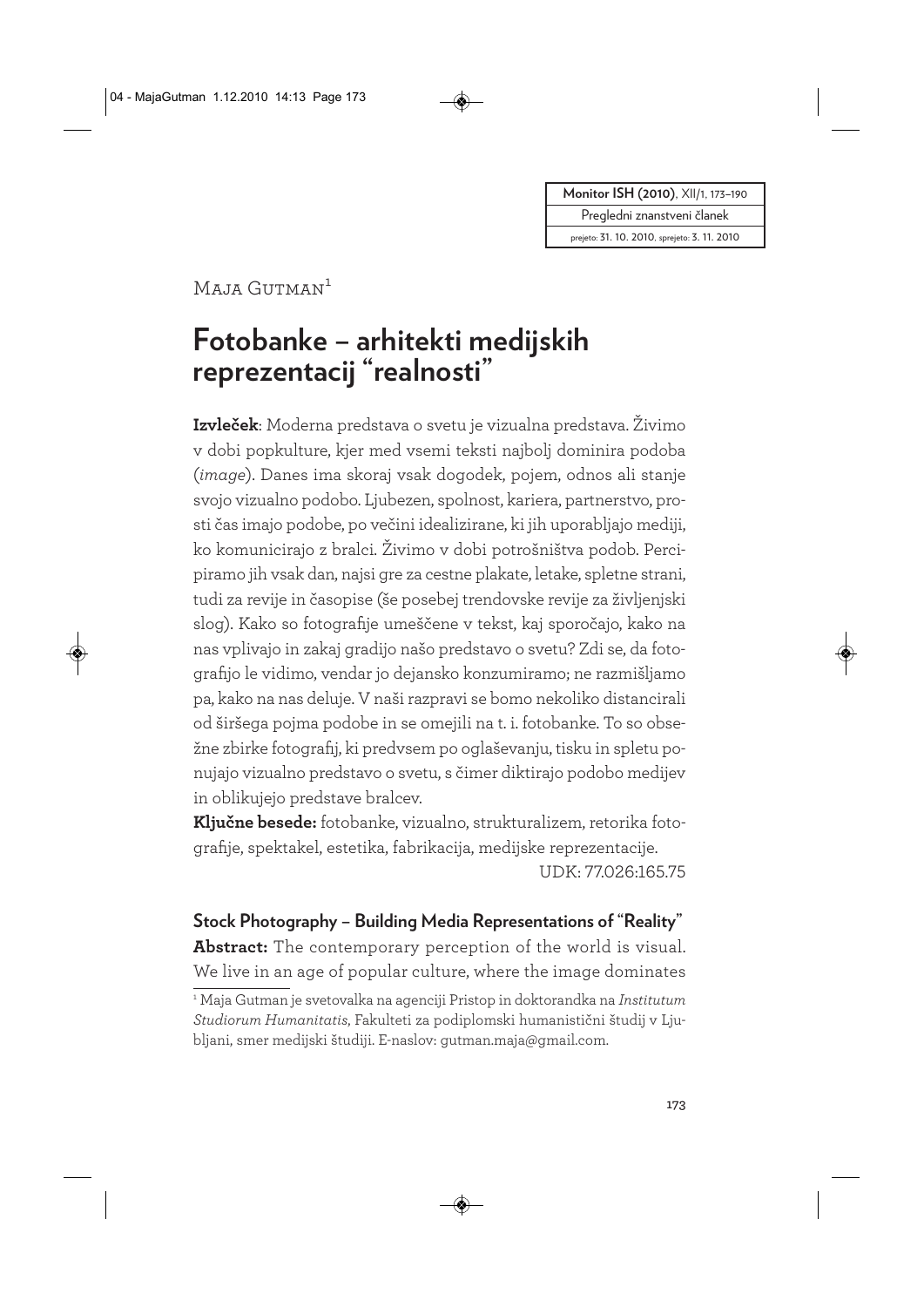all other content and where almost every event, concept, relationship or state has its own visual image. Love, sexual relations, career, partnership, free time – all have images, mostly idealised ones, which are used by the media in communication with their public. We live in an age of image consumerism. These images are perceived on a daily basis, be it on billboards, pamphlets, internet pages, or in magazines and newspapers (especially lifestyle magazines). How are photographs inserted into the text, what is their message, how do they influence us and why do they build our perception of the world? We believe that we only see a photograph, when we are in fact consuming it, never asking ourselves about its impact on us. The present paper distances itself from the broader concept of the image, focusing instead on the so-called 'stock photography'. The latter consists of extensive photograph collections, which offer visual representations of the world through advertising, the press and the internet, thus dictating the image adopted by the media and shaping the readers' perceptions.

**Key words:** stock photography, visuality, structuralism, photography rhetoric, spectacle, aesthetics, fabrication, media representations



#### **Iz reprezentacije v produkt**

"Spektakel je *kapital*, ki se akumulira do takšne mere, da postane podoba."2

Podoba (*image*) je zlasti v času rojstva fotografije pomenila najnatančnejšo reprezentacijo realnosti. Ravno ta značilnost in njena  $\overline{\text{2}$  Debord, 1999, 39.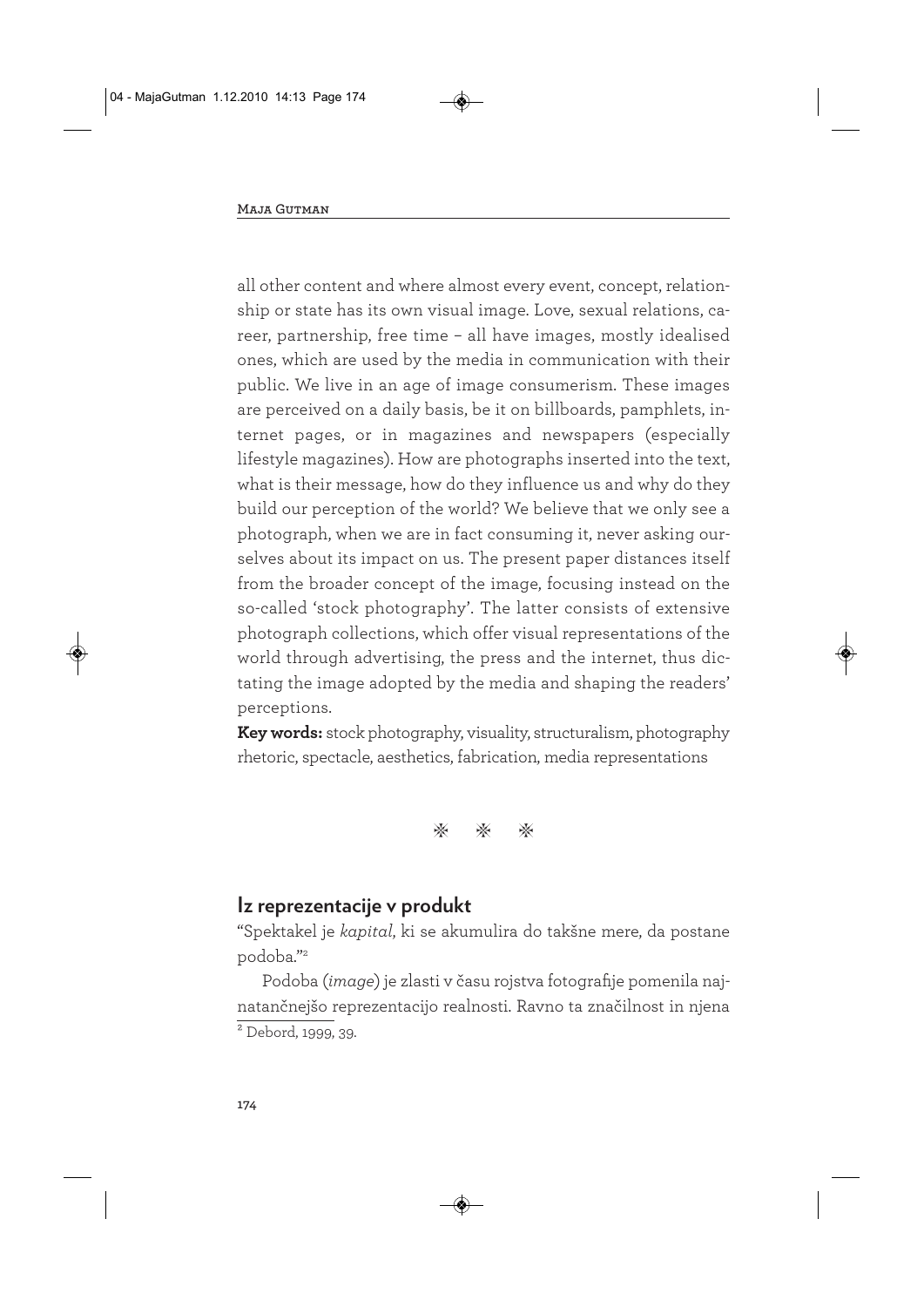relativno enostavna reprodukcija je slikarstvo postavila na stranski tir in fotografija je s svojo dialektiko tlakovala novo pot. Danes je natančnost reprezentacije realnosti zgolj ena izmed značilnosti fotografije, pravzaprav ne preveč izpostavljena. Fotografija se je v manj kot 200 letih svojega obstoja izvila iz reprezentacije resničnosti in začela oblikovati svojo lastno realnost, ki je fabricirana; je konstrukt ideala, estetike, pogleda, ideologij, razmerij moči. Njena medbesedilnost obsega teoretska polja, v katera posegajo semiotika, psihoanaliza, strukturalizem, feminizem, kvirovske teorije. Iz vsega tega lahko hitro sklepamo, da je v današnji družbi slikovna pismenost pravzaprav nujna.

V svojem delu *Media Analysis Techniques* Arthur Asa Berger definira podobo (*image*) kot "zbirko znakov in simbolov – ki jih najdemo v fotografiji, v filmskem kadru, v filmskem ali televizijskem posnetku, tiskanem oglasu, ali navsezadnje kjerkoli. Podoba ima lahko mentalno ali fizično predstavo. Podobe imajo na ljudi lahko močne učinke, obstajajo pa nekatere podobe, ki so zgodovinskega pomena."3 Rogoff, ki se ukvarja z vse bolj pojavnim poljem znotraj medijskih študij, vizualno kulturo, umešča podobe še nekoliko širše: "Podobe vsebujejo informacije, omogočajo užitek (*pleasure*) ali neugodje (*displeasure*), vplivajo na stil, določajo potrošnjo in posredujejo pri poziciji moči. Koga vidimo in koga ne; to je privilegij znotraj režima spektakla; kateri zgodovinski vidiki zares krožijo v obliki vizualnih reprezentacij in kateri ne; čigave in kakšne fantazije hranijo vizualne podobe?"4

Baudrillirad vidi v podobah čisto odsotnost realnosti, ko pravi: "Ne gre več za vprašanje imitacije ali duplikacije, niti parodije",5 torej sploh ne gre za to, da bi dvomili o eksistenci same simulacije ali o

 $3\overline{)}$  Berger, 2005, 223.

<sup>4</sup> Rogoff, 1998, 15.

<sup>5</sup> Baudrillard, 1994, 3.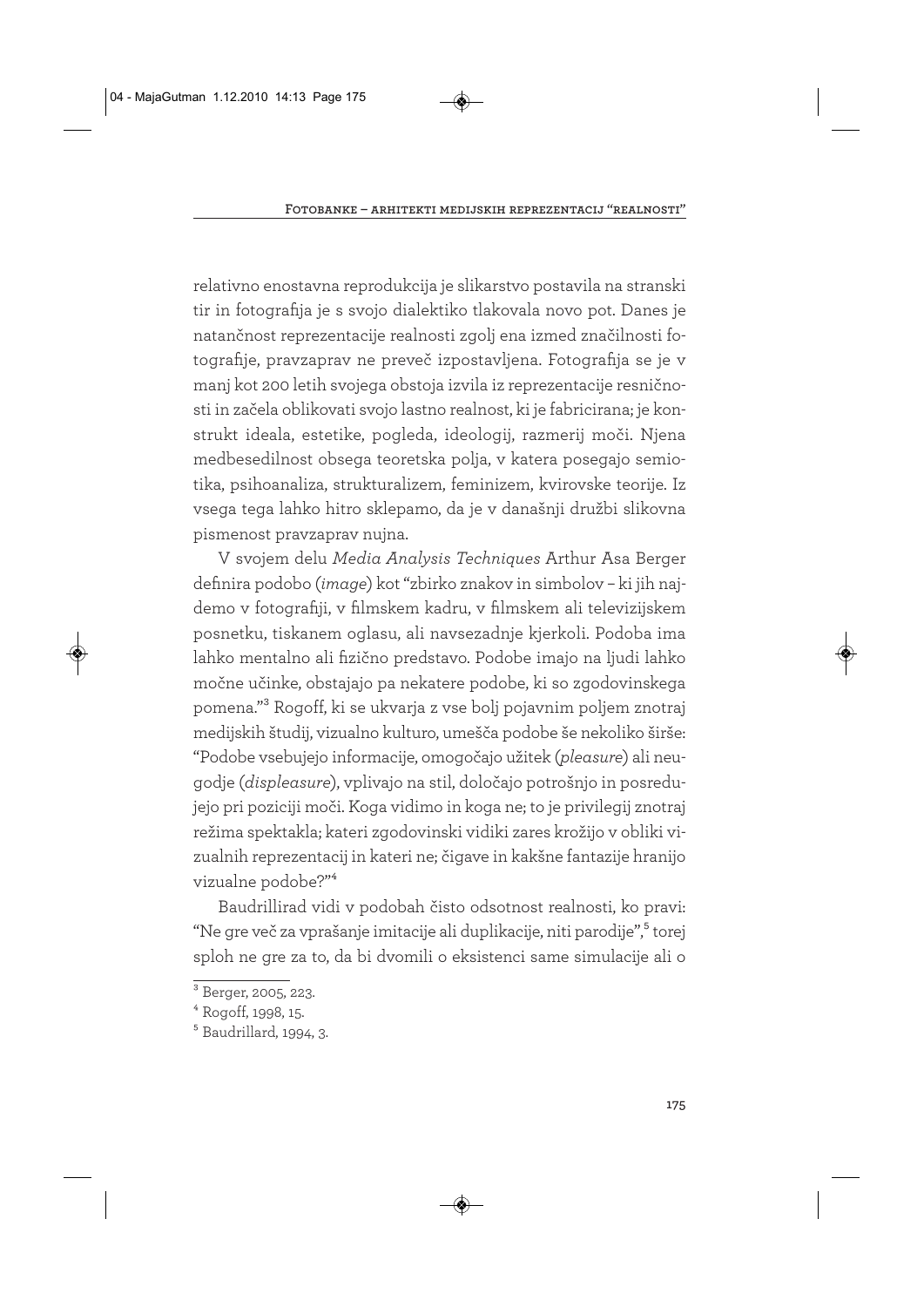njenem kvaziposnemanju realnosti. Sukcesivne faze podobe (v našem primeru fotobanke) so po Baudrillardu odsev profane realnosti, maskiranje in denaturaliziranje profane realnosti, maskiranje in *odsotnost* profane realnosti ter ugotovitev, da podoba nima nikakršne povezave s katero koli realnostjo – je sama svoj čisti simulaker.6

Kako pa je z doživljanjem podobe, fotografije? Na tem mestu si bomo nekoliko vehementno izposodili teorijo aparata francoskega filmskega teoretika Christiana Metza, saj predpostavljamo, da nekatere predpostavke iz njegove filmske teorije, natančneje psihoanalitičnega pristopa do filma, veljajo tudi pri branju fotografije. Po Metzu gledalec doživlja strast pri sami percepciji, kar poimenuje kot skopofilijo, znano kot ugodje gledanja. Tu se Metz obrača na Freuda, ki ugotavlja, da vizualni vtisi najintenzivneje vzburijo libido. Tudi Brian L. Ott in Robert L. Mack v svojem delu *Critical media studies – An Introduction* pravita, da vizualno neposredno spodbuja željo: "Enostavno osredotočanje naše pozornosti na določeno stvar, ki jo konzumiramo vizualno, jo torej vežemo s pogledom, aktivira v nas nezavedno željo in užitke."7 Mirzoeff poišče razloge za vizualno okupacijo v sami biološki značilnosti človekovega vidnega zaznavanja, saj ima po zadnjih ocenah "mrežnica 100 milijonov živčnih celic, ki so sposobne v eni sekundi obdelati 10 milijard operacij."8

Vizualno je torej neposredno; njegovo sporočilo je konzumirano z enim samim pogledom, je hitro, jasno, deluje na zavedni in nezavedni ravni in je predvsem učinkovito. Vizualno je konstrukt, ki je že zgrajen, medtem ko branje teksta zahteva lastno domišljijo, grajenje lastnega sveta na podlagi bolj ali manj podrobnega opisa. Poskušali bi se izogniti standardni opazki, da je branje teksta (branje

<sup>6</sup> Baudrillard, 1994, 6.

<sup>7</sup> Ott, L., in Mack, L., 2010, 161.

<sup>8</sup> Mirzoeff, 1998, 5.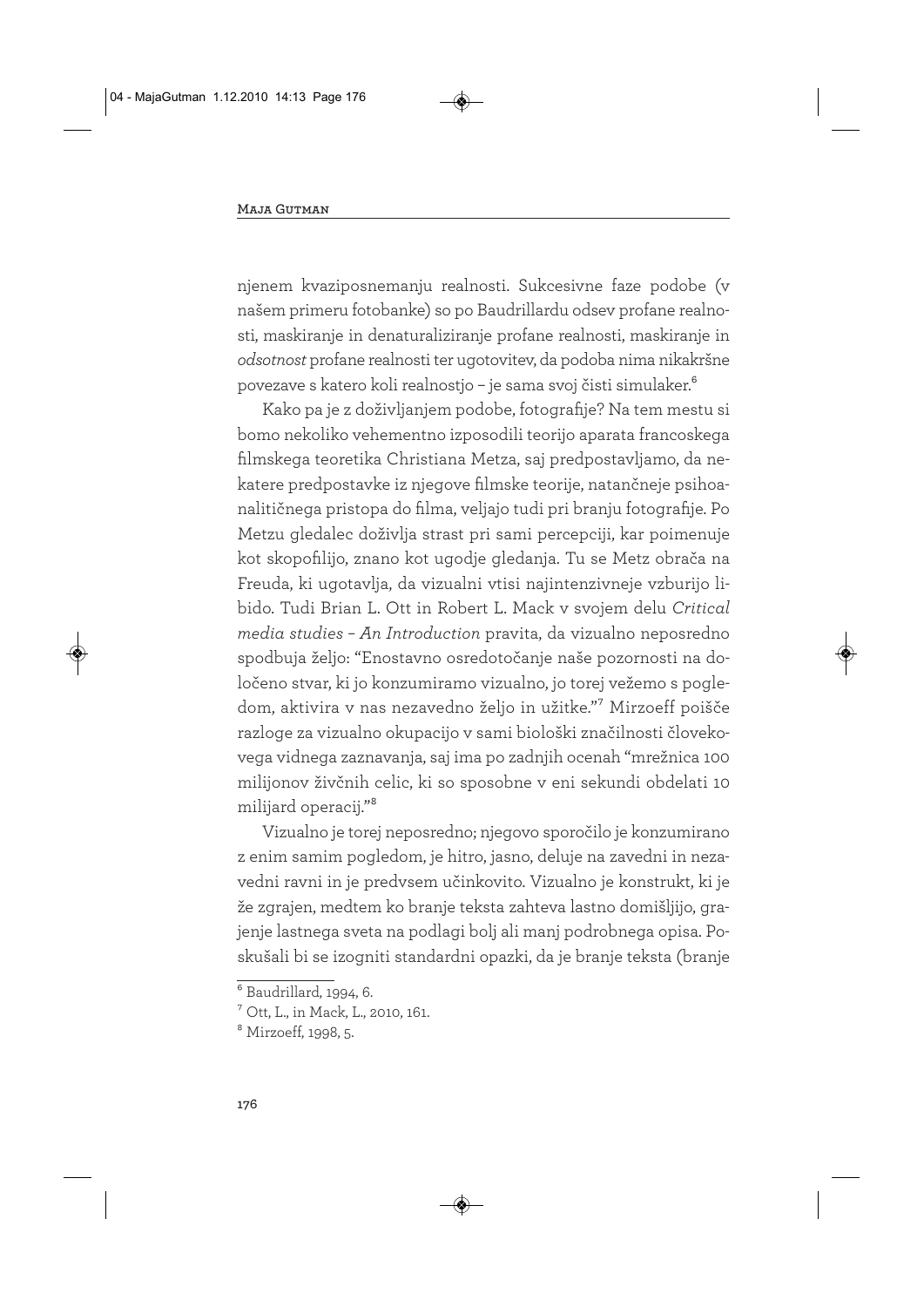knjige) aktivno branje in branje podob (gledanje filma) pasivno branje, čeprav na tem mestu lahko trdimo, da je percepcija vizualnega bistveno bolj vezana na aktiviranje želje po konkretnem (po konkretni izkušnji, konkretnem produktu, konkretni osebi), medtem ko recimo branje knjige spodbudi delovanje domišljije, ki ne išče zadovoljitve v materialnih stvareh, temveč se veže na lik v dani situaciji, njegov značaj ipd. Kaj lahko sklepamo iz te ugotovitve? Vizualno sproži intenzivnejše doživljanje prej kakor branje klasičnega teksta, ali drugače – zdi se, da so fotografije spektakularnejše od črk.

"V družbi spektakla so posamezniki fascinirani nad spektaklom znotraj obstoja množične potrošnje, ki jih navdihuje do te mere, da si pridobijo še več produktov. Vzpon podobe v dominantni kulturi je povzročil, da je spektakel postal *kapital* do te mere kopičenja, da je postal podoba."9 Iz Debordovega opazovanja torej lahko sklepamo, da smo danes vajeni najprej kupiti podobo in šele nato *njen* produkt (podoba je torej na neki način produkt). Kupujemo predvsem z očmi. Prizor v filmu *Prosti pad* (*Falling Down*, 1993) ponuja lep primer klasičnega kupovanja fotografije na osnovi podobe. William 'D-Fens' Foster (Michael Douglas) vstopi v restavracijo s hitro prehrano, da bi si naročil zajtrk. Pri pregledu (ne branju) menija se mu pogled ustavi na fotografiji dvojnega sočnega *Whammy burgerja* s sirom. Ko dobi naročeno, ga udari realnost. Hamburger je bistveno manjši kot njegova reprezentacija na fotografiji (torej ne gre za reprezentacijo), počuti se ogoljufanega. Hamburger je realen, William pa razočaran, zato reče osebju in gostom: "Vidite, o tem vam govorim. Obrni se. Vidiš fotografijo, veš kaj mislim? Okrogel je, sočen (*op. avt. hamburger*), debel je 7 centimetrov in pol. Zdaj … (*odvije dejanski hamburger*) poglejte si to nesrečno stisnjeno stvar! Mi lahko nekdo pove, kaj je narobe s to *sliko?*"10 William je namreč

<sup>9</sup> Debord, 2006, 32.

<sup>10</sup> Spletni naslov: http://www.youtube.com/watch?v=hM8qT9Xop5k.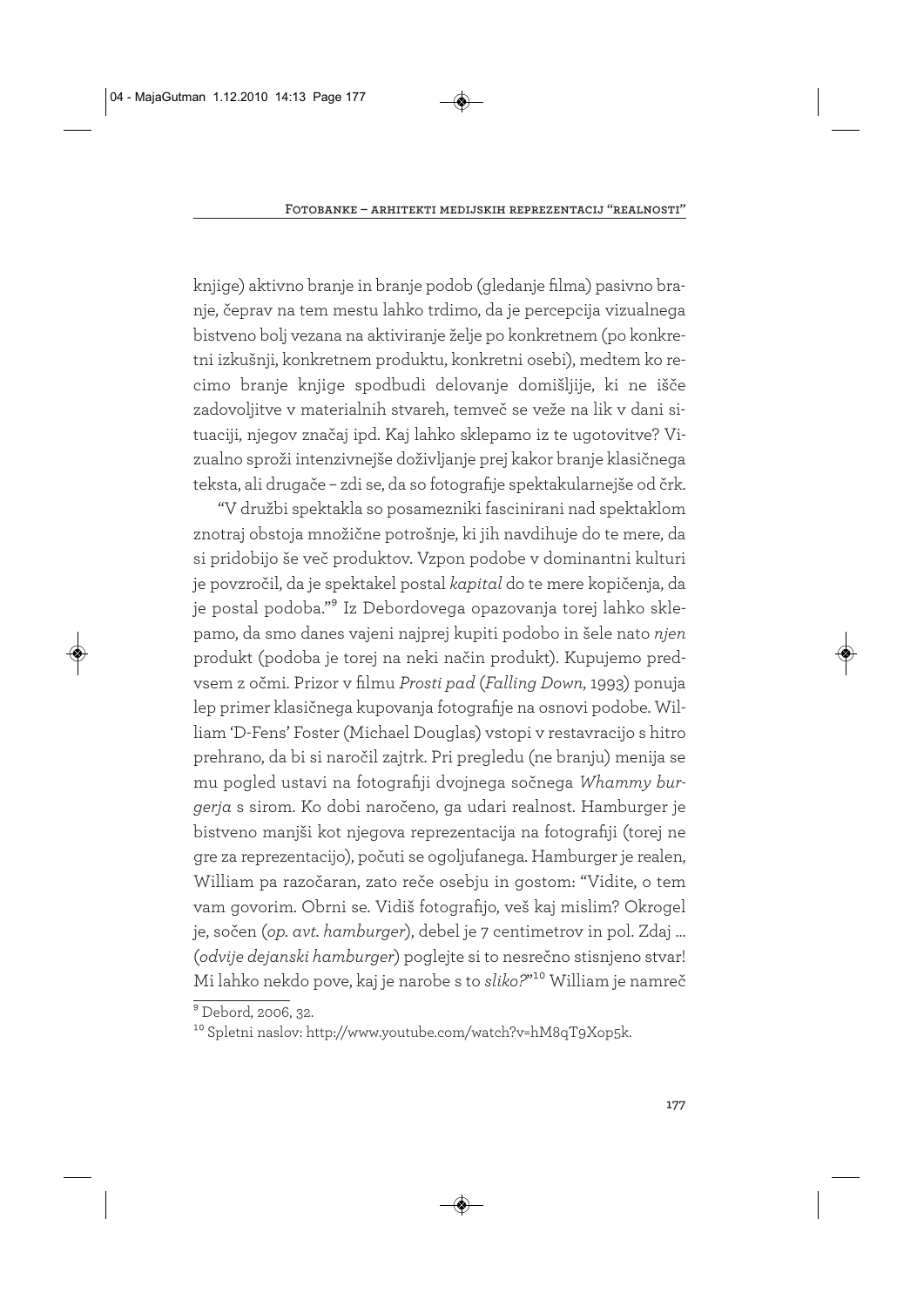kupil podobo in plačal produkt. Njegova percepcija hamburgerja ni bila lažna – bila je zgrajena na podlagi fotografije, ki mu je predstavljala hamburger. Resonanca te podobe v realnosti pa je bila lažna. William se je kot vsi potrošniki ukvarjal s podobo hamburgerja in ne s samim, dejanskim hamburgejem. Kako torej razumeti podobe? Ali če se navežemo neposredno na našo tematiko: kakšna je razlika med Williamovo izkušnjo in primerom fotobank? Fotobanke so simulakri, so kopije brez originala, "maskirajo odsotnost osnovne resničnosti,"11 medtem ko ima Williamov hamburger s fotografije še vedno original (kakršen koli v realnosti že je). Zaradi tega je poznavanje vizualnega pomembno. Teoretik vizualne kulture Mirzoeff opozarja na resnost vizualnega, ko pravi: "Vizualna kultura je bila videna kot odklon od resnega proučevanja tekstov in zgodovine. Danes pa je center kulturne in zgodovinske spremembe /… /. Vizualna kultura ni le del vašega vsakodnevnega življenja, ampak je vaše vsakodnevno življenje."12

# **Mimo fabrikacije le še s pomočjo intuicije**

Leta 2003 je ameriška pevka Jewel, trikratna dobitnica gremija, posnela videospot<sup>13</sup> za svoj singel *Intuition*, v katerem se, vsaj navidezno, posmehuje kultu zvezdništva. Toda skozi poučno zasnovano režijo in montažo spota je ameriška pevka le želela prikazati produkcijo glamurja. Video je montiran iz amaterskih posnetkov, ki so oropani intenzivnih, svetlečih barv (in se posledično navezujejo na večno sporno kakovost domačih videov), ki se v nekaterih pozicijah znotraj sekvence s pomočjo dodatnih efektov spremenijo v visoko-

13 Video je režiral Marc Klasfeld, ki je režiral preko 200 glasbenih videov, sicer pa je poznan tudi kot scenarist in režiser visokoprodukcijskih tv-oglasov za gigante, kot so Nike, NFL, NBA, Motorola, Reebok, Cartoon Network, Hummer.

 $11$  Mirzoeff, 1998, 28.

<sup>&</sup>lt;sup>12</sup> Mirzoeff, 1998, 3.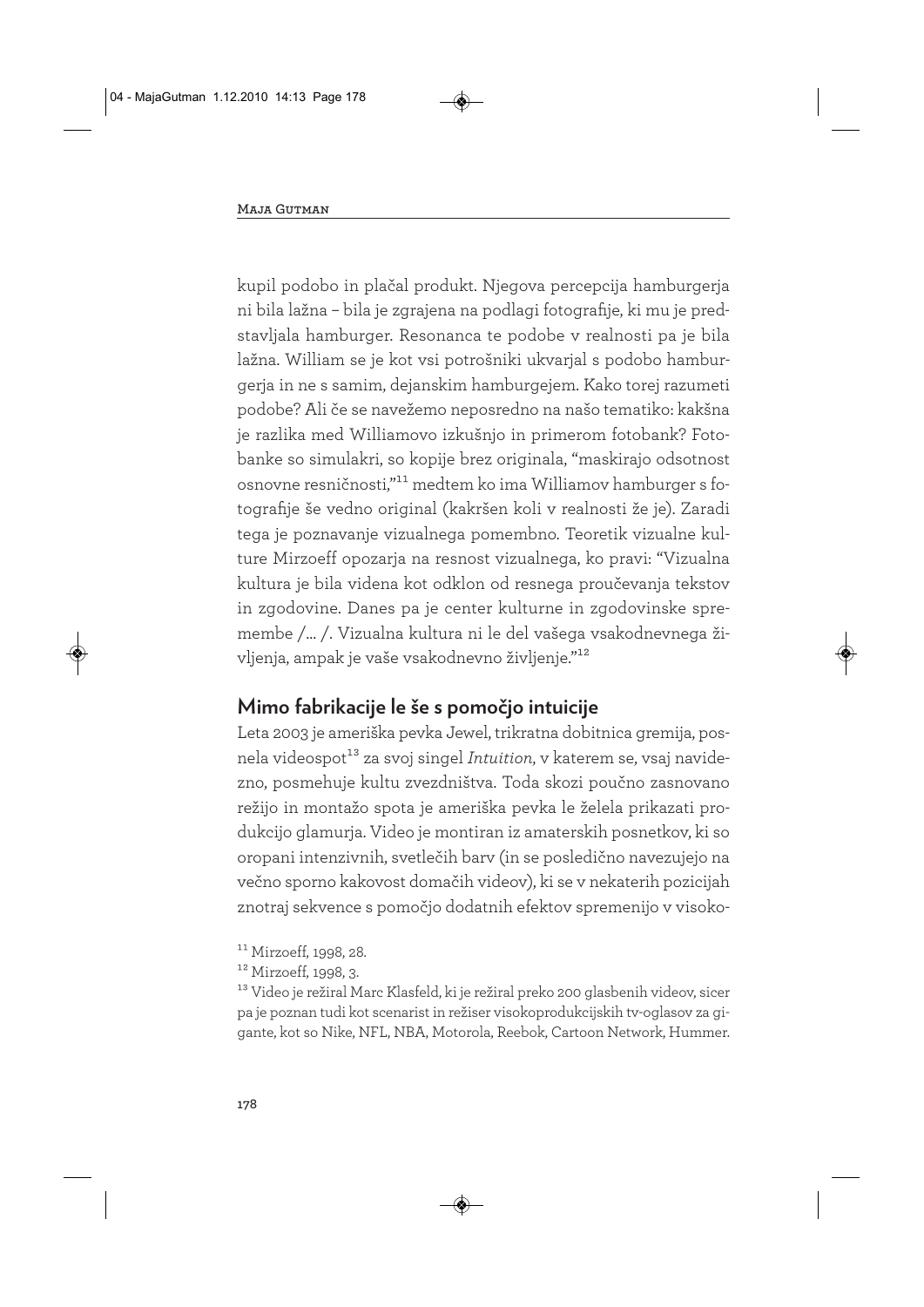produkcijsko in zato veliko bolj gledljivo sliko, na kateri Jewel ni več kot dekle iz soseske, temveč dobi vse atribute popikone. Rečeno drugače, Jewel nam v svojem videu pokaže razliko med amaterskim posnetkom in profesionalno produkcijo, nam pa video dejansko pove nekaj več: da je fabrikacija realnosti tisto, kar dela popkulturo tako všečno, in da je branje amaterskih posnetkov povsem drugačno (vsakdanje, nezanimivo) kot branje vrhunskih montaž (sproža željo po zvezdništvu, produktih, po lepem), ki ponujajo drugačno sliko sveta – bolj estetsko, zapeljivejšo, predvsem pa bistveno privlačnejšo. V tem primeru produkcija deluje kot tovarna sanj, kjer je s posebnimi učinki pričarano vzdušje imaginarnega, sanjskega, lepšega. S primerno obdelavo fotografij in tekstov mediji pravzaprav *ustvarijo* vzdušje – s procesom branja bralec razvija svoj imaginarni svet, svet fantazij, kamor vstopa predvsem s pomočjo estetsko obdelanih tematik, ki sprožajo željo. V svojem besedilu zato Jewel opisuje postmoderno zmedo, ki nastaja pri pojmovanju vrednot, in predlaga, da sledimo intuiciji.

Video, ki smo ga izbrali, se navezuje na našo razpravo o medijskih prezentacijah, natančneje o fotografijah, ki predstavljajo bralcu sodobno sliko o svetu. Zgornji primer je povezan z zvezdništvom, s šovom, ki že sam po sebi kreira v bralcu realnost, ki sicer obstaja, vendar zunaj njegovega sveta. Lahko pa jo *vidi*. Njegove (navsezadnje naše) predstave so osnovane na medijski produkciji podob (*images*); te gradijo drugo realnost – gradijo *spektakel.*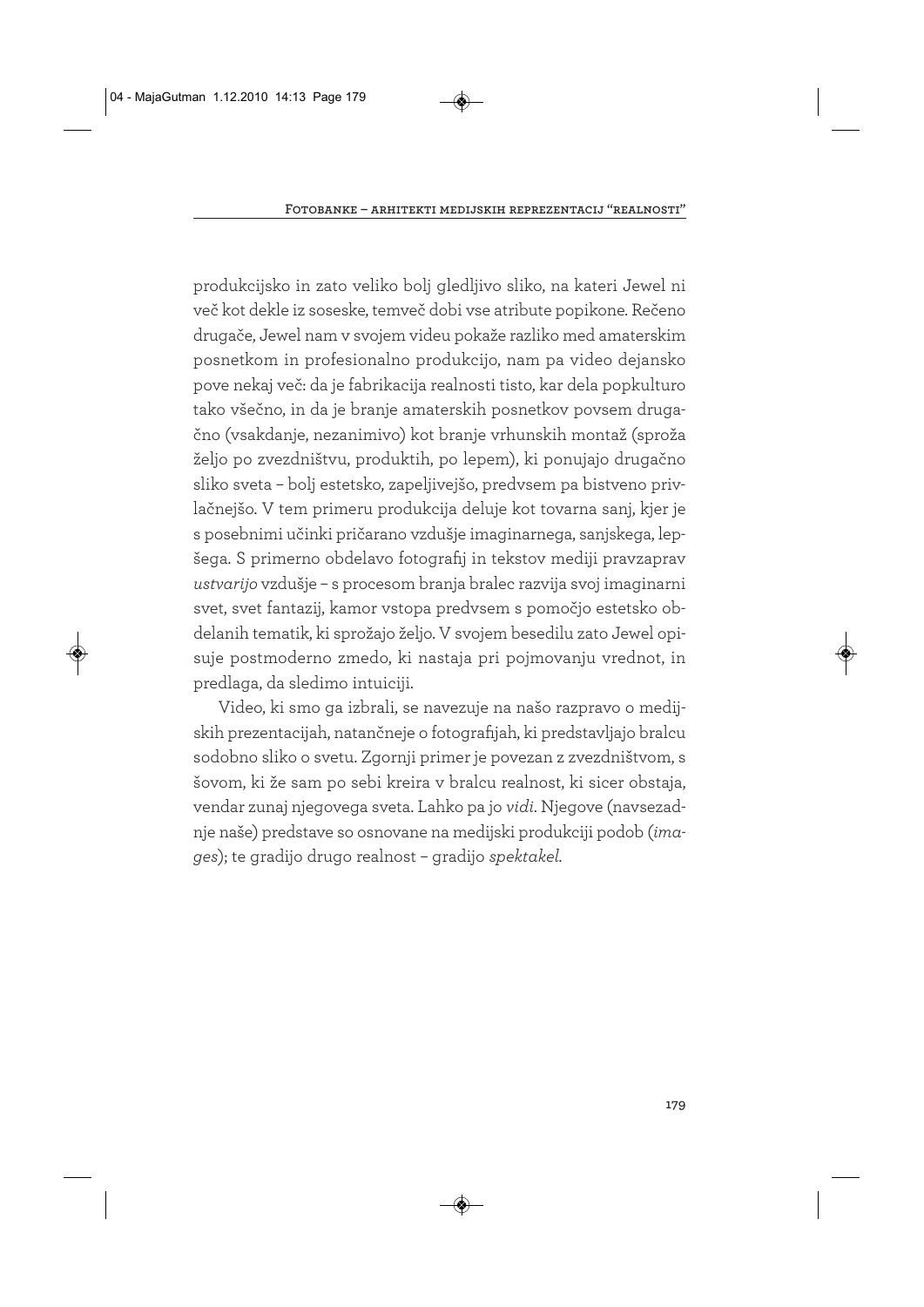

**Slika 1: Jewel, posneta z amatersko kamero, tik preden se odžeja. Vir: http://www.youtube.com/watch?v=8Ilh1ewceco&ob=av2e.**



**Slika 2: Jewel sredi pitja osvežilne pijače. Slika postane visokoresolucijska, osvetlitev intenzivnejša in barve ter kontrasti izrazitejši, kar deluje na bralca bistveno prepričljiveje in sugestivneje.** 

Čeprav se bomo le delno dotaknili percepcije fotografije z vidika bralca, moramo na tem mestu vseeno opozoriti na pomembno razliko, ki je opazna ob primerjavi zgoraj prikazanih fotografij. Razlika, ki nastaja med branjem prve in druge, je namreč razlika v sami predstavi, ki jo fotografiji ponujata, pa čeprav je dekle isto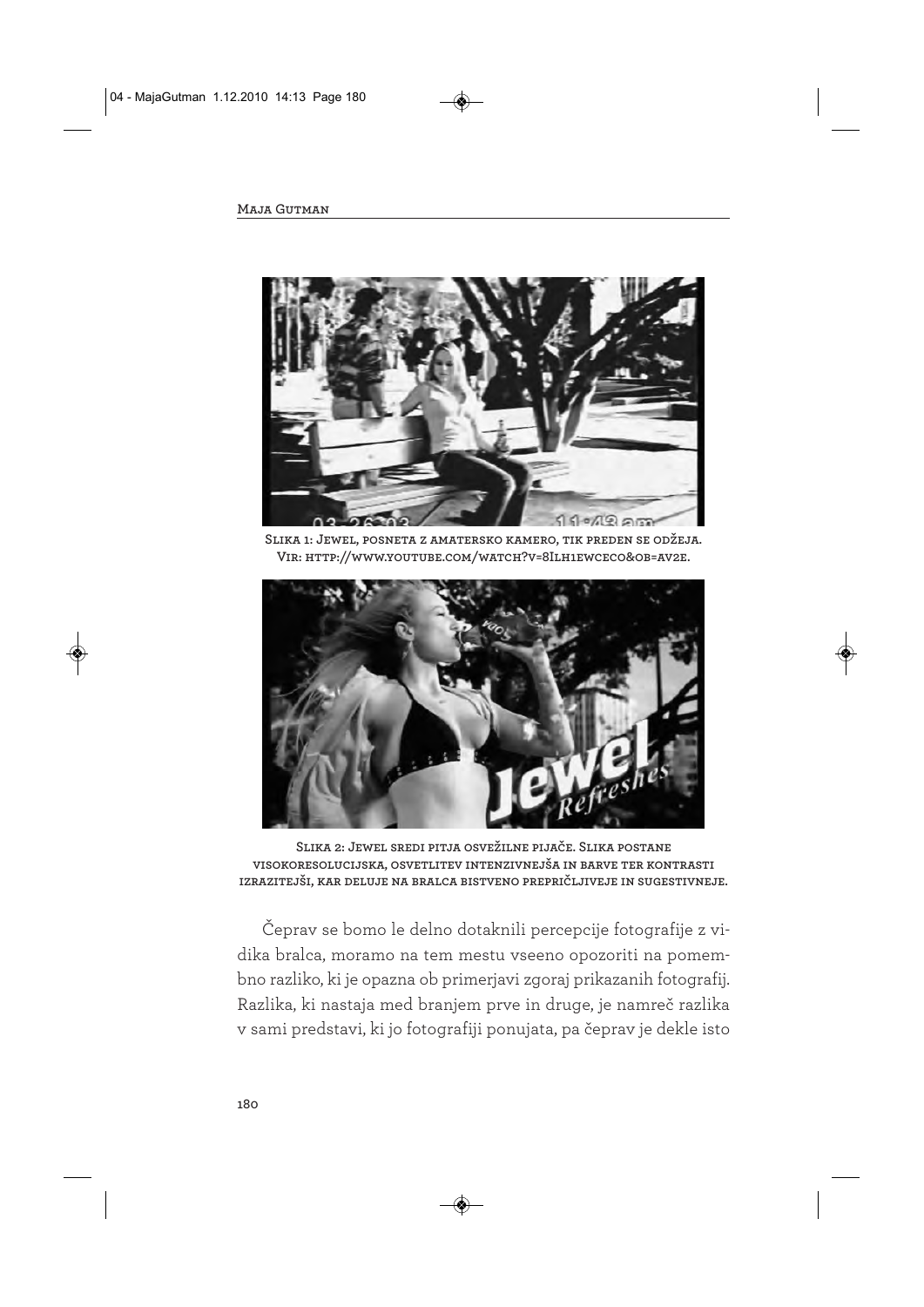in okolje, v katerem je bila posneta druga fotografija, identično prvemu. Branje prve fotografije je lahko reportažno, posnetek je klasičen primerek doma narejenega videa, ki je običajno namenjen družinski uporabi*.* Jewel je na njem videti kot vsako drugo dekle. Druga slika ima iste označevalce (Jewel, osvežilni napitek, park), a je označenec povsem drugačen. Pomen druge fotografije postane *sugeriran*. Pitje osvežilne pijače nenadoma ni več osnovna fiziološka potreba, temveč *kultno dejanje,* Jewel pa postane osrednja protagonistka, nabita s seksualno energijo, ki jo lahko poteši le tako, da popije izbrano pijačo. Sugerirani pomen druge fotografije je rezultat vrhunske tehnike (svetlobe, barv, montaže, kadriranja). Posledično sproža tudi povsem druge občutke – intenzivnejše, estetske, prebudi se želja. Izkušnja gledanja postane del *užitka*.

## **Foto banke – arhitekti medijskih reprezentacij "realnosti"**

Videospot glasbenice Jewel se navezuje tudi na funkcijo same fotografije, ki ima – zlasti v tiskanih medijih – pomembno mesto, saj fotografija običajno nosi krovno sporočilo besedila. Fotografije v trendovskih tiskanih medijih za življenjski slog zavzemajo poglavitni del komunikacije z bralcem. Zanimivo je to, da njihovo komuniciranje postaja centralno tudi, kadar fotografija ni poglavitni del poročanja, kot je recimo reportaža. Vse bolj je namreč opaziti trend uporabe fotografij iz fotobank. Uredništva jih uporabljajo pri splošnih tematikah, ki ne potrebujejo konkretne oz. eksplicitne vizualne podlage, ko se torej pojavi potreba po fotografijah, ki delujejo ilustrativno, asociativno. Te fotografije vizualizirajo predvsem teme o spolnosti, zdravju, športu, karieri. Kje je vir teh podob, zakaj njihova produkcija omogoča tako razširjeno rabo in kakšna je njihova retorika? Kako te vizualne simulacije, ki po večini predstavljajo svet okoli nas, delujejo na našo realnost in zakaj gradijo, spreminjajo in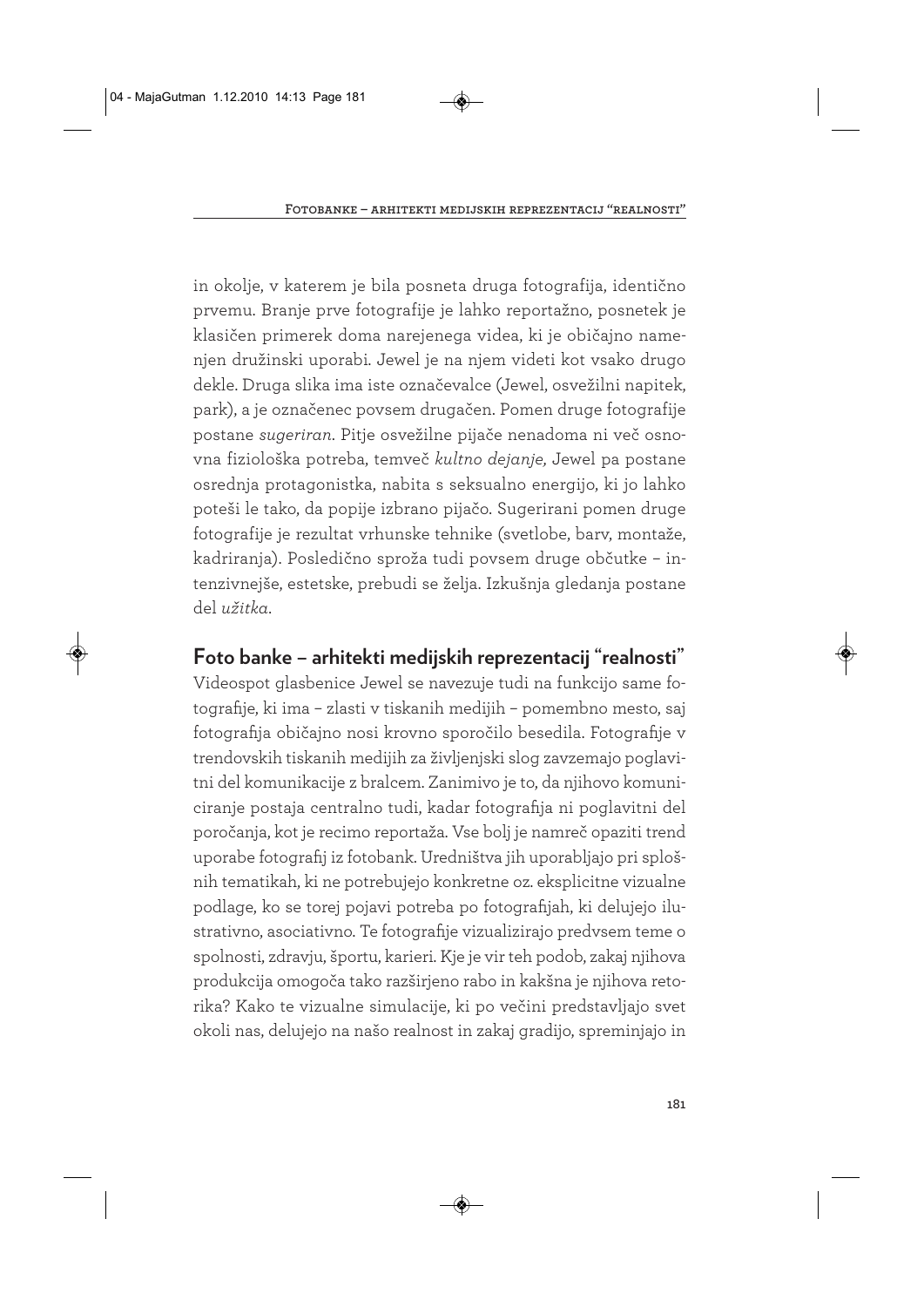idealizirajo naše predstave o družbenih pojavih? Vse to bomo poskušali pojasniti na podlagi analize fotografij fotobanke *Thinkstockphotos*.

Fotografije iz fotobank (prevod v grobem pomeni "fotografije na zalogo") bomo v našem tekstu prevajali kot foto banke, v točno določenih primerih pa kot *stock* fotografije. Gre za obsežno zbirko fotografij, ki so primerne za uporabo v medijih in oglaševanju. Z razvojem spleta sta njegovi uporabnost in uporaba narasli, saj je odkup pravic za uporabo neprimerno nižji od domače produkcije medija, ki si običajno z vse nižjimi uredniškimi proračuni ne more privoščiti večje lastne produkcije. Večina fotografij je narejena za vnaprejšnjo uporabo, kar pomeni, da uredništva izbirajo med že ponujenimi fotografijami na posamezno temo. Tako lahko v fotobankah najdemo npr. celotno serijo obraznih izrazov, situacij, razpoloženj, pa tudi vseh možnih vrst predmetov, oseb, njihovih vlog ipd. Produkcija fotografij je namreč zasnovana tako, da odjemalcu ponuja najširši spekter uporabe. Tako so fotobanke primerne za uredniške vsebine, advertoriale in same oglase, saj so fotografije "čiste", kar pomeni, da ponujajo čim sterilnejšo prezentacijo realnosti, pojmov, oseb itd. v čim več življenjskih okoliščinah.

Večina fotobank ima dobro razvite iskalnike, kar pomeni, da ob natančni zahtevi po vrsti fotografije najdemo čim ustreznejšo fotografijo. Izjemno nizek strošek odkupa pravic za objavo fotografij je eden izmed glavnih razlogov, da medijske hiše postajajo vse večji odjemalci tovrstnih produktov, pri čemer se redkokatera medijska hiša zaveda, še bolj pa končni uporabnik, tj. bralec, da sam medij ni tisti, ki tovrstne podobe proizvaja, temveč jih le v predelani različici (glede na svoje potrebe) posreduje. Med prvimi fotobankami je vsekakor treba omeniti dva današnja giganta *Getty Images* in *Corbis*, vendar je v zadnjih letih zaradi digitalizacije fotoopreme in enostavne distribucije fotografij na spletu na trg vstopilo še mnogo drugih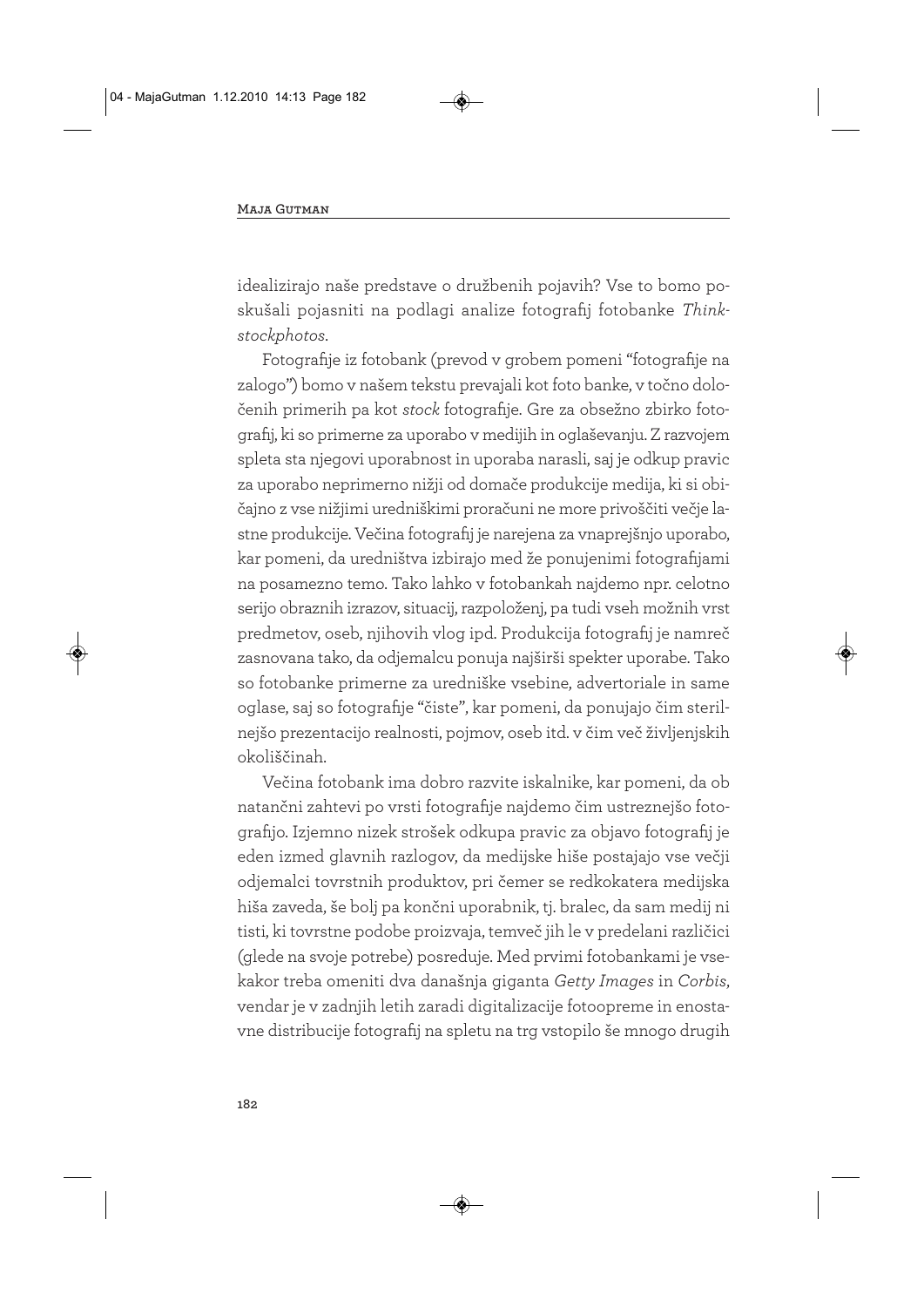fotobank, ki po nizkih cenah ponujajo odkup fotografij, kot je na primer *Thinkstockphotos*.14

Urednikovanje veleva, da je izbor fotografij bistvenega pomena pri produkciji t. i. *lifestyle* revij, katerih osnova je, če lahko tako rečemo, kakovostna fotografija in kakovostna postavitev strani. Na tej točki bi težko rekli, da fotografije prevladujejo nad tiskano besedo, toda njihove moči nikakor ne gre podcenjevati. Ker bralec najprej "bere" fotografijo in se praviloma šele na podlagi te odloča, ali bo sledil besedilu, sta izbor in postavitev fotografije včasih pomembnejša kot samo oblikovanje besedila. Na tem mestu se bomo vzdržali komentarjev o podhranjenosti pisane besede v današnjih trendovskih tiskanih in spletnih medijih za življenjski slog, zato tu le poudarjamo, da fotografija sproži bodisi zanimanje za celotno vsebino ali pa popolno ignoranco, če je izbor neposrečen ali nepremišljen – zaradi neustrezne fotografije na naslovnici je lahko ogrožena branost celotne revije.

# **Funkcije fotografije iz fotobank**

"V areni podob se delec podobe poveže s sekvenco filma in kotiček cestnega plakata ali izložbenega okna, mimo katerega gremo, že producira novo zgodbo, ki je sestavljena tako iz naših izkušenj kot iz naše podzavesti."15

Da branje fotografij ni le pasivno vpijanje informacij, vemo že dlje časa. Tudi informativna vrednost ni dovolj, kar je še posebej vidno pri trendovskih revijah za življenjski slog, ki s fotografijami želijo preseči vrednost, ki si jo kot najmočnejši atribut lasti ravno

<sup>14</sup> Za potrebe našega članka smo uporabili vse bolj priljubljeno fotobanko med slovenskimi tiskanimi mediji, Thinkstockphotos.com, kjer smo za 299 € na mesec dobili pravice za odkup do 25 visokoresolucijskih fotografij dnevno. <sup>15</sup> Rogoff, 1998, 16.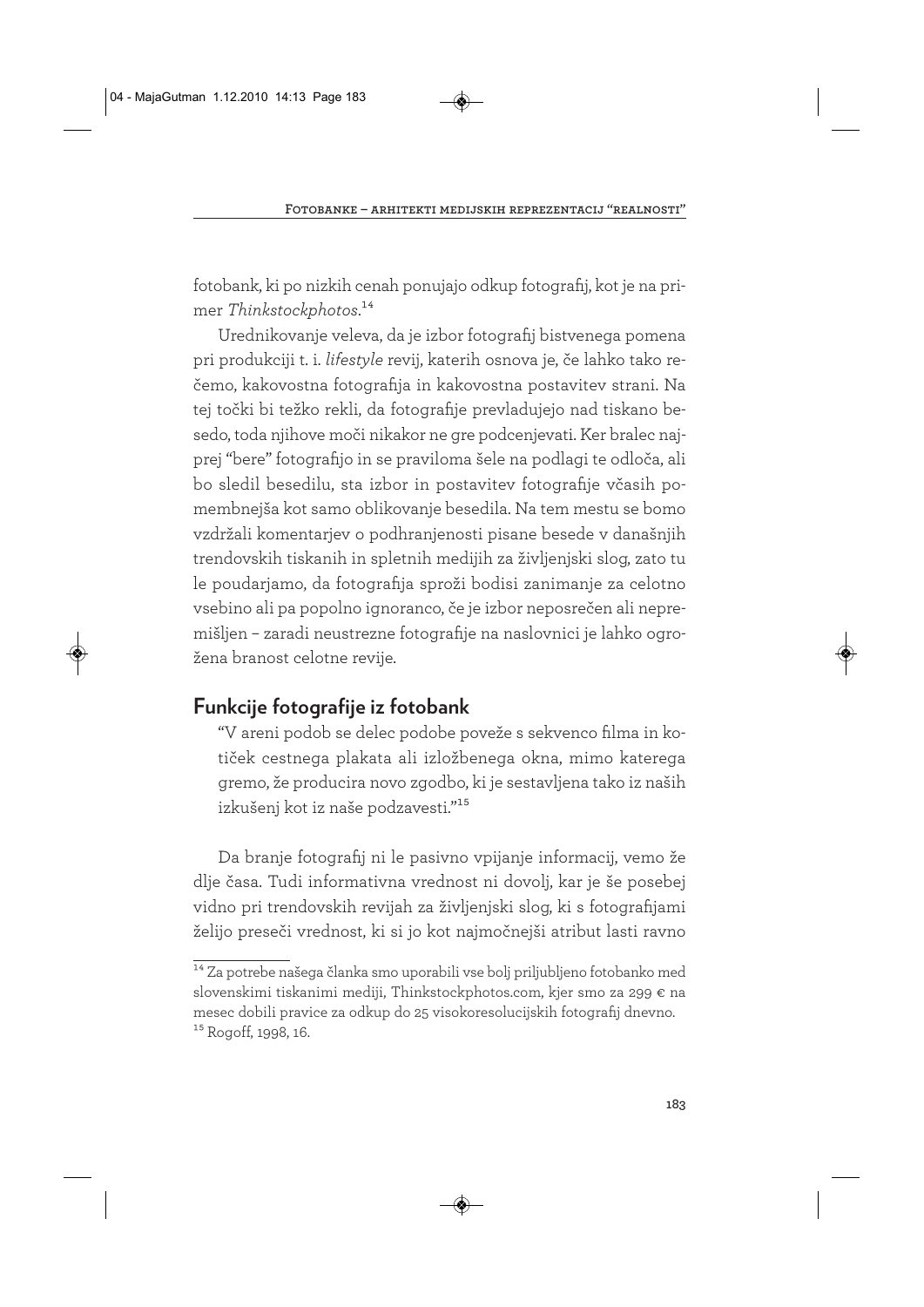dokumentarna fotografija. Fotografija, za katero stoji produkcija, izzove torej več kot le informativno noto. Ugotavljamo, da ima fotografija iz fotobanke naslednje konotacijske funkcije, ki *strateško* usmerjajo bralca, da si ustvari "pravo" predstavo o izbranem pojmu. Te funkcije so: *stereotipiziranje*, *spodbujanje fantazije*, *možnost identifikacije*, *zabava* in *estetski užitek*.

Stereotipiziranje se pojavi kot obvezna koda, s katero množici pojavov in pojmov bralec pripisuje pomene, pri čemer se zaveda, da niso nujno resnični. Fotobanke so pravi izvor vizualnih stereotipov (znanstveniki so npr. največkrat prikazani v belih haljah in v družbi epruvet, kar neposredno napeljuje na to, da družboslovec ne more biti znanstvenik). Spodbujanje fantazije je rezultat razmeroma kakovostne produkcije fotografij, ki hitro izgubijo noto vsakdanjosti, postanejo dovršene, nevsakdanje estetske. Možnost identifikacije je vidna iz izbranih fotografij, prilagojenih populaciji bralcev (če je medij namenjen mladim belcem, potem bo v banki poiskal "približke" bralcev, ki se bodo s fotografijami (posledično tematiko, posledično s samim medijem) zlahka identificirali. Zabava in estetski užitek sta običajno funkciji tovrstnih fotografij, ki se na vso moč trudijo prikazati tudi najneprijetnejše življenjske situacije kot netragične (navedimo dva primera estetizacije neprijetnih življenjskih situacij: beseda "ločitev" je ponazorjena v obliki dveh razrezanih polovic poročne torte, "prometna nesreča" pa kot lutka, ki jo običajno uporabljajo v avtomobilski industriji pri trkovnih preizkusih). Tradicionalno pojem estetike pripada lepoti same umetnosti, vendar postaja s poplavo popkulture tovrstno pojmovanje zastarelo. Estetika je danes eden poglavitnih gradnikov sporočil, saj univerzalni vzorci skladnosti, barvne harmonije in proporcev pri bralcu spodbujajo estetsko izkušnjo, pa če se je ta zaveda ali ne. Ne glede na to, da estetiko v medijih retorične šole bolj ali manj spregledujejo, danes na področju medijev težko govorimo o tem, da je okus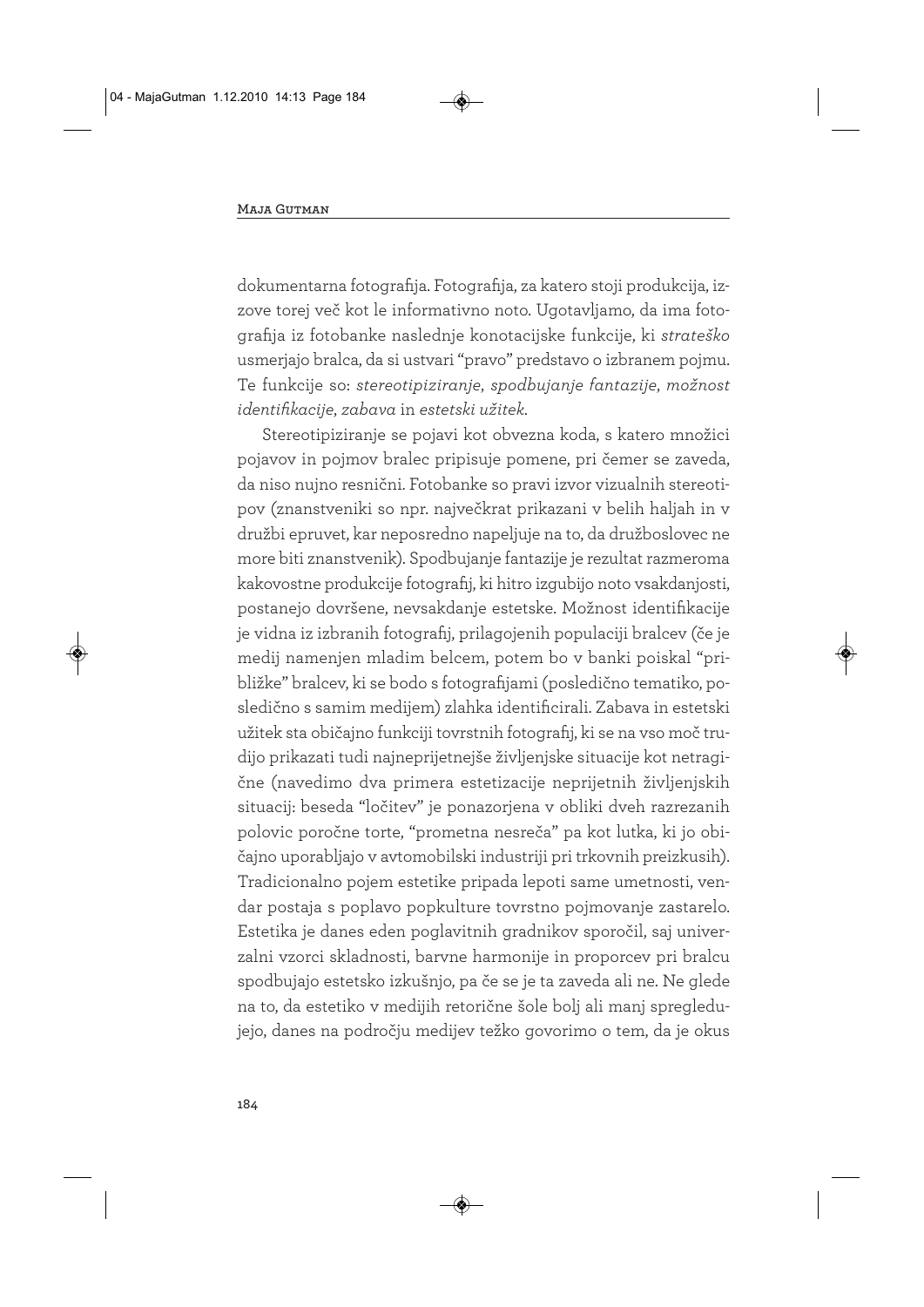stvar posameznika. Estetske norme niso le podane, ampak so pravzaprav zapovedane. Pri tem se ne navezujemo le na najklasičnejše estetske norme, ki se nanašajo na telo (moško in žensko), temveč na norme, ki jih uokvirjajo tehnike pri sami produkciji fotografij in njihovi umestitvi v širši kontekst samega medija.

# **Metodologija analize**

Do zdaj smo lahko že ugotovili, da imajo fotografije iz fotobanke kar nekaj značilnosti, ki so podobne fotografijam z oglasov, saj njihova osrednja funkcija ni reprezentativnost, temveč sugeriranje. Zato predlagamo metodologijo analize, ki bo temeljila na semiotiki, saj lahko takšno fotografijo ravno zaradi njene aplikativnosti tako na uredniške kot oglaševalske vsebine analiziramo podobno, kot je Barthes v svojem eseju analiziral Panzanijev oglas. Morda se zdi, da se oglaševanju namerno izogibamo, vendar velja na tem mestu poudariti, da fotografije *Thinkstocka* pravzaprav učinkujejo kot en sam velik oglas za življenje nasploh. Te fotografije imajo podoben učinek kot oglasne fotografije. Dejansko je njihov prehod iz vsebin v oglase in obratno precej odprt.<sup>16</sup> Zato lahko zanje toliko lažje vzamemo de Saussurjevo terminologijo iz splošnih načel jezikoslovja. Označenci so namreč pri fotobankah formirani vnaprej, v skladu z iskalnimi nizi, kar povprečnemu bralcu zagotavlja optimalno prepoznavnost sporočila, vendar le, če je medij sposoben te fotografije ustrezno umestiti v samo besedilo. V iskalni niz *Thinkstocka* vtipkamo preprost pojem – označenec, kot je "kariera" (*career*). Iskalnik nam ponudi fotografije z bolj ali manj močno konotacijo. Poglejmo dva primera in jih analizirajmo z Barthesovim znakovnim sistemom.

<sup>16</sup> Uporabniki so tako mediji kot oglaševalske agencije.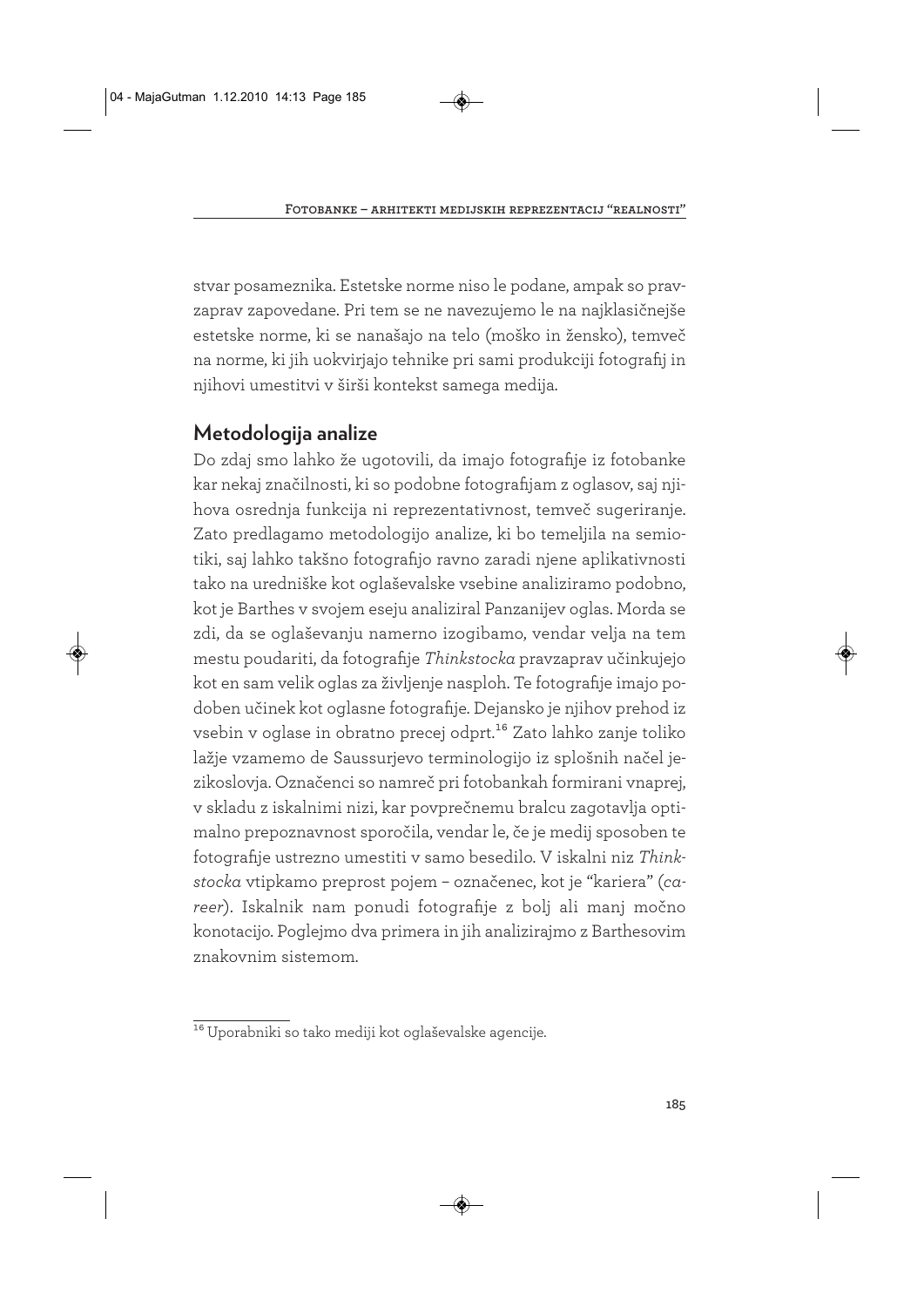

**Slika 3: "Poslovneži gledajo na pločniku ležečega človeka, ptičja perspektiva"** *(Business people looking down at man lying on pavement, elevated view)***. Ena izmed upodobitev pojma "kariera". Fotograf: Michael Blann. Vir: thinkstockphotos.com.17**

Denotacija: poslovna obleka, aktovka, črni zloščeni čevlji, sodelavci, nevpadljivo delovno okolje, ki je obarvano v sivo. Konotacija: Kariera te lahko uniči. Padel si pred svojimi sodelavci (pred notranjo konkurenco). Podlegel si, zgrudil si se pod težo kariernih pritiskov. Postal si žrtev stresa. Fotografija naturalizira kulturno ideološko prakso, ki pravi, da preveč dela človeka pokonča. Fotografija je koda za prekomerno udejstvovanje na kariernem področju. Bralca neposredno usmeri na posledice, ki jih pusti kariera.

Sedaj pa fotografijo primerjajmo še s funkcijami fotografije iz fotobank, ki smo jih omenili. S fotografijo se lahko *identificira* vsak, ki

17 Da bi bili pri izboru čim objektivnejši, smo kot prvi primer izbrali prvo fotografijo v nizu ponujenih fotografij, ki izhajajo iz ključne besede "kariera". Glede na podatek (na voljo 8802 strani na temo "kariera") sklepamo, da banka ponuja okoli 880.200 fotografij na iskano temo.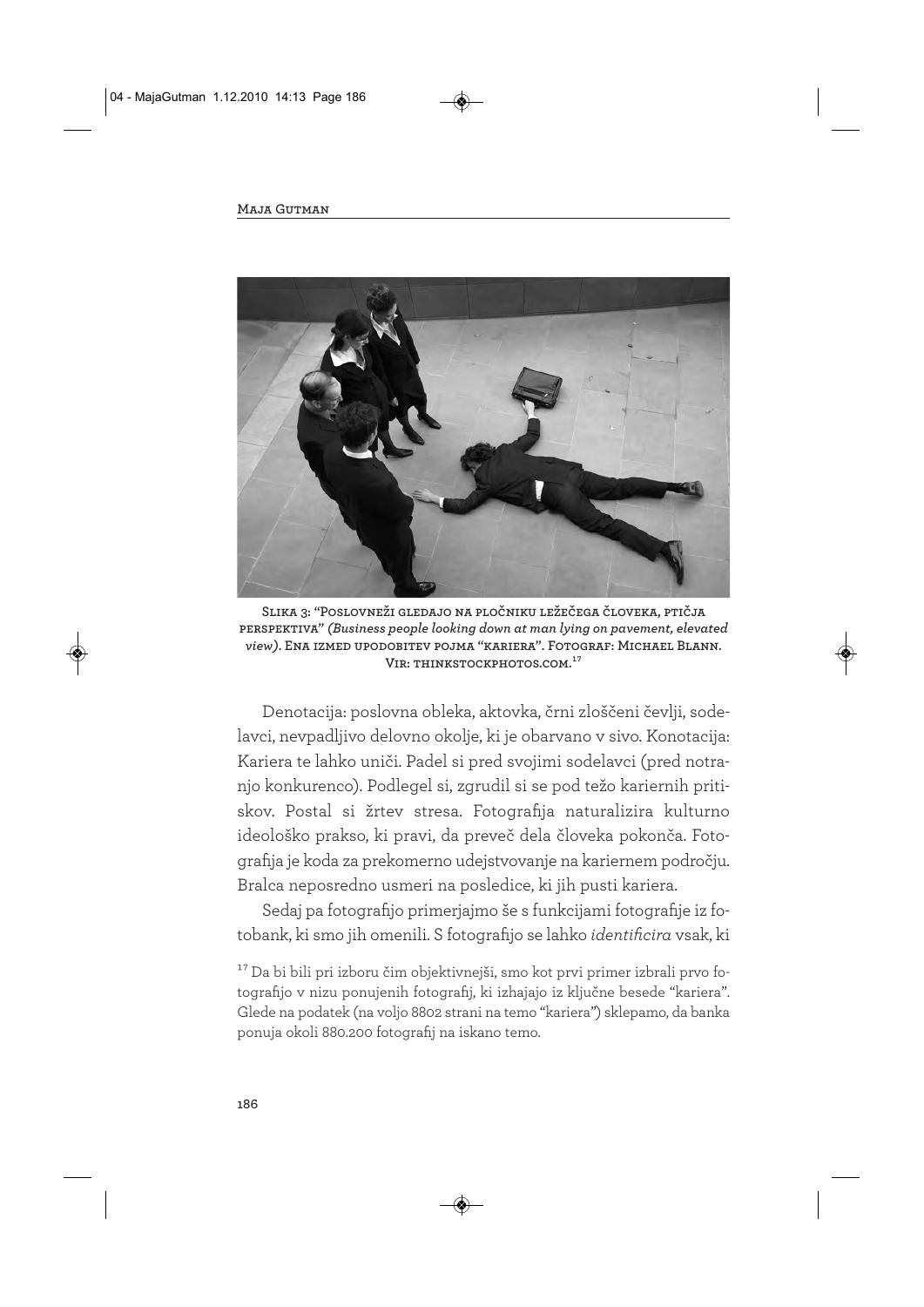je vsaj enkrat doživel močan stres na delovnem področju (*burn out*). Fotografija predstavlja tudi najbolj *stereotipno* posledico, ki izhaja iz pregorevanja na delovnem mestu – v simboličnem pomenu prej ali slej *padeš.* Da je učinek padca še večji, je pogled kamere dvignjen, s čimer se doseže efekt majhnosti človeka. Za tiste, ki premorejo malce samoironije, je fotografija nedvomno tudi *zabavna*, hkrati pa že denotacija da vedeti, da *imidž* v karieri umre zadnji – črno, nevpadljivo obleko, čiste zloščene čevlje in aktovko nosiš ne glede na to, ali si uspešen ali ne. *Estetskega užitka* fotografije ne daje njen pomen, temveč njena kompozicija, barvna uravnanost in navsezadnje enotni *styling* prisotnih (črne obleke v kombinaciji z belo srajco), vključno z žrtvijo, saj ne glede na situacijo delujejo ubrano.

Poglejmo drugi primer, pri katerem smo pod iskalni niz vnesli pojem "vadba" (*exercise*).



**Slika 4: Ženska med izvajanjem joge** *(Woman doing yoga)***: Eden izmed najpogostejših zadetkov, ko gre za upodabljanje pojma "vadba". Vir: thinkstockphotos.com.**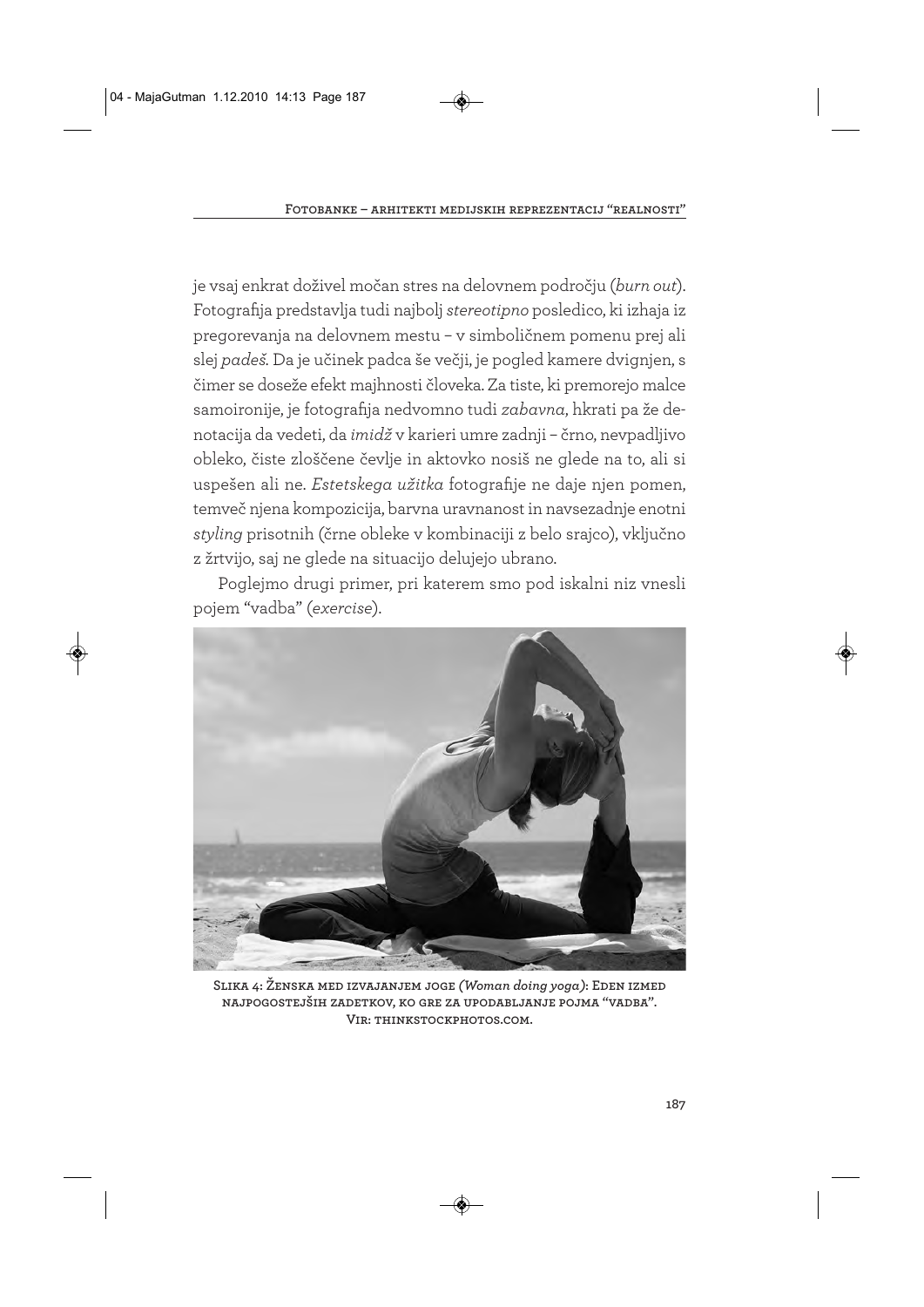Ocean, mivka in sonce sugerirajo, da je vadba najučinkovitejša na prostem. Jogistka je v prvem planu, kar govori bralcu, da je vadba *individualna.* Barvna usklajenost oblačil z barvo morja in neba sporoča, da je z vadbo dosežena *harmonija.* Poza in zaprt pogled, usmerjen v nebo – vadba ni le telesna, temveč duhovna. Kot zanimivost omenimo še to, da iskalnik pod pojmom "vadba" ponudi največ zadetkov, ki prikazujejo vadbo joge, kar pomeni, da je joga trenutno prevladujoči upodobitveni sistem za pojem "vadba". Joga je sodoben stereotip za vadbo. Tudi ta fotografija ima večino funkcij fotografije iz fotobank – njeno sporočilo je jasno, navedimo jih kar po funkcijah, ki smo jih definirali že na začetku: Jogistka je *stereotipen* prikaz vadbe, njena vadba ob oceanu *spodbuja fantazijo* o pobegu na skrivni kotiček sredi neokrnjene narave, njena podoba omogoča *identifikacijo* vsaki belki, stari 25–40 let, ki se zaveda, da je del njenega *imidža* tudi skrb zase in za svoje telo. Celotna poza ob gledanju vzbuja *estetski užitek*.

### **Potrebujemo sploh še reprezentacije?**

Na tem mestu se samo po sebi pojavi vprašanje o tem, ali bralec sploh še premore kritično distanco do resničnosti oz. avtentičnosti omenjenih podob oz. fotografij iz fotobank. Zdi se namreč, da se zaveda sproduciranega konstrukta in fotografije več ne dojema kot dokaza o resničnosti, temveč kot polje, kjer počiva imaginarno, polje, ki aktivira njegovo fantazijo, in navsezadnje polje, ki mu ponuja referenco o videzu in mu odstira polja želja. Reprezentacije bralec več ne pogreša, in čeprav medijem očita neresničnost (nerealno prikazovanje), konzumira vse variante spektakla. Zato se lomijo kopja na t. i. spornosti retuše oz. retuširanja modelov, produktov, navsezadnje retuširanja vsakdanjega življenja. Belting na primer pravi, da je bila "fotografija nekoč *vera icon* moderne dobe".18 Danes 18 Belting, 2004, 228.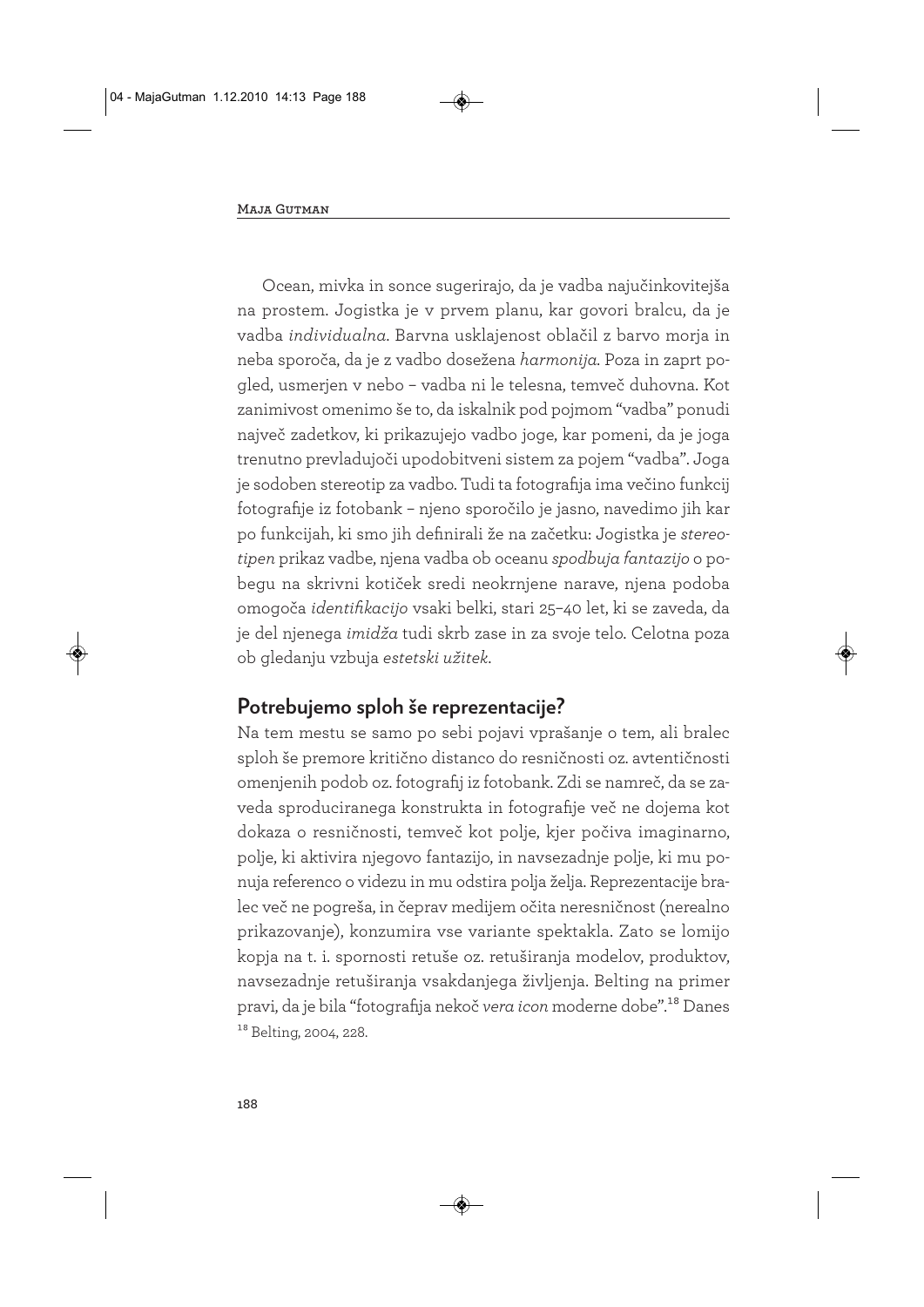je seveda drugače; fotografija nima več indeksalnega znaka, temveč je njen predznak postal *image.* Ne tekmuje več z realnostjo, ampak gradi po Baudrillardu hiperrealnost. Je čista simulacija. Belting nadalje ugotavlja, da se fotografija po svojem nastanku preneha ukvarjati s prikazovanjem resničnosti:

"Toda 'razsežni svet tam zunaj' je v teku moderne dobe postal vse bolj sumljiv in negotov. Domišljija se ni ukvarjala z resnico zunanjosti. Zato kmalu sploh ni bilo več pomembno, ali je mogoče svet fotografirati. Stara tehnika je zastarela šele, ko je postal njen motiv dvomljiv. Fotografija ne kaže več, kakšen svet je, temveč kakšen je bil, ko so še verjeli, da se ga lahko polastijo s fotografijo. Moderni pogled se raje zazre v imaginarno in v virtualni svet, ki ga realni svet le ovira."19

Tako Belting ugotavlja tudi, da izguba reference izhaja iz nas samih, ko pravi, da "danes raje sanjamo o breztelesnih svetovih".20 To seveda neizbežno vodi v ontološko razpravo o tem, ali morda vseeno zunanji svet deluje na fotografijo kot motiv ali fotografija dejansko tvori (dograjuje) zunanji svet.

Vizualna percepcija sveta je odvisna od informacij, ki jih dobimo iz okolja. V tem prispevku smo želeli pokazati, da imajo na videz povsem ilustrativne fotografije močno sporočilno vrednost, ki presega klasično reportažno vrednost fotografij. Kajti če je reportažna fotografija včasih rabila mediju in bralcu kot dokaz o resničnosti dogodka (torej o realnosti), je fotografija iz fotobank nekaj povsem drugega: predstavlja vrednote, estetske norme, družbene mite. Navsezadnje te fotografije utrjujejo koncept dokse – simbolizirajo namreč družbene konvencije, predstavljajo "stvari, kot so". Bodisi v vsebini *glossy* revij, bodisi na cestnih plakatih ali na spletu. Bolj ko

 $19$  Prav tam.

<sup>20</sup> Prav tam.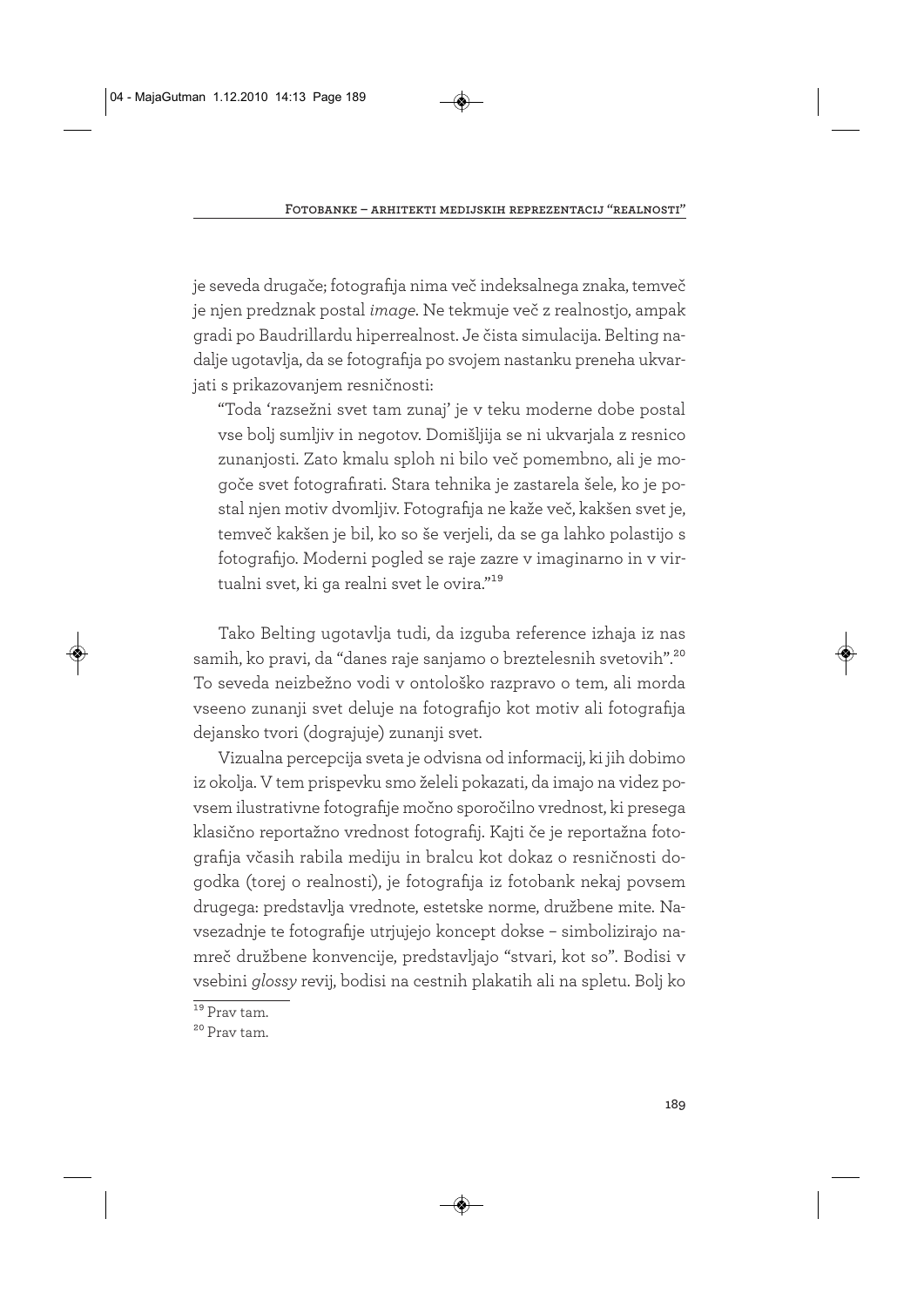so razširjene, manj se sprašujemo o njihovi ideologiji. Pa vendar naj bo ta kratki pregled namig za manjšo distanco do prevladujočih predstav ali pa morda celo motiv za poglobljeno analizo v prihodnje.

# **Bibliografija**

BARTHES, R. (1987): *Image, Music, Text*, Fontana Press, London. BAUDRILLARD, J. (1994): *Simulacra and Simulation*, The University of Michigan press.

BELTING, H. (2004): *Antropologija podobe. Osnutki znanosti o podobi*, Studia Humanitatis, Ljubljana.

BERGER, A. A. (2005): *Media Analysis Techniques*, 3. izd., Sage Publications, Inc., London.

DEBORD, G. (2006): *The Society of Spectacle,* Zone Books, New York.

JACKSON, L. (2000): *Literature, Psychoanalysis and the New Science of Mind*, Longman.

MIRZOEFF, N., ur. (1998): *An Introduction to Visual Culture Reader*, Routledge, London.

OTT, B. L., in MACK, R. L. (2010): *Critical Media Studies, an Introduction*, Wiley-Blackwell.

ROGOFF, I. (1998): "Studying Visual Culture"*,* v: Mirzoeff, N., ur., *Visual Culture Reader*, Routledge, London.

SAUSSURE, F. DE (1997): *Predavanja iz splošnega jezikoslovja*, Studia Humanitatis, Ljubljana.

# **Spletni viri**

http://www.thinkstockphotos.com/ http://en.wikipedia.org/wiki/Stock\_photography http://www.youtube.com/watch?v=8Ilh1ewceco&ob=av2e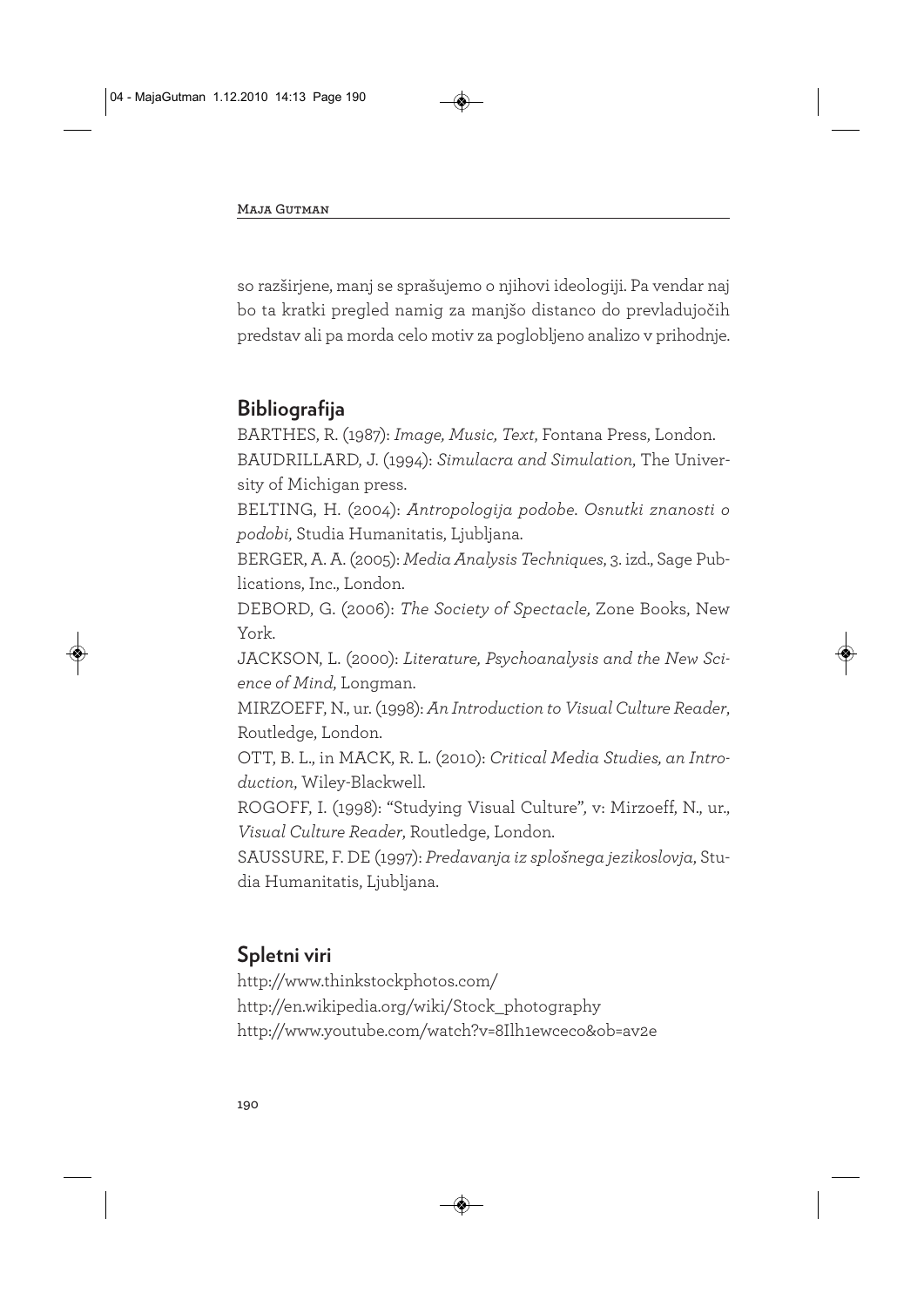# DIALOG Z ANTIKO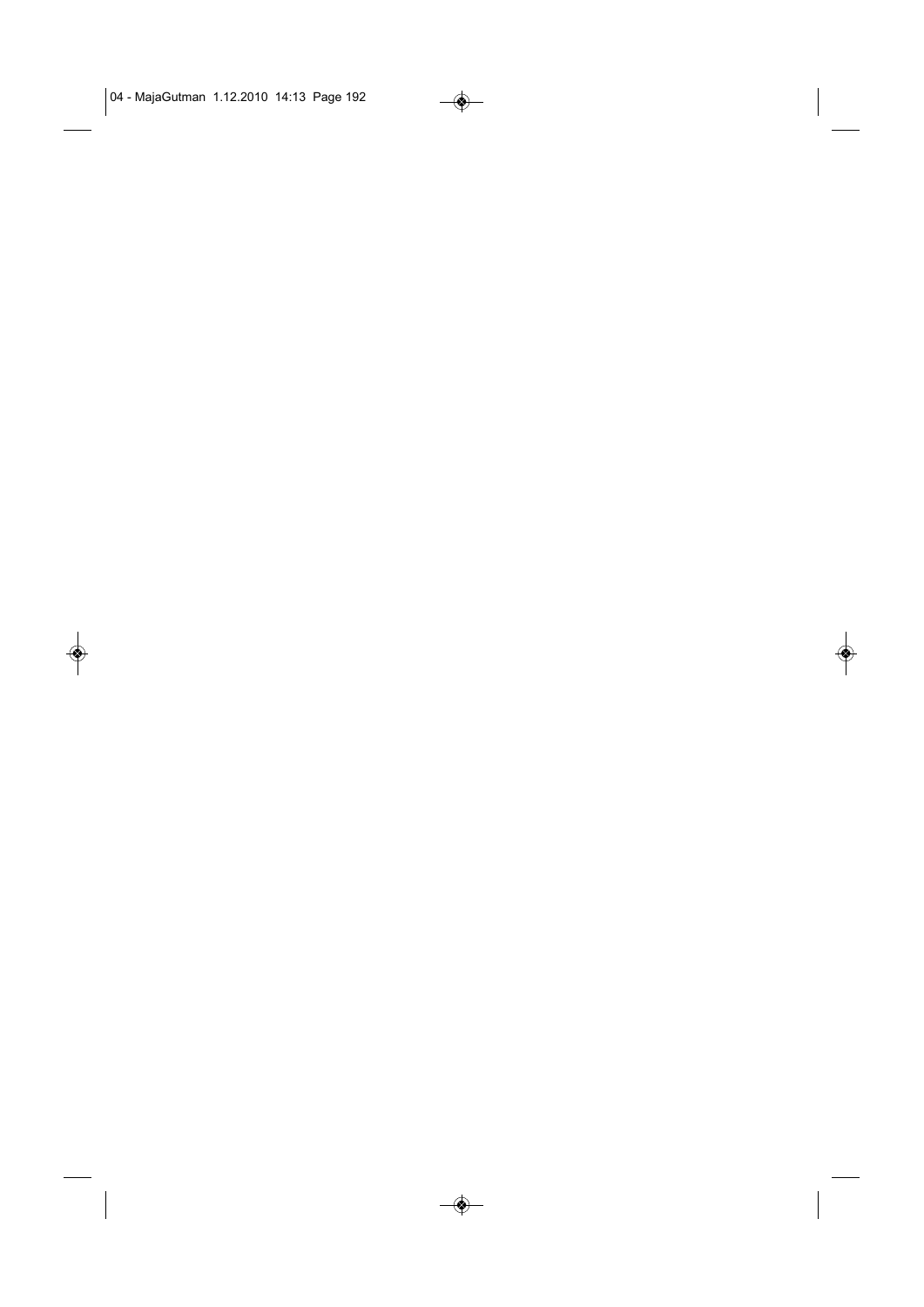```
Nada Grošelj<sup>1</sup>
```
# **Mark Tulij Ciceron:** *O dolžnostih* **(izbor)2**

Stari Rimljani so dajali praktični aplikaciji filozofije prednost pred spekulacijo, zato je bila zanje najprivlačnejša veja te vede etika ali nravna filozofija, ki je učila, kakšno ravnanje vodi k uspehu in sreči. Prav na konec Ciceronovega ustvarjanja sodi etična razprava *O dolžnostih* (*De officiis*), ki je z izjemo nekaterih govorov proti Marku Antoniju (*Filipike – Philippicae*) njegov poslednji prispevek h književnosti. Gre za razpravo o osnovnih načelih moralne dolžnosti s praktičnimi smernicami, kako ravnati, spisano v obliki dolgega pisma avtorjevemu sinu Marku, tedaj študentu v Atenah. Sestavljajo jo tri knjige: v prvi in drugi knjigi, ki govorita o 'častnem' ali moralno dobrem in o vprašanju koristnosti, avtor tesno sledi grškemu stoiku Panajtiju z Rodosa, medtem ko je v sklepni knjigi o reševanju možnih konfliktov med tem, kar je moralno pravilno in kar je dozdevno koristno, mnogo samostojnejši. Kot v drugih filozofskih spisih torej tudi tokrat črpa argumente predvsem iz grških virov, vendar jih razvija po svoje ter osvetljuje z zgledi iz zakladnice lastnih izkušenj in razgledanosti; z množico zgledov iz rimske zgodovine hoče tematiko približati rimski miselnosti in jo osmisliti za svoje sodobnike.

Delo je imelo izjemen vpliv na razvoj evropske misli: zgovoren je že podatek, da najdemo v svetovnih knjižnicah kar 700 srednjeveških rokopisnih kopij tega dela, kar ga po razširjenosti uvršča na drugo

 $^1$  Dr. Nada Grošelj je samostojna prevajalka. E-naslov: nada-marija.groselj $\oslash$ guest.arnes.si.

<sup>2</sup> Prevod je pripravljen po izdaji: Walter Miller: *Cicero: De Officiis*, *Cicero in twenty-eight volumes*, Vol. 21, dvojezično, prevod in opombe, London / Cambridge, Mass., 1968. Celotno delo bo izšlo pri Študentski založbi v letu 2011.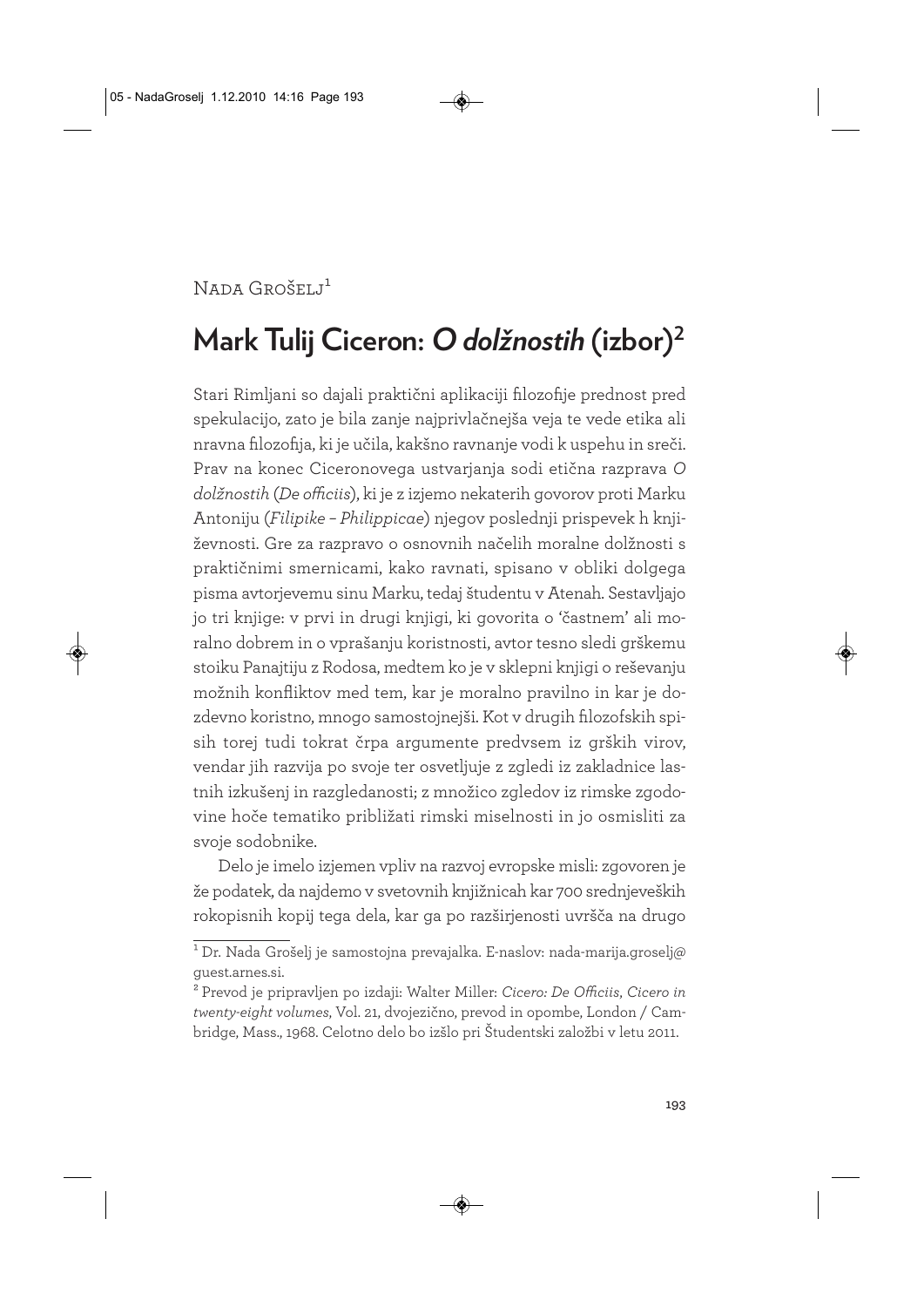mesto med antičnimi spisi. V srednjem veku je postalo temeljna moralna avtoriteta in spodbudilo tako številne komentarje kot tudi nastanek pomembnih novih filozofskih razprav. Renesansa ga je ustoličila kot eno najpomembnejših besedil za pouk moralne vzgoje v šolah; še na prehodu iz 18. v 19. stoletje so k diplomi na univerzi v Cambridgeu sodile disputacije, v katerih so se kandidati pogosto navezovali na moralne dileme, obravnavane v Ciceronovi razpravi.

Naš izbor prinaša odlomke iz vseh treh knjig. Odlomek iz prve naniza nekaj splošnih napotkov o pravilnem ravnanju in bontonu, sklene pa se z zanimivim vpogledom v rimsko hierarhijo poklicev. Odlomka iz druge in tretje pa se lotita tem, ki so še danes aktualne – problemov, ki so od nekdaj spremljali denacionalizacijo, in različ nih pravnih vprašanj.

#### **Iz prve knjige**

- V ravnanju se moramo torej držati takega reda, da se bo, kakor v [40,144] značajnem govoru, tudi v našem življenju vse skladalo in ujemalo med seboj; sramotno in zelo narobe je, če se pri resnem predmetu šalimo kot na gostiji ali načenjamo frivolne teme. Dobro je povedal Perikles; ko si je delil poveljstvo s pesnikom Sofoklom, sta se sestala zaradi skupne dolžnosti, tedaj pa je po naključju prišel mimo čeden fant. Sofokles je dejal: "O, kakšen lep fant, Perikles!" "Ne, Sofokles, poveljniku se spodobi, da ne kroti le rok, ampak tudi oči." Toda ko bi bil Sofokles izrekel iste besede na pregledu atletov, si ne bi zaslužil opomina. Tako zelo pomembna sta pravi kraj in čas. Če bi, denimo, človek, ki ga čaka pravda, na poti ali na sprehodu tuhtal sam pri sebi ali zatopljeno razmišljal o čem drugem, ga nihče ne bi grajal, če pa bi počel isto na gostiji, bi napravil vtis neolikanca, ker se ne bi znal vesti priložnosti primerno.
- Hude kršitve olike, kot je prepevanje na forumu ali kakšna druga velika neumnost, same bodejo v oči, zato ne zahtevajo posebnih [40,145]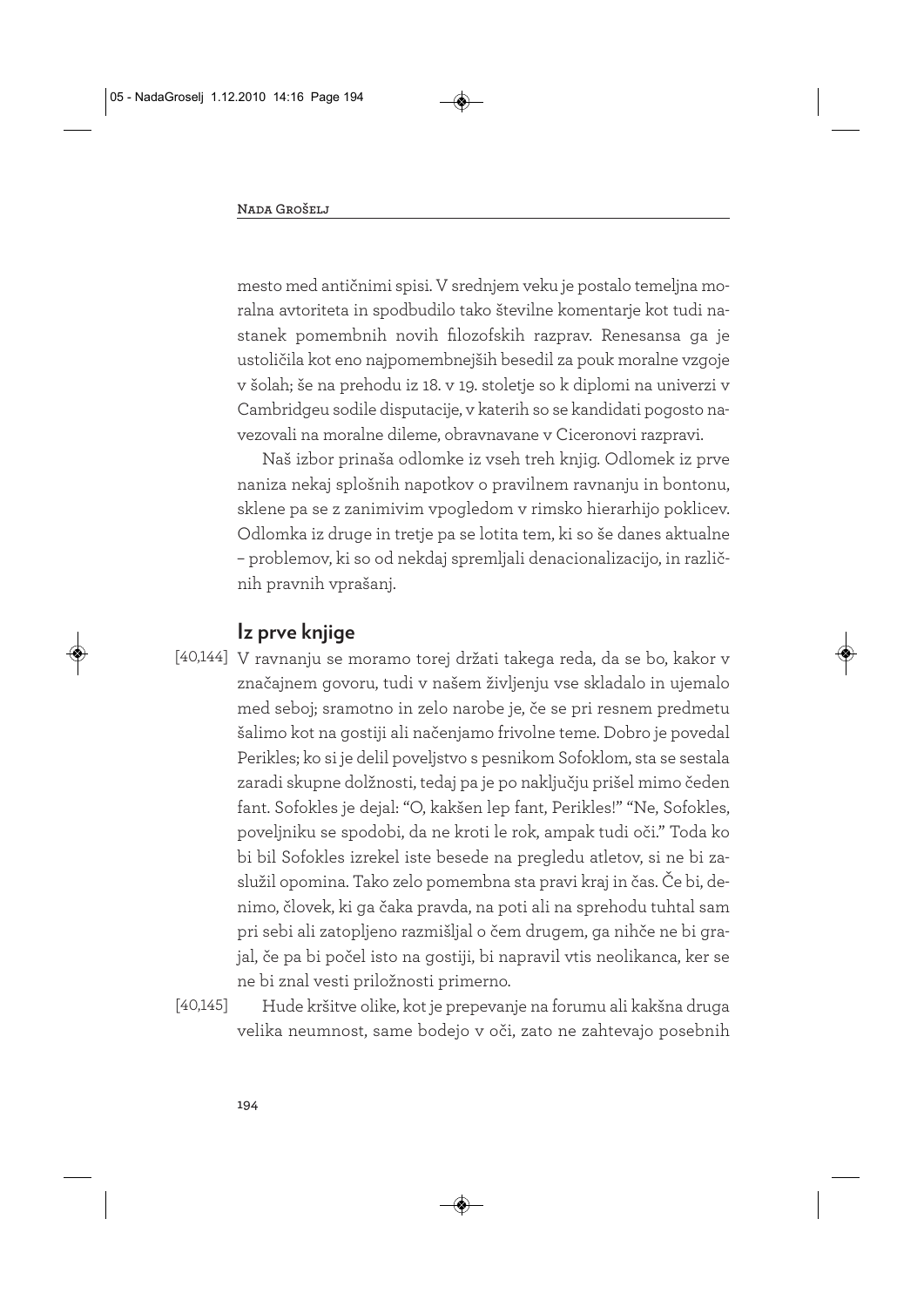opominov in predpisov. Pač pa se moramo skrbno izogibati na videz malenkostnim prekrškom, ki jih marsikdo niti ne opazi. Če plunka ali piščal zazveni le malo razglašeno, poznavalec to vselej opazi, prav tako pa moramo paziti, da ne zaškriplje kaj v našem življenju – in še dosti bolj, ker je uglašenost v dejanjih pomembnejša in boljša od uglašenosti v zvokih.

Kakor zaznajo ušesa glasbenikov pri plunki najmanjši odtenek, [41,146] bomo tudi mi, če hočemo biti ostrooki in skrbni opazovalci napak, pogosto veliko razbrali že iz malenkosti. Iz pogleda, iz spuščanja ali mrščenja obrvi, iz otožnosti, veselosti, smeha, govorjenja, molčečnosti, zvišanega ali znižanega glasu in podobnega bomo zlahka presodili, katera od teh kretenj je primerna, katera pa v nasprotju z dolžnostjo in naravo. Ni odveč iz ravnanja drugih presoditi, kakšna je posamezna kretnja in kaj pomeni, tako da se ji bomo sami izognili, če je v njej kaj nečastnega; iz tega ali onega razloga namreč napake prej opazimo pri drugih kot pri sebi. Pri pouku zato najlaže napredujejo tisti učenci, ki jih učitelji popravljajo z oponašanjem njihovih napak.

Kadar omahujemo pri izbiri med več vrstami dolžnosti, ni na-[41,147] robe, če pokličemo na pomoč učene ali izkušene ljudi ter jih povprašamo, kaj menijo o sleherni od njih. Večina se namreč v svojem mnenju nagiblje tja, kamor jih usmerja njihova narava; pri teh ne smemo biti pozorni le, kaj kdo svetuje, ampak tudi, kaj kdo misli in zakaj. Saj vsak slikar, kipar in celo pesnik postavi svoje delo na ogled javnosti, da bi lahko popravil nekaj, kar bi poželo splošno kritiko; vsak skuša dognati, sam pri sebi in s pomočjo drugih, kaj je napravil narobe. Prav tako se moramo ravnati po mnenju drugih tudi mi ter marsikaj storiti, opustiti, spremeniti in popraviti.

Glede dejanj, ki se godijo po uveljavljenih šegah in državnih [41,148] uredbah, ni kaj predpisovati; te so predpisi že same po sebi. Če sta Sokrat ali Aristip storila ali izjavila kaj v nasprotju s šegami in na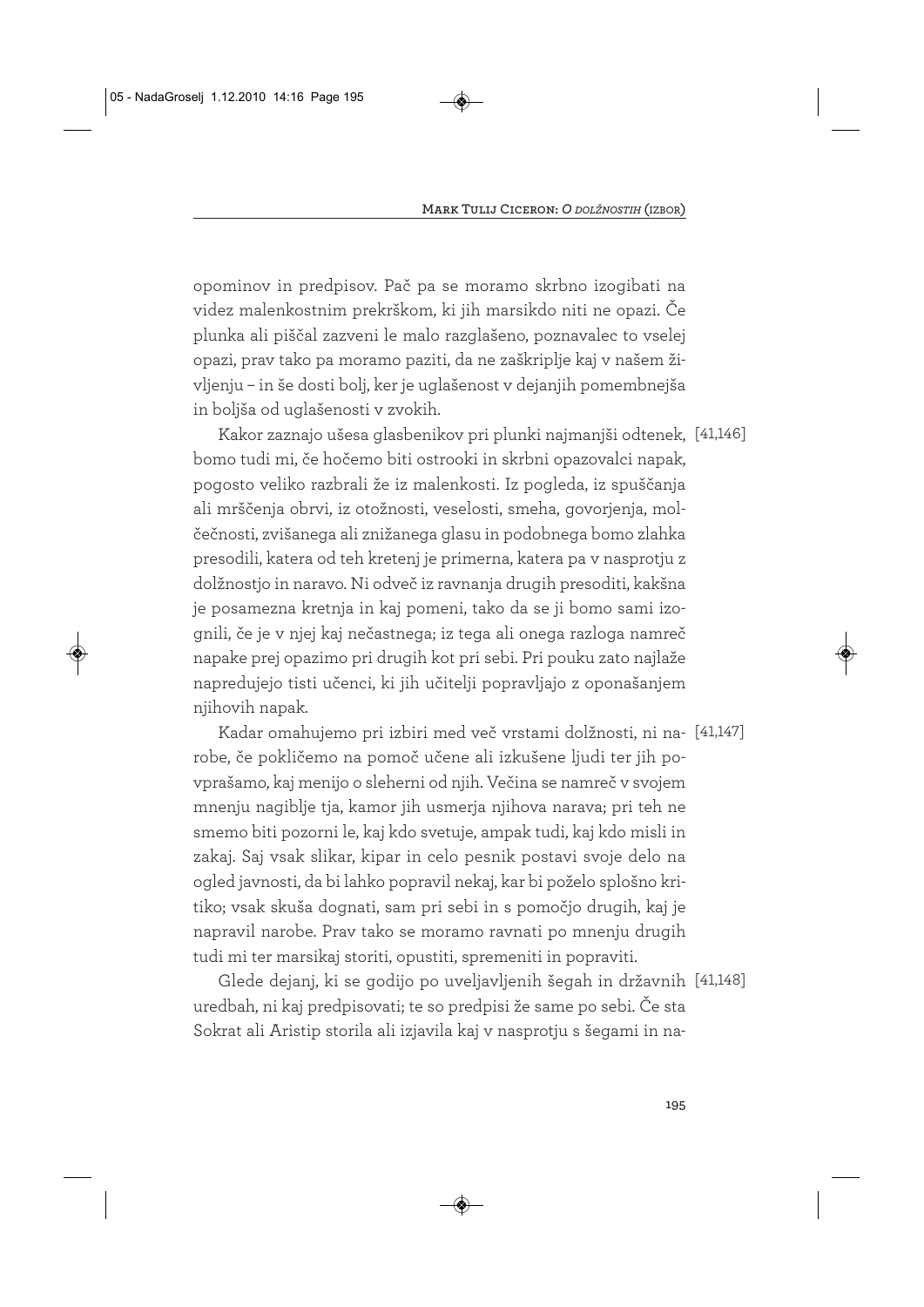vadami svojega mesta, si nihče ne sme zmotno domišljati, da je isto dovoljeno tudi njemu, kajti to svoboščino sta dosegla z velikimi in božanskimi vrlinami. Kiniški nauk pa je treba v celoti črtati, ker nasprotuje spoštljivi obzirnosti, brez katere nič ne more biti niti pravilno niti častno.

[41,149]

Ljudi, ki slovijo po častnih in velikih delih, domoljube in tiste, ki so državi izkazali ali ji še izkazujejo usluge, moramo spoštovati in častiti, kakor bi bili nosilci kakega civilnega ali vojaškega dostojanstva. Prav tako moramo visoko ceniti starost, dajati prednost državnim uradnikom in razlikovati med državljanom in tujcem, pa tudi med tujci samimi glede na to, ali so prišli po zasebnih ali službenih opravkih. Skratka, da se ne spuščam v posameznosti: vesoljno zvezo in bratstvo vsega človeškega rodu moramo gojiti, varovati in ohranjati.

[42,150]

O tem, katere obrti in poklice moramo šteti za plemenite in katere za nizkotne, so me poučili takole. Kot prvi so nezaželeni tisti poklici, s katerimi si nakopljemo mržnjo ljudi, denimo poklic carinikov in oderuhov. Neplemeniti in nizkotni so tudi poklici vseh plačancev, ki jih ne najemamo zaradi veščin, temveč za golo fizično delo; pri njih je plačilo sámo ara za sužnost. Za nizkotne moramo šteti tudi vse, ki kupujejo blago od trgovcev in ga takoj preprodajajo, saj ne bi ničesar zaslužili, ko ne bi izdatno lagali, lažnivost pa je najsramotnejša stvar na svetu. Prav tako se ukvarjajo z nizkotno veščino vsi rokodelci, ker delavnica ne more imeti v sebi ničesar plemenitega. Na najslabšem glasu pa so tiste obrti, ki strežejo čutnim užitkom:

> trgovci z ribami in slaščičarji, mesarji, kuharji in ribiči in perutninarji,<sup>3</sup>

<sup>3</sup> Iz Terencijeve komedije *Evnuh*, 2. dejanje, 2. prizor, v. 256. Slov. prevod: Kajetan Gantar: *Publij Terencij Afričan: Evnuh*, prevod, spremna beseda in opombe, Maribor, 1987, 23.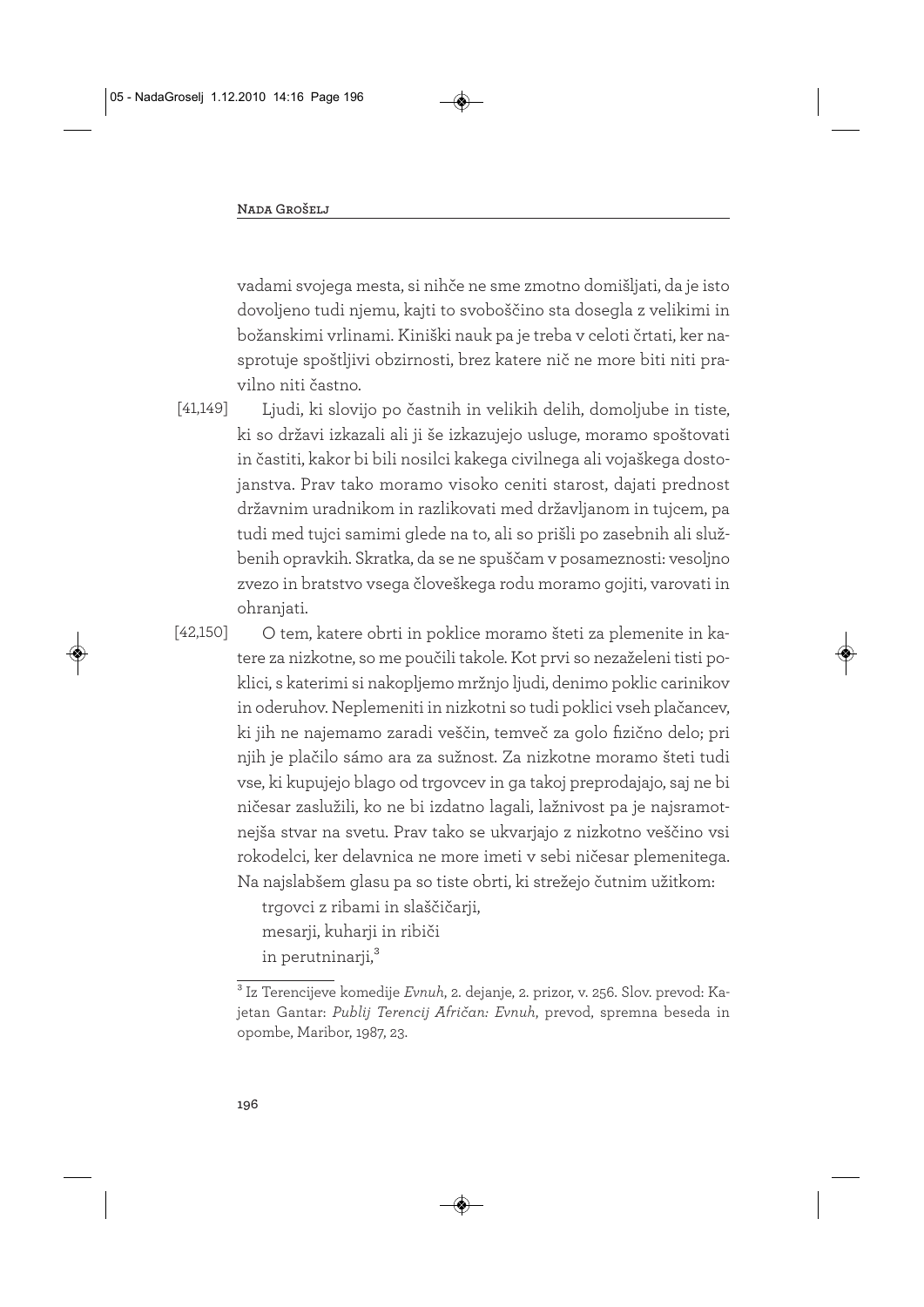kot pravi Terencij; k njim pridaj, če hočeš, še trgovce z mazili, plesalce in ves glumaški zbor.

Po drugi strani so tiste umetnosti, ki zahtevajo večjo izvedenost [42,151] ali prinašajo izjemno korist – na primer zdravilstvo, stavbarstvo, pouk častivrednih ved –, častne za ljudi, katerih stanu pristojijo. Trgovina mora, nasprotno, veljati za nizkotno, če je drobna; če pa je velika in obsežna, če uvaža na kupe blaga z vseh koncev sveta in jih brez goljufij razpečava na številna območja, je ne gre preveč grajati. Še več, če se trgovec nasiti – ali, bolje, zadovolji – z dobičkom ter s svojim imetjem vred krene iz pristanišča na deželo, kakor je tolikokrat krenil v prav to pristanišče z odprtega morja, ga lahko povsem zasluženo hvalimo. Od vseh pridobitnih dejavnosti pa je najboljše, najplodovitejše, najprijetnejše in svobodnjaka najdostojnejše opravilo kmetovanje; o tem sem dovolj povedal že v *Katonu starejšem*,4 zato boš v njem našel vse, kar sodi k temu vprašanju.

# **Iz druge knjige**

Po drugi strani pa upravičeno uživa hvalo Arat iz Sikiona. Potem ko [23,81] so imeli njegovo mesto že petdeset let v oblasti tirani, je odpotoval iz Argov v Sikion, skrivaj vstopil v mesto in ga zavzel. V nepričakovanem napadu je ugnal tirana Nikokla, poklical nazaj šeststo izgnancev, ki so bili nekoč največji bogataši v mestu, in s svojim prihodom osvobodil državo. Opazil pa je velike težave v zvezi z imetjem in posestjo. Po eni strani se mu je zdelo nadvse krivično, da bi ljudje, ki jih je bil sam poklical iz izgnanstva, zdaj živeli v pomanjkanju, ker so se njihovega imetja medtem že polastili drugi. Po drugi strani pa se mu tudi posegati v petdesetletno posest ni zdelo preveč pošteno, ker je v tako dolgem času že mnogo posestev povsem zakonito menjalo lastnika z dedovanjem, nakupom ali doto. Zato je presodil, da jih zdajšnjim lastnikom ne sme odvzeti, ravno tako pa prejšnjih ne

<sup>4</sup> *Katon starejši o starosti* (*Cato Maior de senectute*), razdelki 51 s. s.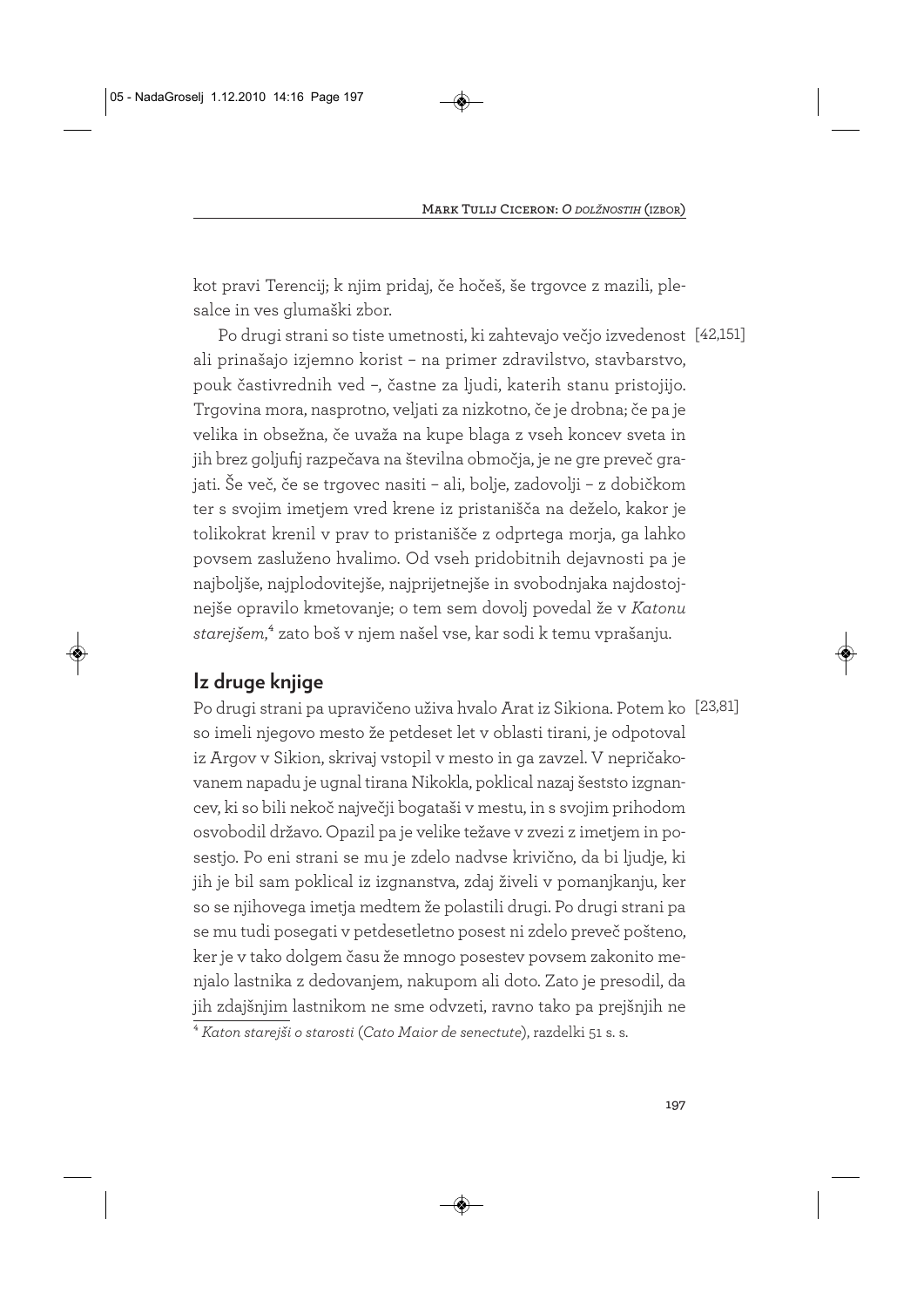- [23,82] sme pustiti brez zadoščenja. Sklenivši, da za ureditev položaja potrebuje denar, je oznanil, da namerava odpotovati v Aleksandrijo, in ukazal, naj do njegove vrnitve vse ostane kakor prej, sam pa se je urno podal k svojemu gostinskemu prijatelju Ptolomaju, ki je tedaj vladal kot drugi kralj po ustanovitvi Aleksandrije. Ko je pojasnil, da bi rad osvobodil domovino, in mu predstavil položaj, je kot ugleden mož zlahka dosegel, da ga je bogati kralj podprl z veliko denarno vsoto. Z njo se je vrnil v Sikion, pritegnil za svetovalce petnajst prvakov ter z njihovo pomočjo raziskal primere obojih – tistih, ki so zdaj sedeli na tujem imetju, in onih, ki so imetje izgubili. S cenitvijo premoženja mu je uspelo nekatere prepričati, naj raje sprejmejo denar in se umaknejo s posesti, druge pa, da se jim bolj izplača vzeti veliko odškodnino kakor dobiti nazaj svojo lastnino. Tako so se vsi razšli v lepi slogi brez najmanjše pritožbe.
- Res velik mož, vreden, da bi se rodil v naši državi! Tako se ravna s sodržavljani, ne pa, da sredi foruma zapičimo v tla kopje, kot smo videli že dvakrat, in prepustimo njihovo imetje klicarju na dražbi! Nasprotno pa je ta Grk, kot se je spodobilo modremu in odličnemu možu, menil, da mora poskrbeti za vse. In prav to je najvišja razumnost in modrost dobrega državljana: da ne razdvaja pravic sodržavljanov, temveč jih vse združuje pod isto pravičnostjo. "Naj živijo zastonj na tuji posesti."5 Kako to? Tako da bom jaz kupil, zidal, čuval in imel stroške, ti pa boš užival mojo lastnino proti moji volji? Je mar kaj drugega, če enemu vzameš, kar je njegovo, drugemu pa podariš, [23,83]
- [23,84] kar je tuje? Kaj drugega pomeni odpis dolgov, kakor da si z mojim denarjem kupiš posestvo ti in ga zdaj imaš, jaz pa denarja nimam?

# **Iz tretje knjige**

[12,49] Naj torej velja, da sramotno dejanje nikoli ni koristno, niti če z njim dosežeš nekaj, kar imaš za koristno; že sama misel, da bi bilo koris - <sup>5</sup> Ciceron domnevno citira enega od Cezarjevih odlokov.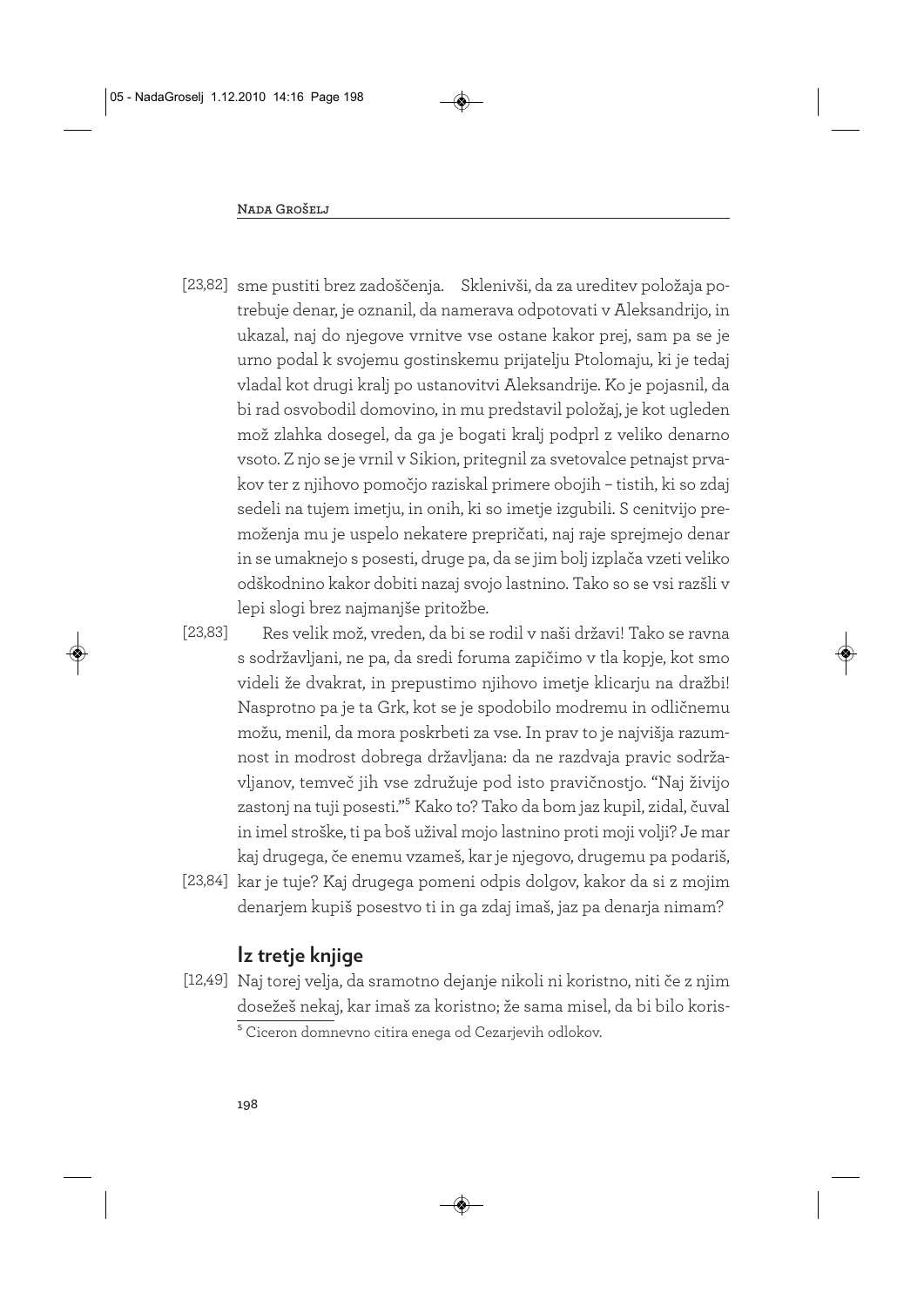tno kaj sramotnega, je pogubna. Toda kot sem dejal, se pogosto do-[12,50] gaja, da korist po vsem videzu nasprotuje častnosti, zato je treba skrbno paziti, ali ji res nasprotuje ali pa ju je moč združiti. V to vrsto sodijo naslednja vprašanja. Vzemimo, da pošten mož pripelje iz Aleksandrije na Rodos velik tovor žita v času, ko pri Rodošanih vladajo pomanjkanje, lakota in velika draginja. Če ve, da je iz Aleksandrije izplulo več trgovcev, in če je med plovbo videl njihove ladje, otovorjene z žitom, kako plujejo proti Rodosu, naj Rodošanom to pove ali naj molči in jim proda svoje žito po čim višji ceni? V mislih imam modrega in poštenega moža; zanima me, kako bi razmišljal in preudarjal nekdo, ki Rodošanom ne bi prikrival resnice, ko bi imel to za sramotno, vendar ni prepričan, ali je res sramotno.

V takih primerih ima Diogen iz Babilonije,<sup>6</sup> velik in ugleden [12,51] stoik, praviloma eno mnenje, njegov učenec Antipater, izredno prodoren mislec, pa drugo. Po Antipatrovem mnenju je treba razkriti vse, tako da kupcu ne ostane skrita niti trohica tega, kar ve prodajalec. Po Diogenovem mnenju pa je prodajalec dolžan opozoriti na hibe zgolj toliko, kolikor zahteva civilno pravo, sicer pa poslovati brez zahrbtnosti in – ker je pač prodajalec – blago čim bolje prodati. "Blago sem pripeljal, postavil na ogled in ga prodajam – po nič višji ceni kot ostali, morda celo po nižji, ker je zdaj večja ponudba. Komu se tu godi krivica?"

Na drugi strani se zasliši Antipatrov argument: "Kaj govoriš? [12,52] Tvoja dolžnost je skrbeti za dobrobit soljudi in služiti človeški družbi; pogoji, pod katerimi si bil rojen, in načela tvoje narave, ki jim moraš poslušno slediti, so, da bodi tvoja korist skupna korist in

<sup>6</sup> Diogen iz Babilonije (ok. 230–150/140 pr. Kr.) je bil Zenonov naslednik na čelu stoiške šole v Atenah, najbolj znan po tem, da je l. 155 pr. Kr. prišel v Rim kot diplomatski atenski odposlanec skupaj z akademikom Karneadom in peripatetikom Kritolajem. Nasledil ga je njegov učenec Antipater iz Tarza (2. stol. pr. Kr.), ki je učil Panajtija.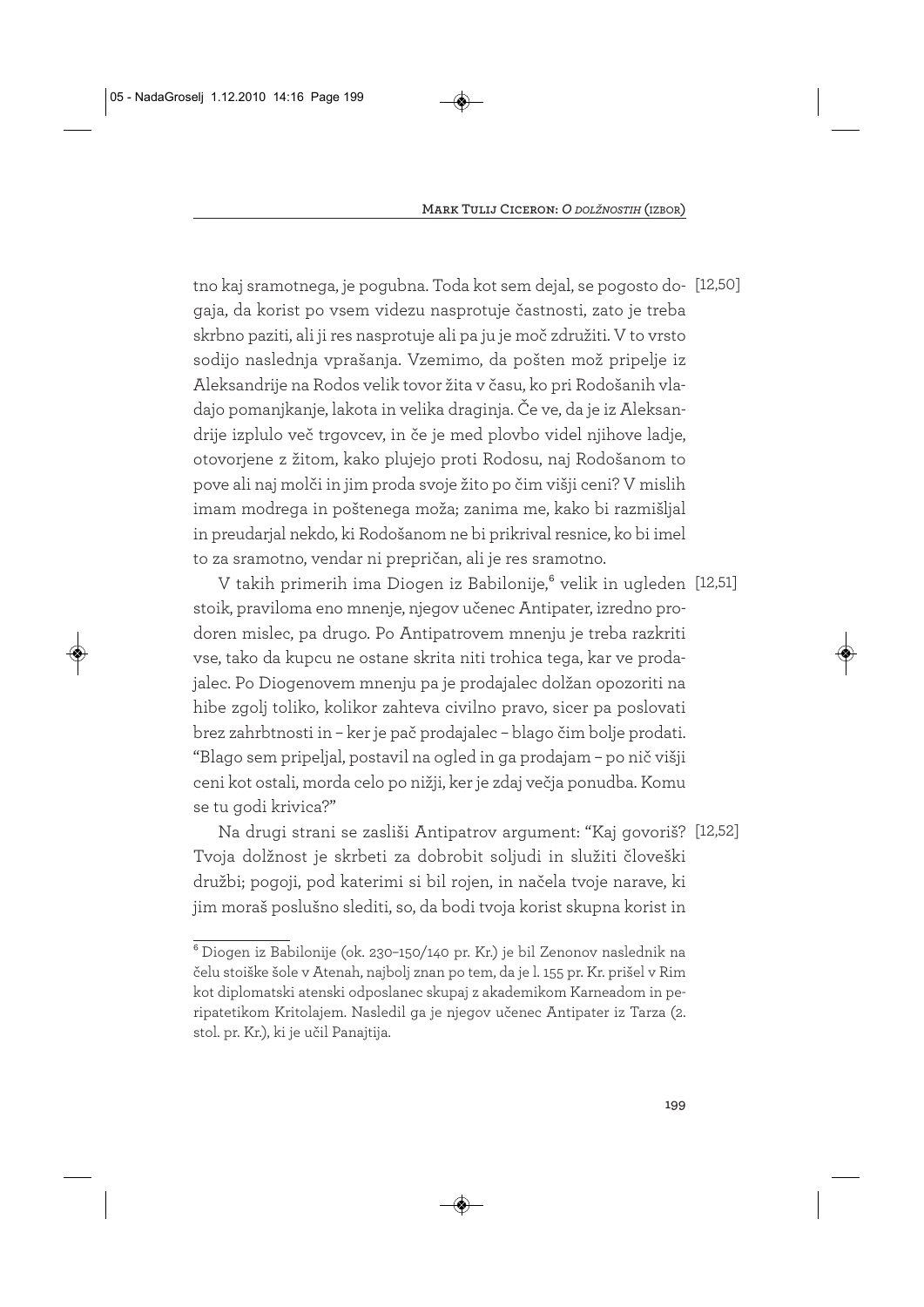obratno; pri tem pa boš ljudem prikrival, kolikšna ugodnost in izobilje se jim bližata?"

Diogen bo morda odgovoril takole: "Prikrivati je eno, molčati pa drugo; zdajle ti ničesar ne prikrivam, če ti ne povem, kakšna je narava bogov ali kaj je najvišje dobro, pa čeprav bi ti bilo to spoznanje v večjo korist kot novica, da je pšenici padla cena. Vendar ti nisem dolžan povedati vsega, kar bi bilo zate koristno slišati."

[12,53]

"Saj imam," bo odvrnil oni, "ampak mar v tej skupnosti ni zasebne lastnine? Tedaj sploh ne bi smeli ničesar prodati, temveč zgolj podariti."

- Kot vidiš, v vsej razpravi nihče ne reče: "Sramotno gor ali dol, meni pride prav in zato bom naredil!" Ne: ena stran trdi, da je dejanje koristno, ne da bi bilo sramotno, druga pa, da je prepovedano prav zato, ker je sramotno. [13,53]
- Vzemimo, da pošten mož prodaja hišo zaradi nekaterih hib, za katere ve sam, drugi pa ne – morda je nezdrava, pa velja za zdravo, morda ni znano, da se v vseh spalnicah pojavljajo kače, morda je slabo zgrajena in se utegne vsak hip porušiti, vendar tega ne ve nihče razen lastnika. Moje vprašanje se glasi: če prodajalec kupcem tega ne bi povedal in bi prodal hišo za mnogo višjo ceno, kot bi mogel pričakovati, mar bi ravnal krivično ali nepošteno? [13,54]
- "Seveda," pravi Antipater; "kaj drugega pa naj bo 'zablodelemu ne pokazati poti', kar se v Atenah kaznuje z javno osramotitvijo, če ne to, da pustiš kupca, naj se prenagli in si po pomoti nakoplje veliko izgubo? Še celo slabše je, kot če komu ne pokažeš prave poti, saj ga nalašč zavedeš." [13,55]

Diogen ugovarja: "Mar te je prisilil k nakupu, če te ni niti spodbujal? On je ponudil naprodaj nekaj, kar mu ni bilo pogodu, ti pa si kupil nekaj, kar ti je bilo pogodu. Ljudem se ne šteje za goljufijo niti,

<sup>&</sup>quot;Pa še kako si dolžan," bo dejal Antipater, "če imaš le pred očmi, da so ljudje po naravi povezani v skupnost."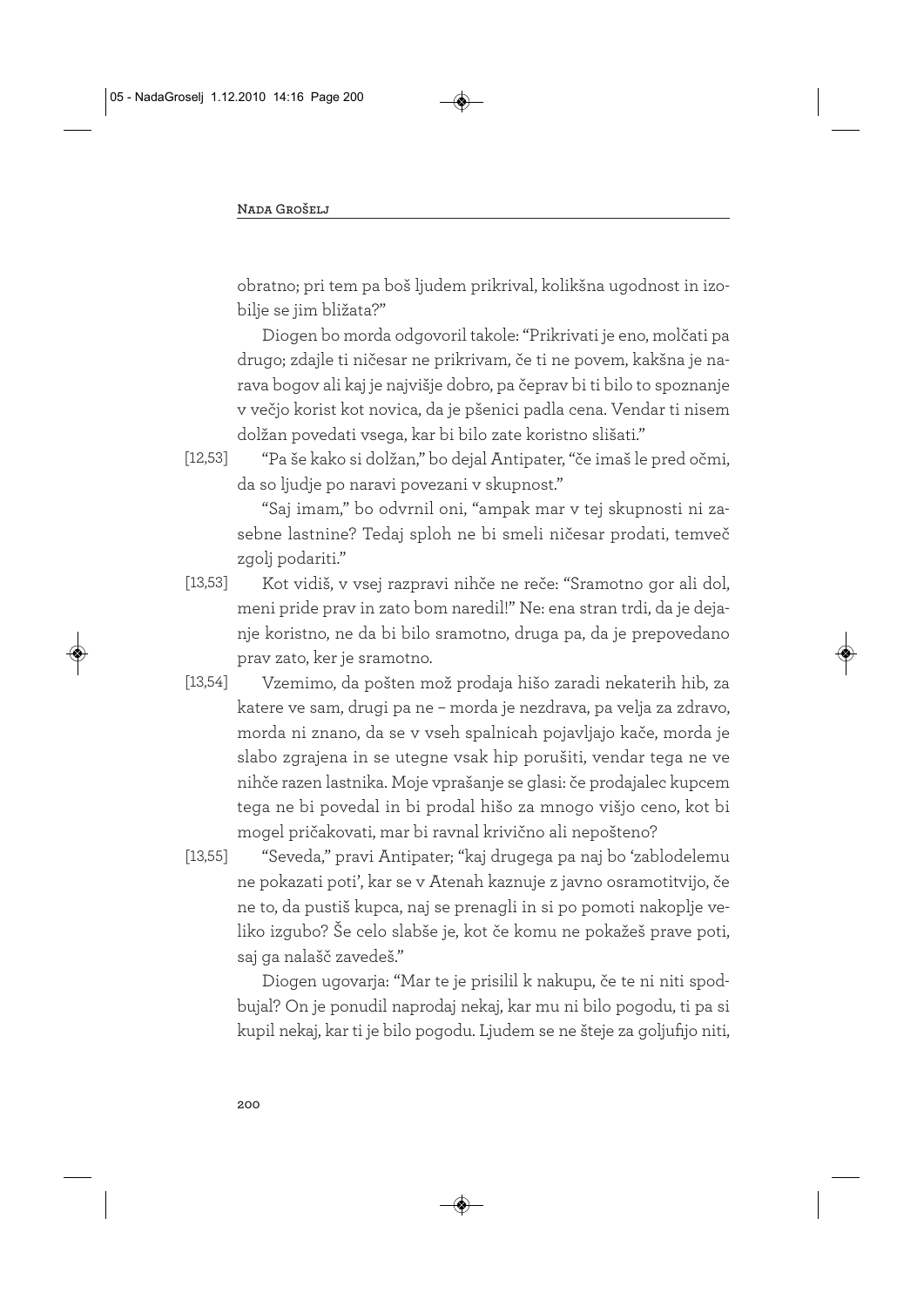če oglašajo svojo vilo kot dobro in dobro zgrajeno, čeprav ni ne eno ne drugo; še toliko manj pa, če je sploh ne pohvalijo. Če lahko kupec uporabi lastno presojo, kako naj ga prodajalec oslepari? Če ni treba jamčiti niti za vse izrečene trditve, mar je po tvojem treba jamčiti celo za neizrečene? Je še kakšna večja neumnost, kot da prodajalec razklada o hibah tega, kar prodaja? In kaj bi bil hujši nesmisel, kot če bi klicar po lastnikovem naročilu oznanjal: 'Prodam nezdravo hišo'?"

V nekaterih dvomljivih primerih, skratka, se ena stran poteguje [13,56] za častnost, druga pa prikazuje koristnost v taki luči, da ne bi bilo zgolj častno napraviti, kar se zdi koristno, ampak celo sramotno, če tega *ne* bi napravil. Prav to je razvpito nesoglasje med koristnim in častnim, ki se po vsem videzu tolikokrat pojavlja. Vendar moram o gornjih primerih tudi razsoditi, saj ju nisem predstavil zgolj zato, da bi postavil vprašanje, ampak da bi poiskal rešitev. Torej: po [13,57] mojem mnenju niti trgovec z žitom niti prodajalec hiše ne bi smel ničesar prikriti niti Rodošanom niti svojim kupcem. Prikrivanje ni to, da nekaj zamolčiš, ampak da nekaj veš, pa zaradi lastnega dobička nočeš, da bi izvedeli tudi ljudje, ki bi jim to koristilo. Le kdo ne sprevidi, kakšne baže je to prikrivanje in kakšen človek bi posegel po njem? Prav gotovo ne odkrit, iskren, plemenit, pravičen, pošten mož, temveč prej premeten, potuhnjen, pregnan, sleparski, lokav, zvijačen star lisjak in lopov. No, ali si ni nekoristno naprtiti vseh teh in še drugih zmerljivk?

Če si torej zaslužijo grajo že ljudje, ki kaj zamolčijo, kako naj so-[14,58] dimo šele o tistih, ki se izrecno zlažejo? Rimski vitez Gaj Kanij, dokaj duhovit in izobražen človek, jo je nekoč mahnil v Sirakuze, ne po opravkih, ampak, kot je sam pripovedoval, na oddih. Večkrat je govoril, da bi rad kupil majhen nasad, kamor bi lahko vabil prijatelje in se zabaval brez vsiljivcev. Ko se je to razvedelo, mu je neki Pitij, ki se je v Sirakuzah ukvarjal z bančništvom, sporočil, da ima nasade, ki sicer niso naprodaj, vendar jih Kanij lahko uporablja kot svoje, če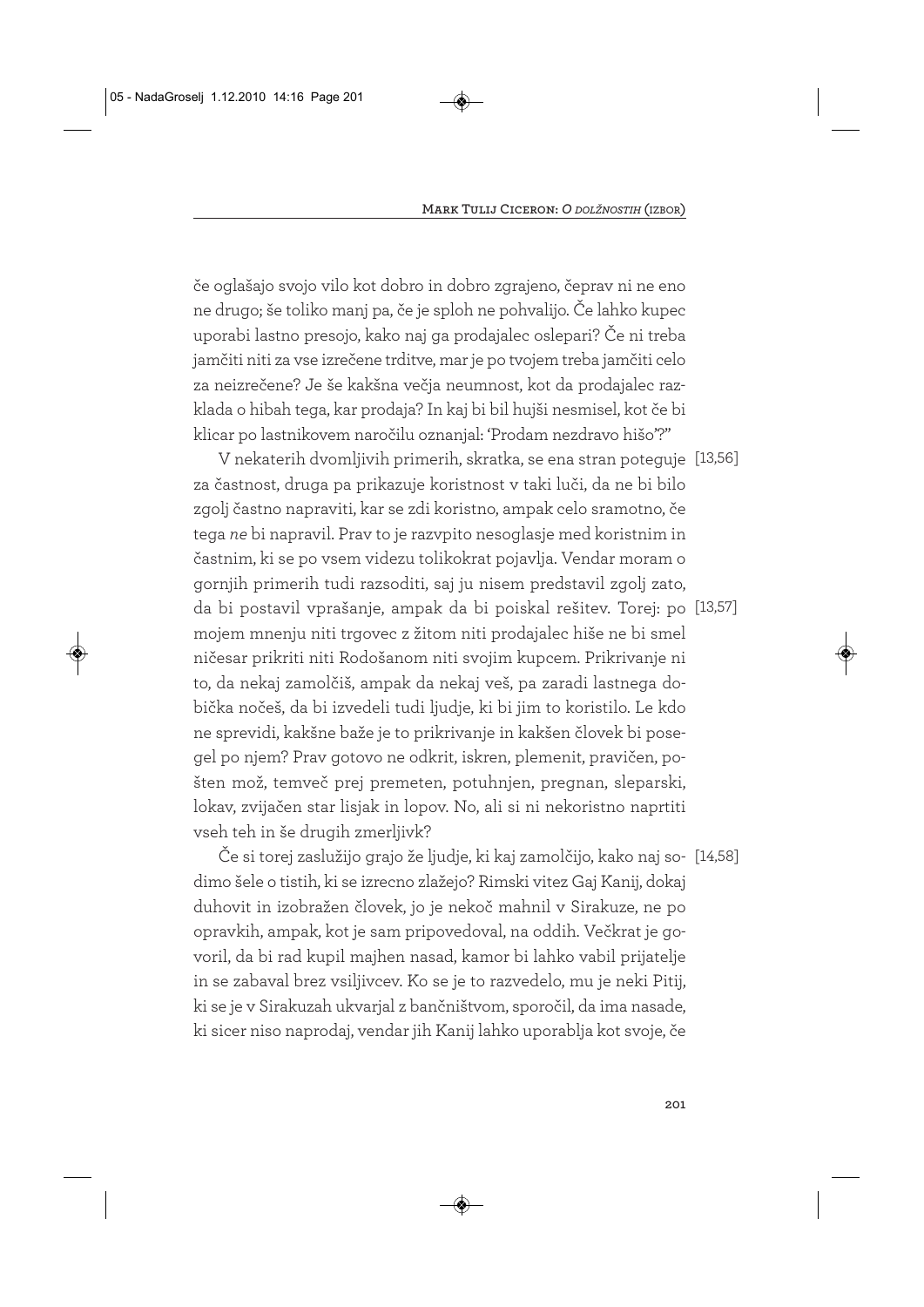želi; obenem ga je za naslednji dan povabil v nasade na večerjo. Kanij je obljubil, da pride. Nato je Pitij, ki je kot bankir užival veljavo pri vseh stanovih, sklical k sebi ribiče, jih zaprosil, naj naslednjega dne ribarijo pred njegovimi nasadi, in povedal, kaj hoče od njih. Ob dogovorjeni uri je prišel Kanij na večerjo. Pitij je imel pripravljeno bogato gostijo, pred njunimi očmi pa se je kar gnetlo čolnov; vsak ribič posebej je prinesel svoj ulov in vrgel ribe Pitiju pred noge.

[14,59]

Tedaj Kanij vpraša: "Povej no, Pitij, kaj je to – toliko rib, toliko čolnov?"

Oni odvrne: "Nič čudnega! Na tem mestu so vse ribe, kar jih je v Sirakuzah, tu je vir sveže vode; tile ne bi mogli pogrešiti moje vile."

V Kaniju se vname strast in od Pitija zahteva, naj mu nasade proda. Ta se sprva brani, toda Kanij, da ne bomo predolgi, doseže svoje. Neučakan in bogat, kakor je, kupi nasade za ceno, ki jo postavi Pitij, za povrh pa še opremo; svoje ime vpiše v poslovno knjigo in sklene posel. Naslednjega dne povabi prijatelje, sam pa pride malce prezgodaj. O čolnih ne duha ne sluha! Zato pobara najbližjega soseda, ali imajo ribiči praznik, da ni nobenega na spregled.

"Ne da bi vedel," odvrne sosed, "ampak tukaj ponavadi nihče ne ribari. Zato sem se včeraj čudil, kaj neki se je zgodilo."

[14,60]

Kaniju zavre kri; toda kaj bi? Takrat moj kolega in prijatelj Gaj Akvilij7 še ni bil uvedel pravnih obrazcev proti goljufiji. Kadar so ga vpraševali, kaj pomeni 'goljufija' v teh obrazcih, je odgovarjal: "Kadar hliniš eno, delaš pa drugo." Imenitno povedano, kot se spodobi strokovnjaku za opredelitve! Torej so Pitij in vsi drugi, ki delajo eno, hlinijo pa drugo, verolomni, nepošteni in lokavi; iz tega sledi, da nobeno njihovo dejanje ne more biti koristno, ker je omadeževano s toliko hibami.

 $\sqrt[7]{6}$ ai Akvilij Gal je bil Ciceronov so-pretor. Kot eden vrhovnih rimskih sodnikov je vnesel v svoj edikt – in tako tudi v rimsko pravo – pomembne izboljšave v boju proti goljufijam.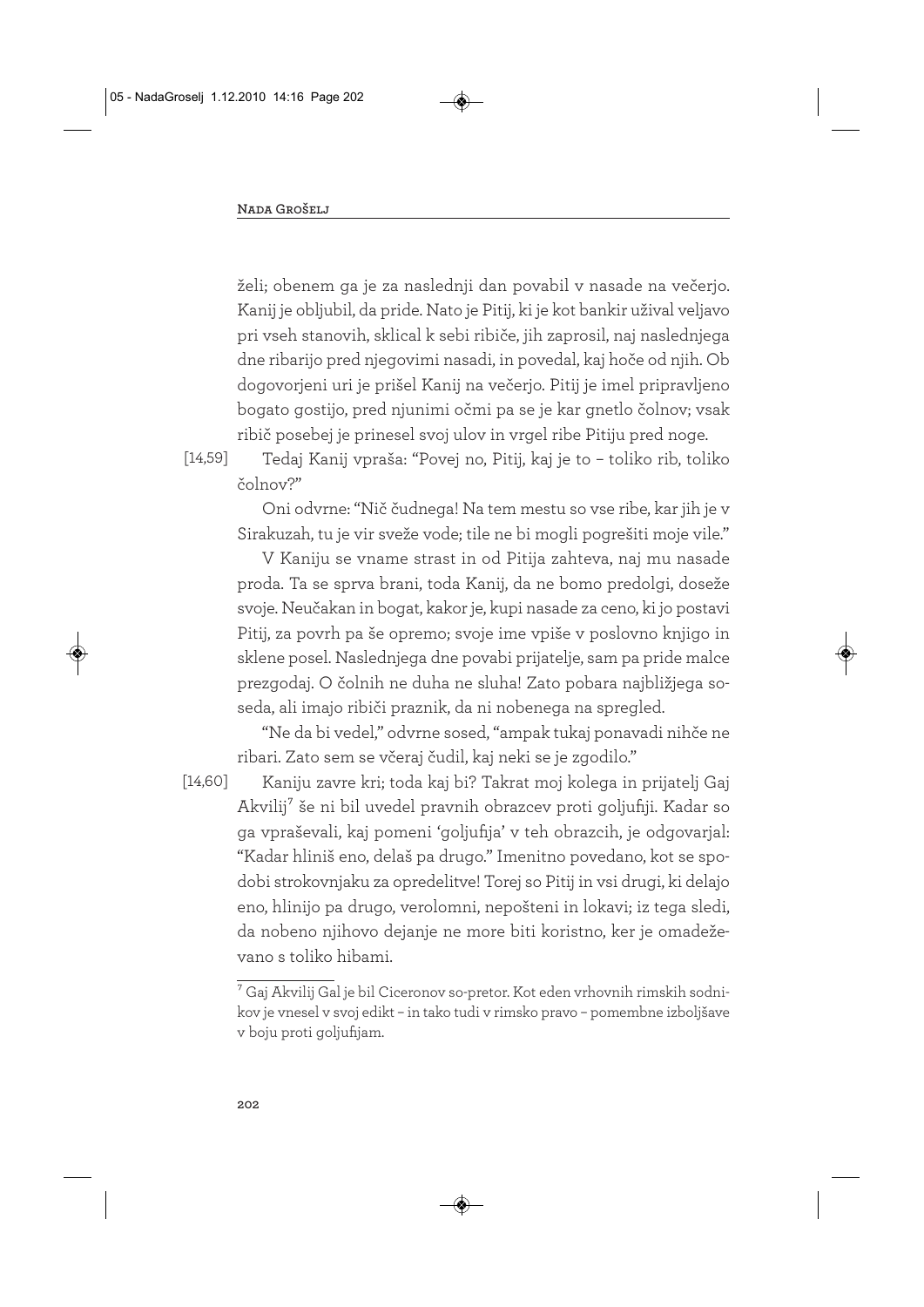Če je Akvilijeva opredelitev pravilna, moramo odpraviti pretvar-[15,61] janje in prikrivanje na vseh področjih vsakdanjega življenja. Poštenjak torej ne bo niti hlinil niti prikril ničesar, da bi kaj kupil ali prodal po ugodnejši ceni. Vrhu tega je bila 'goljufija' kazniva že po starih zakonih, na primer zloraba varuštva po *Zakonih dvanajstih plošč* in sleparjenje mladoletnih oseb po Pletorijevem zakonu,<sup>8</sup> pa tudi brez zakonov, v sodnih obravnavah, pri katerih se doda izraz ex fide bona ("po načelu dobre vere in poštenja"). Pri ostalih obravnavah se najbolj odlikujeta naslednja izraza: pri razsojanju o vrnitvi dote melius aequius ("kot bo najbolje in najpravičneje"), pri tožbi za vrnitev zastavljene lastnine pa UT INTER BONOS BENE AGIER ("kakor se med poštenjaki posluje pošteno"). Kako torej? Ali je pri ravnanju, "kot bo najbolje in najpravičneje", prostor za kakršno koli goljufijo? Ali je pri določilu "kakor se med poštenjaki posluje pošteno" mogoče ukreniti kaj goljufivega in lokavega? Goljufija je v pretvarjanju, kot pravi Akvilij. Torej moramo iz sklepanja poslov odpraviti sleherno nepoštenost; prodajalec ne bo pripeljal navideznega kupca, ki bi s svojimi ponudbami višal ceno, kupec pa ne takega, ki bi jo z nizkimi ponudbami držal pri tleh. Če se bo treba izjasniti o ceni, jo bosta oba navedla zgolj enkrat. Ko je Kvint Sce-[15,62] vola, Publijev sin, hotel slišati dokončno ceno posestva, ki ga je kupoval, in jo je prodajalec imenoval, je odvrnil, da ga sam ceni više, in navrgel še sto tisoč sestercijev. Njegovemu dejanju nihče ne odreka poštenja, pač pa trdijo, da ni bilo modro – kot če bi nekaj prodal ceneje, kot bi lahko. Tu se torej kaže tista pogubna predstava, po kateri veljajo za poštene nekateri, za modre pa drugi; pod njenim vplivom je Enij zapisal: "Zaman je moder, kdor si sam ne zna po-

<sup>8</sup> Pletorijev zakon (192 pr. Kr.) je prvi potegnil ločnico med mladoletnimi (do 25. leta) in polnoletnimi osebami. Za goljufijo, izvršeno nad mladoletnikom, je določil visoko globo in javno osramotitev, pa tudi razveljavil vse pogodbe, ki bi jih utegnili skleniti mladoletniki brez privoljenja uradnega varuha.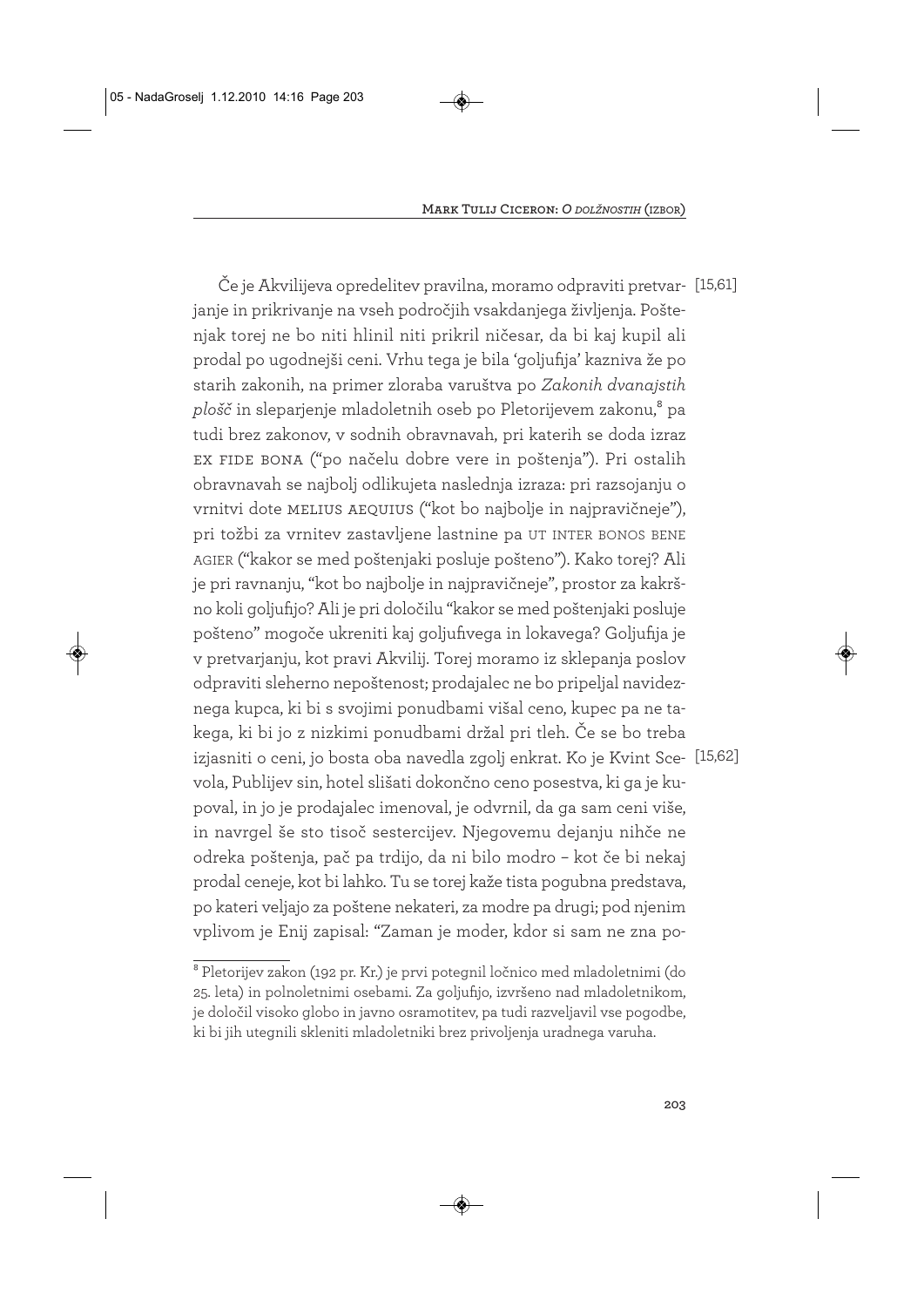magati."9 To seveda povsem drži, ko bi se le mogla z Enijem zediniti, kaj pomeni 'pomagati'.

[15,63]

Kot vidim, Panajtijev učenec Hekaton z Rodosa v knjigah o dolžnostih, ki jih je posvetil Kvintu Tuberonu, pravi takole: "Moder človek naj sicer ne stori ničesar v nasprotju s šegami, zakoni in uredbami, vendar naj obenem skrbi za svoje premoženje. Saj si ne želimo biti bogati zgolj zaradi sebe, ampak zaradi otrok, sorodnikov, prijateljev, najbolj pa države. Premoženje posameznikov je namreč bogastvo države." Njemu Scevolovo dejanje, ki sem ga omenil malo prej, nikakor ne bi moglo biti po volji, saj pravi, da se bo pri iskanju dobička izognil zgolj tistemu, kar je prepovedano. Tak človek si ne zasluži niti posebne hvale niti hvaležnosti.

Toda če sta tako pretvarjanje kot prikrivanje 'goljufija', je hudo malo poslov, pri katerih ne bi bilo nič te 'goljufije', in če je 'poštenjak' nekdo, ki pomaga, komur more, in nikomur ne škoduje, bomo takega 'poštenjaka' zelo težko našli. [15,64]

Skratka, grešiti nikoli ni koristno, ker je vselej sramotno; ker pa je vselej častno, da je človek pošten, je poštenje vselej koristno.

- Zakon o nepremičninah v našem civilnem pravu določa, da mora prodajalec pri prodaji povedati za vse hibe, za katere ve. Po *Zakonih dvanajstih plošč* bi bilo sicer dovolj, da plača odškodnino zgolj za hibe, ki jih izrecno navede, medtem ko za tiste, ki jih izrecno zanika, odšteje dvojno globo. Toda pravni strokovnjaki so določili kazen tudi za zamolčanje; za vsakršno pomanjkljivost pri nepremičnini – tako so sklenili –, ki jo prodajalec pozna, vendar je ne navede poimensko, [16,65]
- [16,66] mora plačati odškodnino. Ko so hoteli avgurji $^{\rm 10}$  z utrdbe $^{\rm 11}$  opazovati 9 Iz Enijeve tragedije *Medeja*.

10 Avgur je bil v Rimu vedeževalski svečenik, ki je opazoval let, oglašanje in zobanje ptic ter iz teh znamenj razbiral, ali bogovi odobravajo nameravano dejanje ali ne.

11 'Utrdba' (*Arx*) se je imenoval severni vrh Kapitolijskega griča; drugi, južnejši vrh je bil Kapitol.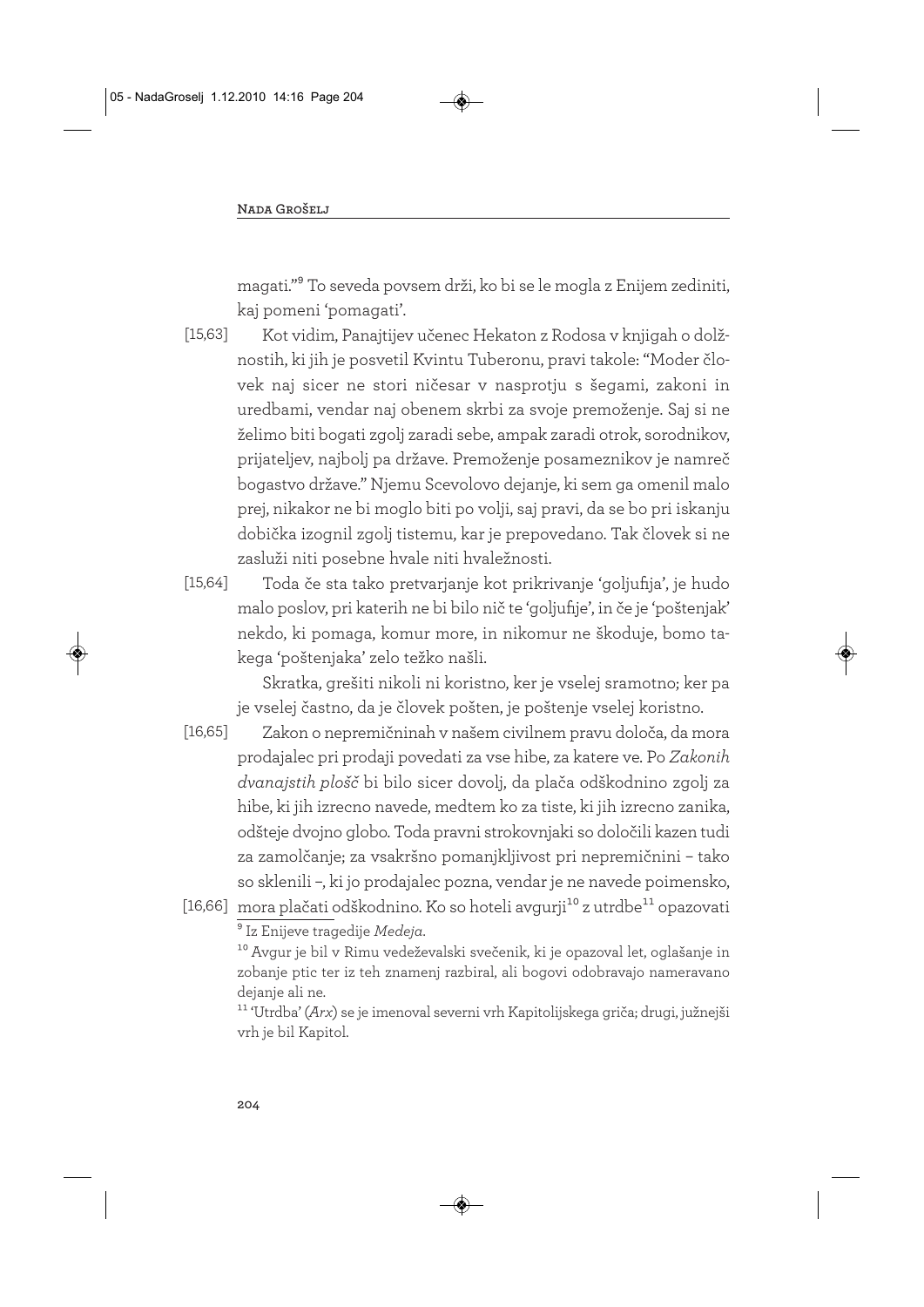ptičji let, so ukazali Tiberiju Klavdiju Centumalu, ki je imel hišo na griču Celiju, naj poruši dele, ki jim s svojo višino zastirajo razgled. Klavdij je, ne bodi len, ponudil hišo naprodaj [in jo prodal]; kupil jo je Publij Kalpurnij Lanarij. Ta je dobil od avgurjev isti razglas. Štrleče dele je porušil, toda ko je zvedel, da je ponudil Klavdij hišo naprodaj že po tem, ko so mu avgurji ukazali te dele podreti, ga je prignal pred razsodnika,<sup>12</sup> QUICQUID SIBI DARE FACERE OPORTERET ex fide bona – "kar koli mu že mora [toženec] dati ali storiti po načelu dobre vere in poštenja". Razsodbo je izrekel Mark Katon, oče našega Katona<sup>13</sup> (kot namreč druge imenujemo po očetih, moramo tega, ki je rodil tako bleščečo luč, imenovati po sinu) – skratka, mož je kot sodnik oznanil: "Ker je pri prodaji vedel za ta ukaz, vendar zanj ni povedal, mora kupcu povrniti škodo."

Tako je vpeljal načelo, po katerem sodi k dobri veri tudi, da [16,67] prodajalec obvesti kupca o vsaki pomanjkljivosti, za katero ve. Če je razsodil prav, ne bi ravnal prav niti naš trgovec z žitom niti prodajalec nezdrave hiše, ko bi molčal. Vseh primerov, kjer lahko pride do zamolčanja, sicer ni mogoče zajeti v civilno pravo, toda pri tistih, ki so vendarle našli pot vanj, se sodniki skrbno držijo zakona. Najin sorodnik Mark Marij Gratidijan je prodal Gaju Sergiju Orati isto hišo, ki jo je pred nekaj leti sam kupil od njega. Hiša je bila obremenjena s služnostjo, toda Marij pri prodaji tega ni povedal. Stvar je prišla na sodišče. Orato je zastopal Kras, Gratidijana pa Antonij. Kras se je zavzemal za črko zakona, češ: "za hibo, ki jo je vede zamolčal, mora prodajalec plačati odškodnino", Antonij pa za načelo pravičnosti: "ta hiba Sergiju ni bila neznana (saj je prej sam prodal isto hišo), zato ni bilo treba nobenih besed;

<sup>12</sup> Razsodnik (*arbiter*) ni bil nastavljen po zakonu, ampak sta ga v starejši dobi izbrali sprti stranki, pozneje pa pretor. Razsojal je po svoji vesti in poštenju, sodnik (*iudex*) pa po pisanih zakonih.

<sup>&</sup>lt;sup>13</sup> Tj. Katona Utičana.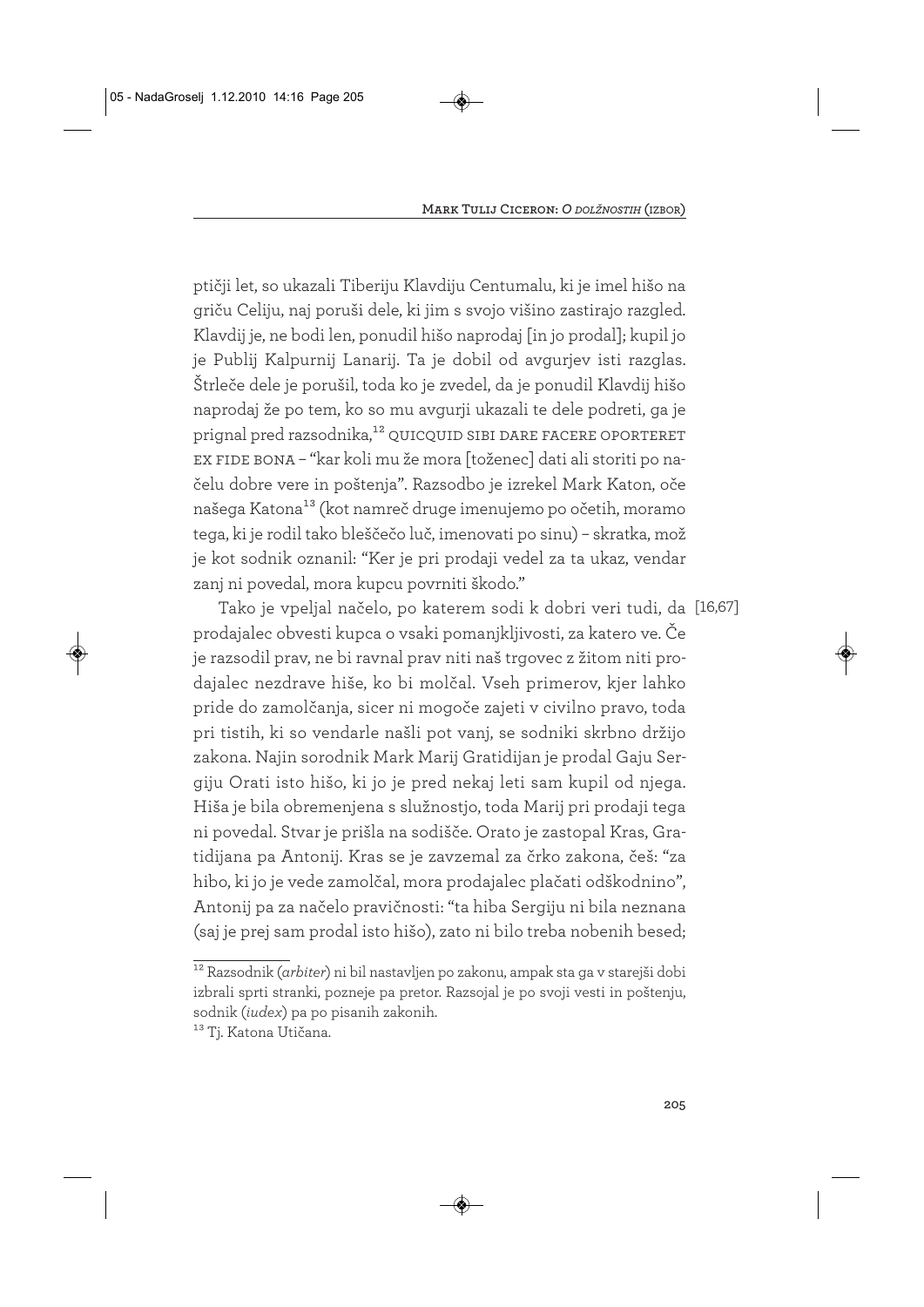pa tudi prevaran ni bil, saj je vedel, v kakšnem pravnem položaju je njegov nakup".

Čemu ti pripovedujem vse to? Ker ti hočem dopovedati, da naši predniki niso odobravali zvitorepcev. [16,68]